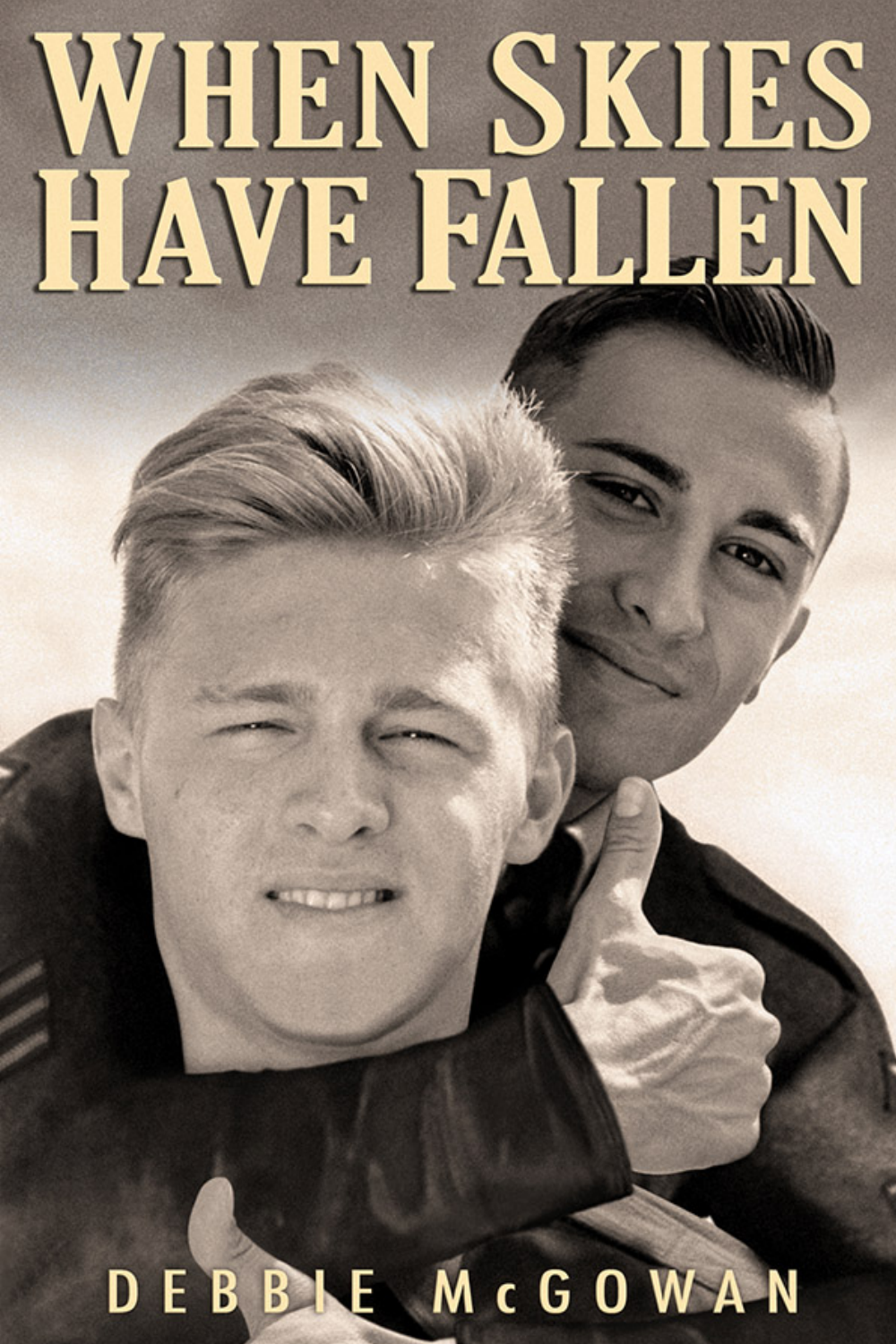# <span id="page-1-0"></span>**WHEN SKIES HAVE FALLEN**

For many in war-torn 1944, love blossoms in the dance hall, and airman Arty Clarke is no exception. He's a thinker and a dreamer; however, it's not the beautiful, talented dancer in his arms—his best friend Jean—who inspires his dreams. For when his gaze meets that of Technical Sergeant Jim Johnson, Arty dares to imagine a different dance.

Their love is forbidden, by both the armed forces and the law, but with Jean's cunning and support, Arty and Jim try to bridge the distance between them and find true love despite the danger and a life-threatening disaster that could destroy Arty's dreams for good.

Can the pair stand strong together, no matter how many skies have fallen?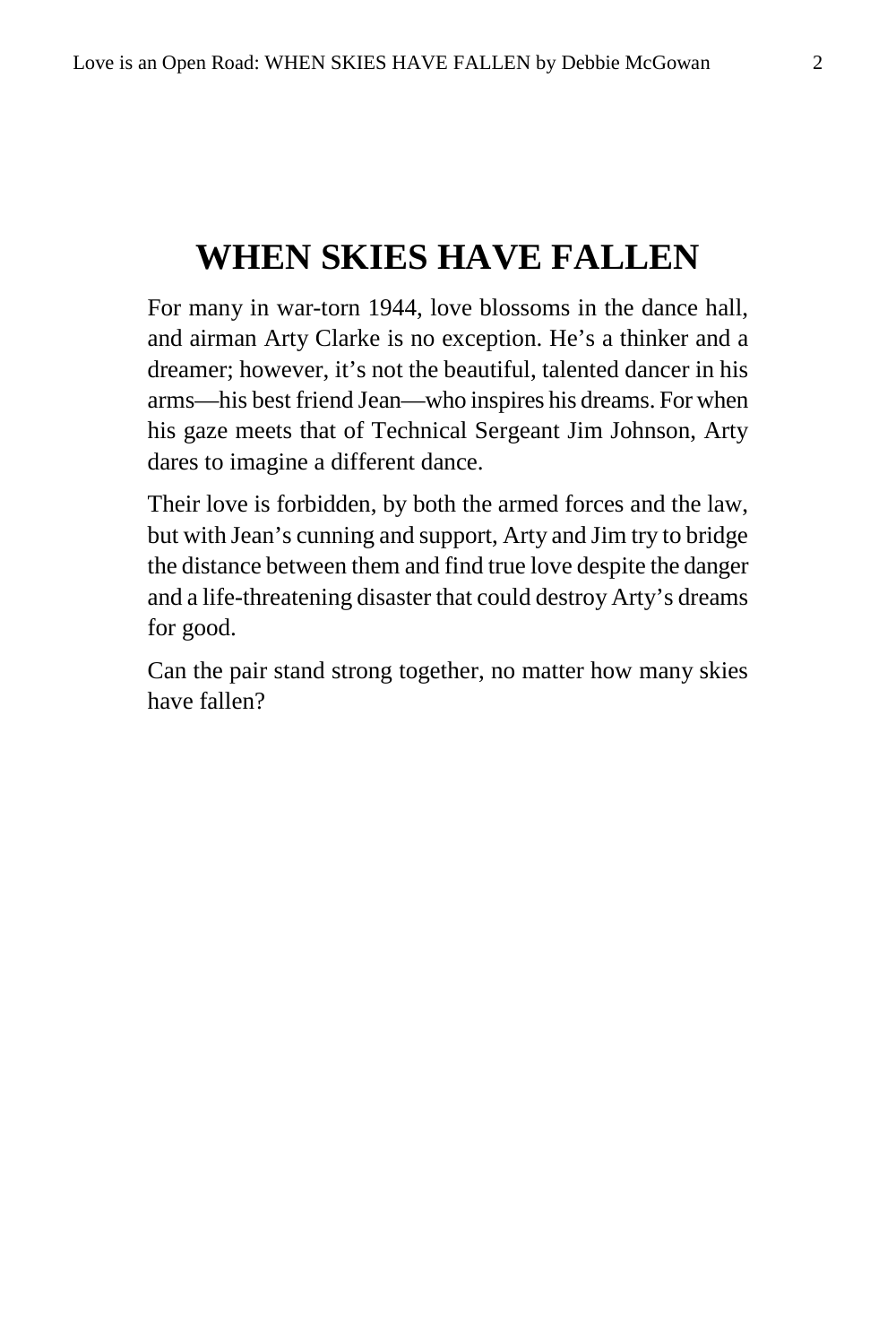## **Table of Contents**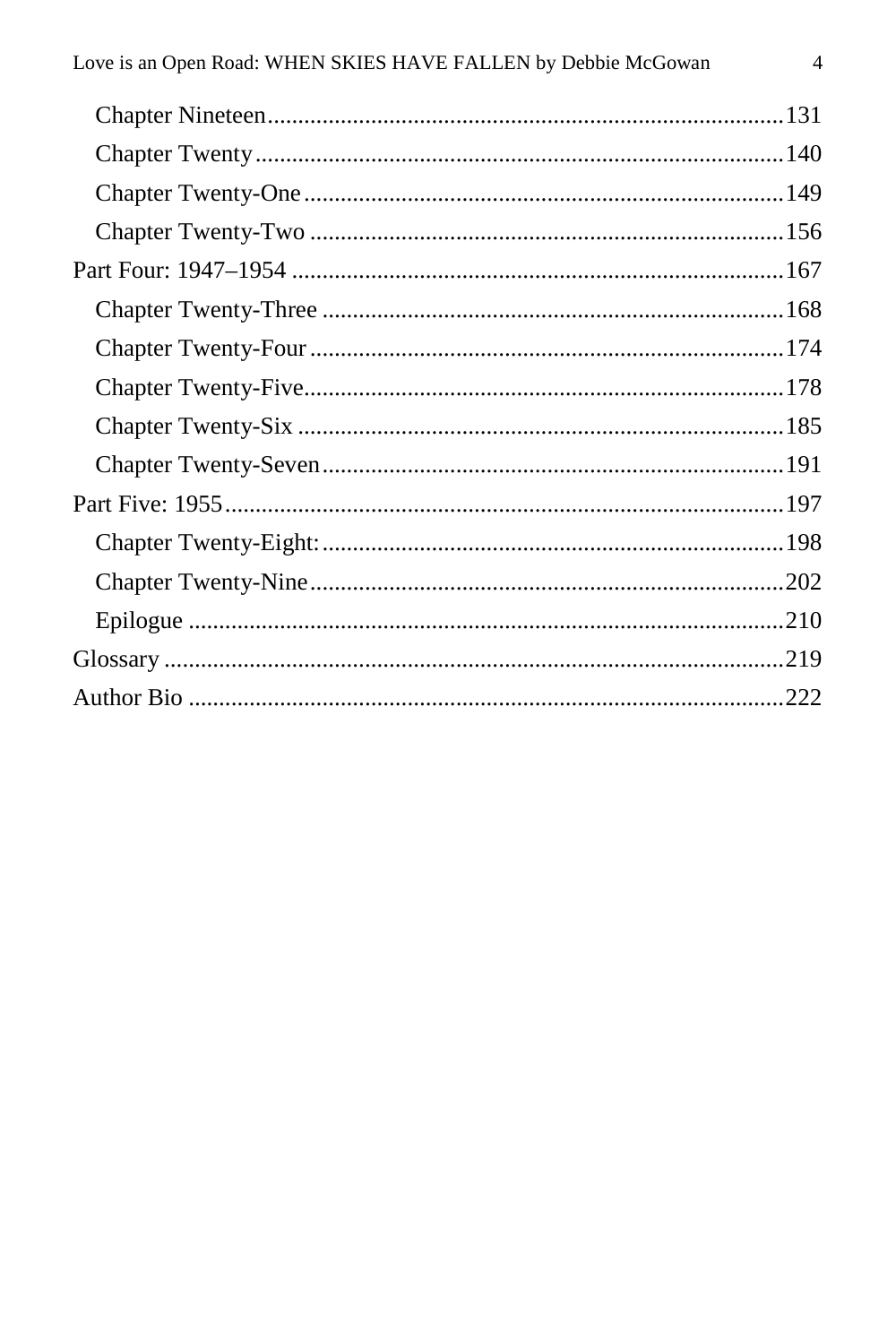# <span id="page-4-0"></span>**Love is an Open Road**

*An M/M Romance series*

# **WHEN SKIES HAVE FALLEN**

# **By Debbie McGowan**

#### **Introduction**

The story you are about to read celebrates love, sex and romance between men. It is a product of the *Love is an Open Road* promotion sponsored by the *Goodreads M/M Romance Group* and is published as a gift to you.

#### **What Is Love is an Open Road?**

The *Goodreads M/M Romance Group* invited members to choose a photo and pen a letter asking for a short M/M romance story inspired by the image; authors from the group were encouraged to select a letter and write an original tale. The result was an outpouring of creativity that shone a spotlight on the special bond between M/M romance writers and the people who love what these authors do.

A written description of the image that inspired this story is provided along with the original request letter. If you'd like to view the photo, please feel free to join the [Goodreads M/M Romance Group](http://www.goodreads.com/group/show/20149-m-m-romance) and visit the discussion section: *Love is an Open Road*.

No matter if you are a long-time devotee to M/M Romance, just new to the genre or fall somewhere in between, you are in for a delicious treat.

#### **Words of Caution**

This story may contain sexually explicit content and is **intended for adult readers.** It may contain content that is disagreeable or distressing to some readers. The *M/M Romance Group* strongly recommends that each reader review the General Information section before each story for story tags as well as for content warnings.

Each year, a dedicated group of Volunteers from the M/M Romance Group work hard behind the scenes to bring these stories to you. Our Editors, Formatters, Proofreaders, and those working on Quality Assurance, spend many long hours over a course of several months so that each Event is a success. As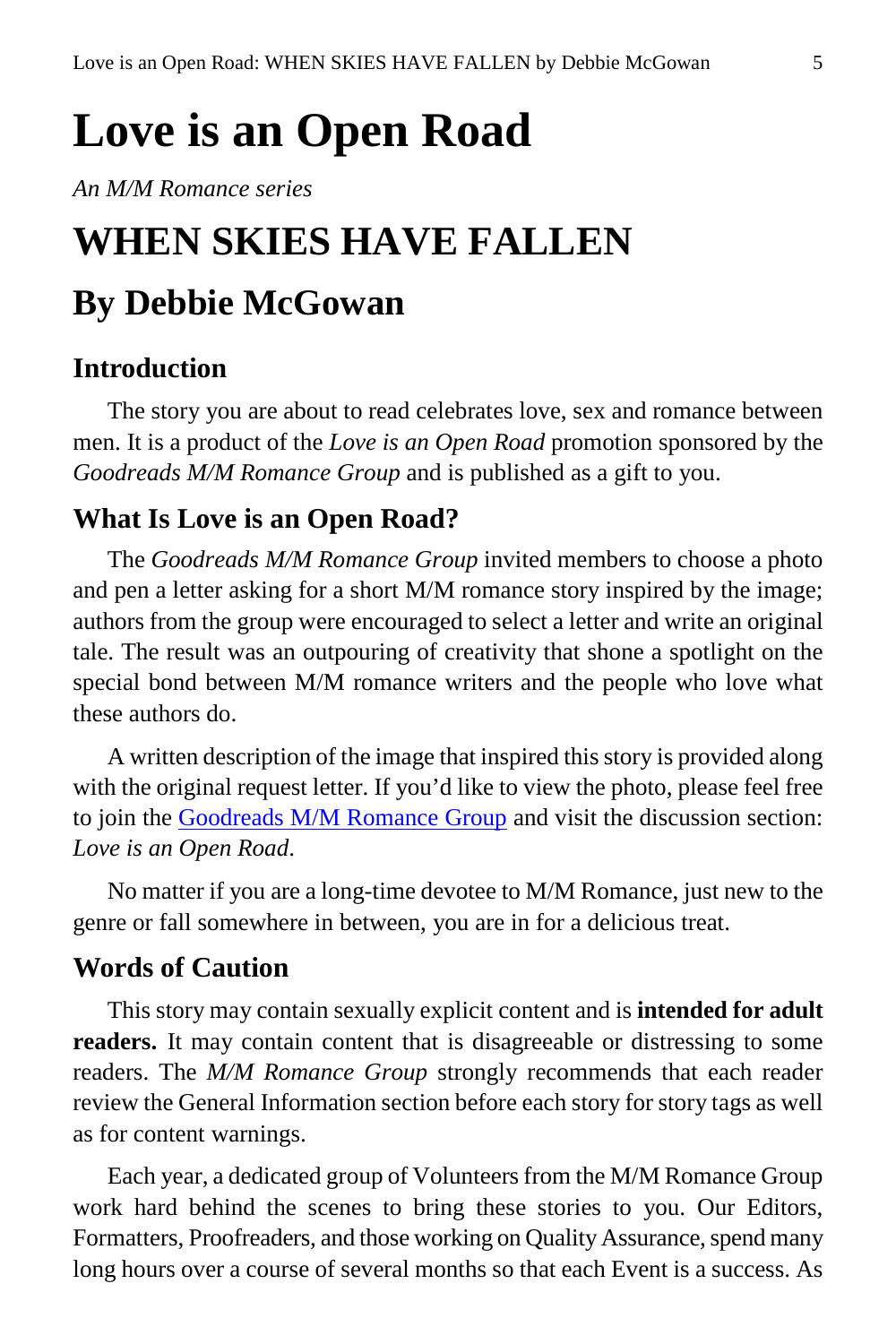each and every author also gives freely of their time and talent, it was decided that all edits suggested may be accepted or rejected by the author at any given time. For this reason, some stories will appear to be more tightly edited than others, depending on the choice of the author.

This story is a work of fiction. Names, characters, places and incidents are the products of the author's imagination or are used fictitiously. Any resemblance to actual events, locales, or persons, living or dead, is entirely coincidental.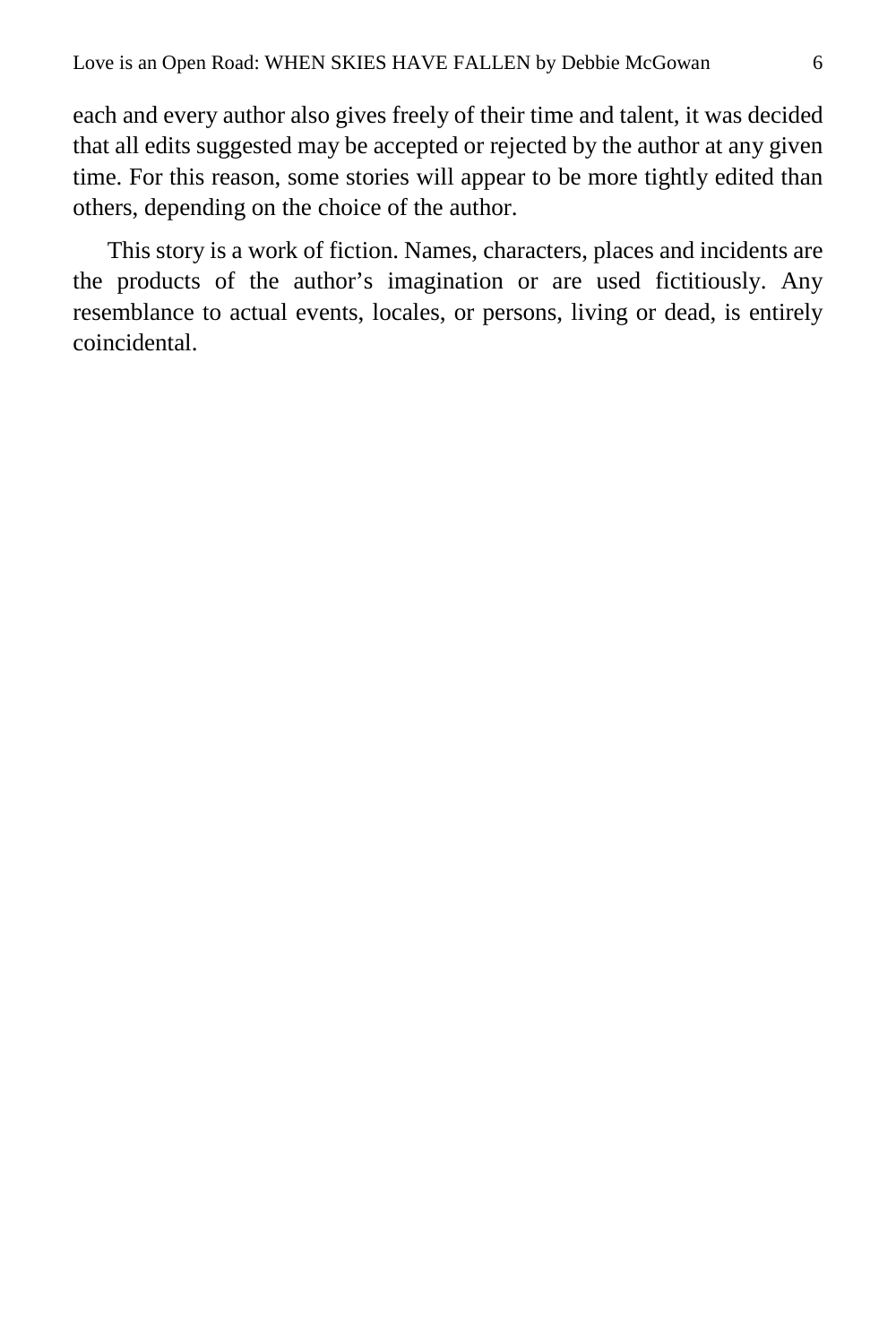All rights reserved worldwide.

This eBook may be distributed freely in its entirety courtesy of the Goodreads M/M Romance Group. This eBook may not be sold, manipulated or reproduced in any format without the express written permission of the author.

> When Skies Have Fallen, Copyright © 2015 Debbie McGowan

Cover Art by Debbie McGowan

This ebook is published by the *M/M Romance Group* and is not directly endorsed by or affiliated with Goodreads Inc.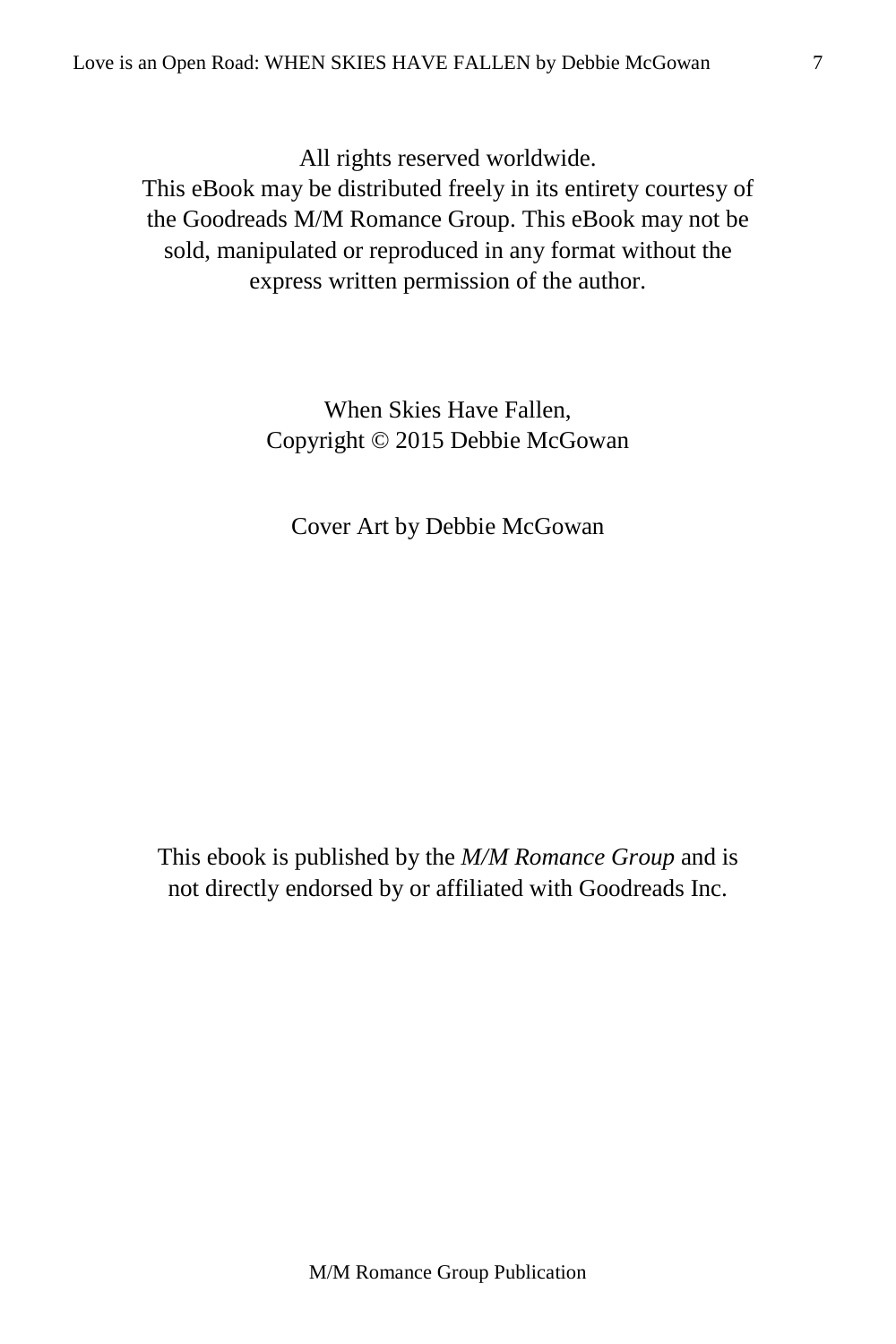# <span id="page-7-0"></span>**WHEN SKIES HAVE FALLEN By Debbie McGowan**

## **Photo Description**

Picture is of two young soldiers at the front of a WWII armed forces jeep. Both men are dressed in fatigues. One is sitting on the hood of the jeep; the other is standing and is kissing the seated soldier's cheek, whilst embracing him around the shoulders. Both men have cheeky, happy smiles.

## **Story Letter**

#### *Dear Author,*

*Life isn't a fairytale. These two know that better than most. These men are survivors. Against all odds, they made it through hardships, separation, and war. They clung to hope where little existed and, as the skies fell around them and the world was torn apart, found strength in loving each other.*

*Suddenly, the war was over. Battlefields lay silent and troops prepared for the journey home. These two were more than ready. They had experienced enough loss, grief, and pain to last ten lifetimes. The country they left behind may not have been ready to accept them, but they were prepared to live no matter how many skies had fallen.*

*You can tell me the story of how these men met, but what I really want to know is what happened to these men after this photo was taken. Did their love endure the trials of a return to civilian life? Were they able to overcome the trauma of war and find peace together?*

*Sincerely,*

#### *Tiffany*

P.S. - Obviously, I would like something historical here. WWII or Korean War, perhaps? No rape, incest, or BDSM. Would love to see the author include epistolary elements to this story!! HEA please!

### **Story Info**

**Genre:** historical (WWII–1960s)

**Tags:** military men, air force, ballroom dancing, wartime, civilian life, homosexual equality, political, tearjerker

**Word Count:** 71,272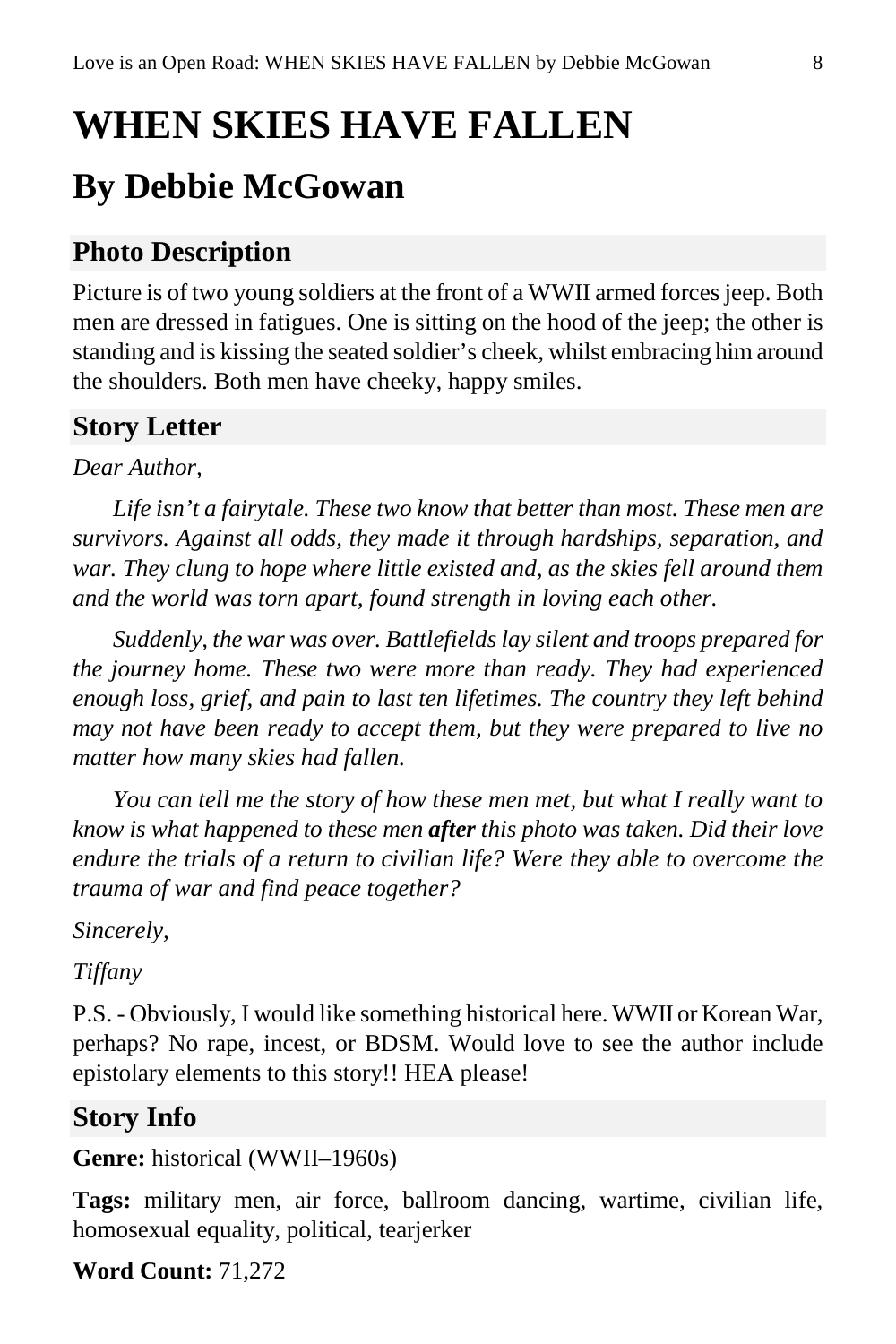#### *Acknowledgements*

<span id="page-8-0"></span>With heartfelt thanks to:

Al and Nige, magnificent beta-readers and damned fine fellows;

Mariah, for cheering/egging me on, and for never giving up;

Patch, for random letter placement;

Andrea, ever my literary champion;

The DRitC team, without whom these stories would not be possible.

Finally, a huge thank you to Tiffany, for a truly wonderful prompt. Here is your story.

Extracts taken from *Aaron's Rod, Lady Chatterley's Lover* and *The Rainbow*, all by D H Lawrence (public domain).

Song lyrics from 'After the Ball is Over', by Charles K. Harris (public domain).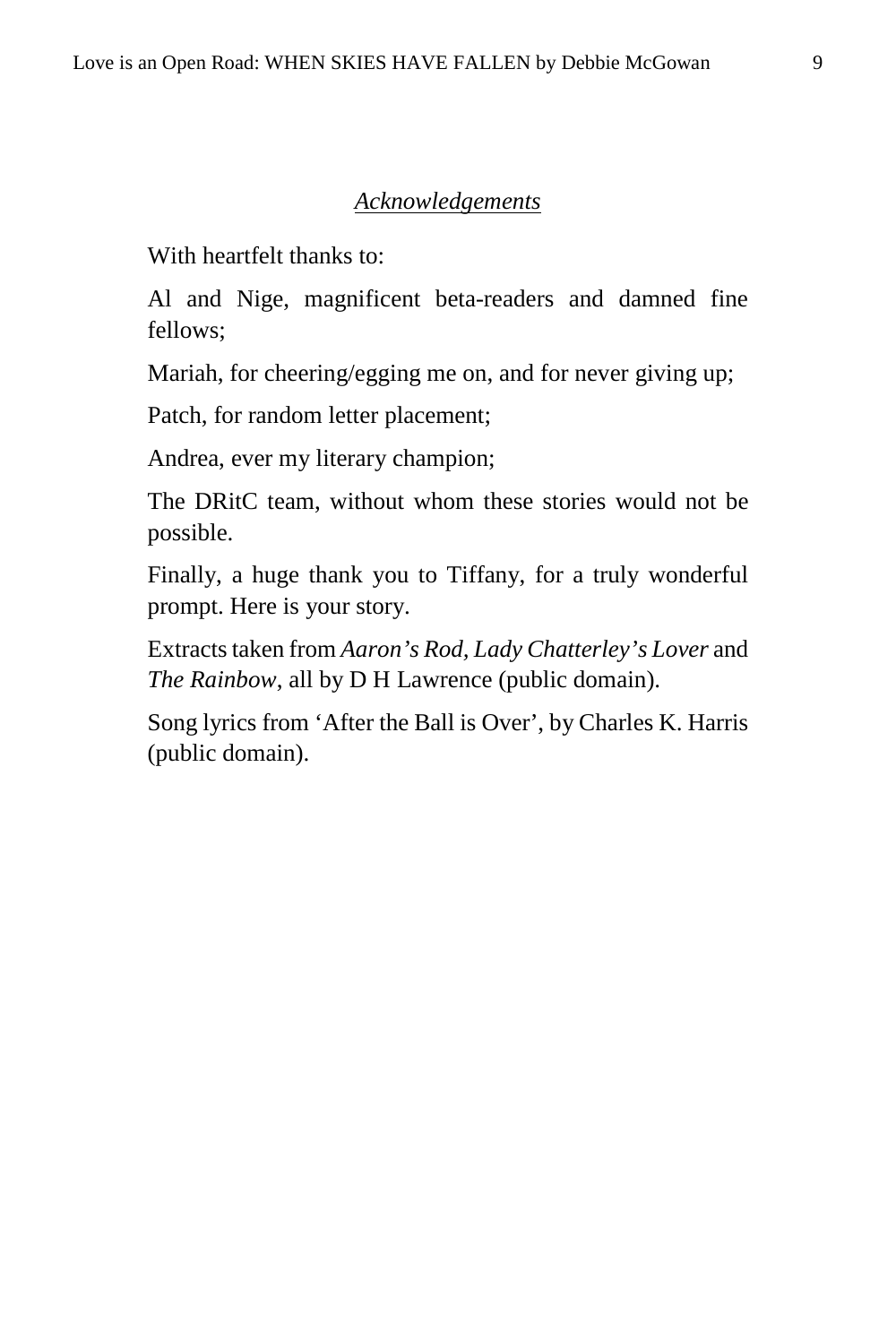#### *Dedication*

<span id="page-9-0"></span>*They went with songs to the battle, they were young. Straight of limb, true of eye, steady and aglow. They were staunch to the end against odds uncounted, They fell with their faces to the foe.*

*They shall grow not old, as we that are left grow old: Age shall not weary them, nor the years condemn. At the going down of the sun and in the morning, We will remember them.*

– 'Ode of Remembrance', Lawrence Binyon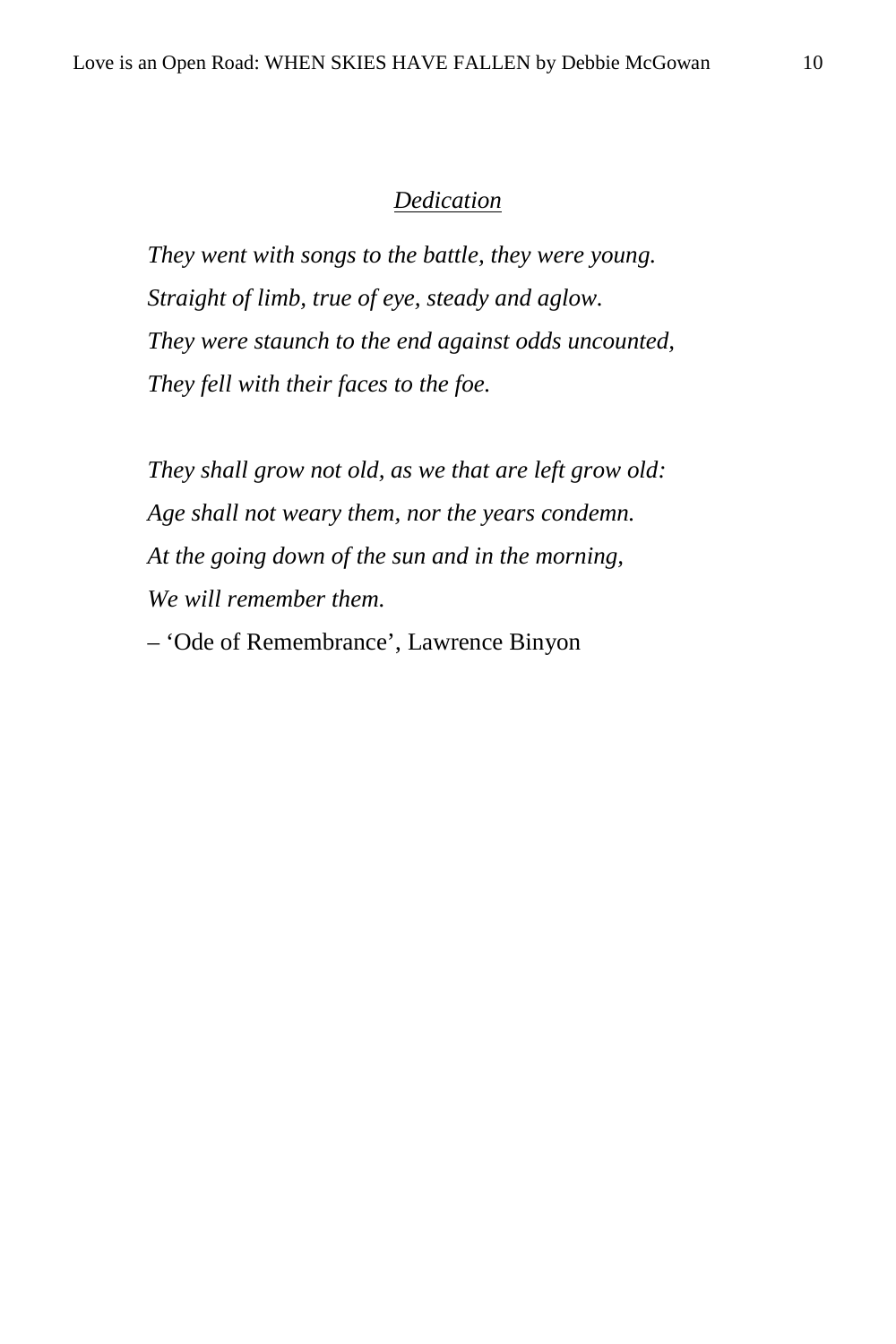#### *Author's Note*

<span id="page-10-0"></span>Whilst the characters and settings in this story are fictional, the social and political events are real. The language used is, as far as it is possible to discern, that of the time period in which the story is set. A glossary of military terminology is included at the end of the story.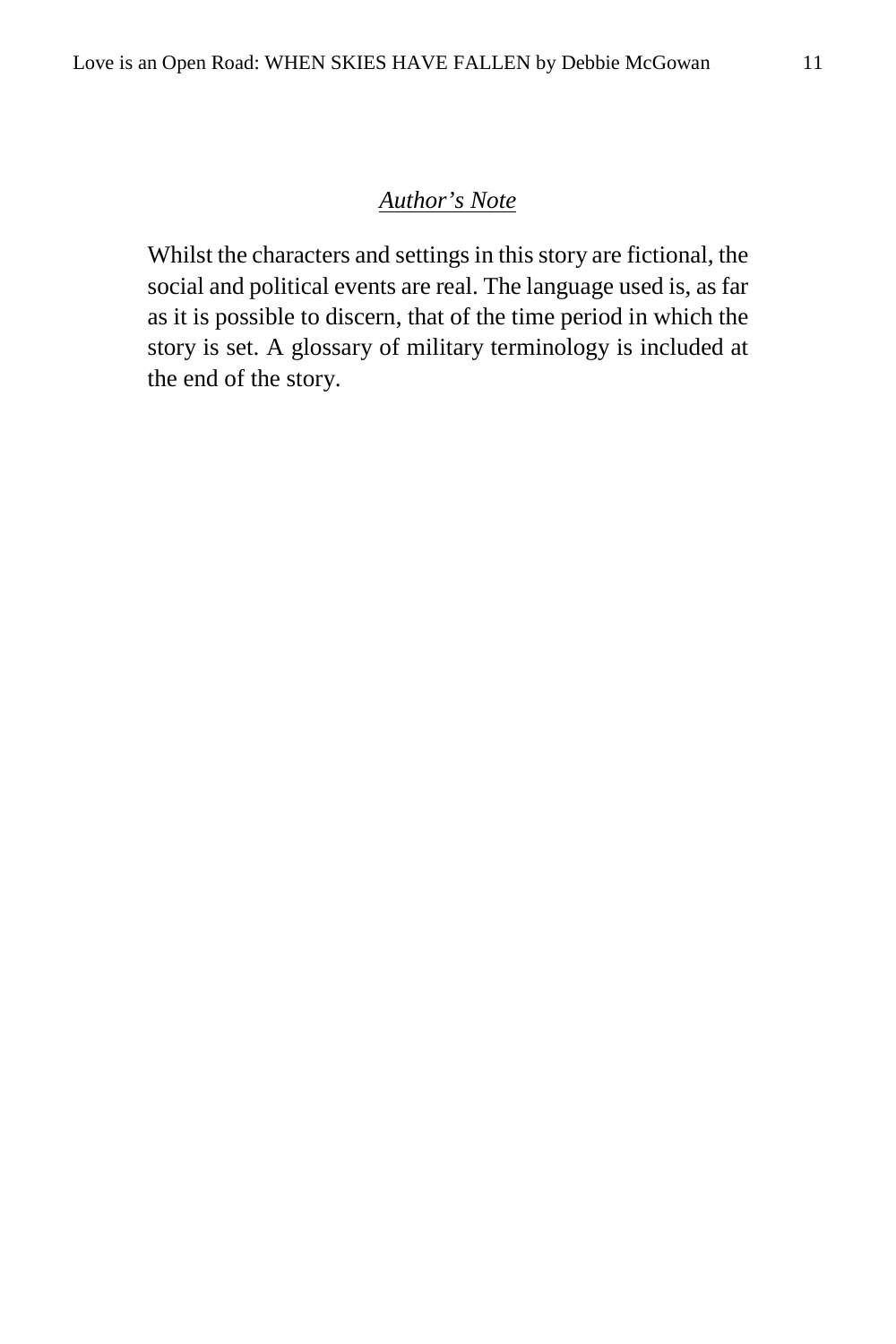# <span id="page-11-0"></span>**WHEN SKIES HAVE FALLEN By Debbie McGowan**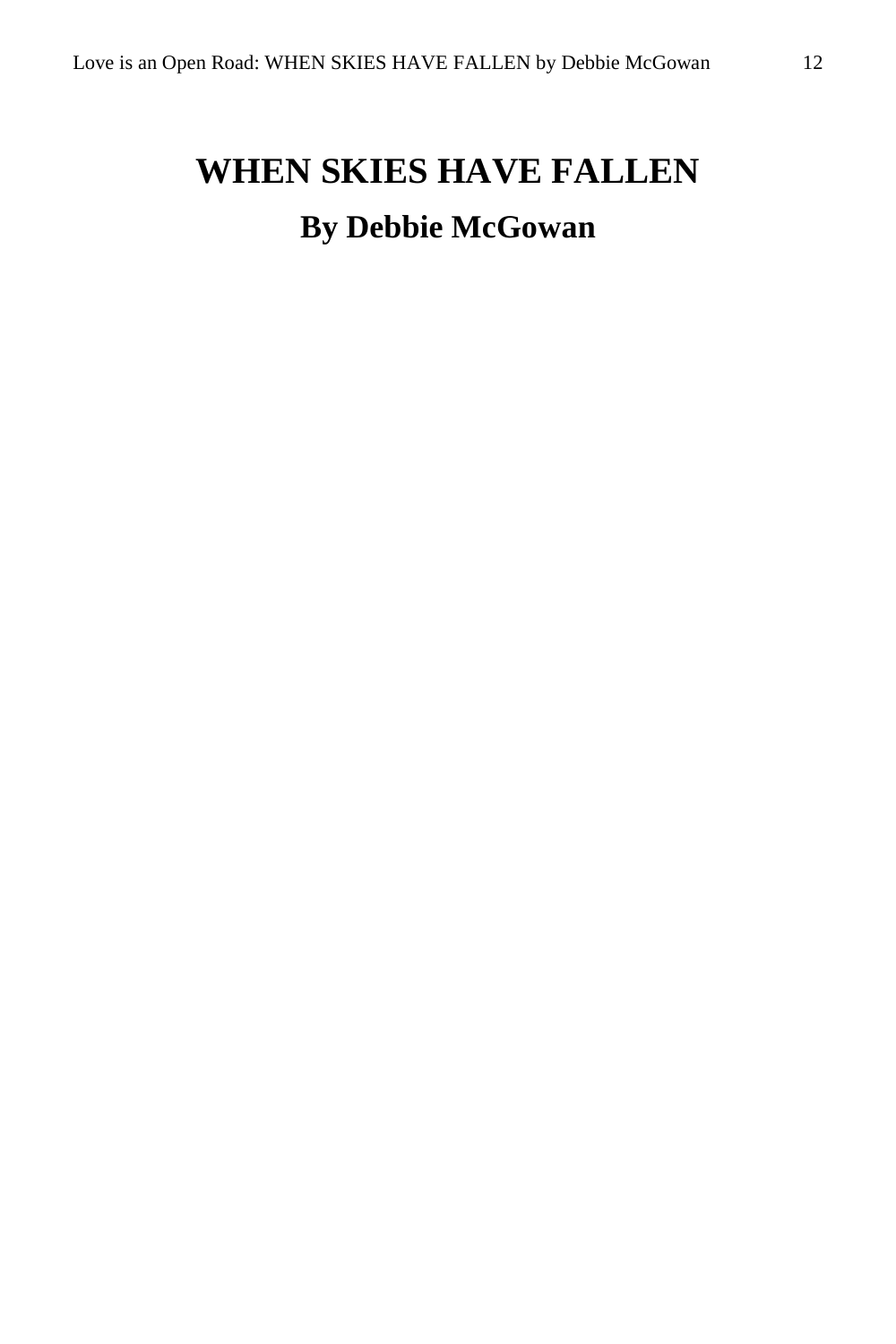*Ours is essentially a tragic age, so we refuse to take it tragically. The cataclysm has happened, we are among the ruins, we start to build up new little habitats, to have new little hopes. It is rather hard work: there is now no smooth road into the future: but we go round, or scramble over the obstacles. We've got to live, no matter how many skies have fallen.*

– Lady Chatterley's Lover, D H Lawrence

\*\*\*\*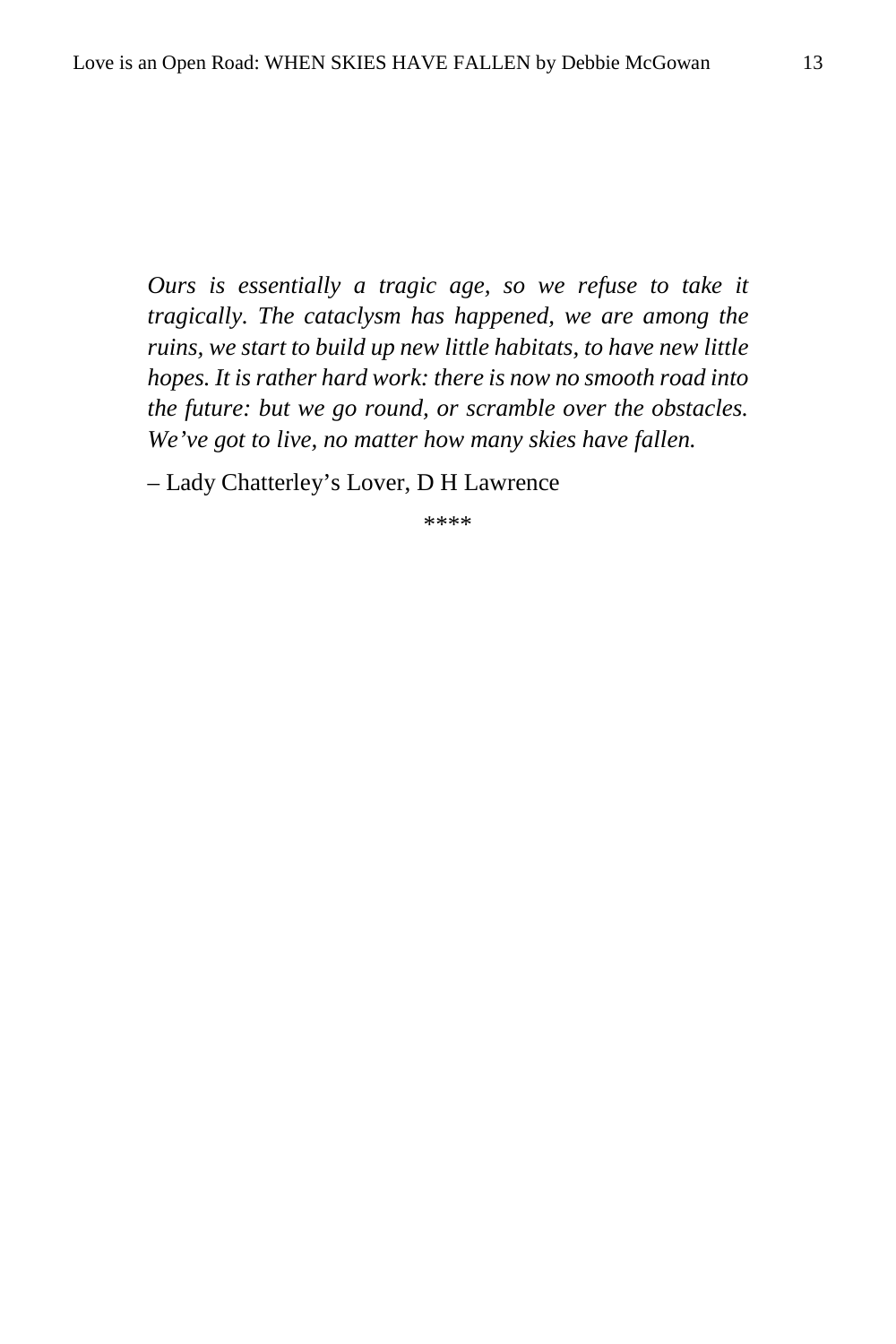## <span id="page-13-0"></span>**PART ONE: 1944**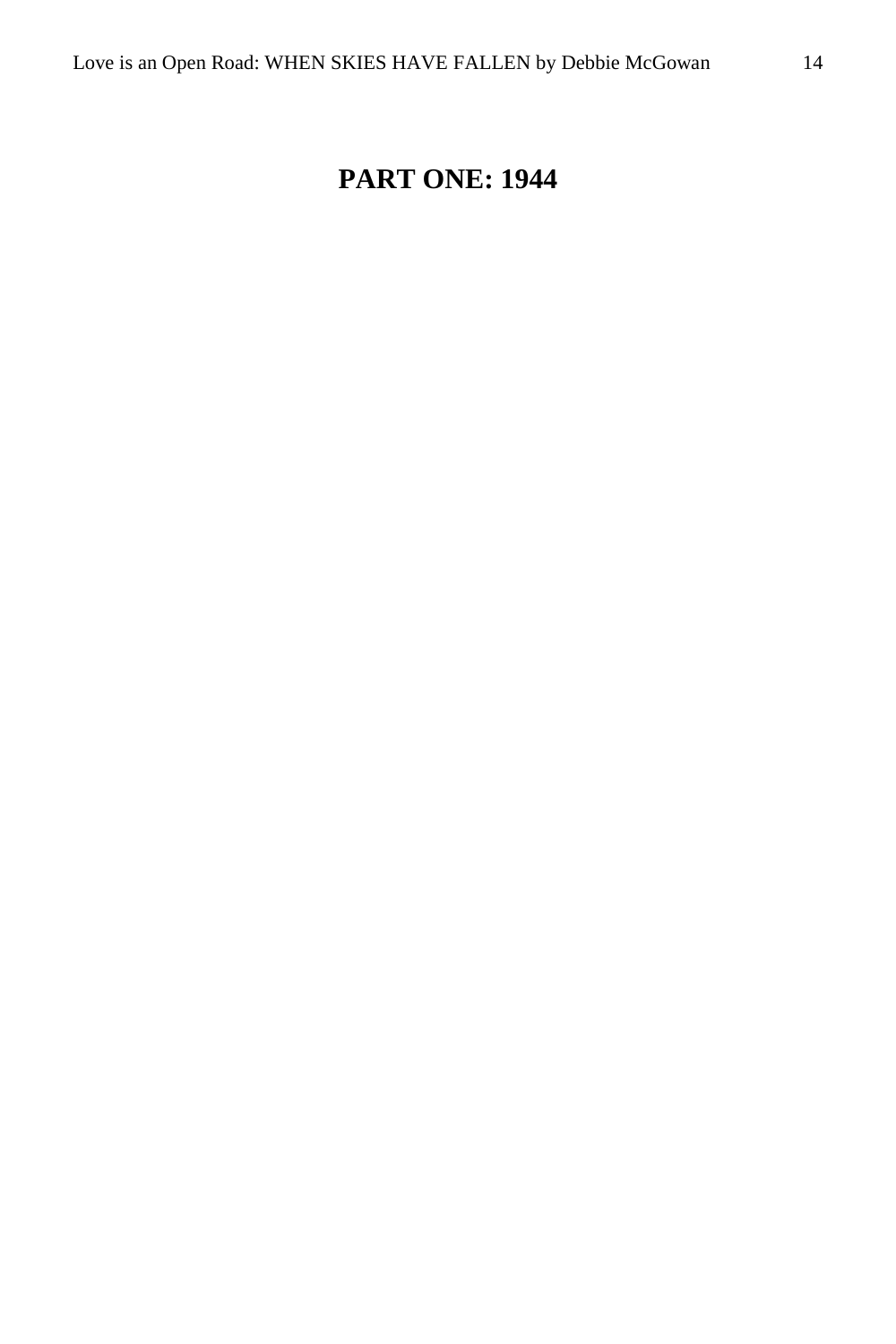#### **Chapter One**

#### *January, 1944*

<span id="page-14-0"></span>Although the winter had been milder than usual, for a couple of weeks now, the temperature had rarely exceeded ten degrees, and several inches of compact snow made for treacherous excursions. Yet the good people of Buckinghamshire refused to be beaten by the cold spell, and the Palais Dance Hall was as crowded as ever, with not one man in civvies. Many of the women were also in uniform, creating the illusion of a dull sea of blue, green and tan upon which floated the vibrant lemon, rose and turquoise hues of the few girls old enough to go dancing, yet too young for service.

From the standing area at one end of the hall, Corporal Robert Thomas Clarke—Arty to those who knew him—and his fellow RAF servicemen watched the swirling couples ebb and flow in their gentle waltz to the air of the three-piece band onstage. A brazen young woman in flimsy crimson, lips painted to match, spun close, granting the men a flash of stocking-top; some whistled their appreciation, but Arty's attention was elsewhere.

"The WO looks like he's got sticks up his trouser legs," Leading Aircraftman Charlie Tomkins remarked to the group at large, and they all laughed in agreement. Arty shook himself out of his daze and turned to see their warrant officer and his dance partner pass by, both of them so stiff it was a wonder they were able to move at all. Most of the couples danced without sophistication, although perhaps with a greater sense of rhythm and more freedom to their movement.

The WO and his girl waltzed out of sight, and the men returned to their conversations—except Arty, who scanned the dance floor, looking for the American airman he had been watching for most of the evening. The American was broad-shouldered and handsome, with his well-fitting, brown serge tunic and thick, blonde hair, his angular features softened by the relaxed, crooked smile he had offered to the young woman he'd been leading in the waltz. He had moved with such elegance that Arty could have watched him dance forever. Alas now he was nowhere in sight, so Arty settled for watching everyone else. He found it a truly moving experience, almost as wonderful as when he was dancing himself.

"Are you getting out there this evening, Art?" Charlie asked.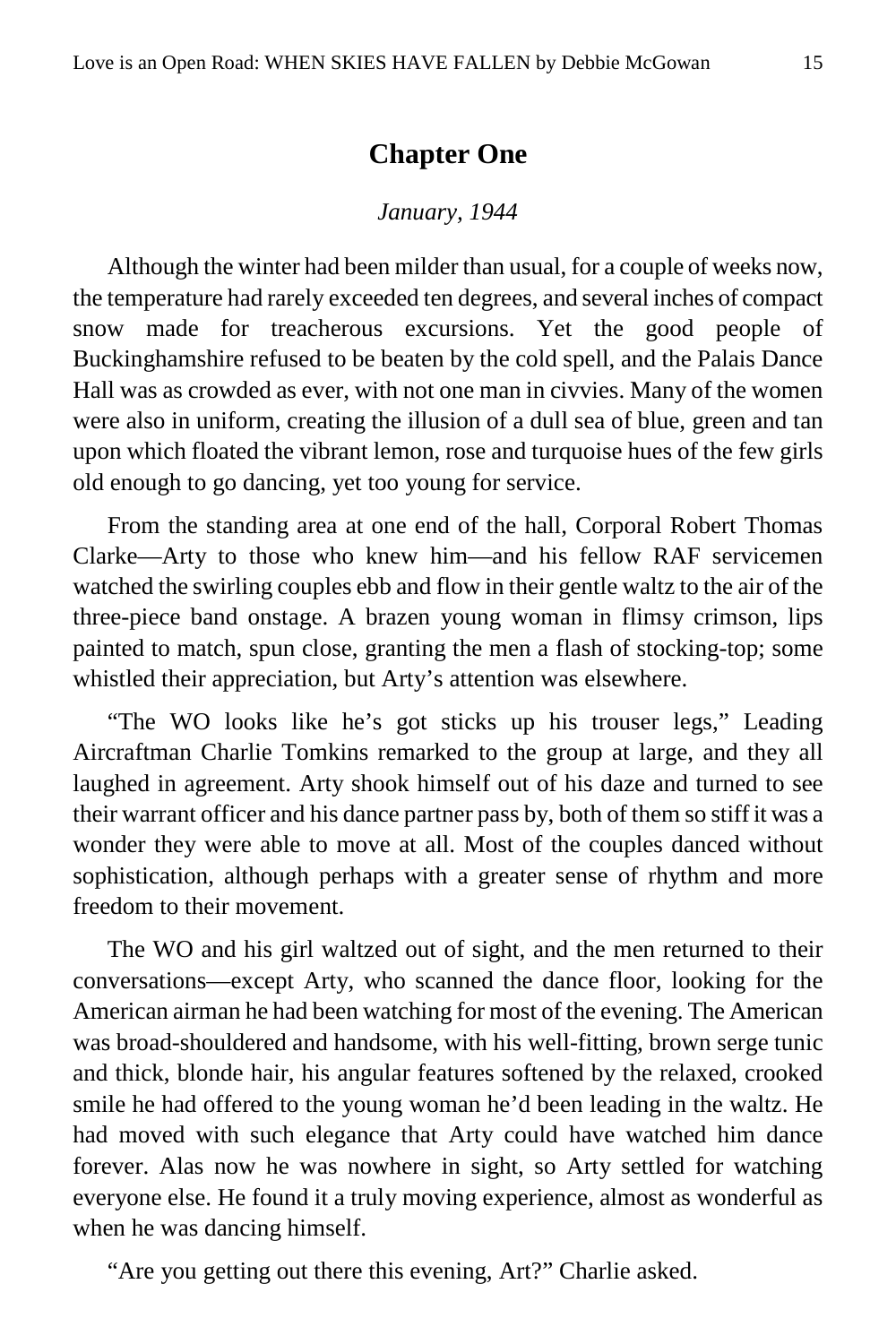"Maybe." Arty kept his focus on the dancers. "If I had someone to dance with."

Charlie acknowledged Arty's words with a nod. He scanned the settees, where those women who were not dancing were seated with their friends, waiting for someone to make the offer. Some didn't bother to wait and instead danced with each other, taking turns to lead, but how it usually worked was the man would politely approach the woman—*may I have this dance?*—and with outstretched arm, she would politely accept and allow him to lead her in the next dance.

"Shan't be long," Charlie said. Before Arty had a chance to respond, Charlie was edging his way around the dance floor towards a slender woman in WAAF uniform: a sergeant. Arty watched the two interact, with Charlie wearing his winning smile, which rarely failed to woo the women he dazzled with it. He pointed Arty's way; the WAAF sergeant glanced over, and Arty's cheeks warmed. He loved dancing, and he was very accomplished, but when it came to asking he was terribly shy. His friends—Charlie in particular—always insisted on finding a graceful young woman to be the Ginger Rogers to his Fred Astaire. Once he was on the dance floor he'd forget about all those eyes on him, and that they were at war, and how unmoved he was by the closeness of the woman in his arms.

After a couple of minutes spent chatting with the WAAF sergeant, Charlie beckoned for Arty to go over; he quickly smoothed his uniform and set off, attempting a confident stride.

"This is Sergeant Jean McDowell," Charlie introduced. Arty offered her a smile, and she blinked up at him with big brown eyes, her tiny pink mouth forming a tiny smile. Charlie raised his hands in a flourish to signal that he was handing over, and departed, leaving the two of them to become acquainted.

"I'm Arty. Would you care for this dance?"

Jean nodded swiftly, and with assertiveness matching the three stripes on her arm, but at odds with her seemingly meek demeanour, she took Arty's hand and led him onto the dance floor. They found a space in the middle of the room, and the music did the rest. In an instant all of Arty's fears diminished, his right arm confidently found Jean's waist and, with her right hand in his left, they stepped off together, joining the throng in their swaying, flowing waltz.

At first, they made small, tentative steps, waiting for openings so they could move around, but then other people started to pay attention and moved out of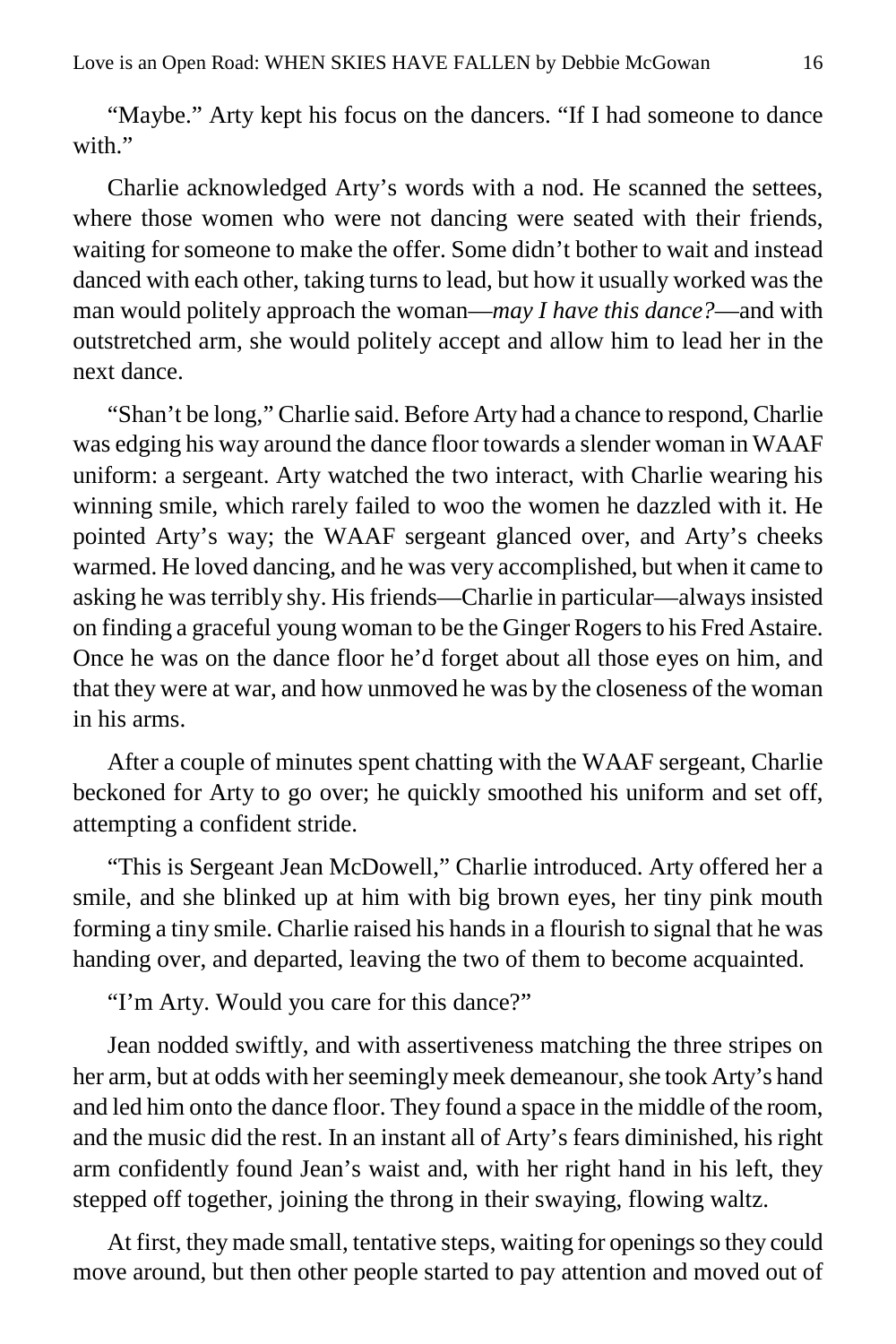their way. Arty became bolder and spun Jean, whose skirt should have restricted such graceful kicks, yet did not. They danced as if they had been dancing together for many years, matching each other's stride, anticipating next steps and never losing time. By then, the floor had cleared, leaving Arty and Jean to do just as they pleased. They pivoted and spun, hesitated and reversed—they had extraordinary grace. Jean was as natural as Arty, her feminine curves complementing his strong, lithe physique.

The waltz came to an end and many of those around them applauded. Arty grinned, glancing down at Jean to find that she was grinning too. After a count of four a quickstep began, and Arty saw, over Jean's shoulder, the American airman, standing with two others, his head cocked to one side to better hear his associate. Arty and Jean danced on, the rest now joining them. On each spin where Arty found he was facing that direction, he'd glimpse the American, uncertain if he was imagining the fleeting seconds when their eyes met before other dancers blocked his view.

Following the quickstep, the bandleader gave an even quicker count of four, and the three Americans were immediately surrounded by girls, clamouring to be their partners for the jitterbug. Arty and Jean stayed where they were, soon picking up their pace. Arty swung around and pushed Jean away from him, keeping a tight grip on her hand as she spun and sprang back. They slipped and they slid into chassis and spins, for the most part unaware of the rest of the dancers. Aside from a certain American airman, no one else stood a chance of keeping up with them, although by the end of their jive they, like most, were in need of a breather. The music stopped, and Jean looked up to Arty, her lips spread in a wide smile, her breaths puffing against his chin and neck.

"I need fresh air," she told him. He tilted his head towards the balcony, and Jean nodded in agreement. Some of the other dancers voiced disappointment at their departing stars, who paused to bashfully bow and curtsey before dashing hand in hand, up the stairs, along the balcony and out onto the dark terrace, to the far end where there were fewer people. They stopped and leaned on the iron railing, exhilarated and breathless, and for the moment appreciating the cold air on their clammy skin.

"You're quite a dancer," Arty complimented Jean sincerely.

"Thank you for saying so. As are you." It was the first time Arty had properly heard Jean talk, and she was very well-spoken, almost aristocratic. "Who taught you, Arty?" she asked.

"To dance? My aunt—my mother's sister, that is."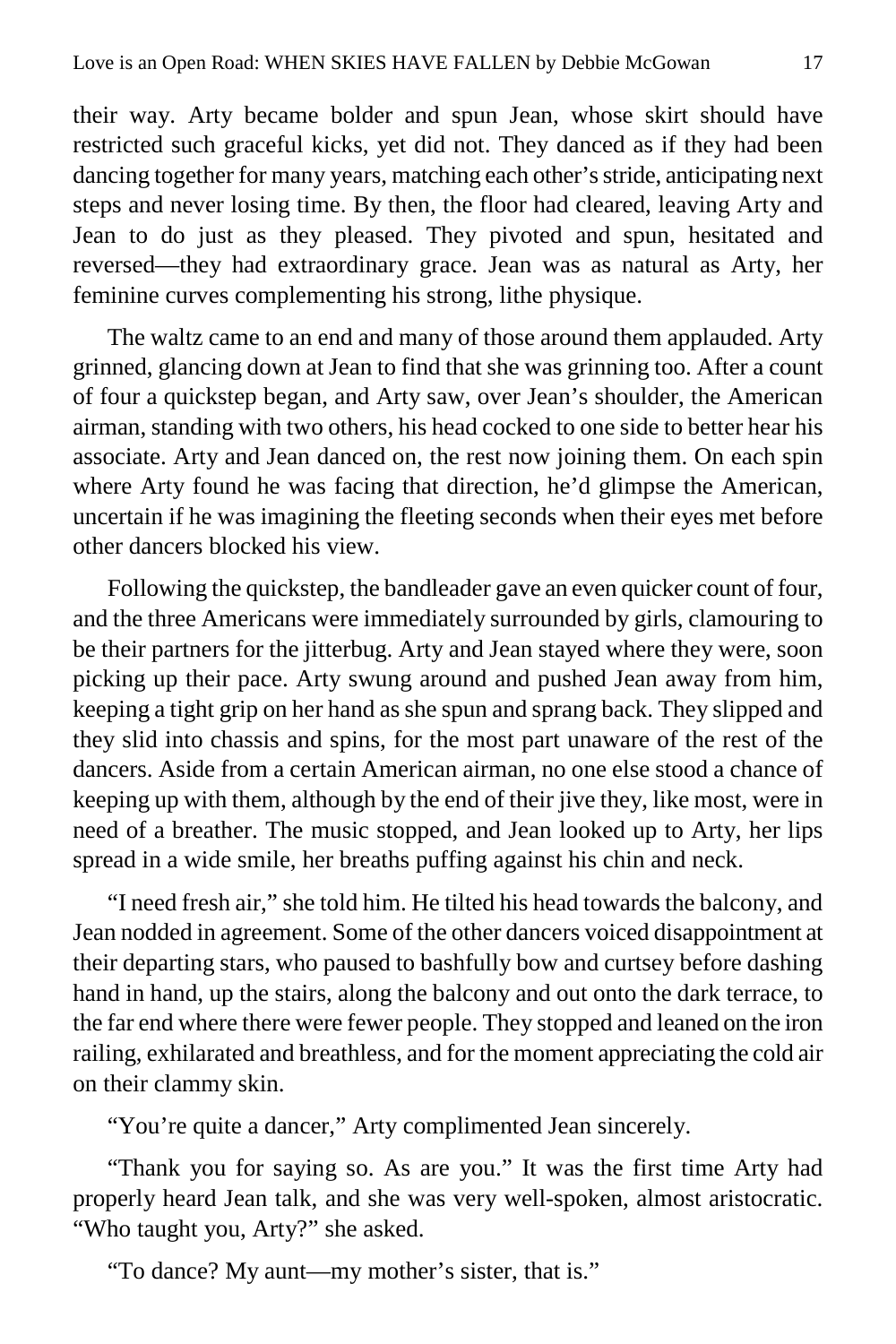"You attended a dance school, surely?"

"No. Did you?"

"Yes." Jean traced her fingers along the railing. "Dancing, deportment and elocution. I hated it when I was a gal, though I'm glad now. When the war is over, I'm going to open a dance school. I'm on the lookout for a dance partner so I can enter competitions and make a name for myself." She laughed as she pondered a thought before adding, "I don't think that's quite what my mother has in mind. She wants her only daughter to marry into high society, but I have no interest in finding a husband." She turned to face Arty, although it was too dark for each to make out the other's features. "Have you ever considered dancing in competitions?"

It would have been far less of a surprise had she asked Arty if he were hoping to find a wife, because it seemed a more pertinent consideration. How could one afford the frivolity of dance in wartime?

"I've never given it any thought," he answered, and it was the truth, though he'd considered the other at length, and realised with some misgivings that he, likewise, would be expected to marry at some point in time.

"Would you consider it?" Jean asked. "Dancing with me, I mean?"

Arty scratched his ear, delaying his response. "After the war?"

"No. I've just transferred from Gaskell to Minton. I'm taking over the wages office for both bases."

Jean paused meaningfully, but Arty wasn't sure why. He could see her in profile now, against the clear night sky, her breath creating a transient cloud. She shivered, and in his mind he formed the suggestion that they return inside, but that was not what left his mouth. "If you were to find a husband, I imagine he would not take kindly to you dancing with another man."

"You're right, of course," Jean agreed, "and if you're trying to let me down gently…"

"Well, you are very beautiful, Jean. I just don't think war is a good reason for rushing into marriage, that's all."

Jean laughed, but not to mock. "Arty, this is not a flirtation. You are absolutely right. One *should* wait for the right person, and if that person never appears, then what of it? I am content the way I am. I'm not looking for a husband, just a man who can dance. So what do you say?"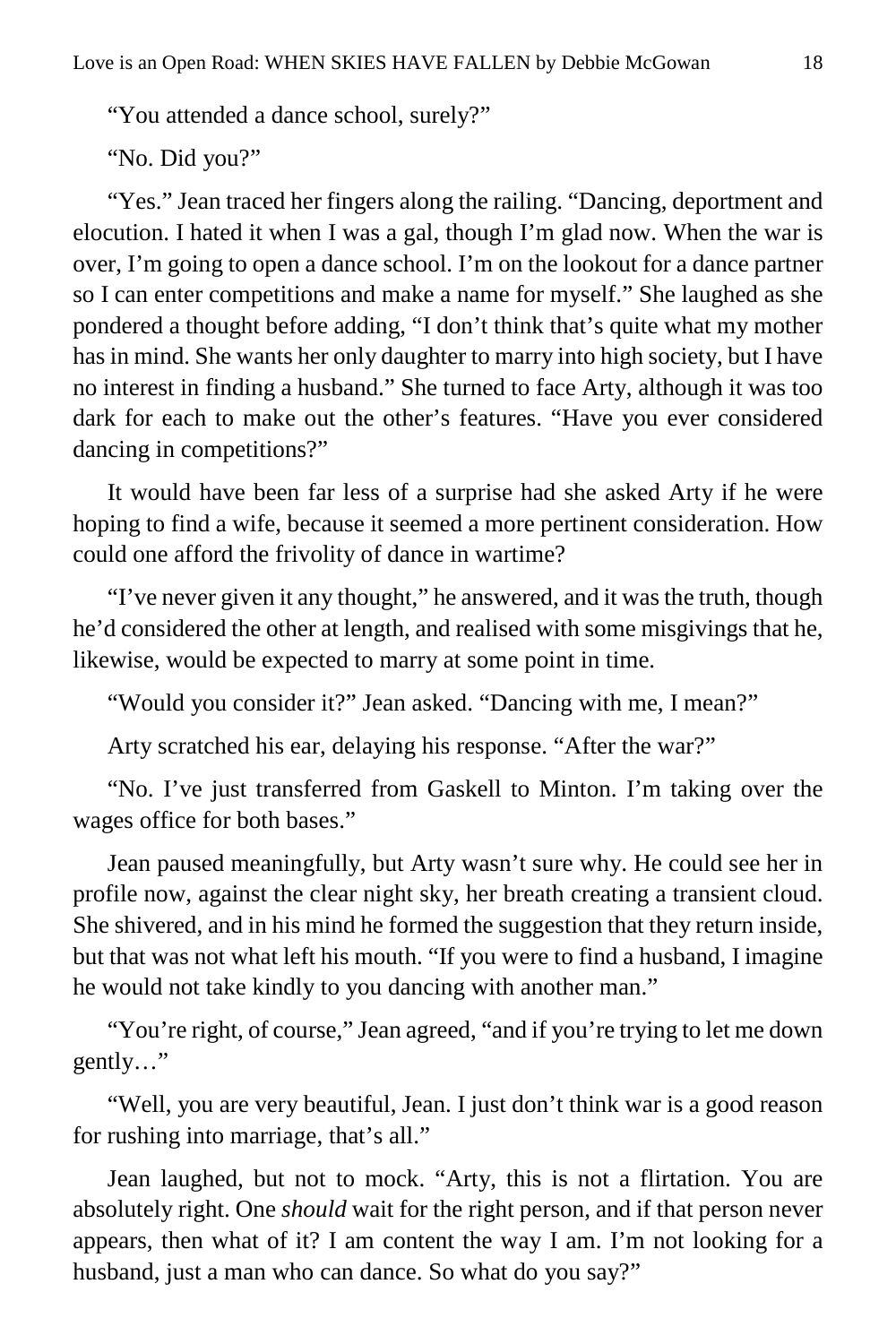Arty delayed a few seconds longer and then nodded. "Yes. I would very much like that."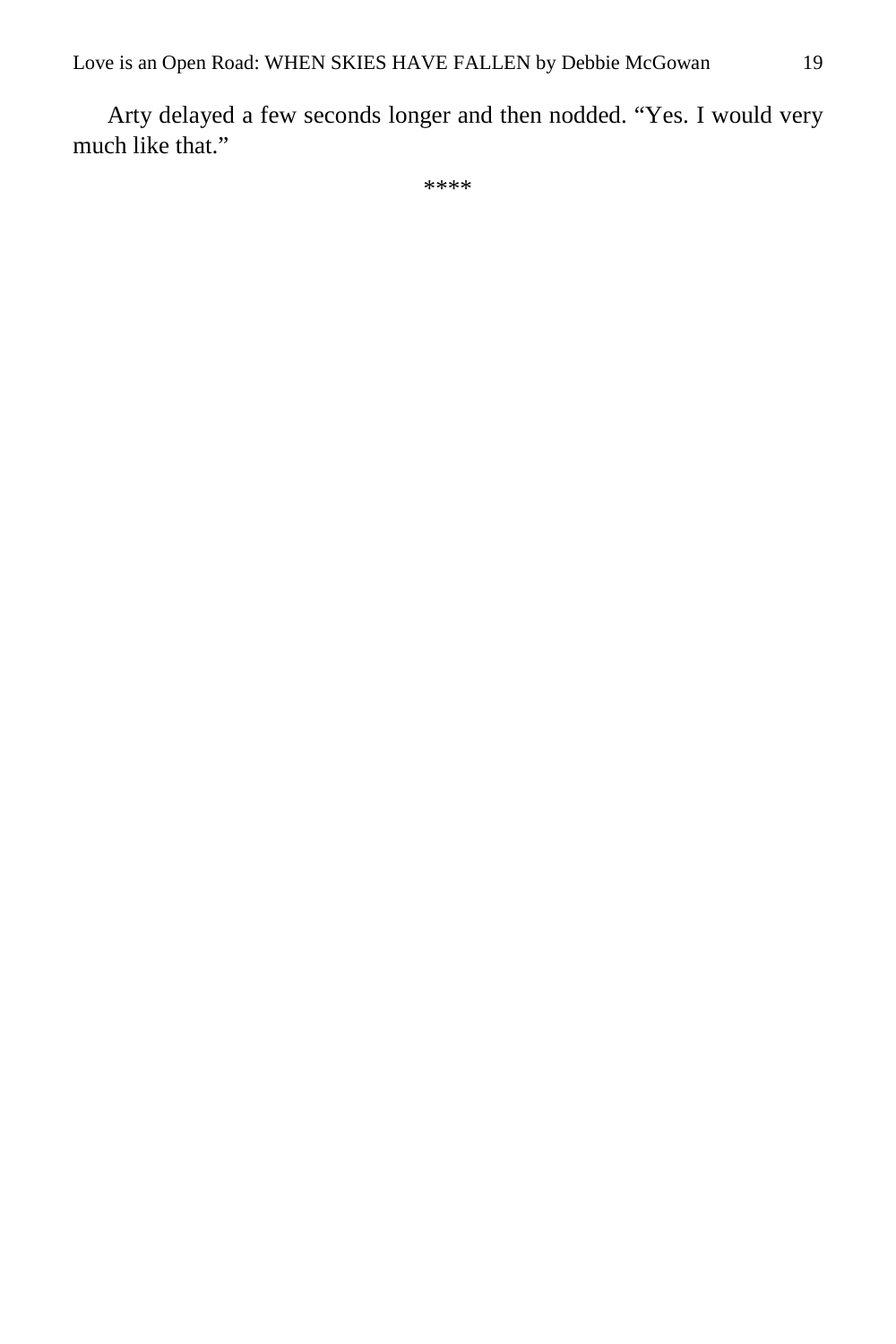#### **Chapter Two**

#### *February, 1944*

<span id="page-19-0"></span>With all of the tables and chairs stacked against the walls, the mess hall at RAF Minton provided more than adequate space for practice. The group captain had approved it; he was as enthralled as everyone else by the prospect of having nationally acclaimed dancers in their midst, and Arty and Jean's rotas now included officially allocated time for their dancing, simply because it was good for morale.

The captain agreed that on Thursday evenings, Arty and Jean would dance at the Palais, on Saturdays at the base, travelling down to London to take part in demonstrations and competitions as and when they were called upon to do so. They were accomplished in most ballroom, but *their* dance was the waltz and they were quickly becoming RAF favourites.

It was on one rainy afternoon in late February, after they had perfected a couple of variations, that Jean stopped dancing, right in the middle of the barren room, looked Arty straight in the eye, and said, "Those Americans at the Palais were the advance party."

Arty feigned ignorance. "Americans?"

"Oh come now, Arty. Surely you don't think you can fool me?"

"F-fool you? I don't understand."

Jean smiled gently and took his hand. "Come and sit," she requested, though he had little choice in the matter. She led him across the hall and hopped up onto a table, patting the space beside her. Arty reluctantly complied and sat rigidly, staring dead ahead. From the kitchen came the sounds of clanging pans and shouted orders. They wouldn't be overheard, but still, Arty had a good idea what Jean wanted to say, and he was wishing so very hard that she wouldn't.

"The Americans are taking over Gaskell tomorrow," she said.

"How do you know?"

"Gaskell's WAAF have already transferred to Minton. They were moving into our quarters when I went on duty this morning. And the NAAFI have been given their orders for Saturday night. We're to host a welcome ball."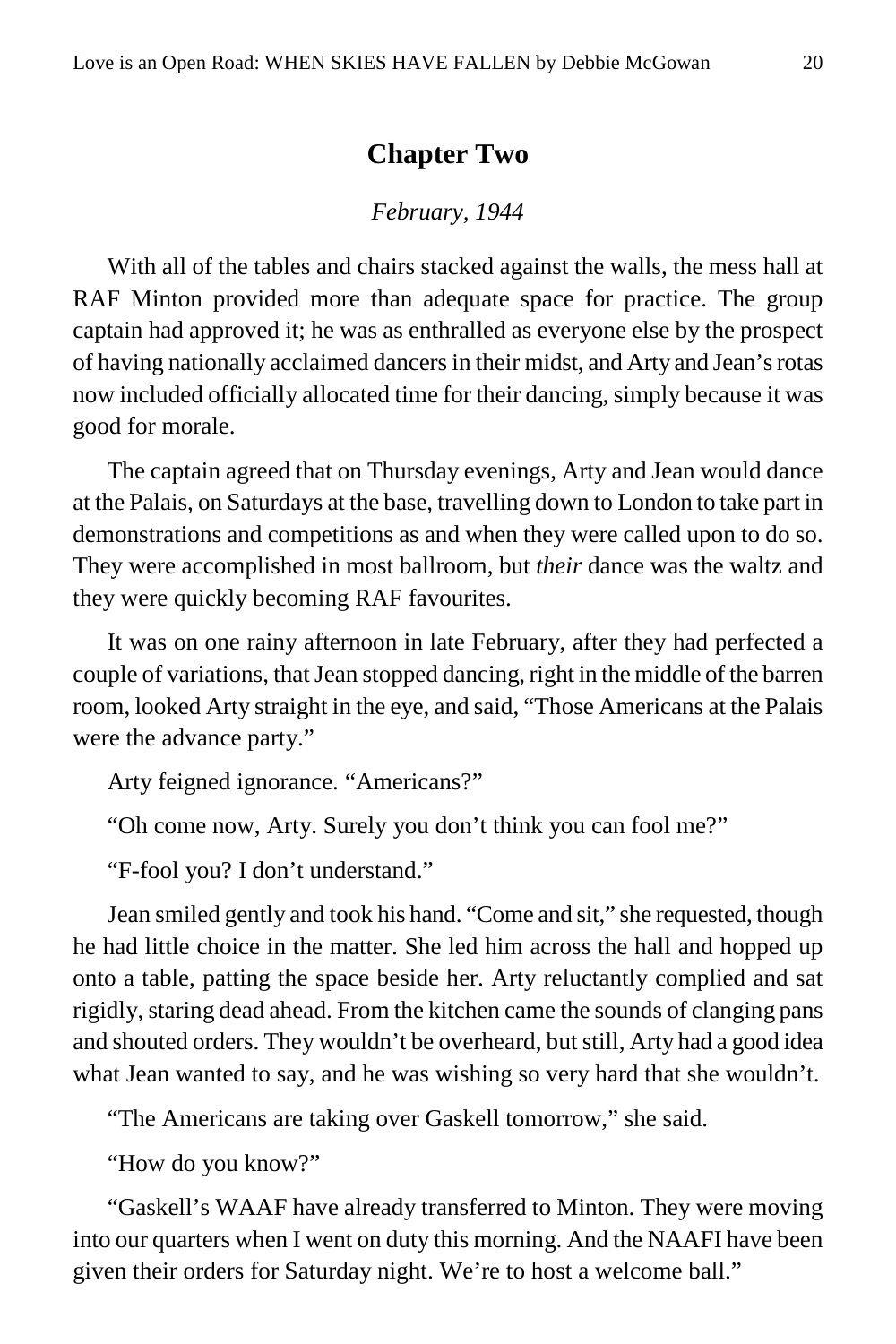"Oh." Suddenly Arty was sick with nerves, and not on account of knowing he and Jean would be the main entertainment on Saturday night.

"I felt I ought to warn you," Jean explained.

"We've been practising a lot. We won't make fools of ourselves."

She took his hand again and held it in both of hers. "Of course we won't, but I wasn't talking about that. I wanted to warn you, because… well, I saw it, Arty. The way you looked at the American sergeant."

"I… Who?"

"The big man with the impossibly blue eyes, square jaw, fast moves…"

Arty turned away, hoping it might stop Jean from saying anything further, certain his face was hot enough to set itself alight. He wasn't good at bluffing when the stakes were negligible, never mind when his freedom might depend on it.

"Oh, Arty." Jean laughed quietly and squeezed his hand. "It will always be our secret, I promise. I care a great deal for you. God forbid that you should go through… well, you've no doubt read the same things I have, and you deserve love and happiness as much as the next man."

He considered denying everything, telling Jean she'd got it all wrong. He was merely admiring the man's dancing, and she had read more into it than was there. If he offered Jean the lie, she would accept it, and it wouldn't be mentioned again. Yet the longer he delayed, the greater his need became to tell her the truth. They'd known each other for only a few weeks, and they were already close friends. She trusted him, and he trusted her, but this… *abhorrence* of his: he had never spoken of it to anyone other than his sister, genuinely fearful for his life if he were found out.

"Arty? Are you all right?"

"Yes," he said, his voice croaky and tight. He cleared his throat and tried again. "Yes. I am." Mustering all of his courage, Arty turned to face her and lowered his voice to a volume barely above a whisper. "I've never acted upon it, Jean, I swear to you. Indeed, until now I've never met anyone with whom I'd want to. How would I approach him? I'd risk imprisonment, at best, if I made a mistake."

"If you're asking my opinion, I don't believe there is anything wrong with you following your heart. All this nonsense of not acting upon it. Why should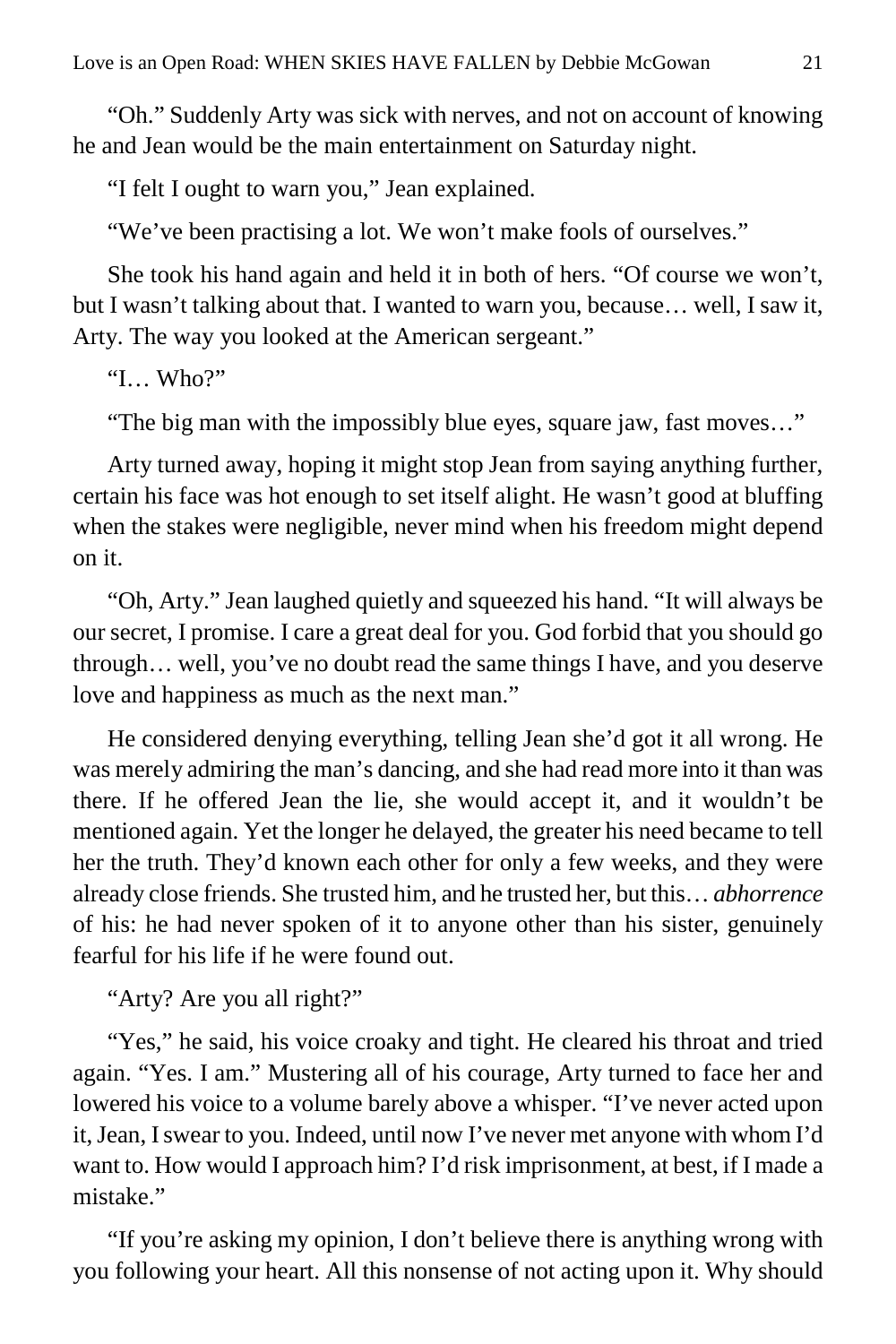you not? That they would turn a man into a criminal for his love of another, well, *that* is criminal, Arty, and I would say as much to anyone who dared to suggest otherwise. I do understand that one must be discreet. However, I don't believe you've made a mistake. He was watching you too. I saw him."

"I don't know…" Arty sighed and rubbed his forehead.

"I do. Arty, he liked you. I'm convinced of it."

"What if other people noticed?" The fear made Arty's throat tighten again and the knot in his stomach grew more painful. "If you saw it—"

"We were dancing together. Your cheek was pressed to mine." Jean raised an eyebrow and smiled mischievously. "Your very *hot* cheek, whenever he was in sight."

"And you're certain no one else noticed?"

"Quite certain."

"If they found out—"

"We'll make sure they don't," Jean said firmly. She gave him a moment to gather his thoughts and then wrapped him in a warm, tight embrace. "You know, Arty, our dancing together might just be the perfect masquerade."

"There's still the small matter of what happens when you meet someone you decide you want to marry."

"*If* that ever happens, then I'll keep him a secret, just like you and Jimmy."

"Jimmy?"

"Oh, didn't I tell you? Technical Sergeant Jimmy Johnson, United States Army Air Forces, twenty-seven years old." She released Arty and placed a motherly kiss on his head. "Take a chance," she whispered. "You deserve to be happy."

\*\*\*\*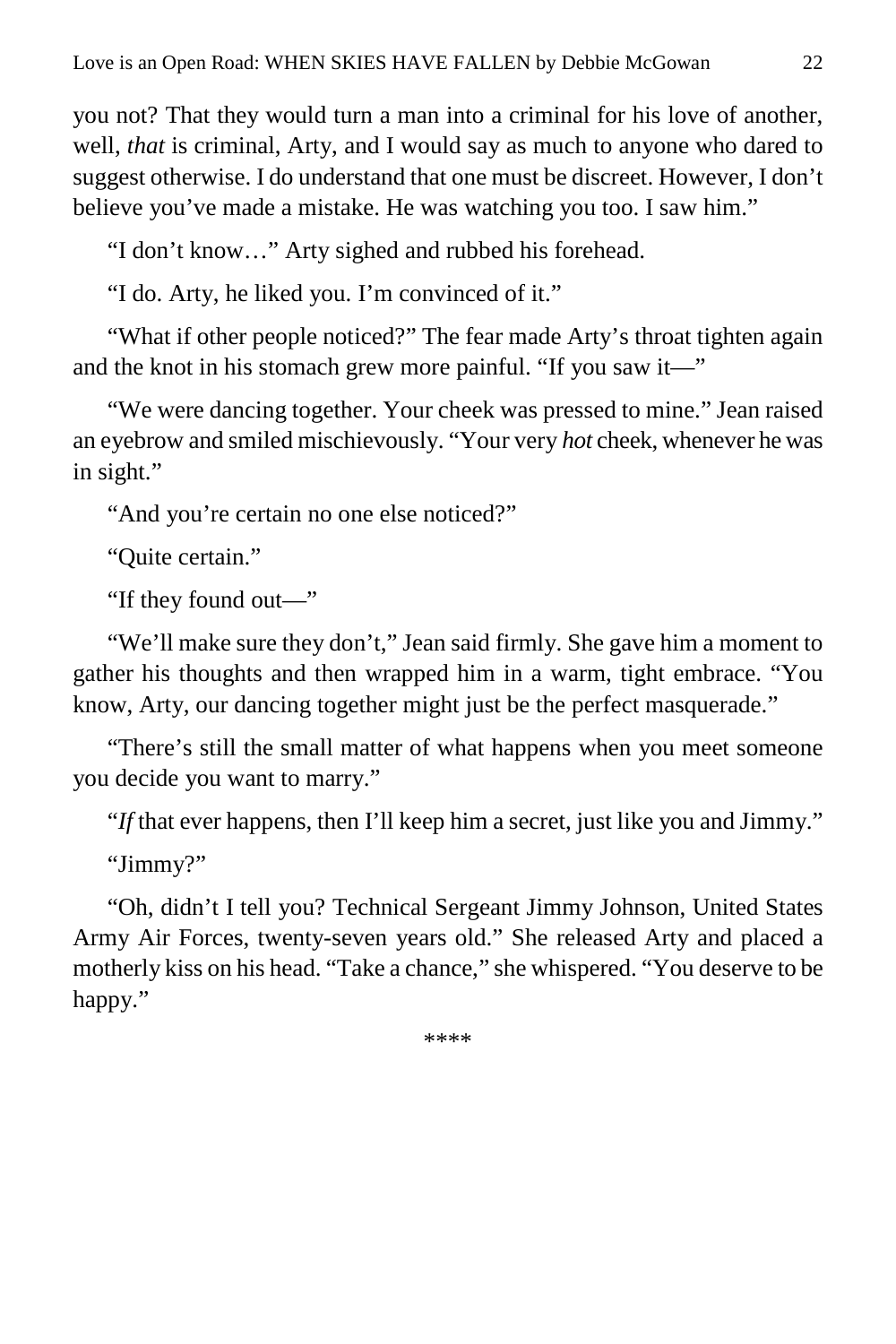#### **Chapter Three**

#### *March, 1944*

<span id="page-22-0"></span>The mess hall floor had been polished until it gleamed like glass, making it a little slippery for normal operations but perfect for the evening's dancing. The band had set up onstage and were tuning up, with most of the Minton service people already in attendance; only those on duty were absent, although they were covering each other in order to put in an appearance. Boosting morale was everything right now; just that morning Charlie had told Arty that the American airmen were all about morale. They'd formally met their counterparts at Gaskell the day before, and they were pleasant chaps, if not a little slack, with their rolled-up sleeves and caps worn on the backs of their heads. A sloppier drill Arty had yet to see, such as he was paying attention, his eyes straying to every man wearing sergeant stripes. None were Technical Sergeant Jimmy Johnson, and it was probably just as well.

Several WAAF entered the mess hall, all smiles and best frocks, but Jean stood out from the rest in her long, white dress with a feathered hem that lifted delicately and swished from side to side as she walked, revealing dainty white shoes and a flash of smooth, shapely legs, the dim light reflecting off her nylon stockings. The Americans had brought plenty of booty with them, including the stockings, and Jean had confided that she was delighted: no more drawing on seams and worrying whether they were straight, or fretting about rain making the gravy browning run.

"You're going to shame them tonight," Charlie said, watching Jean and her fellow WAAF drift across the hall; some stopped to chat to airmen, others continued on to get drinks.

"You do a mean foxtrot yourself, Charlie," Arty said.

"Not a patch on you though, eh?"

"I don't know about that."

"You could waltz across the Western Front and still return home unscathed," Charlie joked, always trying to make light of their losses.

Arty shook his head but laughed anyway. "The waltz I can manage. The jive is an entirely different matter."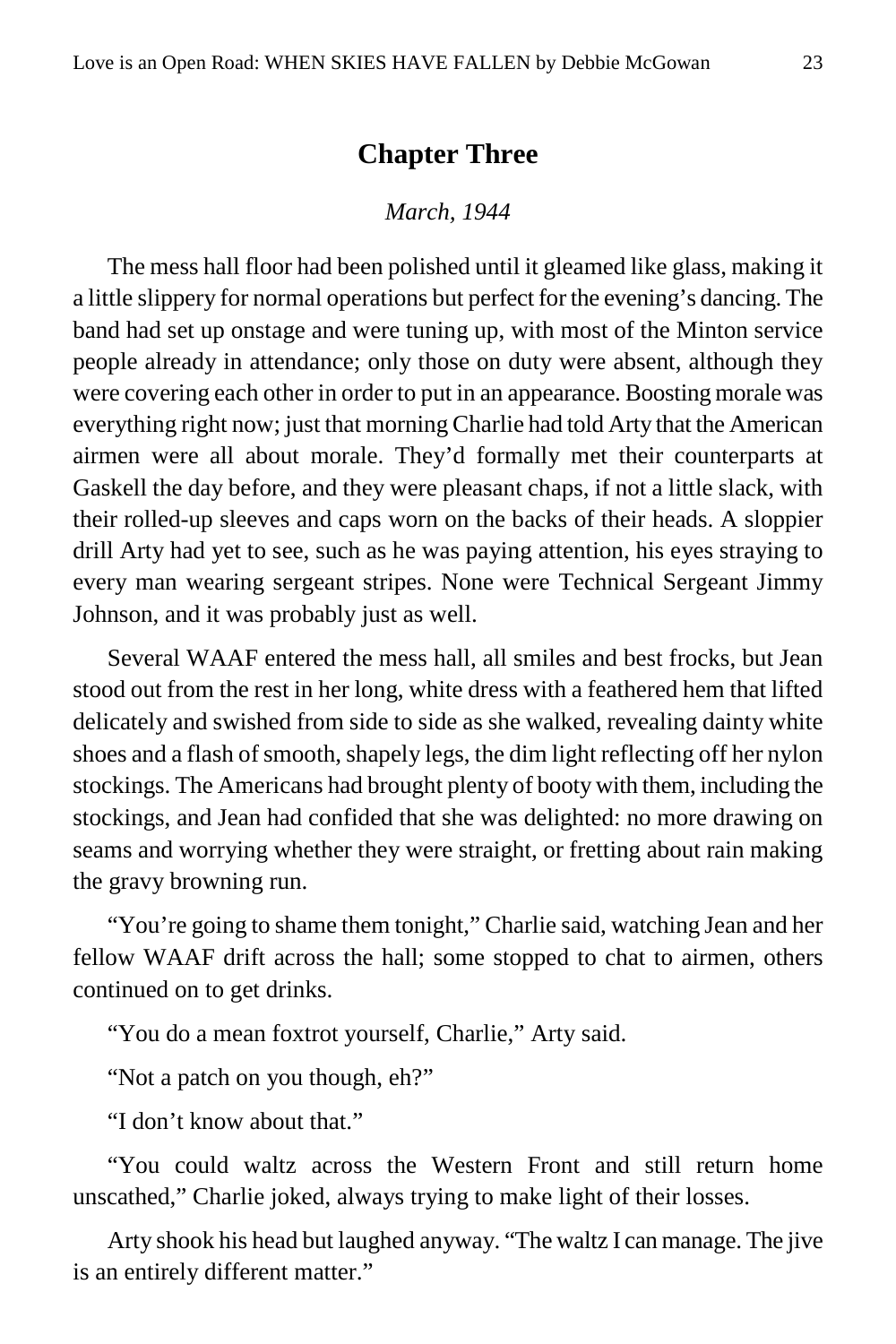Charlie waved his hand dismissively. "Oh, the Americans know how to do all that showy business, but you and Jean…" He smiled and his eyes sparkled.

Arty nudged his friend knowingly in the side. "She's an extraordinary dancer," he agreed.

"And you and she?"

"Just friends."

Charlie nodded thoughtfully. He was evidently seeking Arty's approval, though Arty was loathe to give it. Who was he to permit or deny such things? Jean had firmly stated that she had no interest in courtship or marriage; Charlie, at twenty-six, was the middle son of three, the youngest killed in Belgium, the eldest still fighting over there, hence his glib humour, for it tempered the reality. No doubt Charlie felt the loss keenly, and he was under duress to carry on the Tomkins family name, but there were many more women on the base and in town. *Surely any of those would be more than willing to court Charlie?* Arty chastised himself; what a preposterous notion, that Charlie could pick and choose whom to like when Arty had endeavoured and failed to do the same.

"What do you think, Arty? Do I stand a chance?"

"Better than most, I'd say. If you want to dance with her tonight—"

Charlie laughed. "Captain Taylor would have my guts for garters. Maybe next time." He clapped Arty on the shoulder and stepped off towards the bar. "She's all yours tonight, my friend."

Arty watched Charlie weave his way through the small groups standing and chatting casually, noticeably more floor space between the British and the Americans, but that would change, once each recognised that they were not so different from the other, and their enemy was the same. The Americans seemed brash, boastful of their victories to date, in contrast to how reserved the British were. There was a great deal of arrogance, but they were in a strange country; their ways were young compared to the rich history of the British Empire to which they had once belonged.

Arty had been born the year after the Great War ended, nine months to the day from his father's return. It was a common occurrence, and he was one of many children born around that time, their understanding of war being one of adventure with no notion of death to blacken its majesty. Their fathers and uncles did not speak of what they had endured, nor of the lives lost, until war broke out again, and Arty often wondered if a peaceful agreement might have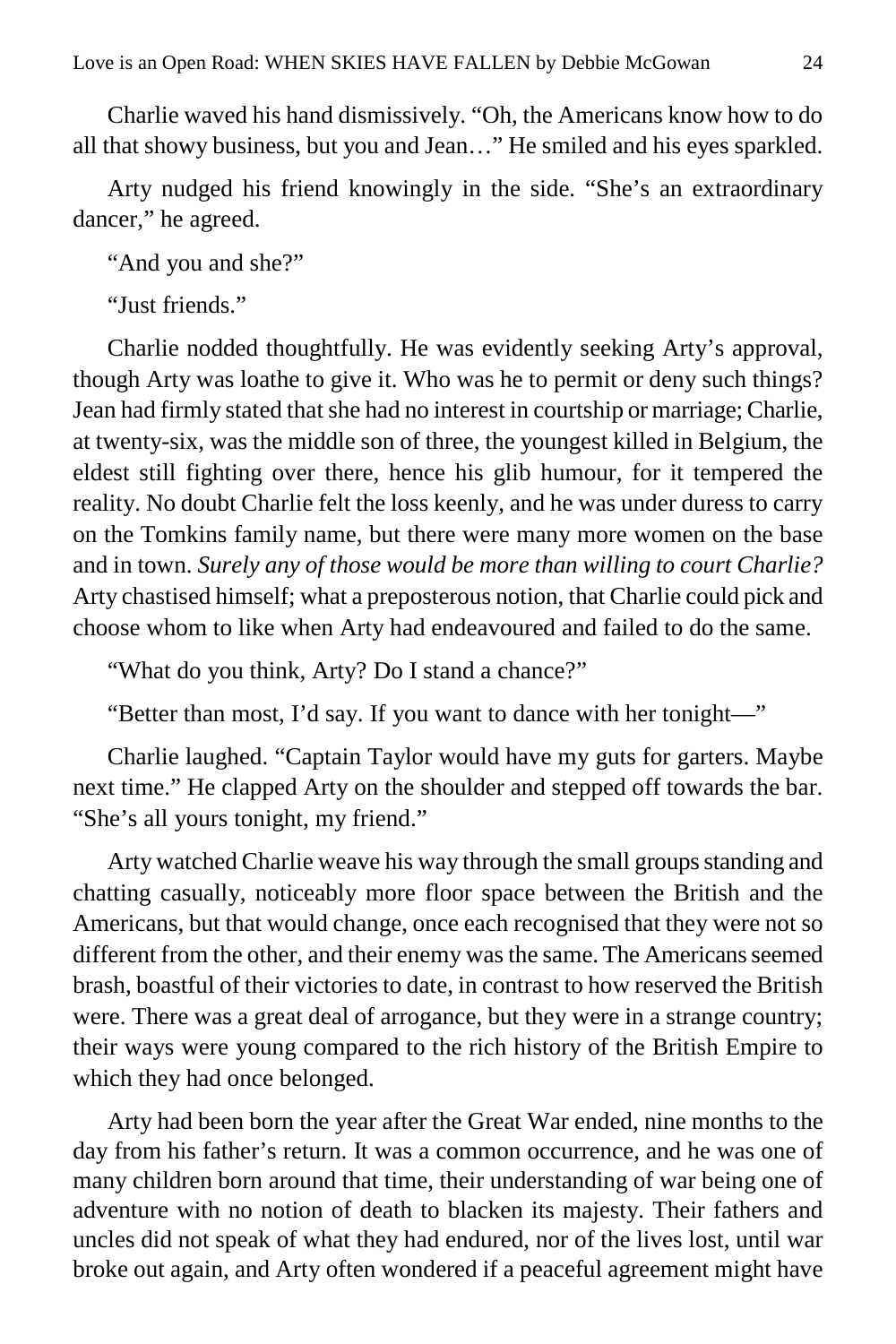been reached had those returning home spoken out sooner. War was not glorious; war was not proud. What victory was there to be had in so many losing their lives? It did not stop history repeating.

These thoughts, like the other thoughts he had, Arty kept to himself. It would do no good to share with anyone how strongly he disagreed with warfare, but he would fulfil his duties in the war effort, and fulfil them well. As for his other thoughts: they could be just as dangerous, and it worried him tremendously that Jean had read him as if he were an open book, like *that* book his sister Sissy held dear. Being some ten years older, Sissy had been in service to a wealthy gentleman in London for most of Arty's living memory, and she had evacuated with her employer to Kent, only to be ousted when he was forced to return to his native Italy. Poor Sissy went home distraught, for she loved everything about her job, not least the gentleman's collection of fine art and literature. His claim that he had been a friend of the author D H Lawrence was well substantiated by his library, which boasted a complete set of Lawrence's works, including a certain publication deemed too obscene for general consumption.

*Lady Chatterley's Lover*; Sissy's employer refused to let it leave his house, but, being the sort of man he was, an artist and intellectual, he agreed to Arty visiting with Sissy, and he did so, many times. Those nights, huddled together in the vast, lumpy reading chair, embers glowing in the hearth, while they pored by candlelight over page after page of Lawrence's words… Such wonderful memories; Arty clung to them with every part of his being, though it was not the recounting of Lady Chatterley's pursuits that stayed with him, but those of Aaron Sisson.

*Robert went with the bicycle lamp and stood at Aaron's side.*

*"Shall I show you a light to the road—you're off your track," he said. "You're in the grounds of Shottle House."*

*"I can find my road," said Aaron. "Thank you."*

*Jim suddenly got up and went to peer at the stranger, poking his face close to Aaron's face.*

*"Right-o," he replied. "You're not half a bad sort of chap— Cheery-o! What's your drink?"*

*"Mine—whiskey," said Aaron.*

*"Come in and have one. We're the only sober couple in the bunch—what?" cried Jim.*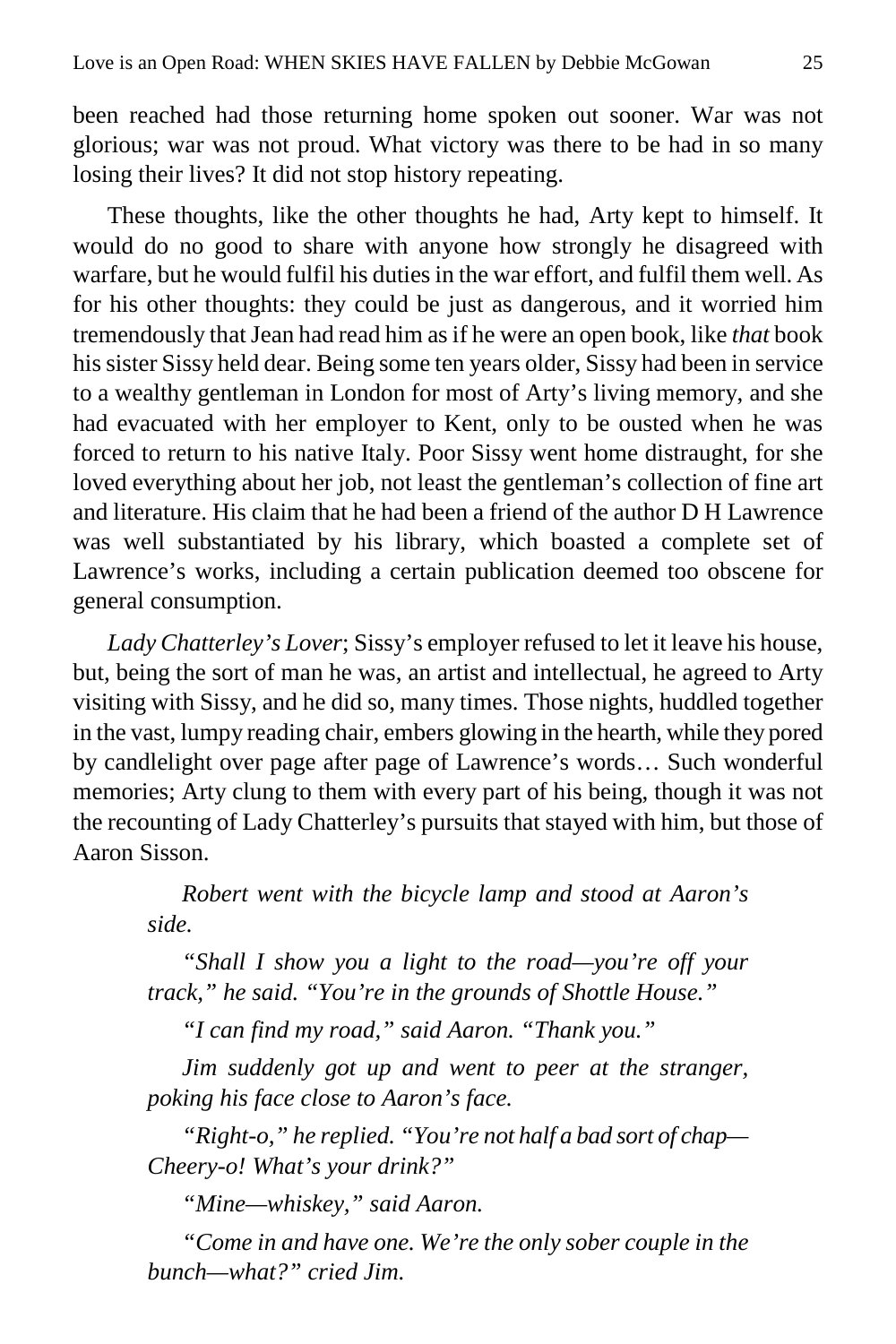*Aaron stood unmoving, static in everything. Jim took him by the arm affectionately—*

*"Did you read that, Sissy?" Arty whispered. "A man affectionately taking the arm of another man."*

*"Indeed. That is why I wished for you to read Mr. Lawrence's work."*

*"What do you mean?"*

*"It occurred to me, Arty. Most young men of your age are interested in one thing alone."*

*"One thing?"*

*"Yes, brother. Young ladies."*

*Arty's eyes fell and his shoulders rounded. "I am not worrying unduly then. There is something very wrong with me."*

*Sissy set the book down in her lap and tugged Arty close. "No. There is nothing wrong with you, dear brother. Come, read with me some more."*

*When Jim woke in the morning Aaron had gone. Only on the floor were two packets of Christmas-tree candles, fallen from the stranger's pockets. He had gone through the drawingroom door, as he had come. The housemaid said that while she was cleaning the grate in the dining-room she heard someone go into the drawing-room: a parlour-maid had even seen someone come out of Jim's bedroom. But they had both thought it was Jim himself, for he was an unsettled house mate.*

*There was a thin film of snow, a lovely Christmas morning.*

"Good evening to you, Corporal."

His voice, a slow, deep rumble, startled Arty from his remembering. His breath caught in his throat as he fought to reply. "A good evening to you also, Sergeant… Johnson, isn't it?"

"Sure is." The man held out his hand for Arty to shake. "Technical Sergeant Jim Johnson, at your service."

Arty reciprocated: "Corporal Robert Clarke." The palm against his was big, rough and cool to the touch.

"Robert, Bobby, or Bob?"

"None, actually. Arty is what they call me, on account of my initials. My middle name is Thomas."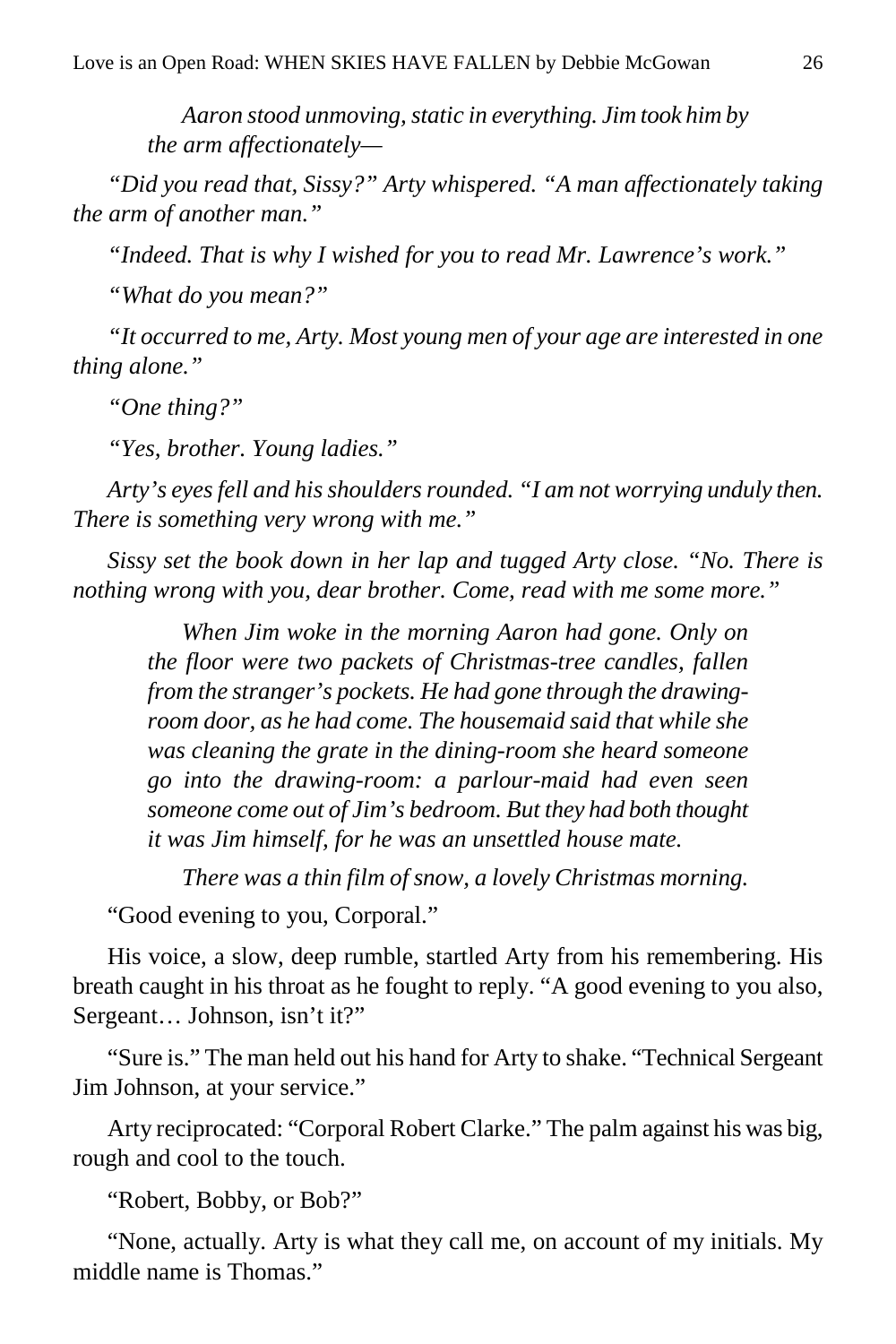"Arty," the American airman repeated with a wide smile displaying straight, white teeth that made Arty hide his own behind tight lips. "Great name, Arty. Has a good ring to it. They call me Jimmy, but I prefer Jim myself. You'll be wooing us again this evening, I take it?"

"Wooing?" Arty's vocabulary had abandoned him, along with his propensity to take in air.

"You and Sergeant McDowell."

"Oh, yes. The waltz." What an absolute fool he must seem.

"Looking forward to it," Jim said. The smile remained in place, as did the firm yet gentle grip of his cool fingers on Arty's own. "Well," he drawled, bringing the other hand up to sandwich Arty's, momentarily increasing the pressure and then releasing, "let's talk later." He looked Arty in the eye, capturing him with a piercing blue gaze.

Jim departed, and Arty quickly turned away, fearful that someone had seen their exchange. It was, to all purposes, an innocent introduction, but the look Jim had given him offered much more than words. Arty's heart was thumping hard and he was panting like a dog on a hot day. He closed his mouth and drew air through his nose, slowly, deeply.

*Love is the soul's respiration.*

*When you love, your soul breathes in. If you don't breathe in, you suffocate.*

"Are you feeling unwell, Arty?" Jean asked.

"No, no. I'm quite well." He attempted a smile of reassurance.

She pursed her lips, her finely pencilled brows arched high. "We are to commence the dancing in five minutes," she said.

"I'll go and get, er, a… a drink." Arty nodded to confirm that's what he'd do. "Yes. A drink. Would you like…" He stopped and took another deep breath, releasing it slowly. "Oh, Jean."

"Get your drink. You can tell me while we dance."

Arty nodded again and did as she suggested, blinkering his vision against Jim and his friends standing together at the end of the bar.

"Arty," Charlie greeted him with a clap on the back and a cheery smile. "Here." He handed him a pint of beer. "I thought you were on your way over, until I saw you talking with Sergeant Johnson."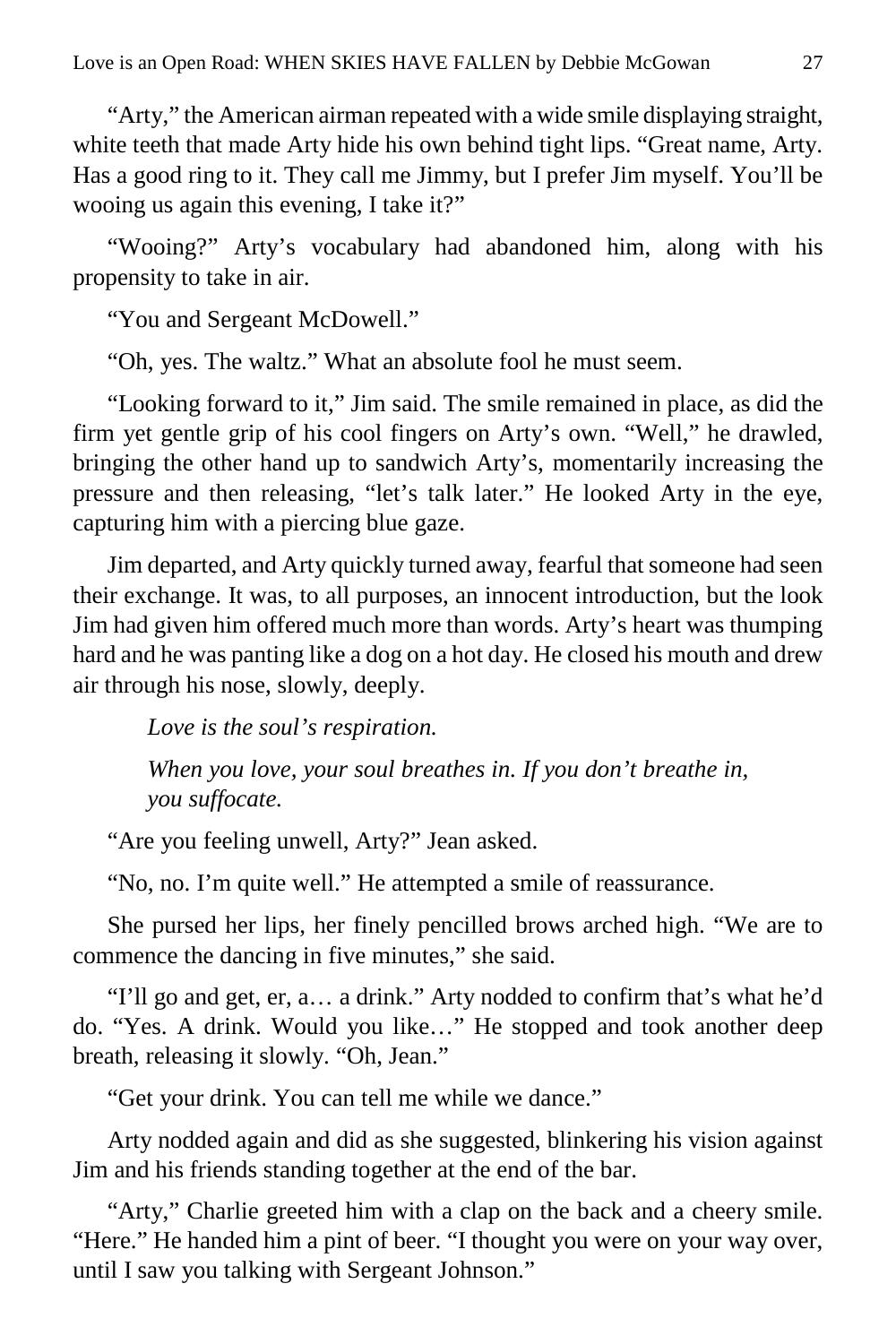"Ah, yes. He was… wishing Jean and me luck."

"Luck?" Charlie laughed too loudly. "That was decent of him."

There was a gleam in Charlie's eye that betrayed his true feelings, and whilst Arty wanted to placate his friend, he was relieved to sense envy coming from Charlie, rather than suspicion. But could he be certain Jim wasn't interested in Jean? That was the problem: how did one communicate about such dangerous matters?

#### *Keep mum, she's not so dumb.*

Arty glanced over to where the poster hung on the wall of the mess hall; it was a mildly amusing premise, that the one person apart from his sister he had confided in looked like the attractive woman in the poster cautioning against careless talk. An RAF mess hall was a place where it felt safe to speak with a little more candour. Yet for almost all of these people, and he estimated there were eighty or more present, there was only one enemy. Tonight men and women would dance together, perhaps drink a little too much, share a moment of affection, a kiss, even. Where usually this state of affairs did little more than sadden Arty, he was feeling something far more powerful than sadness this evening. *They* did not face imprisonment simply for following their heart, so why should he?

As Arty's indignation rose to anger, Jean beckoned him from across the dance floor. He took down a mouthful of beer and handed his glass back to Charlie before meeting Jean halfway. They moved together as would new lovers, a slow step towards each other; Arty offered his hand and Jean accepted. Nervousness temporarily took over Arty's senses so that he barely heard any of the bandleader's announcement, welcoming the USAAF servicemen from Gaskell, nor his and Jean's introduction. But with the count of three, the buzzing in his ears ceased, and he and Jean were swept up in The Blue Danube waltz.

Moving slowly at first, the flow of the melody lifted their heels and then let them drop. They spun to the left, and slid to the right, so they now could traverse the length of the floor. As the tempo picked up, Jean's skirt twirled around, caught in eddies that she and Arty had made. At the end of the room, as they spun, Arty glanced past Jean and gasped.

"You are making me bold, Jean," he whispered through almost closed lips.

She leaned near to his ear and whispered back, "I know. You feel different tonight, Arty. Charged, full of vigour. Is he watching now?"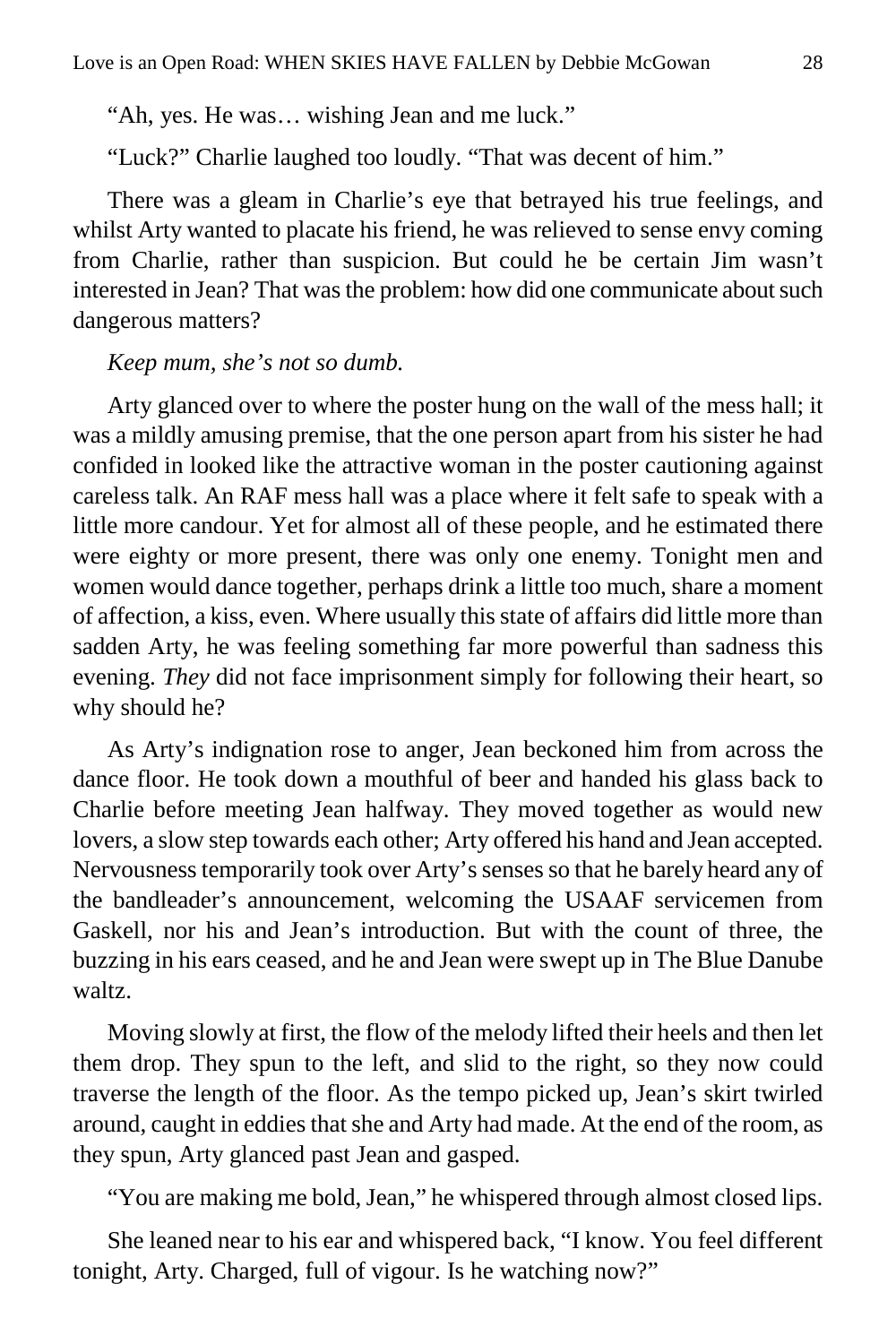"Yes."

Jean used her body to steer Arty around so that she caught a glimpse of Jim Johnson. She hummed knowingly and smiled.

"I'm more certain than ever that he likes you."

"Perhaps he likes you," Arty speculated.

Jean laughed and leaned back. Arty smiled at her. He was going to do it. He was going to take the chance, and if he landed in prison? Well at least he wouldn't have to be part of this blasted war.

\*\*\*\*

The night wore on, and people danced and drank and found their common ground. The Americans were either very generous or possessed great cunning; they had come armed with promises of the plentiful gifts from their supplies back at Gaskell—chocolate, sweets, gum, cigarettes and, of course stockings, which was almost as powerful an allure as them hailing from the land of movie stars. Even the most independent WAAFs were swooning at the fine young men, most of whom were also highly accomplished dancers.

"I think it's their more relaxed posture," Jean observed from the settee where she and Arty had crashed, having danced for a solid hour. They had gladly given over their prime spot to the jitterbug, particularly as it meant Arty could watch Jim without rousing suspicion that it was driven by anything other than artistic interest. Jim was not a small man, easily as tall as Arty and much broader, but it didn't hinder him in the slightest. The woman he was dancing with was an AC2, little more than a girl, really. When Jim slid her along the floor between his legs, turned and grabbed her around the waist, she positively flew into the air, the thrill of the dance pinking her cheeks and painting an enormous, enchanted smile upon her face.

"Daphne has got the hots for your friend," Jean said with a laugh. The girl was certainly enamoured with the handsome American, and he was charming her most convincingly.

"Are you sure?" Arty asked Jean again. "He seems to delight in dancing with every girl who asks."

"Just like you, eh?" Jean grasped Arty's hand and gave it a tight squeeze.

"Yes." She was right; just like his own enthusiasm, Jim's was all about the love of dancing, but still Arty felt anxious. "Are you all right here? I need some air."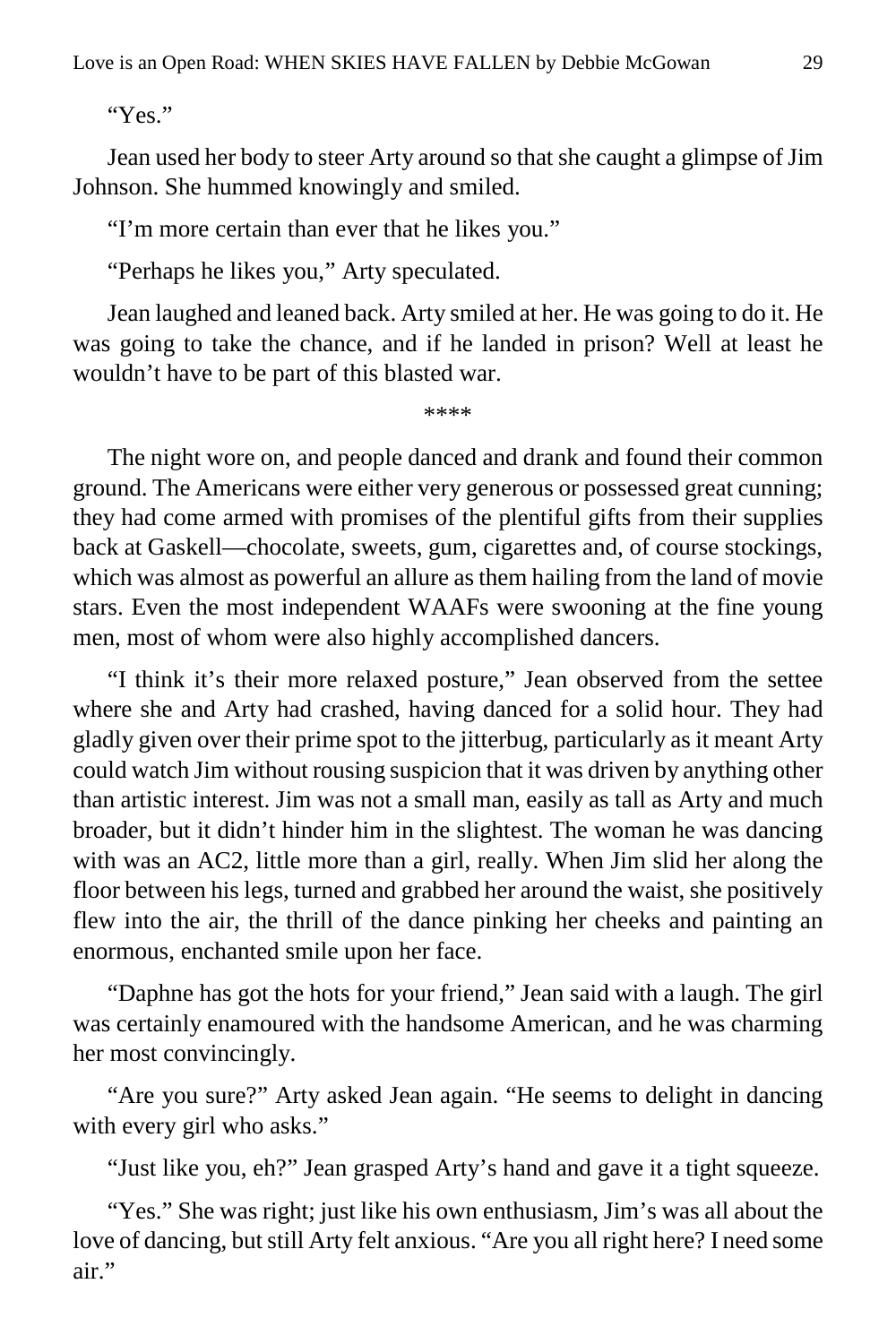Jean nodded and smiled in reassurance. "Yes. I'm fine."

Arty stood and, after being intercepted by well-wishers several times, made it across the mess hall to the outside. The evening was cool, but the weather of late had been mild, and the breeze was refreshing, seeming to clear his muddled thoughts. In the heady exhilaration of their dance, the notion of approaching Jim hadn't troubled him at all. Now, without Jean to goad him on, he was becoming more and more certain that saying nothing would be the wisest thing to do. Arty leaned back against the wall and stared up into the dark, overcast sky. Had there been stars he could have whiled away the moments counting them. Instead, his traitorous mind filled with wonder, of what it would be like to comb his fingers through Jim's thick, blonde hair, to feel the sturdiness of those shoulders against his palms, press lips to lips… It was a sin to think of touching a woman in such lustful ways, but a man?

"Beautiful night."

That same deep baritone he had just imagined whispering tendernesses tore him from his thoughts. "Yes. No stars though."

"No," Jim agreed. "Other than you and I."

Arty turned his head to his companion. Jim's smile shone through the darkness.

"You're quite the celebrity, Arty Clarke."

Arty chuckled bashfully. "I suppose so. As are you. You dance very well."

"Thank you. I sure seem to be a winner with your gals."

"Yes, I noticed that."

"You sound like you're…" Jim paused, as if to consider his choice of words.

"Envious?" Arty suggested.

Jim laughed quietly, and Arty detected an underlying tremor. "Yeah. That's a good word for it."

The air next to where Arty's left palm pressed to the wall became slightly warmer. He spread his fingers to investigate, making contact with skin. He decided bravely to leave his hand where it was and see what happened.

Jim continued, "So, would I be right in thinking your envy is not of my jitterbug?"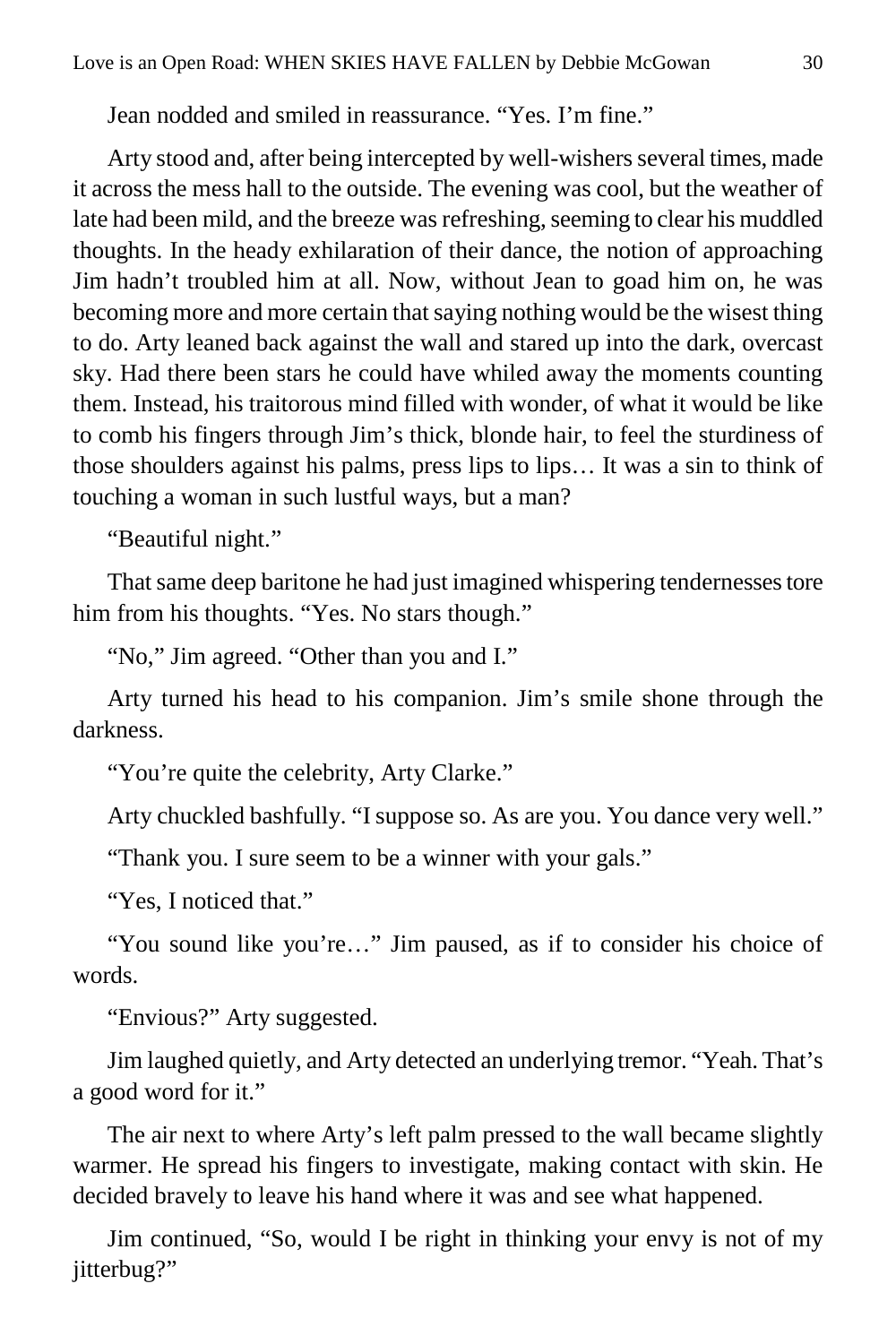"That would be correct, Sergeant."

"All right."

A finger bridged Arty's little finger. His heart was pounding so hard he was certain Jim could hear it.

"You know what'd be really great?" Jim said. "If there were somewhere on the base that two guys could talk without fear of being overheard."

His words prompted Arty to lean forward. He could see no one else. Jim breathed out heavily and grasped Arty's hand.

"Arty, I…"

"Yes, I know." Arty was having the same fight to keep his breathing steady. "I think there are a couple of places, I'd need to conduct a reccy, but not tonight."

"That's fine. Just… Don't take too long, will ya?"

Now it was Arty's turn to laugh with nervous excitement. "No. I can promise you that."

\*\*\*\*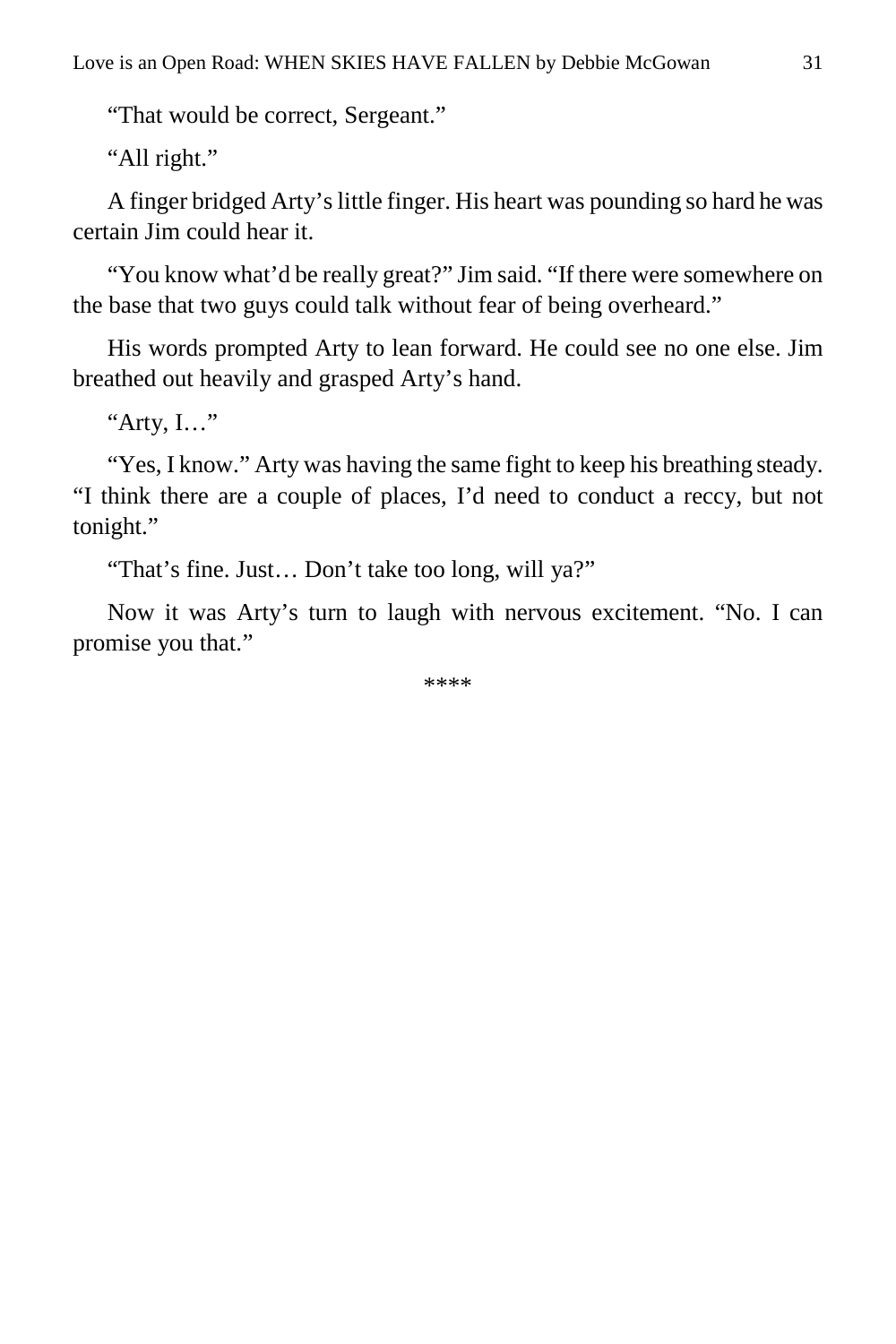#### **Chapter Four**

#### *March, 1944*

<span id="page-31-0"></span>To the east of the base, about three-quarters of a mile along a disused service road, were three small hangars. Built in 1915, the buildings were too small and far away from the main base to be of any practical use. They were checked daily for any traces of occupation, but had otherwise been abandoned to the elements.

The Sunday afternoon of the weekend following the dance to welcome the USAAF, Arty, who was off-duty, borrowed a bicycle and rode out to the hangars. The reason he had prepared for the event of anyone asking, though no one did, was that he had noticed several species of butterfly he did not think he had seen before. Since childhood, butterflies had fascinated Arty and he was confident his knowledge was sufficient to waylay any suspicion that his interest in that particular area of the base was anything other than butterflying.

It was quite a windy afternoon, and changeable, with the windsocks billowing every which way. As the wind's direction shifted, the creaking of the corrugated metal sheets constructing the three hangars momentarily became louder before fading into the distance once more. Indeed, the foreboding groans were no louder up-close than half a mile away. Arty dismounted and walked his bicycle in between two of the hangars, leaning it against the side of one and stopping still for a few minutes to slow his racing heart. He was in good shape, but the purpose of his mission both excited and frightened him.

When he eventually recovered his faculties, Arty explored each of the hangars in turn, discovering that not one of the three was completely empty: in the first were corroded parts of biplanes that had been out of service since the end of the Great War; the other two housed dribs and drabs of metal crates long since rusted shut. Hay, which had blown in through the gaps, coalesced into loose balls and tumbled around the debris, and it was cold now Arty was out of the weak spring sun. Thoughts of huddling close together against the chill made him shiver all the more. Yes, this place was perfectly suited to their requirements.

The wind was behind him all the way back to the base, where he returned the bicycle and went straight away to the wages office, to tell Jean of his find.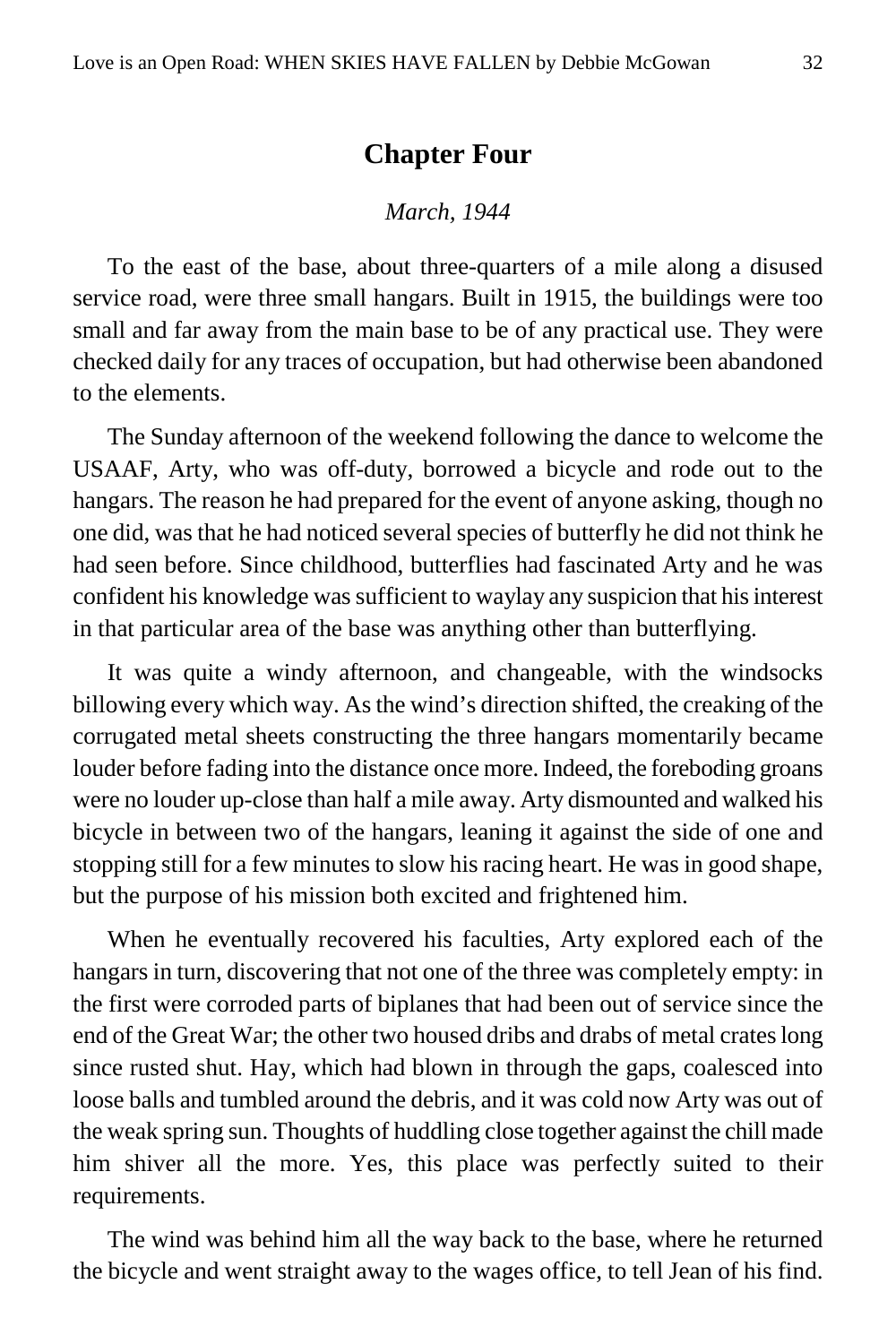"Wonderful!" Jean hugged him so tightly that her bosoms were squashed flat to his chest. Behind her a couple of the WAAFs were whispering slyly.

"What are they talking about?" Arty asked.

"Oh, don't worry about them," Jean said. She released him and straightened his shirt. "Last Saturday, after you left, I danced with Jim so I could gather information for you. They've been whispering ever since and no doubt think I'm a floozy."

"Don't ruin your reputation on my account, Jean."

"Who cares what they think? What happens next with…" Jean mouthed, "Jim?"

"I need to get a message over. I'm not really sure how."

Jean patted Arty's arm. "Leave it to me," she whispered and then continued to speak normally, "Thank you, Corporal. Please tell Captain Taylor we need…" She turned to the one of the other women. "Two more clerks, would you say, Betty?"

"For the USAAF wages?" Betty asked. Jean nodded. "Aye, Sarge. But one'd do."

Jean turned back to Arty and winked. Try as he might, he couldn't stop himself from chuckling at Jean's cunning.

"I'll go and see the captain right away, Sergeant McDowell." Arty returned the wink before leaving straight for their group captain's office to make 'Jean's' request.

Captain Taylor was no one's fool, but he'd arrived at Minton soon after a raid that had killed five servicemen, including his predecessor, and spirits had, understandably, been low. Thus Arty, like everybody else on the base, knew that all one needed to do to get the captain's authorisation was to convince him that whatever was being asked for would improve morale. Even so, he only agreed to one additional wages clerk until the number of USAAF airmen at Gaskell had been officially confirmed. Arty duly returned to Jean and told her what Taylor had said.

"There's a transport wagon in need of a good run out." Jean was already at the door. "I'll be back within the hour, Betty."

"Right, Sarge."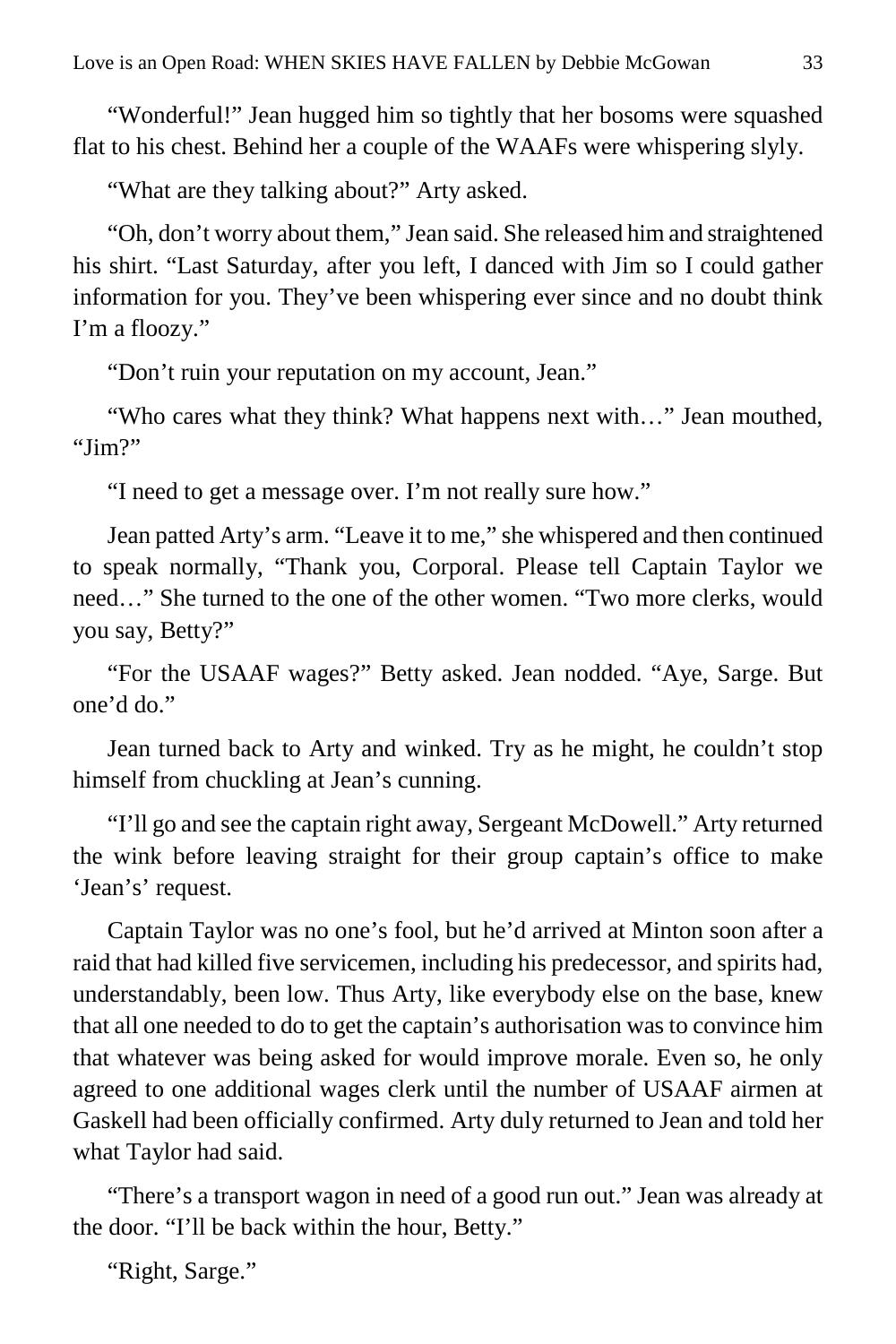Arty trailed behind Jean, as always stunned by her gall. They entered the garage where three transport wagons were parked in a line, the one to the left brand new. From behind it stepped Charlie Tomkins, his mouth widening into a grin before he came to attention in front of the two NCOs.

"Sergeant McDowell, Corporal Clarke."

"As you were, LAC Tomkins," Jean said. "Arty's offered to accompany me to Gaskell to organise the USAAF payroll. I thought perhaps I could kill three birds with one stone."

"Three birds, Sarge?"

"Take your new wagon for a spin and collect some of the promised supplies."

"Sounds good to me, Sarge. Do I need to clear it with the captain?"

"All taken care of."

Arty's eyes widened. Captain Taylor knew nothing of Jean's plans.

"No problem, Sarge," Charlie said.

Ten minutes later, they were out on the open lane, heading towards Gaskell with Jean behind the wheel of the enormous green transport wagon.

"Where did you learn to drive one of these?" Arty had to shout to be heard over the engine.

"Up in Lincoln. I drove the crews to their bombers." She glanced Arty's way, her smile softening with sadness. "I was the last gal a lot of those boys saw," she added.

Arty stayed silent after that. Theirs was a training base, and only the technicians and engineers were permanently stationed there. Pilots and crewmen would complete their training and move on before they took part in any campaigns. Of course, they all knew what lay ahead, but it was less immediate than delivering half a dozen young men to what might be their final flight.

"Do you drive, Arty?" Jean asked.

"I've never tried. My sister said she'd show me how sometime."

"Ah," Jean said with a knowing smile.

"What?"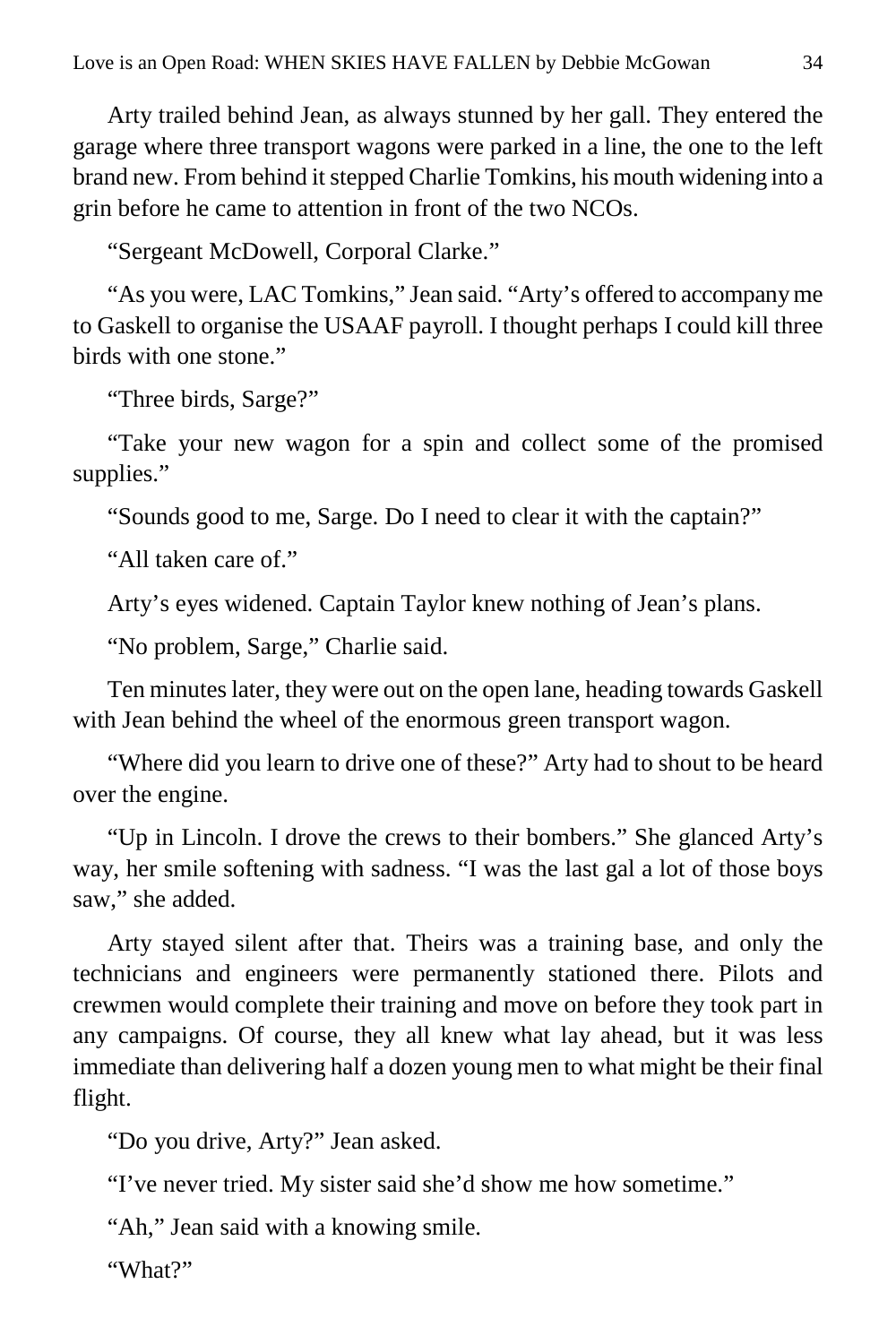"Not once have you talked down to me, or tried to take over, and I'd decided it was because of… you know."

In spite of the wind blowing in Arty's face, he still felt his cheeks becoming warm. Jean glanced his way again and laughed.

"But now I see it's just that you are well used to strong women. Tell me more about your sister."

And so Arty told Jean all about Sissy, who was christened Mary, but had never been known as such. Sissy was smart and had she been born a boy, she would have studied at Oxford, but their father, who had studied there himself, refused to allow it. Instead, Sissy left the grammar school and went out to work, first as a maid to a wealthy London couple, who were friends with the Italian gentleman, Antonio Adessi: the supposed acquaintance of D H Lawrence. At a dinner hosted by Sissy's employers, she impressed Adessi so much he offered her the position of housekeeper, and she accepted without hesitation. Now he had been sent back to Italy, Sissy was once more living at home and loathing every single second.

"She and your father don't see eye to eye?" Jean asked.

Arty chortled. "To put it mildly."

They had arrived at Gaskell and as soon as their details were checked they were ushered straight through the gate. Jean, who knew the base well, took a shortcut to the main barracks, which was hidden behind two enormous hangars, both wide open. At the far end of the runway a bomber landed and a group of men started walking to meet it. Everything seemed so laid back: men worked with pipes, cigars and cigarettes hanging from their mouths; some were even sprawled on the grass at the side of the runway. It was a world away from Minton, and Arty wasn't sure he liked it.

Jean stopped the wagon and jumped down to the ground. Arty stepped a little more carefully. It was a very long way down, and he was feeling jittery. What a fool he would make of himself were he to accidentally miss his footing, and how glad he was that he'd been so cautious, for when he looked up, Jim was already on his way over, a big smile on his face.

"Well, fancy seeing you two here! If I knew you were coming, I'd have cleared some space for a demonstration."

"We're here on WAAF business, Sergeant Johnson," Jean explained. "I need to speak with your commanding officer." She leaned closer. "And I've come for more of those stockings."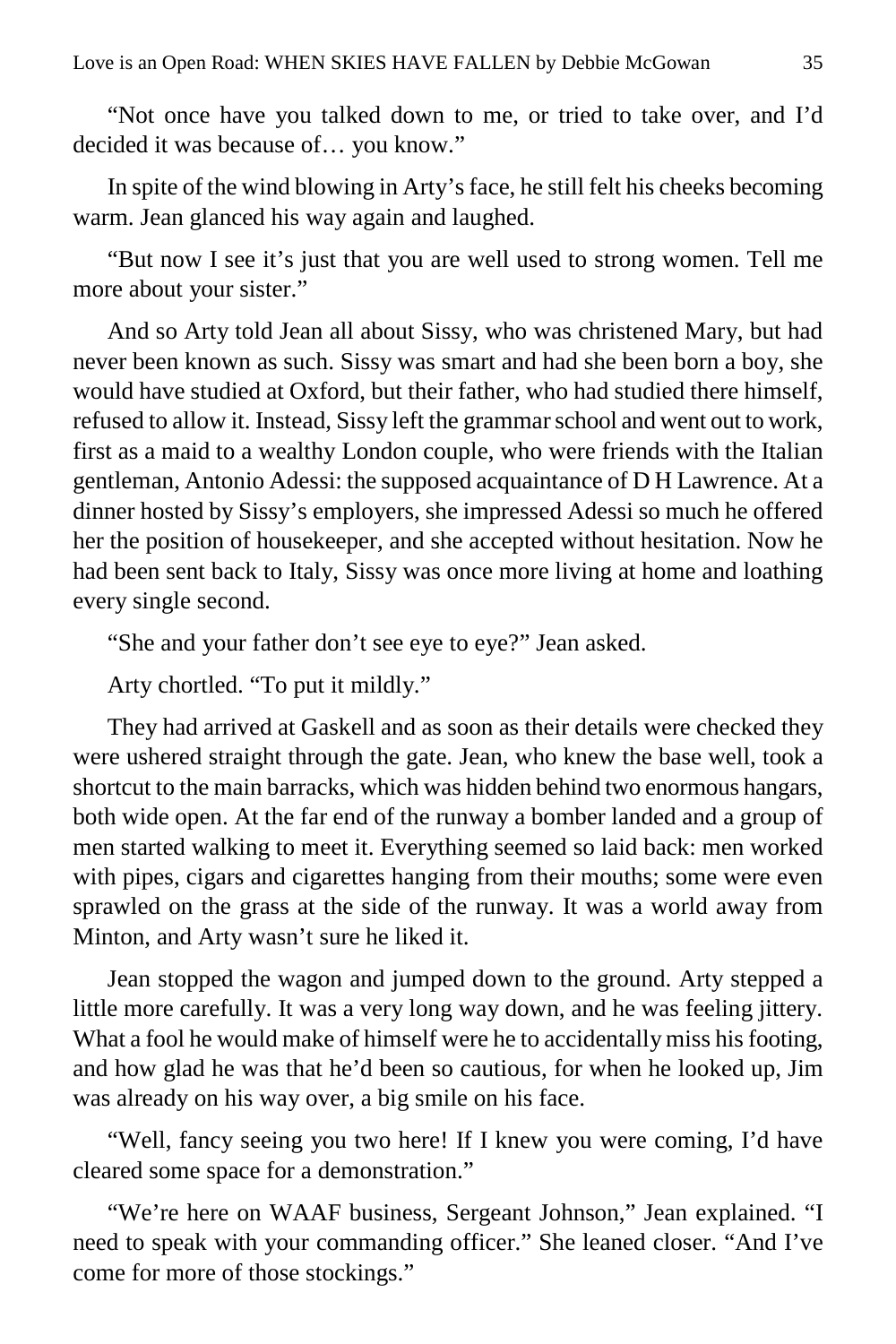The deep boom of Jim's laughter sent a shiver through Arty that he wasn't quick enough to disguise, and Jim's eyes fleetingly met his.

Jean turned to Arty. "Perhaps, Corporal, you could give Sergeant Johnson a hand with loading the supplies onto the wagon?"

"Yes, Sarge," he replied, not entirely sure his sweating hands would be of any use.

"Great," Jim said. "Sergeant McDowell, I'll take you up to Major Johnson—no relation—and then we'll get those supplies together."

Arty watched Jean and Jim march to the control tower and go inside. He leaned against the truck and closed his eyes, his ears tuning in to the sounds around him, American voices, so many different accents all mingling together until he could not discern a single word they were saying. These men, and they were all men, were so far away from home, their families, their loved ones. How hard that must be. Arty had always insisted he would never marry, though not for that reason. He much preferred the prospect of a life alone to one of lies. Not even Jean, for whom he cared a great deal and considered very beautiful, could tempt his passions in that direction, and she was the only one who had ever come close.

A life alone. Now he considered it properly, could he stand to follow that path? He felt so uncertain, afraid, and yet he could not walk away. He imagined what Sissy would say if she were here now, at his side, waiting on Jim's return. She would be with Jean; *take a chance*, she'd say. *Follow your heart*.

"Corporal R. T. Clarke is a thinker and a dreamer."

Arty opened his eyes, squinting against the sun. Jim stood in front of him, still smiling, always smiling, his blue eyes sparkling.

"And a man of his word," Jim added.

Arty nodded and found he too was smiling.

"Come with me," Jim said. "We'll grab a few things and talk while we load them on the jeep."

"Jeep?"

"It's new, isn't it?" Jim asked, setting off at a slow stroll, which Arty at first assumed was to give him a chance to catch up, but Jim seemed in no rush, and as they walked across to the hangar, Arty observed that they all moved at the same slow pace.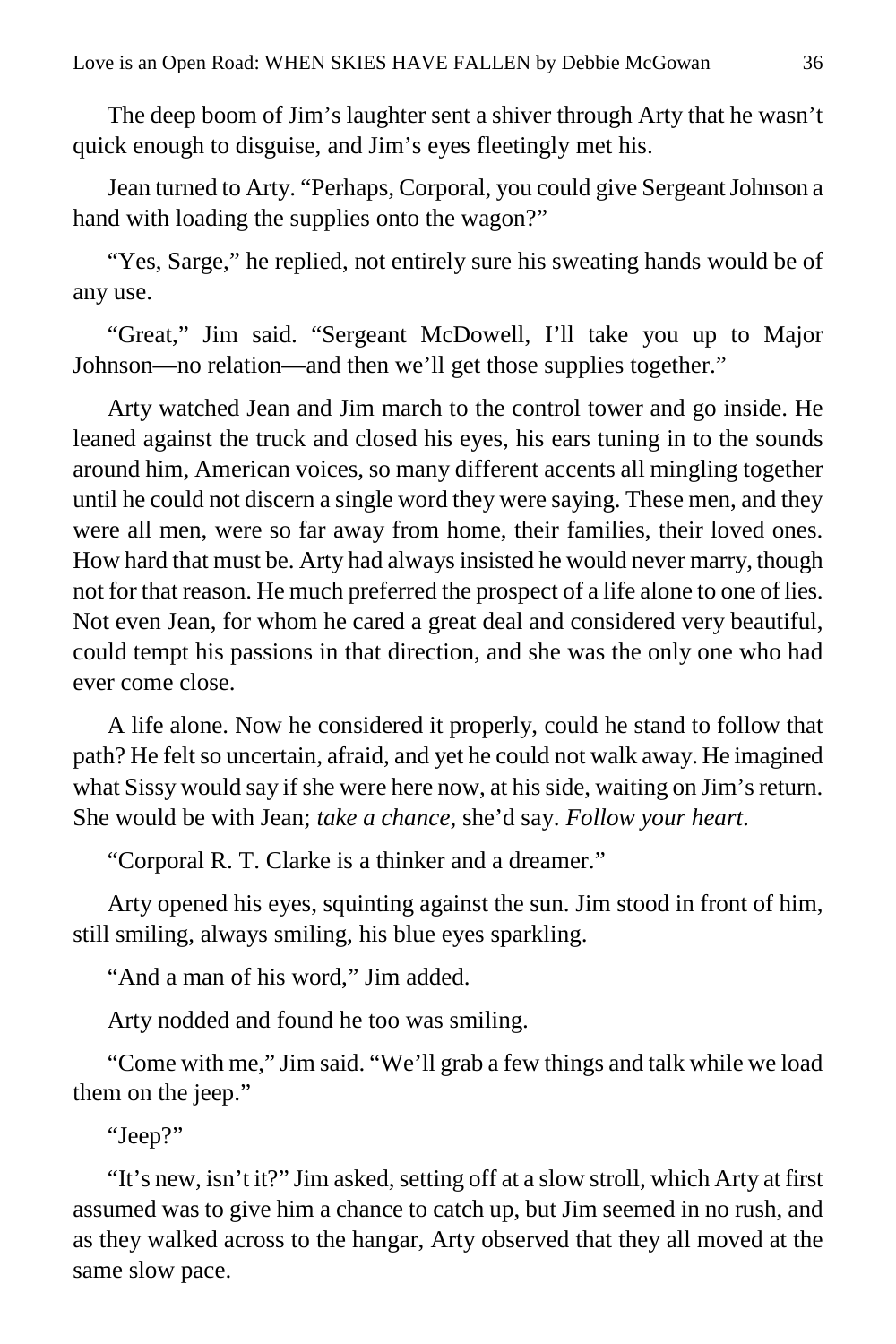"What's new?"

"The truck"

"Ah! Yes. I believe it is. Is it always so…" Arty stopped short of suggesting the Americans were lackadaisical, but by British standards they were exactly that.

"We can jump to it when we have good cause. Ain't you seen us dance?" Jim tormented, and Arty laughed. Yes, he had seen that this was true.

To the left of the hangar there was a large, single-storey building, to which Jim indicated. "It's full of junk, so everything's stashed in here for the time being." Jim opened the small door in the back of the hangar and beckoned Arty to follow him inside, which he did. The through draught was tremendous and the door behind them slammed loudly, echoing for several seconds. Arty's eyes had not yet become accustomed to the relative darkness of his immediate surroundings, although he could make out the silhouettes of two bombers against the light streaming in from the front of the hangar.

"This way," Jim instructed. Arty turned and followed the sound of Jim's footsteps, deadened by what Arty could now see were boxes and crates, the stacks getting taller the further they were from the door, creating a corridor, with the wall on one side and the stacks on the other. In places the passageway was so narrow Arty had to turn sideways, all the while aware of his heart thudding harder and faster as he registered the partial privacy afforded by their location. But he was a coward with no assurance Jim's intentions were anything more than loading him up with American swag to take back to Minton. Surely if the man failed to make his move now, Arty would have his answer. On the other hand, he might be feeling just as Arty did, and for fear they would miss what might be their only chance.

Jim was almost at the end of the narrow clearing when he drew to a halt, turned back, and, without word or warning, grabbed Arty by the shoulders and kissed him firmly on the lips. It happened so quickly that were it not for Jim's continuing hold on him he may well have decided it was nothing more than wishful thinking. In the moments that followed, neither man moved, but then Jim pulled his hands away and coughed nervously.

"I… er… I guess I—"

"Don't be sorry," Arty whispered.

"Oh, thank God. For a second I thought I got you all wrong." Jim advanced again, and this time their mouths connected in a kiss that was like the hunger of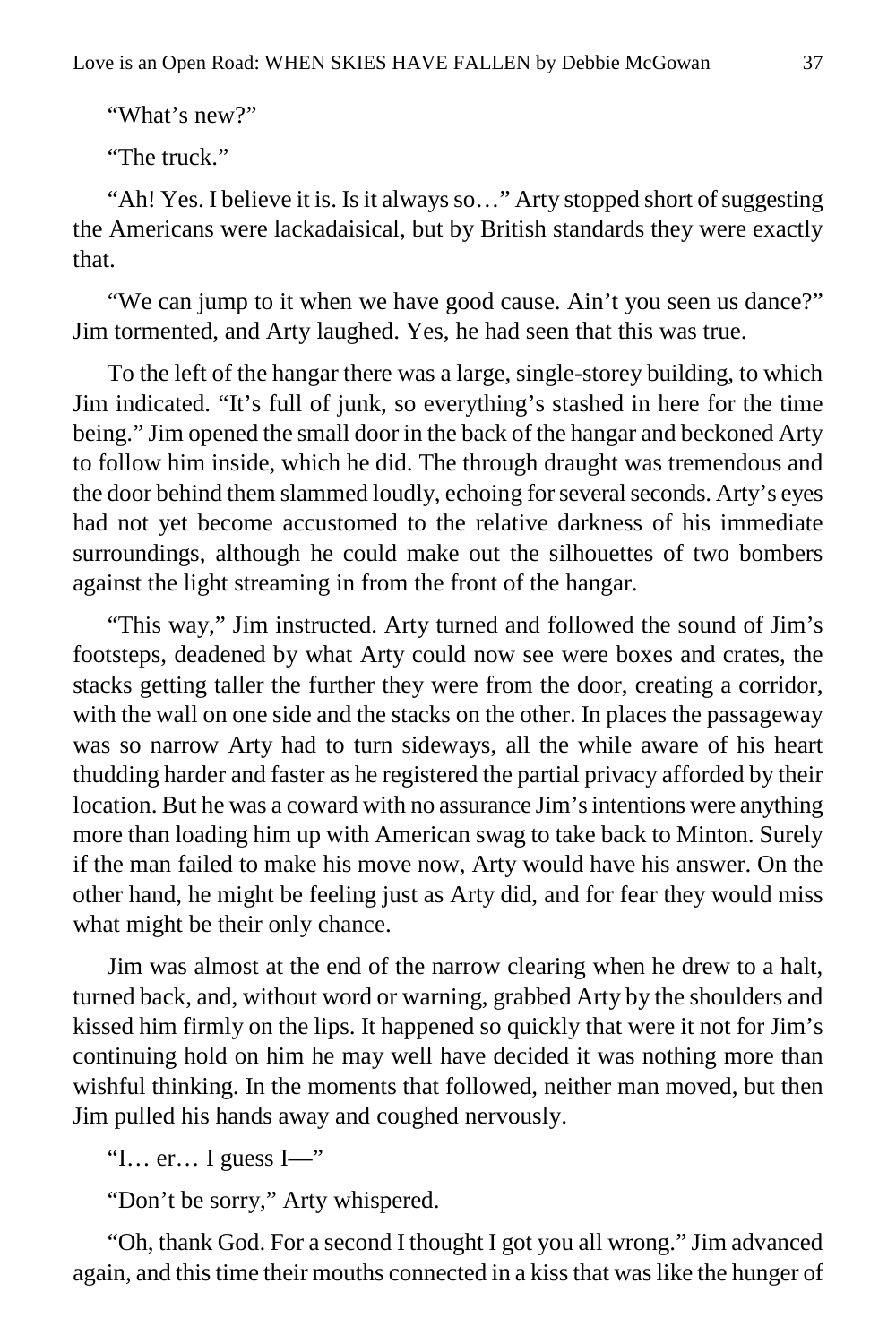the starved, craving the feast they had been denied for so long. At first, their lips stayed tightly closed, as each fought to control their urges, until Arty could stand it no more. With his palms on Jim's cheeks, his instincts took over, his lips relaxing, softening as both men opened their mouths, each stealing the other's gasped breath, while their bodies hardened. It was what Arty had been waiting his whole life for. This one kiss.

Jim's tongue poked playfully at Arty's, which surprised him at first; he had never kissed anyone before, save his sister, aunt and mother. Jim did it again, and Arty poked back. They laughed in silence, nervous, delighted, needing more, and when Jim's tongue entered Arty's mouth a third time, Arty married their lips so that Jim could not so easily escape; nor did he try to.

Beyond the barricade of boxes, tools clanged and men called out to each other, a distant reality blurred by this stolen moment that could have lasted forever and still have been too short. There would be many more to come, unless they were caught in the act now. With a great deal of reluctance, Arty and Jim slowed their kiss and finally withdrew, both too frustrated to feel bashful.

"Take these," Jim said, passing across a box of stockings. "I'll bring the cigarettes out in a second."

Arty nodded and squeezed his way back to the door, the effort of holding the box of stockings above his head enough to temporarily take his mind away from the pulsing ache between his legs. Out in the open once more, and blinded by the brightness, he loaded the stockings onto the back of the wagon, remaining where he was while Jim passed him the boxes of cigarettes.

"We'll get the candy next," Jim said.

"Sweets?" Arty asked.

"Yup. And chocolate. This hasn't been cleared, by the way, but it won't be a problem. You comin'?"

"Yes." Arty jumped down from the wagon and followed Jim back to the hangar, beyond disappointed to discover they no longer had the secluded space to themselves.

"Aw, shoot," Jim said as he led the way through that same narrow passage. He put his hand behind his back and his fingers made contact with Arty's thigh. The tingle zapped straight to his privates, and he coughed to cover his reaction. He heard Jim give a low chuckle.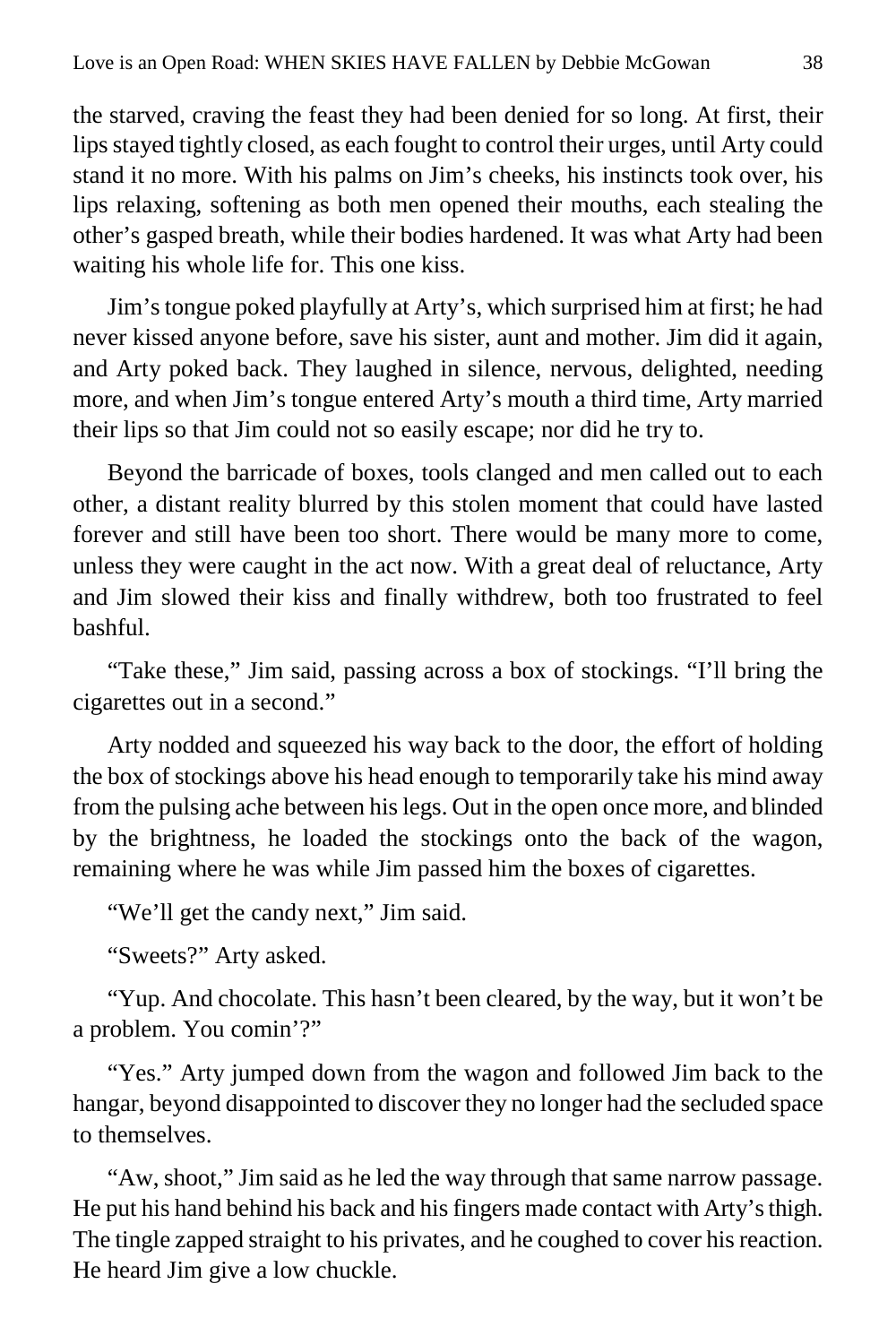Loaded up with boxes of sweets and chocolate, they carried them out and then sat together on the back of the wagon, legs dangling. Jim lit a cigarette and passed it to Arty, who rarely smoked, but liked the idea of sharing a smoke with Jim. He liked the idea of sharing everything with Jim.

"How long are you here for?" Arty asked. "Do you know?"

"It's classified, but I can tell you that it's for the foreseeable future."

"That's tough on the people back home."

"Yeah. How about your folks? Do they live close by?"

"Not far. About fifty miles from here. I get home more often than most."

Jim sighed deeply, and Arty noticed his gaze become distant, thinking of the people that mattered to him. It occurred to Arty that Jim might have a girlfriend or wife, and though he wasn't sure he wanted to hear the answer, he had to know.

"Is there anyone special, back home?"

Jim continued to stare into the distance, but he was smiling now. "No. Only Mom and Pop. My little brother, Joshua, is stationed in England too." Jim turned both the smile and the question on Arty. He shook his head.

"Dad, Mum, and Sissy, my older sister. My uncle also lives with us, but he's fighting in France."

"Jeez." Jim said no more on it, instead giving Arty's arm a friendly squeeze. Arty nodded sorrowfully: yes. It was hard on all of them with family at the front line, and they'd had no word from Uncle Bill in months, but better that than a telegram from his CO.

They finished the cigarette, and there was still no sign of Jean.

"I ought to get back," Jim said with notable reluctance.

Arty didn't want Jim to leave yet either. He was sorely tempted to suggest they try sneaking another kiss, but it could wait until they met at the old hangars. Checking no one was close enough to hear, he quickly muttered, "I've found us somewhere. Three disused hangars, three-quarters of a mile due east of Minton."

"When?"

"Tuesday afternoon or Friday morning."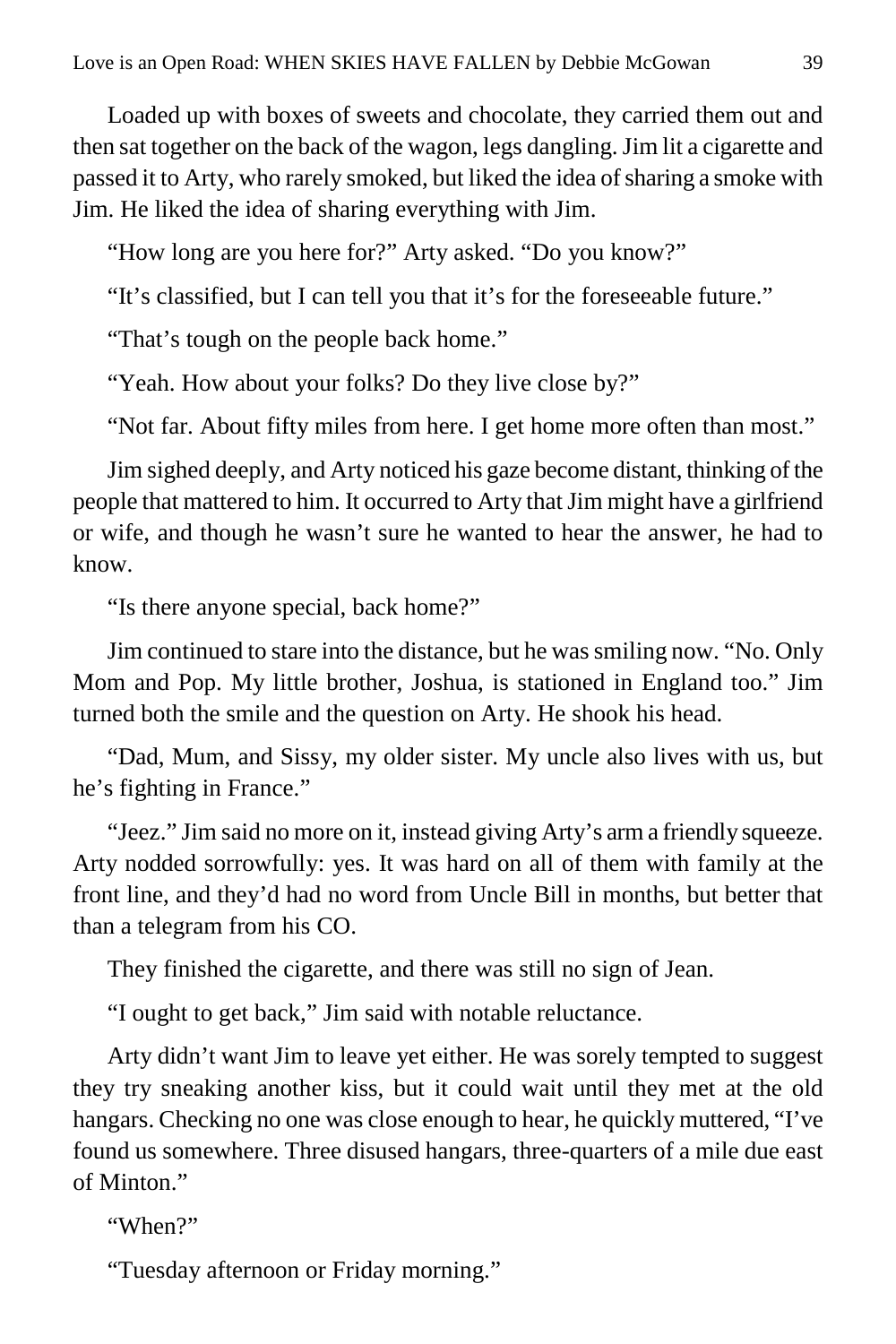"Tuesday." Jim considered. "I can do Tuesday."

"It's a date then."

"You betcha."

\*\*\*\*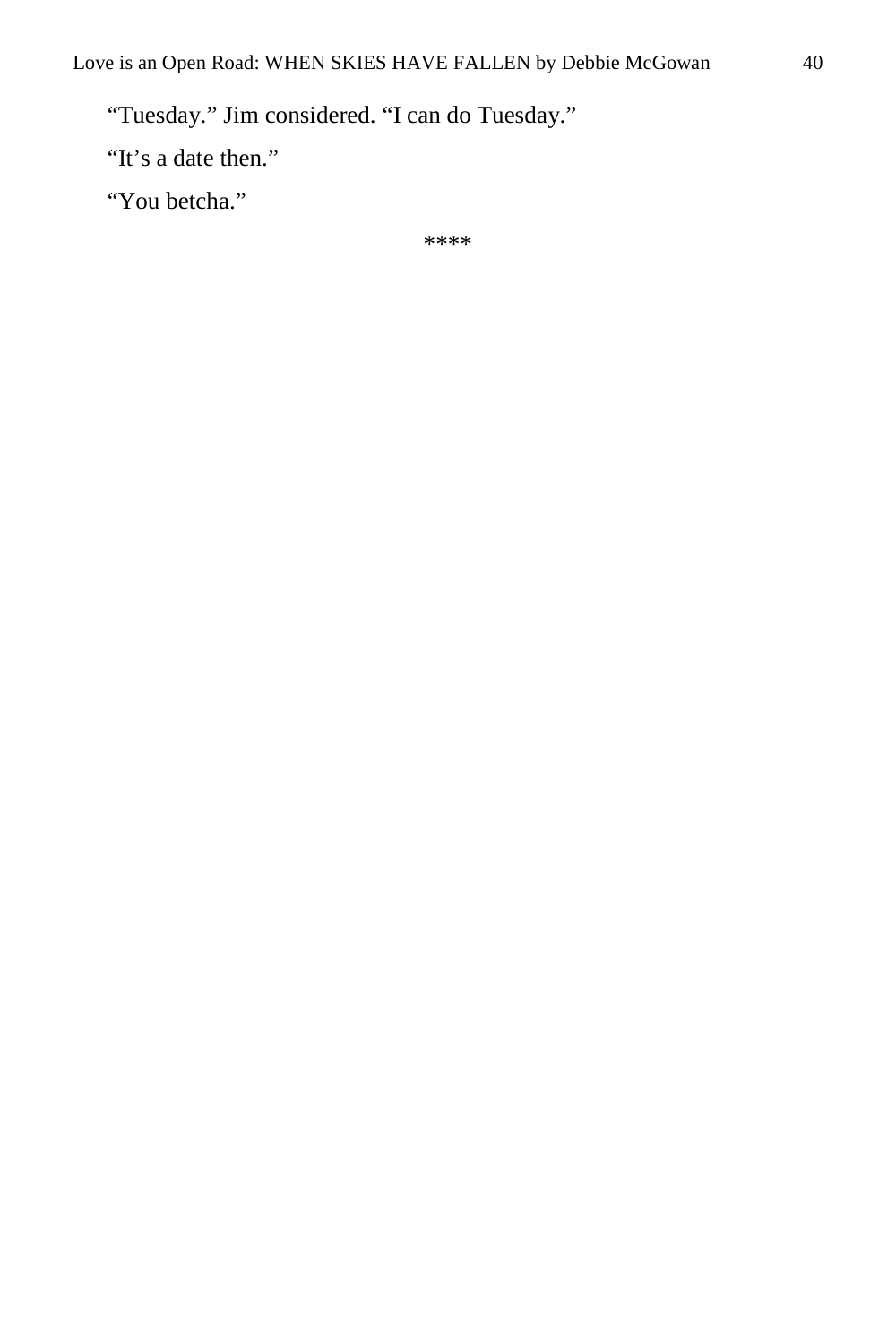# **Chapter Five**

## *March, 1944*

"Corporal Clarke. A moment of your time, please?"

Arty was riveting a panel to the underside of a Wellington's wing, and he'd been so far into his thoughts that he startled and almost fell off the stepladders. Wiping his hands on a rag, he descended to the ground.

"Sergeant McDowell," he acknowledged Jean formally, though the joy twinkling in her eyes told him this was not a formal RAF matter.

"Have any of your men remarked on receiving extra in their pay packets this week?" she asked.

"No, Sarge, can't say they have, though I doubt they'll be rushing to mention it."

Jean smiled. "Yes, indeed. When you come to a suitable pause, call up to the wages office, please?"

"Yes, Sarge."

Jean nodded once and marched away, her heels clacking against the asphalt. She stopped to briefly converse with a group of young airmen who puffed their chests and stood tall in her presence, only relaxing when she continued on her way. Even at a distance, Arty could see their delight at the good-looking WAAF sergeant taking the time to say hello. Jean was very beautiful and received a great deal of attention from men of all ranks. She knew how to play their game, convincingly acting the part of the shy young thing if it worked in her favour, as she had when Charlie first introduced her to Arty at the Palais. Since then, Arty had come to realise she was confident and independent; she enjoyed men's company, but she was neither floozy nor the kind of woman who needed a husband.

"Got a three-quarter-inch spanner there, Art?" Charlie called.

"In the right-hand tray, Charlie. Try not to lose this one, eh?"

"I'll bring it straight back."

"Hm. That's what you said when you borrowed my oil can. And my bradawl."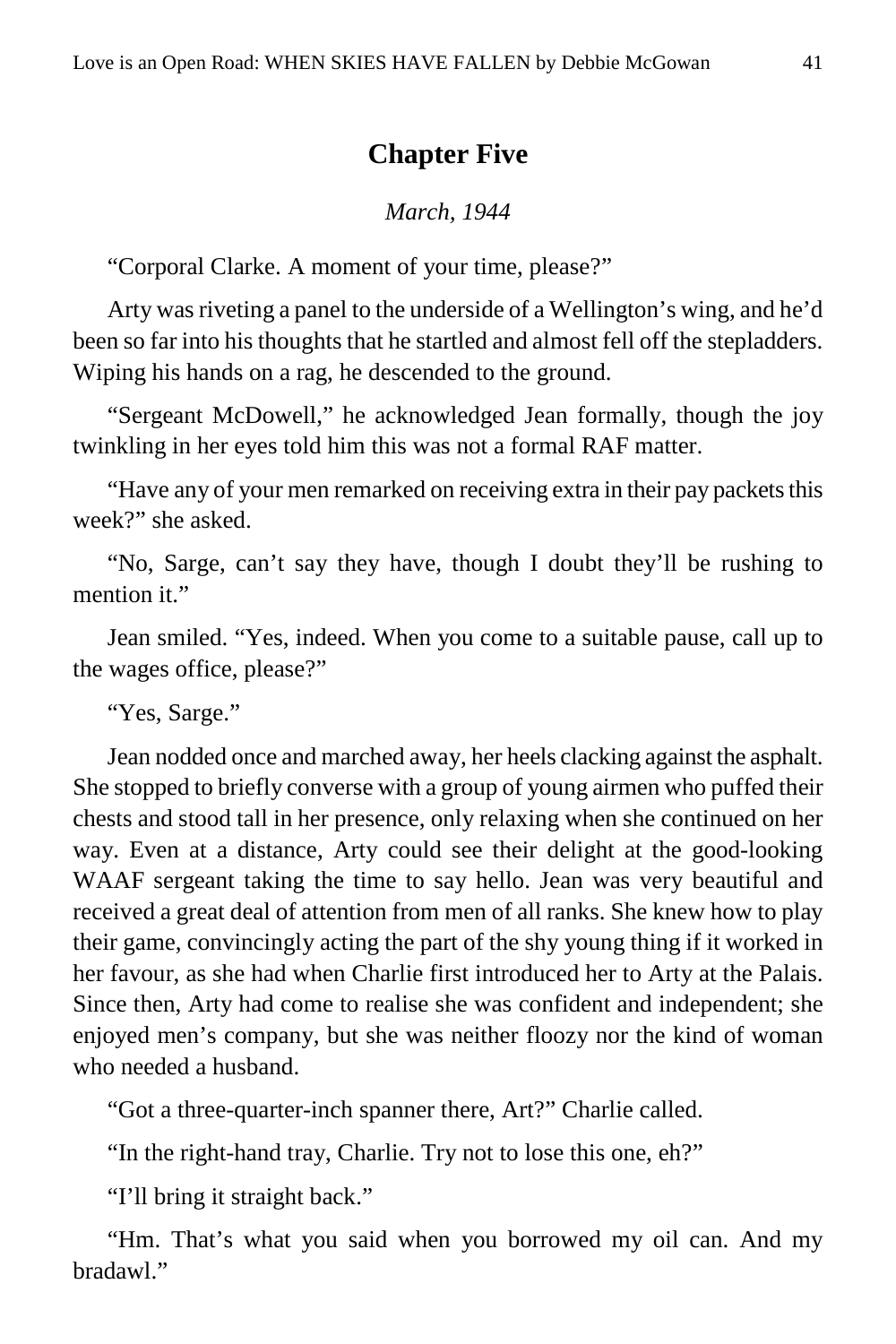"I wondered where I got that from," Charlie said, dodging a playful cuff around the ear. He departed with a grin. Arty shook his head and chuckled to himself. Charlie was forever borrowing his tools and rarely returned them without being reminded, assuming he could find them to return at all. On this occasion, however, Charlie was true to his word: five minutes later he was back, waiting at the base of Arty's stepladders, spanner in his hand and a thoughtful frown on his face.

"Just stick it in the toolbox," Arty told him.

"Hm?" Charlie said without moving.

Arty continued tapping rivets along the left edge of the panel, occasionally glancing unnoticed at his friend.

"What's on your mind?"

Charlie shrugged his shoulders. "Everything and nothing. I received a letter from my brother this morning with a bloody great hole in the middle so all it said was 'Dear Charlie, love Walter'. I'm sure our mother dropped him on his head."

"Twice, if you're the sensible one," Arty tormented. He descended the ladder and clapped Charlie on the back. "At least you know he's alive and well."

"But for the grace of God. No news about your uncle?"

"Nothing. Sissy says Mum is staying hopeful, but Dad is assuming the worst. Apart from that they're all quite well. Sissy got hold of a couple of hens. That was her main news. They've been having eggs for tea every night."

"A cause for celebration," Charlie said, his tone partly mocking, but the small things were worth celebrating, and there had been no real eggs at Minton since the previous September.

"I hope we're home by this time next year. It's Mum and Dad's ruby wedding."

"Forty years married." Charlie shook his head. "Can you imagine it?"

"Yes, I can," Arty replied wistfully. Had Charlie asked that question even a fortnight ago, Arty's answer would have been a definite no. Now he dared to imagine a lifetime shared with another.

"I'll let you get on," Charlie said, already walking back to the garage. "And if you can squeeze in a good word for me with Sergeant McDowell—you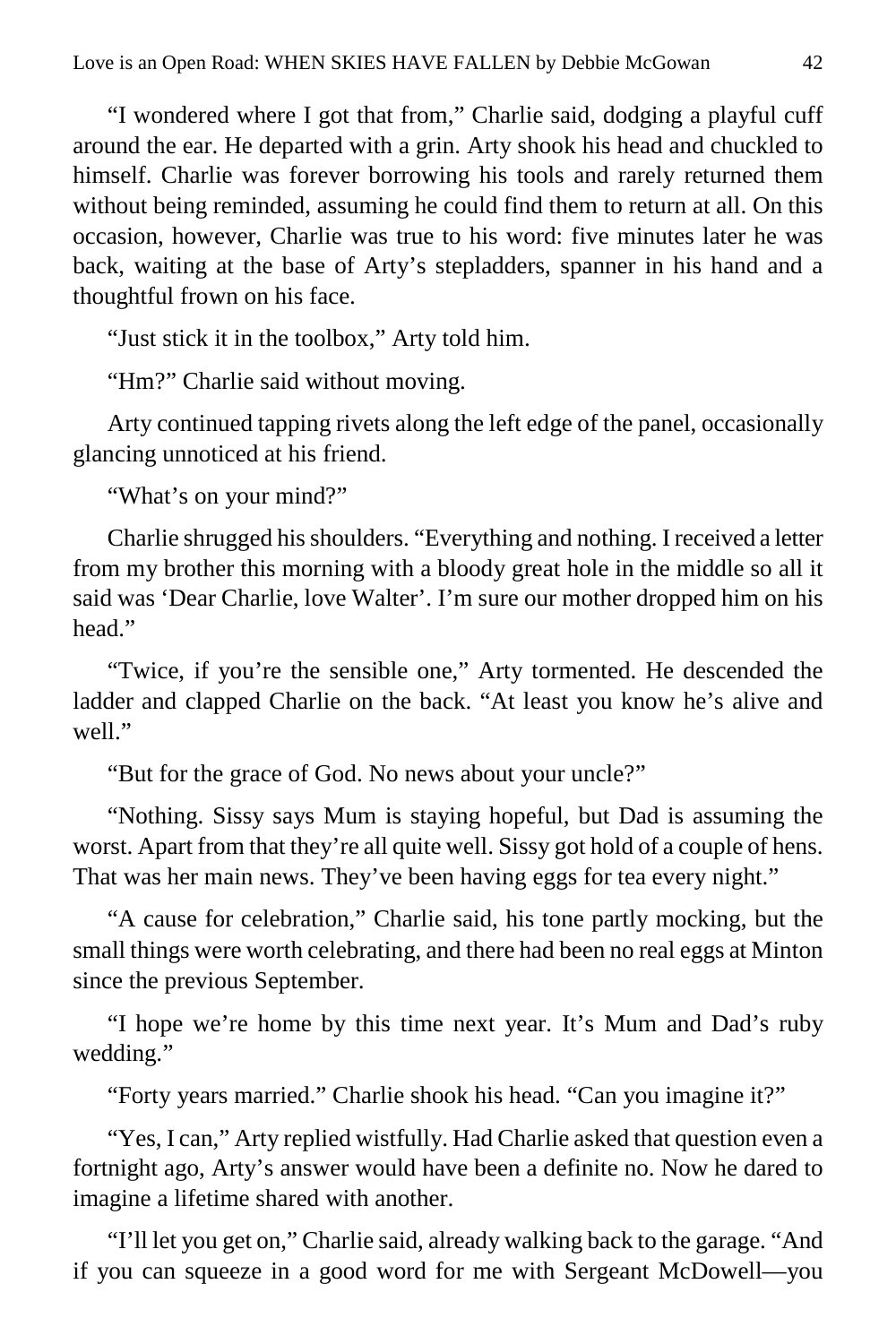know? That I'm reliable, look after myself, take good care of my equipment, never lose anything…"

Arty laughed and threw an oily rag at Charlie. It missed.

Since he was already stopped, Arty decided to go and see what Jean wanted to talk to him about. When he'd told her about meeting Jim, she'd been just as excited as if she were going herself. She more than likely wanted to give Arty a pep talk; it was all she'd done for weeks, and it was as annoying as it was endearing.

The wages office was Jean's domain and she kept it spick and span, not a paper out of place, not a speck of dust, and daylight poured through the sparkling-clean windows. Usually there were four women in there, eyes trained on the sheets of numbers in front of them, speedily typing on their comptometers whilst conversing with each other about all manner of things. It made Arty wonder how they didn't make mistakes. In fact, they so rarely cocked up he was certain Jean's remark about the men being overpaid was a ruse.

"Where is everyone?" Arty asked, peering through the door of the office, deserted apart from Jean. She beckoned him in and greeted him with a peck on the cheek.

"Betty's gone to a funeral and the other two are in the mess hall."

"Oh," Arty acknowledged. He walked past her and looked out of the window, towards the distant hangars where he would be meeting Jim in less than an hour's time. Jean came over and stood next to him.

"Have you washed behind your ears?" she teased. She tugged at his earlobe, squinting and pulling funny faces as she gave him a once-over. Arty raised his eyes and waited out the moment. She grinned up at him. "You're nervous?" she asked. He nodded. "About someone seeing you, or being with Jim?"

"Both."

"You're not going to chicken out, are you?"

Arty shook his head rapidly, but the cat had got his tongue.

Jean gave his hands a squeeze of reassurance. "I'm proud of you," she said. "Love is brave."

"And foolish."

"Yes. It makes a fool of most of us at some point in our lives."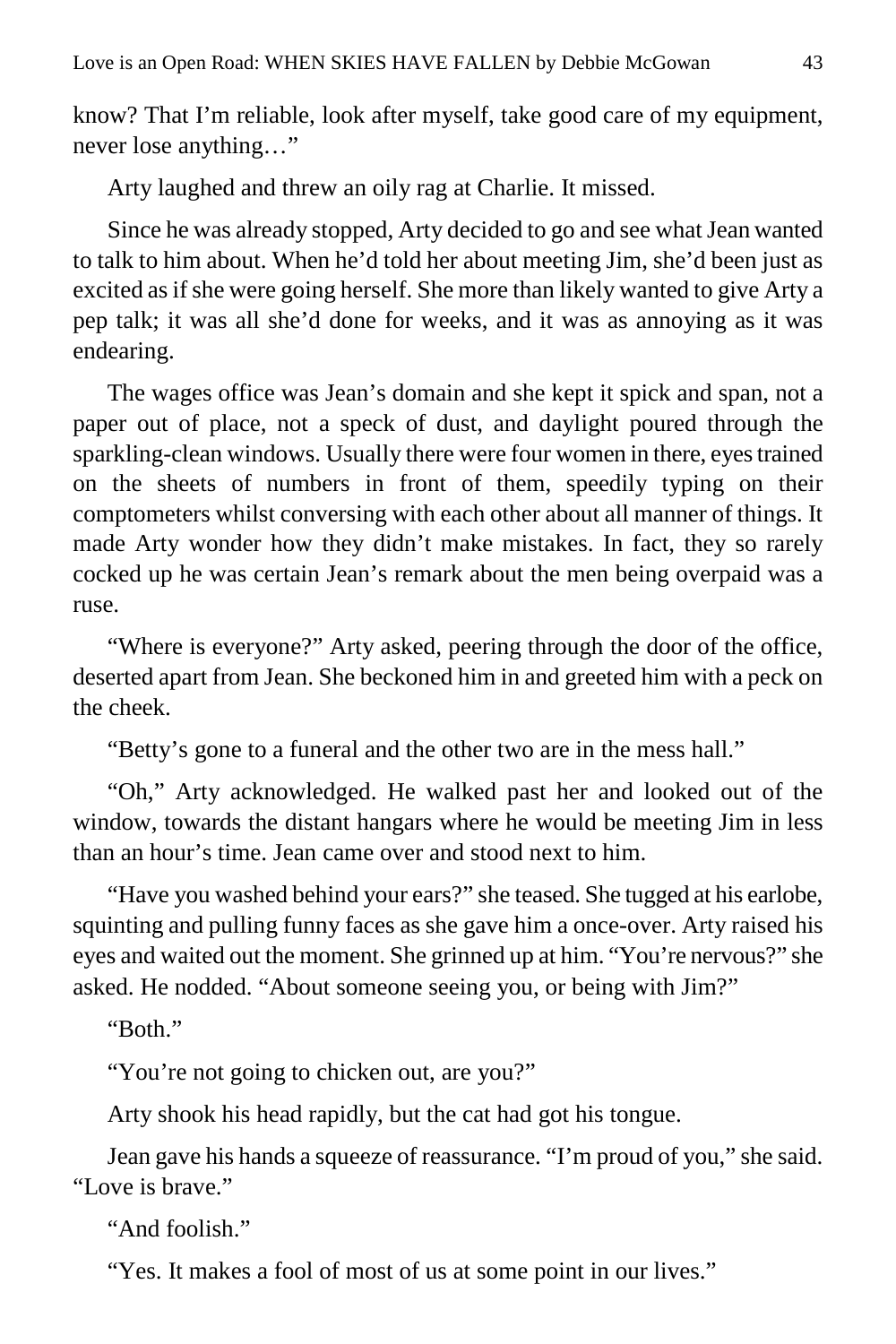"Speaking of which, I'm to tell you that Charlie is a good, honest man."

Jean started to laugh. "He's a relentless man. Next time you and he speak, tell him I'm thinking of him. In the meantime, Corporal Clarke, don't you need to be somewhere within the hour?"

"Yes, Sarge," Arty replied. He gave her an American-style salute and headed for the door.

"Have fun," she called after him.

"I'll do my best," he promised.

\*\*\*\*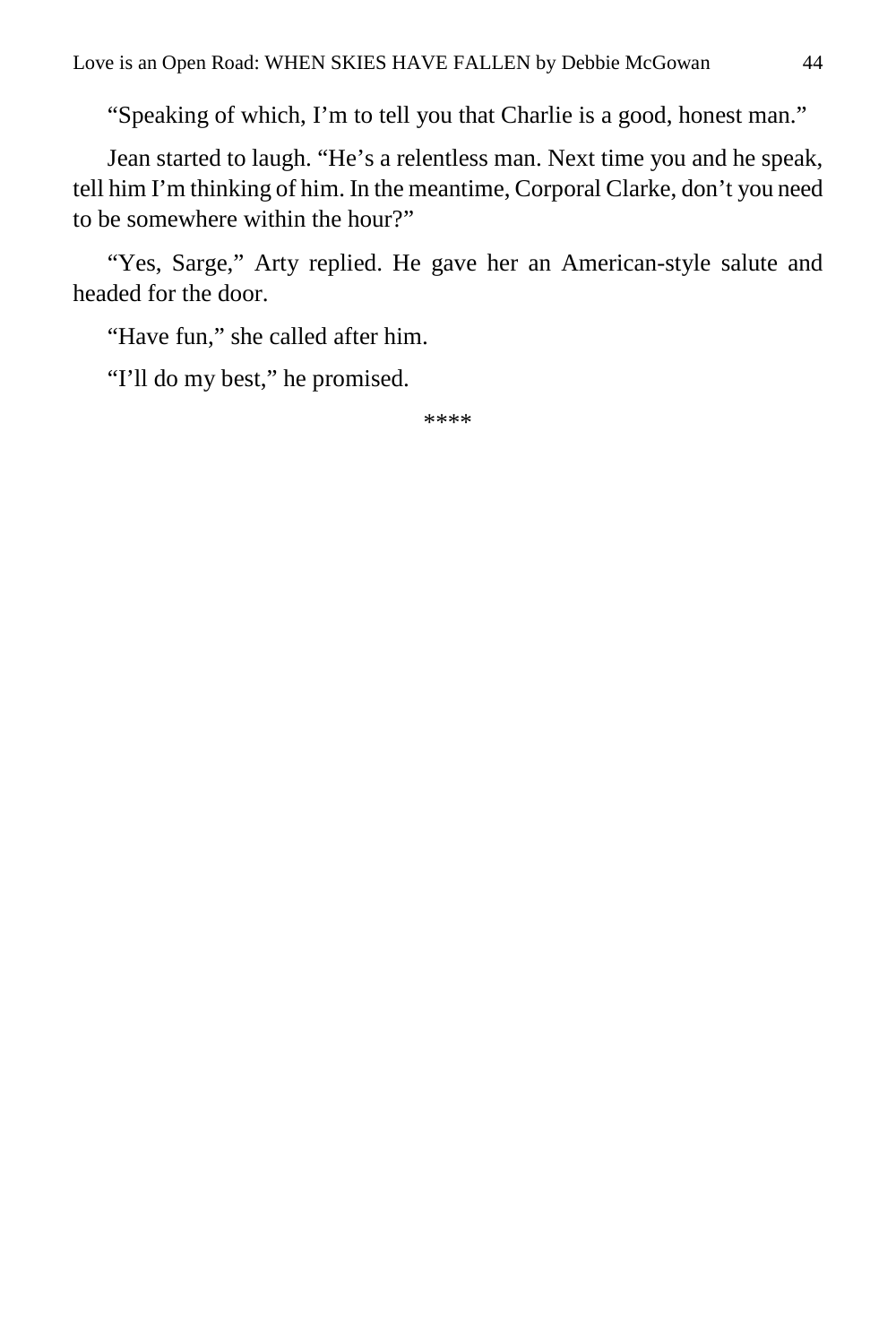# **Chapter Six**

## *March, 1944*

Arty wheeled his bicycle around the back of the small, deserted hangars, where he carefully lowered it to the ground and stepped back to check it was well concealed. The black grip of one handle stuck up over the long grass, but he doubted anyone would notice unless they were specifically looking for it; certainly they wouldn't see it from a distance. The entire area was overgrown: the low, barbed wire fence was hidden under the brambles, and stray wheat spilled from the farm fields beyond the perimeter of the base.

Shielding his eyes with his hand, Arty looked out across the open expanse of green: it was still too early in spring for the wheat to have changed colour, or for there to be many butterflies, but a few keen brimstones flitted along the hawthorn hedge and red admirals were out in force. From Arty's current viewpoint, the farmhouse stood almost central on the horizon, the only civilian building for miles around. Squinting into the sun, he observed the movement of a dark form as it became isolated from the buildings. Possibly, it was a man, but they were too far off for Arty to even know if they were moving closer or further away. Minutes passed, and their attire changed from a dull brown-black to khaki, their gait and shape came into focus: broad shoulders, bright blonde hair glowing in the afternoon sun. Arty didn't think he'd been so happy and relieved in his life.

"Afternoon, sir," Jim called as he neared the hangars.

"A good afternoon to you also," Arty replied. "A lovely day for it."

"It sure is," Jim agreed.

This first meeting would be a pantomime of politeness, playing out whilst they assessed the safety of their meeting place.

"As far as anyone is concerned, I'm spotting butterflies," Arty explained quietly, once Jim was close enough to hear.

"Butterflies, huh?" Jim halted at Arty's left side and turned to look back across the field he had just traversed.

"See over there?" Arty pointed to a pair of brimstones dipping and soaring over the swaying wheat. "Those little fellas are the reason we call them *butter*flies."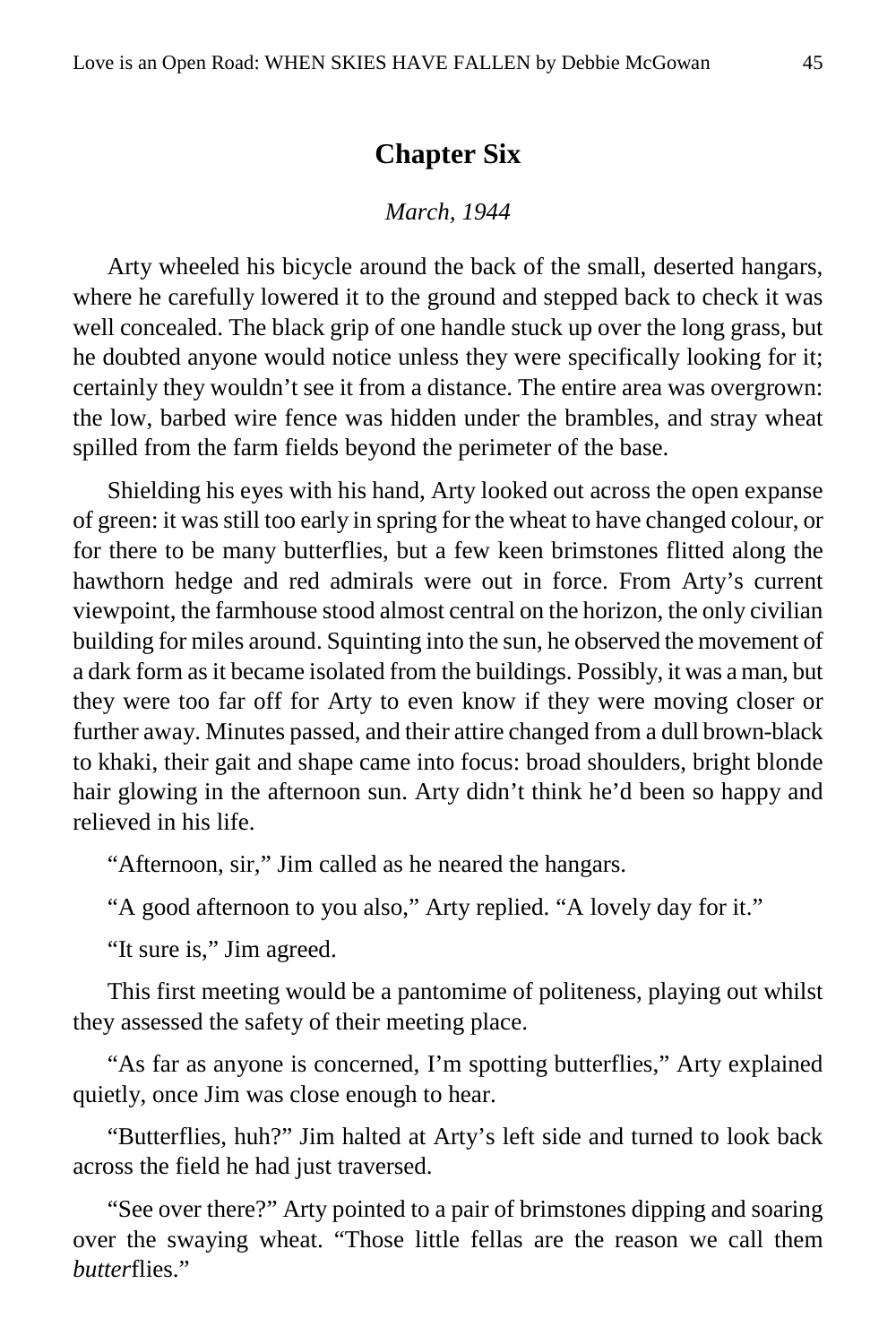Jim followed the movement of the dainty butter-coloured insects across the field. "Fellas?"

"Those two are males. The females are paler, almost white. Brimstones are one of very few species that hibernate, which is why they're around so early in the year. They're the longest lived of British butterflies."

Jim nodded his understanding. "Fascinating," he said.

Arty chuckled bashfully. "You're just being kind."

"Not at all. I'm eager to know more about your hobbies. And you."

The brimstones disappeared through the hedgerow into the next field. Jim indicated to a butterfly with red and black wings. "You have monarchs here?"

"Occasionally," Arty said. "They're not native, but a few brave souls make it across the ocean. That one, though, is a red admiral. Very similar colouring and patterns on the wing tips."

"How interesting," Jim said. It wasn't the first time someone had made that comment about Arty's hobby, but it was the first time since his childhood that it had not been issued in mockery.

"Where did you tell them you were going this afternoon?" Arty asked.

"Nowhere. If anyone wanted to know, I'd just say I was exploring the area. That's what we all do in our free time. England is a beautiful country."

"You like it here."

"Very much. Particularly the fine company." Jim glanced Arty's way, and they both smiled.

"How are you finding the weather? Warm enough for you?"

Jim raised an eyebrow. "Have you ever been to Miami?"

"No, can't say I have," Arty said with a laugh. "The farthest I've been is Cornwall." At Jim's frown, he explained, "South-west coast. Are you from Miami?"

"West Virginia, but they sent us to Miami for training, and then shipped us over to cold Gaskell. It's thirty degrees cooler than a Miami spring. Quite a shock."

"Hence the winter fatigues," Arty realised.

"Yep. I guess we'll get used to it. For now I'll try to suffer the cold hands in silence."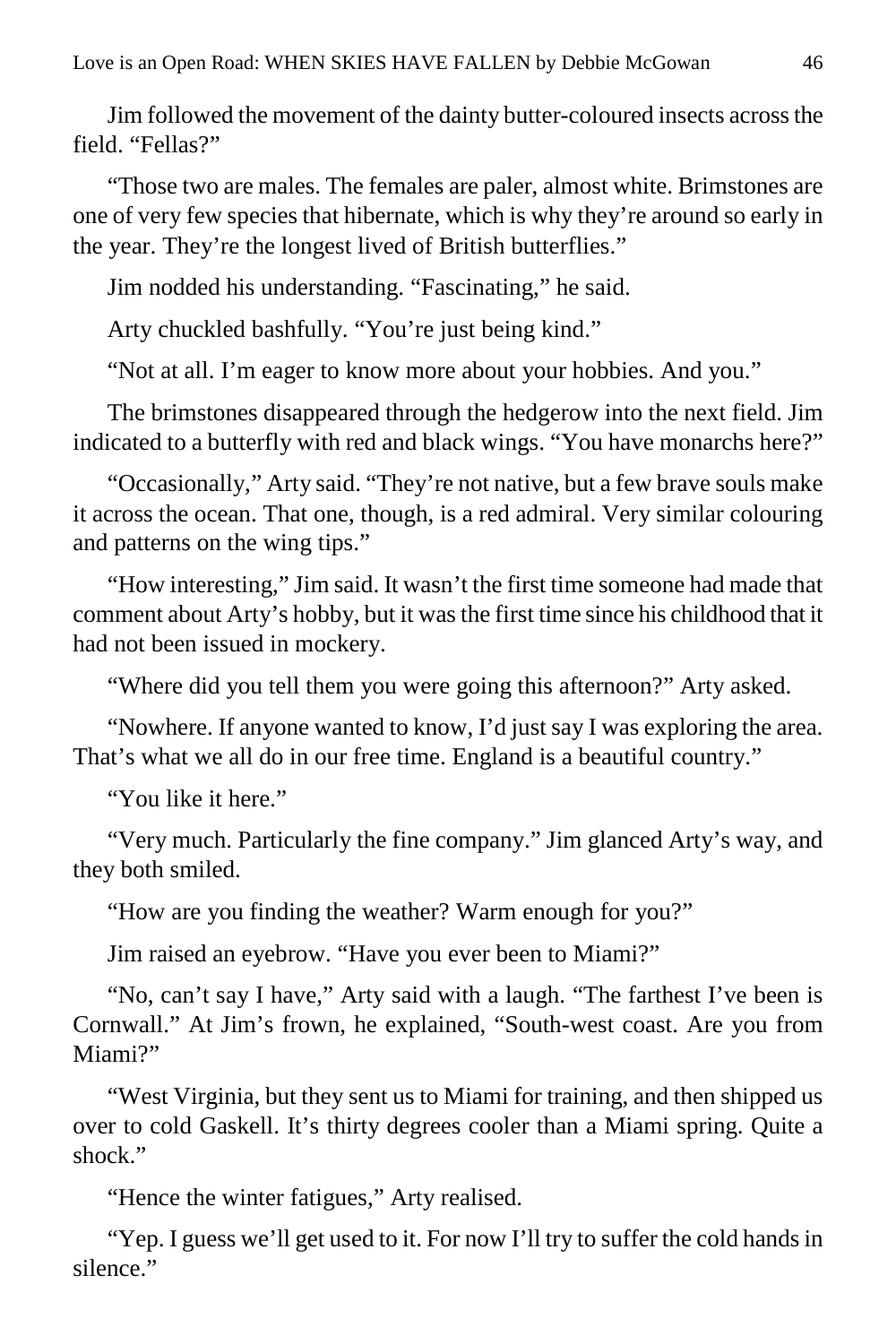"How can your hands be cold when you've just walked five miles?" Arty teased.

Jim held his hand out in front of him. "You don't believe me?"

Arty touched his palm to Jim's, the contact insufficient to establish whether it was cold or not. He glanced sideways, noting Jim doing the same. He closed his fingers around Jim's hand.

"It is a little on the chilly side, yes," he said.

Jim laughed quietly in response and vented a long, slow breath. Arty didn't need to ask why, for he could feel it: the connection between them that neither could hide or deny.

With hands still joined, they lowered their arms to their sides and remained close, watching the butterflies and talking freely. What a relief it was to share with someone who understood the doubt and confusion, the fear of being alone, of being persecuted, and yet they had each been so fortunate in finding allies in their family and friends.

"I've never told a soul," Arty admitted. "My sister worked it out for herself," he shook his head, "just like Jean."

"Yeah, she's a wily one, that sergeant of yours," Jim agreed.

"She is. It worried me at first—that she and Sissy knew just from looking at me—but Jean says it's because she and Sissy both enjoy the company of intelligent men, yet they have no interest in marriage. They can tell apart the men who will accept a woman's friendship from those who are after a bit of how's your father."

A deep rumble of joyful laughter erupted from Jim. "How's your father? We've heard that a few times since we got here. At first we were wondering why y'all were asking after our pops. But your Jean put us straight real quick."

Arty laughed too and nodded. "She's a wonderful woman. Charlie, my friend, is very fond of her. Funnily enough, she'll play coy with the other airmen, RAF or American, but not with Charlie."

"Sounds like she might be persuaded," Jim mused.

"Yes, that may be. Though she's very much like my Sissy, is Jean."

"You mentioned your sister was older?"

"By ten years. Our mother keeps telling her she's cooked her goose now. She's an old maid."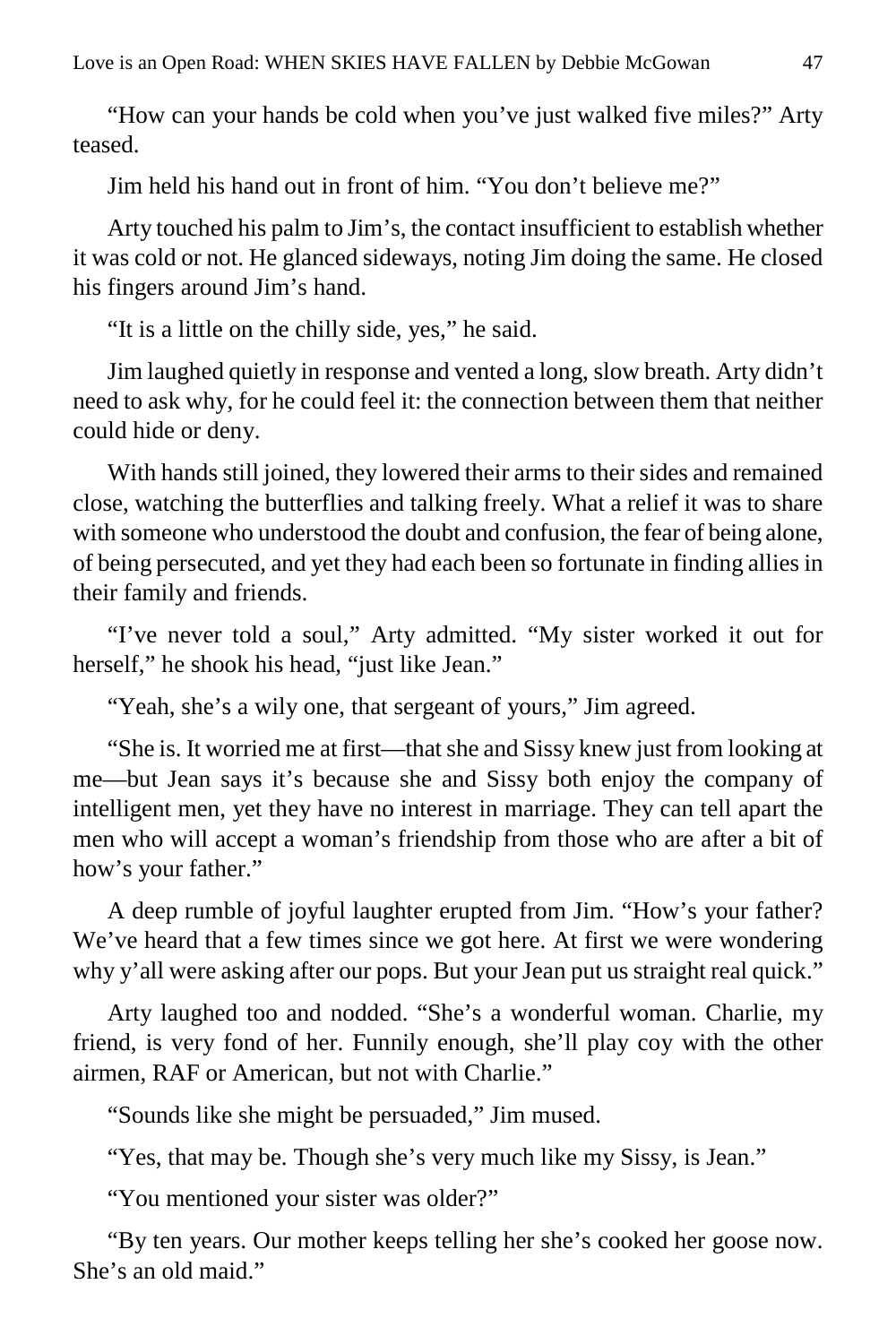"So you're what? Twenty-three, twenty-four?"

"Twenty-four."

Jim hummed. "Thirty-four's not so old."

"I suppose not, and she's thick-skinned. Mum and Dad love us, and we never wanted for anything as children. We both went to grammar school, and Sissy could have gone to Oxford to study, but Dad refused to permit it. Sissy tried everything to persuade him. She begged, pleaded, threatened to leave home. He told her he'd lock her in her room if she didn't let it be.

"So she stayed quiet and miserable. The day of her eighteenth birthday she found a job in London and she left home. Mum cried for a month, and Dad insisted Sissy would be back once she realised independence wasn't all it was cracked up to be. He's not the sort to admit he's wrong, but Sissy didn't come home. She was offered the position of housekeeper to a rich Italian—an intellectual and an artist—and she never looked back, until they evacuated during The Blitz, and then he was forced to return to Italy. Sissy went home. Fifteen years, she'd been away, and the first thing Dad says is, 'I told you, didn't I?' The man is so damned stubborn."

"Yeah, my pop's just the same," Jim said. "The day they came for Joshua and me, Mom cried buckets, but Pop? He just went off to work as usual. The last thing he said to us was, 'Guess I won't get to be a grandaddy after all,' like Joshua and me wouldn't be coming home."

"Oh, Jim," Arty said, squeezing his hand in sympathy. "I'm sorry."

After that, Jim remained quiet and thoughtful, and Arty thanked God for his own parents; however stern and distant they might be, and in spite of sharing Jim's father's disappointment for the lack of grandchildren, they didn't intentionally hurt him or Sissy. Whether that would be true if they knew their son was, at that very moment, falling for another man, Arty wouldn't like to say.

Sissy had advised Arty never to tell their mother and father, and he had no intention of doing so. It was his business, not theirs, and for as much as he loved and missed them, he'd set his sights on moving to London after the war. Those excursions to visit Sissy were his favourite memories, the only times he could truly be himself, and it had given him a love of the place that left him grieving for what Jerry had taken from them. There would be much work to be done to rebuild the city, and Arty's skills would serve him and his country well.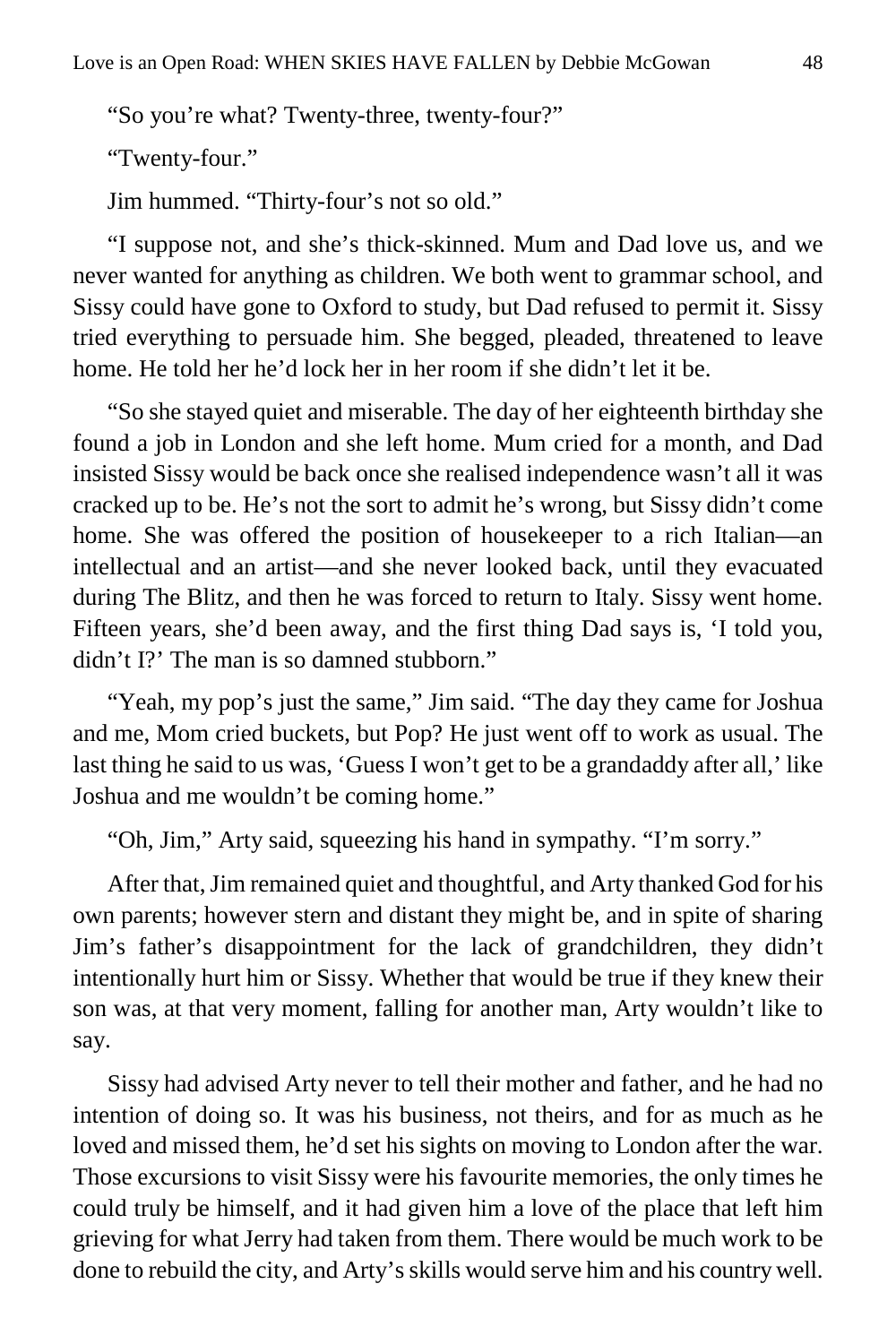So whether he chose a life of solitude, succumbed to marriage, or followed his heart, it was unlikely his parents would ever discover his secret.

"My pop doesn't know about me," Jim said, as if he had read and was replying to Arty's thoughts. "My mom…" Jim chuckled. "These two old guys had a ranch right up in the hills, kept to themselves, just came to town on business. Of course, everyone knew, or *thought* they knew. Mostly it was just talk, but this one time they got chased right out of town. It turned violent and those guys? They couldn't fight back. And so my mom, she's in the yard and she sees them coming her way with the townsfolk hot on their tails, and she hollers to 'em, 'Hide in the barn!' She takes their horses and releases them into our paddock. The townsfolk go right on by, think they're chasing the guys all the way home.

"They stayed with Mom a few hours, told her they'd gone to buy provisions but fled empty-handed, in fear for their lives. When they were leaving, she sent Joshua and me to keep lookout. They were long gone when Pop came home from work. Next day, Mom and I got their groceries and took them up to the house, but they'd cleared out, horses gone, windows boarded.

"Mom was the angriest I ever saw her. All the way home she kept on saying how the townsfolk didn't understand and their ignorance had chased off two of their own. I thought she knew them, maybe they were friends of Grandpa, but when I asked she said she'd never talked to them before that day. I wanted to know why she'd helped them. She said she'd explain when I was old enough to understand. I think I was about eight or nine years old at the time.

"She didn't need to tell me in the end. She'd seen it in me when I was a youngster and she loved me just the same. Joshua's got a girl now, so Pop will get to be a grandaddy after all. I'm happy for him, truly, and I told Mom I was sorry I couldn't give her that. You know what she did? She hugged me tight and told me she prayed every night that I would never come up against the hatred those two old guys did, or be forced to hide away and be someone I'm not. But you know, Arty?" Jim looked him right in the eye and said, "I'd rather be dead."

\*\*\*\*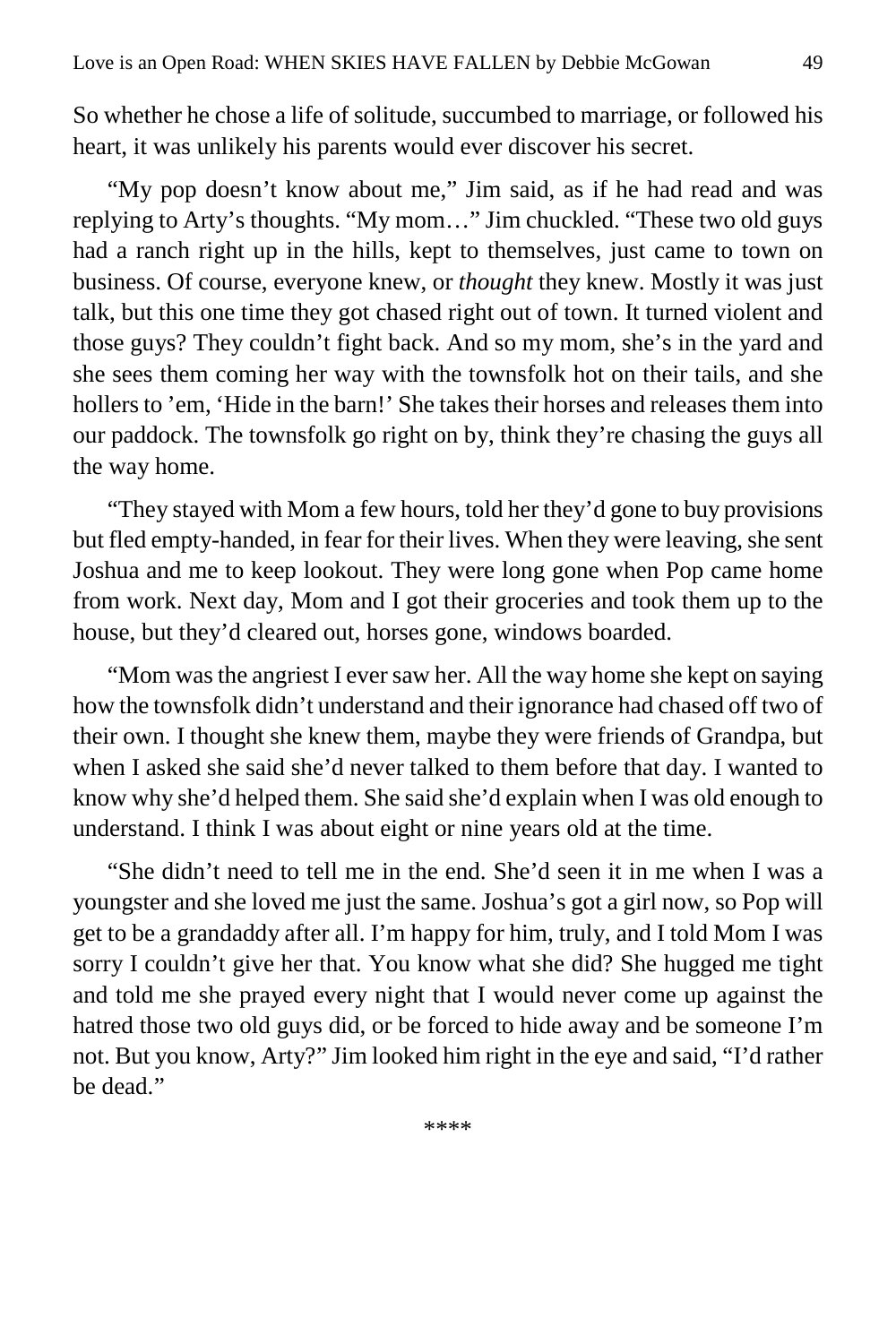# **Chapter Seven**

#### *Spring–Summer, 1944*

Arty and Jim met regularly at their secret liaison point, in the middle hangar of the three, where there were enough crates to conceal their presence, should anybody happen their way. The four-inch space below one of the corrugated panels provided an excellent lookout, though it also created a terrific draught. As the weather turned warmer, the blankets they had stowed in between the crates were no longer required, and in any case the heat they produced when huddled together, venting the heat of their passion through their kisses, was quite sufficient to stave off the chill.

Arty, who was much closer to the hangars, usually arrived long before Jim, which gave him an opportunity to inspect their hideout and make sure it had not been tampered with. He checked for disturbances, and there was always something, although thankfully never caused by human beings. They often had the company of smaller rodents, and the bigger ones: rats, mice and rabbits were their constant companions, seeking shelter from rainy days, or from the many stray cats who fancied them for dinner. There was nothing quite so startling, for man and beast alike, as a cat suddenly leaping from its hiding place and pinning its prey to the ground, although more often than not the cats would flee as Arty entered the hangar.

There was, however, one cat that did not flee. At first, Arty and Jim thought the animal had come to the hangar to die. Its dull fur rippled over its bony spine and ribcage, and it was listless, turning circles on the blanket they had spread on the floor for it. Neither man could stand to see it suffering, and Arty immediately set off back to the base, returning twenty minutes later with scraps of meat and a canister of water. The animal ate hungrily, but still it did not leave.

Not wanting to return to a corpse, Arty and Jim settled in on their other blanket to mind the poor, brave beast. Their chatter was inconsequential, a means to pass the time and ignore the ache each felt in his heart for how that little cat endured.

But it, or rather, *she* did not die. Both men shed silent tears as the skinny stray birthed her three kittens, and openly sobbed when her nursing failed to revive the smallest of the litter. When the mother cat left briefly to hunt for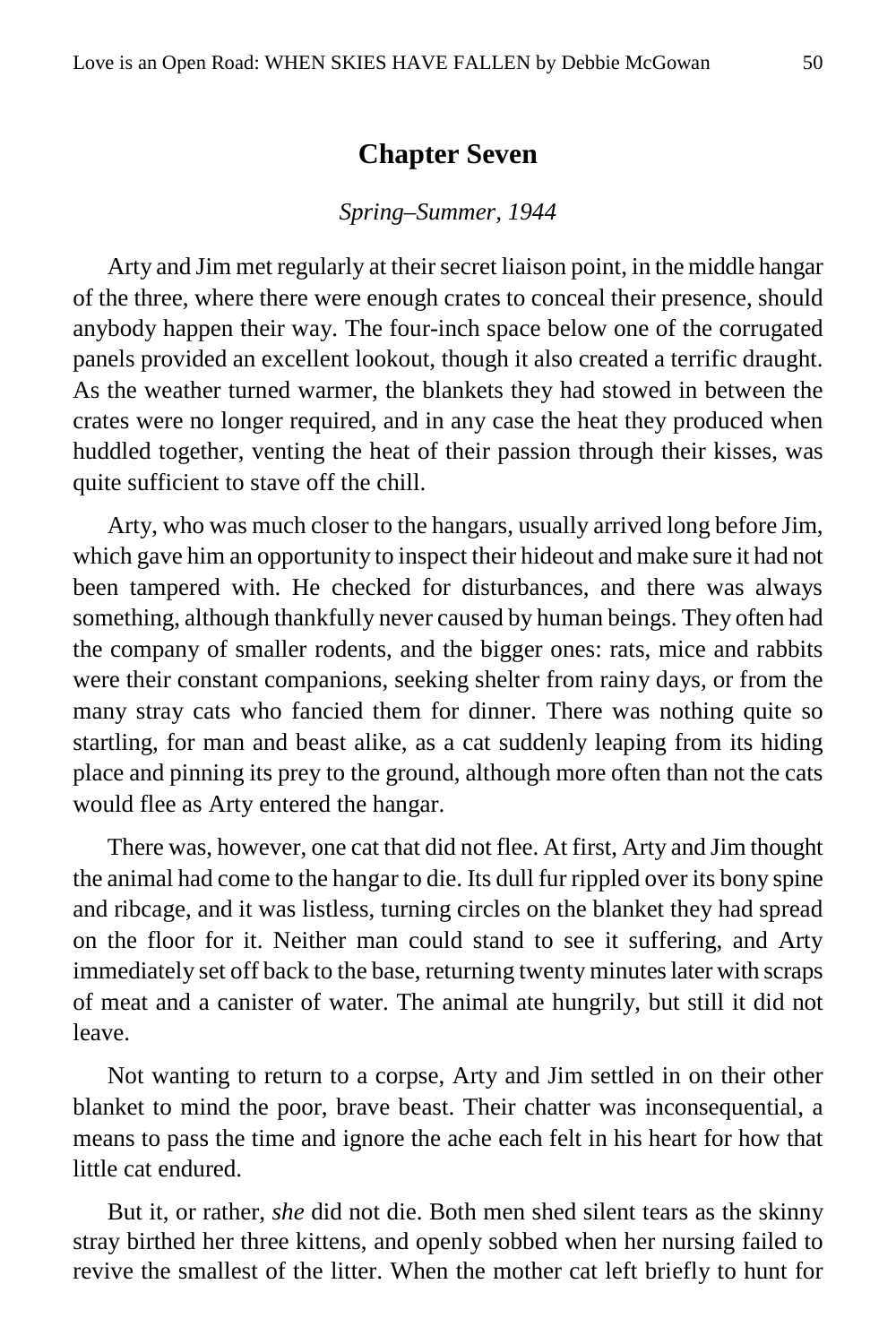food, Jim took the kitten from its brothers, and he and Arty buried it in the field behind the hangars. For all the human tragedy of war, it was the loss of this one tiny beast that seemed to hurt the most, at the same time strengthening the bond between the two men.

Over the weeks that followed, Arty and Jim always brought food scraps for their cat family, rightly proud of their role in assisting the mother to care for her kittens. Now young cats, they were typically boisterous and forever putting themselves in harm's way, but they were learning as fast as they were growing, and they were fine, handsome animals. Like their mother, the smaller of the two was black with a white belly and three white socks; the larger was pure black and both were sleek as silk. Soon after they were weaned, the mother left, and Arty and Jim never saw her again, but her sons came to visit regularly, knowing there would always be scraps to be had.

"Think I'll get me a cat after the war," Jim told Arty one evening, while their feline friends chased after the balls of dried grass tumbling around in the warm draughts.

"We've always kept dogs," Arty said, "though I must confess I've grown attached to Socks and Soot."

"Me too," Jim admitted. He lay back, leaning on his elbows, his eyes still trained on the cats' activities. "I'd like to stay in England," he said. "It's not just the cats I've grown attached to."

Arty raised an eyebrow, uncertain how to respond, though the meaning of Jim's words was clear enough, and the feeling was mutual.

"It's not just me, is it?" Jim asked.

Arty shook his head. "No."

"All right!" Jim fairly yelled.

"Shhh!" Arty hissed, but he was laughing.

"C'mere." Jim tilted his head back to beckon Arty closer.

Arty shuffled backwards on his bottom until he was level with Jim's shoulders, and Jim turned and rested his head on Arty's lap, his golden-blonde hair catching the last wisps of the setting sun spilling through the open front of the hangar. Arty brushed his fingers over the red-orange glow, and Jim sighed in contentment.

They remained just as they were until long after the sun had dipped below the horizon, waiting out the dark and the time when their return to their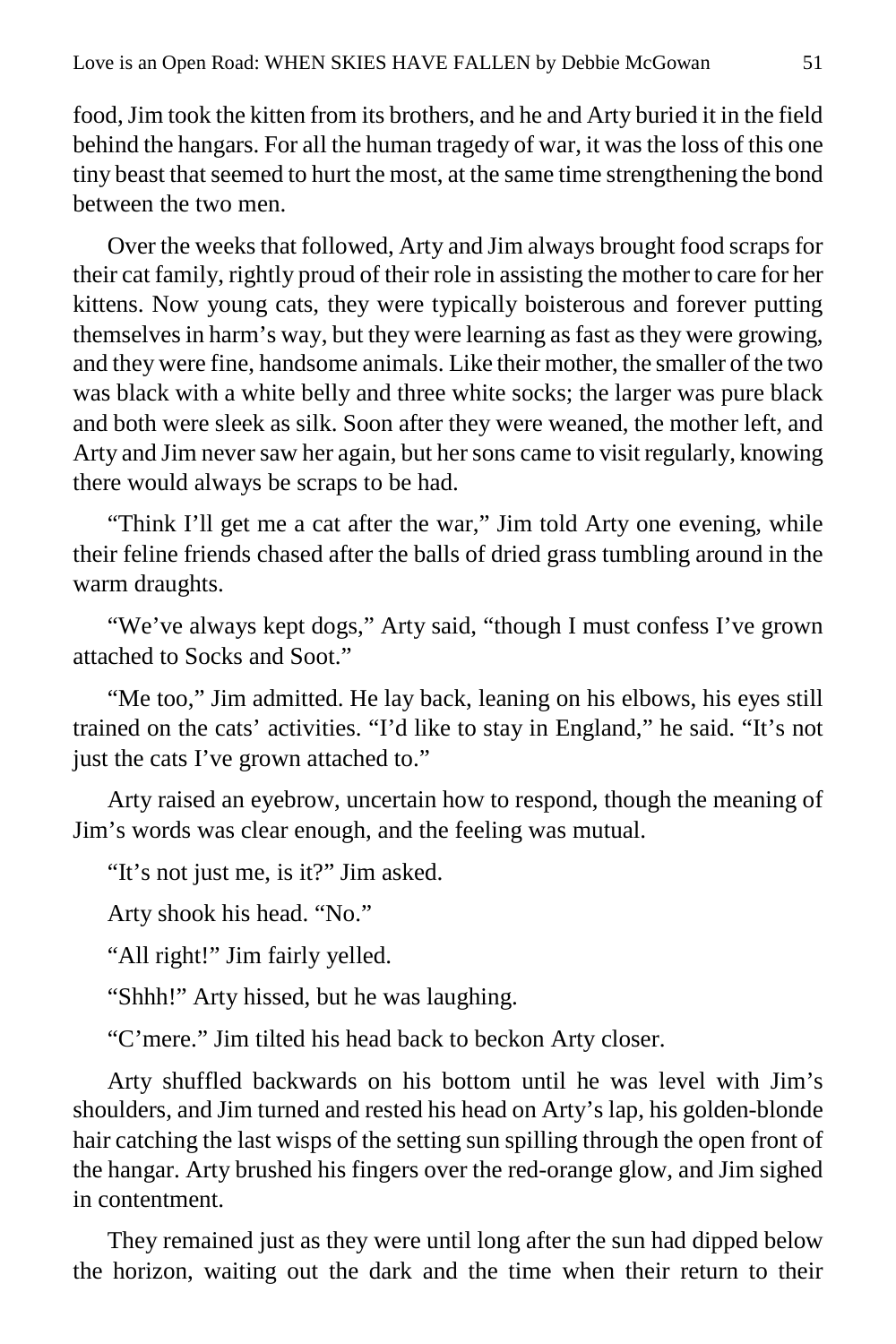respective bases was more urgent than their need to be together. When that time arrived, they reluctantly pulled each other to their feet and embraced, neither wishing to let go. At least a dozen times they kissed good night and tried to move apart, each kiss taking them a step closer to the outside, before finally Jim sighed and stepped out into the open.

"Tuesday afternoon?" he confirmed.

Arty nodded. "Yes. I'll be here."

Jim waved and set off across the fields for the five-mile run back to Gaskell. When Arty could no longer distinguish him from the darkness, he collected his bicycle and rode home in a glorious daze.

\*\*\*\*

The following Tuesday afternoon, Arty arrived at the hangars, and at first glance it appeared that he was still alone. Thinking nothing of it, he wheeled his bike into the field beyond and carefully set it on its side, loosening the handlebar and twisting until it was hidden by the golden wheat, grown to the height of Arty's hip and ready for harvesting. Standing up straight, he rotated, scanning the vicinity to make sure no one was watching before he moved off again. He had taken no more than three steps when he felt a tightening around his ankles and was suddenly tugged to the ground.

Jim rolled Arty onto his back and kissed away his surprise, pushing his tongue into Arty's mouth and then trailing his lips over Arty's chin, down his neck to his collar. They hadn't yet ventured any further than that; it was far too warm inside the hangar for one thing. For another, they would get so caught up in talking, or watching Socks and Soot's antics, that the time passed as fast as the blink of an eye, and then they would each leave independently, ever cautious of rousing suspicion. It always seemed an absolute age to wait for the next time they could meet, though in reality it was never more than a few days.

Now here they were, out in the open, kissing under the warm summer sun, hidden by a screen of sweet-smelling wheat, while all around them, butterflies and bees went about their business. Never had a moment felt so perfect, and yet, Arty sensed a weightiness to Jim's frivolous disregard for consequence. For the time being, he pushed it from his mind, revelling instead in the firm gentle touch of the man who had captured his heart on that very first night at the Palais Dance Hall.

How difficult it was to protest that they should refrain from doing this, for each time Arty drew breath to do so, Jim's mouth stole it. His shirt was now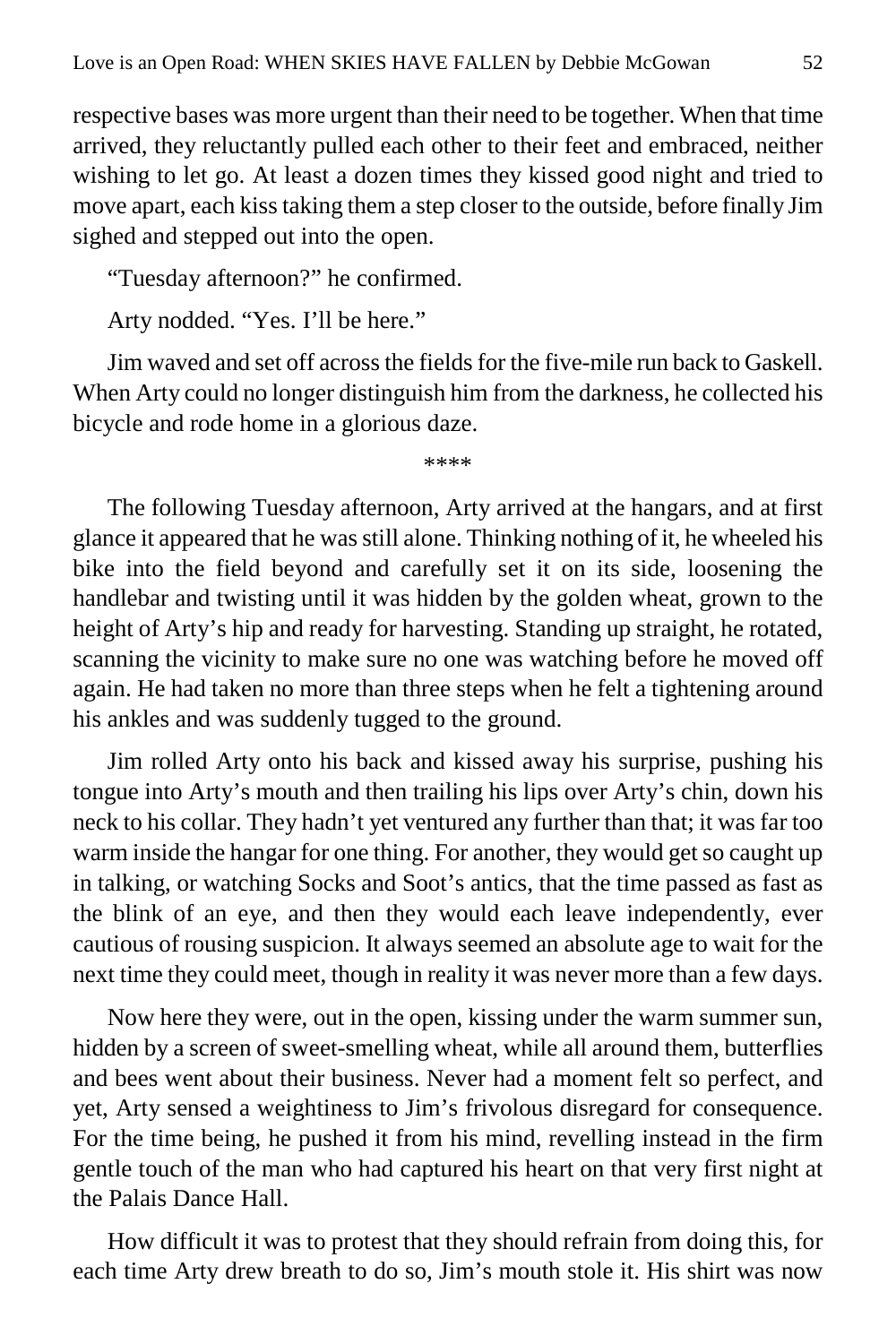unbuttoned all the way down to his waistband; Jim's warm palms smoothed his sides, drawing him closer. Arty clung to him, returning the ever more passionate kisses, withdrawing for only as long as it took to unfasten Jim's shirt. With the first touch of skin against skin, the desire tore through Arty's body with a heat that, were it naked flame, could have turned the wheat to stubble in seconds.

Jim gasped breathlessly, "Gee, Arty, have you any idea what you do to me?"

Arty tried to form a response, but all that left him was a groan. Oh, what he wouldn't give right now to remove every last piece of Jim's clothing and feel that hard, naked body on his own.

But it was more than desire that had kept them coming back here, to the hangars, for the past five months. They had so much in common: their beliefs about the futility of war, what they wanted to do with their lives once the war was over, a love of dance, thoughts on equality for women, and God. They discussed politics and religion, philosophy and art. And they talked frankly about their feelings—how much they enjoyed each other's company, how safe they felt in each other's arms—and their uncertainty regarding what came after the kissing and cuddling. They talked about missing home, and the romances blossoming all around them, but they had yet to talk of whatever it was they had, almost as if it had only existed in the moments they shared in the hangar, until now.

"Arty, I know we've kinda not… er… what I mean is…"

"You want to go all the way?" Arty asked.

"Well, yeah." Jim laughed and ran his hand through his hair, flustered by his yearning. He rolled to Arty's side. "That's a foregone conclusion, ain't it? We both want that."

"Well, I know I do."

"What I was trying to say is… we've had so little time together, but I don't want it to end."

"Nor do I, and why should it?"

Jim cleared his throat, offering neither answer nor reassurance.

Arty turned on his side, leaning on his elbow and staring down into Jim's face. Jim's eyes flickered his way and a tear rolled from the corner, disappearing into his hair.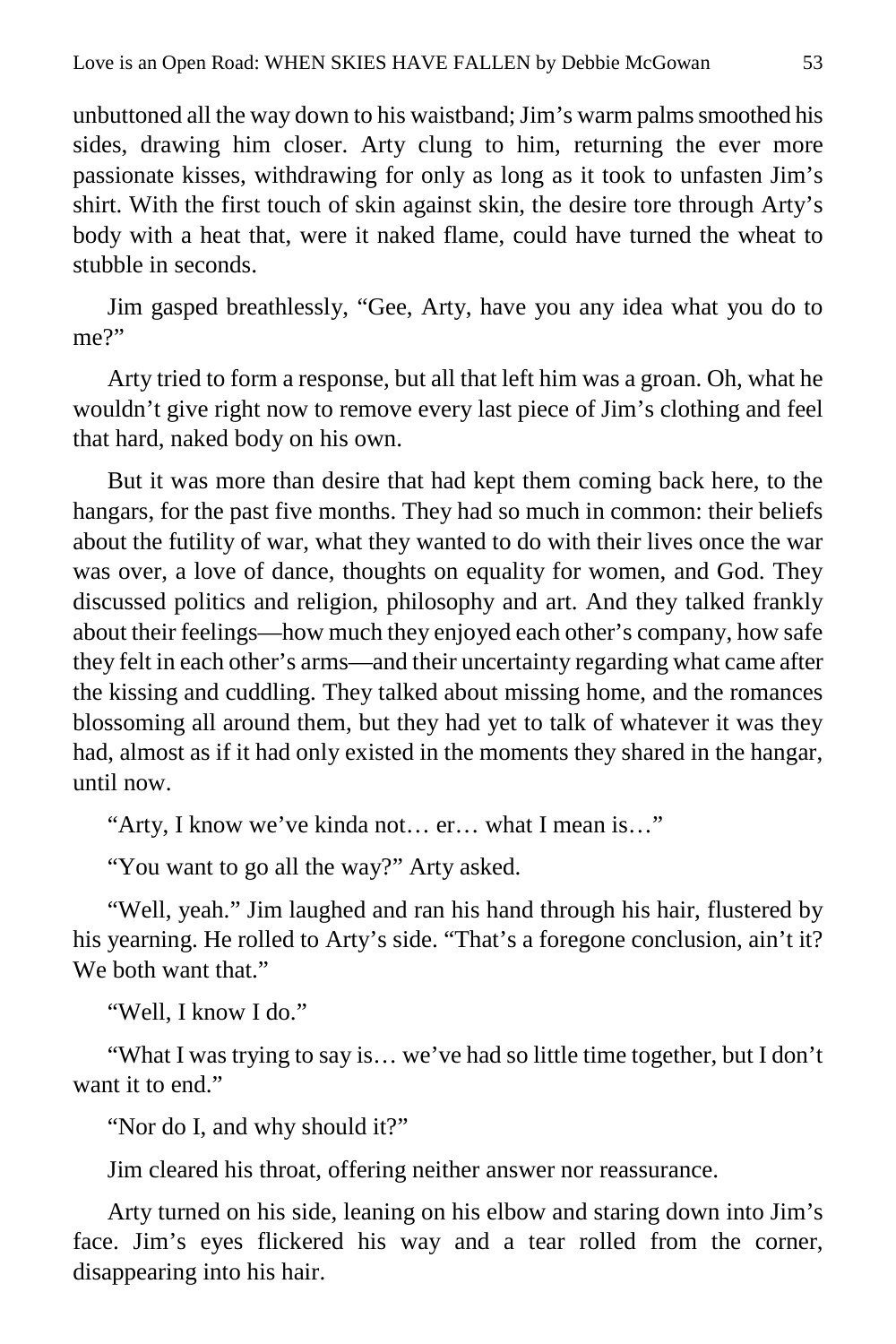"Jim?"

"Yeah. I know." Jim reached up and brushed his thumb along Arty's cheekbone. "I've never felt for anyone what I feel for you. It's like you and I are two halves of a whole. Without you…"

More tears fell, and Arty couldn't stand it. He tugged Jim close and held him fast, kissing each tear, the salty taste a balm that dammed his own tears, for the time being at least. He did not know what this was, did not want to know.

"There's talk of us moving to Norfolk," Jim said; his voice was muffled against Arty's shoulder. "It's not that far away, but it might as well be back in the States, for what it will do to us."

"When?" Arty asked. "When will it happen?"

"If it happens, it'll be soon. But I needed you to know how I feel about you. I want us to spend our lives together."

"I don't know how we do that, Jim."

"Nor do I, or even if it's possible. I just had to tell you, because we might never see each other again."

\*\*\*\*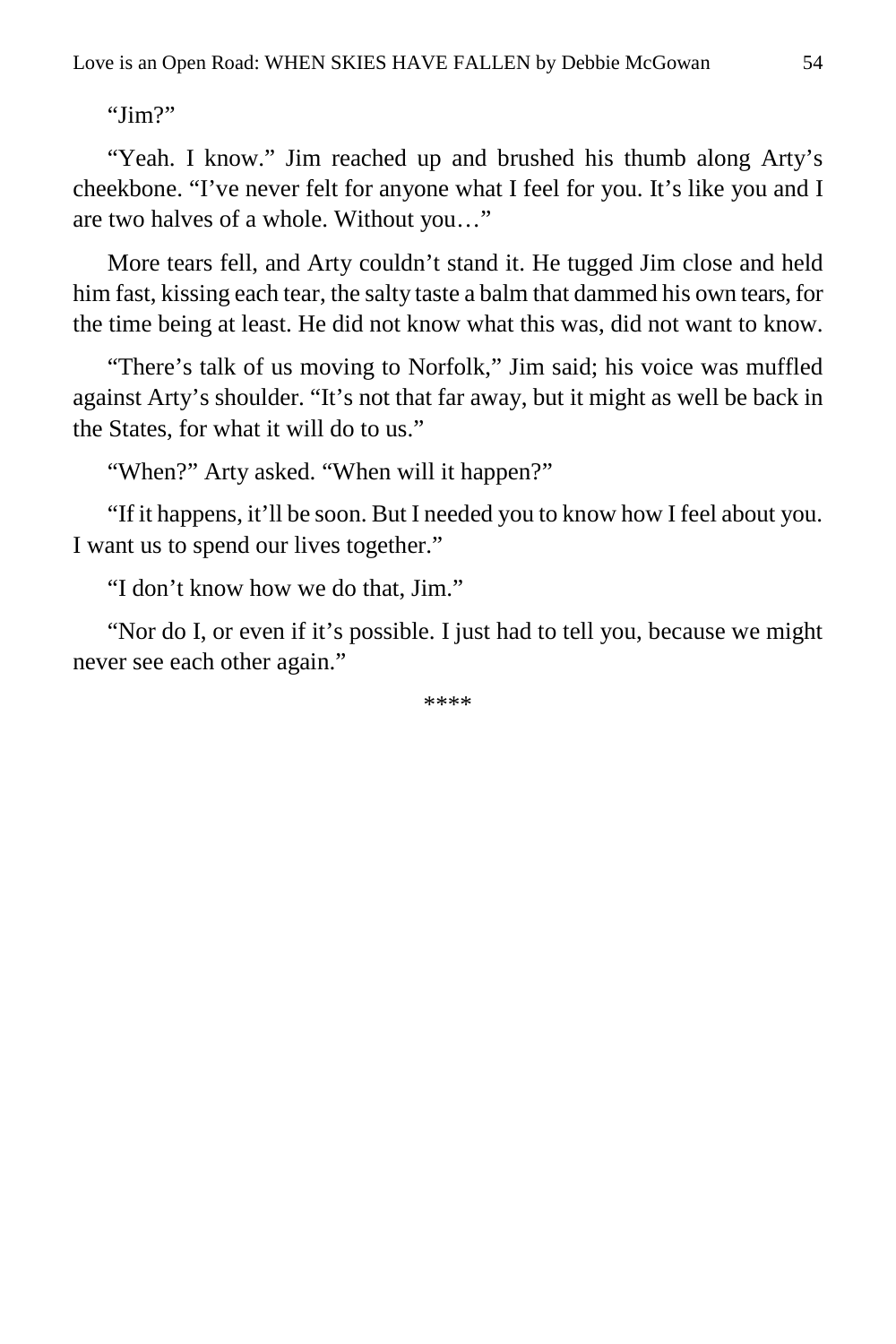# **Chapter Eight**

## *October, 1944*

"The post's here!" Jean said, barely hiding her excitement. She raced across the mess hall to Arty, grinning as she passed him 'her' letter. With shaking hands, he unfolded it. "Oh, I thought we might dance a little first," Jean joked. Arty gave her a quick smile and began to read.

My darling Jean,

I'm counting the days now. Twelve more until we see each other. That's a total of fifty-nine days since we said goodbye and not one has gone by without you filling my thoughts. I love you so much.

I must say, Norfolk here is nothing like Norfolk back home, but I prefer this one. Last week a few of us went to "The Broads" on a fishing trip. The landscape is magnificent, and we found a beautiful secluded lake. I didn't catch a single fish, mind you, but it didn't matter. I just imagined you were at my side.

I'll be twenty-eight years old when next you see me. Will you still have me when I'm an old man? I've been thinking a lot about us finding a place together in the city, getting married, setting up home together with our kids. I'd like to open a workshop, fix up people's cars and bikes. What do you think? Would you be my business partner?

How are Socks and Soot getting along? I know you tell me every time, but I miss them almost as much as I miss you, darling, and I'll never forget the little one we lost. Give the guys a cuddle from their poppy.

See you at the dance hall.

All my love,

Jim

Arty folded the letter in half and put it inside his shirt, pressing it to his heart. He couldn't stop smiling.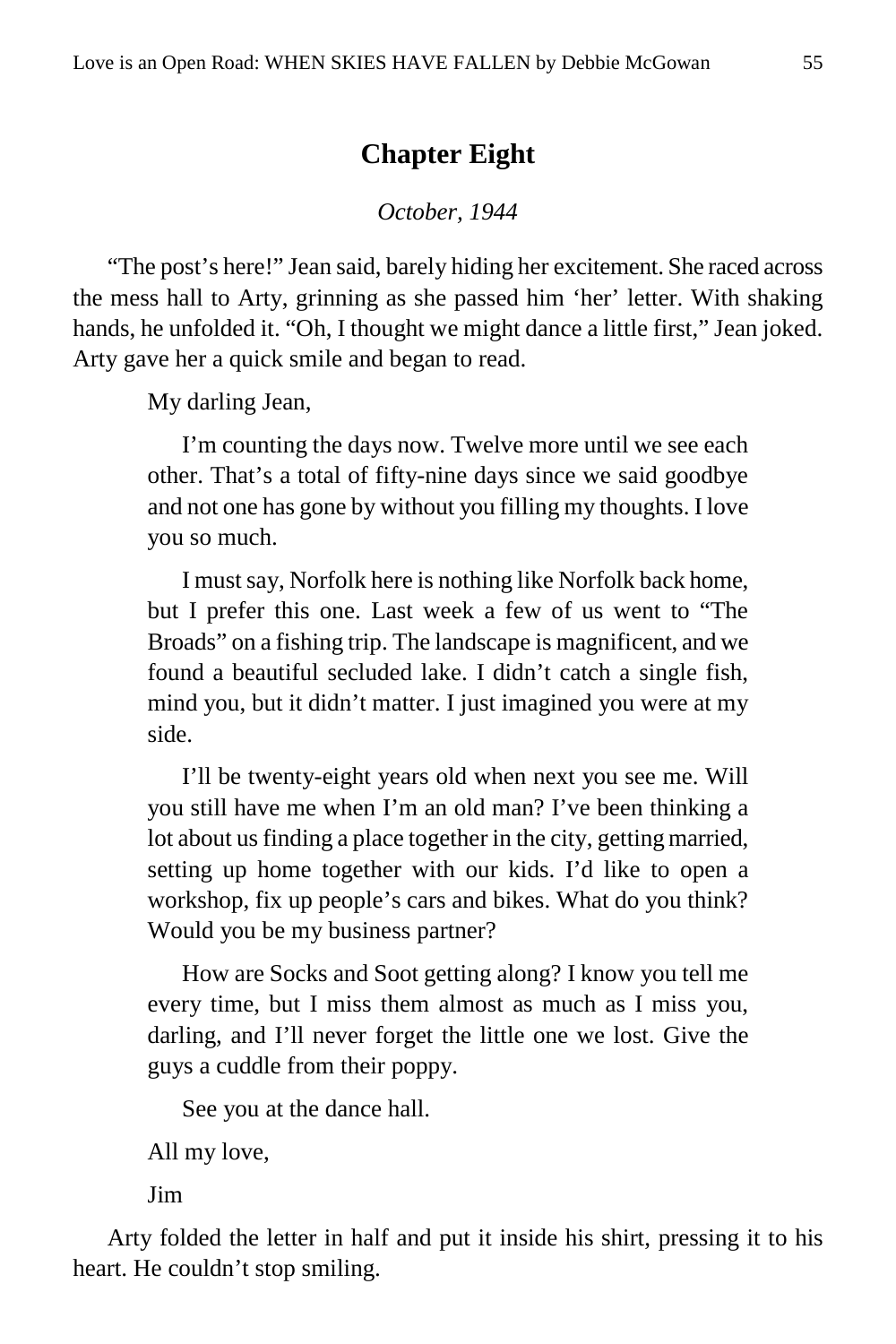"Betty's told everybody that Jim and I are getting married," Jean complained.

Arty laughed. "Oh dear. What did you say?"

"Nothing at all. What could I say? But I don't mind one bit, Arty. I promised you I'd do whatever you needed, so let them gossip. Besides…" Jean leaned closer, "a gal could do worse. Jim Johnson is quite a catch."

Arty pushed her away, and they both laughed.

"So we'll travel down to London on Wednesday morning," Jean continued. "Jim's going to meet us at Tottenham Court Road station. Did you hear from Sissy?"

"Yes," Arty confirmed. "But she won't arrive in London until late in the afternoon. She's very eager to meet you and your fiancé-to-be."

"I'm excited to meet her, also."

Arty nodded and took a big airy breath, overwhelmed with emotion. In just over a week's time, he and Jim would be together again, if only for a few short hours, but he was grateful to have as much as that. Without giving it another thought, he embraced Jean and hugged her tightly.

"Thank you," he whispered. "Thank you for everything."

"Your happiness is all the thanks I need, Arty."

\*\*\*\*

The sirens sounded as they emerged onto the street; Arty and Jean stopped and frantically searched the hordes rushing to enter the station they had just exited.

"Over there!" Jean shouted, pointing across to the other side of the street.

Arty saw an arm wave, the flash of blonde hair, the happy blue eyes, the enchanting smile he had missed so much.

Fighting against the current of people, Jean and Arty made it to Jim; Jean hugged him and kissed his cheek.

"The shelter's this way," he said, grabbing both Jean and Arty by the hand and leading them along the street. As they turned the corner, Jim's gaze met Arty's. "Missed you," he mouthed. Arty managed a smile and a nod in response. He had missed Jim more than words would convey, and if these turned out to be their very last moments on Earth, then he would be grateful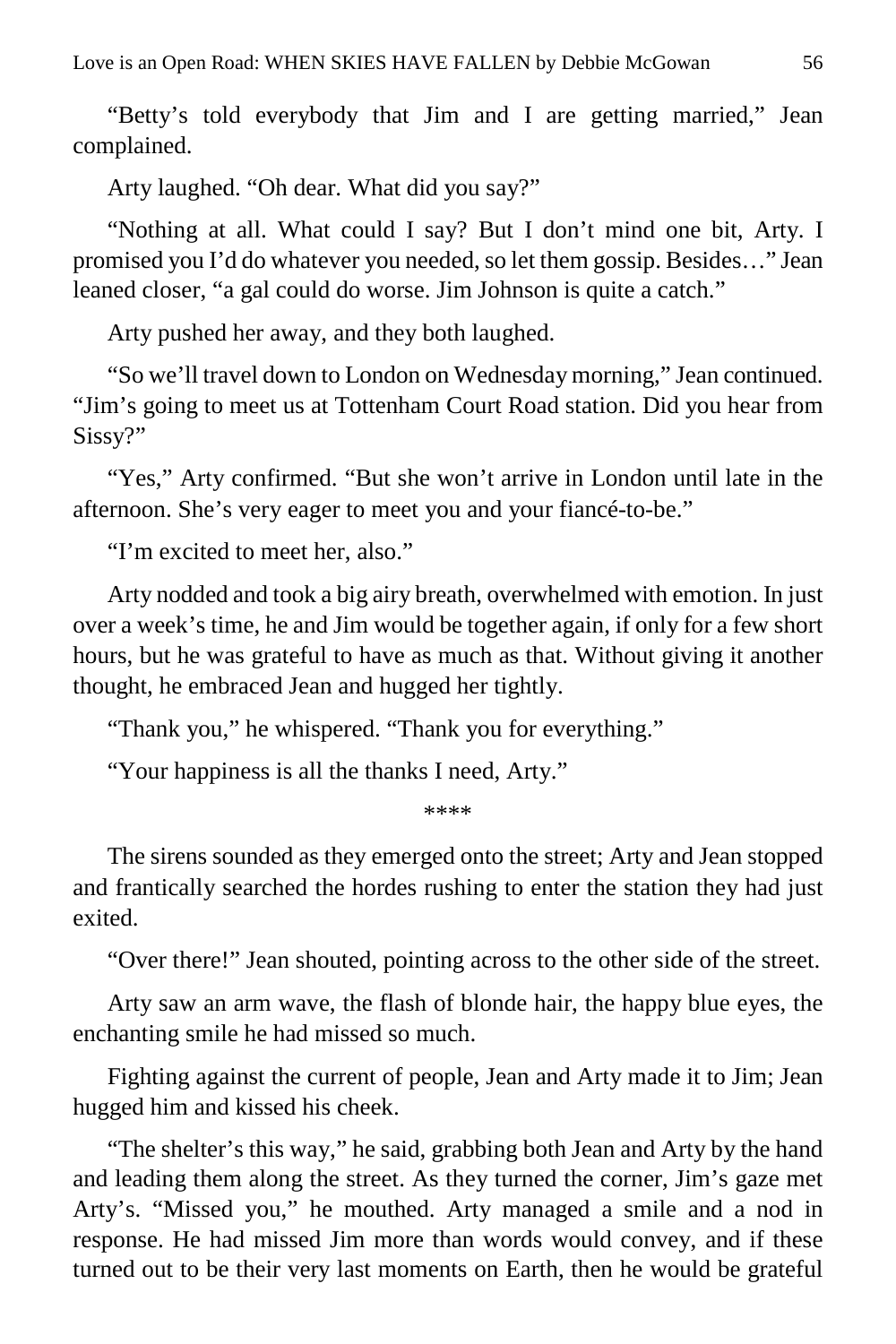they had spent them together. But in this chaos he could barely think; there were many air raid warnings at Minton, but they were orderly and controlled, not like this riot of panic, where one was as likely to be crushed underfoot by one's fellow countrymen as be blown to smithereens by the *Luftwaffe*. In Minton, everyone knew what to do and where they should be. Here, in the midst of the city Arty no longer recognised, with sirens blaring and people running in all directions, the shouts of the ARP wardens, and the distant *ackack* of anti-aircraft guns, the only thing keeping him from falling to his knees in fear, was Jim.

Jim led them through a door and into a dark passageway, pausing only to warn them of the stairs ahead that fell steeply into the pitch-black.

"Where is this?" Jean's breathless question resounded in the darkness.

"An underground installation of the United States Signal Corps."

"Should we be in here?" Jean asked.

Jim offered no response to Jean's question, but instructed, "When you reach the bottom of the stairs go left."

The handrail slipped away and Arty's knuckles connected with the cold, wet wall. The next step he took with his left foot hit level ground, jarring his knee, hard. He inhaled sharply, hobbling after the sound of Jim and Jean's footsteps. There were other people further ahead, their hurried chatter indistinguishable from its echo.

"Arty?" Jim called back.

"Keep going," Arty urged.

"Hold on. I'm coming to get you."

The three of them had been in the dark long enough for their eyes to adjust, and Arty noticed that Jean had stopped ten yards in front of him. Jim ran back and with a large, strong arm gripped Arty around the waist. Air raid or no, Arty had never felt as safe as he did in that moment.

"I think I can walk unaided," he protested.

"That may be so," Jim agreed, but he didn't move his arm away. "Can you stand?"

Arty straightened his leg and pushed his foot to the floor. He yelped and clenched his teeth. "Hell's bells," he muttered. "What are we going to do about the contest?"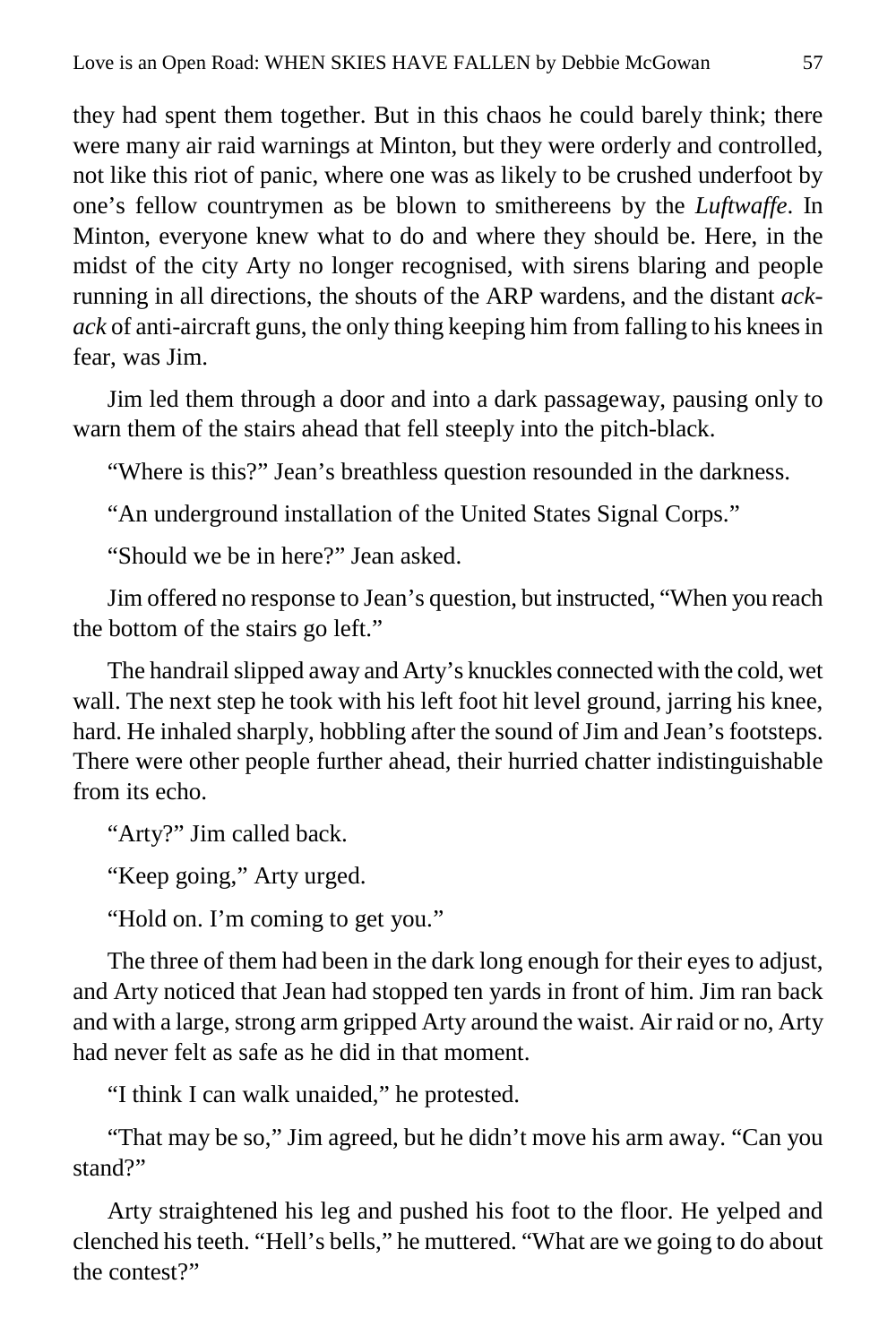"It'll fix itself, I'm sure. You just need to rest."

"And if it doesn't?"

Jean had made her way back to the men. Without a word, she hooked her arm around Arty's other side and the three of them set off again, slowly. With each hop, Arty's knee jolted painfully, and he bit on his bottom lip to save crying out. As they neared the end of the passage, Jean released him and walked ahead to open the door.

"Romantic reunion, huh?" Jim murmured into Arty's ear, sending a shiver right through his body.

"Sorry," Arty said.

"Not your fault. I should've warned you."

"You did."

"Hey, just humour me, all right?" Jim laughed.

High above them at street level, the all-clear sounded.

"Damn it. Don't tell me I've got to climb those bloody stairs again," Arty grumbled.

"Well, you do, but not quite yet. I want to introduce you to someone. That's why I suggested we meet where we did."

" $Oh$ ?"

"My brother is an aide to the general."

"Joshua is here? In London?"

Jim nodded. "He's been here since Operation Overlord began."

"He's high-ranking?"

"No. He's a civilian. A gifted mathematician." Jim gave a self-effacing shrug. "He got all the brains."

Arty raised an eyebrow. "You didn't do so badly for brains either. But I'd wager you got all the good looks."

Jim's smile was unusually bashful. "Are you ready to move on?"

With a nod of agreement, Arty once more leaned on Jim's shoulder, grateful for his support, and the chance to be in his arms, albeit in far from ideal circumstances.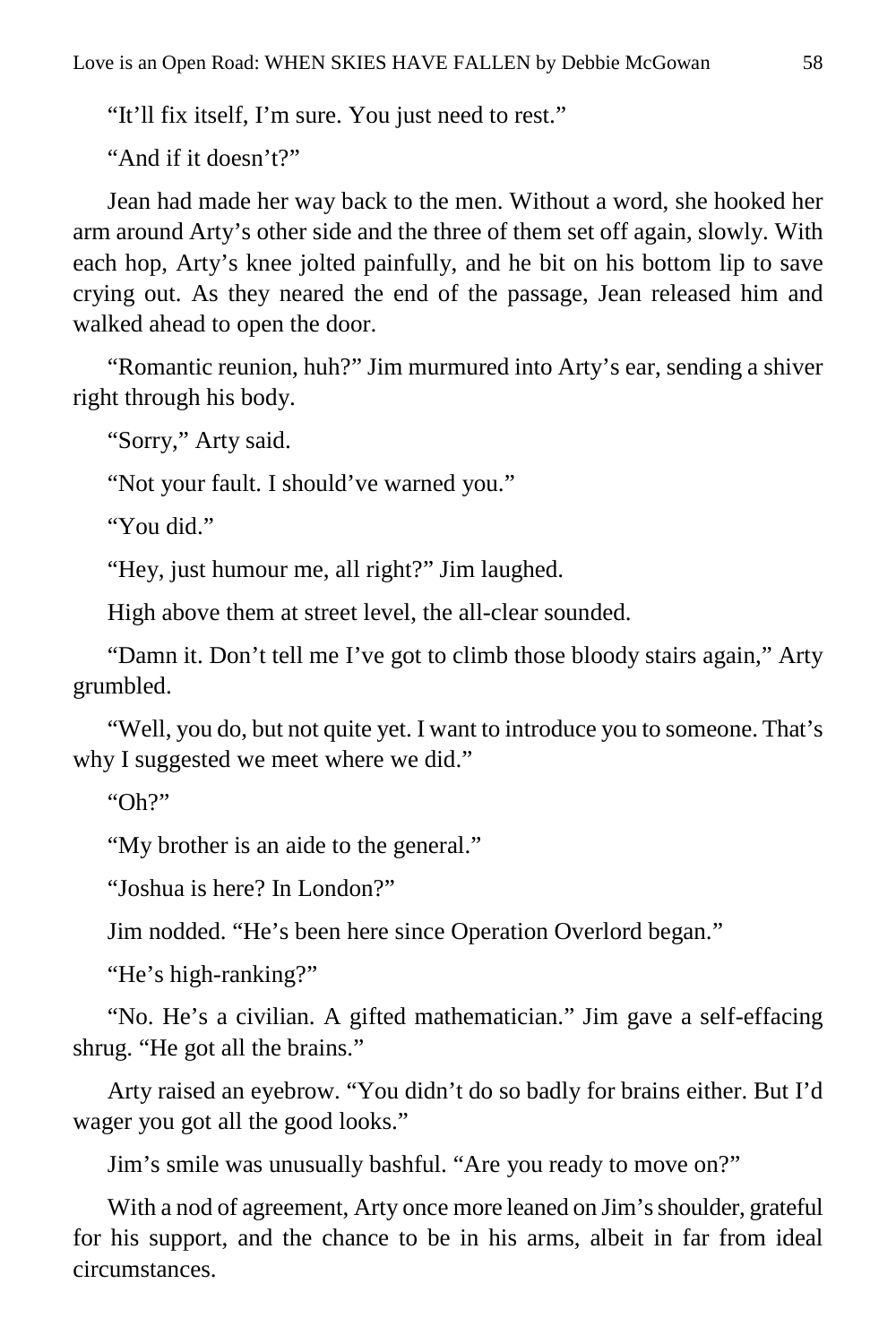Stepping through that door was like crossing from one world into another. Where the corridor had been dank, dark and oppressive, with oily puddles from the ground water trickling down the curved walls, the room they stood in was bright, spacious and warm. Two felt-topped tables placed next to each other formed a large square that took up most of the room, and every wall was covered in maps of Europe. Aside from the door through which they had entered, there were two more, and each time one opened, the buzz of activity followed the new arrival into the room. Soldiers and civilians, both men and women, came and went, perhaps as many as a dozen passing through, whilst Arty, Jim and Jean watched.

As soon as the next person came into view, there was no mistaking that he was Joshua Johnson. As tall as Jim, though nowhere near as broad-shouldered, Joshua had the same golden blonde mane as his older brother, and the same bright blue eyes that twinkled with joy as he looked from Jim, to Arty, to Jean. An unlit pipe rested in the corner of Joshua's thick-lipped mouth and in his tan cardigan and brown serge slacks he looked every bit as if he had just stepped away from a relaxing afternoon in his drawing room. He strolled lazily with hands in pockets, taking his time to reach their location. Not a word passed his lips as he inspected them up-close, just that same easy smile around the pipe.

"Joshua, these are my friends, Jean and Arty," Jim introduced.

Joshua removed his pipe from his mouth, dropped it into his cardigan pocket, and held out his hand to Jean. She accepted and they exchanged a handshake and a kiss on the cheek. Joshua repeated his silent greeting with Arty, but with a nod and a smile rather than a kiss. He looked at his brother, and then back to Arty. Jim nodded.

"Joshua's coming to watch you dance tonight," Jim said.

Even though the words were directed at Arty, Jim continued to face his brother as he spoke. Joshua looked at Arty and Jean and nodded enthusiastically.

"If I can still dance," Arty said. He tried shifting some of his weight to his left leg and winced in pain.

Joshua's brow immediately creased in sympathy, and he beckoned to Arty, at the same time pulling a chair out from under the table.

Arty grabbed the back of the chair and hopped around the side, gingerly bending his right knee whilst trying not to bend his left. Joshua pulled out a second chair, positioning it close enough for Arty to rest his injured leg on.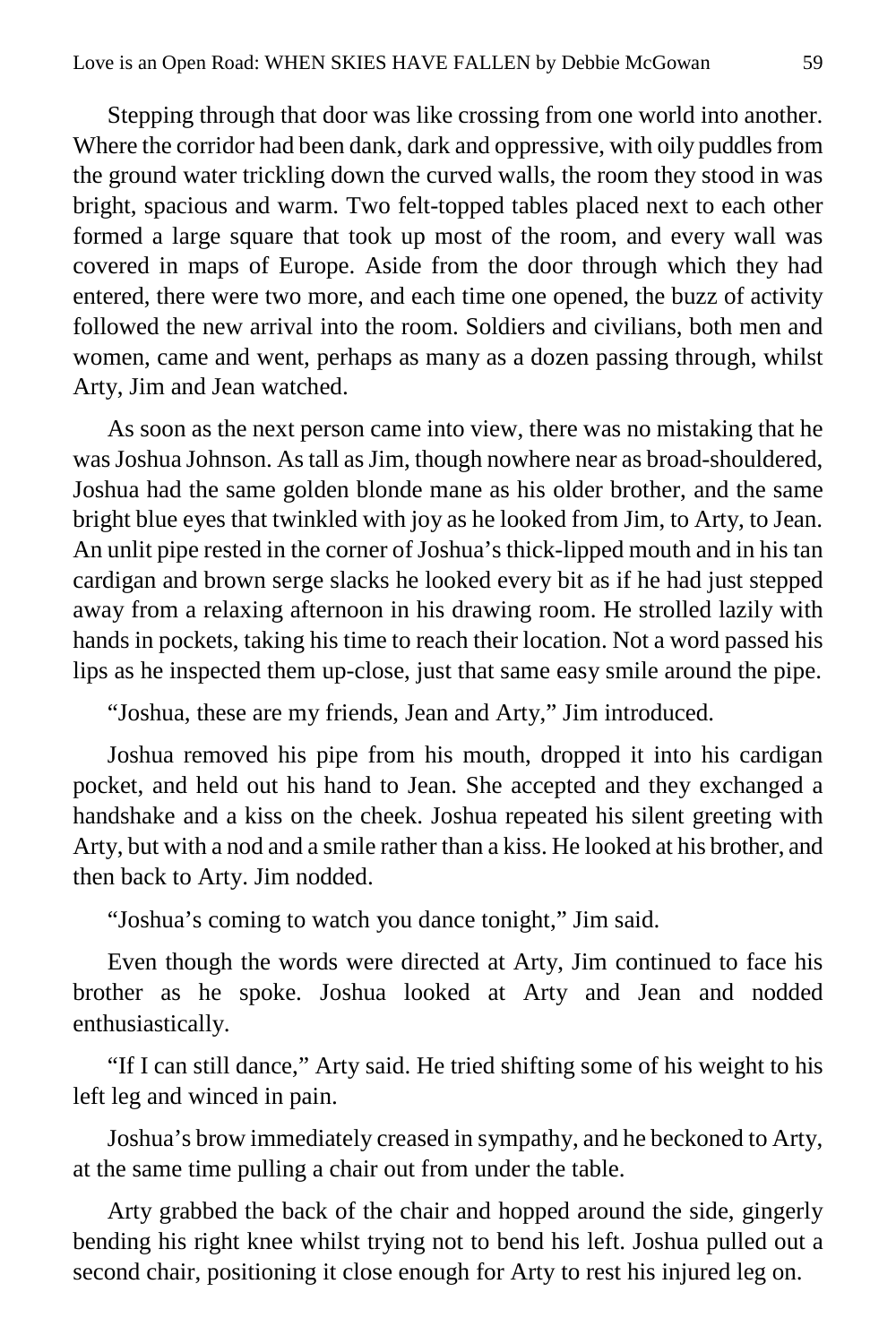"Thank you," Arty said.

Joshua nodded an acknowledgement and looked up to where Jim was standing behind Arty's chair. Joshua tapped his left wrist and shrugged.

"Not sure," Jim said. "When Arty can move again."

Arty peered over his shoulder at Jim, who glanced down and smiled.

"Joshua is deaf and dumb," he explained.

"Ah." Arty turned to face Joshua again. Joshua smiled and with another carefree shrug pointed at his ears.

"Dumb," he said, the word only partially formed in sound, but very clearly shaped by his mouth. Joshua pointed at his head: "Not dumb."

Arty laughed. "Jim said you got all the brains," he confided.

Joshua nodded again and pointed at his brother. "He's a dumb hoofer."

"Oh, here we go," Jim groaned.

Joshua went slack-jawed and made a few shuffling steps from side to side. "You," he mouthed at Jim.

"Arty and Jean dance too, don't you forget."

"They're not dumb," Joshua argued.

Jean and Arty were both laughing hard at Joshua's impersonation. Jim pretended to glare at them angrily, but he was also laughing.

"Get outta here," he said, flicking his hand at Joshua.

Even though the danger had passed, they stayed a short while longer, hoping it would give Arty time to recover. Joshua was good company: he was a very clever and humorous man, and for all of his mockery, his love and admiration of his older brother shone through.

When the time came for them to leave, Joshua hugged Arty and said, "See you later, brother."

Overwhelmed, Arty managed only a tearful smile in response. Soon they would meet up with Sissy, and he just knew the second she set eyes on Jim she'd fall in love with him. But Joshua's blessing was something Arty would treasure for the rest of his days.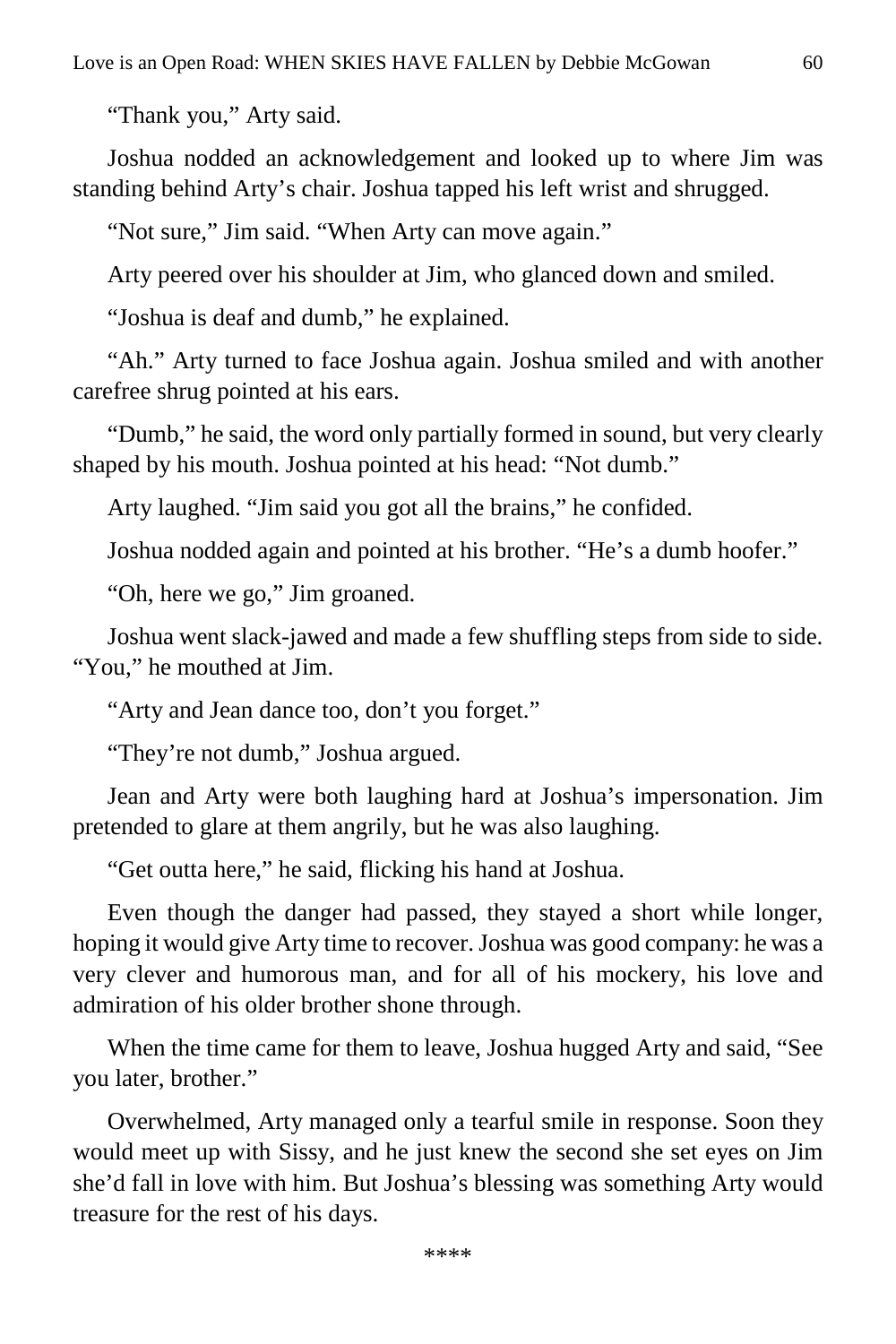# **Chapter Nine**

### *October, 1944, London*

Arty, Jean, Jim and Sissy had arrived at the dance hall early, which was as well: Arty's knee was still causing him considerable trouble, and it looked like he would not be able to dance after all. Fortunately, their early arrival meant they were able to claim a settee to themselves, and they had chosen one near the door so they didn't miss Joshua's arrival.

Whilst Jim and Sissy went to purchase drinks, Jean took the opportunity to share her thoughts with Arty.

"It's perfectly all right if we don't dance tonight. I would much rather you rested up for now than cause yourself permanent damage."

"Thanks, Jean. I wish I could say you are fussing over nought, but I can barely stand, let alone waltz. However, I had a thought. If the organisers are amenable to the idea, why don't you and Jim dance tonight?"

"I couldn't do that to you, Arty."

"Why not?"

"It wouldn't be fair. You and I are partners."

Arty laughed and took Jean's hand in his. "Perhaps if it were anyone else, I would feel differently about them dancing with you in *our* contest. But this is Jim. The man I intend to spend the rest of my life with, even if that means going to prison, or being subjected to medical treatments. I hadn't realised how much I'd missed him until today. I love him, Jean, and nothing would delight me more than watching the two of you dance together."

Jean's smile could have lit up the entire of London, blackout curtains be damned. "You know there will be no stopping them back at Minton when they hear Jim and I danced together?"

"We could really throw a spanner in the works and have him dance with Sissy. Would you look at the pair of them?"

Jean and Arty both glanced over to the bar, where Jim was laughing at something Sissy had said. They were already thick as thieves, and now Arty knew he and Jim had both Sissy's and Joshua's blessing, it made anything seem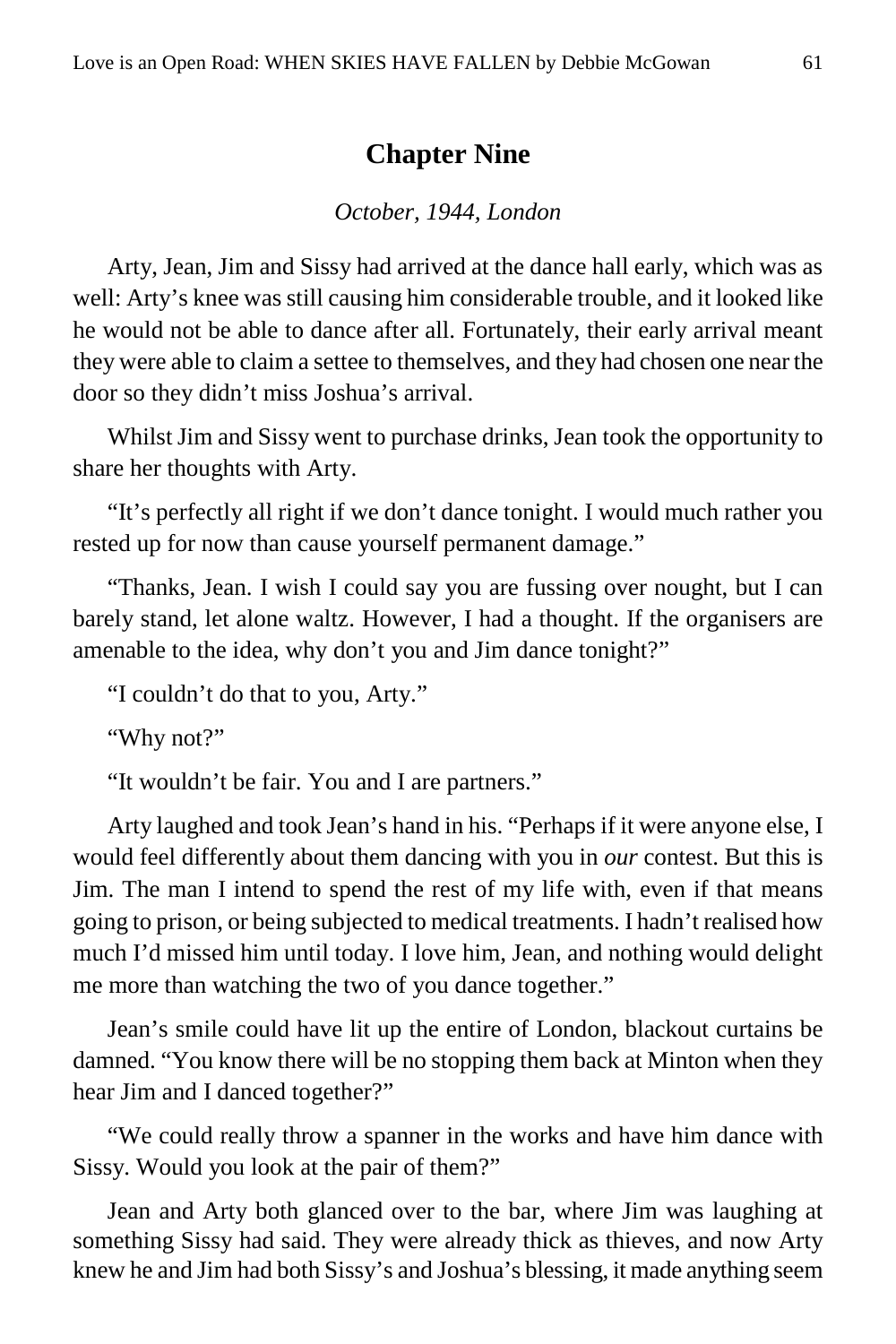possible. Indeed, just a few hours of Jim's company stole away all the troubles of the world, and Arty could almost forget they were at war.

When Jim and Sissy returned with the drinks, Jim met Arty's gaze and held it, with no recourse to words, for each understood the other well enough without.

"How would you feel about taking my place this evening?" Arty asked.

"The waltz? I don't know if—"

"Please, Jim?" Jean interrupted. "I'll even jitterbug with you later." She blew him a kiss.

"Who ever could refuse a beautiful woman?" Jim laughed. "I'll go talk to the judges."

Jim temporarily excused himself, leaving Arty at the mercy of his older sister.

Sissy sat down next to him and gave him a big delighted smile. There was quite a crowd in by now, and she turned towards him and leaned close so that she could speak more freely.

"Jim is wonderful, Arty. If I could have picked a man for you, my choice would have been just as yours."

"So you approve?" he asked, fighting to contain his grin.

She hugged him. "Most definitely. I have a present for you both, incidentally."

Arty eyed her suspiciously. "What kind of present? If it's another of your signor's distasteful publications…"

Sissy laughed at that. "Well…" she said, continuing the joke a little longer, although she had only once sent Arty a book from her employer's collection, and it was quite tame. Tedious, in fact, he'd concluded, before reaching the end of the first chapter, and he'd instantly forgotten everything about it, including the title and the author; suffice to say, it was not one of D H Lawrence's. Nor was it the wonderful story of Oswald and Imre, which he secretly preferred to all of D H Lawrence's works put together, though he dared not tell Sissy that.

While Arty had been musing literature, his sister had become quite thoughtful and serious, feigning interest in the couples taking to the dance floor.

"Bad news, Sissy?" Arty prompted, for he could see she wished to tell him something that she thought he would not like.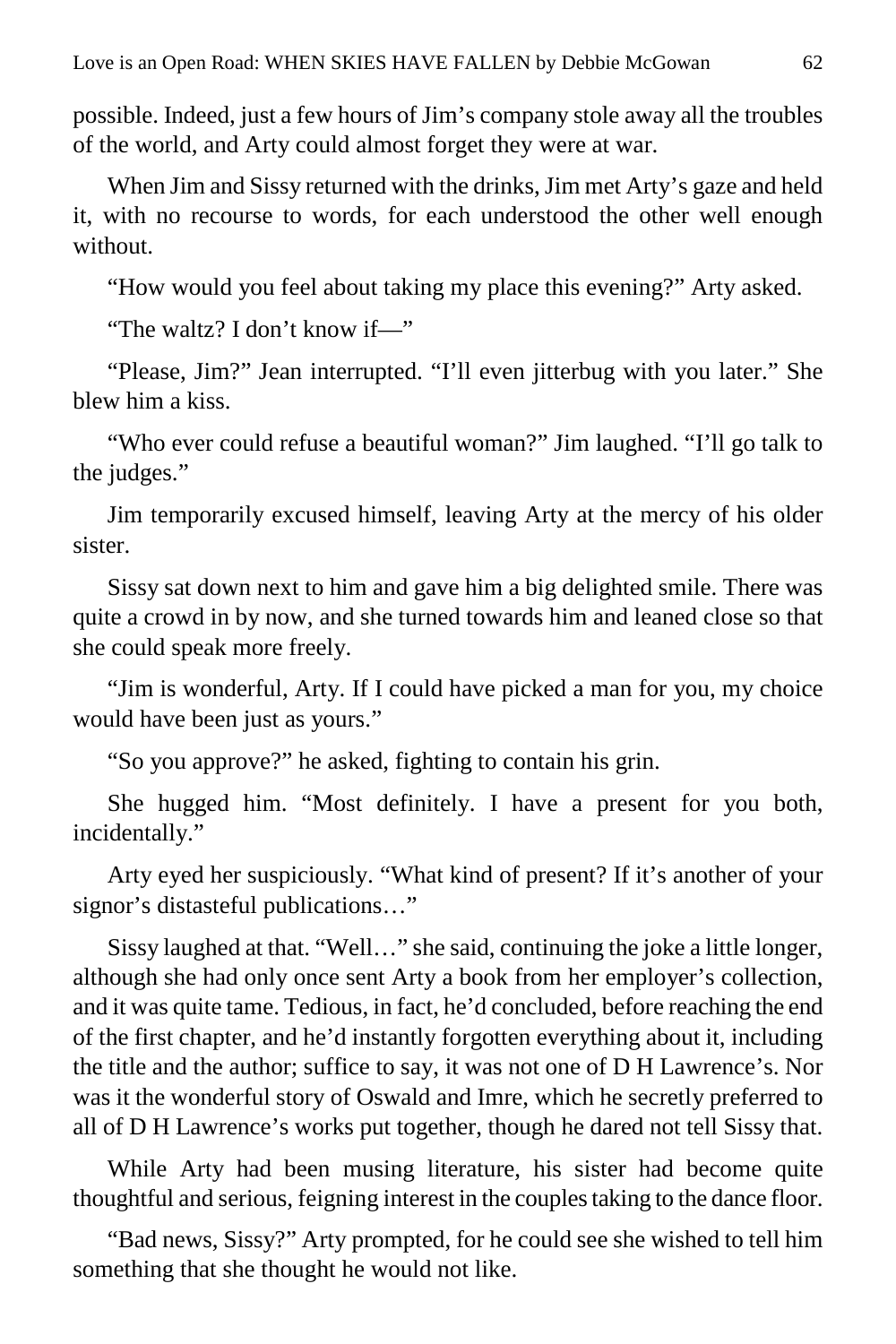"Not bad news," she assured him. "I have moved back to Signor Adessi's."

Arty remained silent. Sissy glanced his way. From her expression she seemed to be expecting some kind of telling off, but he knew how much she'd hated having to return home. Their father was a difficult man. Still, Arty was none too happy to hear his sister was living in London, of all places.

Compelled to defend her decision, Sissy justified, "There have been no air raids over that side of the city since forty-two."

"Well that's something," Arty said. "Do Mum and Dad know you're here?"

Sissy shook her head. "They think I'm in Kent. Antonio is paying me an allowance to look after his houses. It's not much, but it's sufficient for my needs. I have only to feed myself."

"Hmm. Antonio now? Not Signor Adessi?"

"Oh, hang it all." Sissy covered her face with her hands and giggled girlishly.

It both amused and delighted Arty, for he'd always thought his sister and her employer would make a wonderful couple. Signor Adessi saw the best in Sissy, and he treated her well. Even with a home as grand as his, he did not need a housekeeper, cook, gardener and two chambermaids, but he refused to let Sissy perform the more menial duties, choosing instead to put her keen mind to good use. Visitors already called her *la signora*; to Arty, the prospect of Antonio and Sissy becoming wed one day was worthy of celebration, and he reached for his drink to offer a toast. His knee shifted painfully, making him curse.

"Stay there," Sissy said. She passed him his beer, and he held it up in front of him.

"To the future Signora Adessi," he said.

Jean had been listening quietly to their conversation, and she and Sissy raised their glasses, the three of them clanging together, just as Jim returned.

"We celebratin'?" he asked.

"We are indeed," Arty confirmed.

Jim shrugged and picked up his glass. "Here's to…"

"Sissy and her signor."

"All right!" Jim tapped his glass against Sissy's, and then Jean's, and finally Arty's. "And here's to us," he murmured.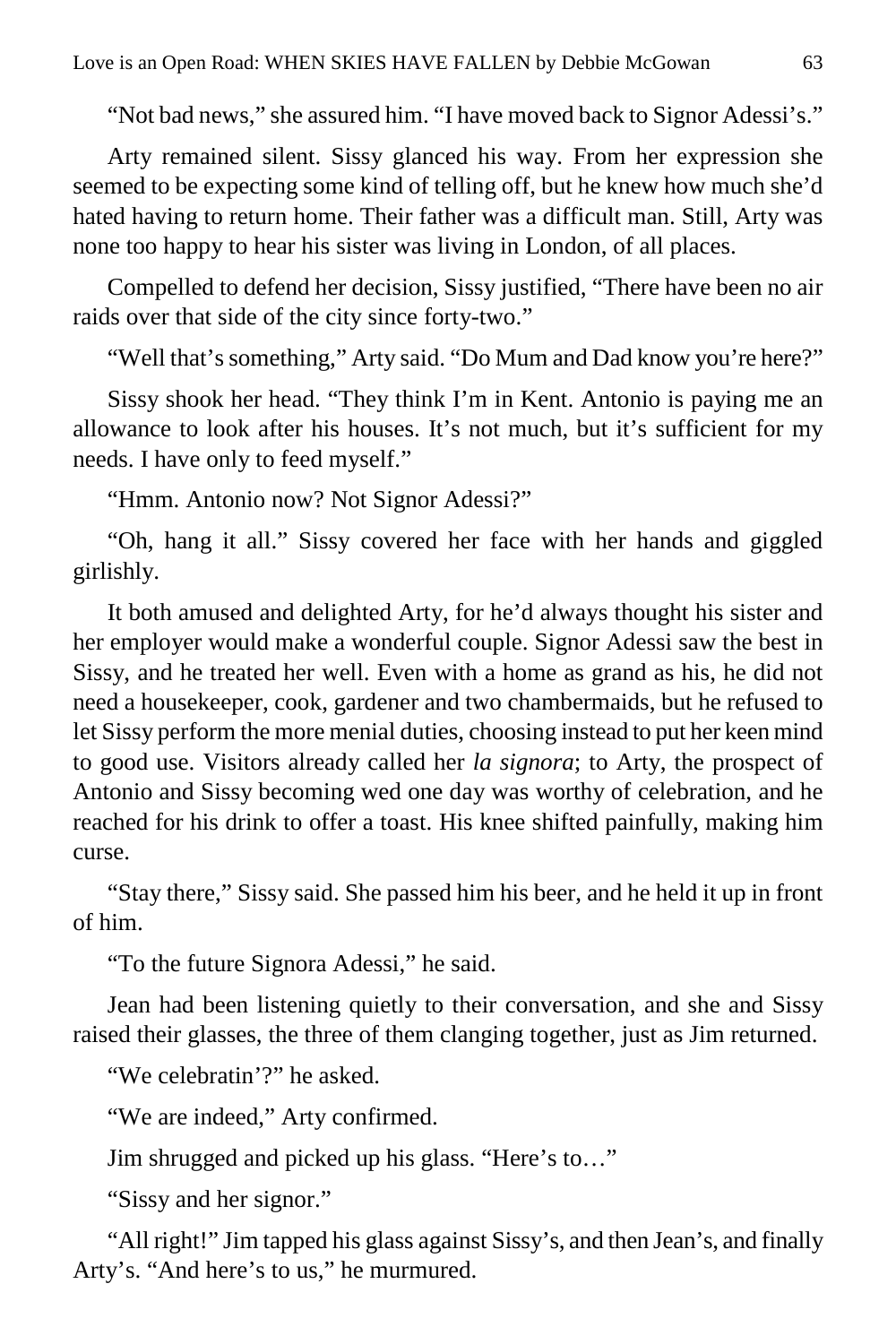"To us," Arty whispered. "Sissy's got a present for us, she says."

"You do?"

"Yes," Sissy confirmed. "It's a surprise. Just wait and see."

Jim gave Arty a questioning frown.

"Who knows?" Arty said. Knowing his sister it could be anything. However, for now they were to be left in suspense, as the contest was about to begin, and Jean and Jim made their way onto the dance floor. Joshua arrived in the nick of time, and Arty quickly introduced him to Sissy. The waltz began, with the three of them watching in nervous silence, keeping their eyes on Jean and Jim as much as was possible. Arty was enraptured, but it was difficult to see from the low-down settee. With a struggle and a lot of support from Sissy and Joshua, he got to his feet, leaning on Sissy's shoulder, with Joshua's arm supporting his back.

"It's dreadfully swollen," Sissy observed.

Arty looked down at his knee, so enlarged the fabric of his trousers formed a taut band around his leg. "I'll see the doctor when I get back to Minton," he promised, returning his attention to Jim and Jean.

They danced very well, especially for a couple who had only rarely danced together in the past, but even Arty's love-blinkered eyes could see there were others far more accomplished out on the dance floor.

"You're a better dancer," Sissy told him, as if she had been privy to his thoughts.

"At the waltz, perhaps. Wait until you see him jiving."

The waltz came to an end, and where Arty and Jean would usually have continued into the next dance, on this occasion a foxtrot, Jim and Jean left the dance floor and returned to the settees. The Johnson brothers greeted each other with a warm embrace and a silent conversation. To whatever Joshua said, Jim nodded and then eyed Arty's knee, his face showing his concern.

"How's it holding out?"

"It's not." Arty attempted to hop backwards and get closer to the settee in order to sit down again, but lost his balance. Jim instinctively grabbed him, holding on until he was safely seated.

"One day I'll get to waltz with you, Arty Clarke," Jim whispered close to Arty's ear.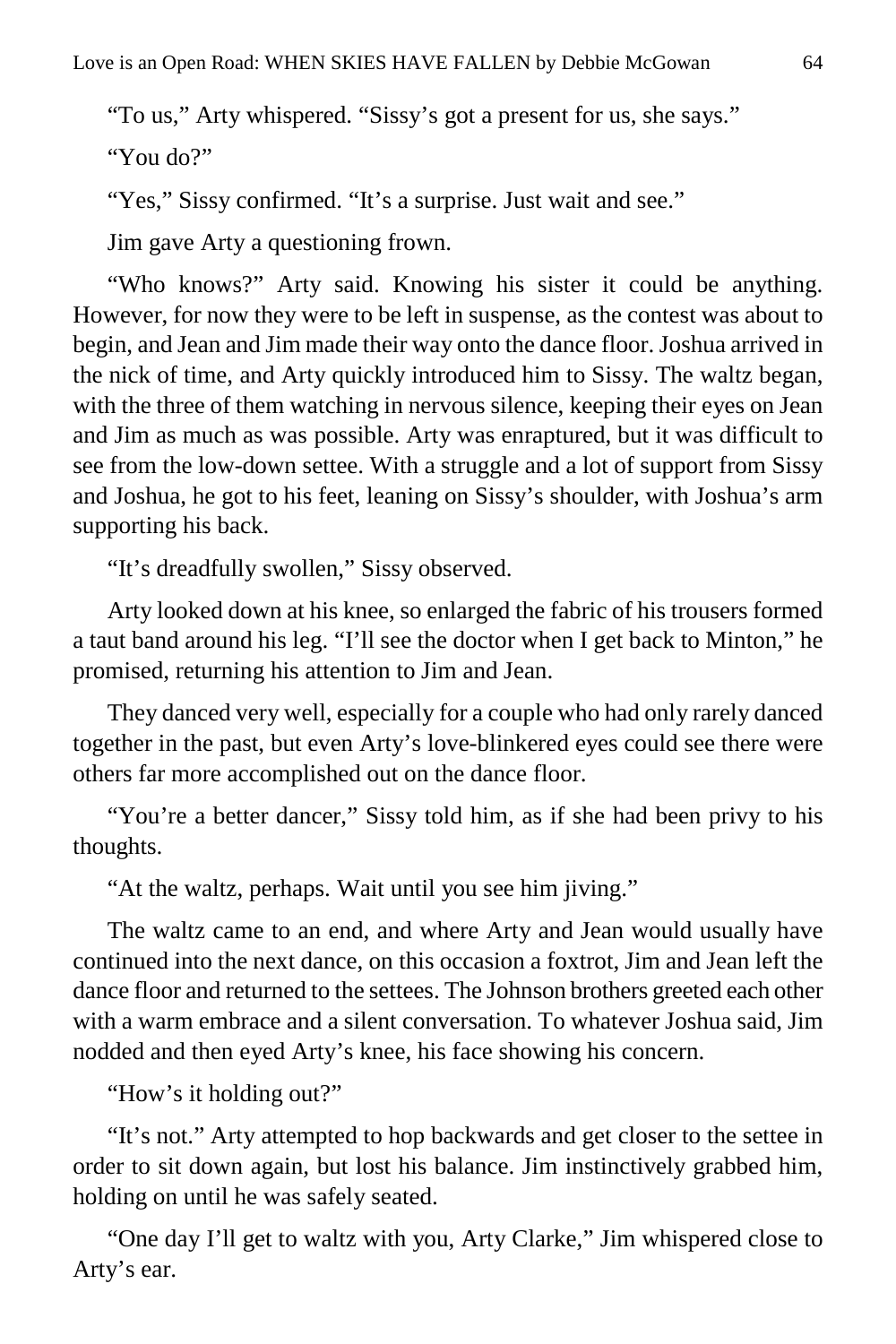Arty breathed in deeply, suppressing the wave of desire resulting from Jim's proximity and his scent. It left him in something of a daze, which was brought to a timely end by the dangling of a key right in front of his face. He turned to his sister and frowned.

"What's the meaning of this?"

"The present I mentioned. Which hotel are you staying in? I'll take your room."

"I beg your pardon?"

Sissy sighed in exasperation. "This—" she took Arty's hand and pressed the key to his palm, folding his fingers around it "—is the key to the Dalton Place. You have it all to yourselves."

"You…" Arty's voice failed him as excitement and embarrassment overcame his senses. Part of him was utterly terrified by what Sissy was conspiring to bring about, and he felt as if all of his desires were exposed to the entire patronage of the dance hall, but he wanted this. He wanted a night with Jim in his arms. He took the key and wrapped Sissy in a tight hug. "Thank you," he said, doing his best not to cry. "I love you, Sis."

"I love you too, Arty," Sissy said, patting his arm maternally. She looked up at Jim's statue-like form. "Sergeant Johnson, I believe you're needed on the dance floor."

Jim blinked a few times, as if shaking himself from a trance. Only then did he and Arty notice Jean was no longer sitting with them. She was already up and waiting for Jim to join her. Jim looked back at Sissy and nodded once in thanks, before dashing across to Jean, arriving just as the band began to play, and all of a sudden the room sprang to life.

Women flew into the air, or slid across the floor on their backs and were swept to their feet only to do the whole thing over again. The vantage point from the settee was, on this occasion, excellent, with a clear view of Jim and Jean's antics.

"Gracious me!" Sissy laughed. "I'm breathless just watching them."

Arty nodded, transfixed once again by the handsome blonde American airman who had captured his attention ten months ago and would keep it forever.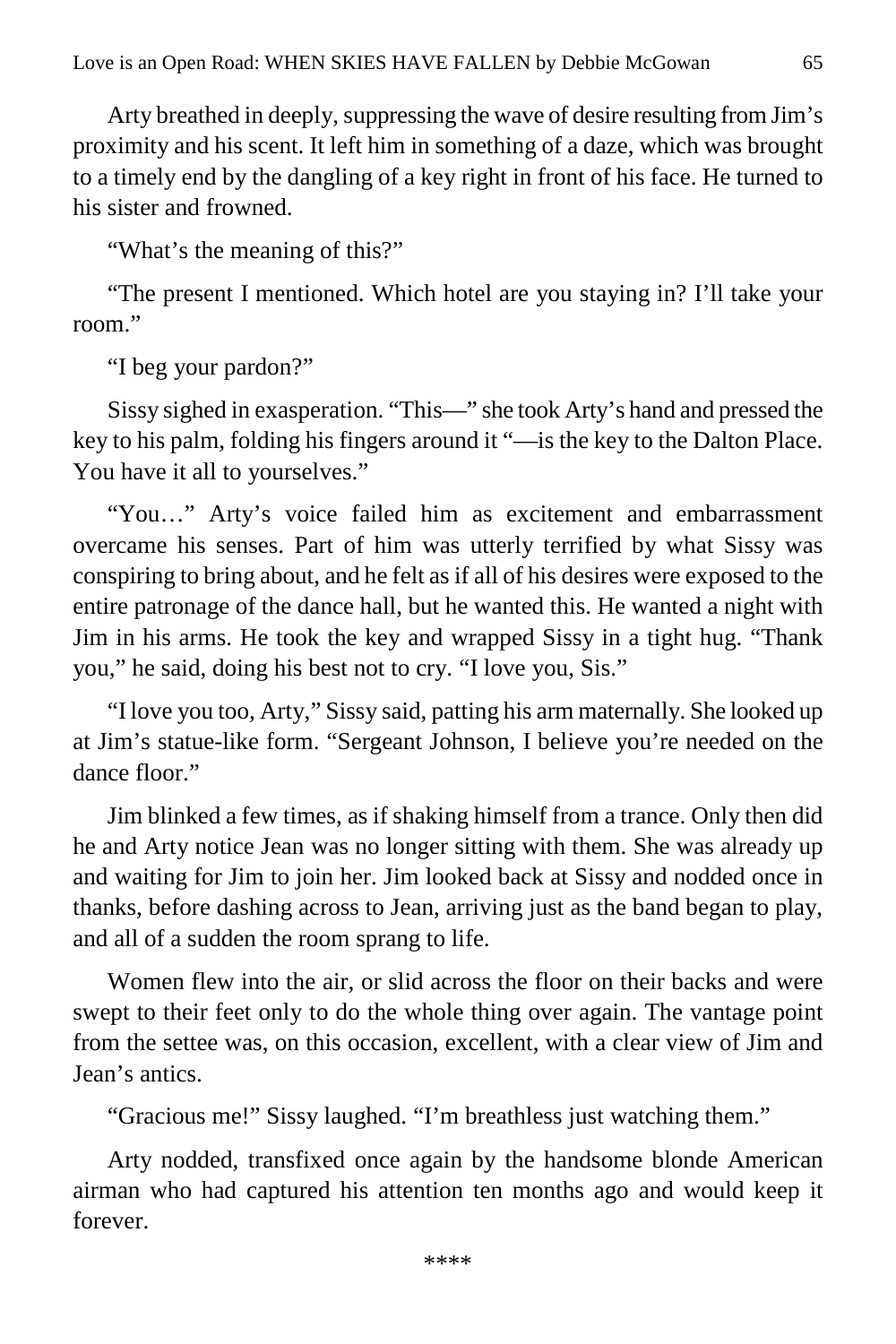# **Chapter Ten**

### *October, 1944, London*

Dalton Place—Antonio Adessi's residence—was a magnificent three-storey mansion house, situated in a well-to-do area of the city, far enough from the docks and munitions factories to be as safe as anywhere in London could be.

The war had cast in stark relief the extremes of wealth and poverty that the people of Britain enjoyed or endured, for war cared not for money or privilege. In war, princes and paupers fought side by side, united by a common enemy. Indeed, rationing had improved the quality of life for the very poorest by ensuring that no man went hungry.

Arty, whose family were neither rich nor poor, had never wanted for food or shelter. His father was a historian, an esteemed scholar who could command a salary that had, before the war, afforded a motor car, annual holidays and a good education for his children. The world inhabited by Signor Adessi and his associates was one far beyond Arty's means, although he had never coveted the exuberance and luxury of Adessi's lifestyle; quite the contrary. He felt privileged to have been granted access to Adessi's house, with its vast rooms filled with books and sculptures and paintings. To his young eyes, everything about Dalton Place had seemed enormous and grand, and the images in his mind were still as vivid and breathtaking as the very first time he saw it.

Thus, it was something of a shock to behold now those same vast rooms, devoid of their splendour, blackout blinds where previously heavy red damask drapes had framed windows that extended from floor to picture rail, and the sparse remaining furniture cloaked in white sheets. Pale rectangular ghosts haunted colourless empty walls that answered Arty's sorrowful sighs.

"I wish you could have seen it before Signor Adessi was sent back to Italy," he said to Jim, a step behind him as they traversed the halls and rooms of the enormous, lifeless manse.

"Are you sure your sister is staying here?" Jim's question echoed up into the ceiling and faded away to nothing.

Arty nodded soundlessly in reply. The house had always been too big for one person, and in any case there was little point in trying to heat and light all twelve rooms when Sissy only required the one. Knowing precisely which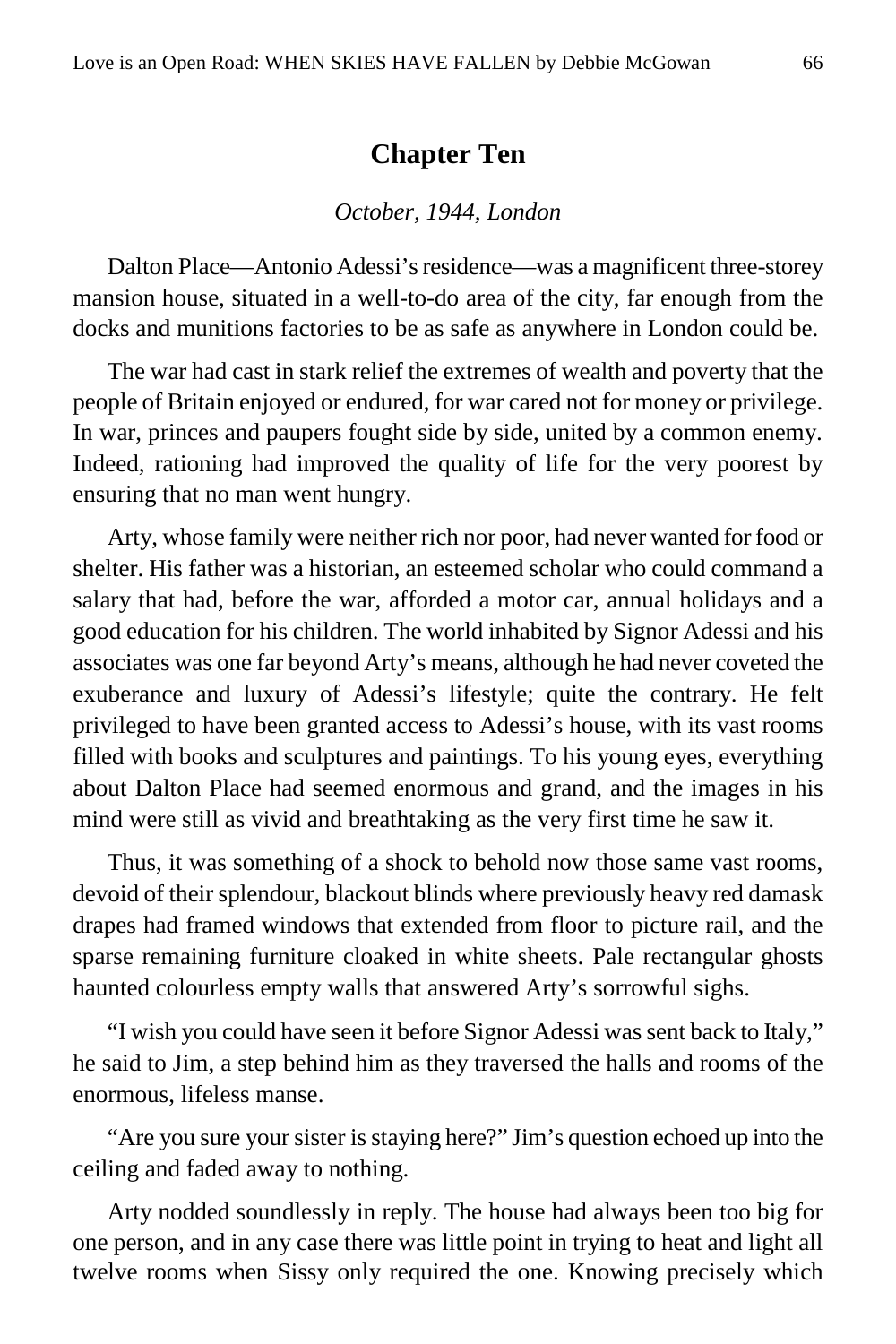room she'd choose, and in spite of how painful his knee was, Arty led the way upstairs to the first floor, past the master bedroom, sitting room and bathroom, to the library. He braced himself, turned the door knob and entered.

The warm air welcomed the two men into the small room, dark but for the gentle orange glow of embers in the hearth. Arty hobbled across and gave them a prod, breaking the shell of smouldering coals to release small yellow flames. Next, he checked the blackout curtains were fully closed before lighting the lamp on the table beside the reading chair. For a moment he stayed where he was, with his back to Jim and the rest of the room. Out of the corner of his eye he could see the empty bookshelves, and suddenly it was all too much.

Perhaps because he was barely a man when the war had begun he had not thought of it beyond believing it was wrong. Hitler had to be stopped, with that much he agreed, and he and Jim had talked of it often during their stolen hours in the disused hangars: of treaties reached through reasoned discussion between learnéd men and women. It was an illusion of peace they sustained in order to ignore the terrifying reality beyond the hangar doors. Of course Arty understood that his uncle and other men were missing, presumed dead. Of course he understood the terrible cost of the D-Day landings. He shared the joy of the other men in the small victories, the sorrow of defeat, but only now, in this moment, in the room that had been the sanctuary of his youth and in the presence of the man he loved, did Arty fully realise the frailty of life.

Were it not for Jim's impeccable timing, Arty would have fallen apart right then and there. Jim encircled him with his arms, and Arty leaned back against that strong, broad chest, each thud of Jim's heart penetrating his ribcage and becoming one with the beats of his own heart. Warm breaths on his neck soothed away his troubled thoughts, a gentle touch of lips to skin quelling his fears and fuelling his desires. Arty turned within Jim's embrace, the smile that usually greeted him absent, in its place manifest passion he was unable to resist.

As their lips came together, so did their tongues, advance, retreat, advance, retreat, a dance or a war, it was all the same now. Arty cupped Jim's face with both hands while his body sought purchase, the hard flesh of Jim's arousal digging into his pelvis, a firm grip on his buttocks ensuring he could not escape, as if he would even try.

In the burning heat of the unstoppable kiss, Jim muttered something about moving to the bed. Arty had not noticed there was one in the room, but accepted the reality when his lover lowered him onto the soft mattress and slowly worked his way down Arty's body, unfastening each button and pushing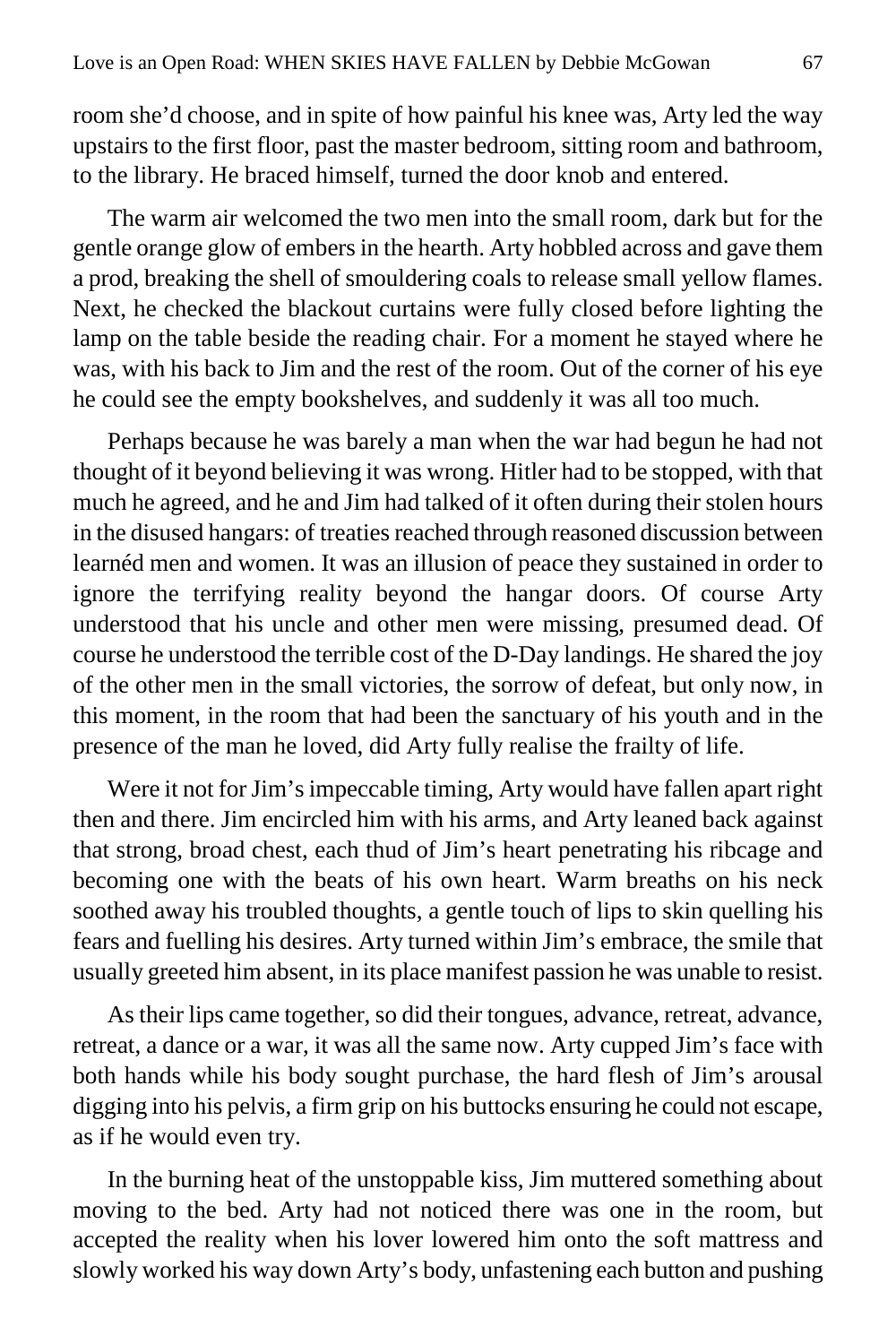his shirt fronts to the sides. When he reached Arty's waistband, Jim tugged the shirt free and unbuckled Arty's belt, at the same time ascending his torso and despatching a trail of kisses from his belly to his chest, across from one nipple to the other, before descending once more. With the care of a mother tending her infant, Jim eased Arty's trouser leg past his damaged knee, pausing to look upon it, his eyes softening in concern.

"It's not hurting me," Arty assured him, and it was the truth. His now naked body was so overwhelmed with desire he could no longer feel the pain.

Jim stood to remove his own clothes, all the while studying Arty and smiling. "You are so beautiful, Arty. So long have I yearned just to look at you."

Jim inhaled deeply and exhaled slowly. He too was naked now, and Arty wasn't sure which he wanted most: to look or to feel those hard muscles against him. It was, after all, the first opportunity he'd had to see a filled, hard penis other than his own. The pale brown-blonde hair around it was much darker than the hair on Jim's head, which had begun to lighten in spring, and had turned lighter still during the summer months they had been apart.

"What liars poets and everybody were," Arty mused. Jim frowned, not understanding. "It's from the book I told you about, the one by D H Lawrence. It was in this very room that Sissy and I read it." Arty smiled as past and present conspired to answer the question he and Jim had so often asked of each other concerning how they might consummate their intimacy. Arty recited from memory: "What liars poets and everybody were! They made one think one wanted sentiment. When what one supremely wanted was this piercing, consuming, rather awful sensuality. To find a man who dared do it, without shame or sin or final misgiving!"

"What in the heck were you two reading?" Jim teased, pretending he did not know of Arty's love for books of that kind. Jim's laughter caused his penis to bob up and down, and Arty watched it in desirous fascination.

No further words were spoken then; Jim returned to the bed and leaned over Arty, the taut muscles in Jim's left shoulder bearing his weight while his right hand tended to Arty's needs, exploring each crease and curve of his body, learning it, preparing it. Arty's body strived for more, and he arched without thought, his legs rising, the painful knee all but forgotten to his desire to possess and be possessed. Just the touch of Jim's fingers upon him, within him, awakened new, incomprehensible sensations that spread through his entire being. He reached out and grasped Jim's solid penis, squeezing it in his fist, the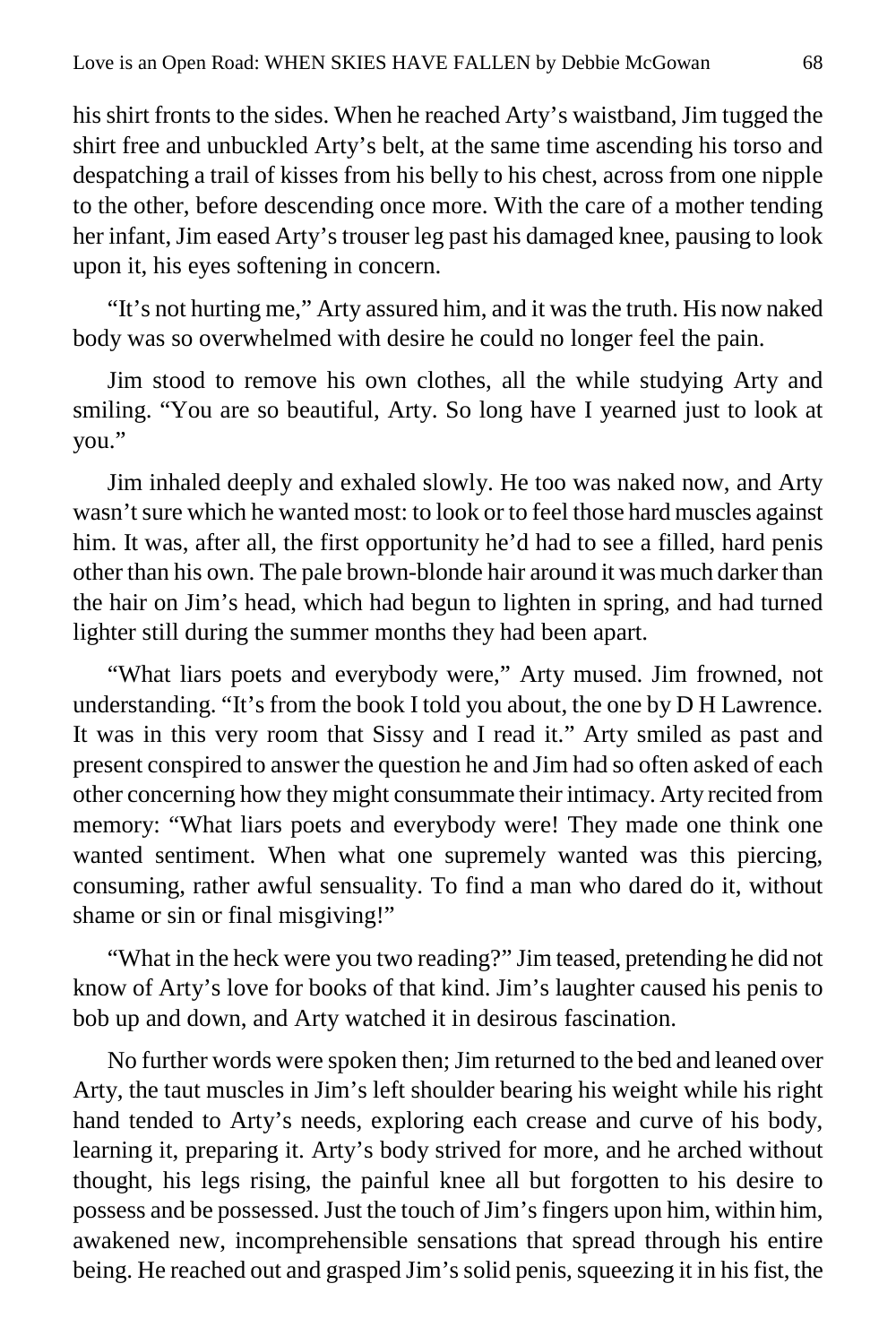first daub of seed warm and slippery against his circling thumb tip. Jim's hips swayed back and forth, matching the motion of Arty's hand, stroke for stroke.

"Every night, Arty Clarke, since I first saw you across the dance hall, I've dreamed of this moment. You were standing with your chums, and there was a woman flirting with y'all, but you—"

Jim paused to change position so that he was lying on top of Arty but leaning on his forearms. Arty placed his palms on Jim's hips, thrusting up against the probing pressure that seemed to have captured his capacity to speak.

"I knew you had no interest in that gal," Jim murmured. His voice, close to Arty's ear, sent trickles of sensation in every direction. This room, being together, it was their chrysalis; safe, snug and warm. Jim nibbled at Arty's earlobe, his neck, his chin, interspersing his words with kisses. "I couldn't keep my eyes off of you. And I wondered… does he know? Can he possibly be feeling like this?"

"I was," Arty gasped. "I do."

"Yeah," Jim said. "I kinda figured."

Arty laughed breathlessly. He felt giddy and quite unlike himself. His heart was working too fast, he forgot to breathe, and his body moved to its own rhythms, just as it did when he was dancing.

Each could now feel the readiness of the other, and Jim allowed Arty to lead so that his entrance was not stark, but a slow gliding of thighs against thighs until their bodies coupled in their divine union. The burning, consuming passion that filled Arty rendered him soundless, breathless, and yet how he wanted to cry out. Jim's eyes clouded with worry, and he began to retreat. Arty shook his head in frantic urgency, clutching at Jim's buttocks, forcing him deeper still. Jim's mouth captured the cry that escaped as Arty gulped and gasped in desperation for more, for less, he no longer knew which.

As Arty relaxed, Jim chanced some gentle movement, and Arty nodded to reassure him all was well. The combined pain and pleasure made it impossible to do more than that. He did not want Jim to stop, but equally he was unsure he could stand to continue. In his mind, words formed and disappeared like footsteps in wet sand; he had wanted this, nay needed it.

*But how she had really wanted it! She knew now. At the bottom of her soul, fundamentally, she had needed this phallic hunting out, she had secretly wanted it, and she had believed that she would never get it. Now suddenly there it was, and a*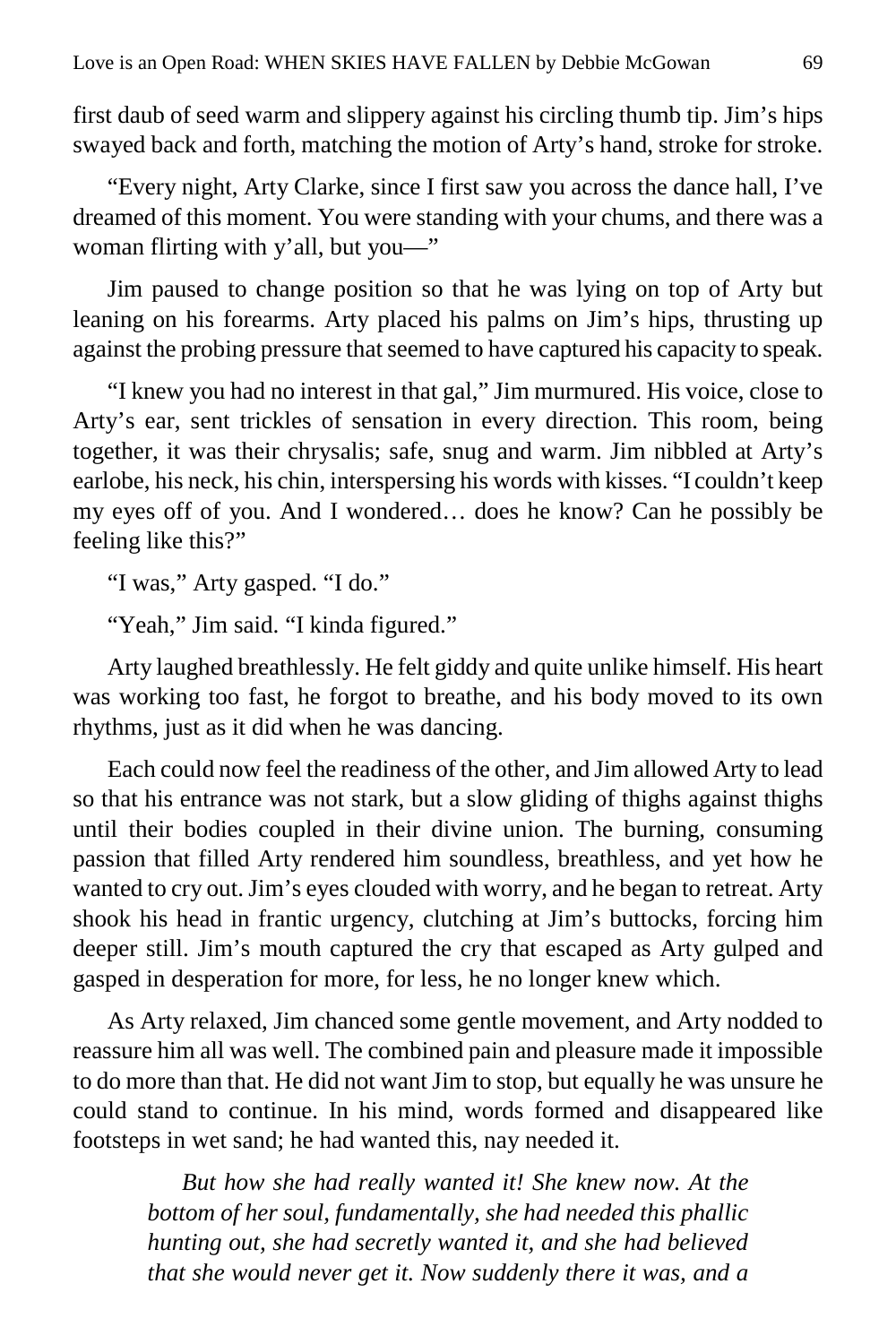*man was sharing her last and final nakedness, she was shameless.*

Arty's final thought was a revelation. *This* was what it was like to be shameless, to be joined with another in a moment of perfect intimacy. *This* was love, pure, unspoiled, instinctual. For the first time in his life he was complete, but as he began to wonder how that could be, the ecstasy carried his mind to another place, beyond this moment and yet a part of it. The heat of the room and their exertion made him febrile, and he teetered on the edge of his orgasm, gorging his senses on Jim's gleaming body: the violent thrust of his hips, and the ugliness of pure pleasure distorting his handsome features. Arty's seed burst from him like gunfire, striking Jim's chest.

"I'm there too, Arty," Jim panted, and he came into him, crying out, again, and again. Unable to hold his weight any longer, Jim fell down on top of Arty, kissing him over and over, tears pouring from his eyes as he declared his love, lest Arty doubt it.

For a long time after, they remained as one, neither wishing to break the heavenly connection. It would not be their last, perhaps not even their last on this night, but their joint inaction served to keep it a while longer. When the world came into view once more, Jim found a final reserve of strength and slid to Arty's side, their arms and legs still entwined.

"What a gift this is," Jim murmured sleepily. He pressed his lips to Arty's sweat-damp shoulder.

"Yes, it is," Arty agreed. He braced himself and straightened his knee, pleasantly surprised to find it didn't hurt anywhere near as much as he'd anticipated. He sighed in relief and contentment. "Tell me more about this idea of yours."

"The workshop?"

Arty nodded.

"You wanna talk, not sleep?"

"I want to listen to you talk," Arty clarified. "Just the sound of your voice…" He turned to Jim with eyebrow raised. "It'll help my knee mend sooner."

Jim chortled. "Well, all right. I guess I got no choice, if it'll help your knee, an' all. So, I was thinking about us, what we're good at, how we're gonna get by when the war is over. I'd like to stay in England, but if you wanted…"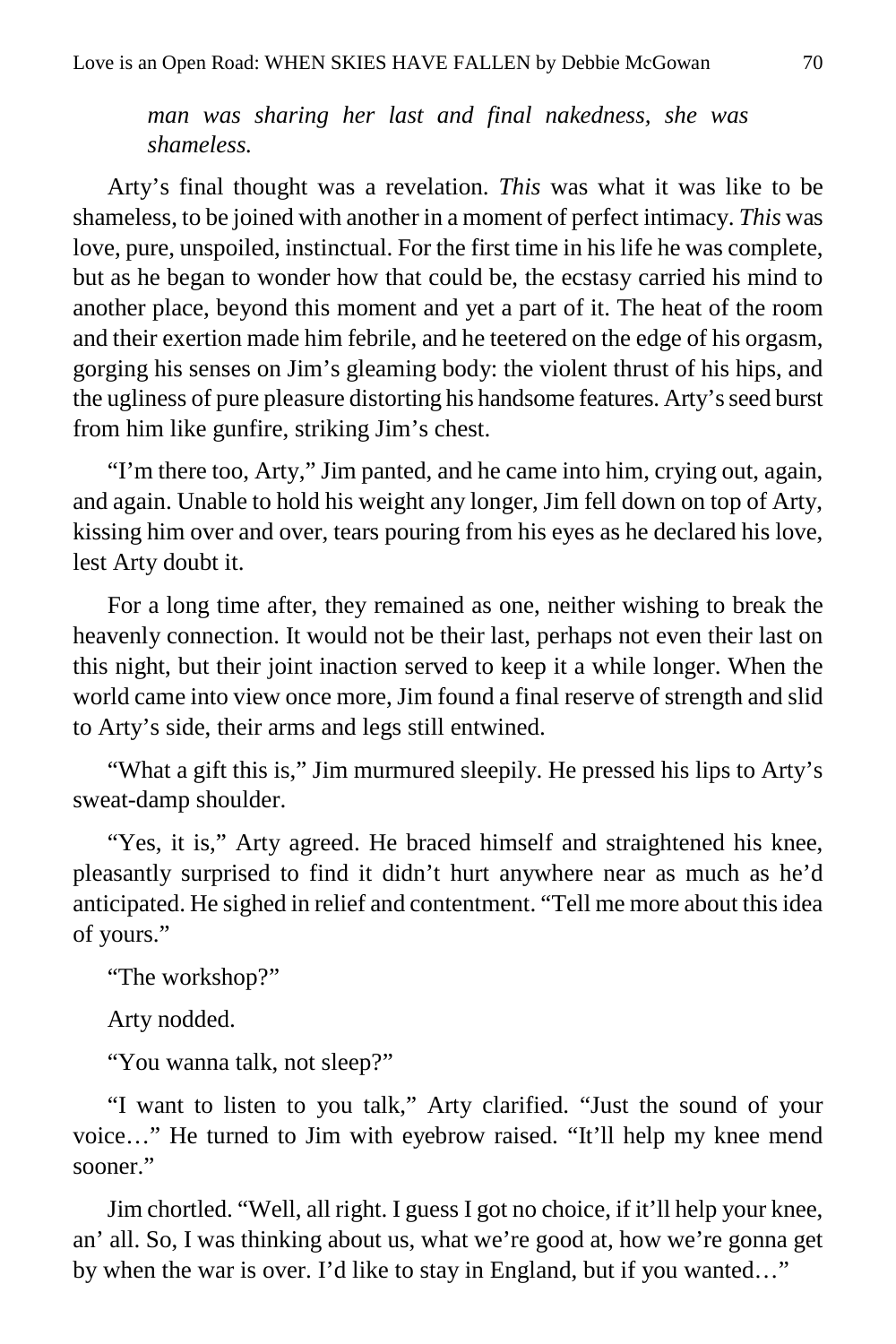"Go to America?" Arty asked. Jim nodded. "I haven't given it any thought."

"Wherever we decide to be, I figure between us we could pretty much fix up any old jalopy. All we need's a box of tools and a yard. We find us a place to live…"

"You do mean together, don't you?"

"Yeah, I mean together. Are you sayin' you don't want that?" Jim leaned up on his elbow. He looked so serious, and confused, that it made Arty laugh. He grabbed Jim around the neck and pulled him down again.

"Come here, you daft hoofer."

Now Jim laughed too.

"That does mean dancer, doesn't it?"

"Yeah." Jim rested his arm across Arty's chest. It was a heavy, reassuring weight. "Tell me what you want, Arty."

"You tell me first."

"I already did."

Arty rolled onto his side, gazing at Jim in earnest. "Then tell me again."

"All right." Jim cupped Arty's cheek and looked him in the eye, first the left eye, then the right, then the left… Arty smiled and then started to laugh. Jim stopped fooling around and took a deep breath. "I want us to be together. I want you to wear my ring and I'll wear yours. Nothing fancy—we can tell everyone we're just a couple war widowers who loved our wives so much we swore we'd never remarry. But we'll know in our hearts that we're married to each other. And we'll have lots of kids together."

"Ah, that might be a problem," Arty said. He lifted the edge of the sheet and peered under it.

"You know what I'm talking about. I've missed our little Socks and Soot more than I ever imagined possible."

"And they miss you," Arty said. "Jean and I check up on them every few days, and they love Jean, of course. But then they'd sit by the door, watching across the field, waiting for…" Arty closed his eyes, determined to enjoy this precious night together, but it was hard to pretend his heart had not ached for all those months, watching the two young cats slowly realise that Jim was not coming.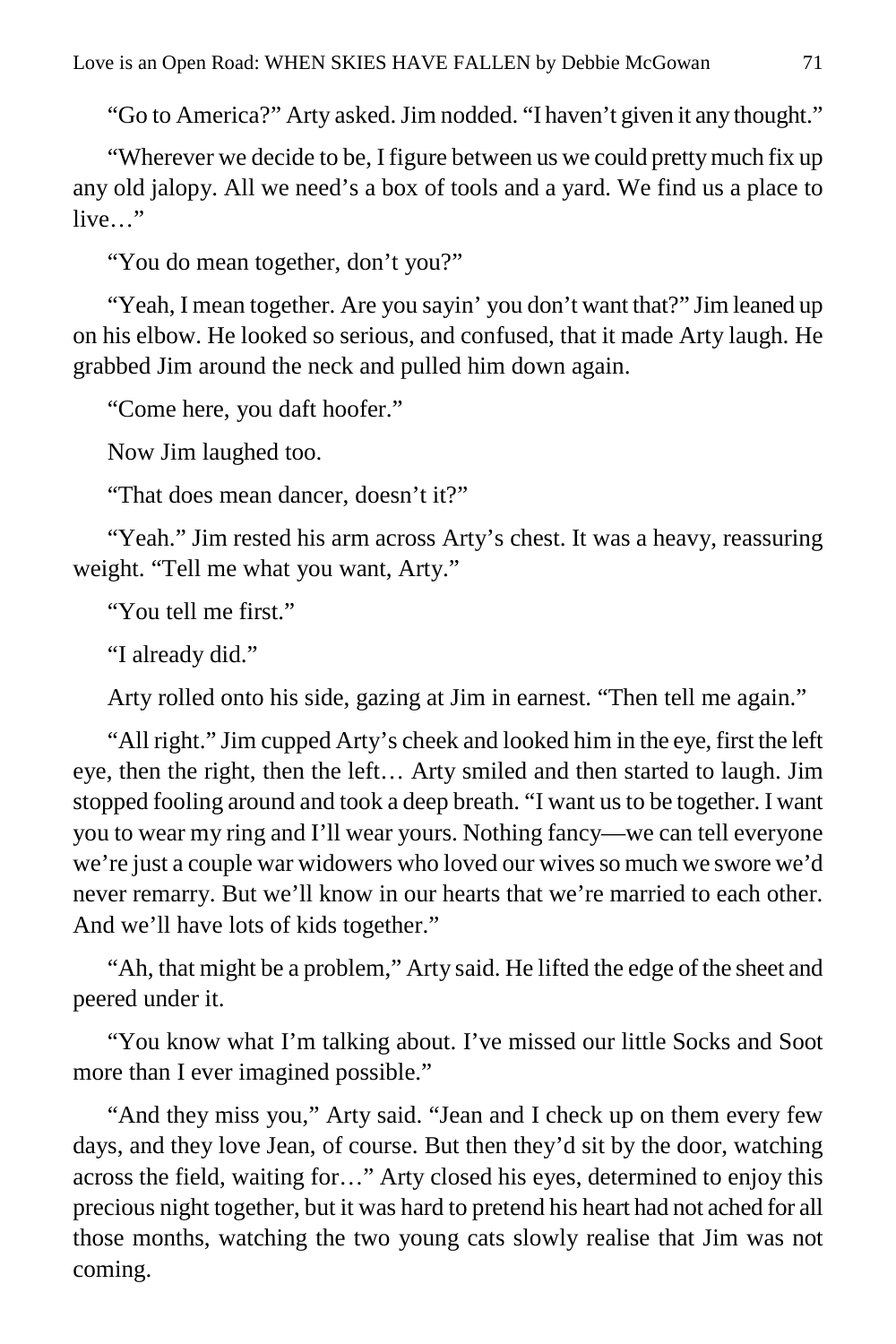"Hey," Jim whispered. "I'm here now. And when the war is over, there ain't gonna be nothin' to keep us apart. I wanna show you somethin'."

Taking great care not to disturb Arty's knee, Jim climbed over him and picked up his pants from where he had dropped them on the floor. From the back pocket, he took a folded square of paper and his Zippo, bringing both back to bed with him.

"It's from my momma. She and Joshua got this clever code they use so they can correspond freely. I write, Joshua turns it to code, sends it to Mom, she replies to him, he decodes it and saves it till we see each other."

"Blimey, that's a lot of hard work for a letter."

"It started out as a game she played with Joshua when he was small. Pop wanted nothing to do with him, said he was an idiot. He doesn't think that now, but Mom had to fight to keep Joshua with her. She always knew he was special, and I don't mean him being deaf and dumb. She played all these games with him, finding different ways to communicate, and he was real good too, 'specially with numbers. Play cards with him sometime and you'll see what I mean. This is the letter I got last week." Jim handed the letter to Arty and lit the Zippo so he could see to read.

Dear Jimmy,

You cannot know how happy I was to receive your last letter. Your words carried such joy. I am so glad you have found someone. Do you plan to stay in England after the war? If it's better there for you, then you must realize you have my blessing.

You'll be pleased to know that the two old coots are back home. They returned in August under cover of night and came by next day. Poor Tom was heartbroken to hear about their old mare. I think I told you she passed away last fall. She was a real old lady and Billy tried but his Tom wouldn't see reason. In the end they left the surviving mare with us on account of fearing what the townsfolk will do to them next time.

I won't stand for it, Jim. Pop thinks I make my own trouble and I'm sorry to say we fought and I told him about you. He said you wouldn't be welcome here no more and I told him it was none of his business. You're my son and if I say you're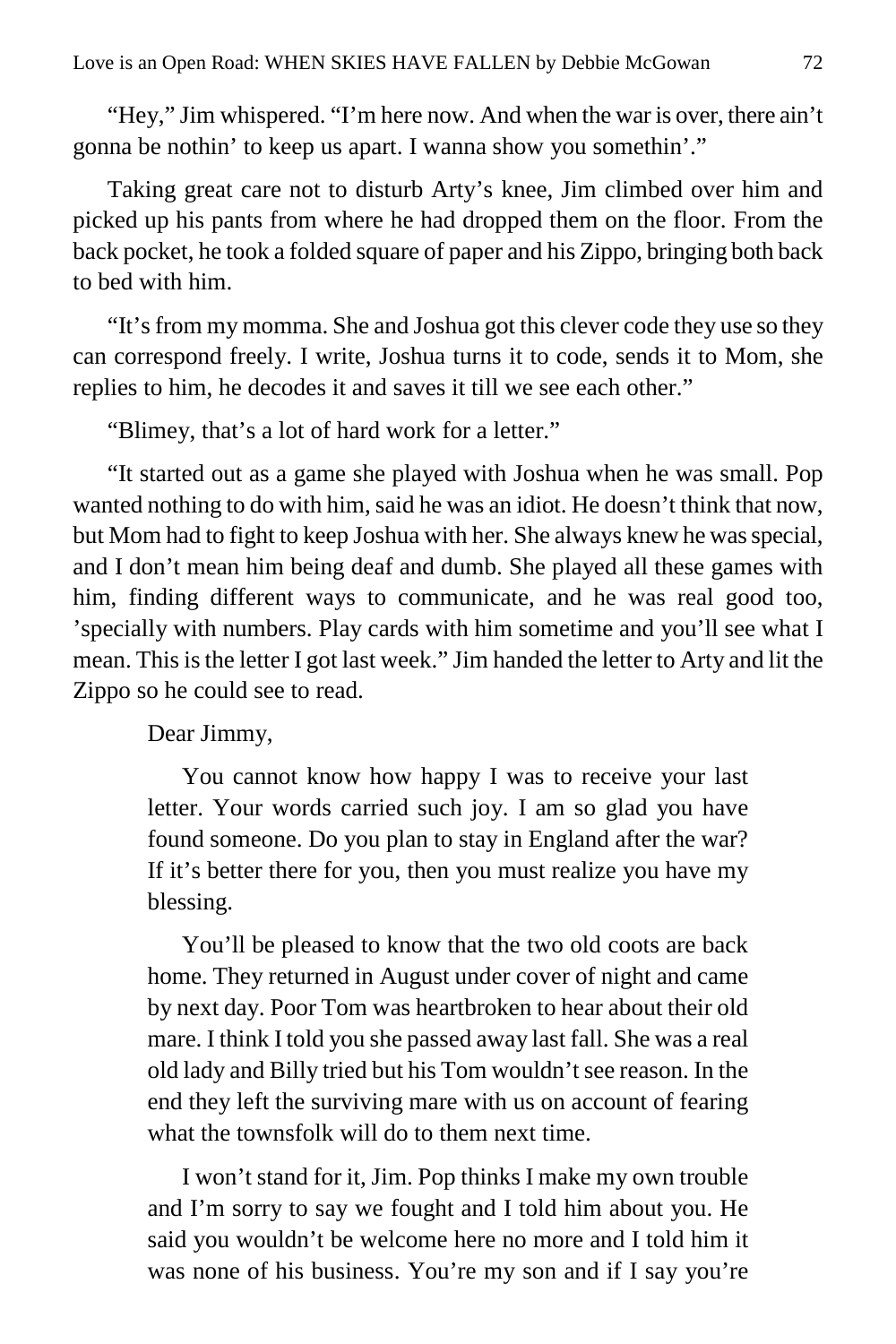welcome, you are. Now he's telling anyone who'll listen England is the new Sodom. You know what your pop's like but don't you worry about him.

I look forward to meeting the man who has brought my boy such happiness.

Your ever loving Momma

Arty held the letter long after he'd reached the end, words here and there continuing to draw his eye. The letters from his own mother were far more reserved and, whilst he never doubted that she loved both him and Sissy dearly, it saddened him that she would never accept his love for Jim. Still, he was fortunate to have the support of those who mattered most: Sissy and Jean. Yet he was also afraid that Jim's proposal, or what he believed Jim's proposal to be, was foolish at best. How long would it be before police were breaking down their door and dragging them off to prison, all because they had dared to love one another? Who would care then, that they were good, honest men who had played their part in the war against Jerry?

Reading between the lines, Arty concluded that Jim's mother, brave and generous soul that she was, had instilled in her son false hopes for a happy future, where men could love one another freely, without fear of persecution. However much he wanted it, Arty could not bring himself to truly believe it was the life that awaited them after the war. Yet nor could he find the strength within to shatter Jim's dream, not least because he shared it.

"What's on your mind?" Jim asked.

Arty wordlessly folded the letter and handed it back. Jim watched him intently, waiting for him to share his thoughts.

"Come on," Jim goaded. "Talk to me."

"Would I be right in thinking you want to tell everyone about us?"

"Jeez, Arty, I wanna shout it from rooftops—this is the man I love and don't you tell me I can't." Jim laughed as he wrapped Arty in a tight embrace and kissed him with dramatic passion. When he released him, the laughter was gone, replaced by a gentle, reassuring smile. "I'm not saying we should do that, darlin'. But if anyone asks I won't deny how I feel about you."

"We'd be dishonourably discharged. They'd send us to prison."

"I don't expect you to do the same."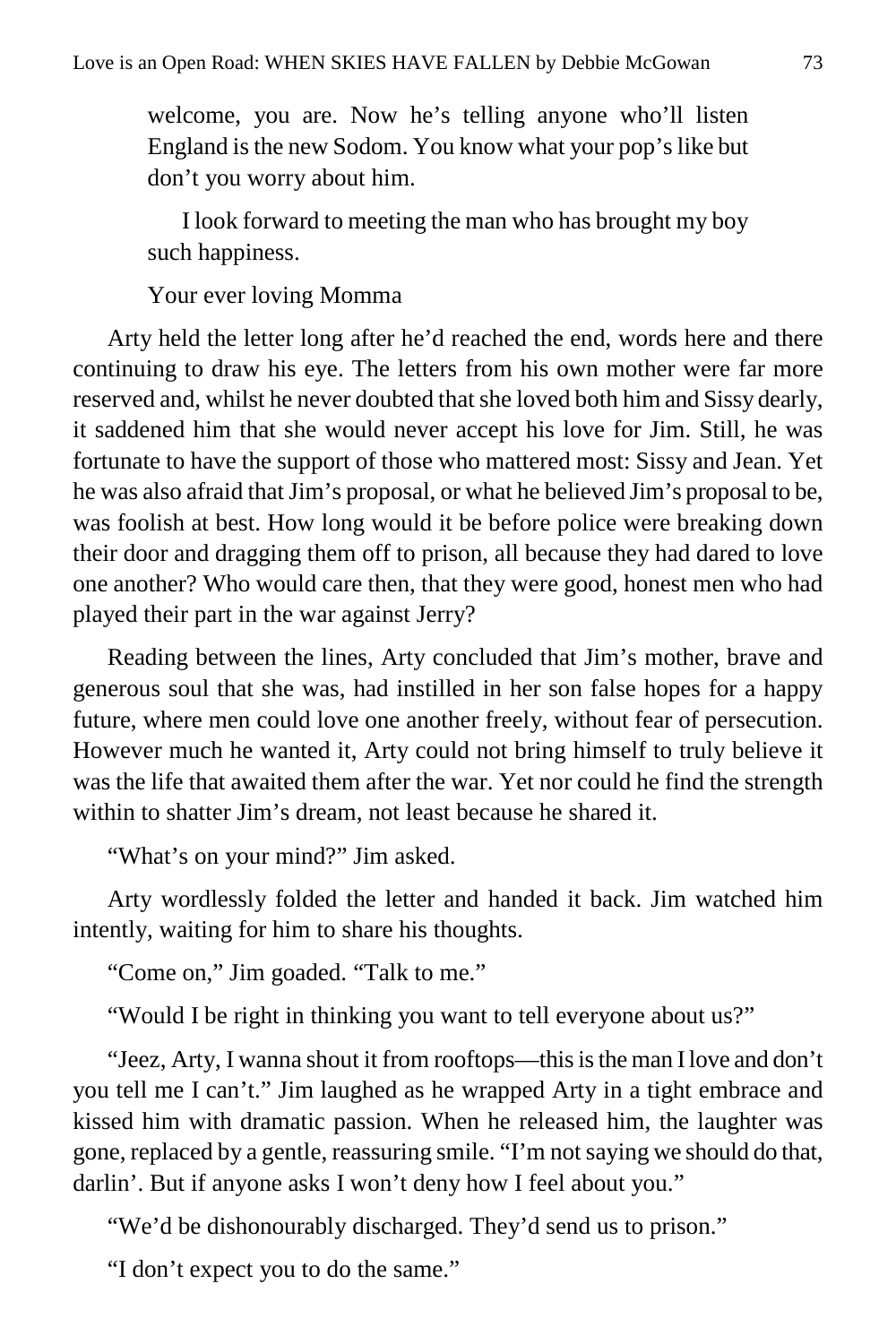"I know. But I won't deny you either. I love you, Jim. Yes, I'll be your business partner. And I'll wear your ring."

Jim rolled onto his back and, with a smile on his lips, shut his eyes and sighed deeply. Arty's injured knee meant it took him a while longer to get comfortable. With his head on Jim's chest, and Jim's arms around him, he drifted into dreamless sleep.

\*\*\*\*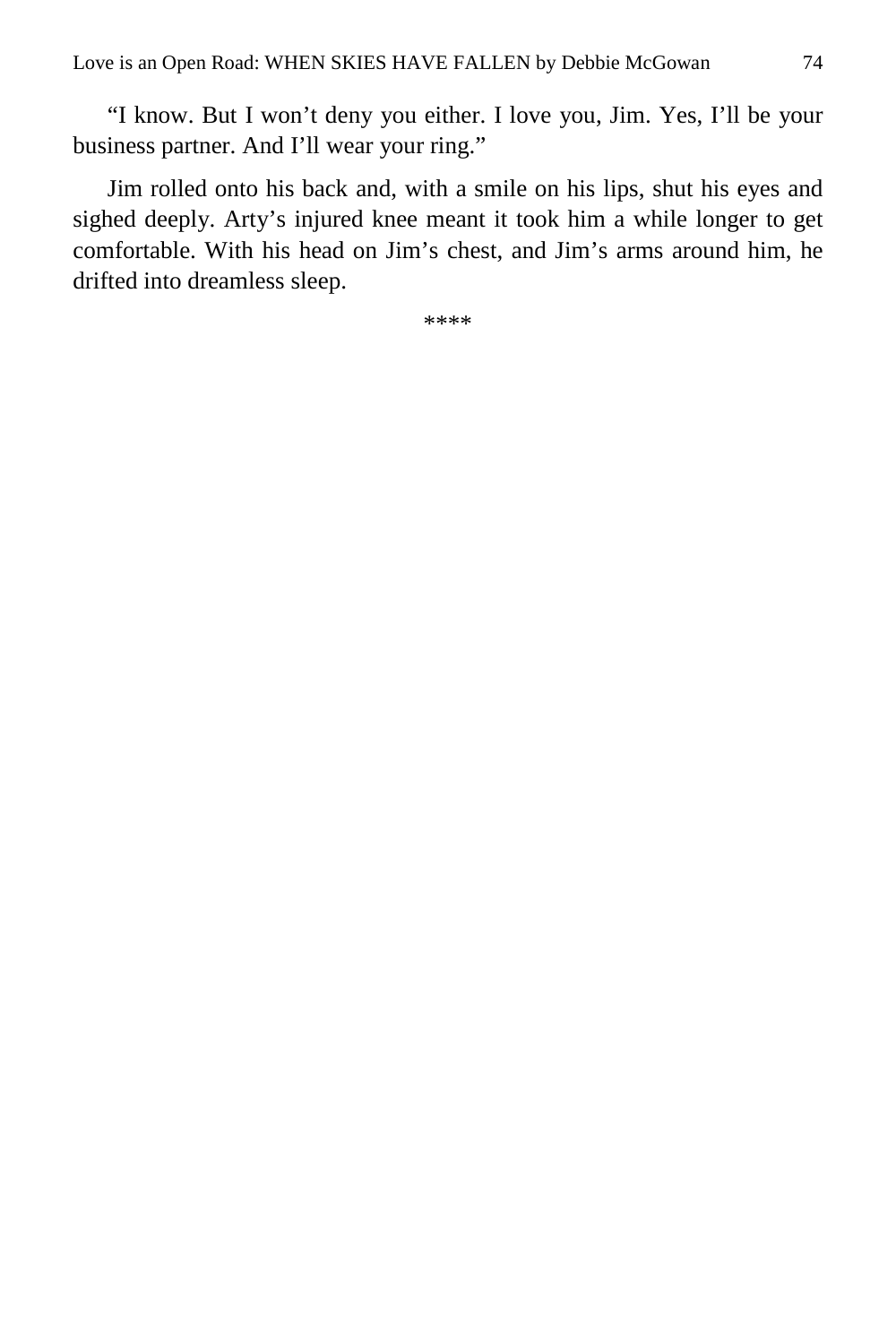# **PART TWO: 1945**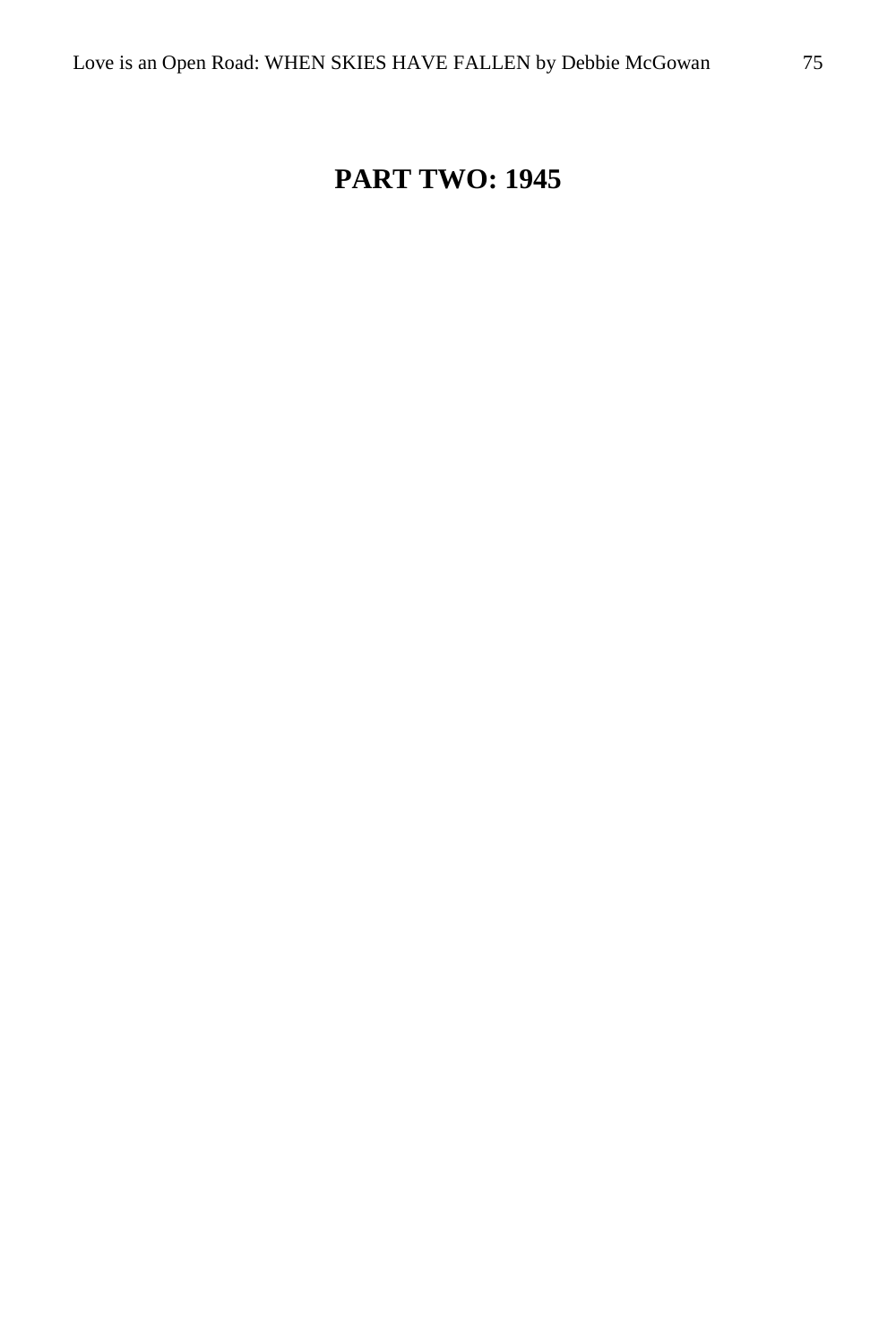### **Chapter Eleven**

#### *March, 1945, RAF Minton*

Dawn had barely breached the horizon, yet RAF Minton was already a frenzy of activity. A night raid on western Germany, whilst successful in taking out its targets, had seen squadrons returning home with around one hundred Junkers 88s on their tails. Crossing the English coast just after midnight, the Ju 88s infiltrated returning bomber streams and shot down at least two dozen aircraft. When the scram order was given, Minton went to emergency protocol and immediately prepared to take incoming craft. All personnel worked through the early hours, the sky above punctuated by gunfire and explosions, a manmade thunderstorm that ravaged the tranquillity of the cool, English spring night.

Damaged Lancasters and Halifaxes spluttered down onto Minton's runway and limped to a stop as soon as they cleared it, so that others could land. Crews were pulled to safety, shell-shocked but most having suffered only minor injuries. Those with more serious injuries were immediately transported to the hospital. Miraculously, all of the airmen who landed at Minton survived, although there were reports of crashes along the entire east coast, and, in fact, a Lancaster had crash-landed near the disused hangars that only a year ago had been Arty and Jim's secret meeting place.

Now a sergeant, Arty and his men—the aircraft maintenance crew and six technicians in training—were put in charge of the newly installed FIDO. It consisted of two pipelines, running the length of the runway, into which petrol was pumped from three large tanks. It was a highly effective though fuel-thirsty system, which ensured damaged bombers were able to land in any weather conditions. At 0100 hours, Arty's crew opened the valves and started the pumps, although it was Jean and Charlie who drove along the runway to ignite the fuel pipes, and then remained close by in case they burned out at any point during the three-hour emergency landing operation.

By first light the FIDO had long been extinguished and there had been no landings since 0415, yet the air remained thick and heavy with fuel and exhaust fumes. With one last check that the pumps and pipelines were clear, Arty sent his men to get some rest and wandered over to join Jean and Charlie, who were sitting on the back of a wagon parked twenty yards or so from the runway, both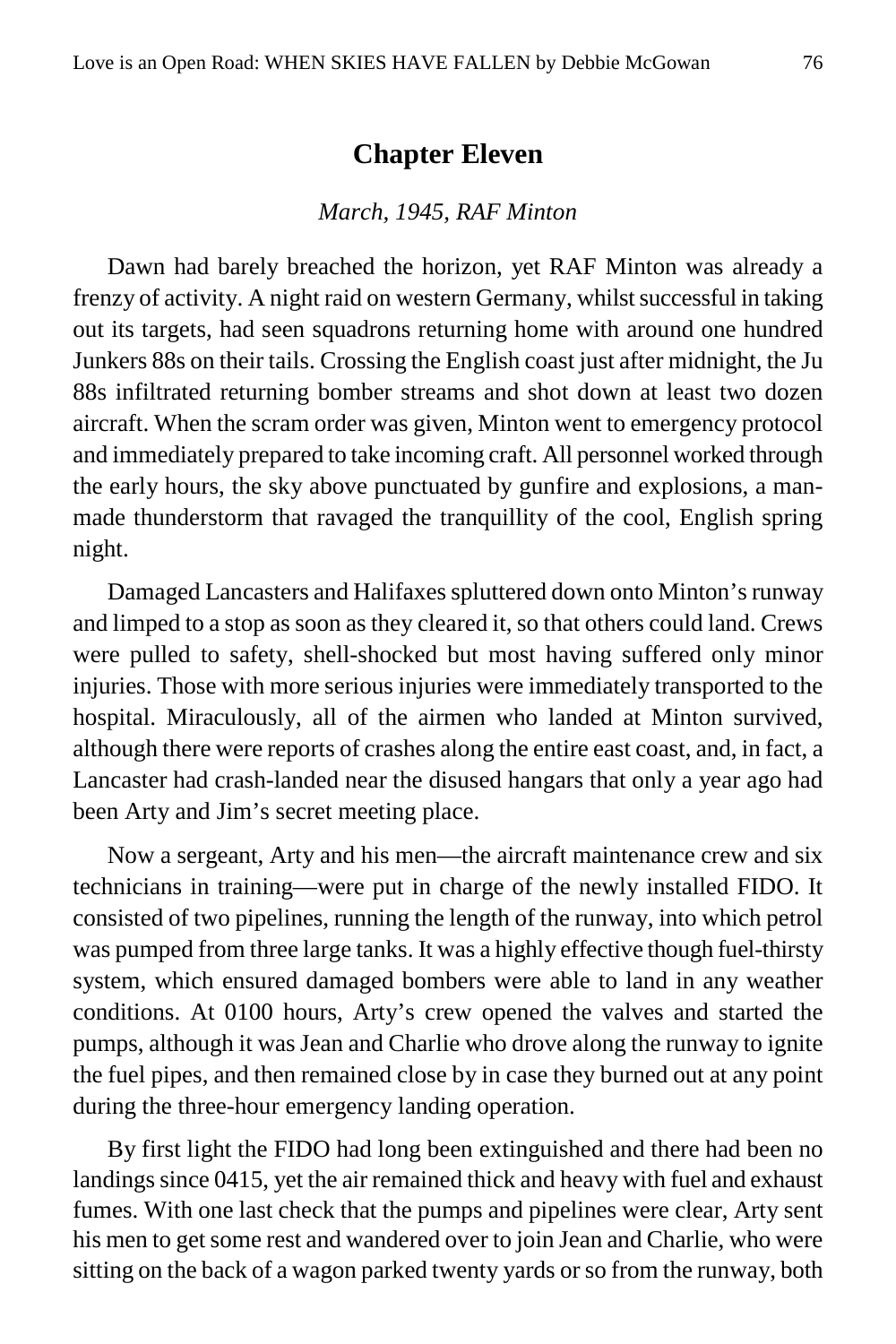having a smoke. Arty's head was banging, and it felt like his cap had suddenly shrunk by two sizes.

"How are you doing, Art?" Charlie greeted him.

"Not bad. You?"

"Same, aye." Charlie subtly shifted his head in Jean's direction. Her eyes were bloodshot and her face was pale and drawn. Charlie jumped down from the wagon and brushed some of the dirt from his trousers. "I'll leave you to it," he said, a yawn escaping as he clapped Arty on the back and set off towards the barracks.

Jean watched him leave and then turned to Arty, offering a smile that crumpled as the tears began anew. Arty put his arms around her and comforted her in silence. She'd told him many stories of her first posting in Lincoln, transporting crews to their bombers: the bravado and forced joviality as she drove them out to the airfield, smiling and waving as they took off, the fear of never seeing them again, and her unspeakable relief at their safe return. It stood to reason that she would know many of the crews that had taken part in the raid, thus also those who had perished.

Her cigarette had burned all the way down to her fingers and she quickly dropped the butt. Arty stamped on it and gave her his handkerchief. Jean dabbed at her eyes and attempted a laugh.

"Do you want to talk about it?" Arty asked.

Jean cleared her throat and shrugged, hopeless and defeated. "I've lost my boys, Arty. Lost so many of my boys. Flight Lieutenant Howard Caffrey, shot down over Filey, no survivors. Squadron Leader Knowles, Lieutenant Harris, Flight Sergeant McCormack—they're all gone." The tears took over again, but Jean talked through them. "Up in Lincoln, Caffrey was one of those sorts who treated his crew as equals and they worshipped him. To the end he'd have been cheering them on, telling them they were almost home. 'Come on, lads. Final push!' That's what he used to say every time they set out." Jean sighed sorrowfully. "Hitler's last stand. That's what they keep telling us, believing it keeps our spirits up when in reality it means they gave their lives for nothing."

Arty quietly listened, understanding Jean's need to voice her anguish without judgement or placation. They had known each other for more than a year, and in all that time not once had she looked to him for support, though he had leaned on her often enough. She was strong, forthright and sensible, taking the usual ups and downs in her stride. But to have lost so many of her friends in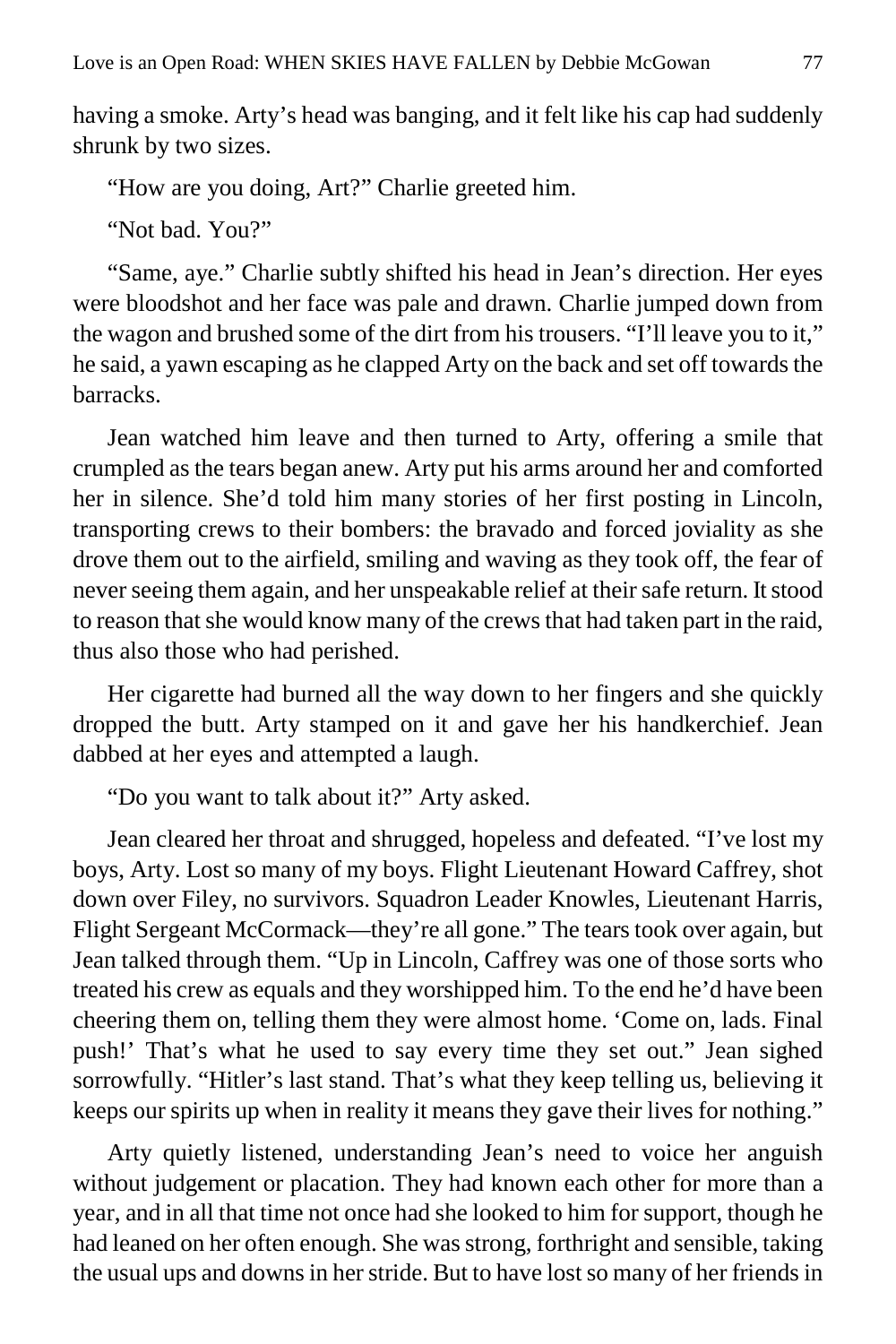one night? It had depleted all of her reserves. And yet, even as the news came in, she had continued with her duties, doing what was required of her without complaint. She was an extraordinary woman, and Arty felt privileged to be counted among her friends.

He had his own worries, of course. The diversions had required a great deal of coordination between the bases on the east side of the country, so Arty was aware that Jim's base had come under attack from one of the Junkers, which fired on a landing Halifax before flying into power lines and killing all of its crew. The most recent communication, received after the last of the bombers had landed, reported no Allied casualties, and Arty's relief was immense. However, his other concern was for Socks and Soot's well-being: it wasn't clear how close to the old hangars the Lancaster had crash-landed and Arty couldn't think of a pertinent way to ask the question. The Lancaster's crew were alive and well; their aircraft was damaged but salvageable. In a few hours' time, his men would go to retrieve the wreckage and he would have a reason to search the area. In the meantime all he could do was hope and pray the cats were safe.

"What are you thinking about?" Jean asked.

"Oh, nothing really." Arty smiled to cover his lie. "Are you ready to take the jeep back?"

"Jeep?" Jean repeated.

"Wagon," Arty amended, kicking himself for letting his thoughts escape unchecked.

"Come on." Jean slid down from the back of the wagon and beckoned Arty to follow her. "Let's get this back and call Jim's base."

"We can't do that."

"Why not? As far as everyone's concerned, Jim and I are engaged to be married. As his wife-to-be, I'm worried sick."

"But we already know there were no casualties." Arty was arguing even though he was already in the wagon. Jean started the engine.

"For *my* own peace of mind, Arty," Jean said, and that was her final word on the matter.

With the wagon returned to the garage, Arty followed Jean to the empty wages office and listened as she placed the call and waited for it to connect. Several more minutes passed before the call reached its intended recipient.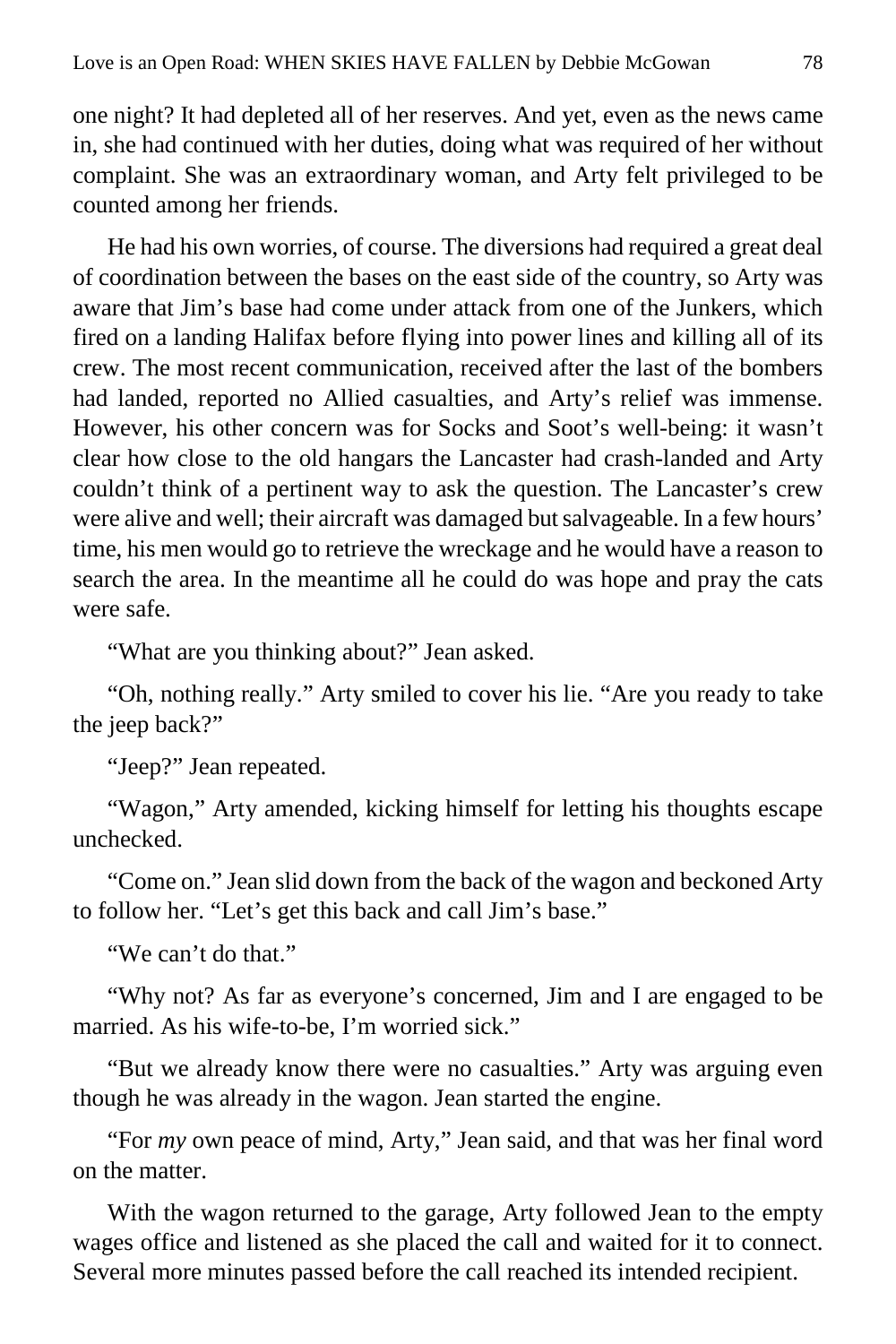"Jim?"

"Jean. Hey. Everything all right over there?"

"Yes, we're all safe, but I lost a lot of good friends last night, Jim."

"I'm sorry to hear that."

"Thanks. Clear channel?"

"Clear enough," Jim confirmed.

Jean handed the receiver to Arty.

"Hello?" Arty said. His hand was shaking so much he could barely keep the phone to his ear.

"Hey. It's so good to hear your voice."

"Yours too. Are you all right?"

"I am now. How's Jean holding out?"

Arty glanced her way. "Same as always."

"She's in good hands. I guess you won't be dancing tonight, huh?"

"No. Probably not," Arty agreed. Even if they hadn't received a warning from on high to expect it, everyone was of the same mind that a follow-up attack was likely. It made sense that the *Luftwaffe* would take the advantage, knowing British bases would still be recovering from the first wave. The damage on the ground was minimal, but they'd be working straight through to clean up and prepare for another night of emergency landings, so the Palais Dance Hall would have to manage without them for a week.

Arty heard the door open and glanced behind him; it was Betty, one of Jean's wages clerks. She mouthed an apology and left again. Arty sighed.

"I've got to go. I'll quickly put Jean back on." Arty handed the phone to her.

"Jim, it's Jean."

"You take care of each other, all right? I love you so much."

Jean locked eyes with Arty and replied, "And I love you, Jim."

Arty nodded and whispered, "I miss you."

"And I miss you," Jean said.

"Same here. It won't be long now. Give my regards to Charlie."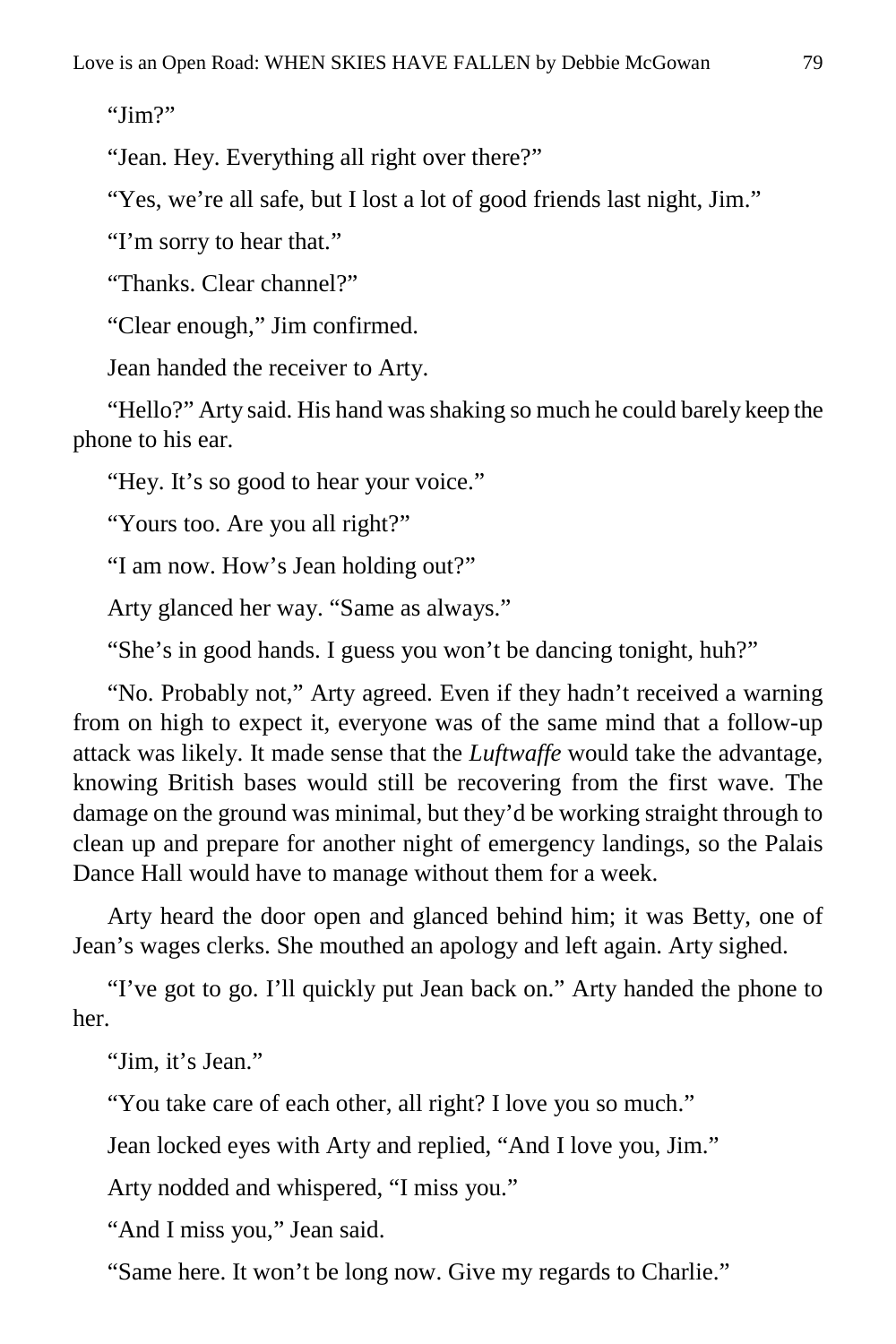Jean managed a small laugh, knowing the last part was directed at her. "I will," she said. "Bye."

"Bye."

Jean put down the receiver and smiled at Arty.

"What did he say?"

"To give his regards to Charlie."

Arty chuckled and shook his head. "Always the joker."

Jean nodded and looped her arm through Arty's. "Yes, indeed. Your fiancé is a hoot. Shall we go for breakfast, Sergeant?"

"A very good idea, Sergeant. I could eat a horse."

"They're not rationed, so we could certainly ask."

Arty shoved her playfully. She laughed and took his free hand in hers, leading him towards the door.

"Thank you," she said sincerely.

Arty squeezed her hand. "No. Thank *you*."

\*\*\*\*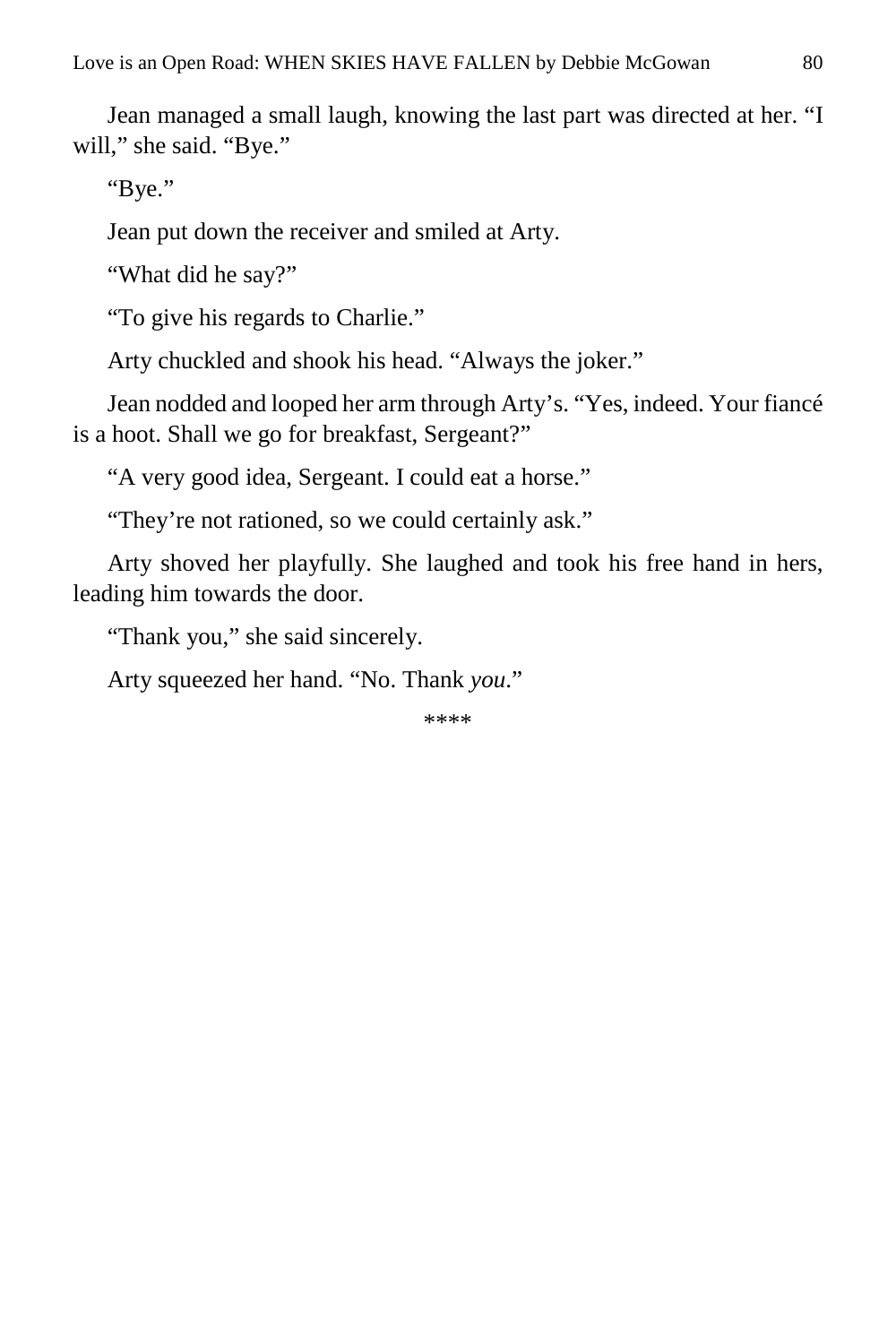### **Chapter Twelve**

#### *March, 1945, RAF Minton*

At midday, Arty and his men headed out in the chilly mist and drizzle to retrieve the wreckage of the Lancaster, which had, fortuitously for Socks and Soot but not so much for the farmer, landed a good two hundred yards away from the hangars, in the middle of the wheat field. The two young cats were nowhere to be found, although it was their napping time of day and they were likely taking shelter. For the time being, Arty chose to assume this was the case and returned to the base with his fellow airmen, his plan being to visit again when he went off-duty that evening.

The atmosphere at Minton was very subdued—no doubt the same was true across the country—and it made for an arduous day, with no let-up from the foreboding grey sky. The men worked on in cold, damp silence, physically and emotionally drained by long hours of hard graft, and by a war that looked set to never end. *Come on, lads. Final push!* The words of Jean's lost flight lieutenant rang in Arty's ears. In his exhaustion, his sorrow for Jean's loss threatened to overwhelm him, and in some respects talking to Jim had made it worse. Much as it was a relief to hear his voice, Arty was now missing Jim more than ever, but he would get through this; *they* would get through this.

In spite of the rain and their damp spirits, by 1800 hours the base was ready for another night of emergency landings, and the group captain ordered recreation time for all except those on guard duty. Arty met up with Charlie and their friends for dinner, where they were joined by Jean and the other wages clerks. The conversation was light and flirtatious and not entirely a façade. Arty listened to Charlie complimenting Jean's hair, which was, as always, shining like the shell of a chestnut. When she was on duty, her hair was pinned in a tight roll just above her collar, but she let it down when they were dancing, and it was that vision inspiring the sentiment presently gushing from Charlie. *Like waves washing against golden sands, the delicate flutter of rose petals on the breeze...* Arty had never heard the man wax so poetical, and he received a fair bit of ribbing for it from the other men in their company.

After they had eaten, Charlie and the others set off for the NAAFI bar, but Jean noticed Arty's delay and hung back.

"Don't you fancy a beer?" she asked.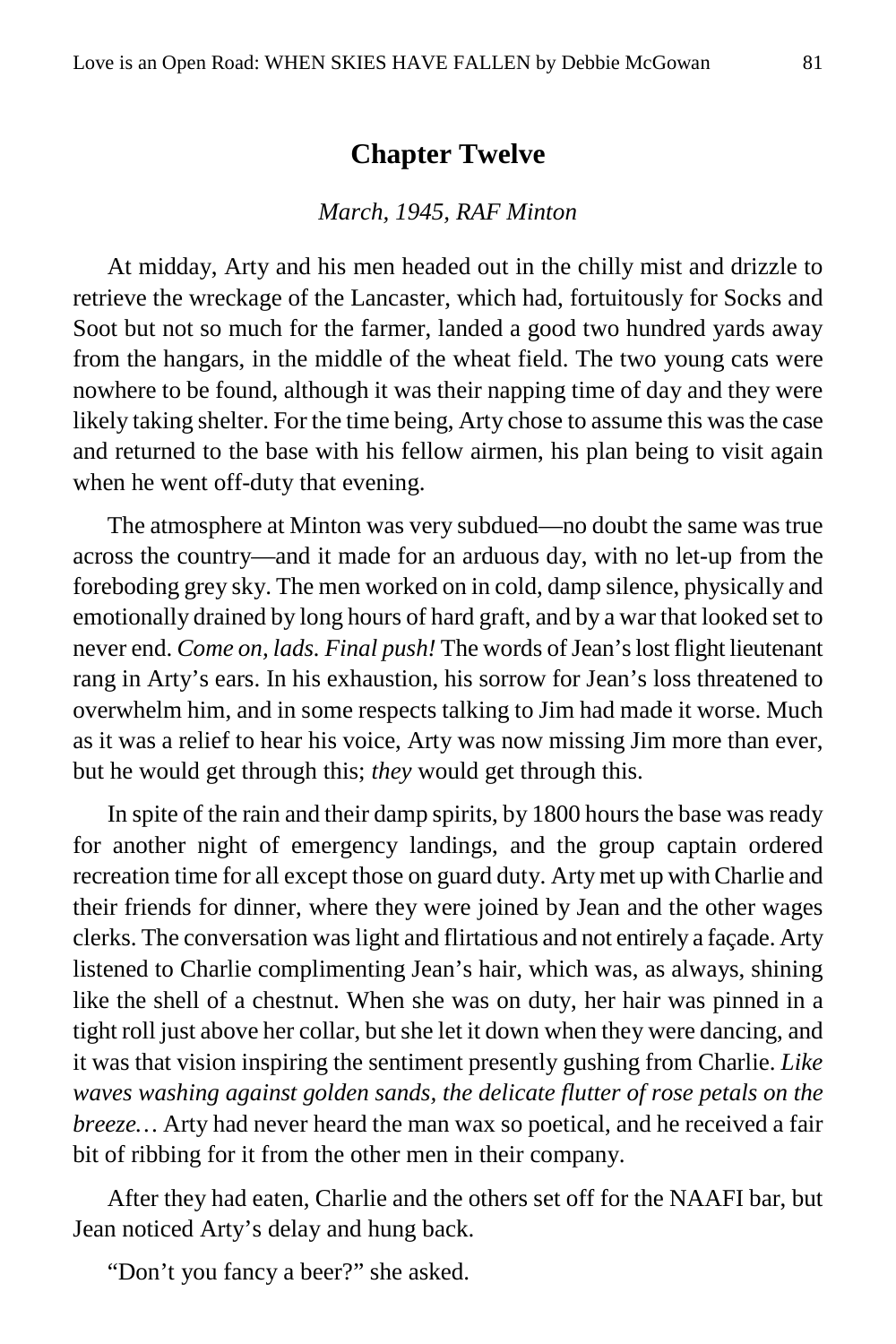"I'll come for one later," he said, stuffing leftover scraps of rabbit into his handkerchief. "You go on. I won't be long."

"I'll take you out there in one of the wagons," Jean offered.

"You'll get yourself in bother."

"And you'll catch your death. Come on, let's go and visit your boys."

Arty knew better than to argue with Jean once her mind was made up and followed her out to the garage, where she walked straight past the three transport wagons, to the group captain's Humber.

"Jean…" Arty beseeched, but she was already in the car. She started the engine and looked at Arty expectantly. With a reluctant sigh he climbed in beside her. "We'll get court-martialled for this."

"Only if they catch us," Jean said with a grin as she steered around the wagons and took the car out into the open. A guard drew to a halt, saluted, and then peered through the windscreen, his jaw dropping when he saw Jean and Arty inside. Jean put her finger to her lips and winked at the man. He shook his head and laughed. Arty hid behind his hands.

"You're a dreadful influence, Sergeant McDowell."

"Life's short, Arty, and it's meant to be lived."

How could he argue with that?

Jean drove out onto the disused service road, the Humber's suspension taking quite a battering from the potholes and cracks in the ancient surface. Arty cringed each time a loose stone hit the car's sleek, dark green bodywork. It was a beautiful vehicle, with a powerful six-cylinder engine, capable of speeds of up to eighty miles an hour. Thankfully, Jean was taking a much more sedentary thirty miles an hour, which was still a little too fast, given the poorness of the road, although they were at the hangars before Arty had time to voice his concerns. Jean slowed the car to a stop, and left the engine running; the light was fading fast, and they couldn't stay long.

As soon as Arty opened the car door, Socks and Soot came sauntering towards him, their hungry, gravelly mews bringing tears to his eyes. He was so glad to see them alive and well.

"Evening, chaps," he said. They weaved around his ankles, purring and rubbing their faces on his trouser legs. Taking the handkerchief from his pocket, he divvied up the rabbit meat, half on each palm, and crouched down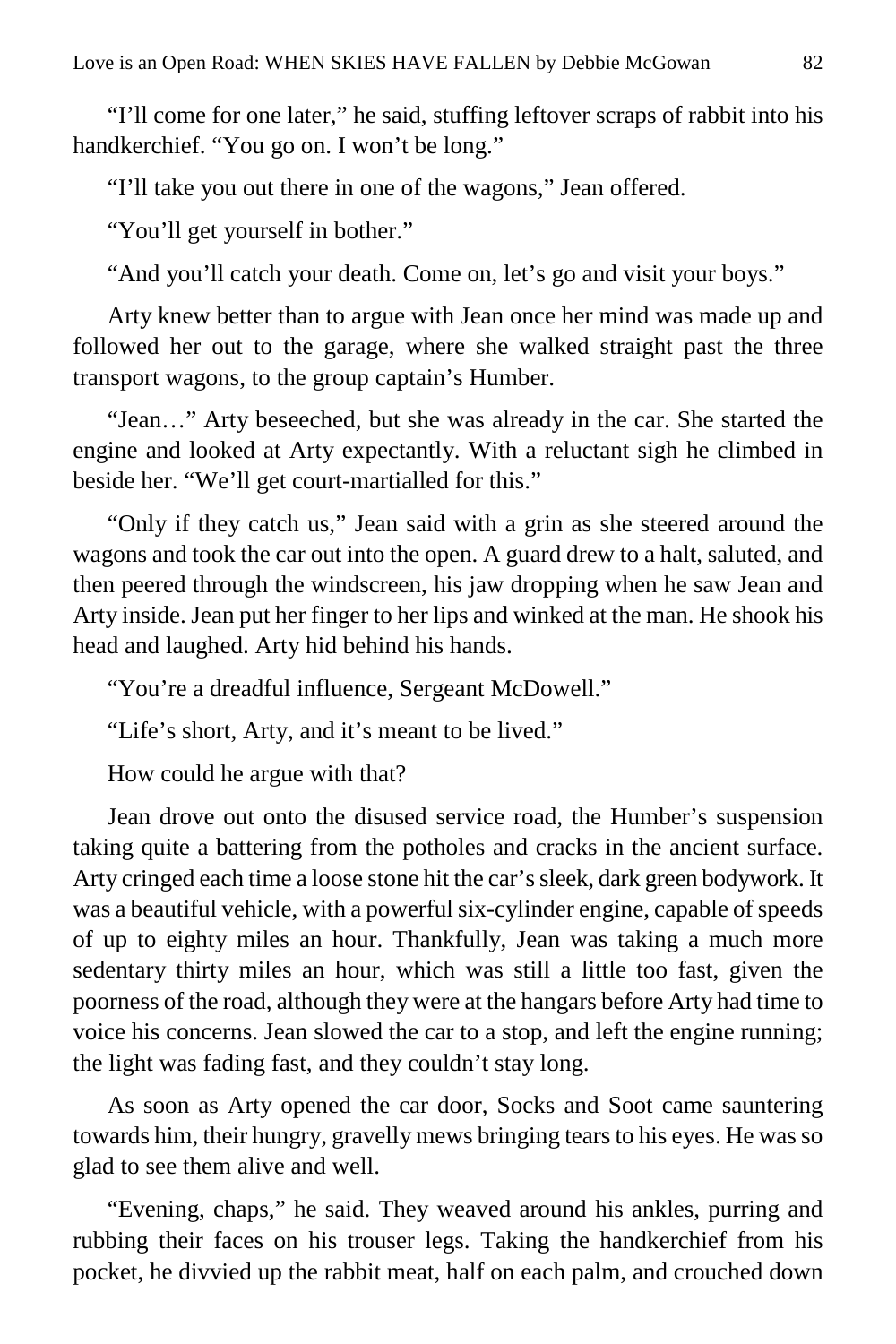with hands cupped. The two cats guzzled the meat in seconds but stayed for Arty to fuss them. To his shame the tears pricked again and there was nothing he could do to stop them. Socks and Soot brushed their backs against his palms, and he quietly sobbed, feeling wretched and guilty for the indulgence. He didn't hear Jean approach, but there she was, crouched beside him, an arm around his shoulders. She didn't speak; she just stayed at his side, waiting for the tears to cease.

It was quite a fight, but Arty pulled himself together and slowly straightened his legs, wincing at the pain in his knee, still not fully recovered from the jarring it had received in London. Most of the time it gave him no trouble, but he'd been crouched in the fine rain long enough for his shirt to have stuck to his back and he was achy all over. He shivered.

"We should go," Jean said. Arty nodded but delayed a moment longer just to watch the cats trot back to the shelter of the old, tattered hangar: their home.

\*\*\*\*

For all of their preparations, the night passed uneventfully. Fighter Command sent Spitfires to intercept the handful of Ju 88s before they reached British airspace, and a new day dawned, still raining, but perceptibly brighter than the one that had preceded it.

Every day, news came of another country joining the war against Germany and Japan, the Western Allies advancing further, Jerry in retreat. Germany was under attack from all sides, and still Hitler refused to surrender. V-2 rockets continued to hit the south of England, killing indiscriminately and without warning. Arty wrote to Sissy, imploring her to leave Signor Adessi's house; she remained resolute.

As March drew to a close, the group captain called Arty and the other NCOs to his office to prep them for the next batch of new recruits, due to arrive in a few days' time. High Command had decided that Minton would no longer train air crew, and the captain's dismay was palpable as he explained that from there on, the base would provide technical training only.

"What that means, men," Captain Taylor said stiffly as he rose from his chair, "is that all those of you who are not ground technicians and engineers will be transferred by the end of the week, which leaves us with you lot." The captain peered down his nose at Arty, Charlie and the other NCOs who were ground crew. He exhaled sharply. "But never fear, the Yanks are here."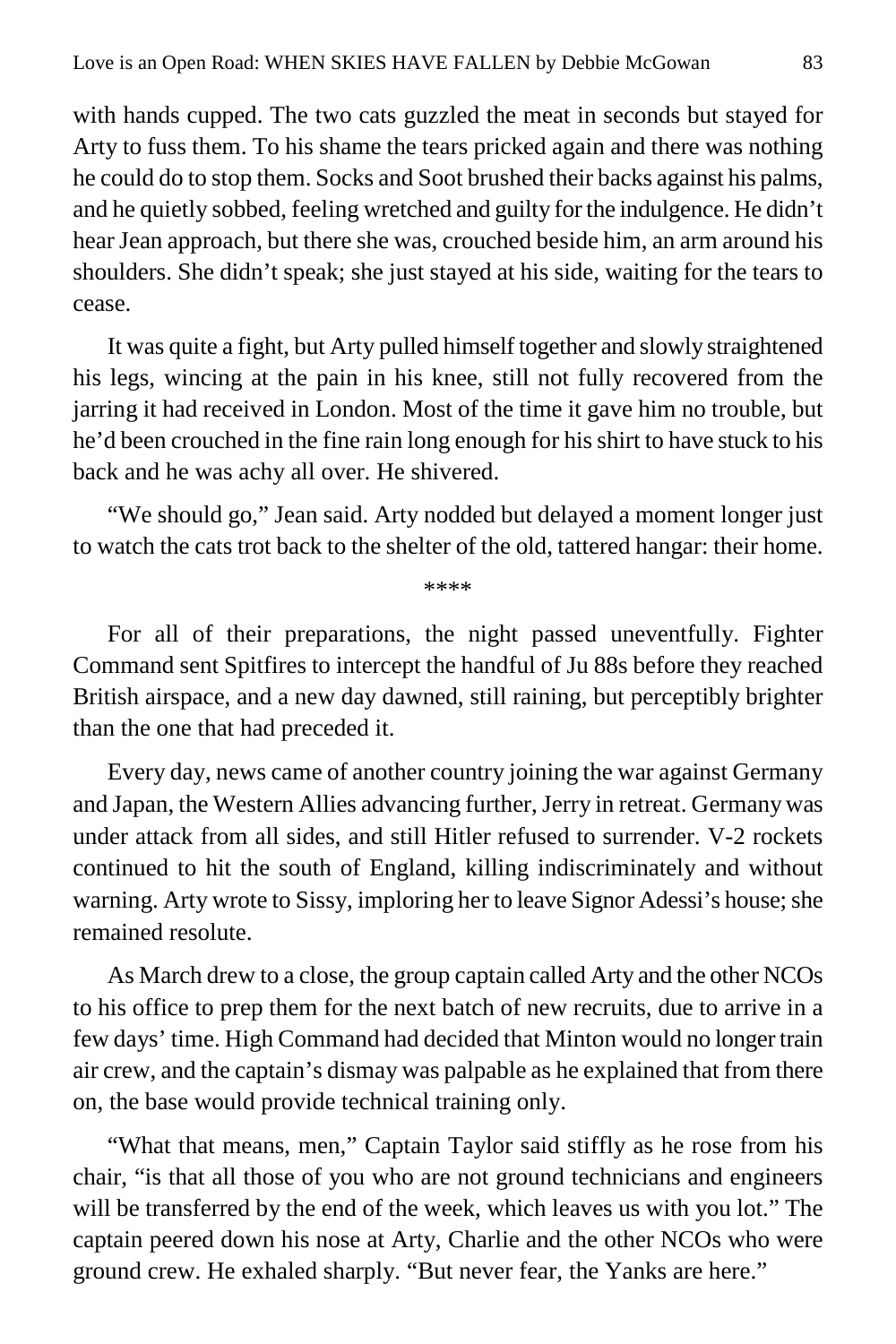Arty's heart was a leap ahead of his thoughts, and he gasped before he had a chance to check himself. The captain returned to his desk and sat down. Charlie glanced sideways at Arty and back at their captain.

"Yanks, sir?" Charlie enquired.

"Hm? What was that, Tomkins?"

"We'll be working with the Americans, sir?"

"Is there a problem, Tomkins?"

"No, sir."

"We're on the same side."

"I am aware of that, sir."

"And I believe you're already acquainted with the chaps from 383 Squadron?"

"From Gaskell, sir?"

"Indeed, Tomkins."

"Smashing," Charlie grumbled under his breath. Arty's neck hairs bristled.

"They'll be bringing their B-17s with them, so you'll need to work out the logistics of where we put the blighters. That's all for now. Dismissed."

The NCOs departed. Not a word passed between Arty and Charlie as they walked back together, barely acknowledging each other when they parted ways to return to work: Charlie in his garage and Arty in the hangar next to it, seething in silence but powerless to do a thing about it. Next to Jean, Charlie was his closest friend, and it pained him that Charlie disliked Jim so intensely, particularly as it was born of jealousy. Arty had seen it a year ago, on the night of the ball to welcome the Americans. It didn't matter to Charlie that they were all on the same side; Jim was competition, and not just because he and Arty were evenly matched on the dance floor. Even back then, Charlie had been well on his way to falling in love with Jean, and now it seemed she had rejected him in favour of Jim.

As far as everyone on the base was concerned, Jean and Jim were together. They wrote to each other, they met up whenever they could, with Arty playing 'chaperone', of course. When Jim had let slip his intention to remain in England after the war, he stole Charlie's one last hope of winning Jean's heart. Never had Arty faced such a great dilemma. He loved Charlie as if he were his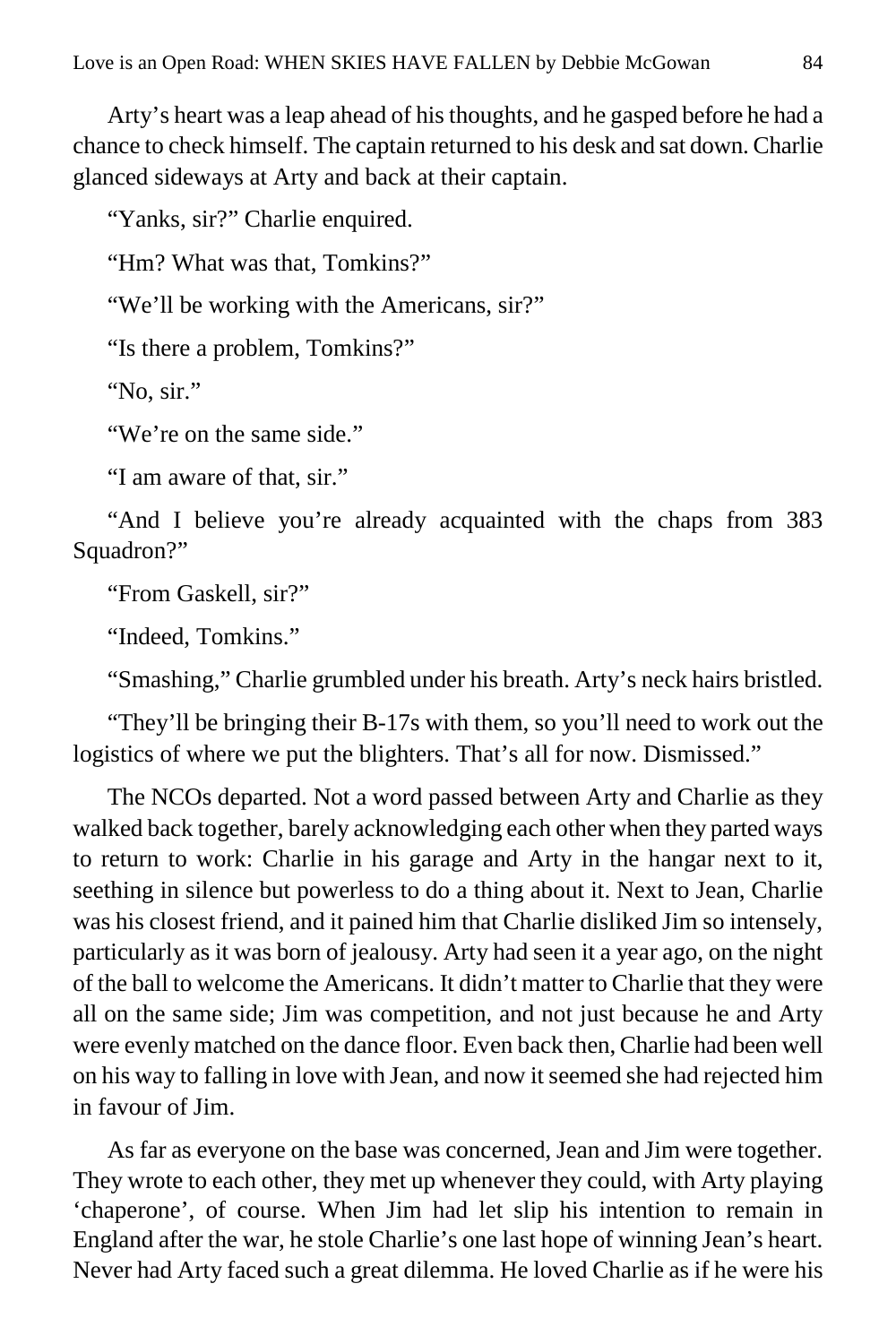own brother, trusted him with his life. He wanted Charlie to have his chance at happiness, and telling him the truth would give him that, although there was no guarantee that Jean would accept his advances. She didn't want a husband, after all. Nevertheless, Arty had a feeling she liked Charlie, but her supposed engagement to Jim was stopping her from doing anything about it.

So on the one hand, Arty could not reconcile his future happiness being at the cost of Charlie's, while on the other, there was his fear, and the tremendous risk associated with telling Charlie the truth. It was the sort of revelation that could destroy their friendship in seconds, taking his and Jim's liberty with it. Perhaps, then, it would be better to discuss it with Jim first, given that it involved them both and they were partners. Relieved to have a reason to delay acting, Arty got back to work on the Wellington he'd been prepping for a training exercise before the meeting with the captain. He collected his tools and slid underneath the plane to access the front wheel assembly.

"Don't suppose I could borrow that spanner again?"

Arty briefly peered up at Charlie's solemn expression. "In the toolbox," he said. He continued with what he was doing, listening to his friend searching through the spanners, each clang of steel on steel further heightening the tension between them.

After a few minutes, Charlie came back over and sat on the floor, leaning against the plane's front wheel. "I know you and him are friends…" he said.

Arty waited for more, but there didn't seem to be any. "But?" he prompted.

"There isn't one. No doubt Jimmy Johnson's a marvellous fellow. He knows his job, that's for sure. I just wish I could be a man about this. Mind, I don't have any choice, do I? Seeing as he's my oppo."

"True enough," Arty agreed. "I think if you give him a chance you'll be pleasantly surprised."

"And find it in my heart to forgive him for stealing my woman?"

Arty laughed. "Best not let Jean hear you say that. She belongs to no one, Charlie."

"Figure of speech, Art. That's one of the things I like about her. She's got gall, has Jean. Real fight. And she's a great little mover."

"Why don't you talk to her about it?" Arty suggested, thinking on his feet, so to speak, as he was still lying on his back under the Wellington's fuselage and keeping his eyes on the task rather than Charlie.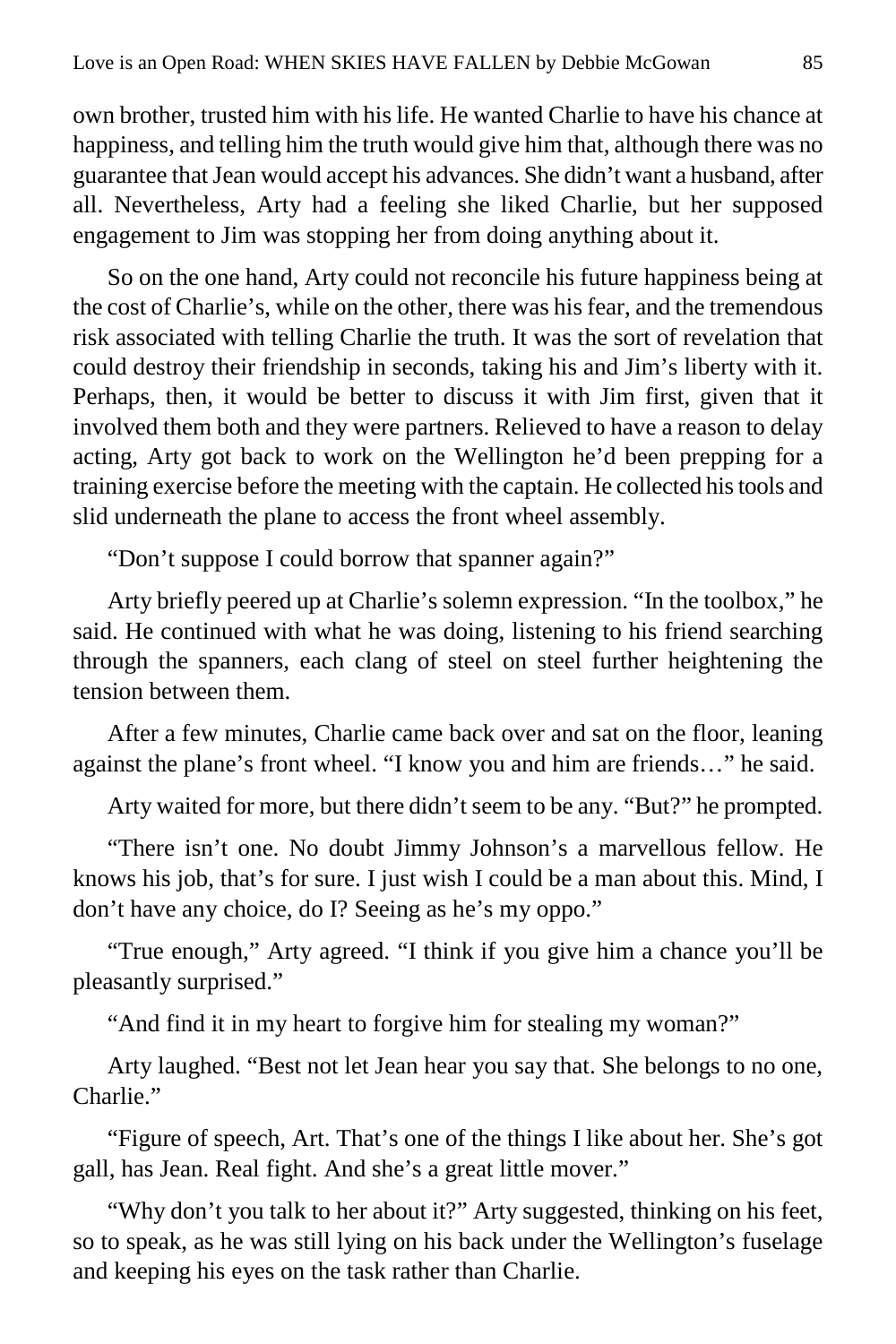"Are you suggesting I try and take her from Jimmy?"

"Not as such. Just… I have a feeling that things are not quite as they seem."

"Where there's smoke, Art…"

"Yes, but perhaps Jim's fire burns elsewhere?"

"What, you mean he's got a girl back home?"

"That wasn't quite—"

"So what's all this talk about staying over here then? If he's spinning our Jean a yarn, I'll knock his ruddy block off."

Arty quickly recanted. "I'm not saying he has, Charlie. I'm merely suggesting that the gossip may have got a little out of hand."

Charlie huffed and puffed in anger, and Arty wished he'd stayed quiet instead of trying to find a workaround, because it was backfiring horribly.

After several minutes of Arty pretending he was still occupied, whilst his friend snarled, Charlie muttered, "Well, according to Betty the Yanks'll be here the day after tomorrow, so I might just ask Jimbo myself."

"Good idea," Arty agreed. With any luck he'd have been able to talk to Jim by then, although Charlie was gunning for him so he'd have to get in there quickly.

"Right." Charlie got to his feet and waved the spanner at Arty. "I'll bring this back in a bit." He stomped out of the hangar, leaving Arty to wonder if cowardice meant he'd just let the perfect opportunity pass him by.

"Oh well, no point worrying about it now." Arty slid out from under the Wellington and patted it with affection. There weren't so many flying as there had been before the four-engine bombers came into service, but they were handy for training the lads in the basics. Most wanted to be flight mechanics rather than ground crew, lured by Bomber Harris's promises of glory and the prospect of returning home a hero. If Arty had ever doubted it, Jean's stories of the crews she had loved and lost were confirmation that those young men who sacrificed their lives to the defeat of evil *were* heroes. But he had never understood their way of thinking. Perhaps he *was* just a lowly coward; if not, then why couldn't he tell Charlie the truth?

"I've done the props, Sarge. Is there anything else?"

Arty turned and smiled at the eager young AC2 standing behind him: one of his six lads who would be training in the tethered Wellington.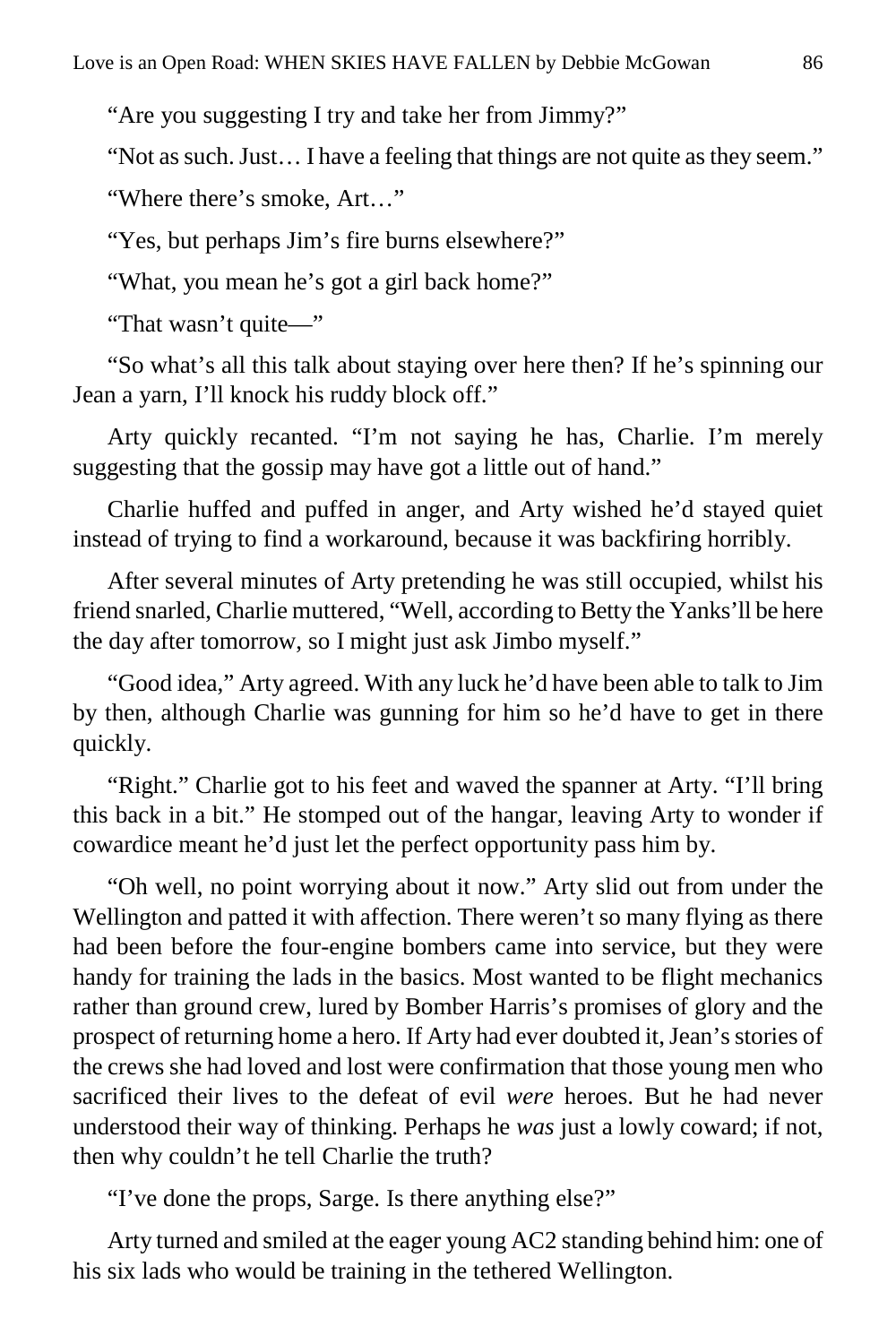"That should be everything," he confirmed. The AC2 nodded, and went to join the others loitering outside the hangar, awaiting further instruction. It would be the last time Arty oversaw tethered training, and the last time he listened to young men lamenting the absence of Lancasters, which was what they were doing now, and what they always did. He fully appreciated how disappointing it was to be stuck with an out-of-service Vickers Wellington with its piddly two engines, when they wanted to be marauding the skies in an Avro Lancaster powered by four Rolls Royce engines. Who could fail to be impressed by those mighty machines of war?

But what Arty was going to miss most of all was the crewing up. He'd seen so many groups of lads through their training, and whilst they were under his instruction they were his crew. Some were easier to let go than others, but his current group had been there through the emergency landings and they were outstanding. They'd pulled together, looked out for each other, and they'd worked until they were fit for nothing, all without a single complaint. Every day they turned up and got on with the job, occasionally chancing a remark about when they were air crew instead of 'planks like Sarge', to which Arty would give them the usual ribbing about chasing glory and forgetting where the real work happened. It had become a constant source of tormenting on both sides, yet all the while they'd be grafting away, as efficient as the machines they tended.

It was this lot of lads, more than any other, with whom Arty felt the bond air crews talked about. In a few days' time they'd be crewed up, and it was going to be tough to hand them over to their flight sergeants, but Arty knew he'd done all he could to prepare them, so he wasn't sad. There was something rather wonderful about watching those hopeful yet bewildered young men stare like frightened rabbits as the hangar doors closed with them on the inside. They'd enter as individuals—brave, lone adventurers at the start of their voyage—and leave as brothers, for those bonds were as good as blood and would serve them well through the ordeal that lay ahead of them.

Quite why Arty was feeling so morose he couldn't say. By the end of the week he and Jim would be reunited, and for more than just a few stolen moments. They'd be working side by side, eating and drinking together, and he should have been overjoyed. But the reorganisation wasn't all good news: a change of tactics, another bombing campaign—if bombing could win a war, then why was it not yet won? What else was to be done?

Arty yearned for more than just Jim's presence at his side; he needed the sanctuary of knowing Jim was safe. So this it would seem, was love, where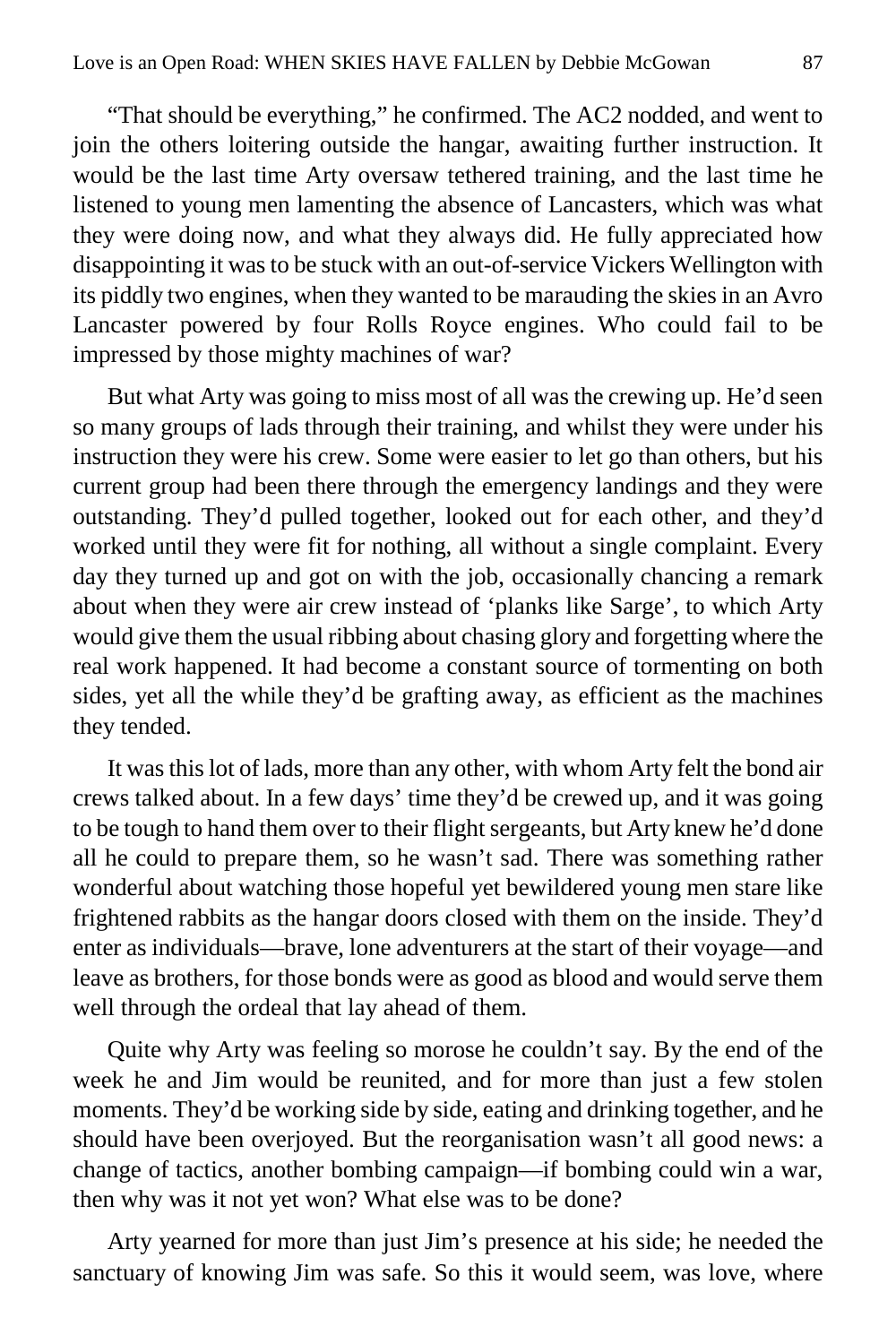one's very survival depended on that of another. Everything Arty had ever believed, every feeling, every thought, every breath he had taken, was meaningless without Jim. *He* was meaningless without Jim, and his conviction that war was wrong waned in the realisation that he would take to the skies himself to stop Hitler if that was what it took to keep Jim safe.

With his spirit replenished, Arty strode to the front of the hangar and shouted, "Right, lads. Let's get this war won!"

The young heroes-in-the-making answered Arty's call to action with a resounding cheer, and as they walked the Wellington out into the open they started to sing, to the tune of *Mine Eyes Have Seen the Glory*:

*I took a Flying Fortress up to thirty thousand fe— (How far?) I took a Flying Fortress up to twenty thousand fe— (How far?) I took a Flying Fortress up to seven thousand feet but I only had a tiny little bomb.*

Arty didn't join in, but he did laugh heartily at their mocking of the USAAF airmen. There was nothing 'tiny little' about Jim's bomb; he could personally vouch for that.

"Is that right, Sarge?" one of the AC2s asked, making Arty splutter with contained laughter, for the question had followed directly his less-than-pure thought. "The Yanks are taking over Minton?"

"Where did you hear that?"

"Sergeant Tomkins, Sarge."

"Oh, right." Arty glanced back at the garage, where Charlie stood, watching them tow the Wellington. Even from a distance, Arty saw the grin on his smarmy friend's face. Charlie waved his spanner-bearing hand in the air. Arty chuckled and turned back to the junior airman. "Did he teach you the song as well, perchance?"

The AC2's face glowed crimson, and he quickly rejoined the singing, which had now become *We're flying Vickers Wellingtons at zero zero feet*, but their spirits were soaring high. Arty walked up ahead to check their position, and all was well, but as he turned back he heard the drone of engines, flying low and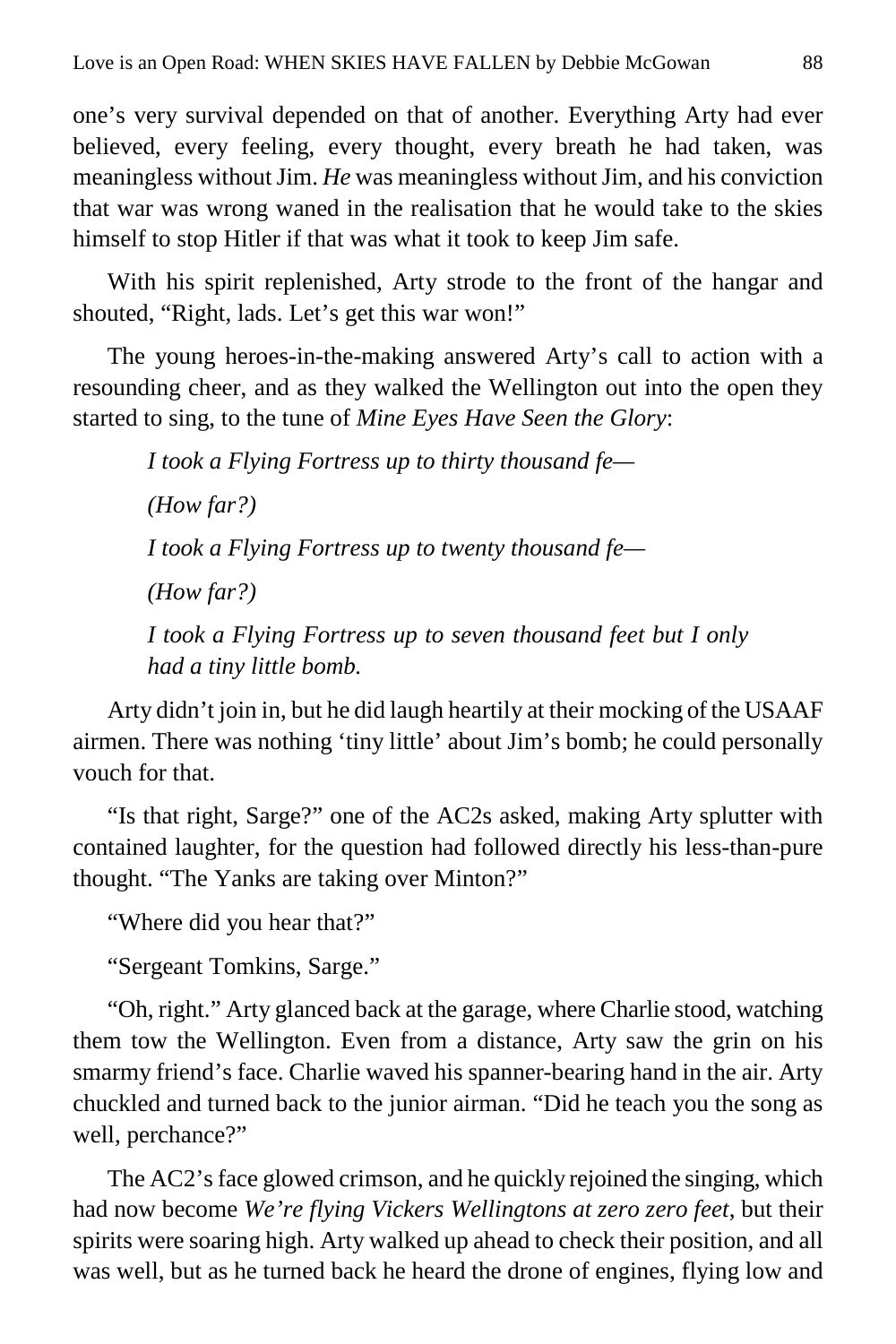close by. He glanced to his left, along the runway: a Lancaster was coming in fast, and the Wellington was still straddling the asphalt.

"Right, lads. Quick as you can now. Let's get her onto the grass."

Arty dashed to the rear of the plane and joined the effort to push the Wellington clear, the Lancaster's engines now a deafening roar, although it was only running on two and it wasn't decelerating. There was no time to do anything other than bellow, "Run for it!" and follow his own instruction.

"Bradley's down, Sarge!" one of the junior airmen shouted. Arty glanced over his shoulder and saw the AC2 scrabbling frantically to get to his feet. The Lancaster was less than fifty yards from the Wellington. Arty ran back, grabbed the lad by the hand and hauled him upright, yelling, "Run, damn it!" but he couldn't even hear himself. As he shoved Bradley forward and down onto the grass, there was a deafening crash as the Lancaster collided with the rear of the Wellington and sent it spinning around like a top. A tail fin hit Arty in the side of the head and he dropped and rolled. The last thing he saw was the Wellington's front wheel sliding his way; he closed his eyes and waited for impact.

\*\*\*\*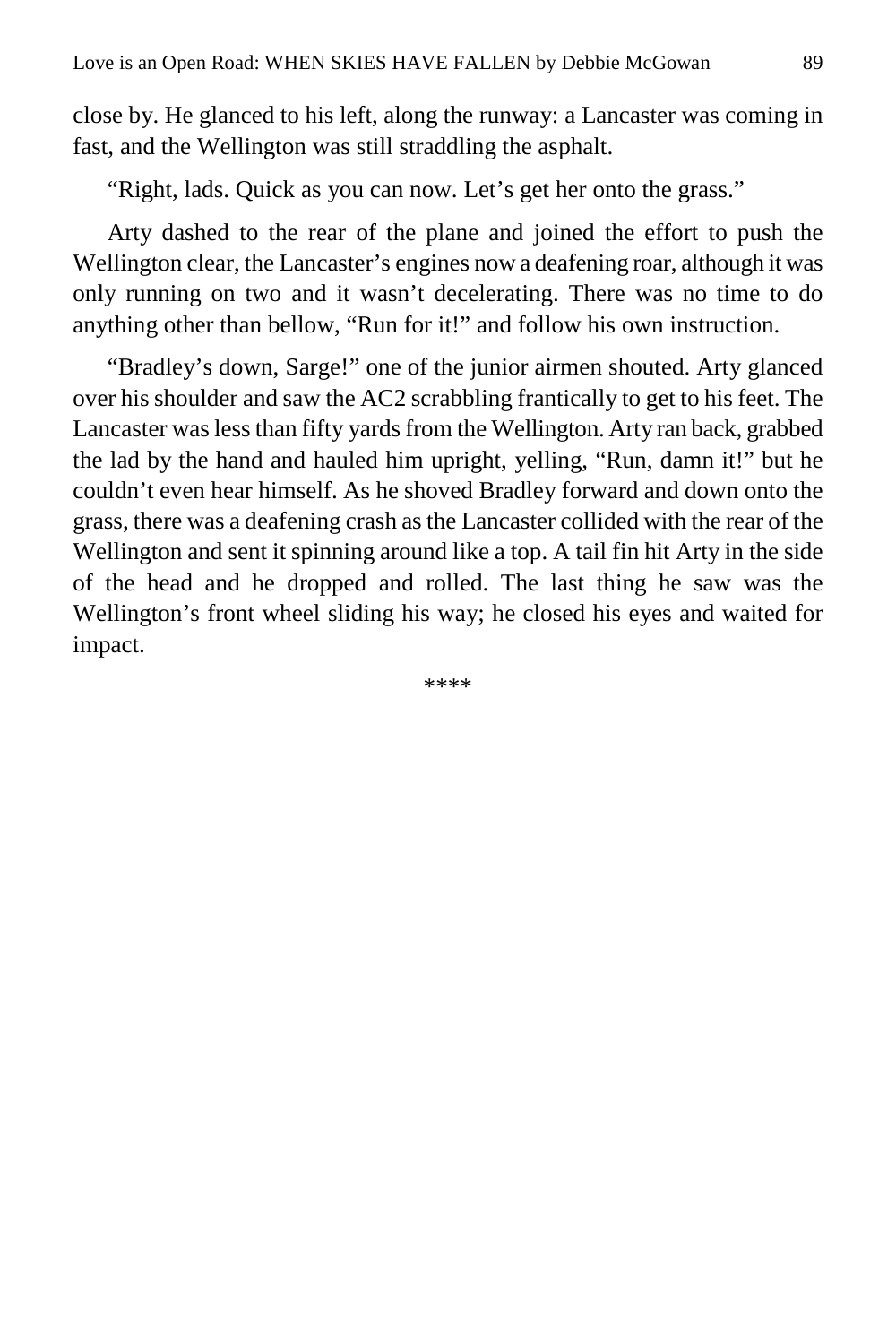### **Chapter Thirteen**

#### *April, 1945*

Arty lay there, staring up at the Wellington's undercarriage, all around him the frantic yells of men calling for help, calling out to their friends. Someone shouted his name, and he responded that he was all right: in shock, and his heart was racing, but he was, by some small miracle, alive. He rolled onto his front and crawled out into the open. A few sharp scraps of glass and metal had penetrated his uniform, and there was a dull ache in his thighs, but otherwise it seemed he had escaped serious injury, although the cuts would need medical attention. Feeling a little wobbly, he got to his feet and did a quick head count of his crew: all six were present, in body if not in mind.

"The Lancaster, Sarge," one of them uttered. The lads were staring past Arty, their eyes wide in horror. Arty turned to see.

"Oh, my God. Charlie."

The bomber, still in one piece, had crashed into the garage and demolished it, before coming to a stop, nose in the air, leaned up against the now collapsed side of the hangar. The wreckage was still shifting and as it settled, the sound of metal screeching against metal splintered the air. *Charlie was watching us. He was outside. He was watching us. He wouldn't have gone back in.* Arty kept his thoughts on that as he marched unsteadily towards the garage, but the pain in his legs was worsening with every step he took. He staggered across the runway to the nearest group of airmen, mutely waved both hands, and collapsed, unconscious.

\*\*\*\*

Later, when Arty came to, he was lying in the midst of hushed, urgent conversation. The bright, round light overhead hurt his eyes, and he was encased in something… sheets, a bed. He tried to sit up and found he couldn't. Both legs, from the hips down, had gone completely to sleep, and the pain… he couldn't bear it. He forced a word up his throat, past his dry, swollen lips. *Help.* A doctor and his staff stopped talking and all turned his way. *Help*, Arty mouthed again, *my legs, please help, my legs, I can't…*

\*\*\*\*

Later still, when he came to a second time, the blurred vision confirmed the doctor had given him some kind of sedative, and the bright light was gone, as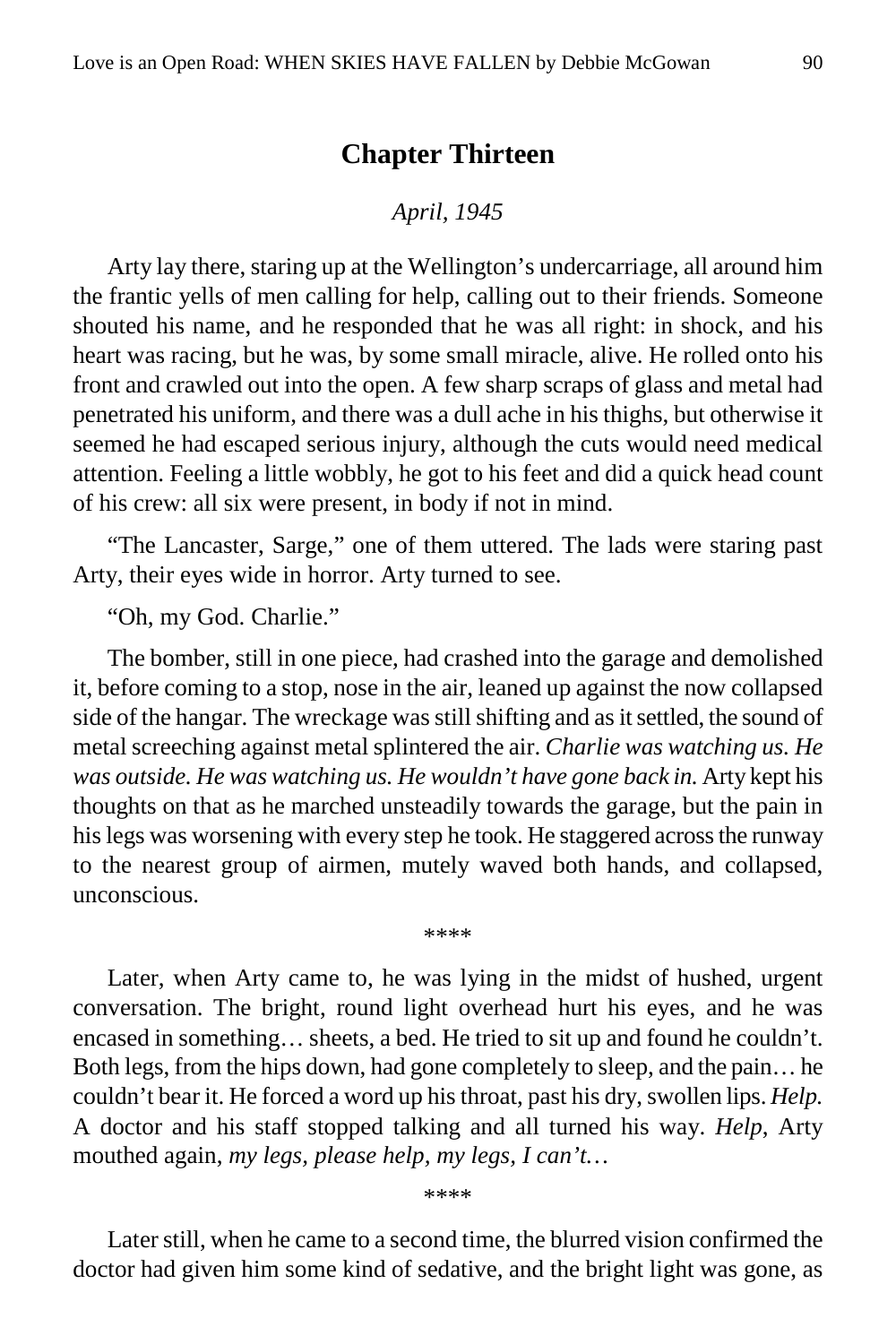was the pain. Arty blinked a few times and lifted his head, trying again to focus on his surroundings: a hospital ward, five beds spaced along the opposite wall, all occupied. To his left lay Corporal Arkwright with a bandaged stump where once was his left arm; to his right, LAC Phillips stared blankly at the ceiling.

"Ah, good. You're awake, Sergeant." The matron appeared next to him, her smile compassionate yet stern. "How are we now?" she asked. Arty had no time to reply before she closed in and poked a thermometer between his lips. He compliantly parted his teeth and let the glass tube settle under his tongue. Matron gripped his wrist and lifted her watch, humming under her breath. Arty closed his eyes. He wondered if he was brave enough to attempt to move his legs. The recollection of his previous awakening was dreamlike, but doing as much as wiggling a toe would confirm it. If it were real, then he did not wish to know.

The thermometer was tugged from his mouth, pulling the skin of his lips away with it. Arty flinched and opened his eyes.

"A little high," Matron said, shaking the thermometer down. She returned it to her breast pocket.

"May I…" Arty croaked and swallowed dryly. "Water, please?"

"Certainly, Sergeant." Matron moved off, looking to the end of the ward as she shouted, "Nurse Brownlow. Water for Sergeant Clarke, please, thank you."

"Yes, Matron," came a timid, rushed response.

The matron moved on to Phillips, and Arty closed his eyes again, drifting, remembering… *Charlie*…

"Here we are, Sergeant."

He felt something warm and soft slide under his head and the gentle pressure of the nurse's hand, he assumed. With her assistance he tilted his head forward and sipped at the cup being held to his lips; the water trickled down the sides of his neck. He coughed and spluttered.

"Oops, too much. Sorry."

Arty squinted up at the young nurse. She smiled gently, kindly, *sadly*.

"Can you remember what happened?" she asked.

"La—" Arty stopped and swallowed again. "Lancaster crash. Charlie Tomkins? Is he…" He couldn't finish the question.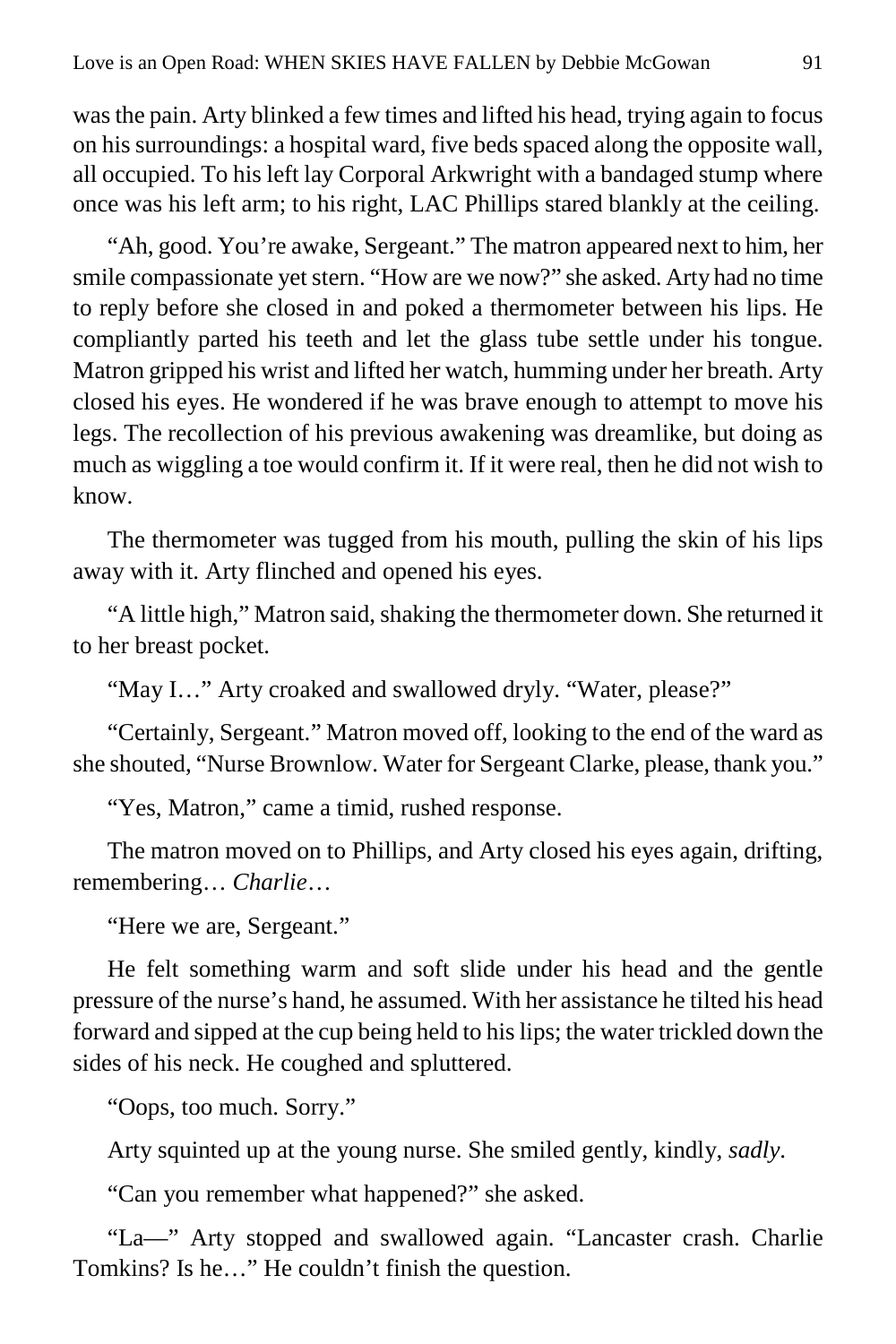"I don't think anyone by that name was brought in, but I'll ask Matron for you."

Arty smiled his thanks.

"Bit more water first, eh?" the nurse suggested.

He had little choice but to comply, and between them they got most of it in his mouth this time. When the nurse decided he'd had enough, she wiped away the spillage and left the cup on the table next to the bed.

"I'll be back in a moment," she said.

The click of heels against linoleum faded into the far distance, as if the nurse were walking for miles and miles. *That's a hell of sedative*, Arty thought. He chuckled, he wasn't sure why. It was no laughing matter. Would they discharge him before Jim arrived? *Unlikely*, a little voice in his head scoffed. It made Arty chuckle some more. *This is no laughing matter. That's what I thought. So what in God's name are you laughing for, man? I couldn't tell you. I think you've—*

"Sergeant Clarke? Are you…"

Arty squinted up at the fuzzy double outline of the nurse standing over him, her concerned features momentarily in focus. She looked frightened out of her wits. She became blurry again, and Arty stopped laughing.

"Can you hear me?" she asked.

Arty nodded as best he could. His neck was stiff and the pillows were restricting his movement.

"Matron said there's no one by the name of Charlie Tomkins been brought in, alive or dead. She's going to contact your CO to see what she can find out."

"Thank you, Nurse. May I sit up?"

"Ah. I'm afraid not. Doctor's orders are for you to stay lying down until he's had a good look at you."

"I understand," Arty said. "Perhaps I might turn on my side?"

The nurse frowned. "I'm not sure. I'll ask Matron."

She trotted off down the ward again and Arty eavesdropped on her conversation with the matron, who harrumphed and grunted, but agreed to Arty lying on his side. The two women came back together.

"Left or right side, Sergeant?" the matron demanded.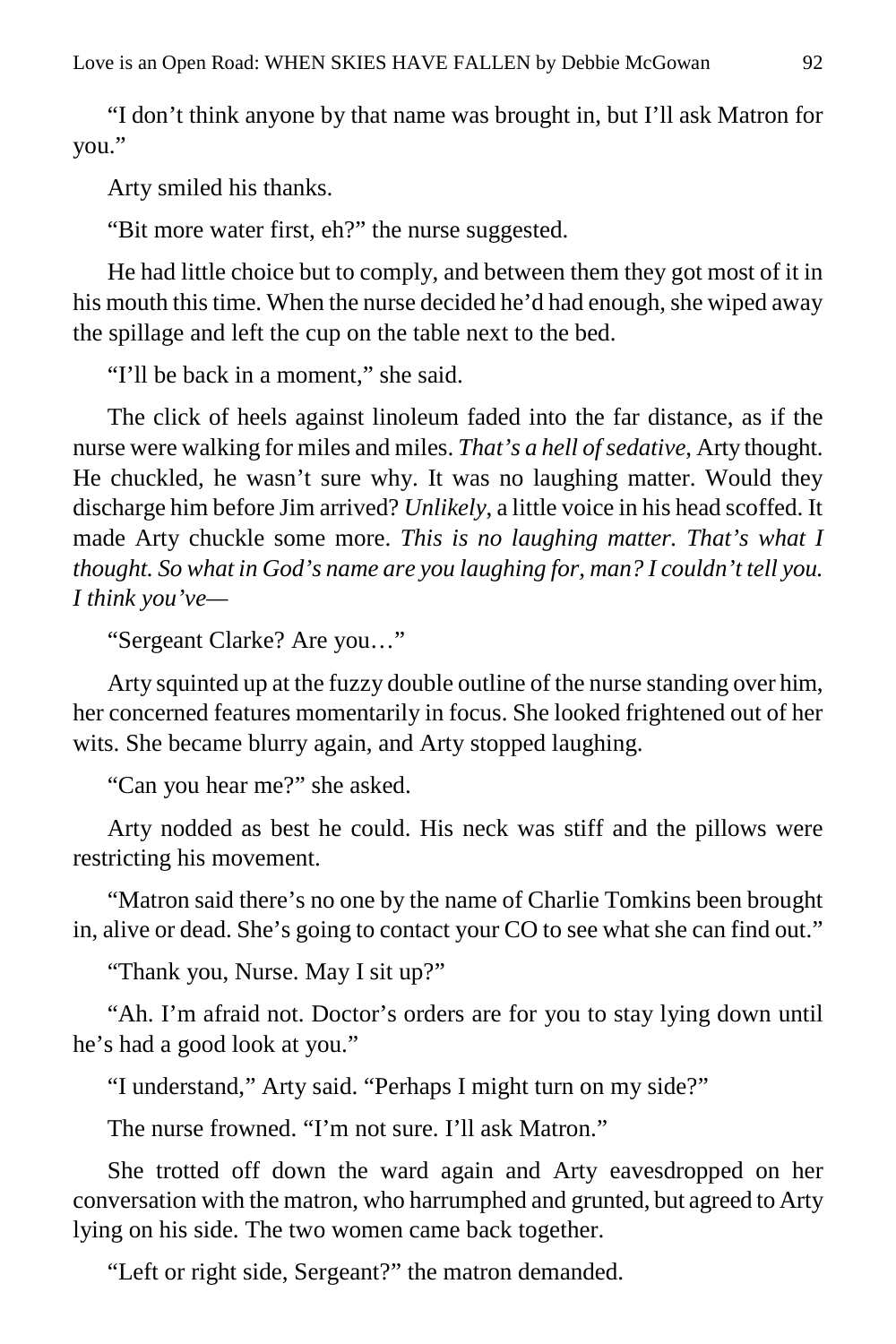"Either," Arty said. He didn't care. The pain was flaring up again and he thought changing position might help. It certainly couldn't make it any worse, or so he thought until they started to roll him onto his side. "Oh, no! No! Stop!" It felt like his lower body was being ripped in half. He vomited and choked on it.

"Get the doctor, now!" Matron shouted.

The nurse's shoes clacked at speed. Arty's chest tightened. He couldn't breathe. He was dying. He was dying…

*After the swingboats, they went on the roundabouts to calm down, he twisting astride on his jerky wooden steed towards her, and always seeming at his ease…*

*D H Lawrence is reading to me. What a lovely way to welcome a fellow.*

*…on the whirling carousal, with the music grinding out, she was aware of the people on the earth outside, and it seemed that he and she were riding carelessly over the faces of the crowd, riding for ever…*

*Though I must confess I thought he'd sound a lot posher… less… American.*

Arty fought to open his eyes, but the lids fluttered uselessly and stayed firmly shut. *Jim! I can hear you! Jim…*

"…buoyantly, proudly, gallantly over the upturned faces of the crowd, moving on a high level, spurning the common mass."

Arty gave up trying to get his eyes open, deciding it was a dream, or maybe it was heaven, it mattered not. He just wanted to listen to Jim's voice, reading to him. He recognised the story, but he couldn't recall the name of it. *If Sissy were here… of course, Sissy must have given the book to Jim. Can I think her into being too?*

"Everything seemed wonderful, if dreadful to her, the world tumbling into ruins, and she and he clambering unhurt, lawless over the face of it all. He sat close to her, touching her, and she was aware of his influence upon her. But she was glad. It excited her to feel the press of him upon her, as if his being were urging her to something."

"You…" *can't read that in here. They'll have your guts for garters.*

A hand grabbed his. It was big, rough, familiar, and squeezing so hard he would have cried out if he could have garnered the wherewithal to do so. And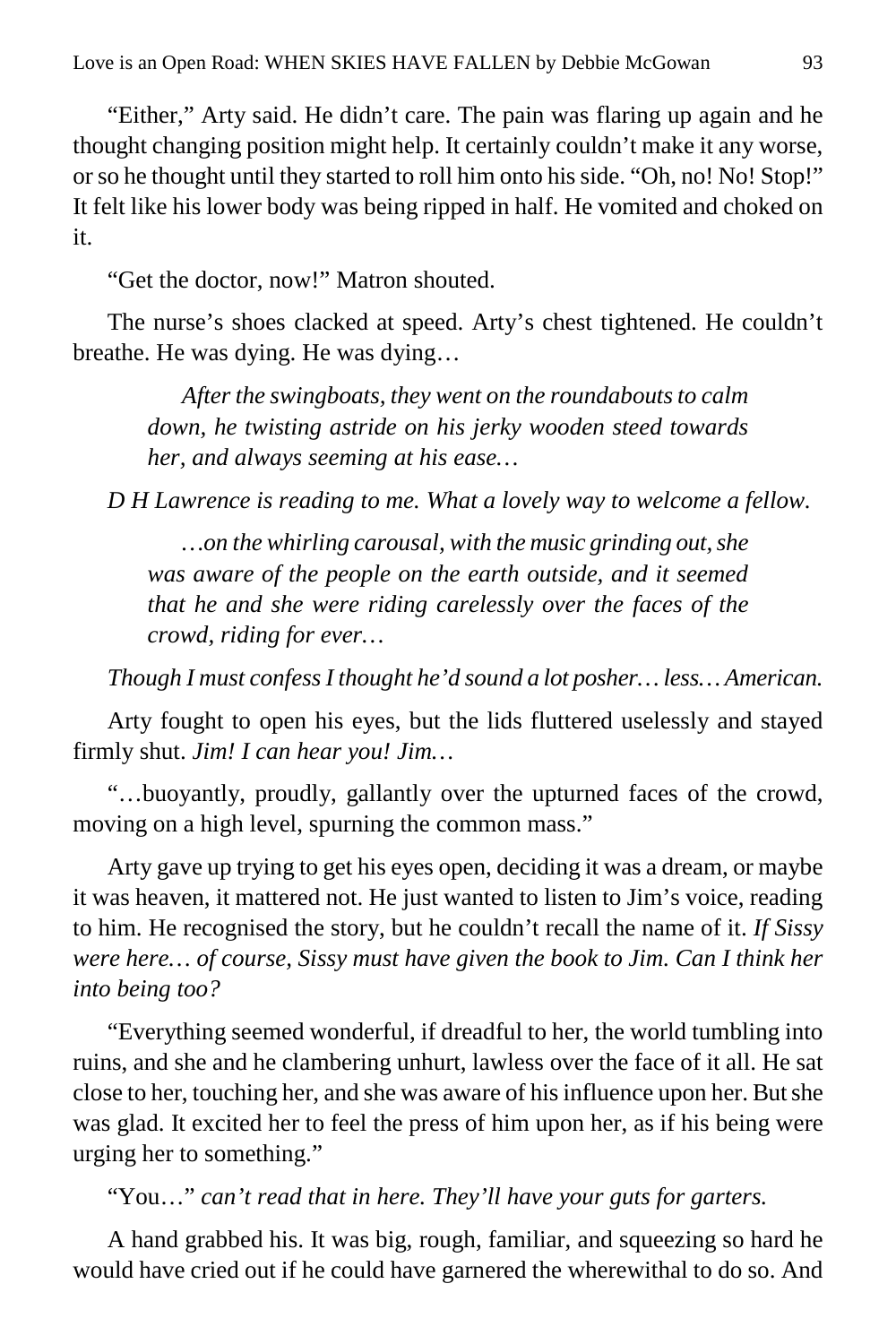then a soft, gentle touch to the back of his hand, the two sensations so at odds they were utterly overwhelming, for surely that could not be warm breath disturbing the hairs and giving him goose pimples? *So it was indeed a dream*, Arty concluded, or else Jim would not be kissing his hand like that, and sobbing.

*Or if it is not a dream, and I am not dead*—the lingering pain suggested he was still very much alive—*then I must nearly have died, or am I nearly dead?*

"Sergeant Johnson, please restrain yourself. I do not tolerate such… behaviour on my ward."

"Arty's awake, Molly. He said something to me."

"That's as may be. However—"

"Ain't you gonna check on him?"

Arty's left eyelid was prised open, his muscles battling against the force pinning it back, and not of his doing; he wanted it to open, but his body refused to comply with either his will or the matron's.

"Hm. He does appear to be conscious. Sergeant Clarke, can you hear me?"

Arty tried to answer, *yes, I can hear you*, but the sound would not form.

"He's squeezing my hand," Jim said. He sounded so desperate, like the man at the gallows still pleading his innocence.

"You shouldn't have your hand there for him to squeeze, Jimmy. I'd have thought you'd know better."

Cold air wafted over Arty's chest and then there was a sharp pain right under his ribcage. He tried to buck away from it.

"Responsive," Matron said.

Arty gasped and gulped down air. *Stop! Please, just stop!*

"Was that necessary?" Jim asked angrily. "I told ya he was squeezin' my hand."

"Sergeant Johnson, if you insist on being disrespectful, I will ask you to leave."

"Sorry, Mol—Matron."

"I'll go and see if Doctor is available."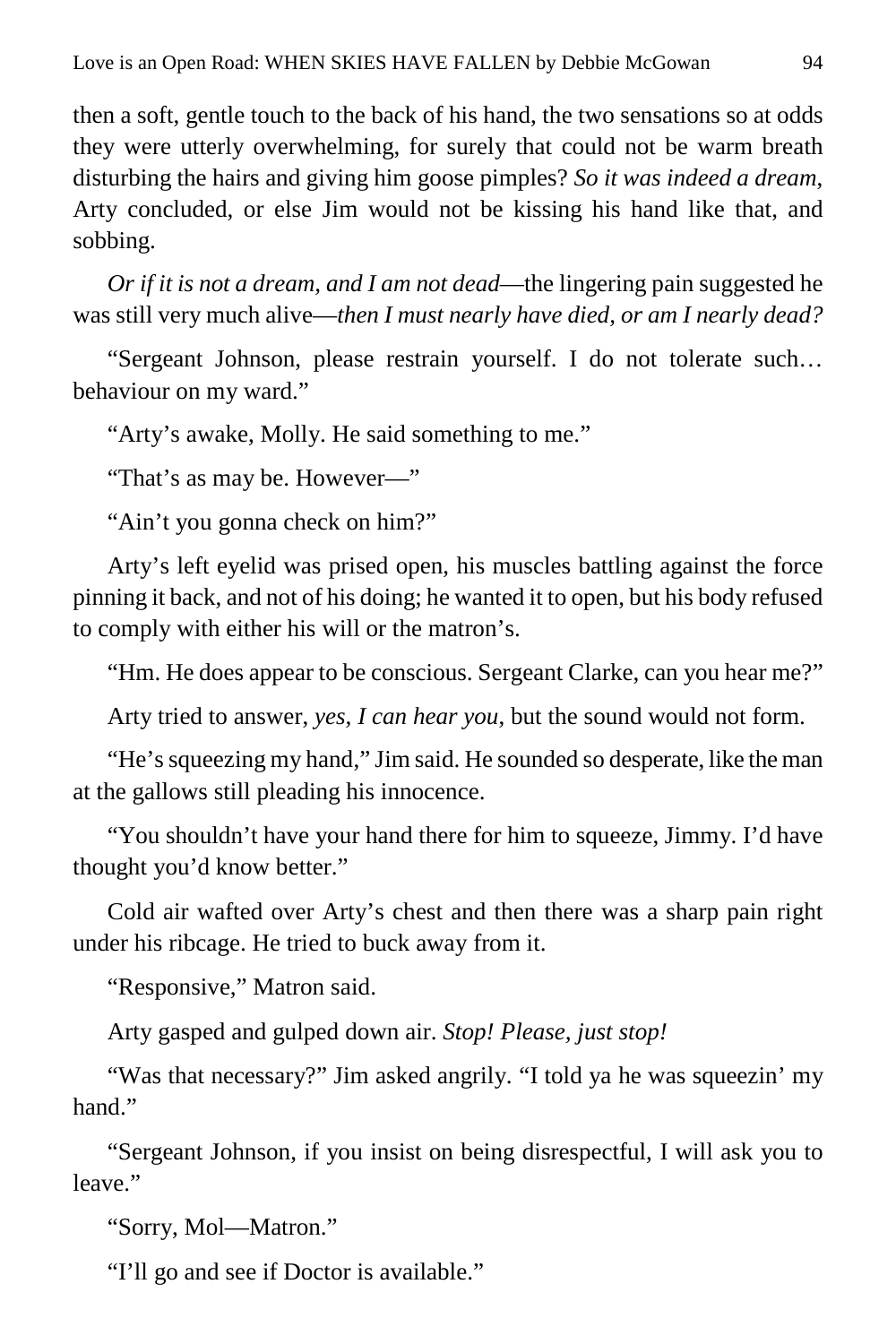Footsteps retreated, in their wake a silence as thick and heavy as the blankets pinning Arty to his sickbed.

Jim sniffed loudly and moved one of his hands away, but kept hold of Arty with the other.

*It's easier to use a hanky with two hands*, Arty willed himself to say.

"What'd you say, darlin'?"

"Hanky…"

"Yeah. I, er..." Jim took a deep breath. "Man, you gave me a scare."

Jim was fighting to contain his emotions; Arty could hear it in his voice, could feel it in the shaking of his hands that were usually so strong and steady, but he needed to tell him. Something was very wrong. Before, the pain was a dull, heavy ache that stopped just below his hips, almost as if the bottom half of him was missing. Now it had gone. He felt nothing, just a strange sensation of floating, of leaving his body behind, peaceful, painless, drifting away… *No!* He wasn't ready to die. Not if he had any choice in the matter. But if he didn't… he needed to tell Jim, before it was too late. With great effort, Arty forced out the words, "Love you."

"And I love you, but you're going nowhere, you hear? We got a good life ahead of us, Arty. So much has happened in the past few days, I can't begin to tell you. You ain't going nowhere, because I ain't letting you."

*What do you…* "Mean?"

"It can wait. You just rest and heal, all right? That's your number one priority. Get better."

All the tension left Arty's body. Jim would not let him die. "Read?" he requested.

"You want some more of this debauchery, huh? All right. I can do that."

One-handed, Jim flicked through pages until he found his place and continued to read. For how long, Arty didn't know, for when he next awoke it was night-time and he was alone, or alone as anyone can ever be in a hospital.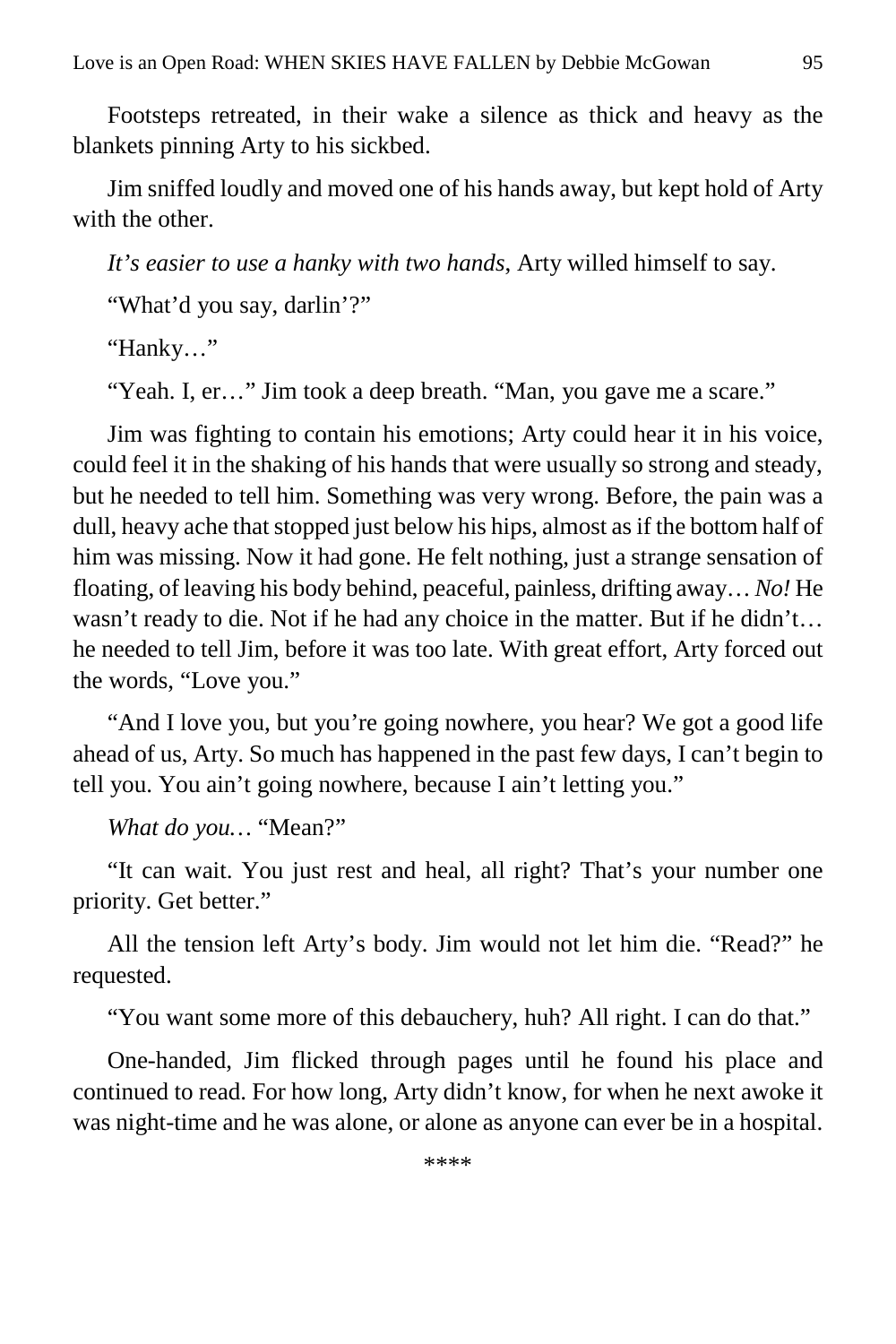### **Chapter Fourteen**

#### *April–May, 1945*

Over the weeks that followed, Arkwright, who had been trapped under hangar debris which mangled his left arm, was sent to a convalescent home near his family, whilst Phillips was moved to a different kind of hospital. He'd lost the sight in both eyes, and Arty had overheard the doctor say there was no medical reason for it, but he came up with one so Phillips wasn't discharged with the hideous 'LMF' on his papers. Whatever horror Phillips had witnessed that took away his desire to see—there was no lack in Phillips' moral fibre so it must have been something pretty hellish—he wasn't telling. Tragic, also, that it should happen now, with news pouring in from Berlin, where the Soviets had a 'nervous and depressed Hitler' surrounded, and the Third Reich seemed to be rapidly disintegrating.

From Italy came rumours of surrender, though Arty only caught snippets here and there; he was still sedated for most of the day, with a brief reprieve at visiting time. The doctor had told him the sedation was to help with the pain, and in truth the only time it didn't hurt was when he was unconscious. Nevertheless, Arty resisted asking for medicine as long as he could, eager to make the most of those few precious minutes of company, particularly when it came to Sissy, whose six-hour round trip to visit every weekend left him in no doubt about the seriousness of his condition. Had he still questioned it, the visits from his parents made it crystal clear.

It seemed everyone from Minton had been in to see him at least once, and his men took turns to visit in pairs, as was the rule set by the firm but fair matron. Jim, Jean and Charlie had also devised a rota, which, along with the officially designated hours for visiting, Jim flagrantly ignored. More remarkable still, he was getting away with it and visiting at all hours. If Arty could have stayed awake long enough, he might have been able to figure out how Jim could so easily wrap Matron around his little finger.

Jean came every other day, doing her utmost to keep Arty's spirits up by telling him funny stories, not that he'd confided to her or anyone else just how frightened he was. He could tell she knew something, and the longer she kept it to herself, the more frightened he became. He still had no proper sensation in his legs. Indeed, with the blankets and cage over them, which he was not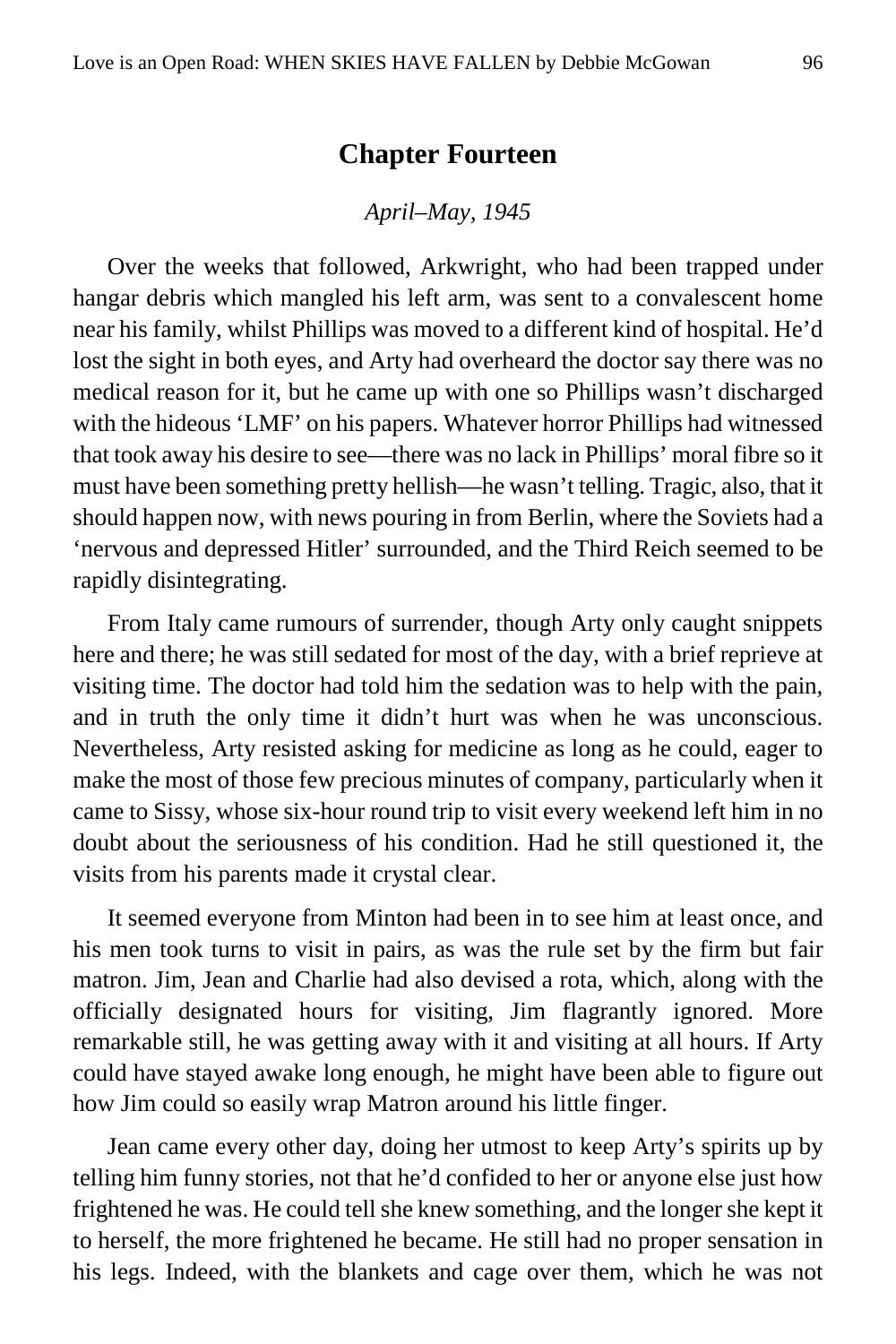permitted to touch, for all he knew both legs had been chopped clean off. Each morning the doctor came on his rounds, asked the same questions, took his pen from his pocket and said, "Can you feel anything?" to which Arty would answer, "No," before deciding the doctor was a damned good liar. If that pen had touched the soles of his feet, Arty would have known about it.

"And you're still getting pins and needles, Sergeant?"

"Yes, Doctor."

"Good, good."

And on to the next poor fellow. *Pins and needles*—if they'd been heated to the point where they were glowing white-hot, maybe. At first it only happened in the early hours, when he was due for more pain-killing medicine, but it seemed to be occurring more and more every day. It was the worst pain Arty had experienced in his life, and when it came on during Jean's next visit, he ended up screaming in agony and begging for her help to end his suffering. In that moment he'd meant it, but as the pain slowly subsided and he watched her break down, he realised just how hard it was on everyone else. Like Charlie, for instance, who would begin each visit by offering his excuses for why he couldn't stay long. After twenty minutes or so had passed, he'd rise to his feet and smile an apology, and Arty would joke, "I'd see you out, but the beds here are fit for kings." Charlie would fake a cheery smile and promise to get the beer in once Arty was discharged.

So, along with the physical pain and the furnace-heated pins and needles in his potentially phantom legs, Arty had the guilt of frightening the life out of poor Jean and subjecting his best friend to enduring the company of an invalid. Indeed, he'd convinced himself it would be better if people didn't visit him, if it resulted in guilt and pain for all concerned, particularly if he was already destined for the knacker's yard.

\*\*\*\*

"A little bird told me you're ready to go AWOL."

Arty's fitful snoozing came to an abrupt end at the sound of Jim's voice.

"I said, '*My* Arty? Nah. Can't be!' And you're still here, so I guess I was right." Jim pulled a chair close to the bed, but before he sat he leaned over and gave Arty a gentle kiss.

"Jim," Arty whispered, aghast.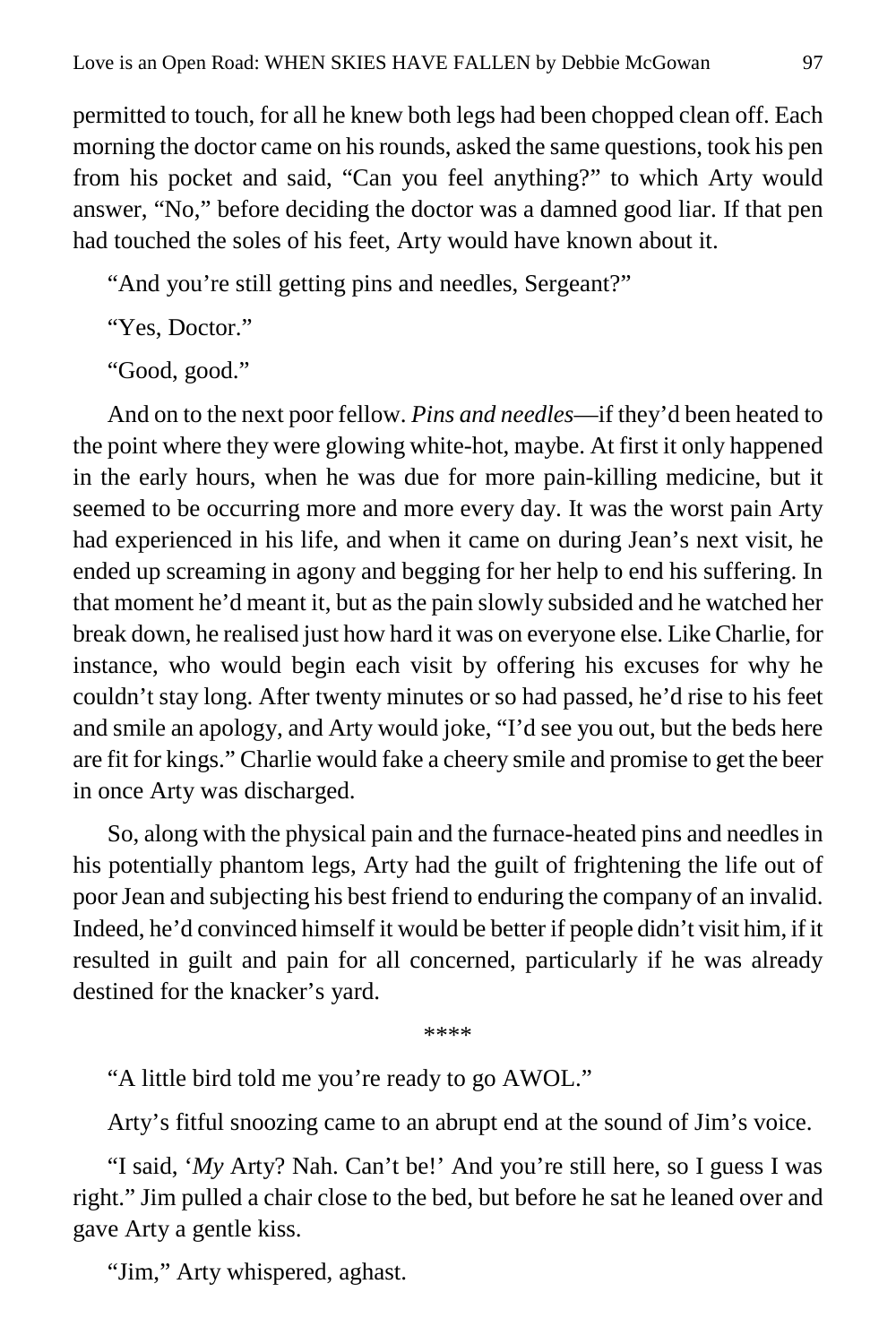"I don't care. If that's what it takes to…" Jim drew in a long, shaky breath. "No matter what they say, or how hard you beg, I'm gonna do everything I can to keep you with me. D'you hear?"

Arty's eyes filled with tears, and he nodded.

"I love you, Arty Clarke. Don't you dare think of goin' anywhere without me." Jim caught one of Arty's tears with his fingertip and rubbed it against his thumb, his eyes trained on that small motion as he continued. "I know you're scared. You got every right to be. And I know you're in a lot of pain..." Jim met Arty's gaze and smiled gently. "Jean said I shouldn't tell you, but you have a right to know."

Arty watched Jim carefully, waiting for him to say more. This was about his medical condition, and from Jim's expression it was clear things were very grim.

"Am I going to die?"

Before Jim got to answering, the dreaded pins and needles shot down into Arty's legs, and he yelled out.

"Jesus Christ! Oh God, Jim…"

"All right, darlin', I'm here."

Arty gripped Jim's hand, trying not to squeeze too hard.

"Take a big breath for me, real deep, come on."

Arty tried to do as Jim suggested, breathing in as deeply as he could, whilst Jim moved a little way down the bed and, with his free hand, reached under the blanket and cage.

"What are you doing?" Arty gasped.

"Just trying something. Do you trust me?"

Arty nodded and closed his eyes, focusing on each breath in, holding it for as long as he could before breathing out again. It might have just been wishful thinking, but he was sure he felt a tingling in his right thigh.

"Jim, what are you doing?" he asked again.

"Tell me what you think I'm doing."

"Tickling my leg."

Jim raised his eyebrows suggestively and grinned. "How about now?"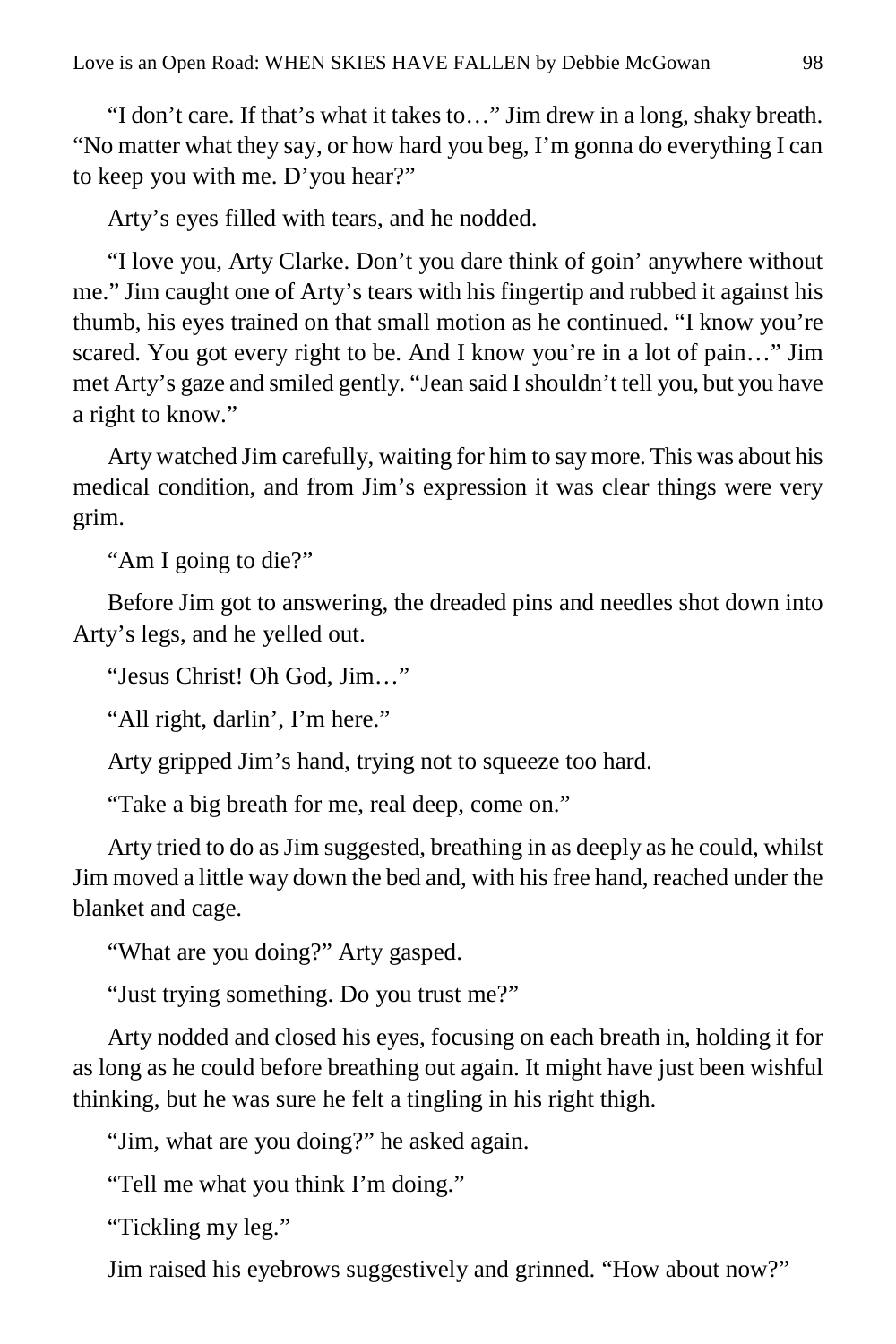Arty felt it straight away. "You're tickling the other one."

"Kinda. Gimme my other hand." Arty let go and Jim moved down to the other end of the bed, reaching right under the blanket with both hands. "I'm rubbing pretty hard."

"I can feel it, but it's still…" Arty's body tensed. "You know I'm ticklish," he said, a reflex chuckle escaping with the words.

"But it's easing the pain?"

"Yes, it is." Arty smiled at Jim in gratitude, although he'd also spotted Matron heading their way.

"Sergeant Johnson. What on Earth do you think you're doing?"

"Physical therapy, Ma'am."

"Physical therapy?"

"Yeah, see, I been reading about polio and paralysis and I figure Arty's got the same kind of thing going on here. The books say firm, smooth pressure helps stimulate the muscles and gets the blood flowing."

Matron grunted. "A likely story. I'll let it go—this time."

"Thanks, Mol, you're a peach." Jim gave Matron a cheeky wink and her nostrils flared, but that was all; she returned to her station at the end of the ward.

"How do you do it?" Arty asked.

"What?" Jim queried innocently.

"You know what. Charm the birds out of the trees, you could."

"Er… yeah." Jim nodded with faked modesty. Arty laughed and settled back into his pillows. The pain was still there, but it was nowhere near as severe, and for the first time since he was hospitalised he was properly warm.

"You going to sleep on me?" Jim teased.

Arty shook his head but kept his eyes closed, all his troubles dissolving like sugar in warm water. The pins and needles had gone. He thought he probably ought to tell Jim that, but to feel something in his legs after all those weeks of feeling only pain or numbness was blissful.

"Better?" Jim asked.

"Much, thank you."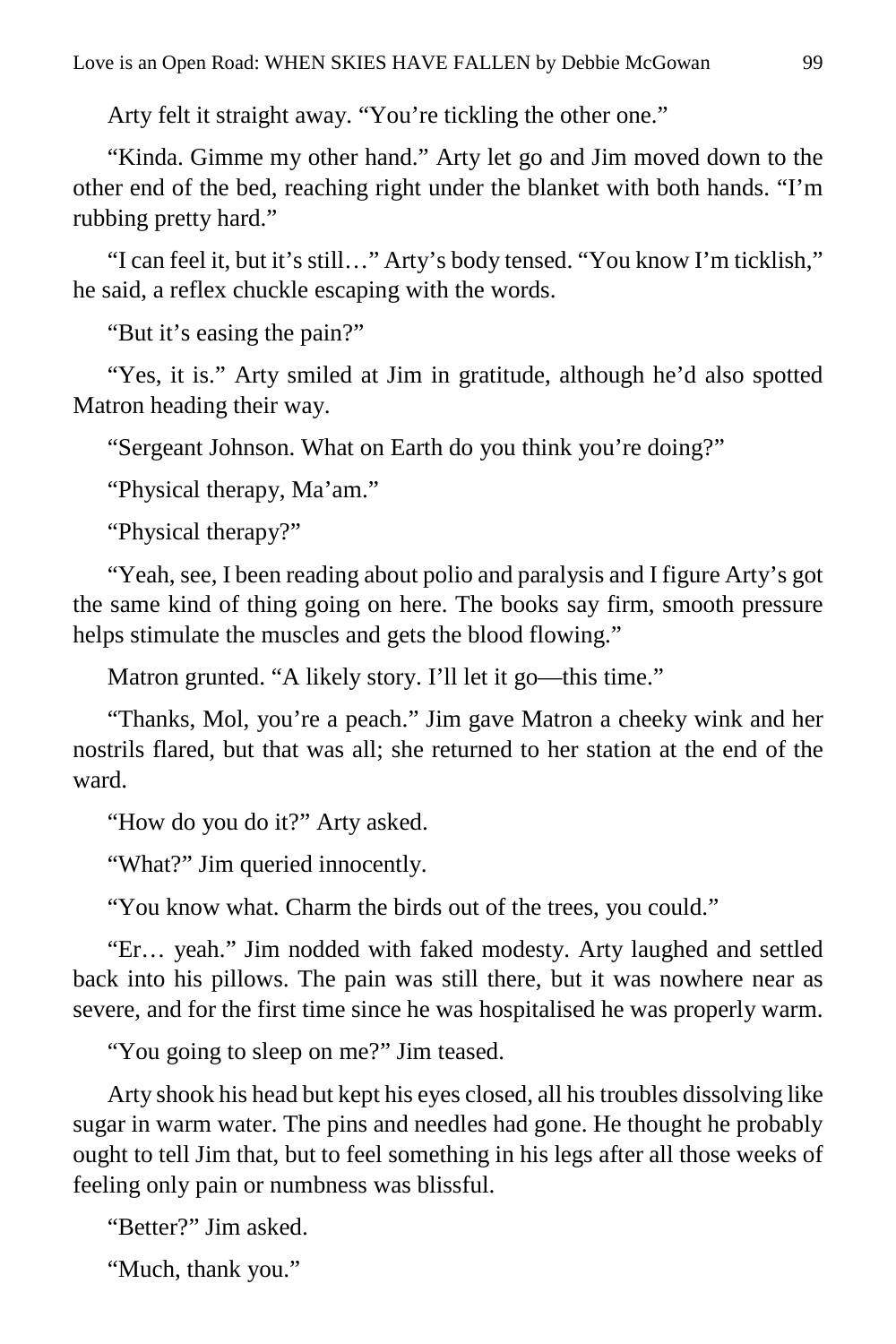Jim stopped what he was doing and shifted the cage half a foot to the left.

"Move over," he said.

"Jim, you—"

"Do it."

Against his better judgement, Arty put his hands either side of his hips, hoisting himself a few inches to the left, while Jim lifted his legs for him. Once he was comfortable, or as comfortable as he was getting, Jim lay beside him, taking his hand once more.

"In answer to your question," Jim said, "they don't know if you're gonna die."

"Oh." Arty sighed. "Well, I suppose that's better than an outright 'yes'."

"No kiddin'! A few hours after they got you here, your legs turned black, and the doc diagnosed gangrene. He said it would spread upward, and it was gonna be slow and painful, so he kept you under, hoping you'd go in your sleep, I guess."

"Bloody hell," Arty said quietly.

"Yeah. He went as far as to say it would be more humane to shoot you, but after a while the black started to fade to blue, to purple, to yellow…"

"Internal bleeding."

Jim nodded. "Doc thinks the Wellington crushed all the blood vessels in your upper legs, the pressure built, arteries ruptured. You should've bled to death."

"But I didn't."

"No. You didn't." Jim laced his fingers with Arty's. "Guess God was listening to me, huh?"

"You prayed for me?"

"Oh yeah, I prayed for you. Think I pretty much used up my lifetime's quota. But I'll tell you now, in case there's any doubt, I love you and I'm staying with you, come what may."

"If I lose my legs—"

"You ain't listenin', are ya? *Come what may*. Legs, no legs… hell, who needs legs anyway?"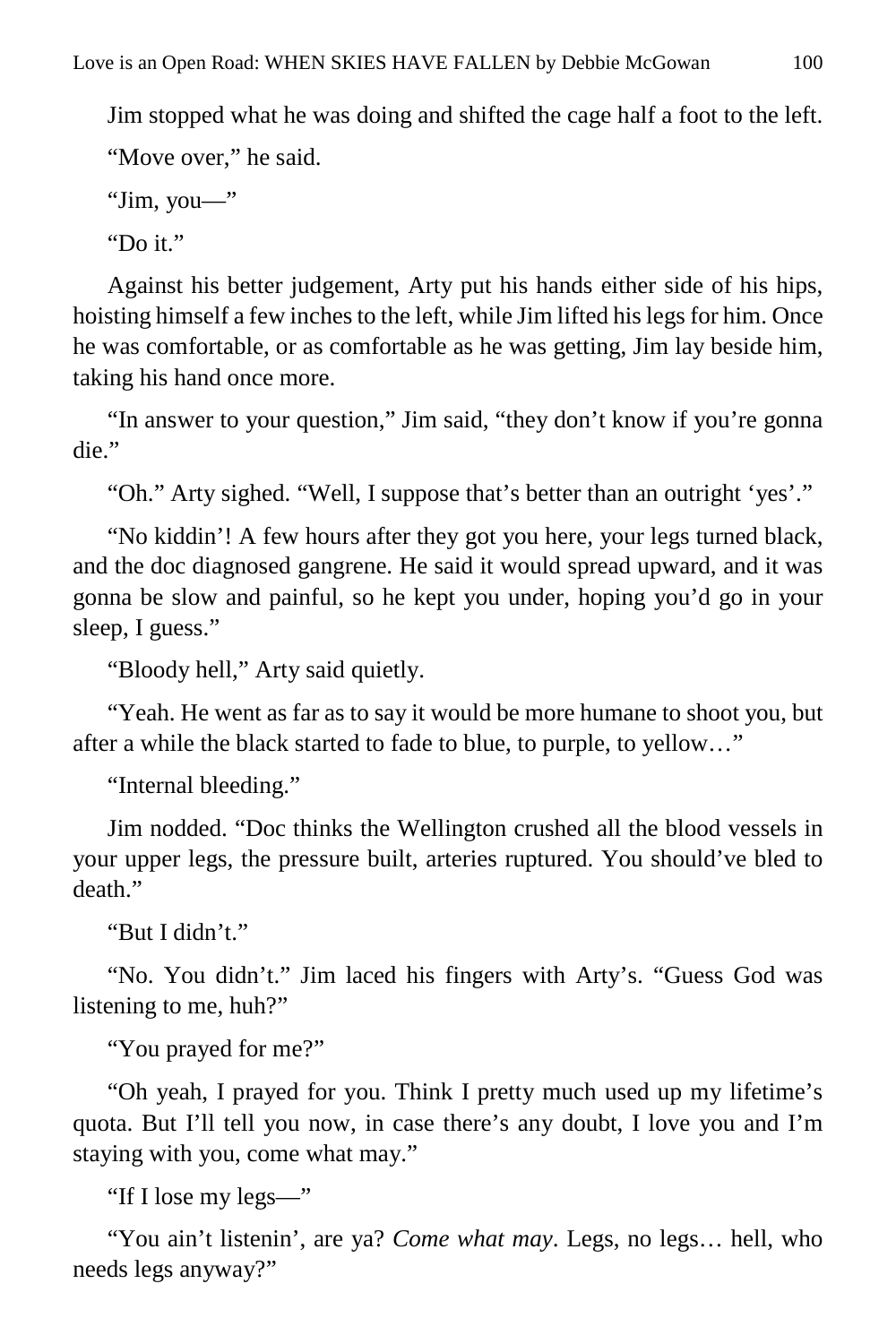Arty attempted a smile and pushed away the other fear he had, the one he couldn't bear to think about.

"We'll get that waltz one day, I promise," Jim said, almost as if he could see right into Arty's brain.

"I doubt—"

Jim's kiss stopped him from going any further, and it was a long, slow kiss which Arty thought he should probably resist, but it was an age since they'd kissed, and it wiped out his resistance in one fell swoop. Just to have this physical contact, the warmth and security… it made everything seem perfect, and Arty could've stayed there forever.

As Jim slowly released him, Arty remembered where he was, and why. Surprised by the lack of complaints, he lifted his head and glanced around the ward.

"Where is everyone?" he asked.

"In the canteen."

"The patients too?"

Jim nodded. "Yep. Patients, doctors, nurses, porters…"

"Why? What's going on?"

"Hitler's dead."

\*\*\*\*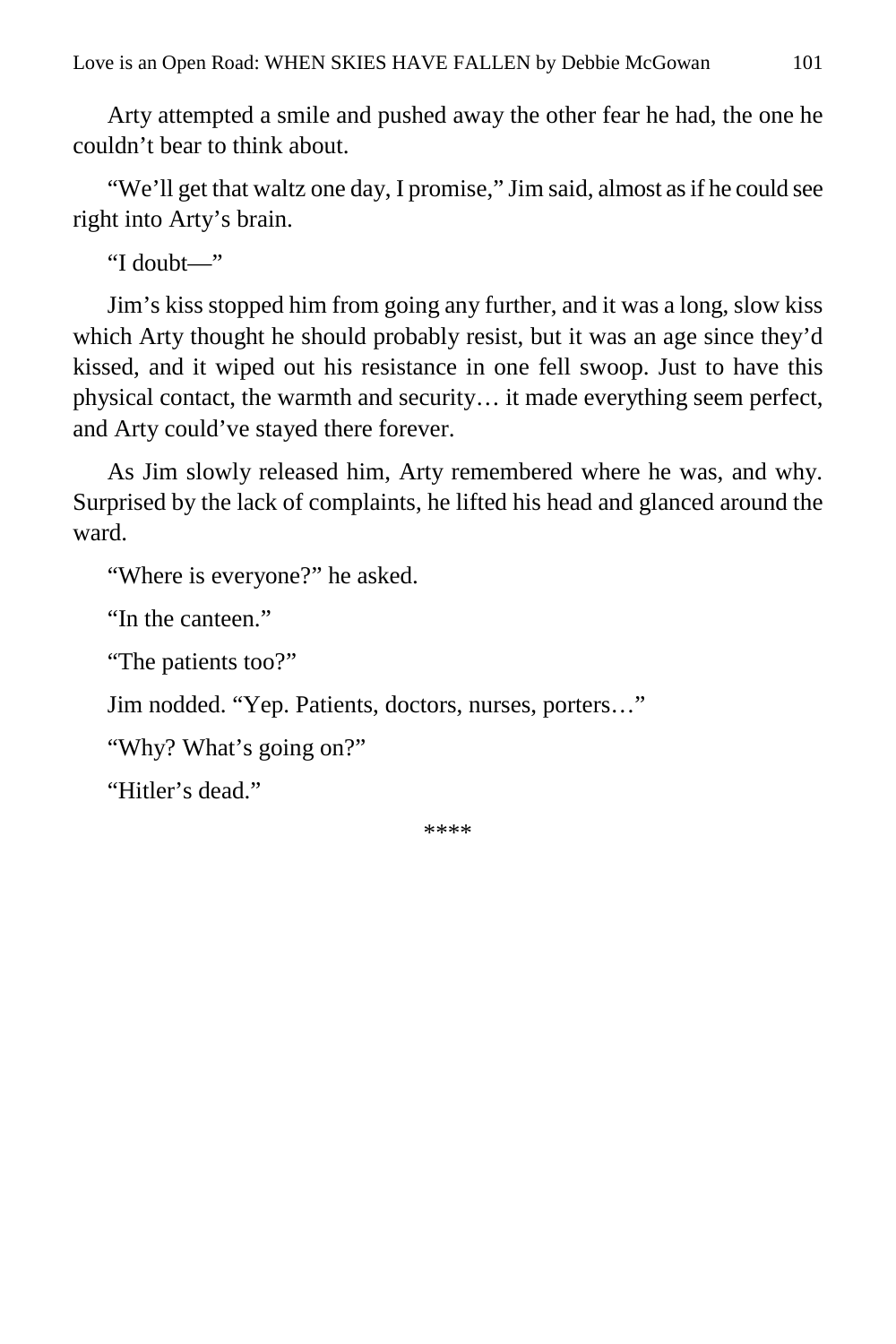## **Chapter Fifteen**

*May, 1945*

The moment hung like a scene in a photograph while Jim's statement sank in. Arty's heart was beating so hard and fast he could even feel it in his dead legs. Dozens of questions clamoured to be asked—Was it official? Had it been confirmed? Did it mean the war was over, or was Germany fighting on?—but the answers to all of those questions were overshadowed by his need to know one thing.

"Why didn't anyone tell me?"

"Doctor's orders," Jim said.

"Don't tell Arty the Führer's dead?"

Jim laughed. "Not quite. Doc said it was important you stayed calm—no excitement, no shocks—to give your blood vessels time to heal."

"So you're trying to kill me," Arty stated dryly.

Jim smiled and kissed him on the forehead. If he'd told him the war was over it would have been very different, but after more than a year together, Jim knew Arty would take the news of Hitler's death calmly. Until he saw or heard for himself that Germany had unconditionally surrendered, the war was still on.

"Is there anything else I need to know?" Arty asked.

"Other than I love you? Nope."

"You're sure?"

"Yeah." Jim narrowed his eyes. "Why?"

Arty frowned at him. "No reason." He just knew there was more, but perhaps he shouldn't push it. After all, if Jim was withholding information from him, it would be for health reasons, so he was likely safer not knowing. He let it go and instead asked, "What else is going on in the big wide world?"

Jim was noticeably relieved to be let off the hook and they moved on to discussing recent events—Mussolini's death, Italy's surrender, the Americans and Soviets advancing on Berlin—and agreed it certainly looked like the end really was in sight. When they'd finished discussing the war, Arty casually dropped in a question about the accident, for he knew only what he remembered, and Jim immediately tensed.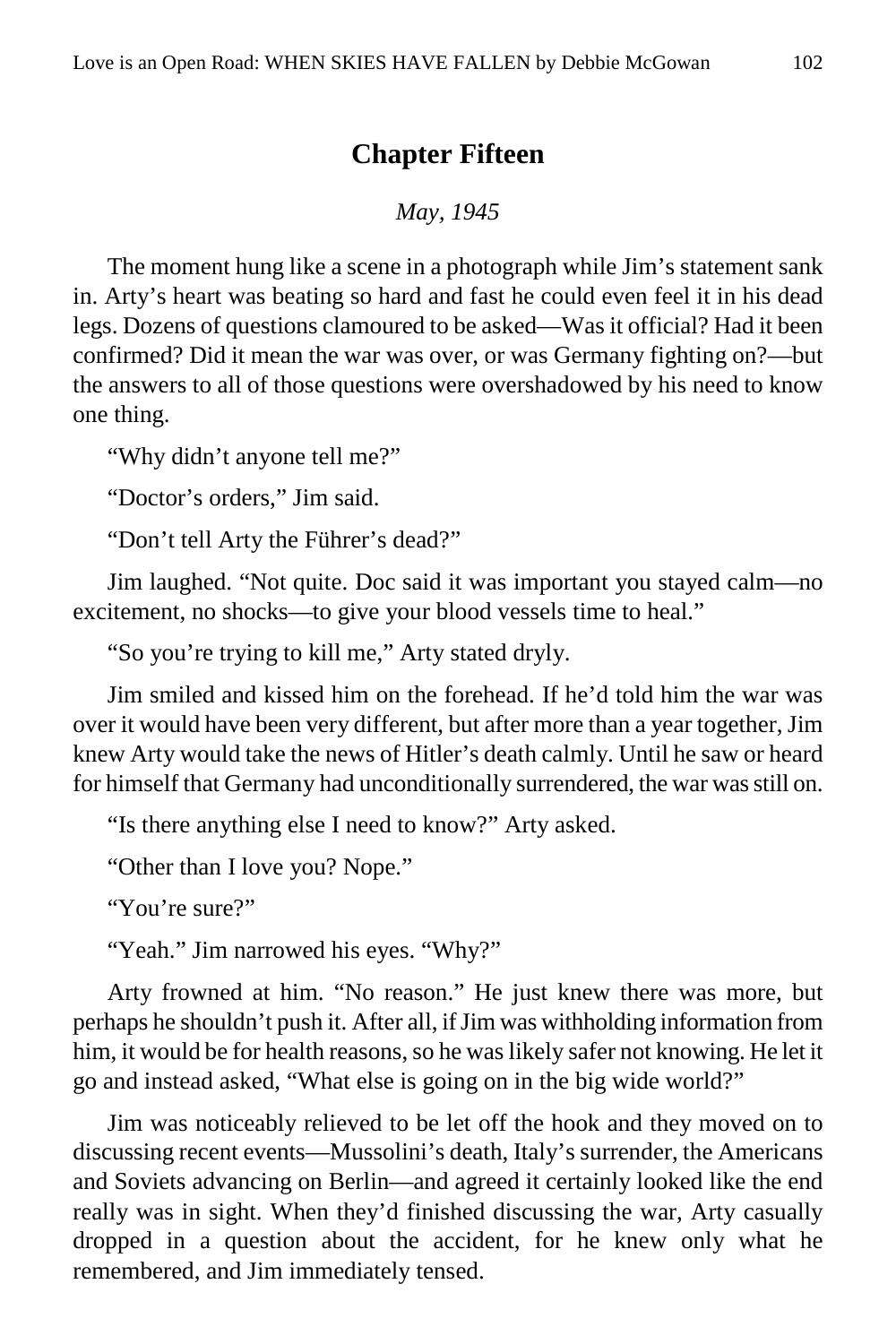With gentle reassurance that he wasn't going to bleed to death, Arty was able to glean that the pilot died, but his navigator had survived. They had been taking the bomber up to Lincoln—one of twelve replacement craft for those lost on recent missions—when three of the engines cut out. The pilot managed to restart one on his approach to Minton, where he had intended to make an emergency landing. There was no way of knowing if the pilot would have been successful had the runway been clear, but thanks to Arty's quick thinking there were only two fatalities and three casualties, including himself.

"Who else died?" Arty asked.

"Corporal Allan?" Jim said, unsure of the man's name as they'd never met.

"Reg Allan—Charlie's right-hand man?"

Jim nodded. "Yeah, that's him."

"What a shame. Poor Charlie. How's he taking it?"

Jim shrugged. "Your guess is as good as mine."

Arty decided not to say anything further, as he still needed to have that conversation with Jim about telling Charlie the truth, but now wasn't the time. Once he was out of hospital, whenever that might be…

The nurses were on their way back with the patients from their impromptu celebration, and Jim vacated the bed.

"I'd better go," he said, straightening the cage and blankets. "I'm on duty in half an hour."

Arty nodded drowsily; it was the longest he'd stayed awake since the accident and only made possible by Jim's ministrations. "Thank you," he murmured.

"Always welcome," Jim replied, chancing another quick kiss before he strolled out of the ward, acknowledging the happy, exhausted patients with a lazy salute.

Arty watched until Jim was out of sight and shut his eyes. *Not gangrene*. That was something. Of course it was just his bloody luck to get this close to the end of the war without injury and then cripple himself. But at least he was still alive, unlike the Lancaster's pilot and poor Reggie Allan, and he hadn't lost his sight or his mind. These were surely things to be thankful for.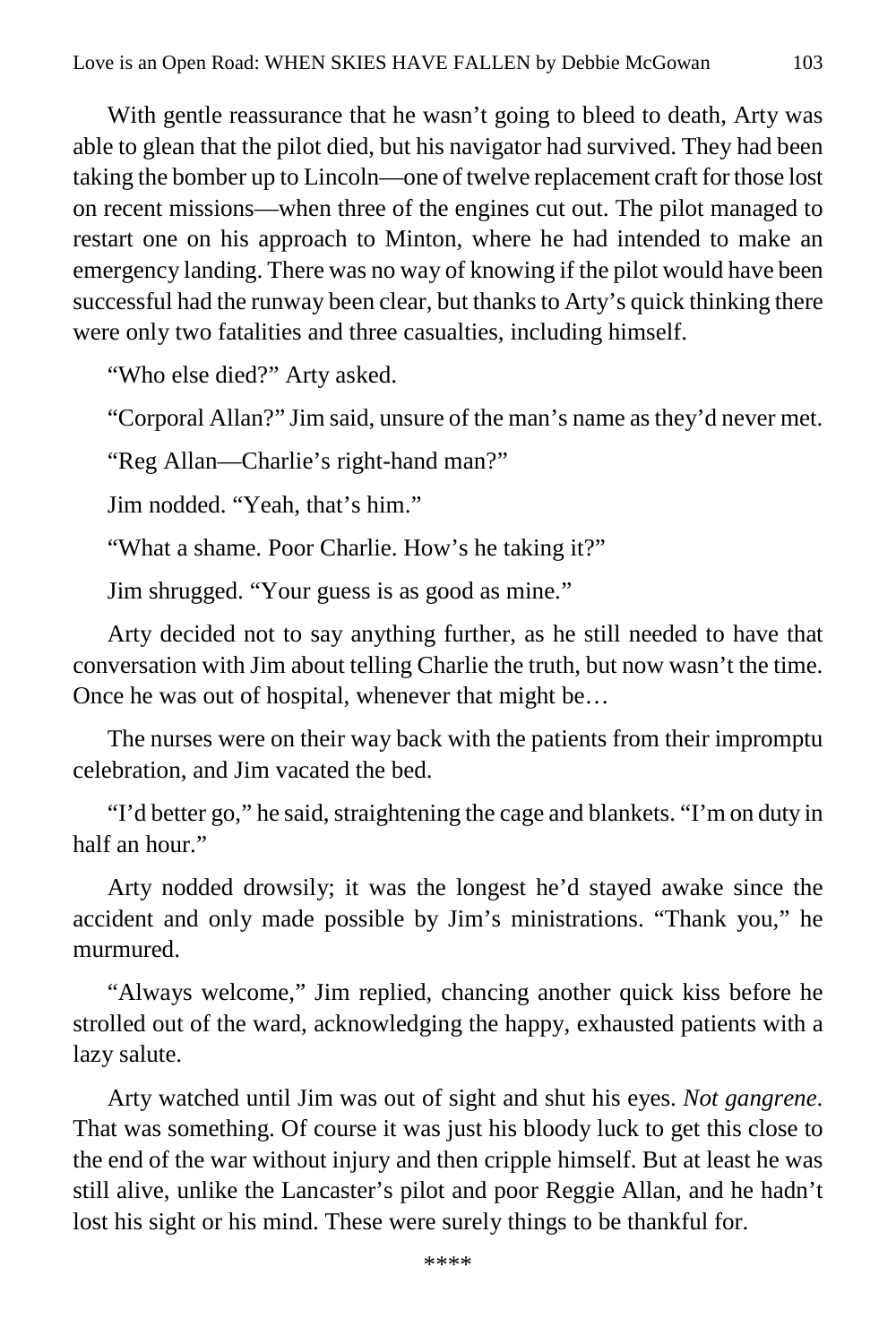Over the days that followed there was a constant stream of good news, with German troops surrendering to the Allies, and the liberation of concentration camps, cities and countries right across Europe. It gave the patients plenty to talk about, for which Arty was glad, because Jean had only been in to see him once since his outburst, and it was brief and awkward. He needed to say sorry, but it was still too raw for both of them. Charlie also came to visit a couple of times, the second of those interrupted by Jim's arrival, cutting Charlie's usual twenty minutes in half.

On the evening of the seventh of May, after a day of hopeful whispers, Thomas Cadett, a correspondent of the British Broadcasting Corporation, reported that he had seen '…the formal acknowledgement by Germany's present leaders of their country's complete and utter defeat by land, in the air and at sea.' The deafening cheers could have razed the hospital to the ground, and nurses and patients hugged each other, laughing and crying in celebration. Through it all, Arty could do nothing but keep telling himself, *don't get worked up, stay calm*.

Bright and early next morning—Victory over Europe Day—Jim bounced into the ward with a wheelchair.

"Good morning, darlin'," he called loudly, attracting the glares of the other patients. Arty looked up at him in disbelief. "What?" Jim said with a grin.

"It's bad enough that you're stuck with an invalid. Don't be getting us sent to prison and all."

"No one's gonna be worrying about a couple of—"

"There's no need for that sort of thing today," one of the men across the way complained.

"What's it to you, gramps?" Jim said, gesturing to Arty, who was trying his hardest to hide behind the leg cage. "This man here is a hero."

"He's not the only one," someone else pointed out.

"Absolutely," Jim agreed. "You're all heroes in my book. Every last one of you. Soon y'all gonna be demobbed, go back to your wives and kids, and I'm real happy for ya." Jim glanced back at Arty, who shook his head, silently beseeching Jim to shut his mouth. He just smiled and said, "I'm not ashamed of my love for you, Arty. Why should I hide it, today of all days?"

"Sergeant Johnson," Matron interjected. "If you're intending to take Sergeant Clarke on a jaunt, I recommend you hop to it."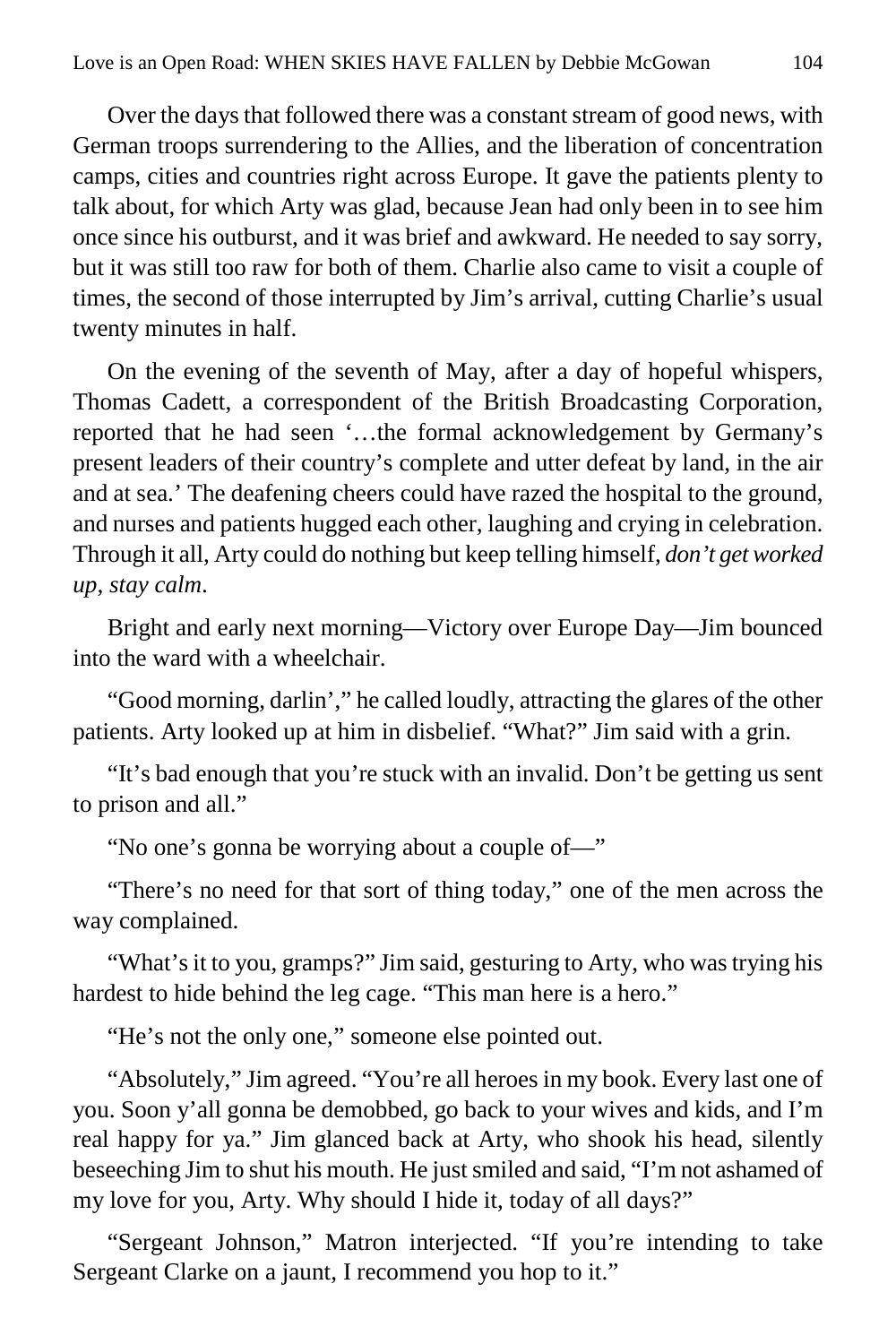"Yes, Ma'am," Jim said.

She gave him a stern nod and continued to watch him for a moment before a smile almost broke. She fought it and sighed in exasperation. "Here. Let me give you a hand."

"Very kind of you," Jim acknowledged. The matron stepped to the other side of the bed, and Arty saw a look pass between the two of them that he couldn't interpret. He let it go unchallenged, for the time being, and did his best to assist them in dressing him. Once he was fully clothed, he shuffled to the edge of the mattress, where Matron helped him to sit up while Jim carefully swung Arty's legs over the side of the bed in which he had lain for a month. Jim put his arms under Arty's.

"Hold on to me," he instructed.

"I could try to stand—" Arty began.

"No, you most certainly could not!" Matron scolded.

Arty grumbled under his breath, which made Jim chuckle.

"Grab on, pardner," he said.

With no other choice, Arty compliantly looped his arms around Jim's neck and became weightless as he was lifted from bed to chair.

Matron nodded, satisfied, and handed Arty a urine bottle. He stared at it in horror.

"I'll take you to the men's room if need be," Jim offered.

"No. It's all right."

Jim took the bottle from him and handed it back to Matron. She clicked her teeth, disgruntled, and shrugged at Arty.

"Thank you, Matron," he said.

She offered him another of her stern nods and added, "I'll walk you out, make sure Sergeant Johnson doesn't get you into any more mischief." Her nostrils flared and the corners of her mouth twitched. Jim laughed and scratched his head, doing a fairly convincing job of acting bashful. Arty rolled his eyes, not convinced at all.

Taking control of Arty's wheelchair, Jim set off, with Matron walking at his side or going ahead to open the ward doors and any others along the way. Not a word was spoken until they were out in the grounds, where the delighted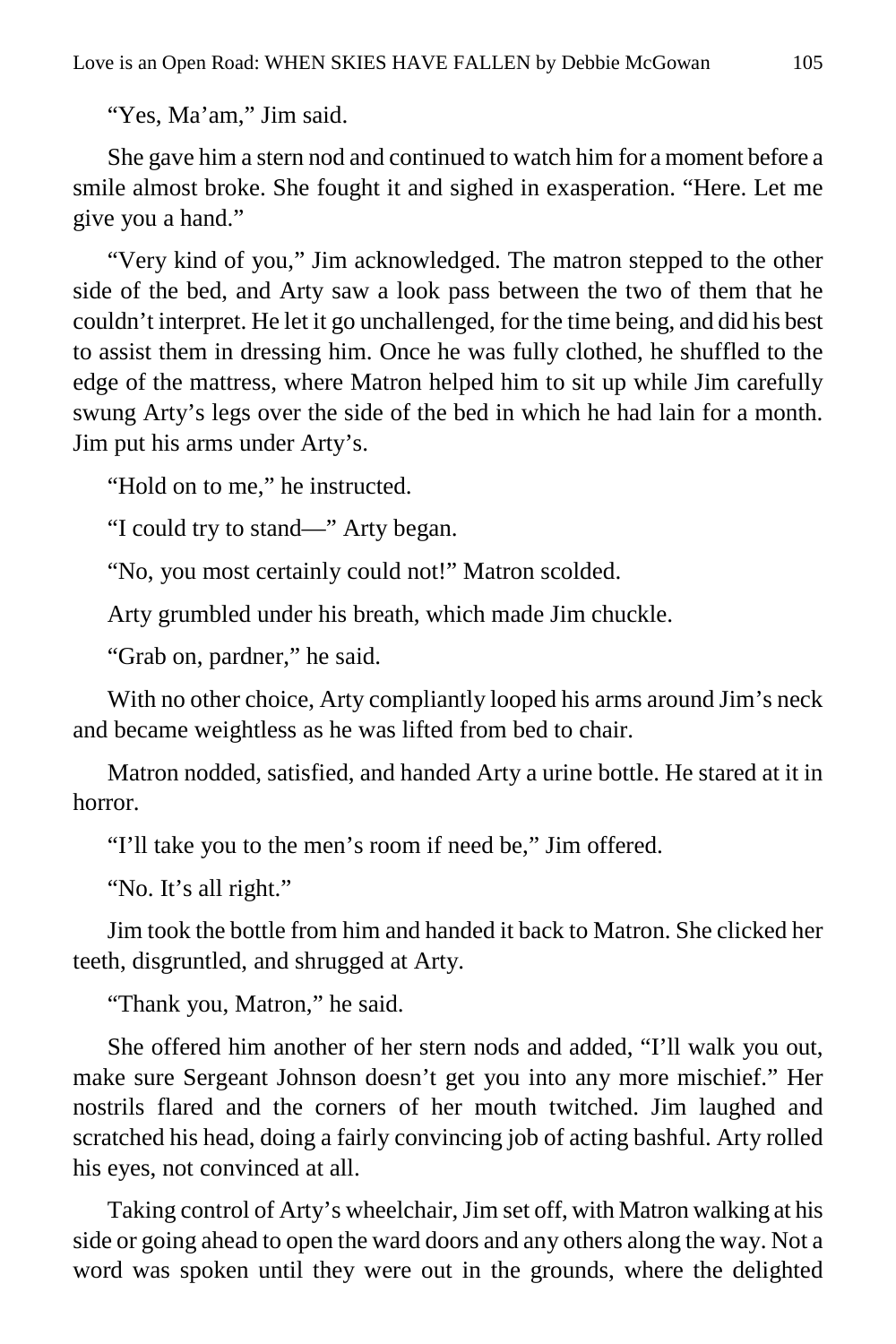shrieks of children at play carried on the warm May breeze, and the air around them exuded a joyful peace.

Jim stopped alongside a jeep he had borrowed to take Arty back to the base for the VE Day party. He lifted Arty out of the wheelchair and up onto the seat, helped him to get comfortable and covered his lap with a blanket. Matron collapsed the wheelchair, and Jim put it in the back of the jeep.

"Be careful, Jim," Matron warned.

"Don't worry, I will," Jim assured her.

"I'm not talking about your driving."

"Yeah, I got that."

Arty watched in astonishment as Jim and the hard-nosed matron embraced.

"And don't bring him back too late," she called, moving towards the hospital entrance.

"I won't," Jim promised. He climbed in beside Arty, started the engine, and slowly moved off.

\*\*\*\*

"…enough?" Jim asked.

"Hm?" Arty had been watching the world whizz by and only half heard the question. He gave Jim an enquiring look.

"Are you warm enough?"

"Oh! Yes, I'm fine. Changeable, isn't it?"

Jim laughed. "You could say that. Didn't you hear the storm last night?"

"Can't say I did. Does Captain Taylor know I'm coming?"

"Everyone at Minton knows you're coming. Didn't I tell you? You're a hero."

Arty returned his gaze to the road ahead. "I did what any one of us would've done."

"Maybe, but don't say I didn't warn you." Jim turned out onto the lane up to Minton, slowly accelerating to a steady twenty-five miles an hour. Arty shifted position and grimaced. "Too fast?" Jim asked.

"No. Just… stop worrying. I'm perfectly fine."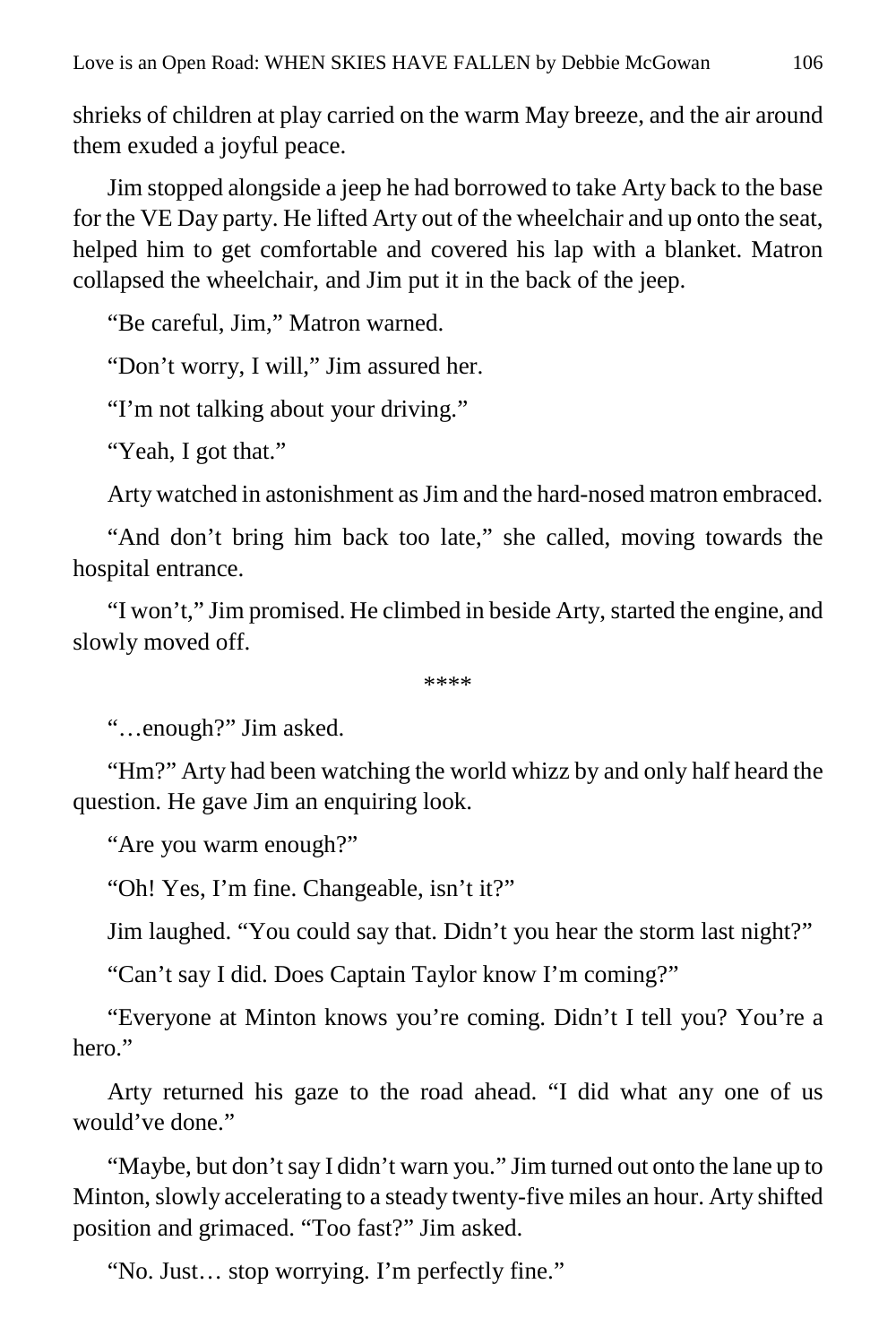Jim reached over and squeezed Arty's hand. "Sorry," he said. The road had quite a few bends, and Jim attempted to take them one-handed, but eventually had to relent. He released Arty's hand and gave him a quick smile.

"You and Matron," Arty said.

"We go back a way."

"I gathered. How d'you know her?"

"From the Palais. Remember the girl I was dancing with that first night at Minton?"

Arty thought back, trying to recall. "You pretty much danced with every WAAF that night, love."

Jim chortled. "You got a point there. Daphne and I were dancing when you went outside and I followed you."

"Daphne… ah, yes. Corporal Buchanon. I thought you meant you were dancing with the matron."

"Not at all. Daphne and Molly—sorry, Matron Reagan—are, shall we say, confirmed spinsters."

"Oh." Arty didn't have much to say to that.

"Mol knows about us."

"Hm, yes, well, if she didn't before I landed in hospital she certainly does now," Arty griped. Jim grinned sheepishly, and Arty shook his head. "Please tell me not everyone at Minton knows."

"Good God, no. I mean, I don't give a damn, but I know you do, so…" Jim turned off the lane into the base, acknowledging the two men on gate duty with a smile and one of his lazy salutes, before driving past the main barracks to the mess hall. He stopped the jeep and pulled on the brake.

"So?" Arty prompted.

"So…" Jim frowned thoughtfully, planning what he wanted to say. Whatever it was, Arty had the feeling he wasn't going to like it. "Maybe we should tell 'em."

" $\lim$ "

"Or not." Jim took Arty's hand again. "It was only an idea, darlin'. I hate we gotta spend today pretending we're just pals. Charlie's spoiling for a fight as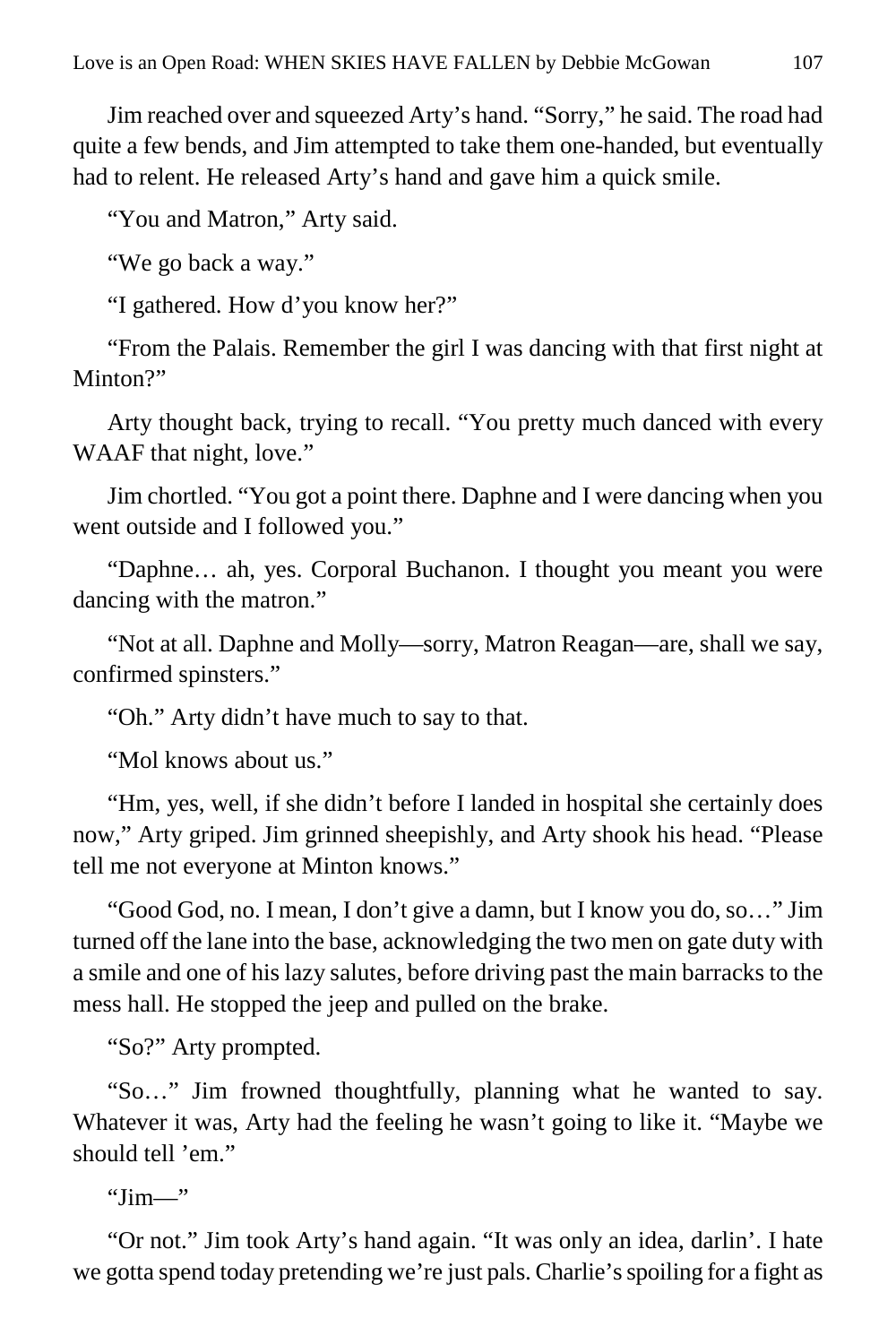it is, but like I say, it was an idea. Don't get all worked up on me and bust somethin'." Jim made a feeble attempt at a smile. Arty squeezed his hand.

"Right, Jim Johnson. How about this? You stop fretting about every little bit of excitement finishing me off and—"

"You're asking for the impossible. You know that?"

"As are you, but I'm prepared to give it my best shot if you are. However, I need to talk to Charlie first."

"I understand. He's your buddy."

"More than that, Jim. Charlie's mad for Jean. He always has been, which is why he can't stand the sight of you."

"Aw, jeez. I've seen 'em flirt, an' all, but I thought it was a bit of fun. Why didn't you say?"

"I was planning to talk to you about it before the accident, because I don't know how he'll take it. We've been friends for six years, Charlie and me, but he's always assumed I like the fairer sex just as much as he does. I could've put him straight, I suppose, but..." Arty turned to Jim with a smile and a helpless shrug. "Until I met you I never had any intention of doing anything about it."

"So, either I made an honest man of you, or I'm a bad influence."

Arty laughed. "A bit of both. Are you all right with me telling Charlie?"

"Sure," Jim agreed, though Arty could see it still bothered him and waited for him to say more. Jim smoothed his chin and frowned heavily. "Trouble is, you tell a lie so long it just keeps building on itself, and I been trying real hard to make it look convincing for your sake. If Jean takes up with Charlie everyone's gonna think she's easy."

"I know," Arty agreed. "But she went into it with eyes open. In fact it was her idea, so I'm not too worried about Jean, or not on that score. She's tough as old boots, that girl."

"She sure is. So it's Charlie we need to think about today." Jim nodded. "All right. Just good pals, huh?"

Arty smiled. "I love you."

"I love you too. And if you need me there when you talk to Charlie, just say the word."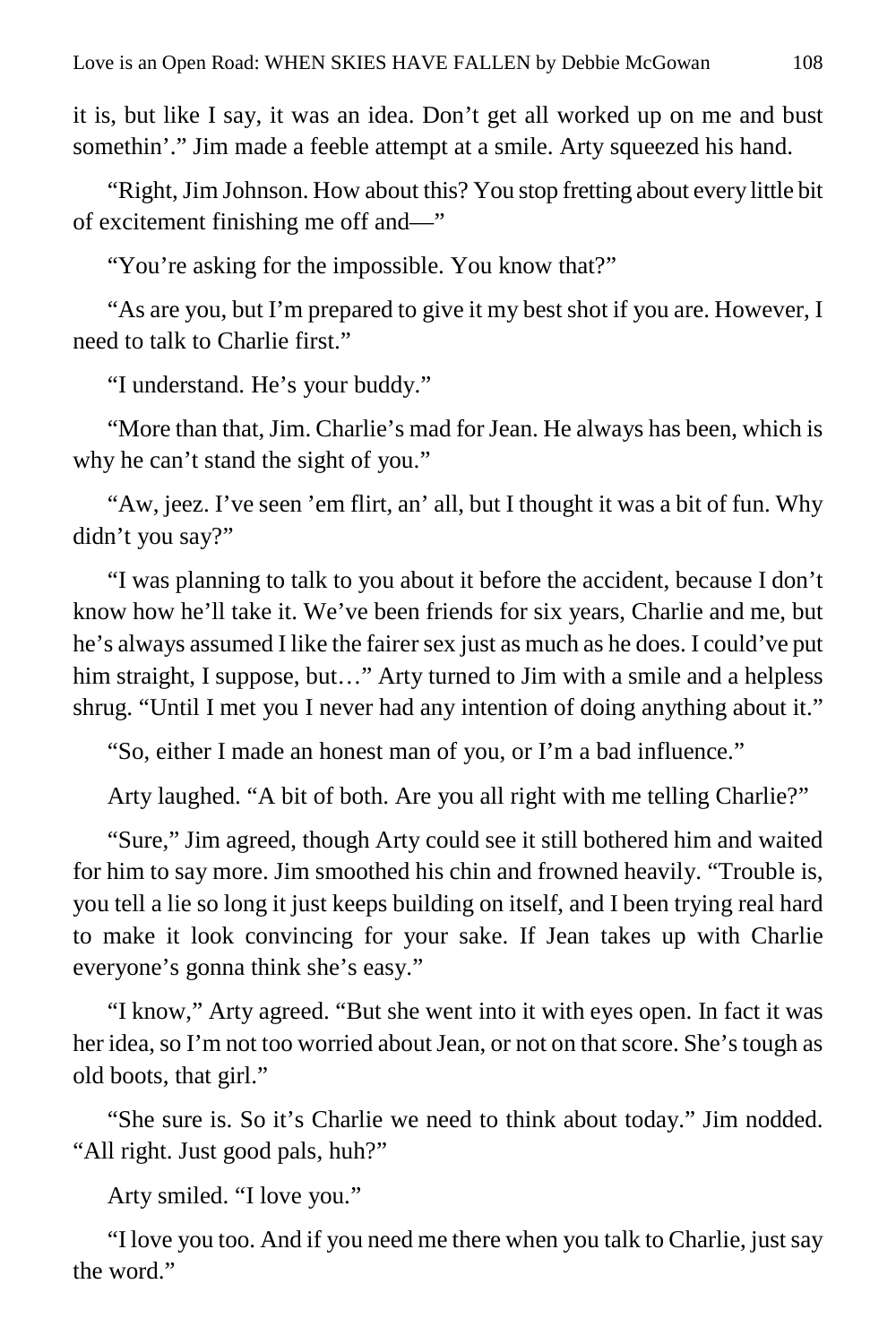"Thanks, but it's probably best if it's just the two of us. I'll try and snatch a minute with him later." A group of airmen and women wandered past the jeep, all of them laughing and joking. Arty watched and smiled. How good it was to see everyone again, and looking so happy. "We should probably go in."

"Yeah. Let's do it." Jim climbed out of the jeep and collected the chair from the back on his way around to Arty's side. He leaned in and put one arm under Arty's knees, the other behind his back. Arty grabbed on and Jim hoisted him with ease, sneaking a kiss as he gently lowered him into the wheelchair.

"I saw that, Sergeant Johnson," a voice called from behind him. Arty peered around Jim and grinned broadly.

"Morning, Jean."

"Good morning," she replied, giving Arty a warm hug and a kiss. "You look so much better, Arty."

"I am," he said sincerely, keeping hold of her a little longer and whispering, "I'm so sorry, Jean."

She patted his back and released him, her eyes glassy but she smiled through. "Forgiven and forgotten. Come on, let's get you inside." Jean looked up at Jim and winked, which worried Arty a little. He had the impression they were scheming something, and if that proved to be the case, he'd be having it out with them both later.

\*\*\*\*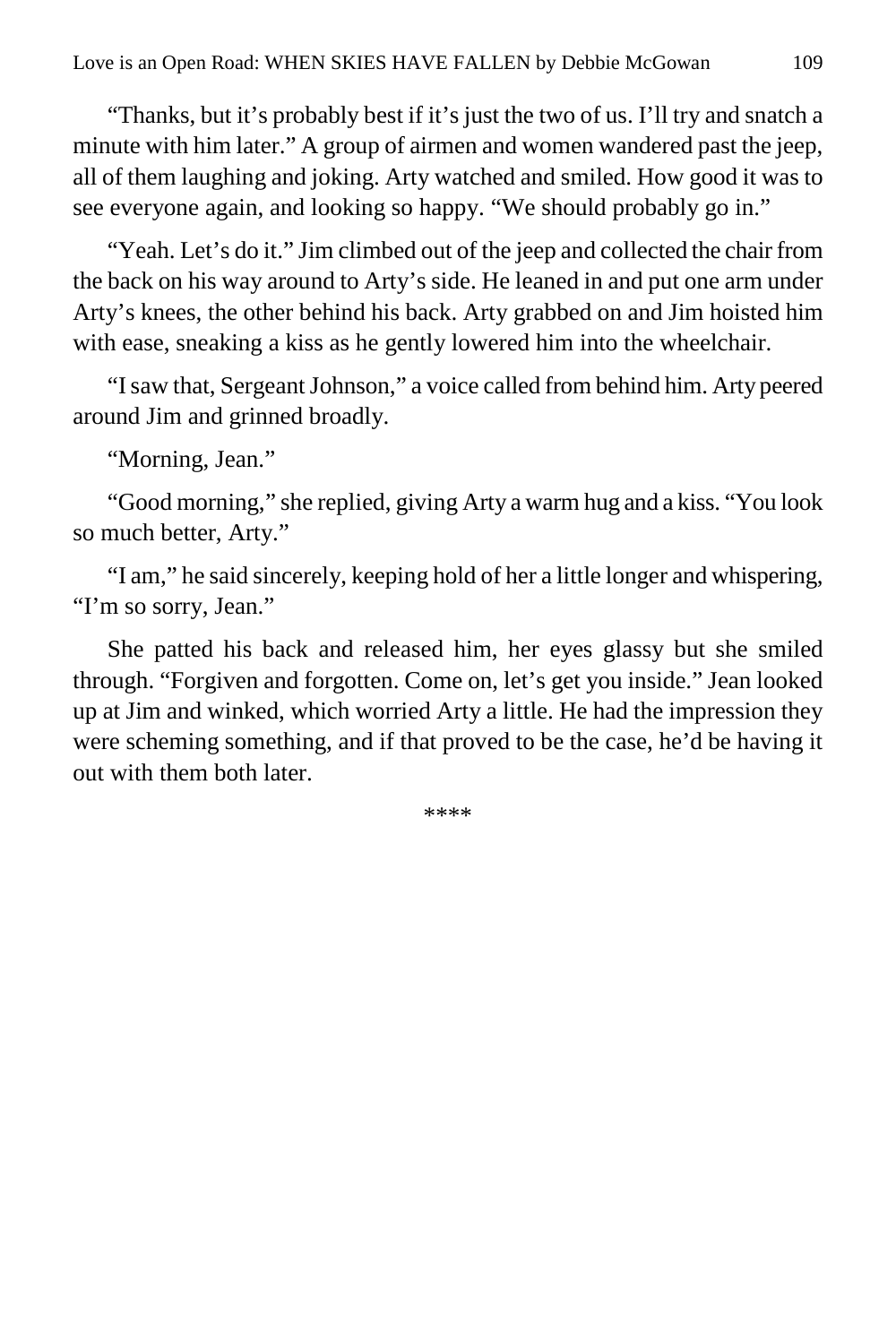# **Chapter Sixteen**

## *VE Day, 1945*

When they entered the NAAFI, Arty had to choke back his tears. The place was packed to full capacity and all of them turned and applauded, raising their glasses in his direction. He was completely astounded by the reception, not to mention perplexed. After all, what was he but a wounded ground technician? Thankfully they quickly resumed their drinking and chatting, a few chancing a brief hello and promising to come back *after*. After what? That's what Arty wanted to know, but whenever he looked at Jim and Jean, they weren't looking at him.

This continued for a further half an hour, at which point Captain Taylor banged on a table to get everyone's attention and the room instantly fell silent. "Thank you, all," he said. "I'm not going keep you from the festivities for long, however, I'd like to formally welcome back Sergeant Robert Thomas Clarke, Minton's longest serving airman."

The room buzzed briefly with mutterings of *welcome back*. The captain looked directly at Arty.

"Sergeant Clarke. Were it not for your quick thinking and evasive action, we would have lost many more lives, not just on the day of your tragic accident, but throughout your time here at Minton. Your conduct is, without exception, exemplary, and this year, on Monday, the twenty-sixth of March, you demonstrated gallantry, risking your own life to save another. The young airman in question, along with the five others you were training that day, successfully joined their crews and flew in several missions, contributing to the victory of the Allies. They sent this message to wish you well."

Captain Taylor withdrew a letter from his breast pocket and shook it open. He cleared his throat and adopted an overly formal stance as he began to read aloud.

Sarge. Sorry we can't be with you today. We were hoping to come down to Minton and take the Wellington out for a spin…

The captain paused while everyone laughed and groaned at the joke, which was in appallingly bad taste but funny nonetheless. Arty chuckled away, holding onto his belly, just in case.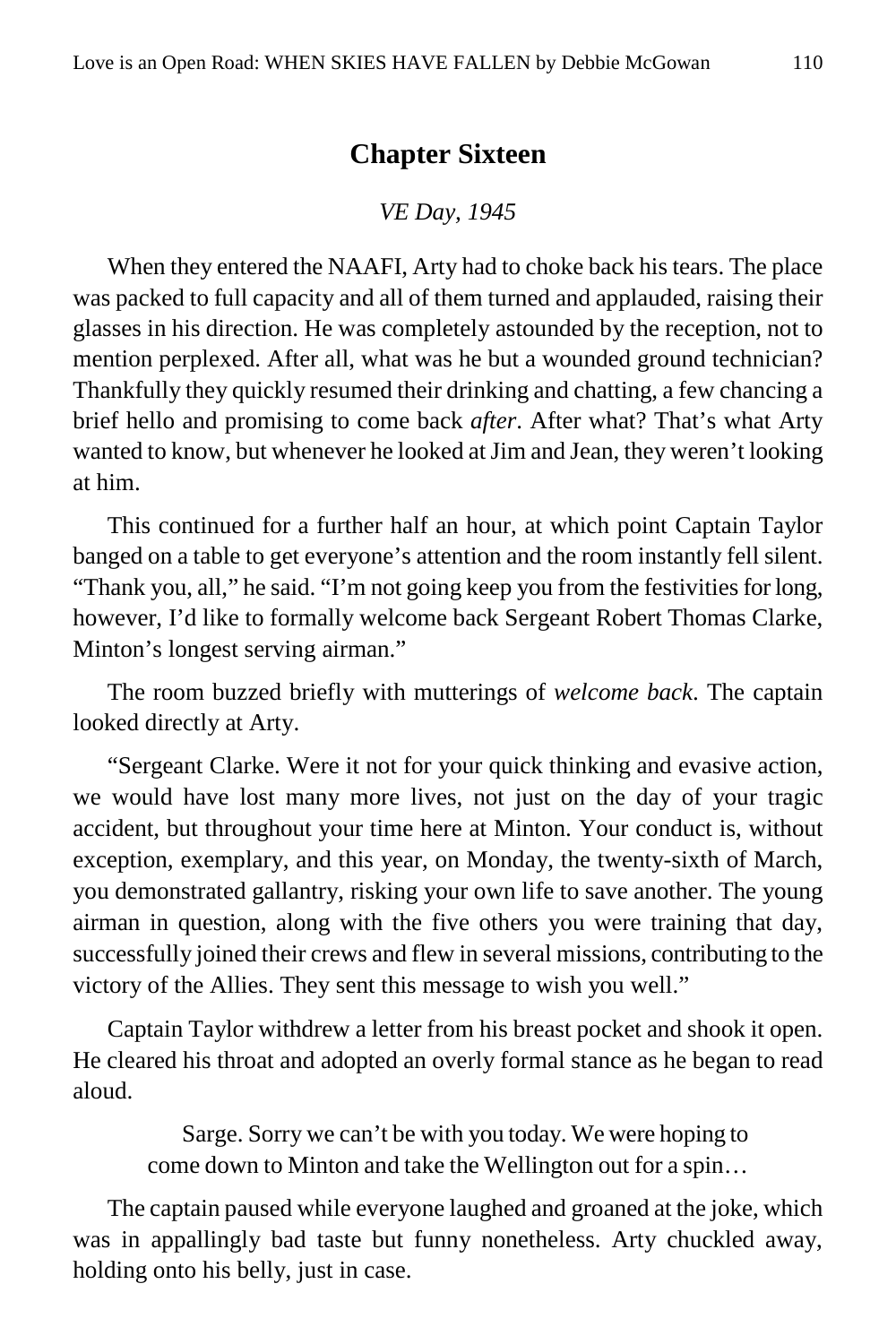…Unfortunately our group captain is even more of an old fart than Taylor.

The room erupted. Taylor took it on the chin and, once they'd settled down again, read through the final part of the letter.

Joking aside, we're glad you're all right, Sarge. We just wanted to thank you for everything you did for us. Our eyes have seen the glory and we lived to tell the tale—It's all thanks to you, Sarge. Have a spectacular day and get well soon.

The applause exploded, and Arty put his hands over his face, wailing like a baby. He felt the warm comforting pressure of Jim's palm on his shoulder, and he laughed through his tears.

"Come on, darlin'," Jim murmured, "the captain ain't done yet."

Arty gave his eyes a quick wipe and moved his hands away. Captain Taylor advanced and drew to attention in front of him.

"Sergeant Clarke, it is my privilege today to award you this medal, for your distinguished service to His Majesty's Royal Air Force."

The captain leaned down and pinned the medal to the flap of Arty's shirt pocket and then stepped back and saluted. Arty returned the salute as best he could in his chair, and once again the NAAFI filled with the sound of clapping and cheering. People came over to shake Arty's hand or hug him, offering their congratulations and moving to make way for others. All the while Arty was aware of Jim's concerned, watchful gaze, but there was nothing to worry about, for whilst Arty was touched by the reception and delighted with his Distinguished Service Medal, he thought the whole affair was a little over the top when he'd only been doing his job.

When things settled down a little, Charlie came over with a couple of pints and handed one to Arty.

"How are you doing, Art?"

"All right, I think," he said, still a tad overwhelmed by the attention. He took a large mouthful of beer, swallowed and moaned in pleasure. "I needed this." He drank some more and nodded his thanks at Charlie. "How are you?" he asked.

"Getting along," Charlie replied curtly. Jim and Jean were standing together just a few feet away but out of earshot. Charlie nodded at Jim. "Nice of him to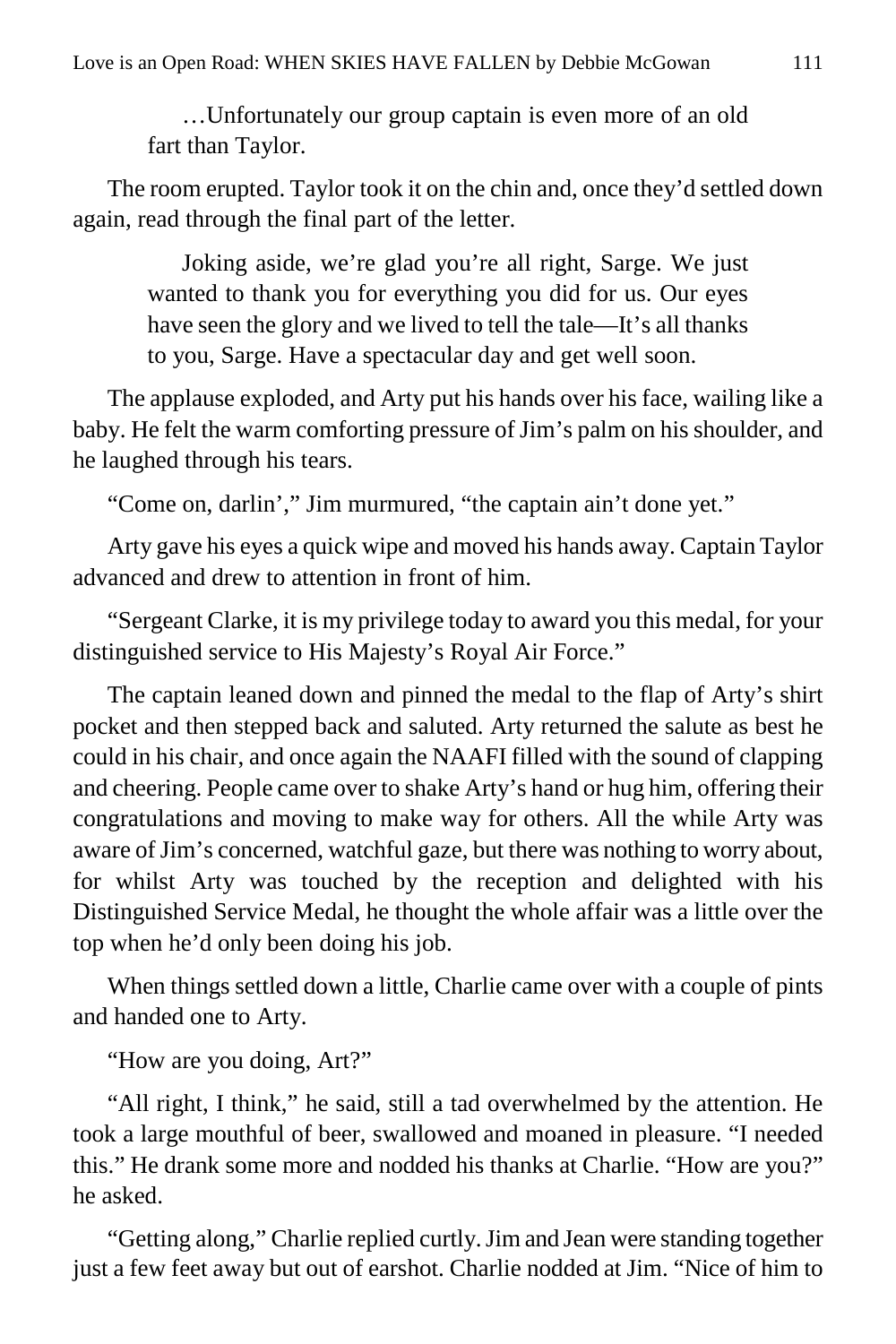go and fetch you today." The remark was cutting, but before either of them had a chance to say more, the rest of their friends came over to join them.

Arty put tackling Charlie on the back burner and focused his efforts on being jolly. He was, in fact, in good spirits, but the other men were uneasy around him, not knowing what to say or where to look. To them, Arty Clarke, ace technician and dancer, was no more, but Arty wasn't giving up that easily. He was under no illusion about his condition. He'd nearly died; he'd have to relearn to walk, and he'd likely never dance again. But he was still alive, the war was over, and he had a life ahead of him with the man he loved. Paralysed or not, Arty refused to follow in the fated tyre marks of Sir Clifford Chatterley, remaining 'strange and bright and cheerful' whilst Jim romped in the woods with the gardener. No, that would not be Arty's future.

Arty and Charlie's friends hung around for a while, becoming more at ease the more beer they consumed. Arty didn't much fancy his chances with Matron if he were to return to the hospital drunk, so he gracefully declined the offer of another drink. The men wished him well, and went back to propping up the bar, leaving Arty at the mercy of the WAAFs, who came over in pairs and threes, admired his medal, giggled at his jokes and moved on. All the while Charlie sat there looking miserable, and it was a good hour before they were on their own again.

"What's up?" Arty asked.

"Not a lot," Charlie replied, frowning into his beer.

"Hm," Arty sounded doubtfully. "I think I might know what it is. We need to talk, Charlie."

"About?"

"Jim and Jean."

Charlie shrugged. "Not much to say, is there?"

"Actually, there is. Look, can we go outside?" Arty set his pint on the table in anticipation. Charlie followed suit and pushed Arty's chair towards the door. As they passed Jim, Arty gave him a nod to confirm all was well.

"Will here do?" Charlie asked, stopping a few feet from the door.

"Bit further away, if you wouldn't mind."

Charlie obliged and steered Arty to the end of the building, put the brakes on and stepped around in front of the chair. He sparked up a cigarette and leaned against the wall, facing Arty without looking at him.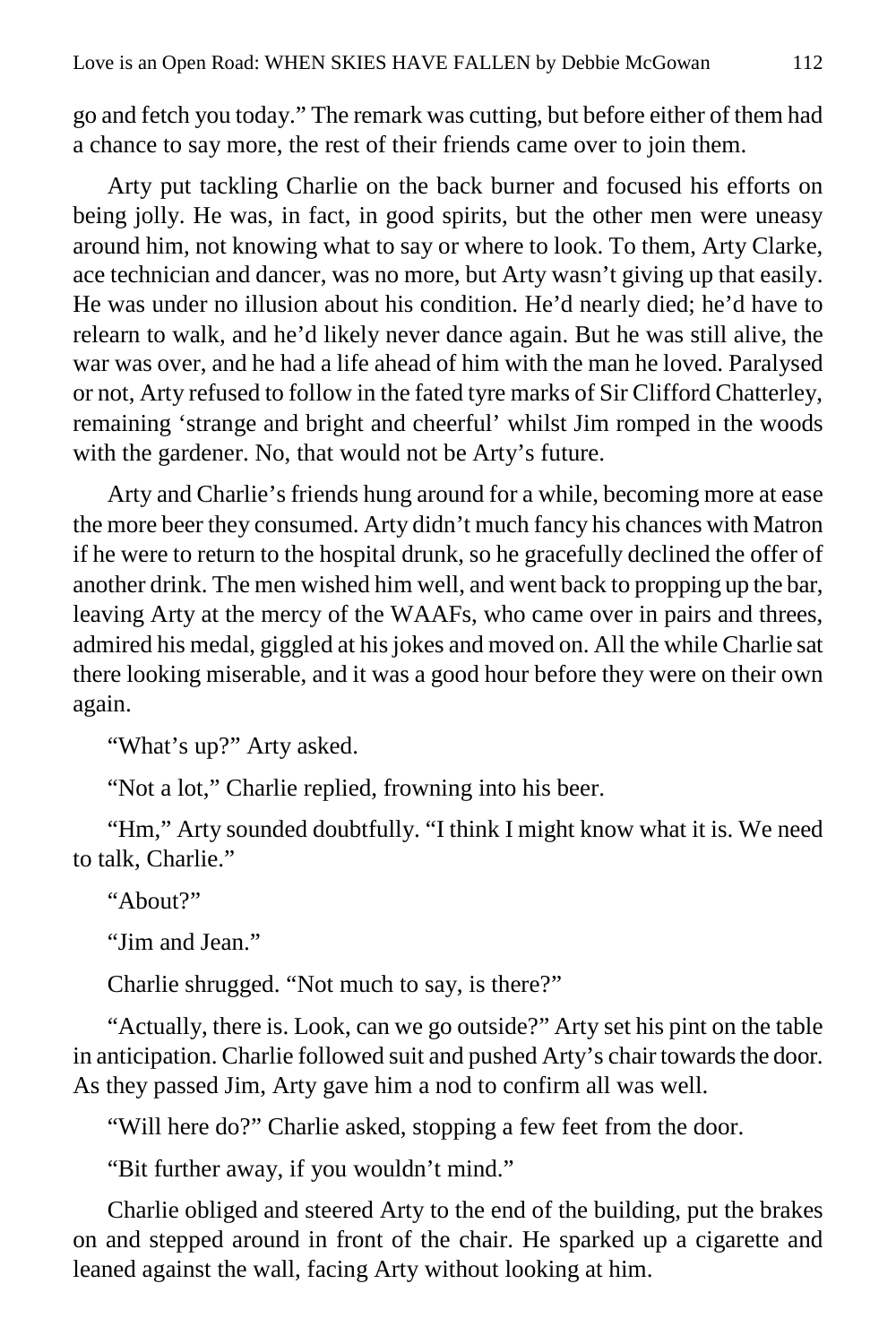Arty clasped his hands in his lap, squeezing them tightly together as he tried the rally the words into a sensible order, for whilst he'd been thinking about telling Charlie for some time, he hadn't really considered the nitty-gritty of what to say, and he was stumped. The prospect of losing his oldest friend, particularly over something that had no bearing on their friendship, was once again making a coward of him, but there was no getting out of it. It had to be done, for all their sakes.

"There's no easy way to tell you this," Arty began. He waited for confirmation that Charlie was listening. It came in the form of a fleeting glance. Arty continued, "First off, Jim and Jean are not engaged to each other."

"They've broken it off?"

"No. They were never engaged to start with, nor even together."

"Funny, that, seeing as they sent each other love letters every week for God knows how many months."

"Yes, well the thing is, Charlie, those letters—"

"I have it on good authority," Charlie interrupted.

"You mean Betty from Jean's office?"

Charlie's cheeks reddened, and it made Arty laugh, easing a little of the tension, which was as well; his legs were aching, and he could feel the blood pulsing in his groin.

"Betty wasn't lying to you about the letters," Arty confirmed, "but… she may have been slightly misled."

"The letters were forgeries?"

"Oh, no. The letters were real, but Jean was corresponding with Jim on someone else's behalf."

"Whose?"

"Mine."

Charlie's eyes widened, and he swallowed so hard Arty heard the gulp. Charlie took another draw on his cigarette and held the smoke in for a good half a minute. His face started to turn purple and he let the breath go. "You—" he said, the realisation cutting his words dead. He dropped the cigarette and shoved his hands in his pockets.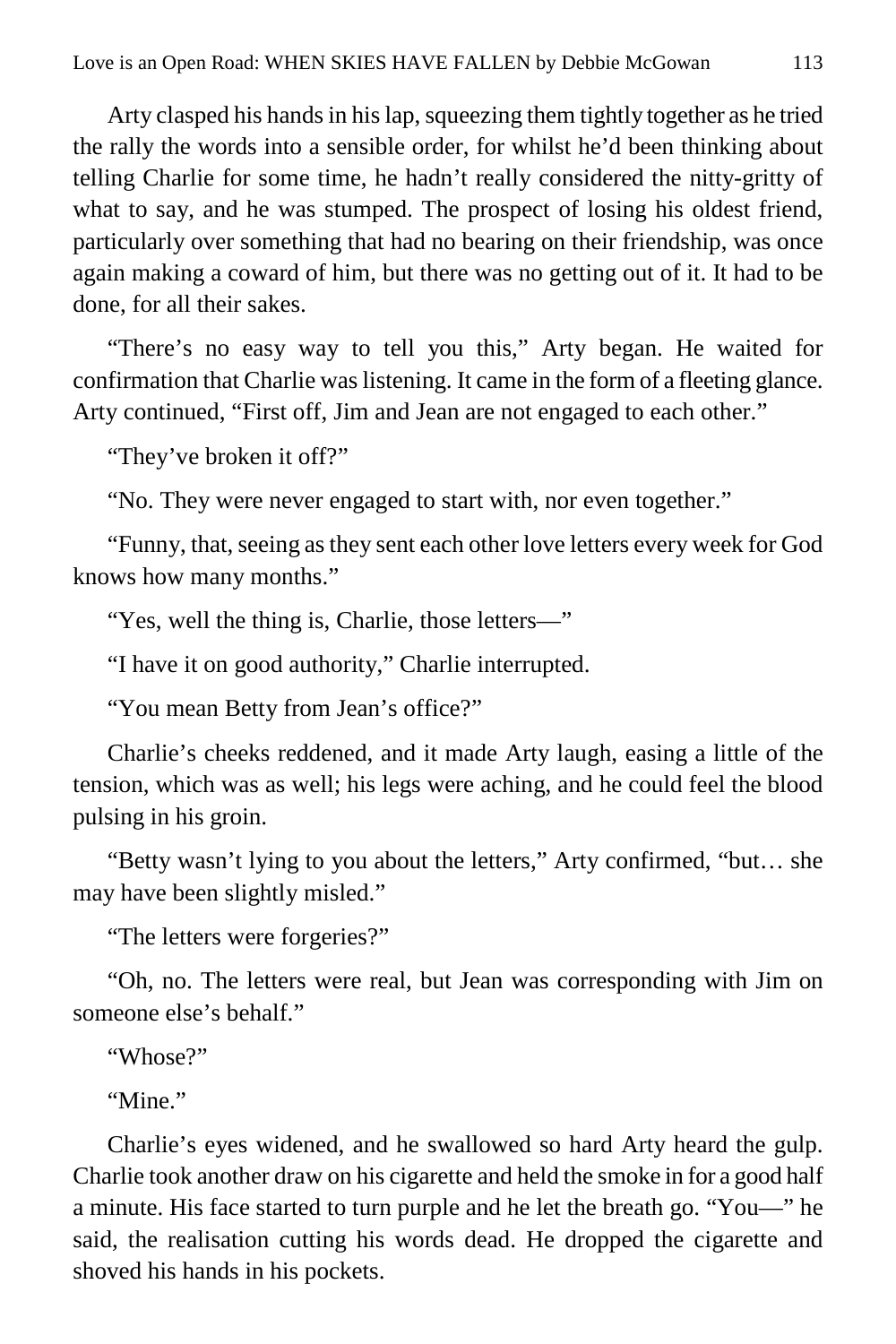"I'm sorry I deceived you, Charlie. I think the world of you, and I don't want to lose your friendship, but I'd rather that than get in the way of your happiness."

Charlie nodded mutely, still staring past Arty. If he'd been on his feet, Arty could have forced him to look him in the eye, made him promise not to do anything drastic until he'd had time to digest the news. As it was all he could do was watch his friend and hope for the best.

A few minutes passed in this stalemate, and then Charlie moved past Arty, turned the wheelchair around and pushed it back towards the NAAFI. "I appreciate you telling me the truth," he muttered.

"I owed it to you," Arty said.

They returned to their table, where Charlie wordlessly passed Arty his pint and turned away. He was angry, Arty could see that, and it was understandable. Arty would have felt just the same if he'd discovered Charlie had been intentionally deceitful.

"Want another?" Charlie asked, waving his now empty glass at Arty. His own glass was still half full, and he shook his head.

"I'm all right, thanks."

Charlie strode away to the bar. Arty pinched the corners of his eyes and stifled a yawn: the day was not yet half over and he was already exhausted. He opened his eyes again and blinked a few times to clear them, catching sight of Jim in his peripheral vision. Jim gave him a questioning thumbs up, and Arty returned it. Charlie had taken the news better than he'd anticipated; only time would tell if they were still friends, but it looked promising, as Charlie now returned with his full pint and sat down again.

"So Jean's single, I take it?" he asked.

Arty smiled to himself; everything was going to be all right between them, in time. "Yes, she is," he confirmed. "I can also tell you she likes you and she knows how you feel, but she's an independent woman."

"Yeah," Charlie agreed with a frown. He smoothed the glass with his hand. "That was the part I couldn't work out—why she'd gone with Johnson after telling everyone she wasn't interested in love and marriage." He laughed quietly and shook his head. "It makes perfect bloody sense now. Or not sense, because…" He finally looked Arty in the eye. "It's a sickness, isn't it?"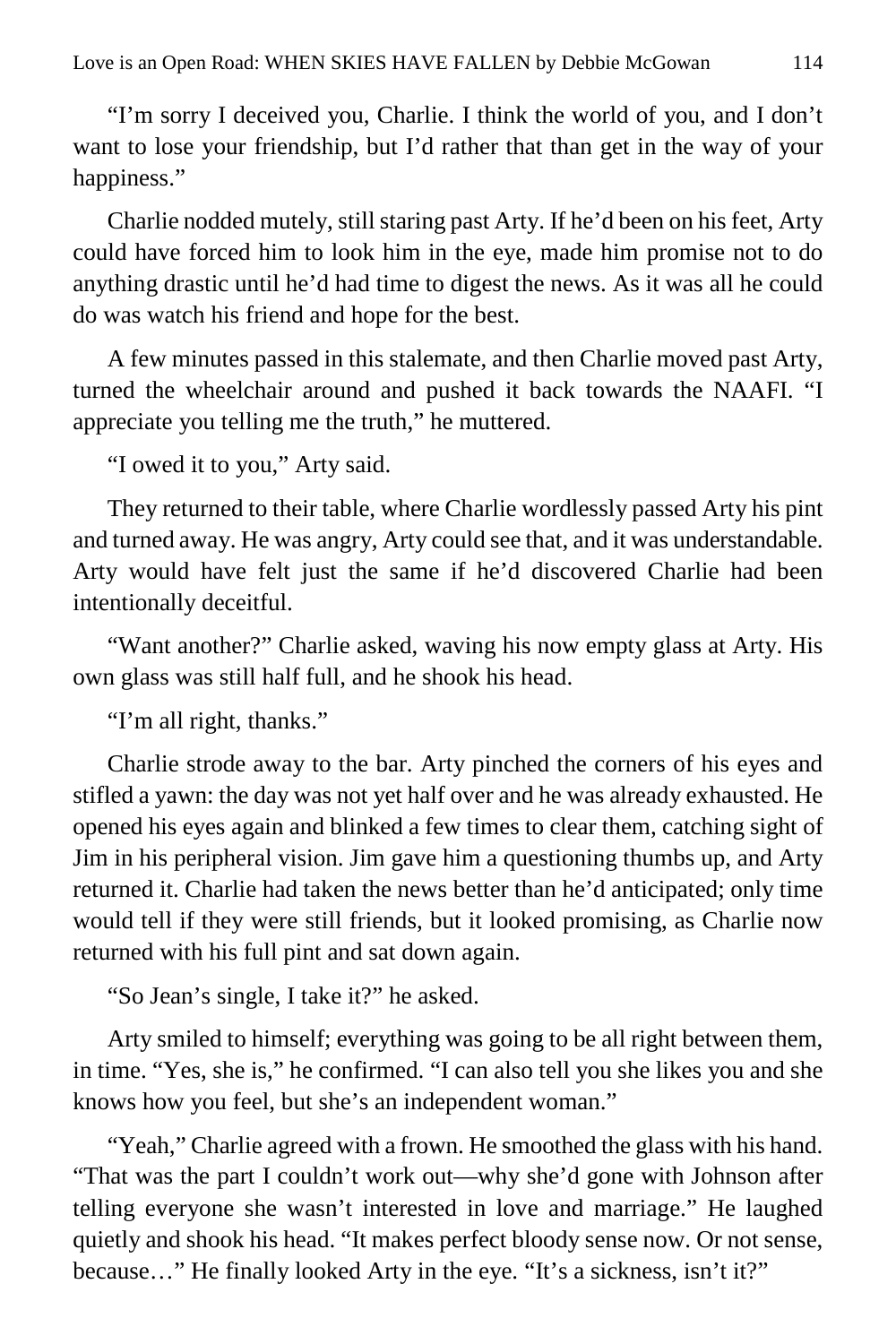Arty shrugged. "So they say. Though if it is, I've had it all my life."

"You can get treated for it, I've heard."

"Yes, but it's not like measles, or a broken leg, is it? It's more like… I don't know. Being born with brown hair instead of blonde."

"You're telling me you were born that way?"

"Well, I certainly didn't choose it, but I'm not sorry, not any more. I don't want to be cured. And in any case, the treatment is nothing more than a hair tint, if you know what I mean. It only conceals what's underneath."

Charlie's face gave away the hard thinking going on in the background. "Forgive me, but it's all new to me, this," he said and returned to silently pondering while he drank his third pint, at the end of which he wandered off to buy another. He returned with one for each of them, although Arty was not yet done with his first.

"How did you know?" Charlie asked. "That you were a…" He tilted his head to imply 'one of them'.

"Well, I—"

"What I mean is I'm not going to wake up one day and realise I'm one too?" Charlie asked.

Arty chuckled. "Somehow I doubt it. How d'you feel when you see a beautiful woman?"

"You know…" Charlie tutted at himself. "No, you don't, do you? I, er… how to explain? I might notice her shapely figure, or her pretty eyes, the curve of her lips, or maybe the way she moves, or speaks—all of those, really."

"Right," Arty said. "And the same's true for me."

"But not with beautiful women."

"Precisely."

Charlie returned to thinking and supping until another pint was finished and immediately went in search of a refill. This time his trajectory was prone to veering off course, but he made it to the bar and stayed there a while, chatting to other airmen. Jim came over to Arty and sat in Charlie's seat.

"How you holding up?"

"Fine. Charlie's getting hammered."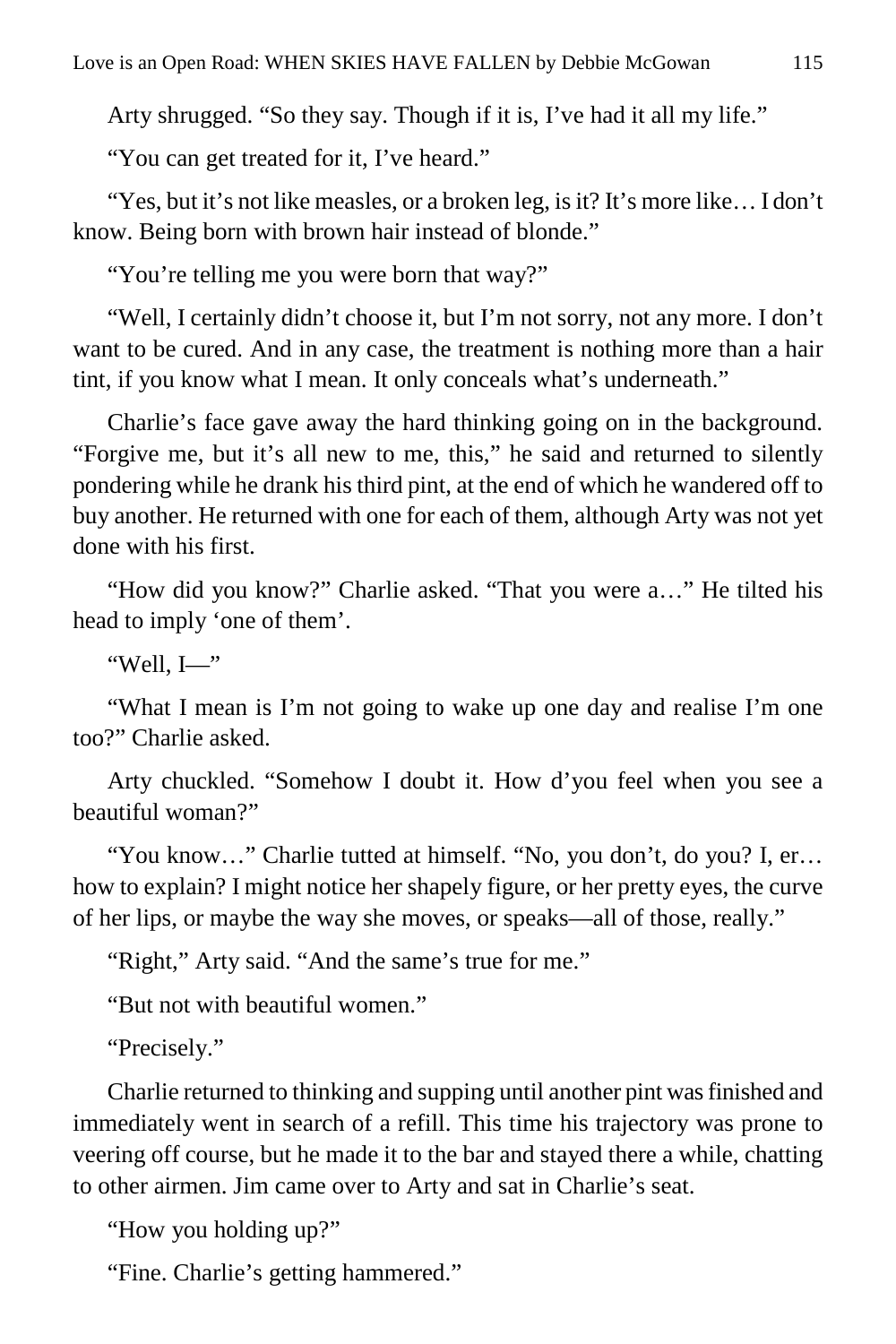"You told him?"

Arty nodded. "He's taken it well, actually, other than getting hammered, of course."

"He's not alone in that today." Jim glanced over to where Charlie and his friends were laughing loudly and eyeing up the WAAFs. Charlie looked over to where Jim and Arty were sitting and met Jim's gaze head-on with a glare. Jim turned back to Arty and raised an eyebrow.

"I can see this coming to blows," he said.

"Don't involve yourself," Arty warned.

"I'm gonna do my best not to, but if he starts something…"

"Jimbo!" Charlie shouted.

"Great," Jim muttered to Arty and then turned in Charlie's direction.

"Want a drink?" Charlie called.

"Sure, thanks," Jim accepted. "Jimbo. Jeez. Guess it could've been a whole lot worse."

Arty laughed and shifted uncomfortably. "Sorry, but I need to relieve myself."

"No problem, darlin'." Jim wheeled Arty out to the toilet block and stopped the wheelchair next to a cubicle. Arty held onto Jim as he walked him into the cubicle, unfastened Arty's pants and lowered him onto the toilet. Once he was satisfied Arty was securely seated, Jim stepped outside and pulled the door to. A couple of other men came in and used the urinals; Arty was having to concentrate hard to pass water, but he eventually managed it and called Jim back in so they could repeat the procedure in reverse.

When they returned to the NAAFI, Charlie was once again sitting at the table with a three-quarters-full pint glass, two full pints next to it.

"Yours, gents," he said, his voice noticeably slurred.

Jim picked up one of the glasses and tapped it against Charlie's. "Thanks, bud."

Charlie watched with the intensity of a would-be poisoner as Jim tipped the glass to his lips. Jim swallowed down his beer and smiled warmly at Charlie. "Think I'll leave y'all to talk awhile," he said, excusing himself to give Arty and Charlie space to speak further.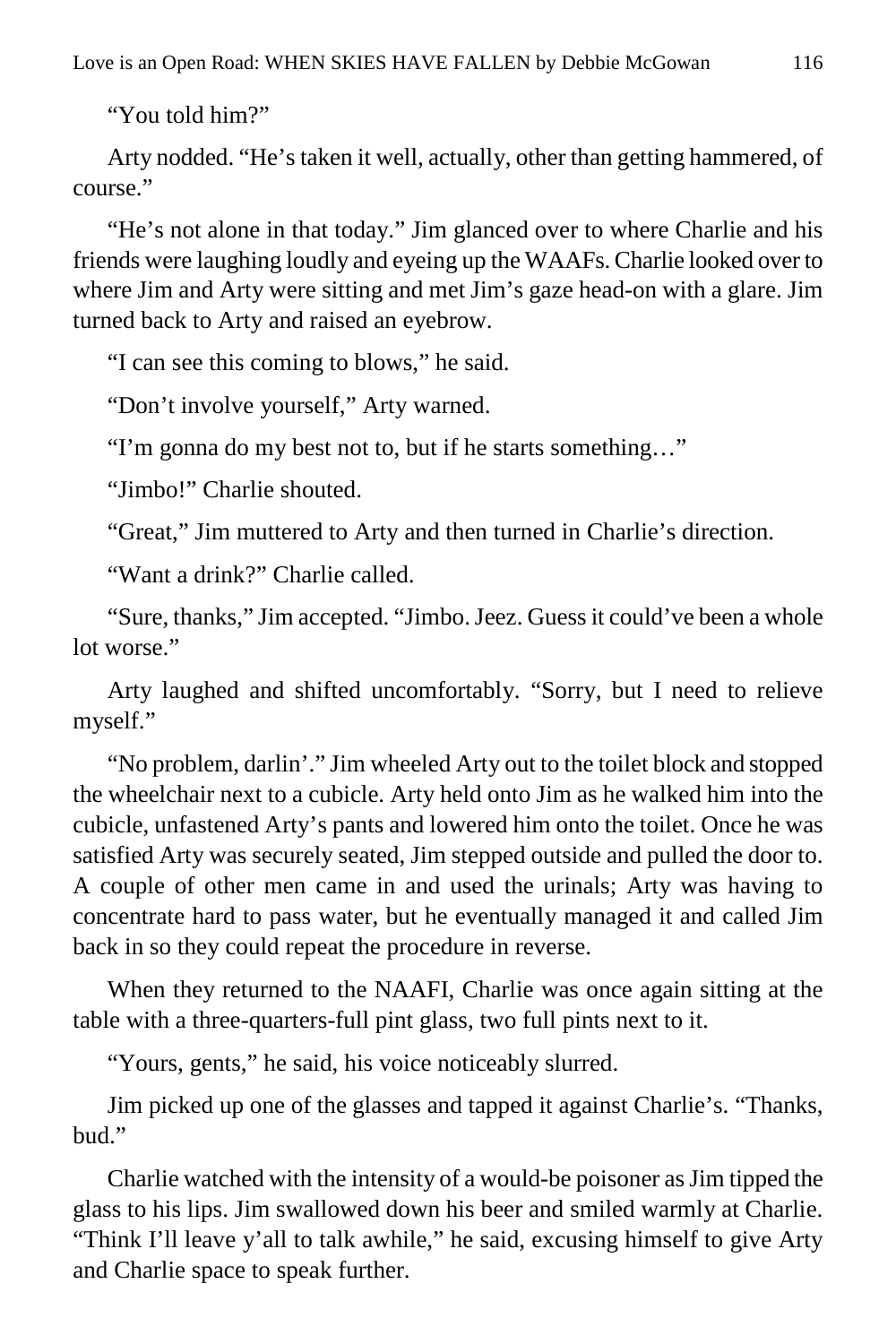When Jim was far enough away, Charlie grumbled, "I still don't like him." Arty nodded. "Fair enough."

"Sorry."

"It's fine."

"It's not. He's your… whatever he is, and I'm your best friend."

"If you don't like him, you don't like him."

Charlie frowned heavily. "No. It won't do at all," he said.

Arty was too tired to get into more deep and meaningful conversation. Indeed, much as it pained him to say so, he was looking forward to returning to the peace and quiet of his hospital bed. As it turned out, Charlie was too far gone to pursue the matter, and so Arty did the rounds to say goodbye and Jim drove him back to the hospital. Matron was off-duty, so the nurse helped Jim get Arty back into bed, gave him a dose of pain relief and it was 'lights out'.

The next day, when Jim came to visit, Arty was still a little the worse for wear, but not so much that he missed the black eye Jim was sporting.

"Don't ask," Jim said, holding up his hands.

"Did you hit him back?"

Jim laughed, wincing at the same time. "You should've seen Socks and Soot this morning…"

Arty shook his head in dismay.

\*\*\*\*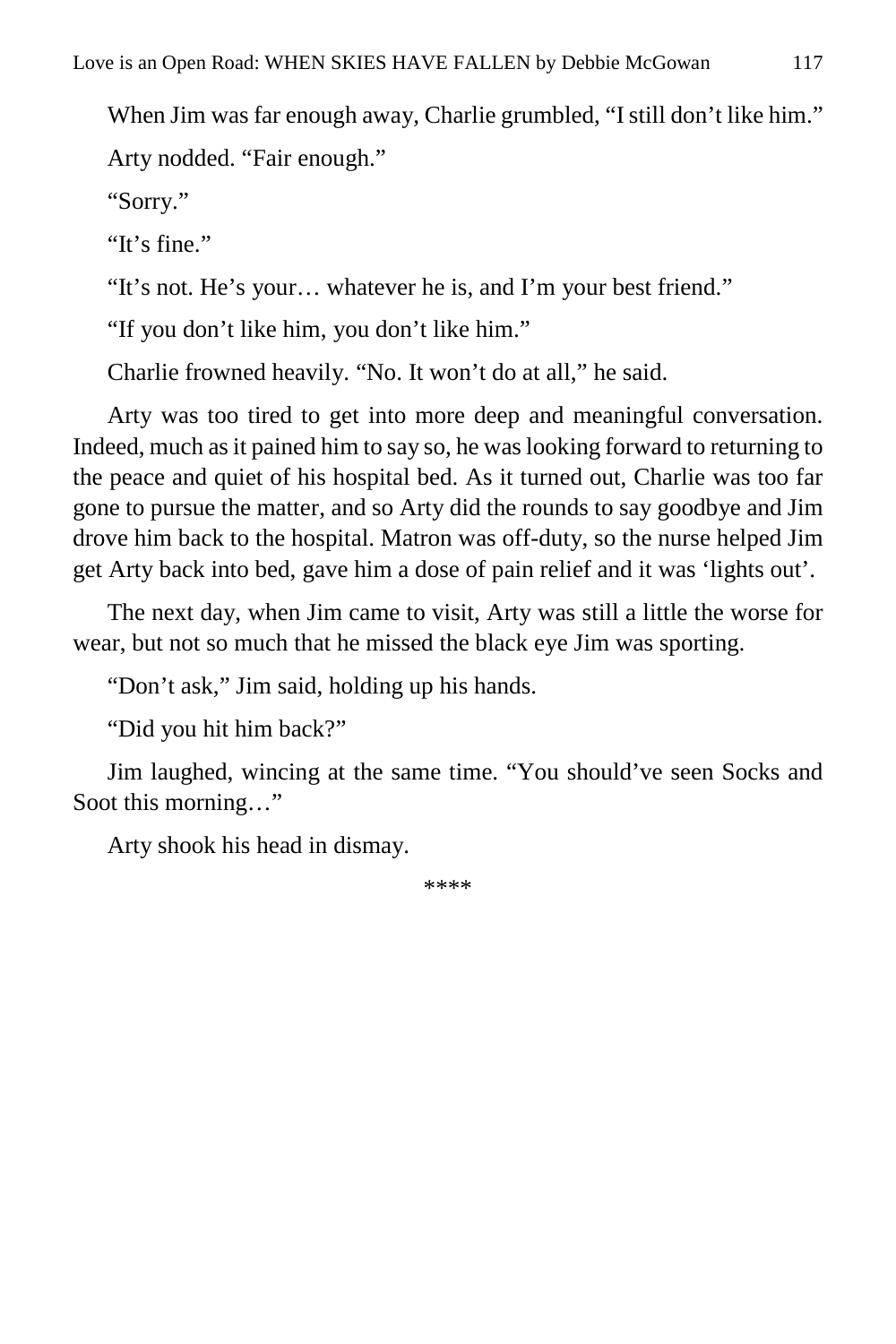## **Chapter Seventeen**

#### *June, 1945*

It was two months after the accident before Arty was able to stand without assistance. Some of the feeling had returned, but his upper-leg muscles had wasted considerably; for his own safety, Matron would only let him out of bed if she or Jim was there, and for a maximum of two minutes at a time. Arty fought her as hard as he dared, which was to say he muttered under his breath and smiled innocently if she caught wind of it. Walking to the sink at the end of the ward was the next goal he'd set his sights on, determined to do away with the indignity of bed baths. And he really was determined, conquering the walk to the sink in less than a week and setting his next objective: walking the corridor, and after that the hospital grounds.

"I think we should work on our jive," Arty informed Jean one afternoon as she accompanied him to the hospital gate and back. She kept her gaze averted, evidently trying her best to hide how little hope she and everyone else had for Arty ever walking without sticks again, let alone dancing. He continued, "It's a good energetic dance for youngsters like us," but the more he said the more distressed Jean became, so he changed the subject and asked how everyone was back at the base. She had little new to tell him, but she did so just the same.

The next time Jean visited, she was accompanied by Charlie, and Arty was glad. He'd been overdoing it and Matron had ordered bed rest for a few days, which, to his visitors, would look like he'd taken a turn for the worse. From his prone position in his hospital bed, Arty watched the flicker of anxiety in Jean's eyes, and Charlie was also back to being on edge.

The following week Jean and Charlie again visited together, the pair of them acting very cagily. They took Arty out for lunch, but it was a dreadfully sombre affair, as neither was particularly talkative.

When Jim came to see him that evening, Arty asked if there was something going on, but Jim knew nothing, so Arty put it out of his mind. They had other things to worry about: Jim and the rest of the American airmen at Minton were waiting for their transport back to the States for demobilisation, which the US Army was processing as quickly as they could, but there was no knowing how soon they would get to Jim's group, nor how long it would be before he returned to England once he'd demobbed and been home to see his parents. He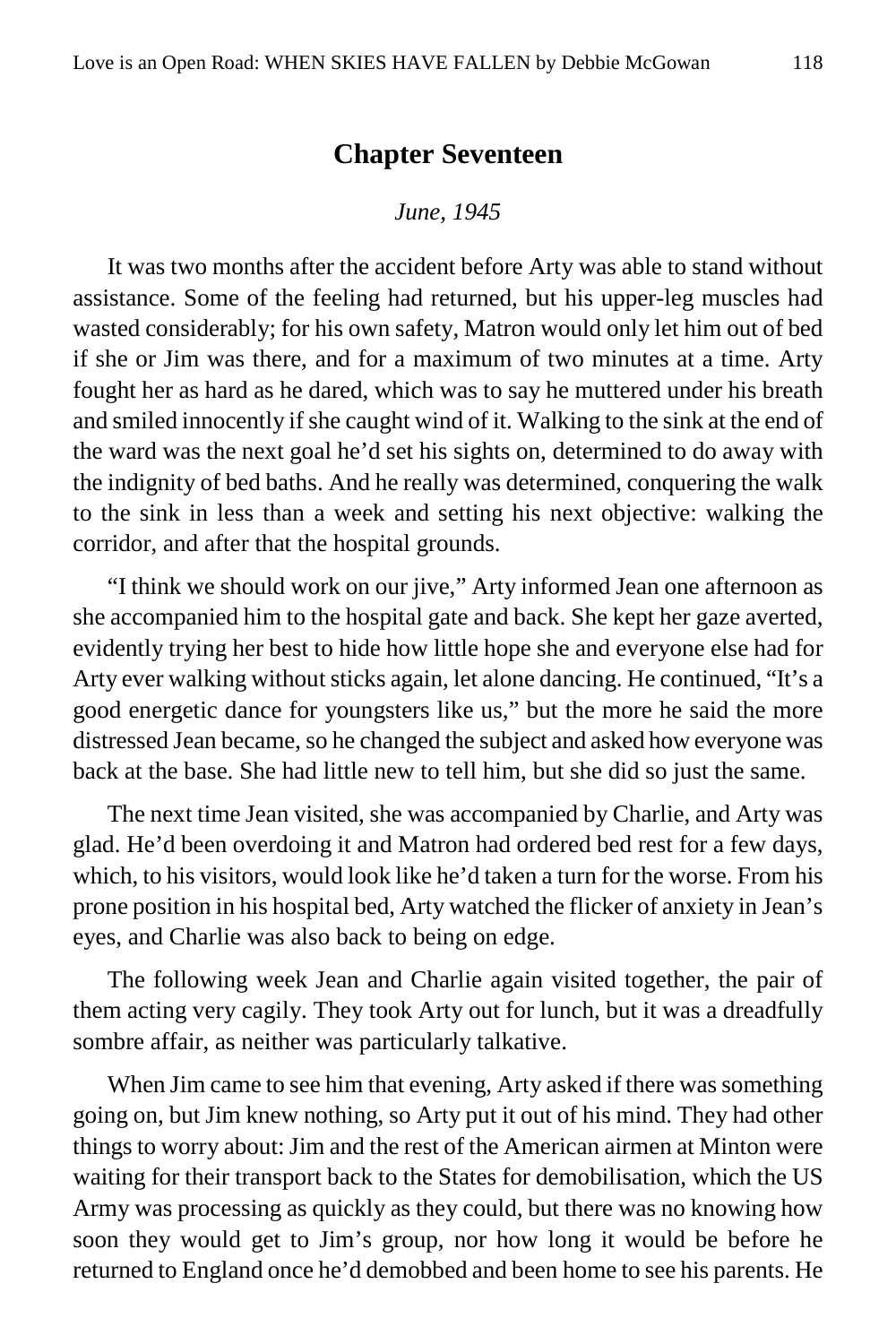hadn't seen his mother and father in four years, and he was looking forward to and dreading it in equal measure.

When Jean and Charlie visited together a third time, Arty had worked out exactly what was going on, and he decided to play ignorant. Jean asked for a wheelchair so that the three of them could go and sit in the grounds. Arty protested—he could walk that far—but Jean shot him a stony glare so he shut his mouth and got in the chair.

Finding a secluded corner of the hospital grounds, Jean stopped the wheelchair next to a bench and then fussed unnecessarily, checking Arty's knees were covered with a blanket, asking if he was comfortable, whether he would prefer a less sunny spot, a better view, more of a windbreak, and so on. When finally there was nothing left to delay, she sat on the bench, and took his hand in hers.

"You know how important you are to me?" she began. Next to Jean, Charlie had his head bowed; he was leaving the talking to her. "And also to Charlie," Jean added.

"I've never doubted it," Arty assured her.

"What I'm about to say… it has no bearing on us. What I mean is, we're still dancing partners, or if we're not, it's…" There was no tactful way to say what Jean was trying to.

"Come on now," Arty comforted. "How long have we been friends?"

"Seventeen months."

"And whether we're dancing or not, we're still friends. Your happiness matters more to me than almost anything else."

Jean closed her eyes, but the tears still squeezed their way out. Arty shifted so he could wrap both of his hands around hers.

"Look, Jean, I know you hate it when I crack jokes about it and truthfully, I doubt I'll ever dance again. I can't deny that the thought depresses me, but I'm not going to let it get in the way of living, and nor should you. If I do ever dance again, it will be a long way into the future, and I certainly don't expect you to wait for me. So, if you want to dance with Charlie…"

"But that's what I'm trying to say," Jean interrupted. She opened her eyes again and turned to Charlie, who was absently tapping a cigarette against his thigh. "You're no help at all," she said, exasperated.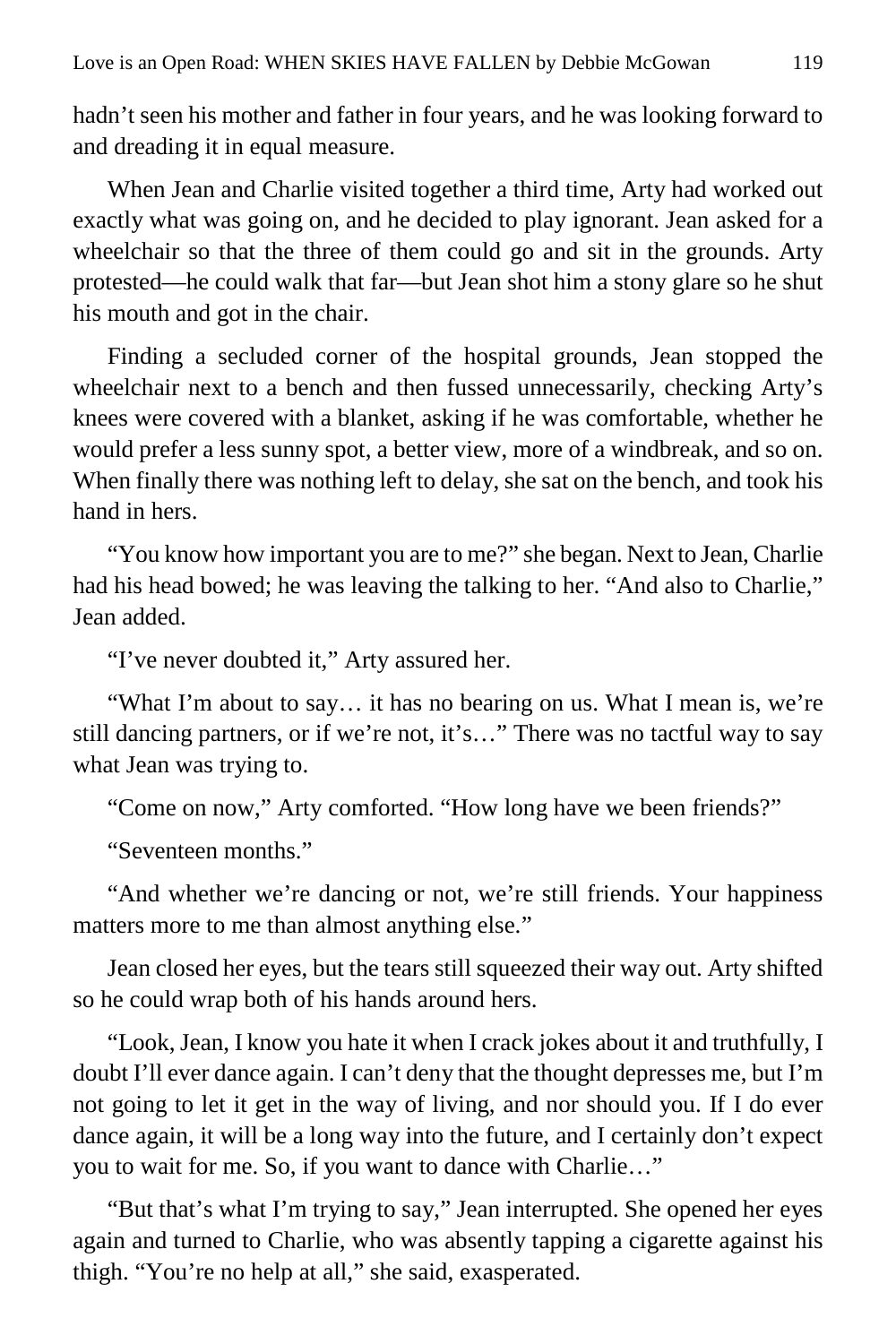Charlie lit the cigarette and gave it to Arty, accompanied by a wan smile. Jean sighed loudly and took the cigarette from him, drawing in deeply.

"All right," she said over the smoke, "I'm just going to say it, Arty, and hope that you're not too upset. Charlie and I are engaged to be married, and we wanted to tell you first, because you are our closest friend. It makes no difference to our continuing to dance together. That is all."

"That is all?" Arty repeated, amused. He leaned forward and stared hard at Charlie, and kept staring until Charlie looked his way. "You'd best give me one of those cigarettes."

"I just did," Charlie said, nonplussed. He put his hand in his pocket and Arty laughed at him.

"Charlie. I don't smoke."

"Oh, yeah."

Arty pointed accusingly at Jean. "This is the woman who told me she wasn't looking for a husband."

"Yes," Charlie agreed. "She told me that too."

"What have you done to her?"

"Me? I'm innocent in all of this. Ask Jimmy."

"Why?" Arty asked suspiciously, shifting his attention back to Jean. "What's Jim got to do with it?"

"He was… worried," she hedged cautiously. "About you coping when he goes back to America, so he, well, we… have been discussing arrangements."

"Come again?"

"Jim asked Charlie and me if we would look after you while he was away, and we were trying to get ourselves organised."

Arty could feel the anger rising within, which was foolish. He would be discharged from hospital soon and it hadn't even crossed his mind that he would need assistance. In fact, he hadn't given the immediate future any thought at all, because right at that moment the prospect of being separated from Jim, never mind him being so far away, was unthinkable.

Containing the indignant child within, Arty asked tightly, "What did you decide?"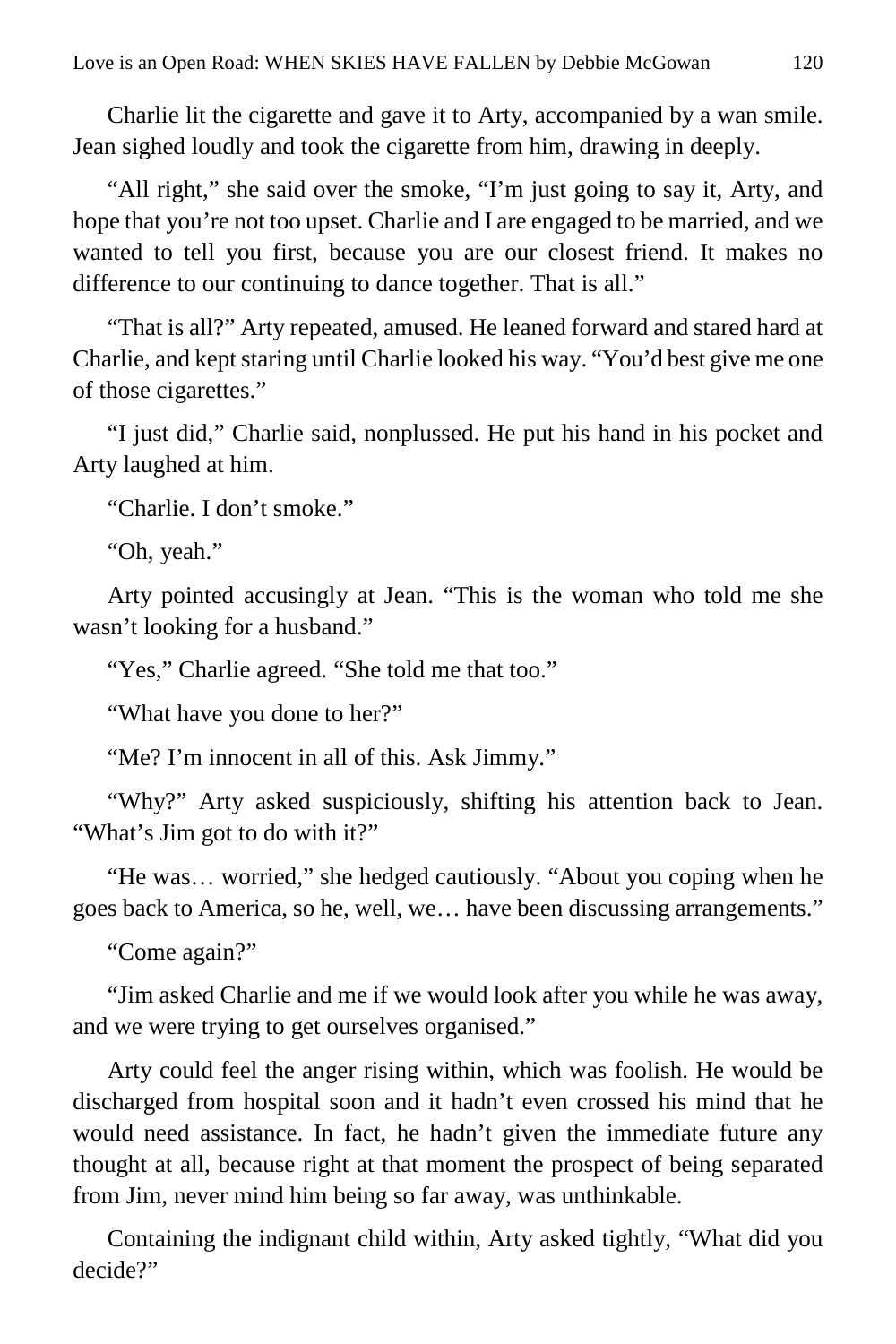"I'm sorry, Arty. You're cross, aren't you?" Jean said, lowering her eyes in remorse.

"I don't think it's too much to expect a say in what happens to me, so yes. I am cross."

"We thought this way would cause you less distress. I know from Sissy that going to stay with your mother and father—"

"Sissy's in on this too?"

"Keep your voice down, Art," Charlie beseeched.

Arty snorted in disbelief. "Keep my voice down?" He took in air a few times, intending to fully convey how appalled he was by what they'd done, but each time words failed him. How could they possibly have imagined it would cause him less distress?

"Please don't be angry, Arty," Jean pleaded. "We were only thinking of you."

Arty nodded. "I know, and I'm really not angry with the two of you. But Sissy? And Jim?"

"You're being very unfair to them," Charlie said.

"I thought *you* didn't like Jim."

"I didn't, but that was before I got to know him, and…" Charlie looked to Jean before he continued. "I'm ashamed to admit it, but I picked a fight with Jim, and he made mincemeat of me, but that's by the by. We got talking and I suppose… I just hadn't realised how important you are to him. We had a few drinks, and Jim got chatty, telling me about his dream of the two of you opening a workshop together in London, and I thought, he's going to hop it back to America and you'll never hear from him again.

"So he was telling me about how he'd work around whatever you needed whether you fully recovered or didn't recover at all—he had it all sussed out. Still I was thinking, it's all blarney, this. And then the next day he took Jean down to London to look at a plot of land."

Arty looked at Jean, amazed. She nodded to confirm it and continued from where Charlie had left off. "It's at the back of Dalton Place. Sissy mentioned it last year. One of Antonio's friends had a house there, but it was bombed in The Blitz and demolished. He was more than happy to sell the land."

Arty blinked in astonishment. "You mean Jim's already bought it?"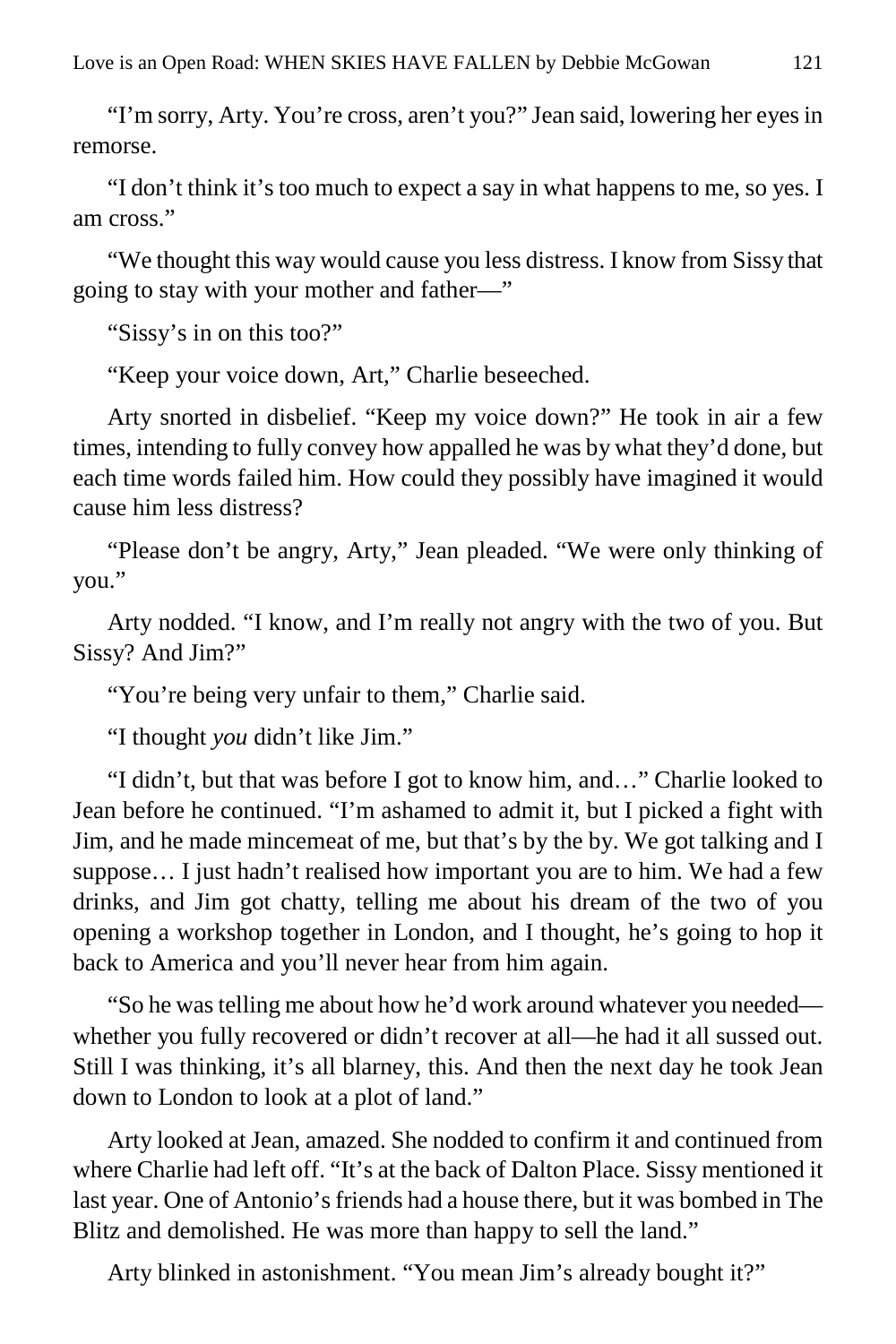Jean nodded her head in a 'so-so' motion. "Jim and I bought it together. We thought with Sissy's plan to move to Italy—" Arty took in air sharply. Jean wrinkled her nose. "She didn't tell you? Oh, darn it."

Arty flopped back in his chair, his anger dwindling to hopeless confusion. It was all too much to take in. "Right," he said. "To clarify, my sister is moving to Italy, to be with Antonio?"

"Yes."

"And you and Jim have bought a plot of land with a view to building a workshop."

"Correct."

"You and Charlie are getting married."

"We are, yes."

"When?"

"We're going to wait until Jim comes home."

"Home? West Virginia is his home."

"Comes home to you, Arty!" Jean was getting annoyed with him. "The plan is for the four of us to rent Dalton Place from Antonio. Charlie and I will take the upstairs, you and Jim the downstairs. Charlie's already got a job on the railways, and I'm going to look after you until Jim comes back." Jean folded her arms and nodded resolutely.

Arty looked at Charlie and asked, "Anything you want to add?"

"Jim and I discussed me going in on the workshop too, but that's as far as we got."

"I'll be having words with him about this."

"Well, here's your chance," Charlie said, pointing across the hospital grounds.

Jim was on his way over to them, but as he got closer, Arty saw his expression and his heart sank.

"Hey," Jim greeted bleakly.

Arty looked up at him. "When?"

"Tomorrow morning."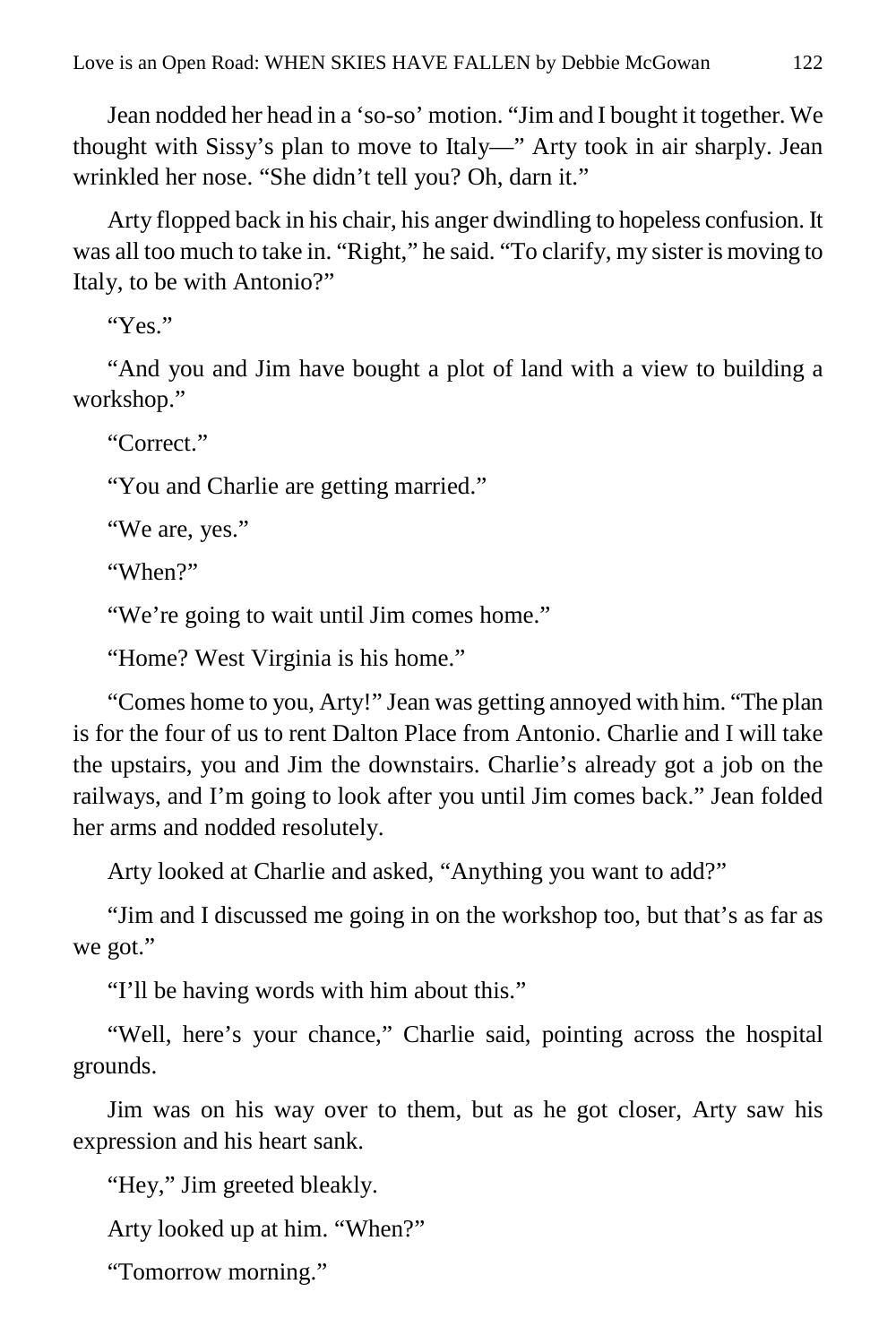"So soon?"

"I'll be back before you know it."

Arty looked from Jean, to Charlie, to Jim, and smiled. "At least you know I'm in safe hands."

\*\*\*\*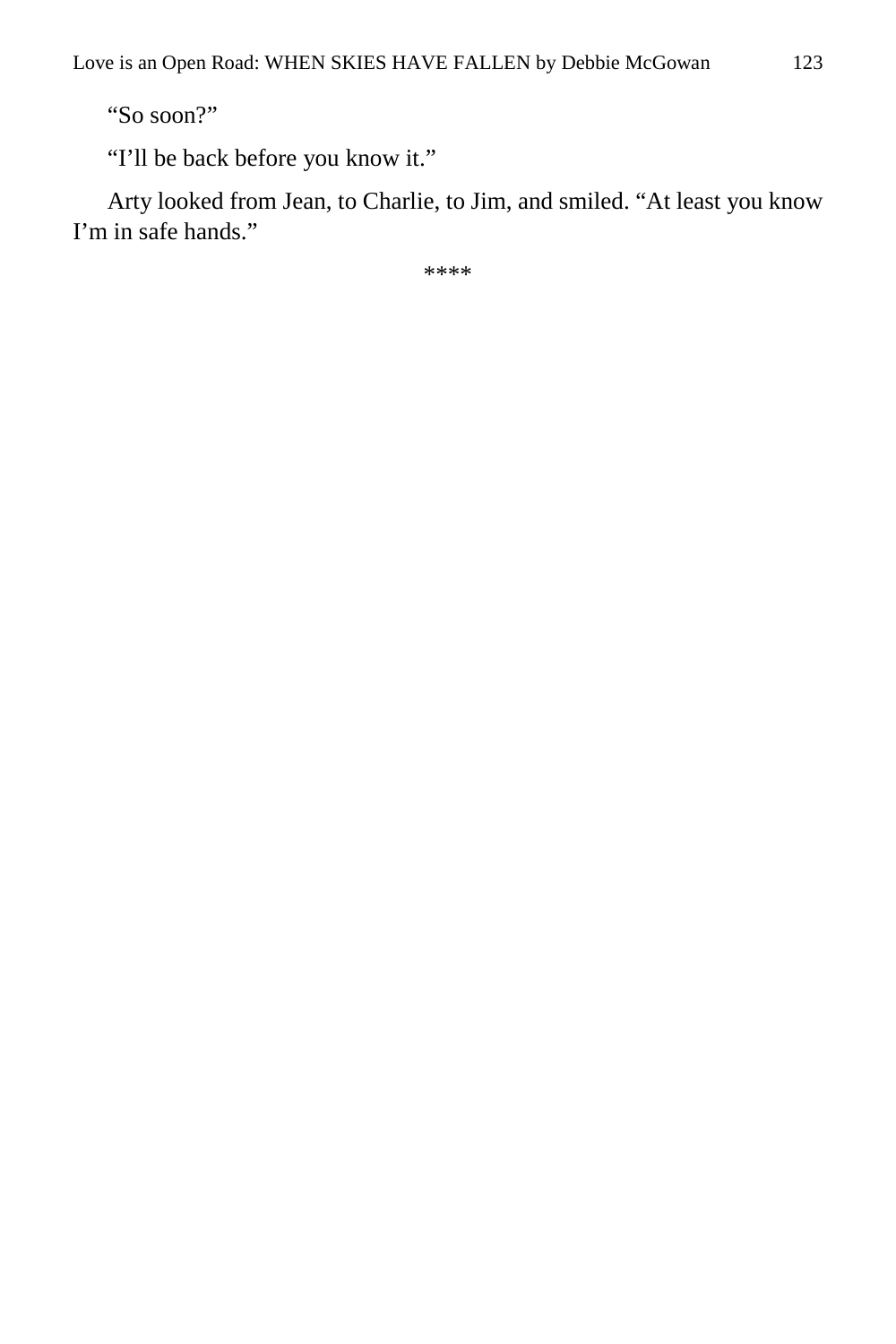# **PART THREE: 1946**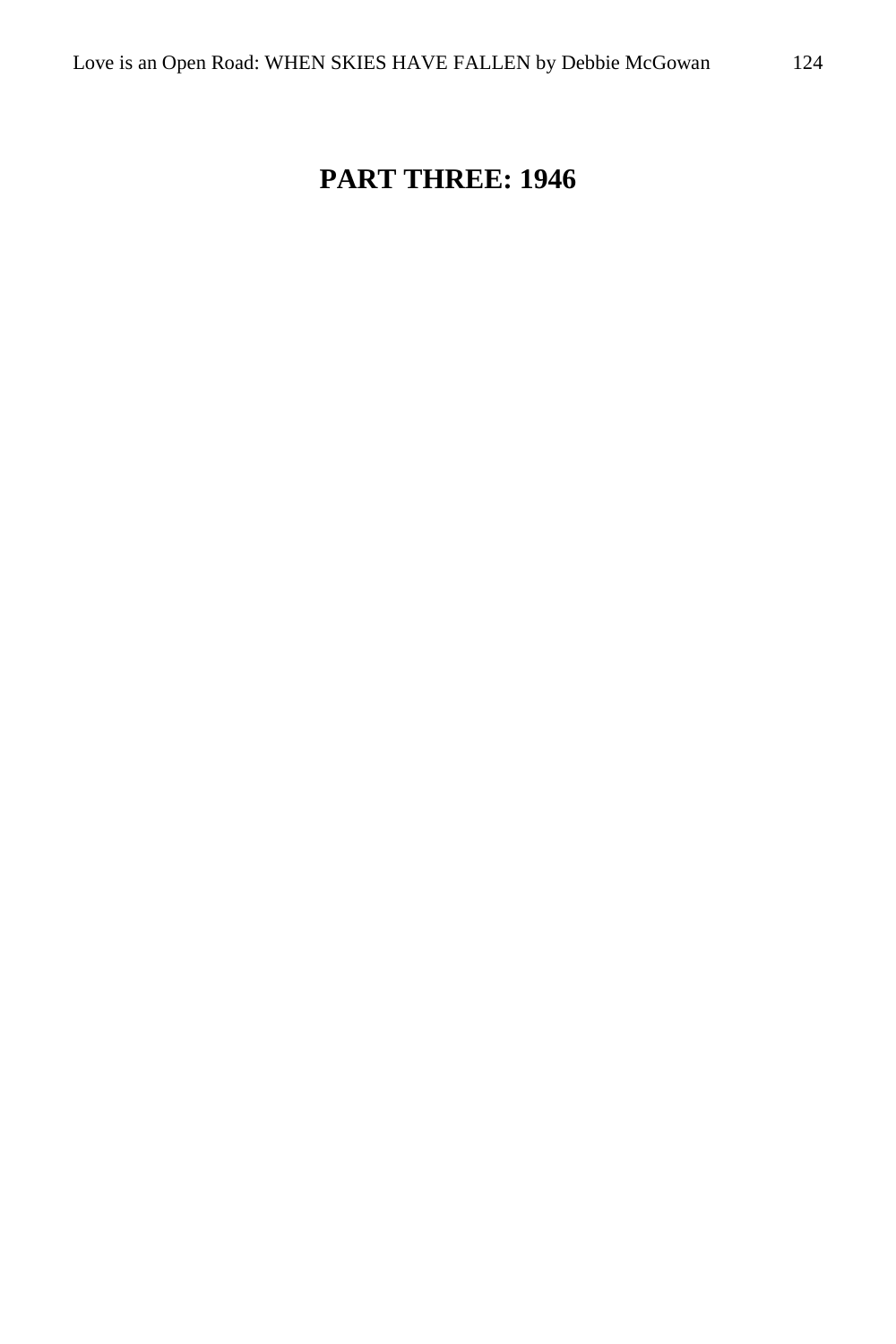## **Chapter Eighteen**

#### *January, 1946*

In the quiet solitude of the early morning, Arty set down the book he had been reading and gazed out at the icy haze of fog around the lone street lamp. The gales of the previous few days had blown themselves out, leaving in their wake the sort of bitter frost that made one's fingers and toes feel as if they could be snapped off as easily as old twigs, but Arty wasn't cold. In Dalton Place, with its luxurious central heating and vast hearths in every room, it was almost impossible to feel the cold at all.

Back in 1930, Antonio Adessi had bought the three-storey house for a very good price, and the first thing he'd done was install the heating; the second thing he'd done was transport his entire library and art collection from his home in Florence. The third was to appoint Arty's sister as housekeeper, which was why Arty felt such an affinity for the house and, ultimately, was how Jean, Charlie and Jim had won him round when they took over his convalescence without his knowledge or involvement.

Whilst Arty's memories of Dalton Place were vivid and all-consuming, in reality his visits had been few and far between. Yet there was such wonder and magnificence within those walls, when viewed through the eyes of a child, and it had left a permanent mark on his soul. The sculptures, mostly vulgar, shapeless forms he could not identify, had impressed his younger self far less than the vast oil paintings of large, curvaceous women with skin like porcelain, which would enchant him for hours, while he considered who the subjects were, conjuring life stories for them in his mind. It would have been an interesting experiment to see how he perceived those sculptures and paintings now.

However, it was the library that had captured Arty's heart, for it was in that dim, brown, cluttered first-floor room he had discovered himself. In that room, amongst the words of scholars and artists, Arty had found others like him: men who loved men. And it was in that room, in the passionate heat of a chill October night, he and Jim had consummated their relationship.

Alas, Adessi's library had returned to Florence with him, and whilst the excessive hotness of Dalton Place spoke of how unbearable the English winter had been for the Italian, Arty doubted his sister was having the same trouble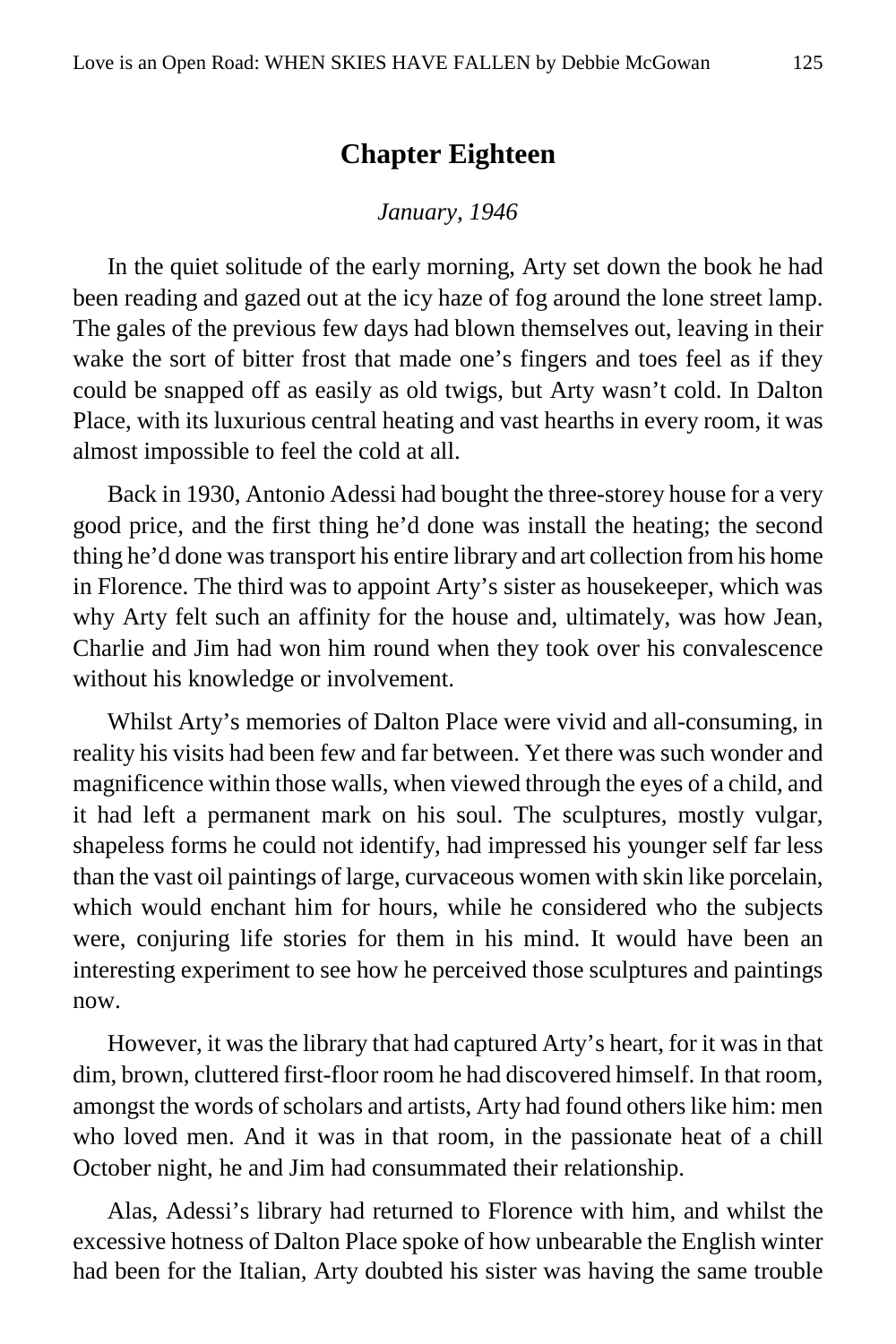adjusting to the warm Florentine climate, particularly now she was reacquainted with her much-loved books. He missed Sissy dearly, but he did not begrudge her for following her heart. If six years of war had taught the world one thing, it was, alas, not as Arty had once believed. The Allies had won; they had liberated Europe. It was hard to claim that war solved nothing in the face of all the evidence. No, what six years of war had demonstrated beyond doubt was that somehow, some way, regardless of the death and destruction, life goes on, or as D H Lawrence once so eloquently wrote, 'We've got to live, no matter how many skies have fallen.'

There was little D H Lawrence in Arty's own library, which, in contrast to Adessi's, was quite meagre and staid, consisting of the books he had owned as a child, plus the few Sissy had gifted him over the years. Following his discharge from hospital, he had stayed with his parents for a few weeks, making it clear from the very start that he was moving to London, much to his mother's apparent relief. She was not the nurturing sort and had flown into an immediate panic, thinking she would have to spend the rest of her days supporting her invalid son. By the time Jean sent word that Dalton Place was habitable, Arty's mother had already helped him pack his belongings into two trunks, which his father helped Charlie to lift into the back of the van he had borrowed, and so began the next chapter of Arty's life… or almost.

Arty checked the time—not long to go now—and glanced down at the cover of his most recent acquisition: the book Sissy had given him for Christmas, entitled *Reflections in a Golden Eye*, by Carson McCullers. It was a slim volume, for which he was glad; he found it flat and depressing, but it had at least filled the sleepless hours of this final night of waiting: Jim's ship was due to dock mid-morning and by the evening they would be reunited. Arty shivered in anticipation and laughed quietly, not wishing to disturb Jean and Charlie, sleeping in the room above.

Glancing around his and Jim's bedroom, Arty finally allowed himself to anticipate what it would be like to share his nights with Jim. The double bed had felt too big and empty for him to appreciate its warmth and comfort; now, as he looked across from his window seat, he could almost see the two of them cuddled up, reading a book together, not that Jim was especially fond of books, but he had read to Arty in the hospital. And he'd written that ridiculous letter; thinking about it made Arty want to read it again, and he carefully eased himself to his feet, taking a moment to get the blood flowing properly before doing his best to tiptoe across the room—not the easiest thing to accomplish with no feeling in the tops of his feet.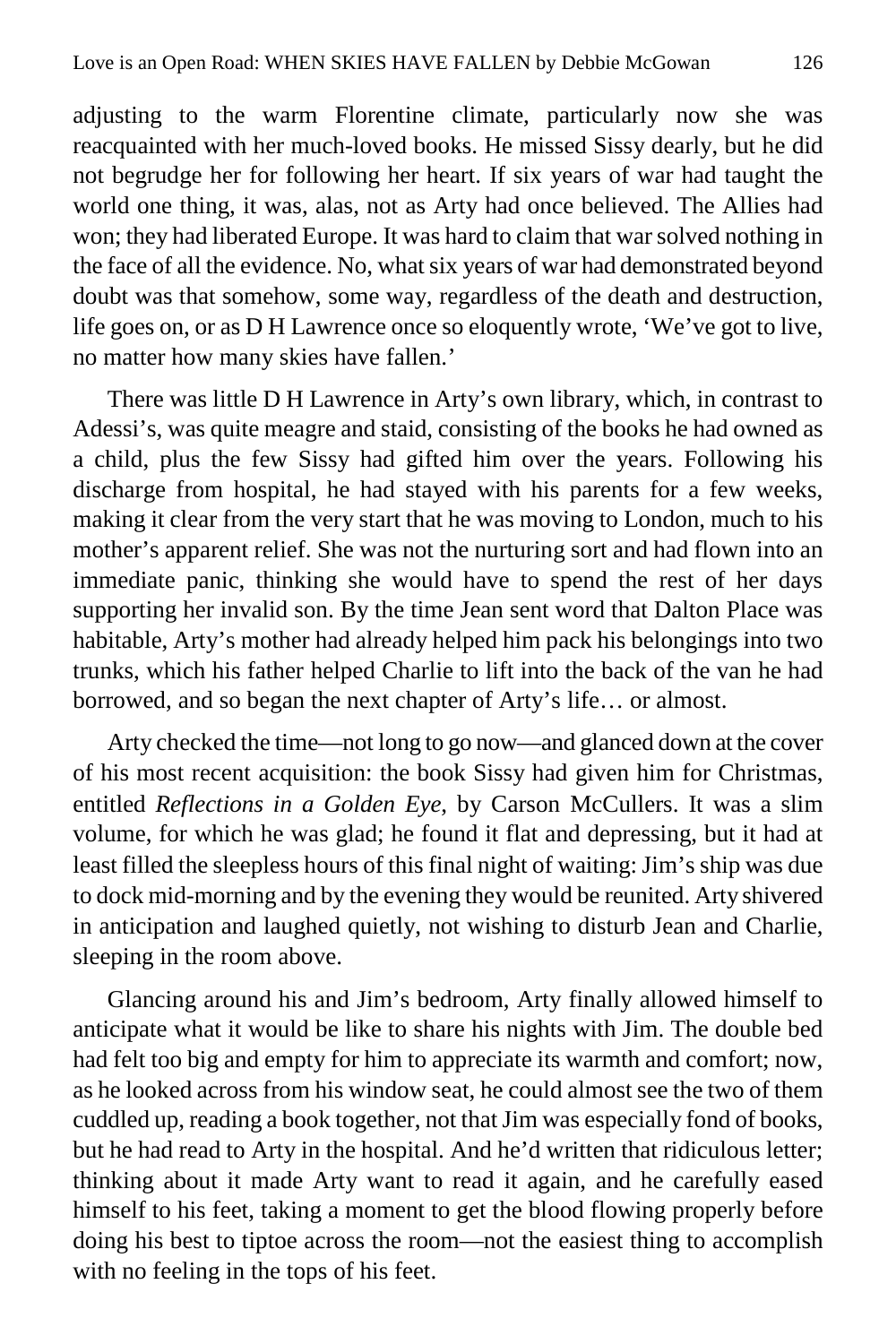Avoiding the creakiest floorboards, Arty reached his side of the bed and sat down, smiling as he remembered Jim's remark in his last letter about oiling the bedsprings. The bed didn't squeak, but apart from the night in the old library now Jean and Charlie's kitchen—he and Jim had never shared a bed. Arty really hoped they would be testing it to its limits tonight. Or perhaps even before then. Jim's train was due in at four-fifteen—would it be too early to go to bed? Arty covered his mouth to stifle his embarrassed chuckle at the brashness of his thoughts.

So that Jim's letters were always close at hand, Arty kept them in his bedside cabinet, and he opened it and took out the entire bundle, fanning it across the bed. The seven months since Jim returned to the USA for demobilisation had been the longest and loneliest months of Arty's life, and from Jim's letters it was clear he was feeling it too. Since the previous summer, Jim had been back in West Virginia, waiting for his paperwork to be processed, and all was far from well. Jim's younger brother, Joshua, who was a civilian and thus under no obligation to go through demobilisation, had remained in London with his girlfriend, leaving Jim at their father's mercy and, by Joshua's account, the man had little to spare. He drank heavily and daily, and though neither brother ever used the word, it was clear their father was violent and lashed out at his wife and sons.

Knowing this, and also that Jim's mother had let slip about Jim to his father, caused Arty no end of worry, but there was nothing he could do. Molly—the matron who had cared for him after the accident and whom he now considered one of his dearest friends—kept ticking him off for worrying over things that were beyond his control. Not only was it pointless, she chastised, it was also dangerous to his health. Arty tried to argue that his blood vessels were all healed and he could worry as much as he jolly well liked, but Molly ignored him. It was true, as far as any doctor could tell: whilst the atrophy in his upperleg muscles was a permanent debility and the drop foot could be a real nuisance, in all other ways Arty was back to full health. Indeed, he was confident that once the workshop was up and running he would be able to undertake the lighter jobs, and dared to believe that one day he would dance again.

Of course, Arty never wrote of his worries in his letters to Jim, instead updating him on progress with the house, his hopes for the future and reassurances that he loved and missed him. Nor did Jim mention any of the trouble going on with his father, but Arty sensed it in the words Jim chose. Although the two of them were the same height, Jim was so much bigger than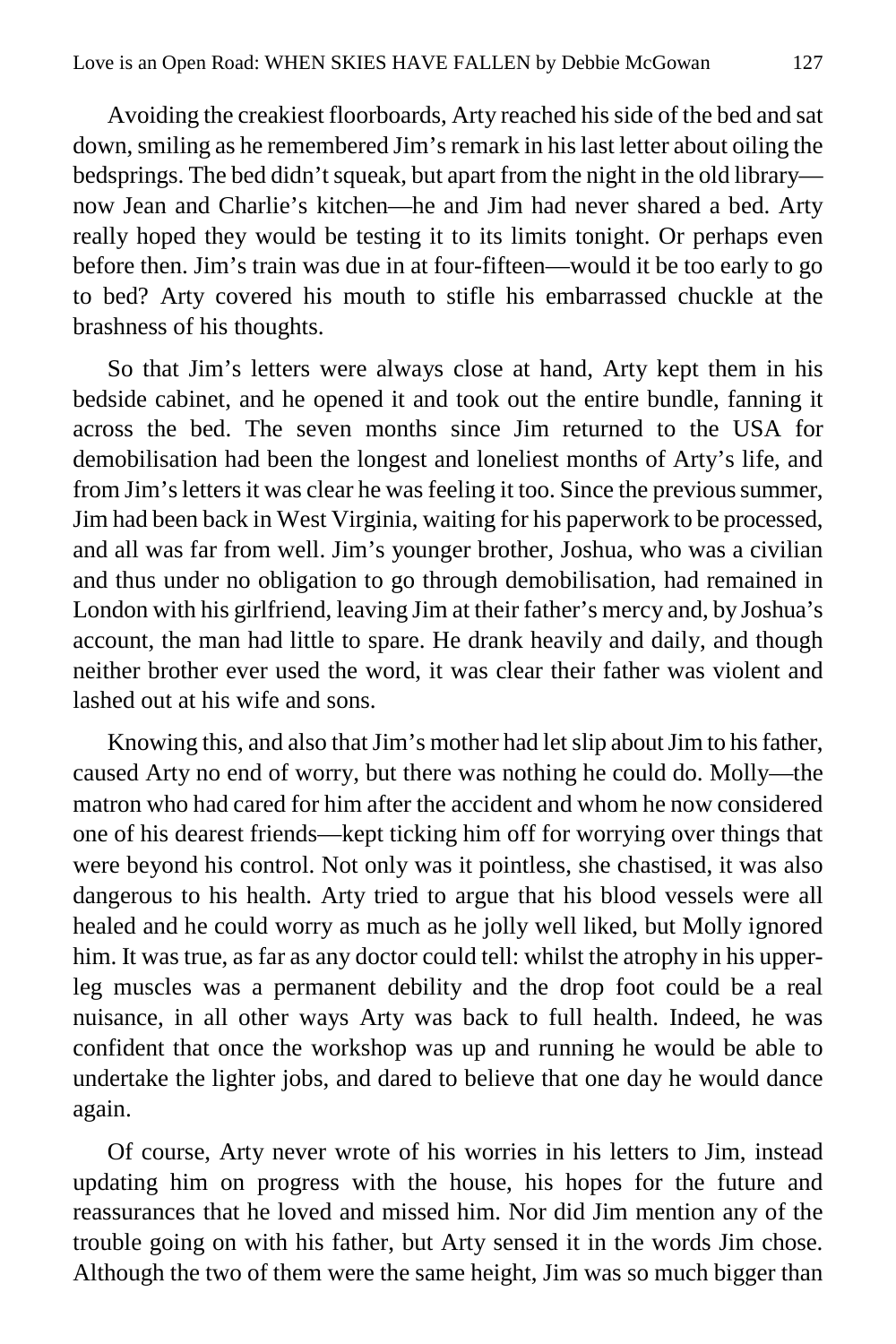Arty—broader at the shoulders, wider at the hips, more muscular, larger hands, thicker hair, a big laugh and that glorious deep baritone drawl. When he spoke he used big words—not long words, or clever words with complex meanings but words that were open and confident, conveying his love, or his anger, or his joy. Jim was a strong man, not afraid to show his emotions, and when he entered a room, everyone felt his presence, but it was never threatening. He was a jolly, happy soul and peaceable, yet able stand up for himself if need be, as Charlie could testify.

And so it was that through those thirty-one letters, Arty could trace the ups and downs of Jim's every waking moment. The good days were littered with *I love yous*, sentences that started 'I'm so excited about…' and hilarious observations of the mundane, or tall tales of practical jokes he and his friends played on each other, where everything was 'real funny'. The sad days still had plenty of *I love yous*, but the excitement was absent, in its place 'I cannot wait…' and 'Today I missed…'. Then there were the letters written on the bad days, filled with factual accounts of what Jim had been up to—'fixed this', or 'helped out with that', and so on—and it was those letters that tore at Arty's heart, because the only time Jim contained his emotions was when they had the potential to overpower even the mighty-happy Jim Johnson.

That was how it had been when Arty was in hospital, and looking back to those first few weeks after the accident, Arty could only marvel at the patience Jim and their friends had shown him. So many times he had succumbed to dark, bleak thoughts, wishing he had died when the Wellington crushed his legs. Some of it was down to the excruciating pain and the accompanying frustration of learning to walk again. Mostly it was because of the burden he had become to those he loved, and the indignity of having other people tend to his personal care. All of it was selfish, he realised now, even though he'd tried to convince himself he was only thinking of Jim, or Jean, or whomever might be put under duress by his existence.

In that respect, his mother's aloofness had worked in his favour: rather than bathe and toilet her grown-up son, she had paid a woman called Gitel Kohn to come in and do it each morning. Gitel was a Jewish refugee whose husband had died in a concentration camp, and she spoke very little English, her favourite phrase being *nu gay shoyn*, which Arty assumed meant 'hurry up', as she usually shouted it when he was taking too long doing whatever he was doing. He couldn't complain or grumble, or, at least he could, but there was little point when Gitel understood barely a word he said. She didn't pander or fuss, she just did what was required and went on her way. In spite of the language barrier, the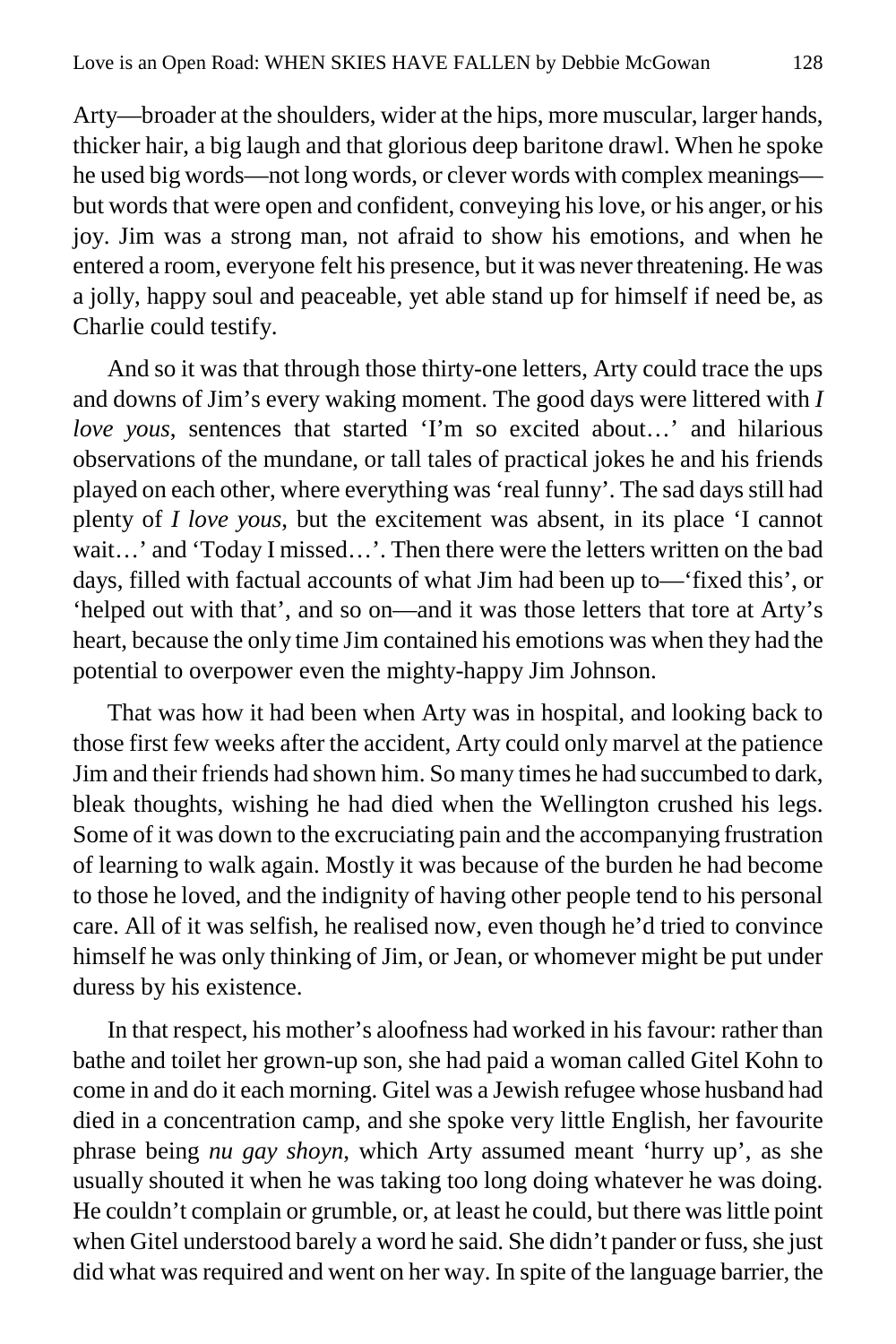two had got along well, and when Arty departed for London, Gitel had been there to see him off; it had been a tear-free but nonetheless emotional farewell.

And so Arty had moved into Dalton Place, determined to be self-sufficient, and the adjustments to their living quarters made it possible for him to quickly recover his independence. Originally built for multiple occupancy, the building's three floors were identical in layout, each consisting of two large and two small rooms. Prior to it becoming Adessi's London residence, the house had been served by one outside toilet; however, Antonio had lived on the first floor, hence that was where he had put the bathroom. The kitchen and dining room had been located on the ground floor, which he'd used for entertaining guests and displaying his art collection, whereas the second floor had been little more than storage space for those pieces he had grown tired of, because, as Arty had always said, the house was far too big for one.

Now Dalton Place consisted of three self-contained apartments, one on each floor, and all equipped with a bathroom, kitchen, bedroom and sitting room. The apartments were modest, but of a good size, and Jean's mother, in a conspicuous display of her delight at Jean finding a husband, had given her a substantial sum towards the refurbishment. Once Jim was home it would be straight on with planning Jean and Charlie's wedding, and then getting the workshop up and running, or else they'd have nothing to live on.

#### *Once Jim was home…*

Arty sifted through the letters and found the one he knew would put a smile on his face to see him through the next twelve hours. Jim Johnson, attempting to write in the style of D H Lawrence: appalling, amusing, adorable.

#### My darling,

For some time now I have been filled with a restlessness that threatens to take over my very sensibility. It seeks out the very source and core of my innermost, closing in, like the soft, loose passion I sought and found that one sweet night with you.

I have feasted a thousand times on that memory, died a thousand deaths and in each I see you, as clearly as if you were lying right beside me, your sleek, slender body flushed with the colors of the rising sun, the sunset and all the seconds between.

Arty, I guess you know what I'm trying to say by now. I can't get you off of my mind. You complete me, if you get my drift. Maybe I shouldn't be telling you that.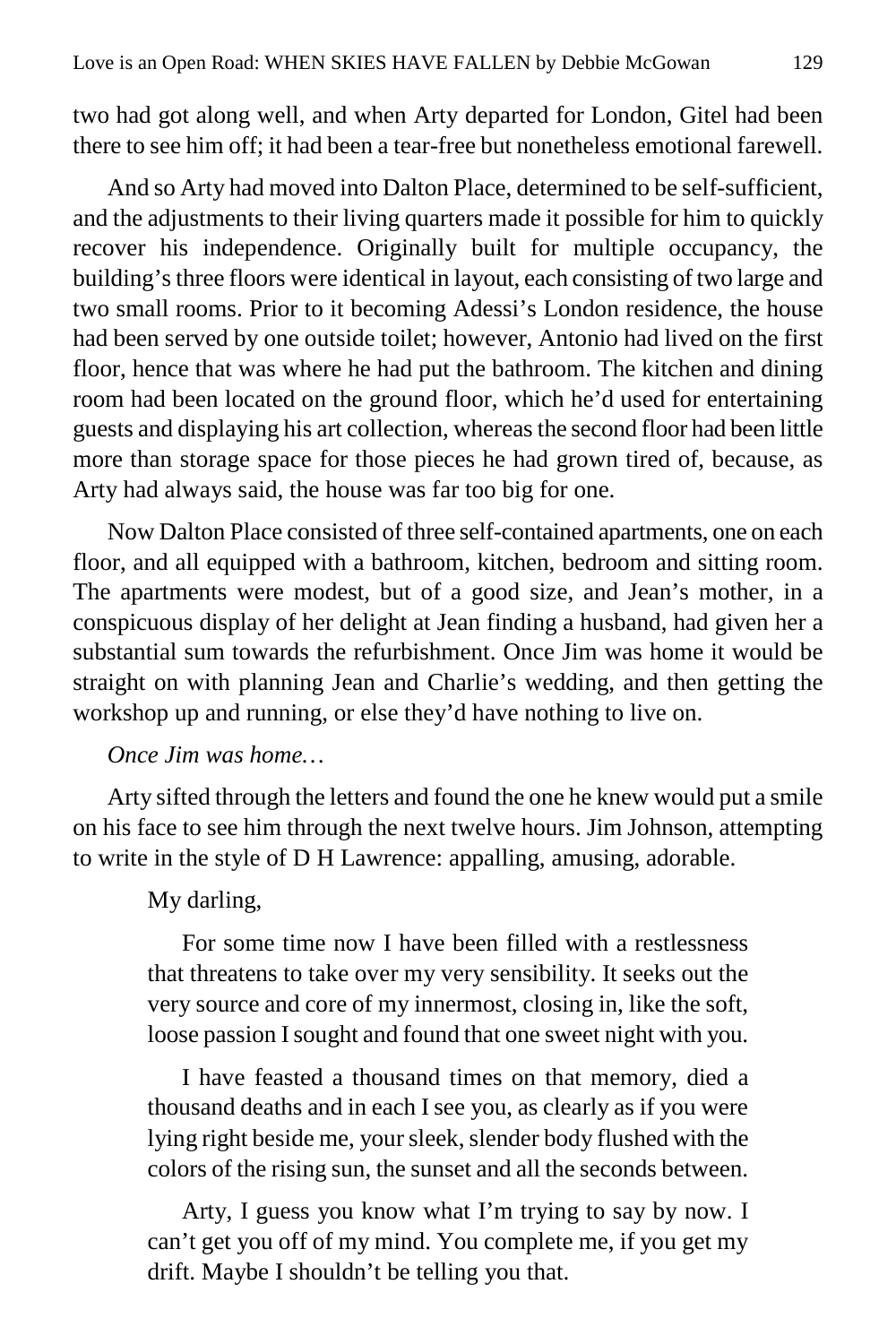We'll be together soon, though not soon enough. Until then—

All my love,

Jim

\*\*\*\*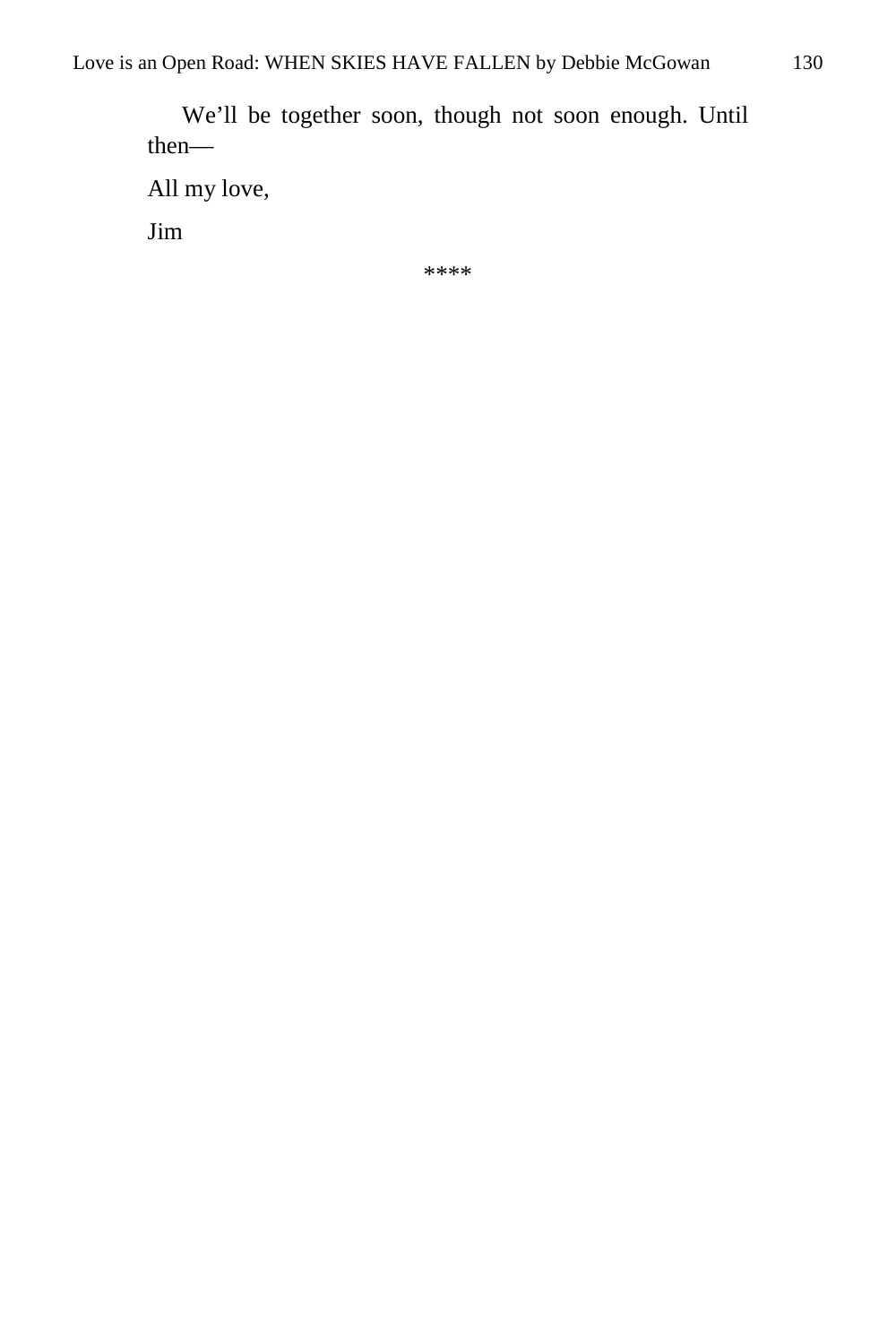## **Chapter Nineteen**

#### *January, 1946*

As the train pulled into the station and drew to a stop, Arty's excitement mounted to the point where he thought he might be physically sick. The doors opened and passengers began to pour forth onto the platform. Arty frantically scanned the length of the train, terrified he might not spot Jim in amongst all those people. What a foolish notion that was, for the second he came into view everything else instantly ceased to exist. There was Jim and there was Arty, and an empty platform in between. Arty started moving towards Jim, at first taking firm, steady steps, each coming faster on top of the other, until he was limping at speed whilst muttering to himself to slow down. The space between them shrank and shrank and finally they were yards, feet, inches apart. Jim dropped his bag and threw his arms around Arty, sobbing into his ear.

"Oh God, it's so good to see you. I missed you so much."

"I missed you too," Arty cried back, otherwise left speechless by the wonder of being in Jim's arms again, trying to sniff back the tears and at once inhaling the familiar scent of the man he loved: the man who loved him. Everything that was ever wrong was suddenly so perfect and right.

"I'd kiss you, but I think they all might stare," Jim said, slowly releasing Arty but not quite letting go. Jim's gaze met his and then shifted up, down, side to side, as he took in Arty's features; Arty was doing the same, almost as if each needed to remind himself of what the other looked like, though it was more to satisfy a hunger born of seven months deprived of that which sustained them.

When they eventually harnessed the willpower to release each other, the platform was empty, with just the guard waiting for them to pass through the gate.

"Thanks so much," Jim acknowledged, receiving a curt nod from the guard.

"He's still watching us," Arty said out of the corner of his mouth as they reached the far side of the station concourse.

"Yeah. Trying to figure what a handsome guy like you sees in a hick like me."

"Yes, Jim. That's exactly what he's thinking."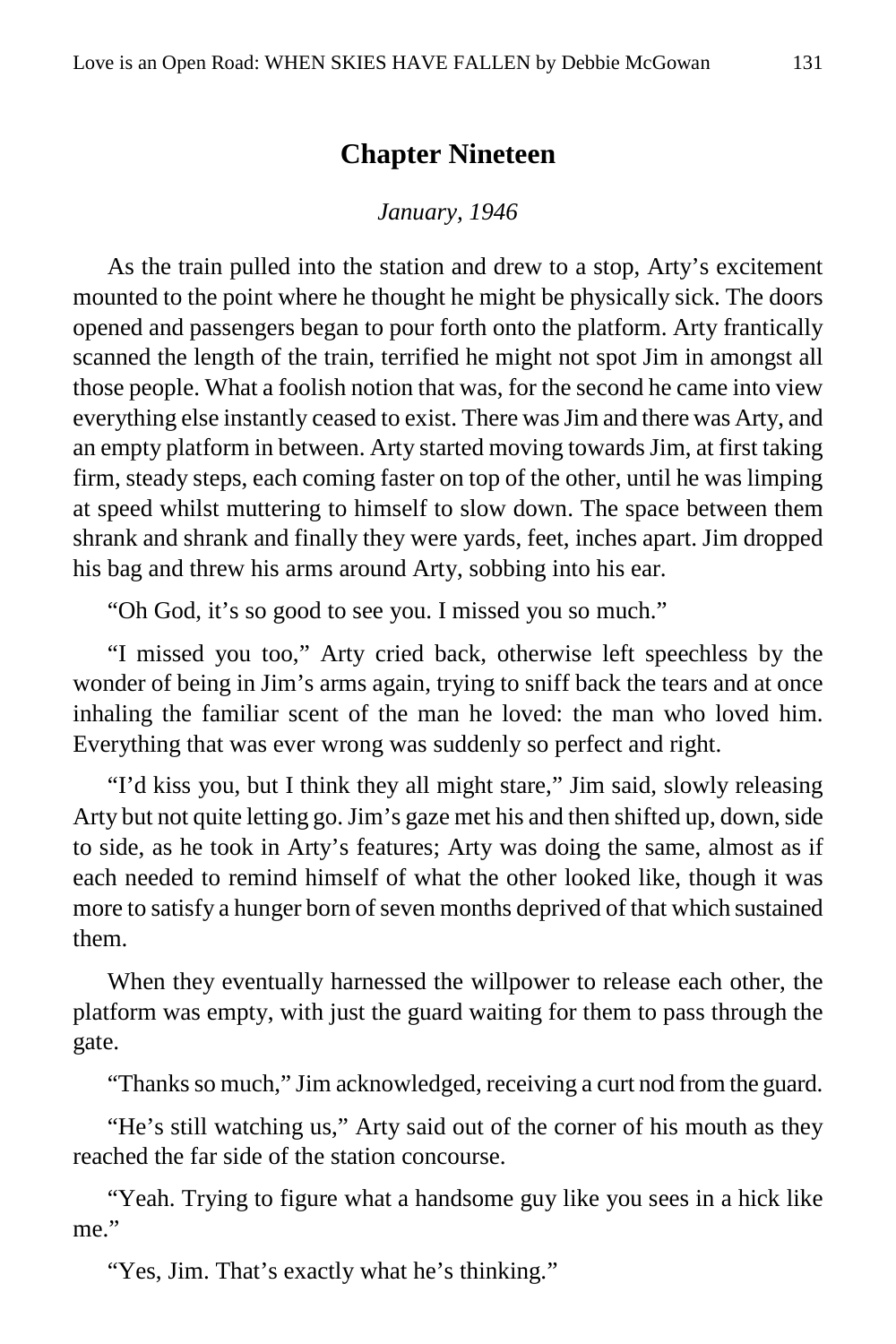"You know it." Jim laughed.

Having walked from home to the station, the walk back was a bit much for Arty, especially when he was trying to save himself for later, so they hailed a taxi. They pulled out onto the street, and Jim was instantly enthralled by all the work that had been done since he was last in London: the city was still in ruins, but clearance was well underway.

At the next junction, the cabbie glanced back at his passengers and grimaced out a toothless smile. "How are ya finding civvy life, fellas? Tough, innit?"

Arty nodded vaguely. Returning to life as a civilian hadn't really affected him the way it had others. In particular, the air crews were having quite a hard time trying to find their way in the world. Many had gone straight into the RAF with no trade behind them, although with all of the construction work and the efforts to get Britain's industries back up and running, the technicians and engineers were set for a good few years.

"It's good to be alive," Jim said belatedly. The cabbie peered over his shoulder and chuckled.

"Oh, blimey. A bloody Yank. Thought you lot would've had enough by now."

"England's a great country. Beautiful scenery," Jim looked Arty's way, "so much to see and do." He winked. Arty smiled and turned away.

"Yeah. It's not bad, is it?" the cabbie agreed. "So you come back for a girl?"

"Pretty much," Jim replied.

"You ain't got none over you way?"

"Oh, there's a few. But you got the pick of the crop over here."

The cabbie nodded smugly.

For a while, the journey progressed in silence, but as they reached the turning to Dalton Place they got caught in a traffic jam, granting the cabbie the opportunity to further interrogate Jim, not that he seemed to mind.

"So you got a job lined up, have ya?" he asked.

"Kinda. I'm going into partnership with a couple guys, including Arty here. See over yonder?" Jim pointed to the empty plot of land across from where they were idling in traffic. "We're setting up shop as mechanics."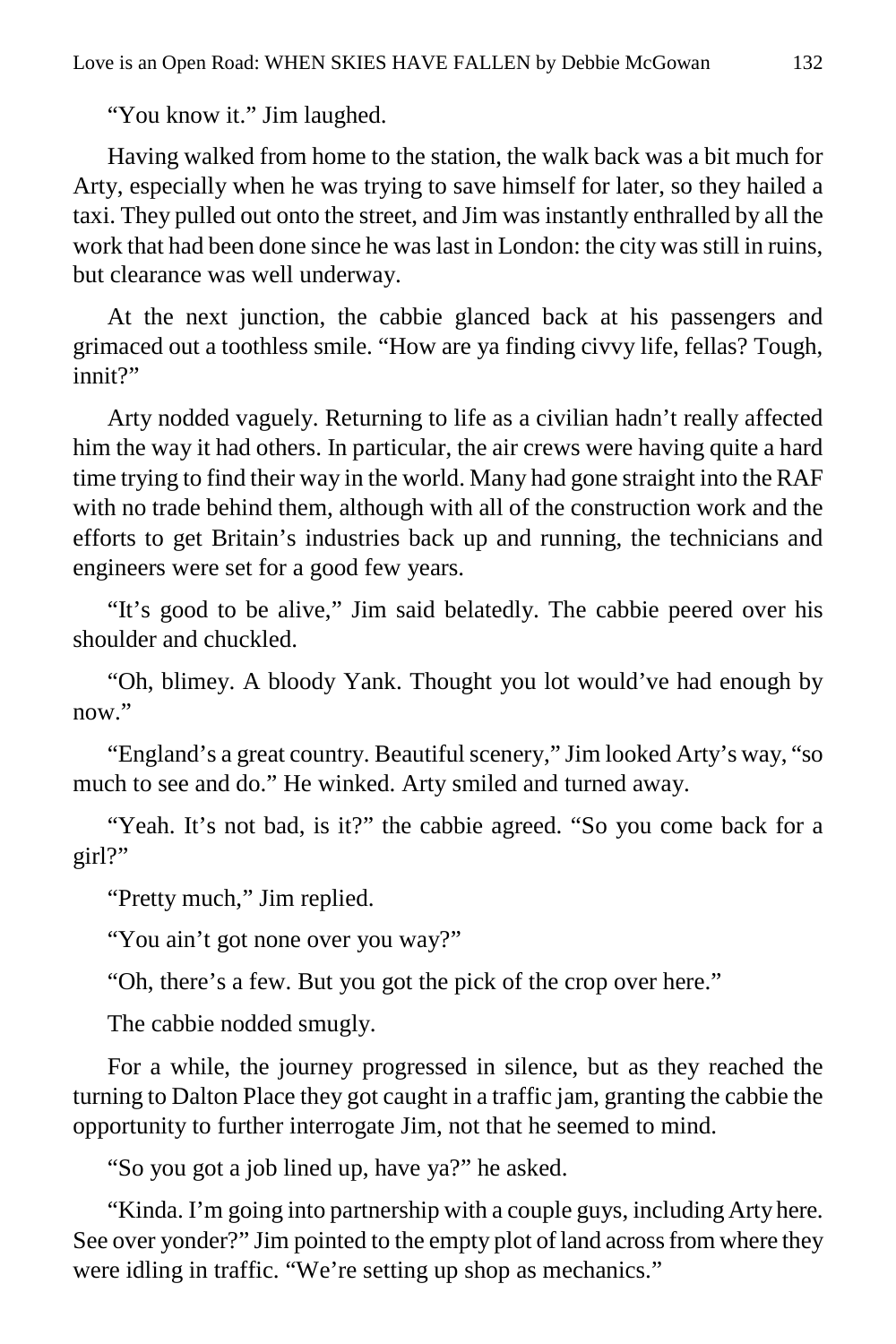"Oh, right. Interesting. I tell ya what, it'd be well worth asking around the cabbies. We're always on the lookout for a reliable mechanic, ya know what I mean? Fast, cheap, knows what they're doing. So what were ya? Navy?"

"Air forces."

"Both of ya?"

"Yes, sir."

"Well. Might I say, sir, it is indeed a privilege to have you in my cab. Your lot saved our lives, you did, flying low and chucking fags and candy our way. Got us through the war, that. We've got bugger all now, mind you."

Arty turned back and caught Jim's gracious smile. Even though the compliment was quite general in nature, it had still turned his cheeks a rather delightful shade of pink. Jim glanced in Arty's direction and quickly faced front again. Arty started to laugh; he couldn't help it, because he'd seen the twinkle in Jim's eyes. There was only one thing on his mind at that moment, and it wasn't accepting thanks on behalf of his fellow countrymen.

Another couple of minutes passed, in which Arty considered telling the cabbie to let them out where they were. They were within walking distance of Dalton Place, although he was also enjoying the build-up. Of course, Jim expected Jean to be there, waiting to greet him; he'd be preparing for the frustration of hours of catching up before he got what he'd hinted at in his saucy letter. However, Jean was going straight from work to visit friends, giving Arty and Jim time to themselves, and Arty had it all planned out—just as soon as he got Jim through that blesséd front door.

It wasn't much longer before the taxi made it to the house. Arty shoved a few bob into the cabbie's hand and told him to keep the change.

"Thanks, gov. Much appreciated," the man said.

Arty gave him a swift nod of acknowledgement and marched to the front door, key in hand. He heard the double toot of the taxi's horn as it pulled away, heard the click of the Zippo as Jim lit up, smelled the rich, familiar tobacco, felt the warmth of Jim's presence. He twisted the key and pushed the door open, giving Jim just long enough to clear the threshold before he grabbed his face with both hands, pushing the door shut with his hip at the same time, and he kissed him. None of that trying out a little peck like he might give his mother, or Sissy, or Jean. Seven months he'd waited, and he was going to get his fill of Jim Johnson.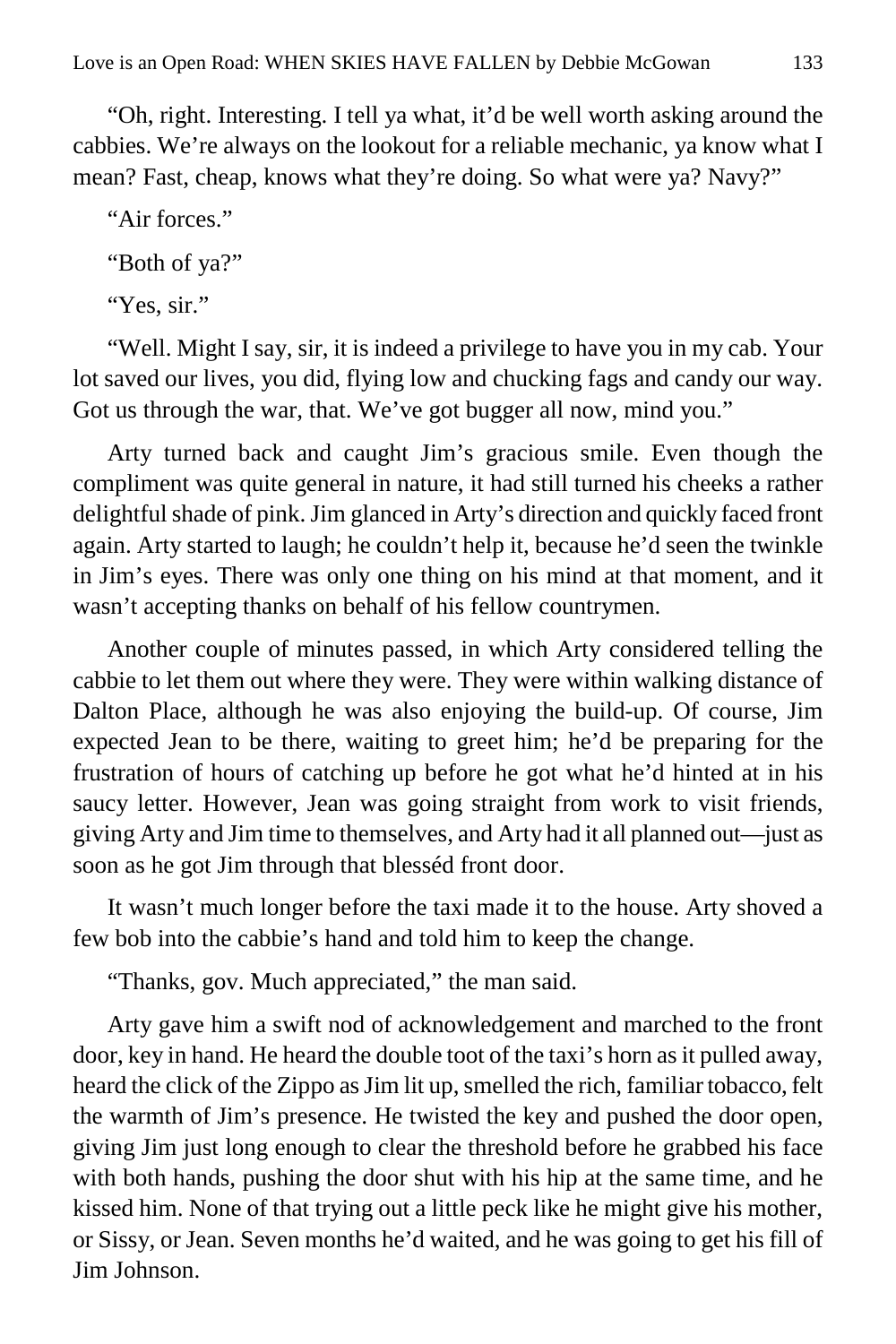Jim's bag slid from his shoulder and dropped. It may even have hit the floor. Right at that moment all Arty was aware of was the warm, wide palm against his back, the press of Jim's chest to his, the taste and smell of Jim filling his mouth and his nose. Arty devoured Jim, stole his breath and gave it back again, refused absolutely to stop even for Jim to extinguish the cigarette in his hand. Or maybe it was a pipe. Arty neither knew nor cared, he just... needed this. This kiss, like their very first in the hangar at Gaskell, was desperate, a promise of so much more to follow. But unlike that first kiss, the promise now was of a lifetime of kisses, of passion, of having Jim in his bed; a lifetime together, in love. *Oh yes*—Arty's feet might no longer have it in them to dance, but his heart knew every single step.

And then, just like that, the moment was rudely stolen from them by the one rival Arty had for Jim's affections. Only slightly disgruntled, Arty let go as, for the second time that day—which was no mean feat, bearing in mind he'd only left his train half an hour ago—Jim sobbed unabashedly, and it set Arty off too.

Jim fell to his knees and scooped up both cats, hugging them tightly to his chest. The two big toms put up no fight whatsoever. "Why didn't you say you brought them with you?" Jim asked.

"I thought I'd surprise you."

"You did that, all right," Jim said, laughing and crying at the same time. He sighed and kissed first Socks, and then Soot, on the head. "Every time I wrote I wanted to ask, but I was afraid I wouldn't like the answer." Jim looked up at Arty, tears streaming, yet he had the biggest, most brilliant smile on his face.

"I'll introduce you to Silky later," Arty said. At Jim's enquiring frown, he added, "She followed the boys home a few months back and decided to move in."

"Fellas! You got yourselves a lady?" Jim asked the cats, who purred in response. Always the more independent of the two, Soot decided he'd had quite enough fuss and jumped from Jim's arms, whilst Socks snuggled closer, pushing his head up against Jim's chin and growling loudly. Jim continued to stroke the cat and carefully stood up, leaning sideways into Arty. Jim's laughter was breathless and delighted.

"I'm here," he murmured, kissing Arty again, and again.

"Yes, you are," Arty replied between the kisses, attempting to wipe the tears from Jim's face. "And already Socks has stolen you from me."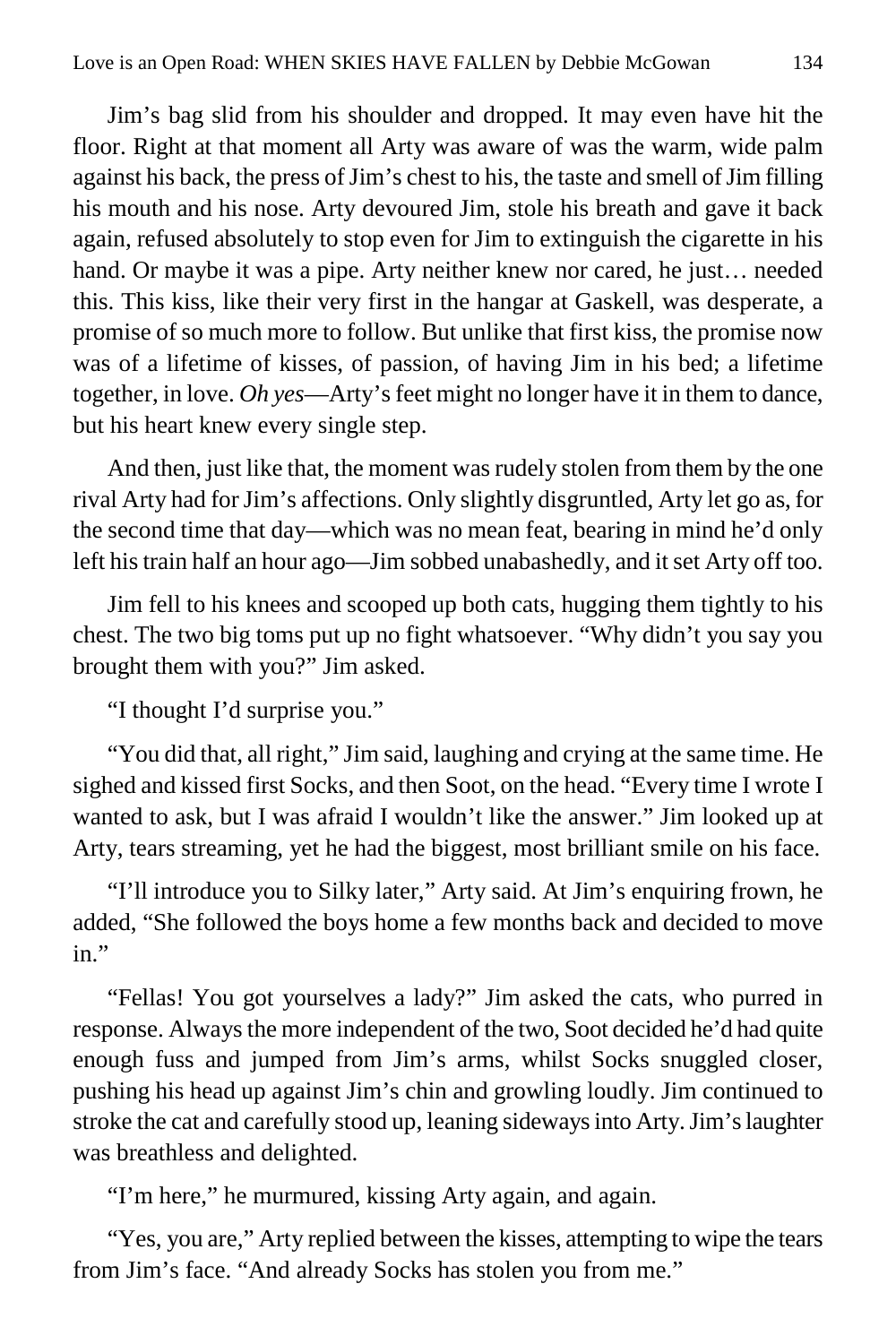"Yeah. He has, but he's fickle."

As proof of point, Socks decided he'd also had enough and pushed his front paws against Jim's chest—his way of asking to be released. Jim crouched slightly so that Socks could hop down to the floor, and straightened again. He took Arty into his arms.

"Can I show you how much I missed you?" he asked.

Jim's voice sounded against Arty's parted lips and he let out an involuntary groan. He pushed back against the hardness of Jim's body. "I have a fairly good idea," he said.

Jim gave another quiet, breathless laugh. "Where's the bedroom?"

Arty pointed past him, and Jim backstepped, allowing Arty to steer him down the hallway and into the bedroom.

"You oiled the springs?" he asked, still on the move.

"Mm," Arty sounded, refusing to break the kiss. Pausing long enough to shut and lock the bedroom door, he continued to walk Jim backwards across the room, until his legs contacted the end of the bed and his knees buckled. Arty pushed him onto his back and climbed on top of him.

"Careful not to put any strain on—"

"Don't you dare!" Arty warned. "You've only just walked through the door."

"Sorry, but are you sure you're up to—"

Arty used his mouth to silence Jim and grasped the advantage, reaching down to unbutton Jim's coat, and then unbuttoning his shirt, far too eager to get to bare skin to worry about fully removing either article. He sat back to get a better view, and Jim grabbed him by the wrists, flexing up as if to kiss him, but Arty had already seen it: the mark Jim was trying to conceal. He tugged his wrists free of Jim's grip and reached down, pulling back the blue-plaid shirt fabric and gently tracing with his fingertips the red welt that ran from Jim's navel, around his side and continued out of sight.

"Your father?" Arty uttered, already knowing the answer.

```
"It's only skin-deep."
```
"Jim, I—"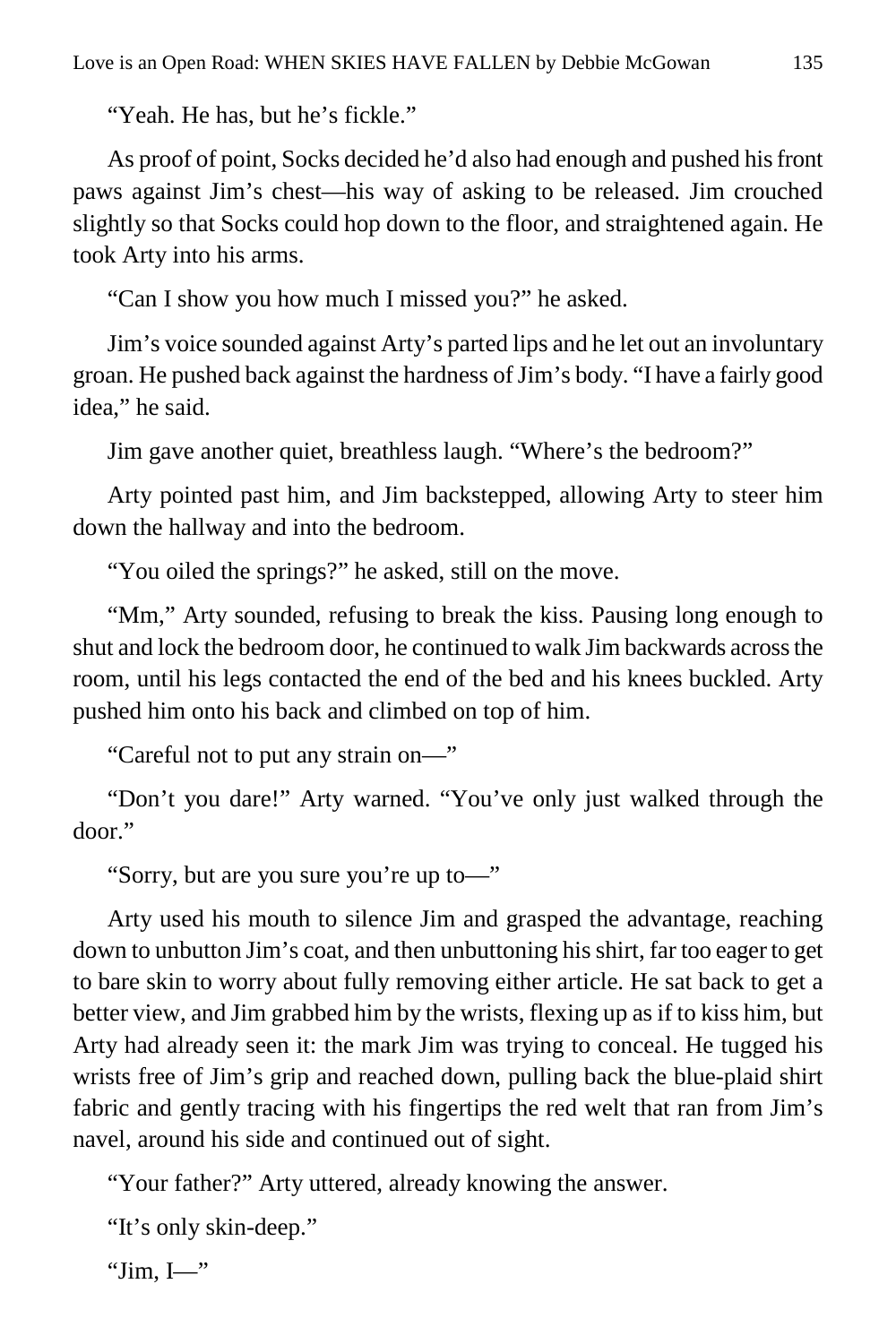"Shhhh." Jim sat up, with Arty straddled across his lap, and pulled him close. "Truly, it's all surface. He's dead to me. Please let it go. Can you do that?"

Arty delayed a moment before nodding. It would take some effort to neutralise the gut-wrenching, ugly anger bubbling inside, but if it was what Jim wanted, he would do his best to never show it or mention it again.

Jim took the opportunity to wriggle out of his coat and shirt, uncovering his broad, muscular shoulders. Arty smoothed his palms over the taut, tanned skin, and his mind filled with all kinds of lustful thoughts, for the time being pushing aside his fury at Jim's father's brutality. Jim began to unfasten Arty's shirt, all the while gazing deep into his eyes.

"What are you afraid of?" he asked.

Arty tried to shrug it off. "Do you like the wallpaper?"

"It's real nice," Jim said, quickly dismissing Arty's attempt at distraction. "Talk to me. What are you afraid of?"

Arty bowed his head. "That I'm not the man I was last time you saw me undressed."

"Darlin', the last time I saw you undressed you had a knee the size of a pumpkin."

Arty conceded the point with a wry chuckle. "I'm doing really well, aren't I? All those able-bodied men out there, and—"

"*You* are all I need," Jim murmured, lifting Arty's chin so he could kiss him. "Now let's get these damn clothes off."

Arty slid from Jim's lap, watching steadily while Jim unfastened and removed both his trousers and the long johns underneath.

"It's mighty warm in here, ain't it?" Jim observed, kicking off his socks.

"Yes, it is. Jean insists on keeping the place like a furnace for my benefit."

"Then there's no need—" Jim stepped towards Arty, unclipped his braces and pushed his shirt over his shoulders, letting it slide to the floor "—for these." In a flash he unzipped Arty's trousers, and gave him a gentle push so that he fell onto the bed, flat on his back.

"I could've taken them off myself," Arty protested half-heartedly.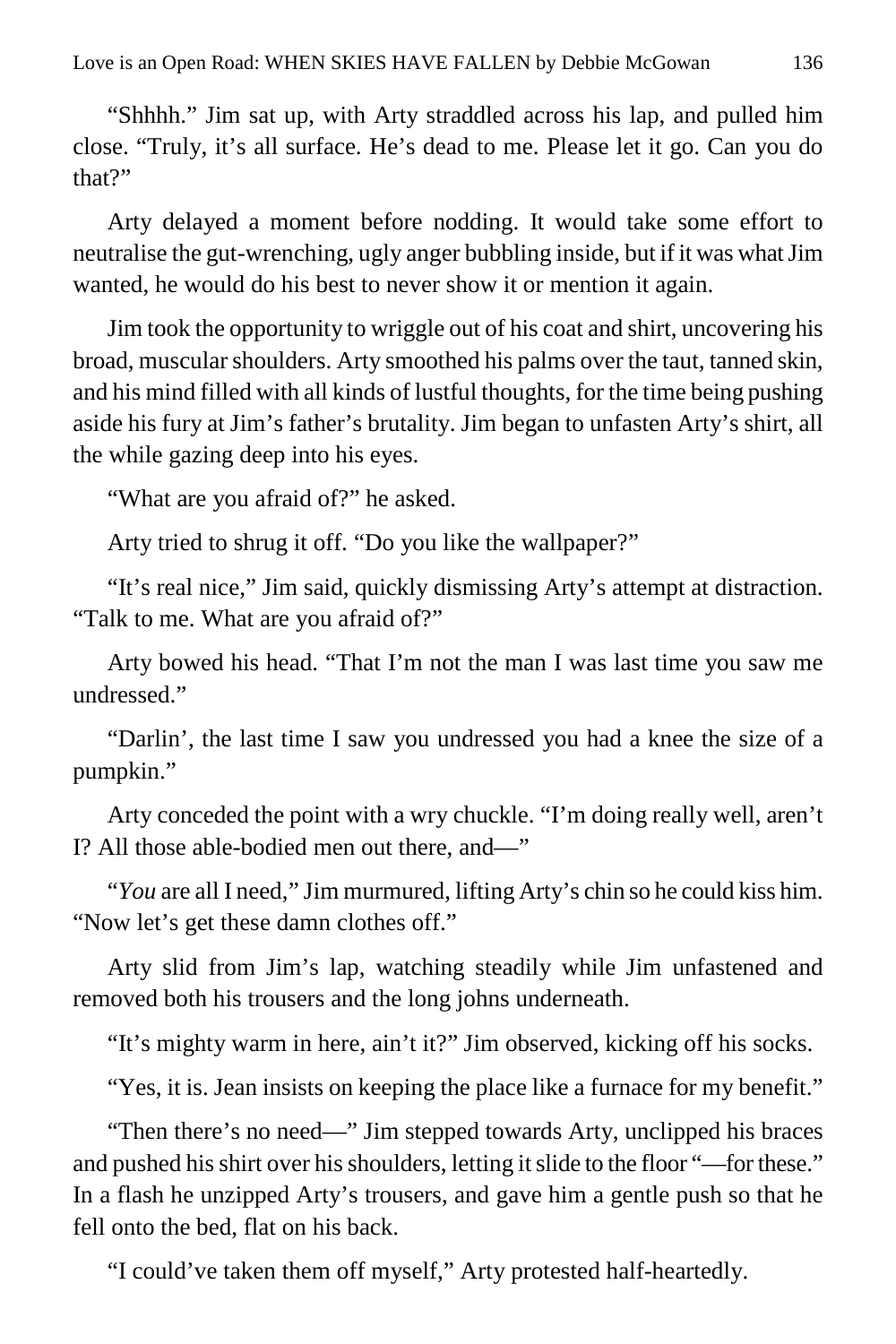Jim whipped away Arty's trousers and kissed his way up, from Arty's ankle, to his knee, all along his thigh to the leg of his underpants. "Can you feel that?" he asked. Arty nodded soundlessly, quite overcome by Jim's boldness, for now he was studying the sheathed outline of Arty's penis. It was painfully turgid, aching for Jim's soothing touch. Too long had he needed it.

Jim glanced up briefly. He had such a wicked grin on his face it made Arty wonder what he was planning, not that he cared particularly, so long as ultimately it brought about their mutual satisfaction. Jim's fingers slid under the waistband of Arty's underpants; Arty put his head back and closed his eyes, focusing on the sensation of the fabric dragging down over the pulsing flesh, followed by hot breath and a touch so gentle it could almost have been imagined. He lifted his head again and cautiously opened one eye.

"You're kissing me… down there?"

Jim smiled and carried on. For a brief moment, certainly far less than a second, the word 'germs' entered Arty's mind, but the increased, allencompassing, *hot* pressure rendered him defenceless. Already the sensation was building to the point of no return, and he gasped, unsure whether the urge to yell *stop* was strong enough to counter the desire to beg Jim to just keep doing what he was doing forever more. Jim made the decision for him; he withdrew, finished undressing Arty and lay beside him, running the tip of his index finger around Arty's lips.

"I been dreaming about doing that," he whispered. His eyelids were drooping, or lilting; Arty couldn't decide.

"You're tired," he said.

"Yeah, but I ain't ready for sleeping yet. How are your legs holding out?"

"Fine, so long as you don't expect me to do the jive."

"Aw, gee. That's exactly what I had in mind."

Arty laughed and rolled Jim onto his back, climbing on top of him again, but now they were naked, the sensual contact was more than either could stand. Arty reached over to his bedside cabinet, somehow flung the door open, and searched by touch for the tub of petroleum jelly he had bought under instruction. Jim's eyes widened.

"Is that for you-know-what?"

Arty nodded. "Matron's orders," he said very solemnly, and both of them burst into laughter. Jim's cheeks turned pink again.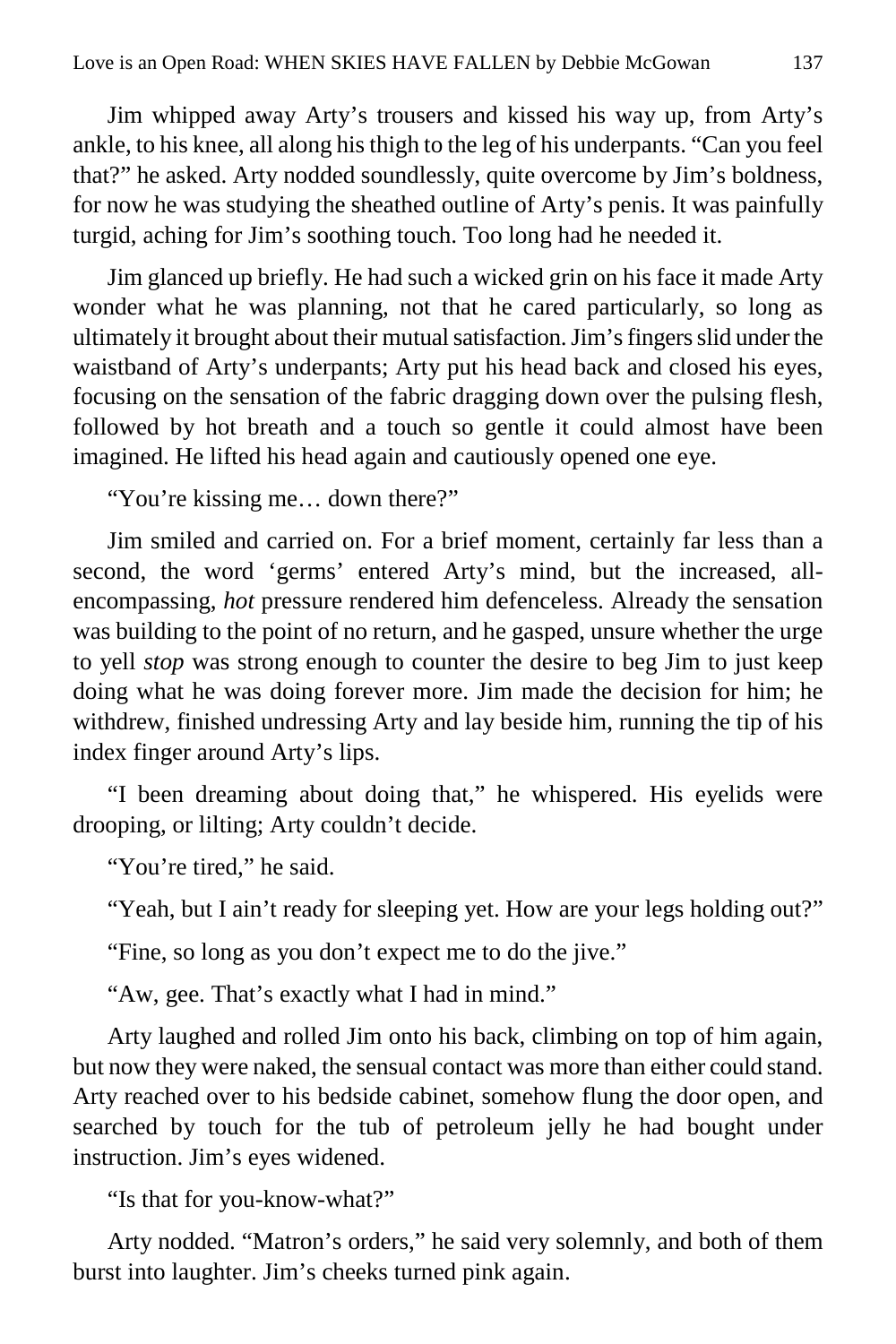"Well, I guess if anyone would know about these things…" he reasoned.

"That's what I thought," Arty agreed, unscrewing the palm-wide lid and setting it aside. "Although it'll make a heck of a mess of the bedspread."

Jim's eyebrows rose. "I never had you down as the decorative type, Arty Clarke. Wallpaper, bedspreads—did you stitch the drapes too?"

Now Arty blushed, because he had, in fact, hemmed the curtains. "They were too long," he justified.

"Uh huh?" Jim teased.

"When all those dirty thoughts have been dealt with, you might just appreciate how hard I've worked to turn this apartment into a home for us."

"Hey…" Jim reached up and cupped Arty's cheek with his hand. "I'm sorry, darlin'. It's been hard on you too, I know that. So, I guess…" He released Arty and scooped a large dollop of petroleum jelly out of the pot, watching Arty intently, seeking his permission—as if there were any chance of it not being granted.

Arty leaned across to set the pot on the bedside cabinet, and before he could move back, Jim's hand was between his thighs, slowly smearing the jelly over places that were even more sensitive than usual. How fortuitous the accident had not numbed him there, though he would have given himself to Jim regardless. Perhaps, considering Jim's prone position, Arty was taking, not giving, but either way the end result would be the same.

With the clear grease on his hands, Jim was struggling to get a firm grip on himself and had to leave Arty to make the adjustments. His legs were aching a little, but he refused to be thwarted. He lifted and aligned their bodies, recalling acutely the exquisite pain of their first and only time. Hoping for more of the 'exquisite' and less of the pain, he slowly lowered his hips and felt a hot jab of discomfort—nothing compared to all he had endured in hospital. Lower still, with the slippery jelly easing their joining, Arty's body accepted Jim, expanding to accommodate, welcoming, becoming whole.

"Sweet Jesus," Jim hissed. For a moment his eyes rolled in his head, and Arty felt triumphant. No matter now the damage inflicted on his body. How insignificant was the mourning of his waltzing days, and how quickly those seven months diminished in the immediacy of this connection. Arty's hips rose and fell of their own accord; he was a finely-tuned engine, sleek and smooth, superior and indefatigable with Jim at the controls, giving it more throttle, and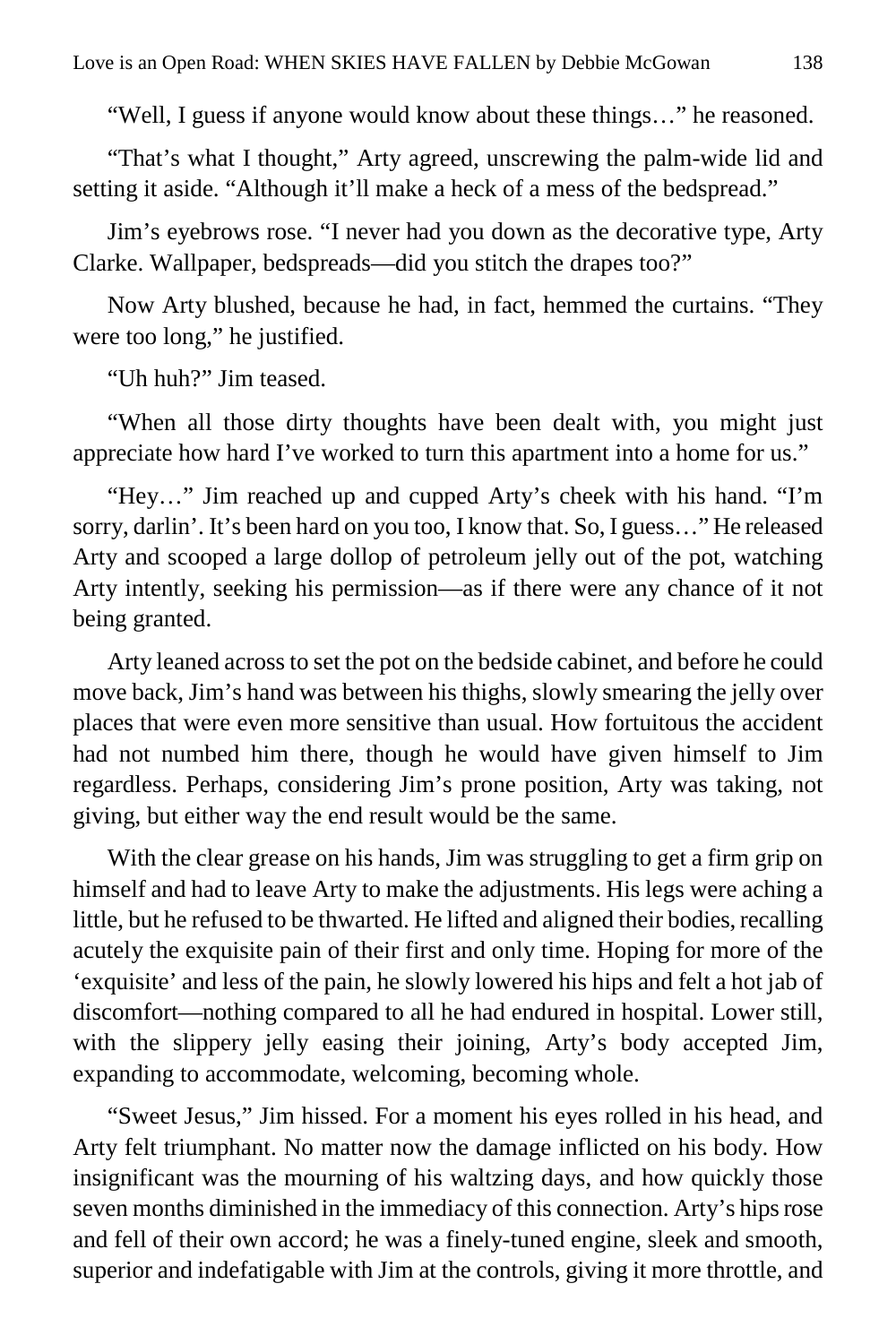more still, until he was soaring high above the clouds. He needed more, and he took it.

"Allow me." Jim's voice came into focus, and his hand firmly grasped Arty's by-now throbbing penis. He tugged to the tempo Arty set, everquickening, barely sustainable, with Jim's body rising to meet his and finally turned rigid but for the pulsating that Arty felt within, and then without, as his own orgasm was torn from him, and it was tremendous, long-lived, worth every second of waiting. Better still, until that moment, as the sensation dwindled, he'd spared not a thought for Lady Chatterley's many absurd crises.

"Damn D H Lawrence," he said, laughing at himself.

Jim laughed too, a drowsy, deep rumble. "I figured he'd show up sometime," he said. Without prompting, Jim held Arty by the hips and assisted his movement so that he could… *dismount*, he supposed. He collapsed onto the bed and rooted out the small towel, kept from when his body had been overwrought with infections and fevers. With a clumsy care, he wiped away the worst of the sticky greasiness, threw the towel to the floor and nestled close to Jim. Reunited with his lover, Arty was finally at peace.

\*\*\*\*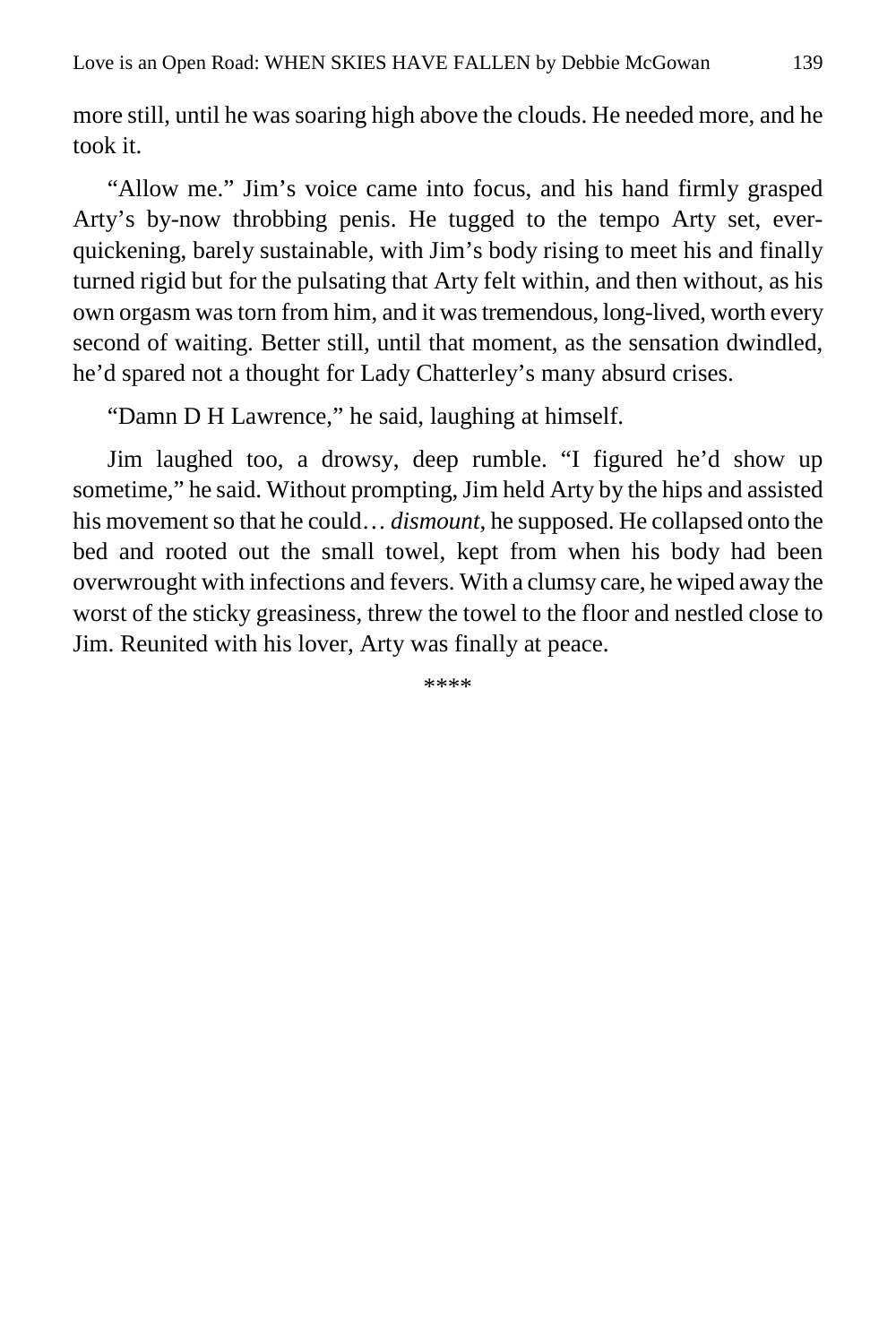# **Chapter Twenty**

#### *January, 1946*

That first night Jim was back in England he was fit for nought: after he and Arty had welcomed each other, they slept until seven o'clock, when Arty heard the communal front door close, followed by Jean and Charlie's not-so-hushed voices. Arty lay still and silent, or as still as he could when he was shivering, naked and in a tangle of limbs. He placed a light kiss on Jim's cheek and quietly spoke his name. Jim stirred with a groan and folded his arms around Arty, pulling him close.

"Jean and Charlie are home," Arty whispered.

"So soon?" Jim said, stretching but otherwise doing little to suggest he would be getting up from the bed any time soon. Arty tickled his back, which made him wriggle and grin; still he didn't shift.

"You at least need to go and say hello," Arty reasoned.

Jim took a deep breath, released it as a reluctant sigh and… stayed put. Arty poked him in the side, prepared to do it again if need be, but the effect was immediate. Jim rolled away and sat on the edge of the bed, his back turned. Arty cringed, for now he realised he had just poked the welt he wasn't allowed to mention—the welt he could now see was caused by a whip and extended diagonally across the full width of Jim's back.

Oblivious, Jim stretched again and yawned. "All right, you win," he said, wearily rolling to the side of the bed. "But first I need to wash up."

"I can run you a bath," Arty offered.

```
"We got a shower?"
```
" $Y_{PS}$ "

"I can have a bath another day. Which way to the bathroom?"

Arty got up and fetched his and Jim's dressing gowns—he had purchased a full wardrobe of clothing on Jim's behalf—and led him to the bathroom, where he set the shower running for him. On his way back to the bedroom to wait out his turn, a knock came at the door to the apartment. Knowing it would be Jean, Arty answered it.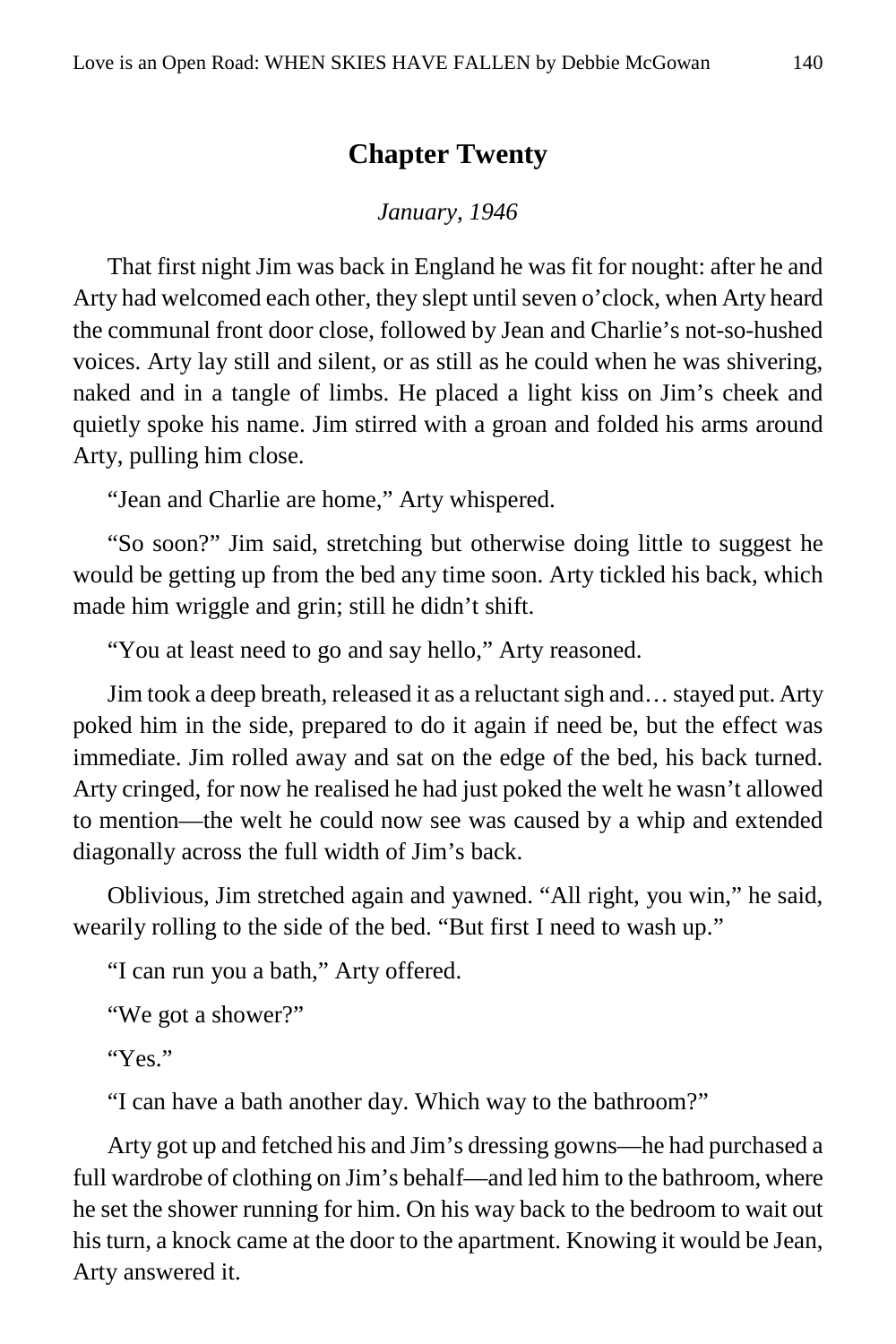"Good evening," Jean greeted, eyeing his attire. She raised a pencilled eyebrow and grinned. "He got home safely, I take it?"

Arty grinned back at her. "Oh yes, he did. He's just having a wash. Shall we come up to you when we're ready?"

"Perfect." Jean gave him a swift embrace and stepped off towards the stairs. "There's no rush," she called back over her shoulder.

Arty gave her a stern look and she winked at him before continuing on her way. Arty closed the door and returned to the bedroom, wondering if he'd always feel so self-conscious about people knowing what he and Jim got up to. There again, it was only Jean, and hadn't she been the instigator in all of this? Perhaps it was no more than after so long apart, being reunited had heightened all of his emotions, because he was feeling overly affected by everything. Silky's kittens were due any day, yet it had not occurred to him that anything could go wrong. Now his mind insisted on revisiting the loss of Socks and Soot's brother, and he was once again in mourning for the tiny boy who didn't make it.

After seven months of waiting, the last week of which he'd spent constantly fretting over gales and other unfavourable conditions reported in the shipping forecast, Arty was emotionally drained. He had long ago been ready to embark on their life together. Planning all of the things they would do was what got him through their time apart, first at Minton, then in hospital and finally when Jim was waiting on his immigration papers. Now the much-anticipated elation was being tempered by the requirement that he forget about Jim's father's parting gift to his son. Even if Arty hadn't promised to let it go, it would do no good to raise the matter again, for it was one of the unspeakables, the stuff Jim simply could not give voice to, which, Arty rationalised, was no bad thing.

*Corporal R. T. Clarke is a thinker and a dreamer*—Jim's words from the first time he caught Arty daydreaming echoed often in his mind, for what Jim had said was true: Arty had always been a thinker and a dreamer. Chasing butterflies, absorbing himself in tales of romance and adventure, learning to dance… were it not for the war he likely would have followed his father into academia, pursued the life of the 'well-to-do intelligentsia' with which D H Lawrence had been so enamoured, and to which Antonio Adessi belonged. In those circles, being homosexual was not a norm as such, though it was accepted as part of the nature of man and, to a lesser extent, woman. It occurred to Arty that where reason was granted the opportunity to prevail, little significance was placed on how one might behave in private.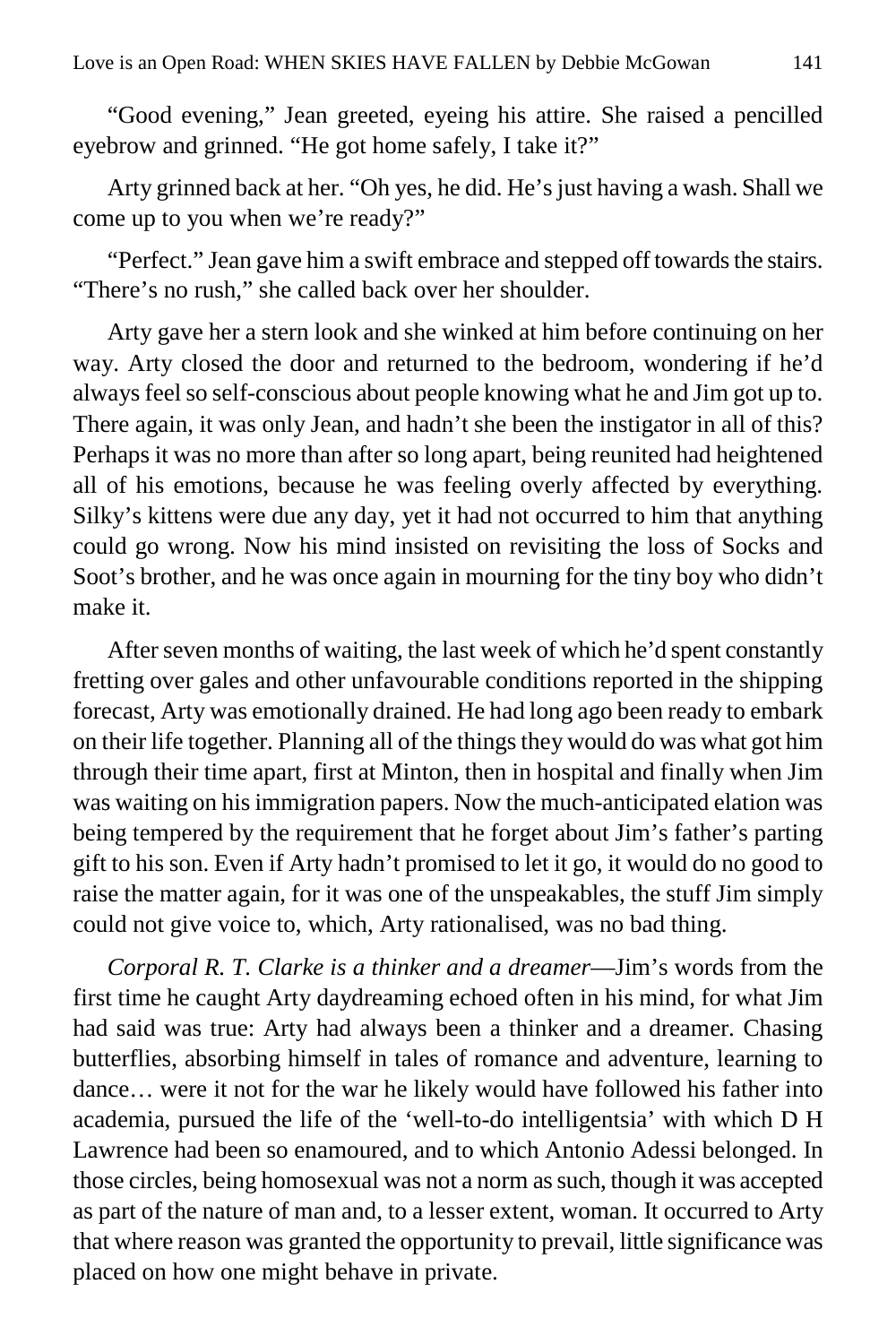Perhaps, then, given time and the social insurance scheme the government was instituting, reason might eventually prevail over society as a whole, for it was very difficult to think grand thoughts with an empty belly and nowhere to call home. Or perhaps it was just wishful thinking, more Arty Clarke pipe dreams, but how wonderful to imagine that the conversation he and Jim would be having with Jean and Charlie that evening might one day be in preparation of their own marriage. Who would they invite? Jean and Charlie, of course, Sissy and Antonio, Molly and Daphne, Joshua and his girlfriend Louisa, Jim's mother—what story would they tell Jim's father? And who would bear the brunt of his wrath then?

He had been so deep in thought that only when Jim cleared his throat did Arty notice he was no longer alone. Jim remained just inside the doorway, his usually neat blonde hair darker for its wetness and sticking out in all directions from being vigorously rubbed with a towel. His eyes, ringed by fatigue, studied Arty with a deep, probing intensity that had clearly seen past the heroic shield of indifference he had almost succeeded in raising. Jim shrugged and offered a defeated smile.

"Go take a shower, darlin', and I'll tell you what you need to know."

Arty walked over to Jim and took his hands. "You don't need to tell me anything."

"I do, for you to let it be." Jim kissed him on the forehead, his lips lingering awhile, his warm breath lifting Arty's hair and setting off new shivers of desire. "Go shower," Jim repeated, "then we'll talk."

"All right," Arty agreed. He stepped past Jim, out into the hallway. "Your clothes are in the four-drawer chest."

"*My* clothes?"

"I hope they fit. Charlie said you and he were a similar size, so I took his word for it."

Jim squared his shoulders and stood tall. "Charlie's shorter than me."

"An inch, if that."

"And… scrawnier," Jim added with a grin. Arty raised his eyes and continued on his way. "But you're mine," Jim added as an afterthought.

"Yes, I am," Arty called back as he shut the bathroom door. He opened it again. "You still here?"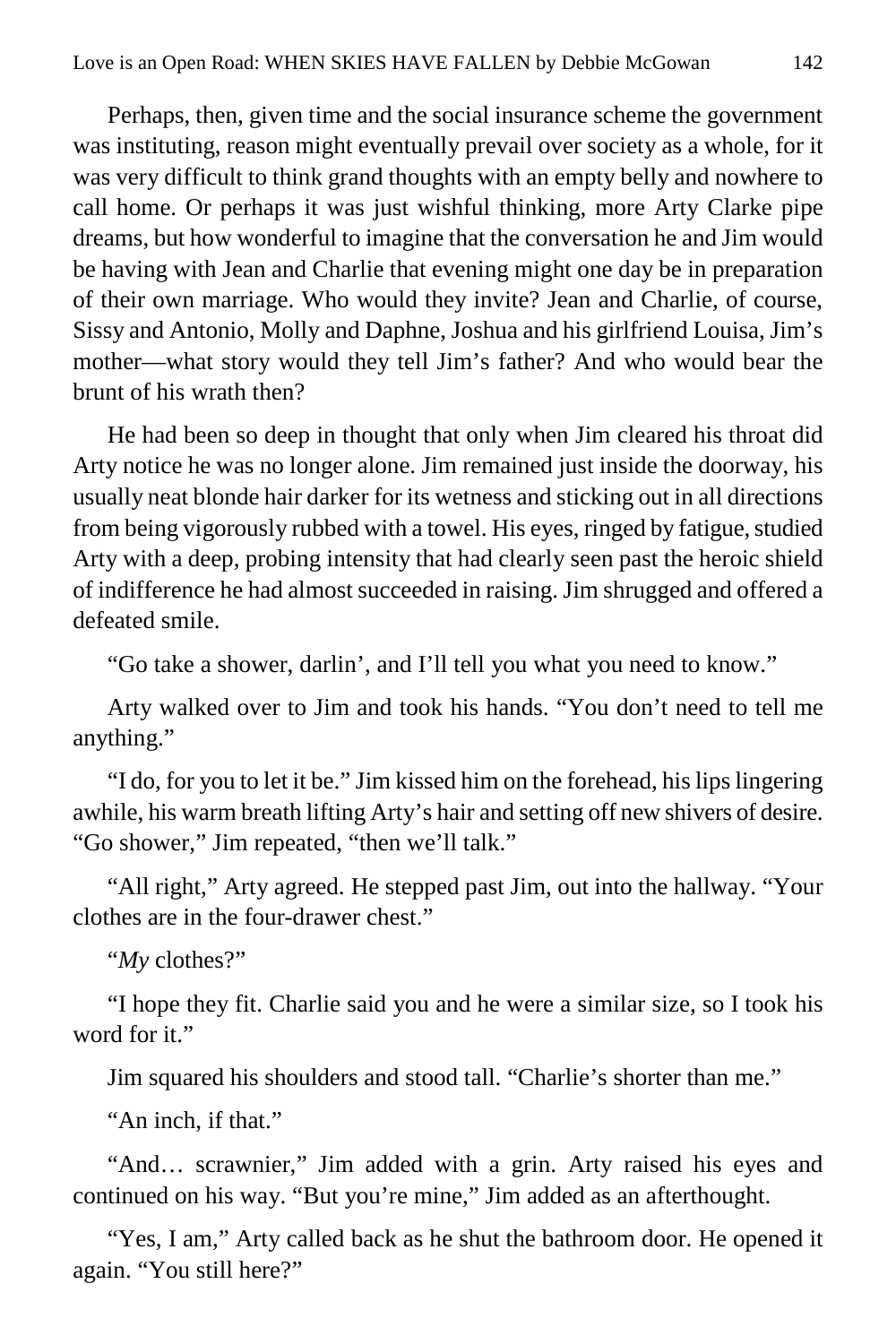"Yeah. Why?"

"Just checking." Arty smiled to himself. *Jim's home.* He left the door ajar and turned the shower tap.

\*\*\*\*

Arty returned from the bathroom with renewed resolve, strengthened further by Jim's caginess, which betrayed the mental anguish he was going through just thinking of his father, let alone talking about him.

"Arty…"

"No, love. It's all right. I can let it be, but at least let me help you heal." Arty went to his bedside cabinet and took out a small, round tin. "Take off your shirt."

"I just put the thing on," Jim protested, though he was already unbuttoning it. Arty approached, his fingers coated in pink ointment. Jim eyed him nervously. "What's that?"

"Germolene. It's antiseptic," Arty explained as he lightly applied it along the mark on Jim's chest. "Arm up," he instructed. Jim complied.

"Smells like root beer."

"Root beer?"

"You ain't heard of root beer?"

"Can't say I have. Is it nice?"

"Kids seem to like it, though it's too sweet for me. I'd rather have a real beer. Never thought I'd say this, but I missed English beer."

"There's a pub up the street. We can go for a pint, if you like. Not now once you're rested. There you go. All done." Arty moved away and replaced the lid on the tin of Germolene.

"Thanks." Jim put his shirt back on, avoiding eye contact. Now they were in a room with proper lighting, all of the other marks on Jim's back were obvious, and he would have known Arty had seen them.

Once Arty was dressed, he held out his hands to Jim and pulled him up from the bed. "Are you ready?" he asked.

Jim frowned. "You really ain't gonna say nothing?"

Arty considered for a moment. "I'll just say this: by helping you heal, I don't just mean slapping ointment on your cuts and bruises."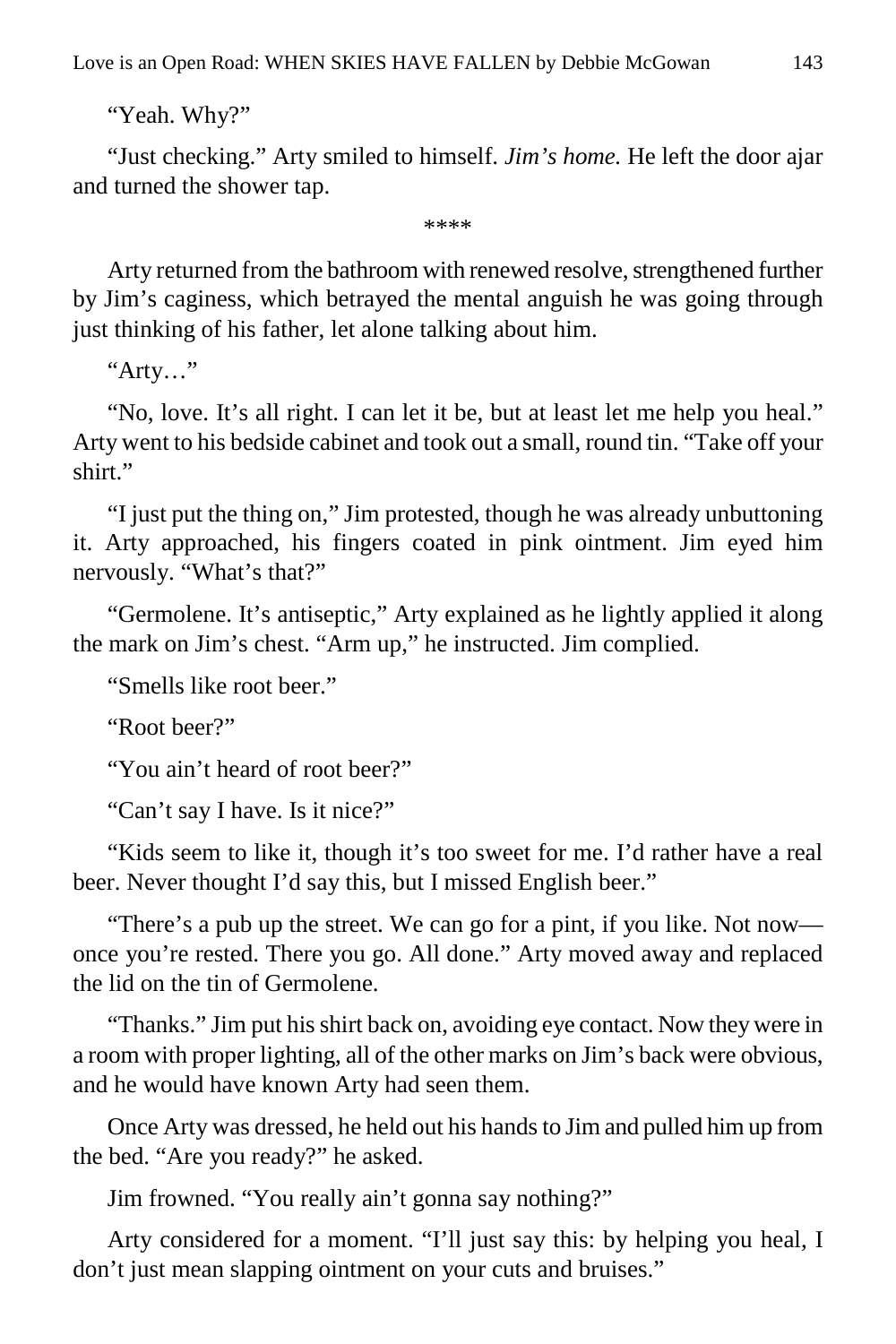"I don't understand."

Arty kissed Jim's chin, nose, lips. "I mean, Jim Johnson, the scars are in here." He smoothed his hand over Jim's hair.

"I told you, he's dead to me."

"Yes, you did, and however you choose to grieve for him I'm right beside you."

In spite of the tears welling, Jim held Arty's gaze. He smiled and whispered, "Thank you."

Arty sighed in mock frustration and grabbed Jim around the head, pulling him close and delivering a noisy kiss to his ear. "Shall we go and see Jean and Charlie?" he suggested.

Jim nodded against Arty's shoulder. He slowly withdrew and allowed Arty to lead him by the hand from the bedroom, along the hallway—

"I love you," Jim said.

"I love you too," Arty replied.

—out of the door to their apartment and up the stairs. Arty knocked on Jean and Charlie's door; Jim sniffed the air a couple of times. "Mm. Something smells good."

"Ah, hell. It never even crossed my mind. I bet you're famished."

"I am a little. You eaten?"

"Not since…" While Arty was pondering, the door opened.

"Hello, hello," Charlie said, holding out his hand for Jim to shake and then drawing him in for an embrace and a slap on the back. He released him and both men gave each other a nod. "How was the crossing? All right?"

"Yeah, not bad at all. You're looking well, Charlie."

"Likewise. Come in." Charlie walked back along the hallway, and Jim and Arty followed. "We're in here," Charlie said, veering off into the sitting room, where Jean quickly swiped at the mantelpiece with her sleeve and spun on the spot to face the men.

"Jim." She crossed the room at the same time as he did so that they met in the circle of light being cast by the lampshade above, where they hugged warmly. "It's wonderful to have you home," she said tearfully. She took a step away and kept hold of his arms while she studied him. He smiled.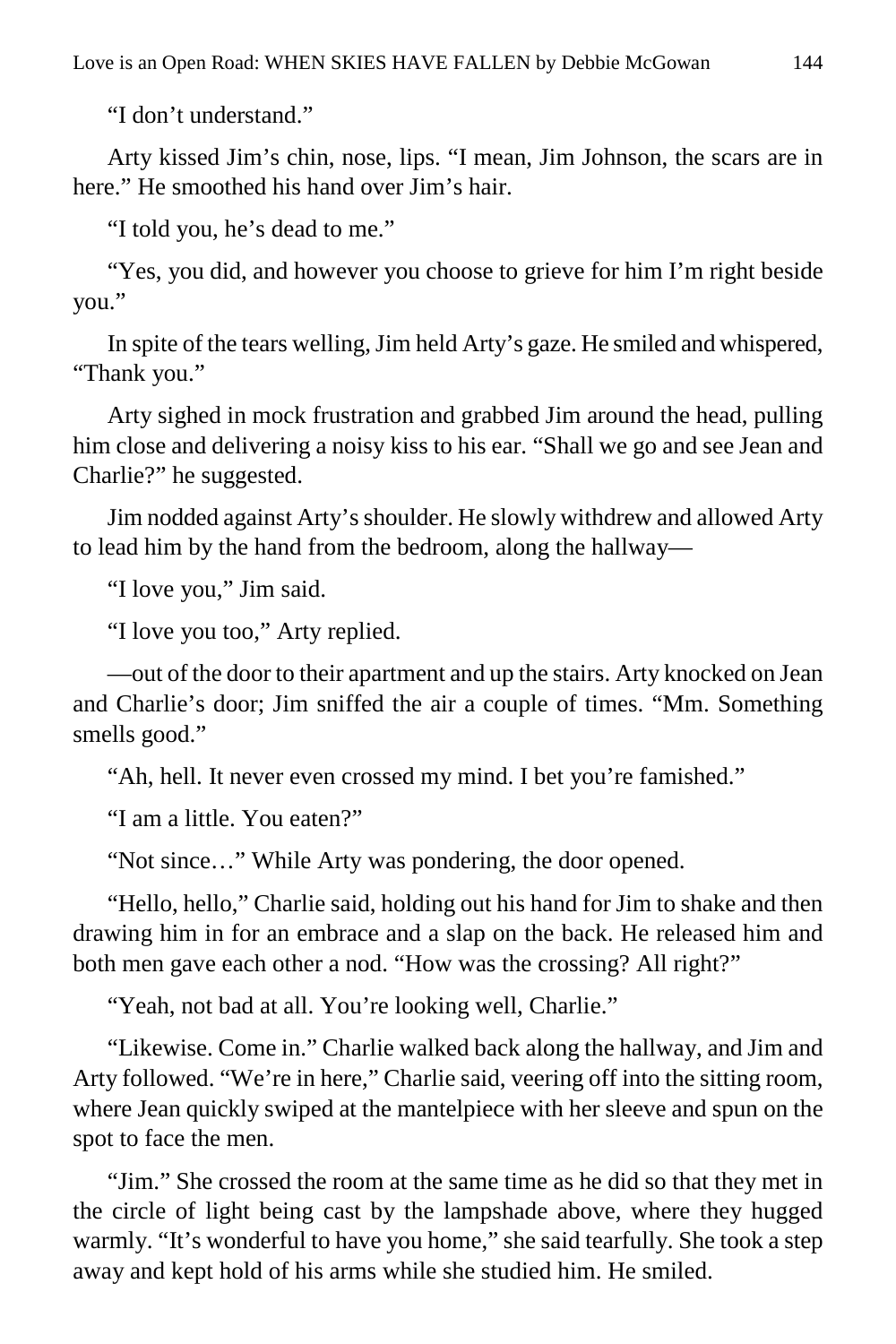"Believe me, it's good to be home," he said, glancing back at Arty.

A tingle ran down Arty's spine, and he suppressed a gasp. Though the evidence was right in front of him, he kept having to remind himself that Jim was really here; not a dream, not wishful thinking, but in the flesh and large as life—and with a very empty belly, which was rumbling loudly. Arty shifted his attention to Jean. "Were you about to have dinner?" he asked.

"We've already eaten? Haven't you."

"Er, no," Arty said, his face heating up as his mind flashed back to what Jim had been doing earlier.

Jean gave him a knowing look, and he started to sweat. She laughed. "There's plenty of leftovers. Rabbit stew and dumplings," she said, already on her way out of the room. "Do you want some, Arty?"

"Please," Arty called after her. "I'll come and give you a hand." He didn't wait for a response and quickly followed her to the kitchen, closing the door behind him. Jean put the pan of leftovers on the stove to warm, brushing her hands together as she turned back and looked at Arty expectantly.

"Do you remember me telling you what Joshua said about their father?"

Jean nodded and moved to the table in front of the window, where she sat and lit a cigarette, and waited for Arty to join her. "What about it?" she asked.

"He's…" Arty frowned and leaned back, watching the smoke drift up and fan out across the ceiling. He sighed. "Don't get me wrong, Jean, I've had my fair share of clips 'round the earhole from my old man, although it was Mum we had to watch out for—you'd think you'd got away with it and then she'd catch you with a backhander on your way past."

Jean smiled. "Oh, my mother was just the same, and she'd always follow it up with a remark about us being lucky Dad wasn't around, or we'd have been getting it with the belt, not that she needed a belt. Her hands were tough as old leather as it was." Jean laughed and Arty joined in. She didn't talk much about her family: her mother wasn't short of money, although her father was dead before Jean was old enough to remember him, and her brother had died from tuberculosis. She'd never mentioned how old he was, but the stories involving him stopped long before adulthood and telling them always left Jean quiet and thoughtful, so Arty didn't like to ask.

"How bad is it?" Jean asked.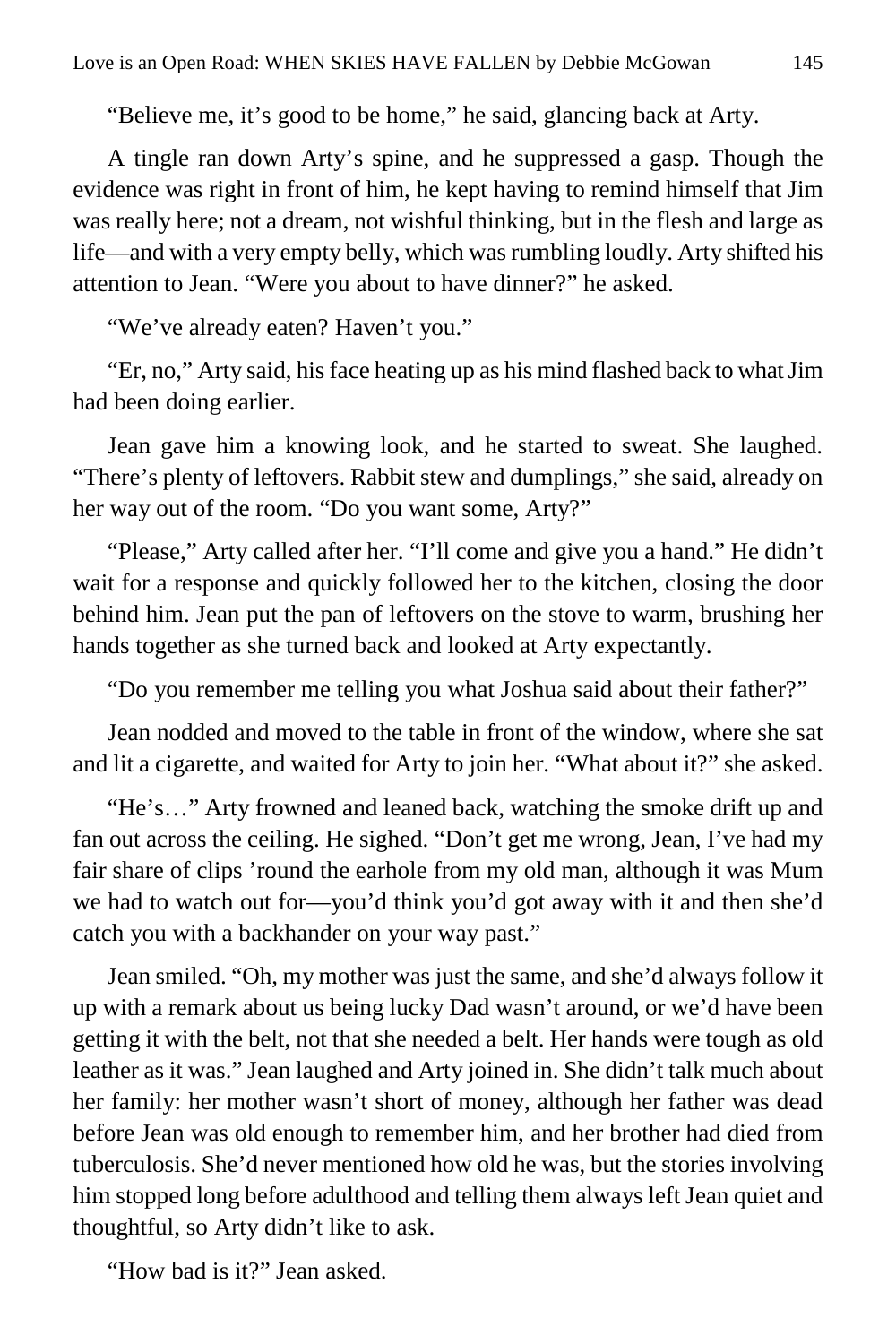"He's been lashed with a whip, quite a few times. He doesn't want to talk about it, which I completely understand. He must be worried sick about leaving his mother."

Jean put her cigarette in the ashtray and went to stir the pan. "He'll tell you when he's ready."

"Maybe," Arty said doubtfully. It wasn't how Jim was, but with both sons now living in London, Arty could see their mother joining them at some point in the not-too-distant future. By Jim and Joshua's accounts, she was a tough old bird, and now there was little to keep her in West Virginia. Indeed, from the stories Joshua told, it sounded like she gave as good as she got, so they might yet end up harbouring a murderess.

Jean brought him back from his thoughts by setting a plate of steaming-hot stew in front of him. She called through to Jim, who arrived a few seconds later, still looking just as tired, although his eyes widened enthusiastically at the sight of the food. He sat opposite Arty and tucked right in, shovelling several spoonfuls of stew into his mouth before he mumbled his thanks to Jean.

"No thanks needed. See you when you've finished." She left them and returned to the sitting room, the sound of the radiogram momentarily drifting through to the kitchen when she opened the door.

"Charlie was about to show me his Bing Crosby records," Jim explained.

Arty groaned. "You'd best have a few hours left in you."

Jim just smiled and continued eating. He was positively voracious, and he'd cleared the bowl before Arty was even halfway through his, at which point he watched Arty eat, whilst licking his lips hungrily, or salaciously, Arty couldn't quite decide, but it made him laugh. He pushed the bowl across to Jim, who ungraciously accepted and emptied it in less than a minute. Arty shook his head in wonder.

"Didn't they feed you on the ship?"

"Yeah, but not much. And anyway I used it all up earlier, so I figured I ought to refuel." Jim grinned mischievously.

"Hm. We'd best get on with it," Arty said. He took their empty bowls over to the sink, and he and Jim went through to join Jean and Charlie.

"What do you think of the place, Jim?" Jean asked, handing him a glass with a half-inch of golden liquid in the bottom. Jim sniffed it and nodded his approval.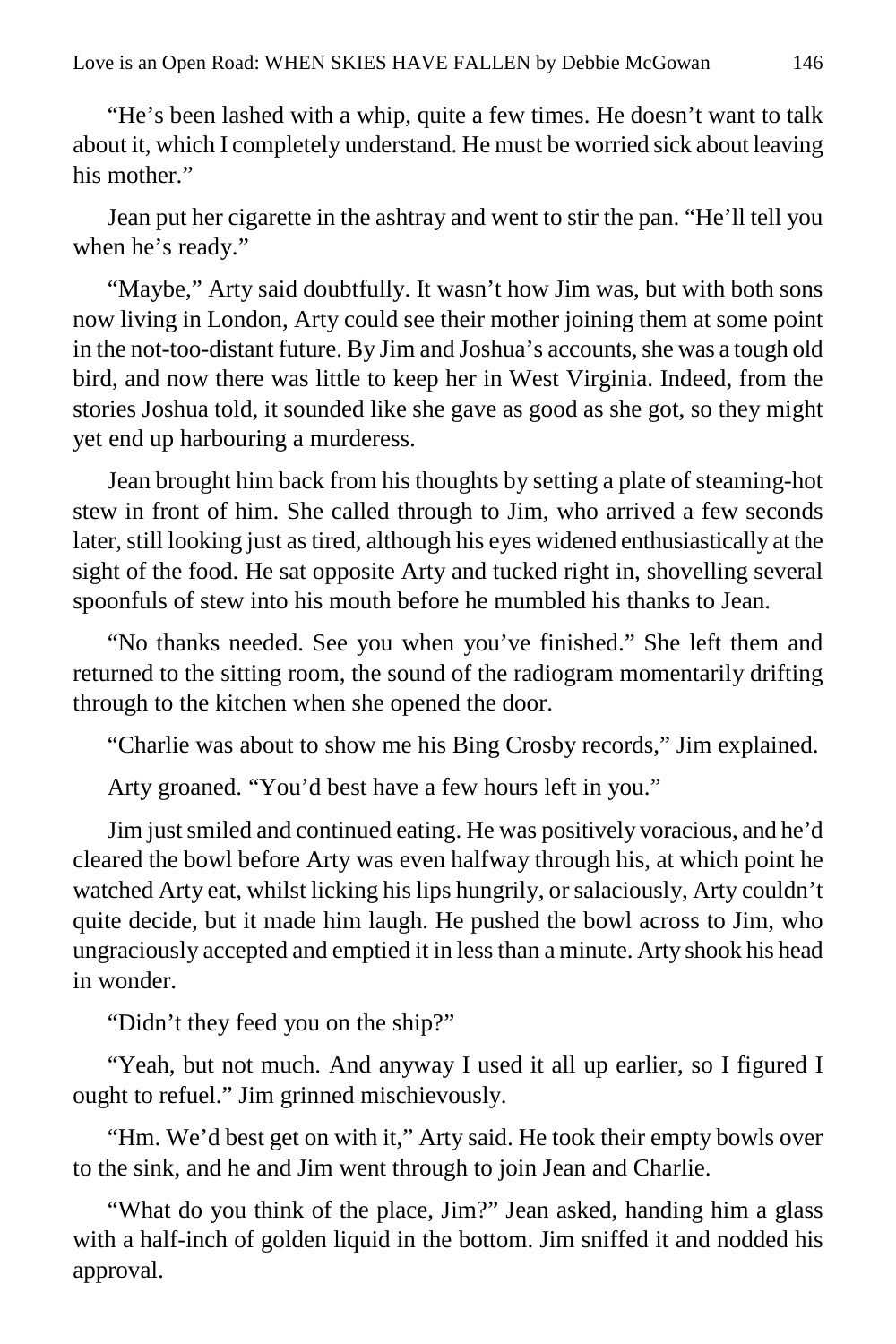"Bourbon?"

"A gift from your Joshua," Charlie said.

"That'd explain it. Cheers." Jim held up his glass and waited for the other three to do the same in celebration of both his safe return and Jean and Charlie's pending nuptials. When the toast was made, Jim answered Jean's question with a vague, "I'll let you know what I think of the place tomorrow, when I can see a little better."

Jean affectionately brushed her hand down Jim's arm. "We just wanted to welcome you home, Jim. We know you're shattered, and the wedding arrangements can wait."

"Nah, don't you worry about me. When's the big day?"

"We were thinking late May," Jean said. "But that's all I'm telling you tonight. Drink your whisky and get to bed."

Jim laughed and mock-saluted. "Yes, Ma'am," he said, letting his arm fall from the salute to Arty's shoulders. Jean made eye contact with Arty, and they both smiled.

Soon after that, Arty and Jim bid good night to Jean and Charlie, with a tentative arrangement in place for the four of them to head over to the prospective workshop site the following day. Arty fed the cats, which wasn't the easiest task with Jim's arms around him, and Silky wasn't impressed by Jim at all, although he was all compliments for the smoky-grey tortoiseshell with her fine, sleek coat and polished jade eyes. She ate her dinner and slinked past him into the hallway, where she loitered outside the sitting room, mewing loudly for someone to open the door. Jim went and opened it for her and she shot him a killer glare.

"Hey, girlie, you already got two guys. This one's mine."

She hopped up onto the armchair and set about cleaning her face, taking furtive glances his way.

"Once she gets to know you she's very loving," Arty said on Silky's behalf.

"She's doing what any pregnant lady would do."

"Yes, I suppose. Right, come on, you. Bedtime." On those words, Arty grabbed Jim with one hand, switched off the lights with the other and led the way to the bedroom. No horseplay: between exhaustion and relief, they needed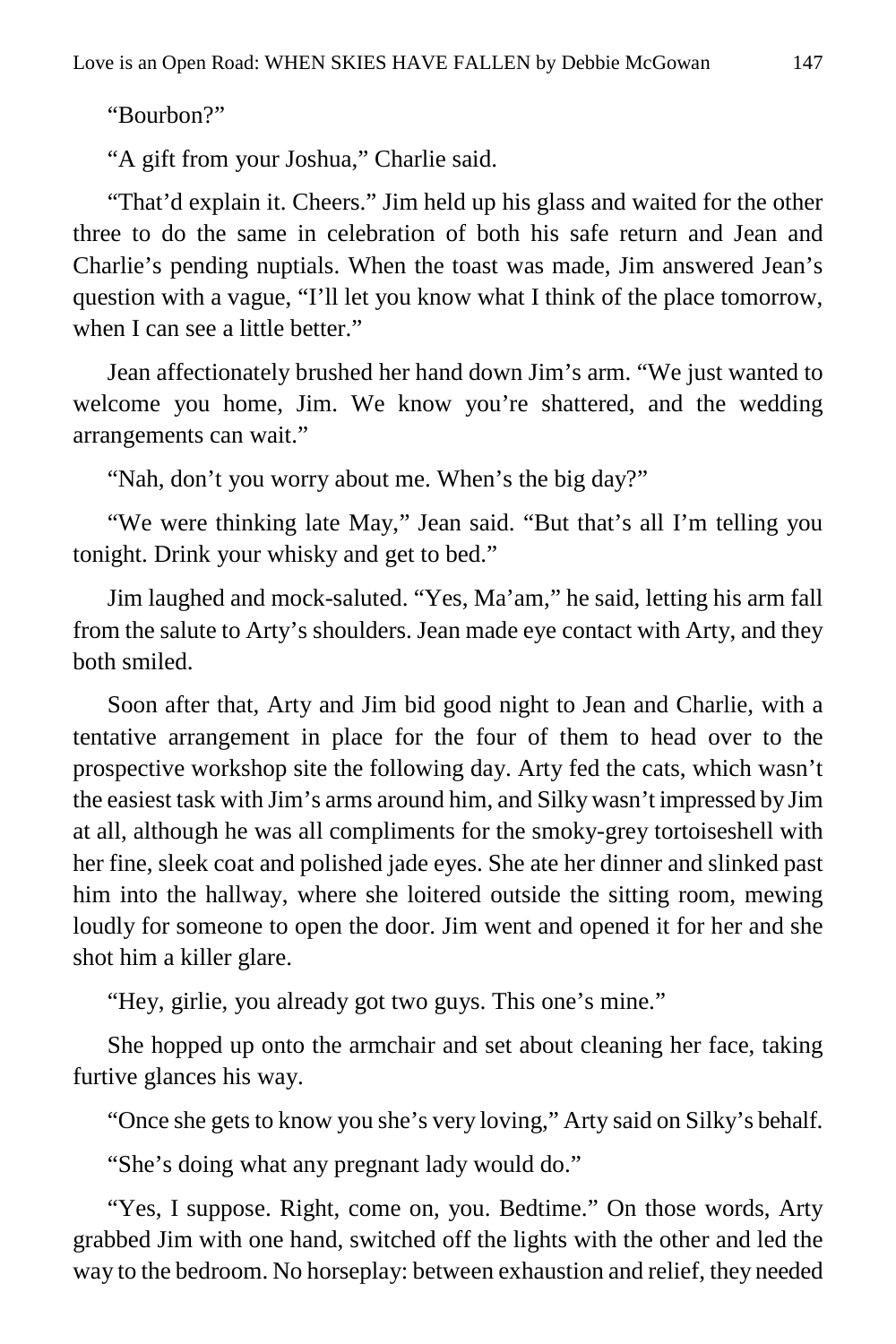nothing more than to cuddle up under the cosy blankets, safe and no longer alone.

So began their life together.

\*\*\*\*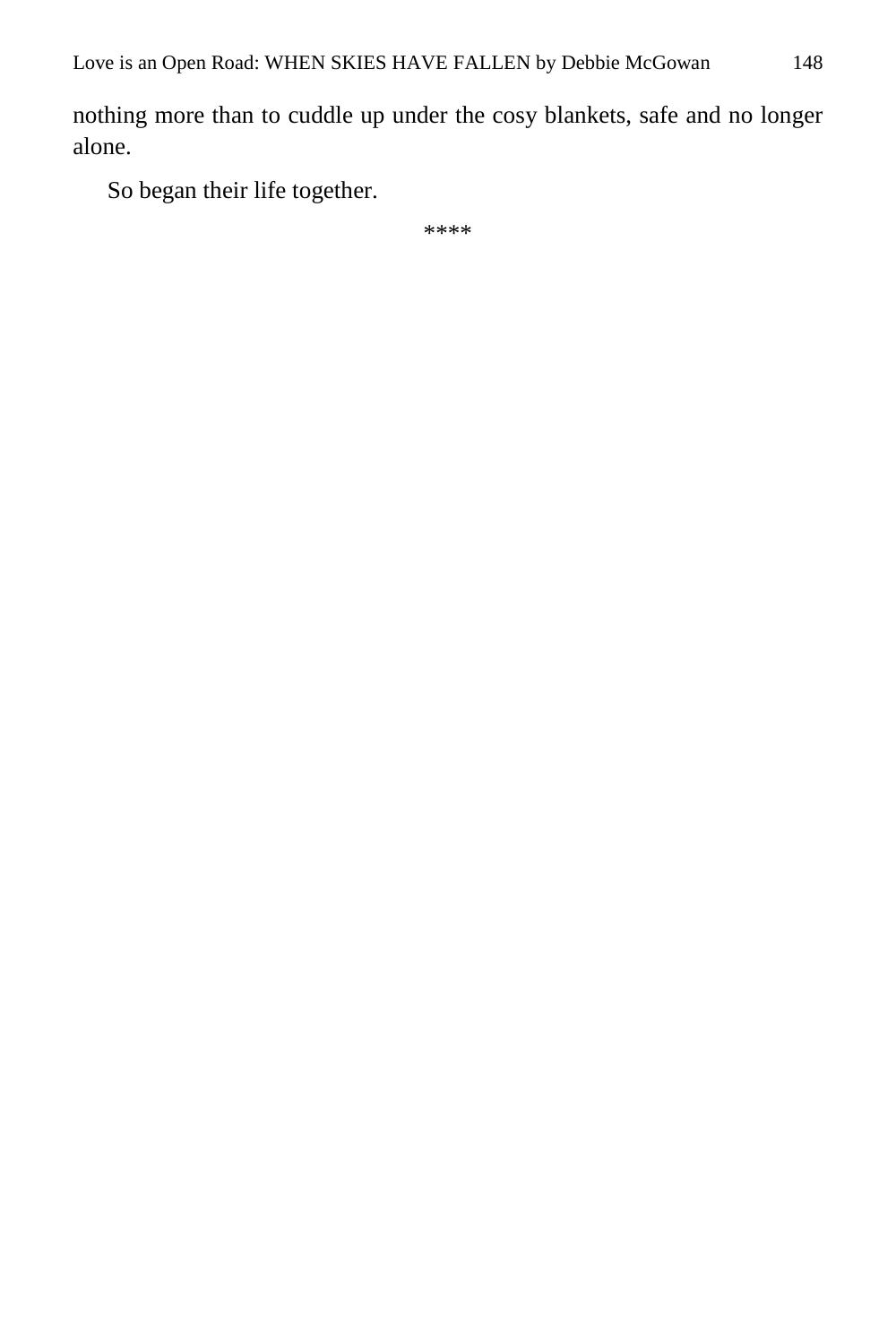## **Chapter Twenty-One**

#### *January–April, 1946*

Now Jim was back, the workshop progressed very quickly indeed. The plot of land, once occupied by a large townhouse and substantial grounds, was more than big enough for their needs, but money was tight. Arty had borrowed a significant sum from his parents to fund the construction of a corrugated aluminium workshop with an inspection pit and just enough space to work on two vehicles at a time. He was glad he was able to contribute financially; he still had a long way to go in his recovery, which meant Jim would be doing most of the work for the time being. Arty planned to help out wherever he could, but they weren't banking on his labour: at such time as the business could sustain two wages, Charlie was going to leave the railways and join them.

They weren't expecting miracles, of course. London was still on its knees, and the few people wealthy enough to own private cars were in no hurry to return to a city in ruins when they had the luxury of remaining in their country homes. The bus company had its own mechanics, although the taxi driver's tipoff proved to be a good one, as Jim found out when Arty sent him to distribute the flyers he'd made. Poor Jim was gone for hours, and he returned home so drunk it was the next day before he was sober enough to explain that nearly every cabbie he met wanted to share their hip flask and their story. It was good for building relations, so Jim couldn't really refuse even though he wasn't much of a drinker. Arty found it highly amusing, but kept his laughter to himself—mostly—and instead spent the day looking after Jim as if he had a fever rather than a hangover.

\*\*\*\*

At first, the jobs coming in—almost all of which were taxis, thus had to be done at lightning speed—were few and far between, and the workshop was bitterly cold. It made Arty's legs ache, but they needed to keep the place manned, so he brought an old eiderdown over from the house. It was just like the old days back in the disused hangars, wrapped up together, talking about anything and everything—politics, Jean and Charlie's wedding, the late return of soldiers whom everyone had assumed were lost. Charlie's older brother had returned from Belgium the previous spring, and he was doing well, all things considered. Alas, there had been no news from Arty's Uncle Bill in over two years, and they had long ago accepted he wasn't coming home, but there was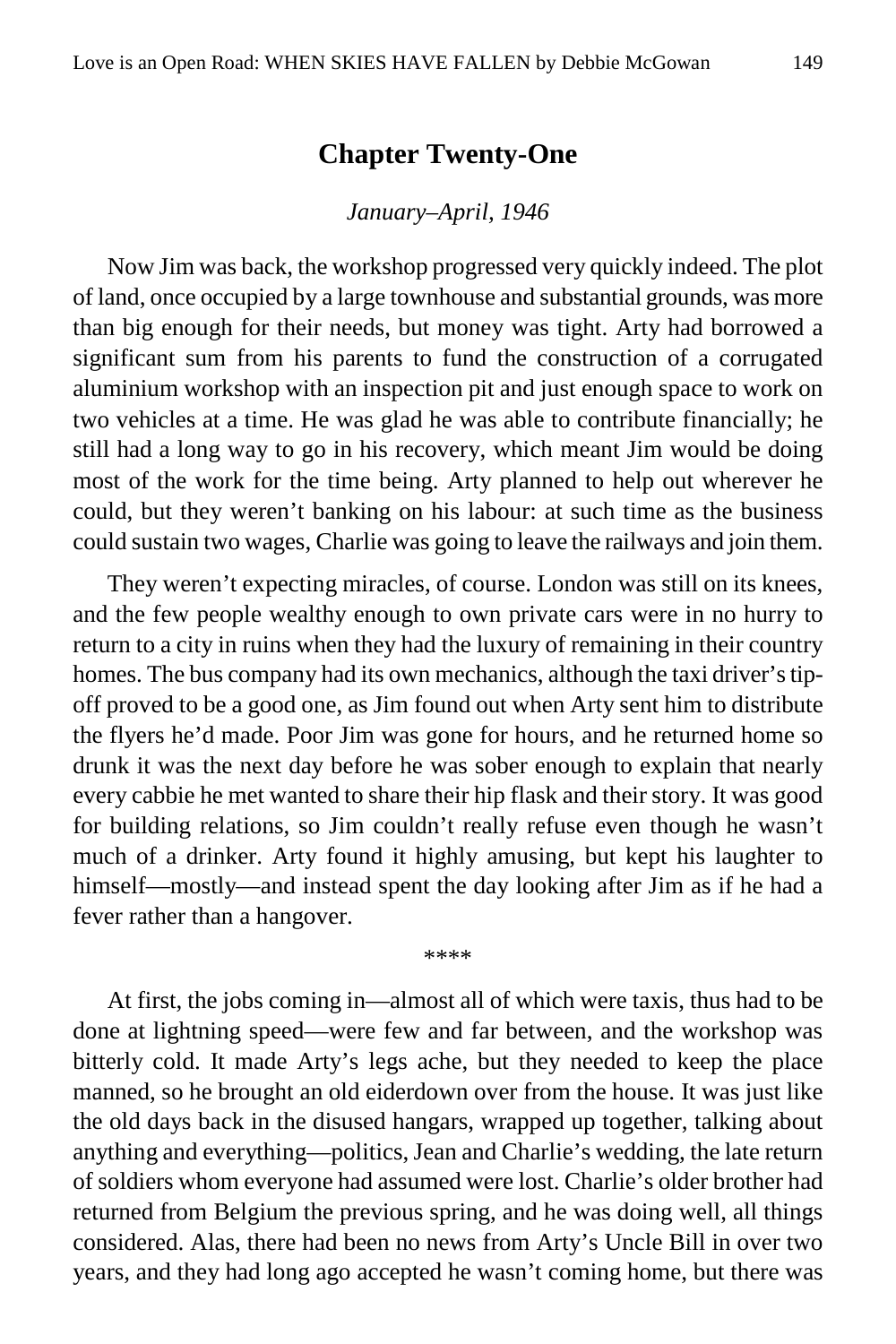that tiny, impossible glimmer of hope found in stories like the one Jim told of the two men from his hometown.

Having grown up together, George and Roy enlisted with the same unit and the two GIs were inseparable. Jim had always known they were more than good pals, and when George was captured by Japanese troops, Roy also surrendered. They were taken to a POW camp in December 1944 and escaped in February 1945. Unaware that their camp had been liberated just days after their escape, the two men trekked across Japan, taking shelter in derelict buildings, until they found a sympathetic farmer who let them stay in his goat shed but refused to help them any further. They survived on goat's milk, 'stolen' from the goat every night, resulting in rage and confusion from the farmer every morning when he discovered his goat was dry, and he never did work out why.

Eventually George and Roy made it to the border and found passage back to the USA, arriving a good three months after everyone else, fully expecting to be welcomed as heroes, although it was safe to say they were no more *compos mentis* than the poor Japanese farmer whose goat they had repeatedly milked dry. Nonetheless, they deserved better than the mocking reception that greeted them. They were honest young men, but they weren't astute enough to even understand what the war was about, let alone that their commitment to each other would result in a 'less than honourable' discharge: the dreaded blue papers that denied them their GI rights.

Jim was livid and powerless to assist without jeopardising his own situation. He had already mentioned in his letters to Arty that he had joined an association set up by a handful of homosexual veterans who had been served blue discharge papers. Jim didn't care about the dishonourable discharge, but nothing was going to get in the way of him being with Arty, and so he'd waited until he reached London before writing to George and Roy, telling them to get in touch with the association.

Jim, like Arty, had always been politically minded. It was a commonality they'd discovered in the early days of their relationship, when they'd spent hours discussing the war, the decisions their respective governments were making, their beliefs about equality, and so on. On almost all counts their opinions coincided; all but one, in fact, although Arty concluded it was more cultural than personal.

When the American airmen first arrived, it was like hot air blasting through the cool stoic ranks of the RAF. For where the British struggled to squeeze out a polite 'how do you do?' and talked of 'missing Mother dreadfully', the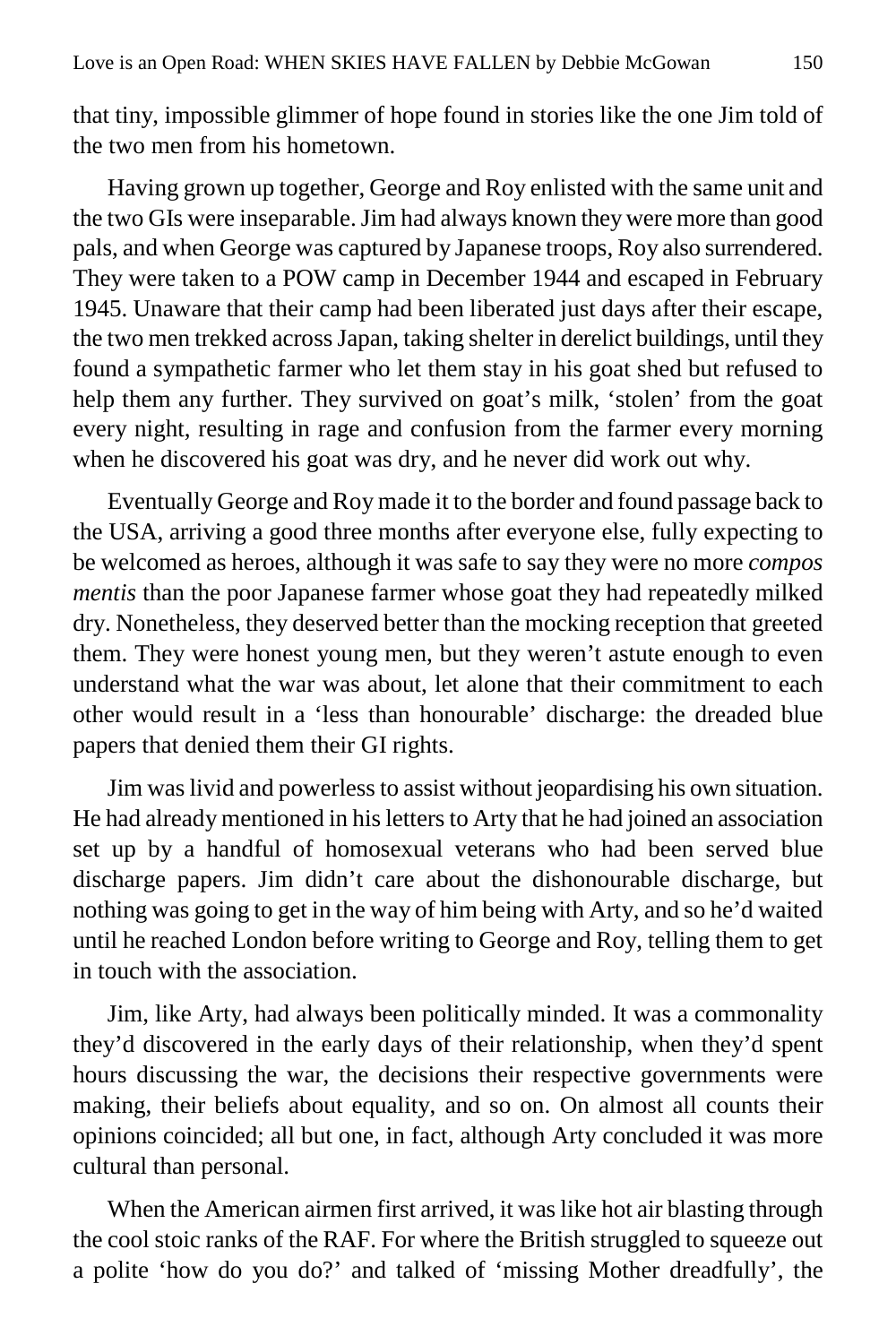Americans offered hugged declarations of 'I love ya, buddy' and cried unabashedly over everything from missing their families to losing a girl.

All considered, Jim wasn't so different. He wanted to be open about his homosexuality, and he was prepared to take whatever punishment came from being so, but for Arty's benefit he kept quiet and reined in any public displays of affection.

In truth, since the accident, Arty had slowly been coming round to Jim's point of view, although the change in his thinking began in earnest the day he told Charlie. What Arty had expected at best was that Charlie would keep it to himself and their friendship would be ruined. Indeed, even imagining Charlie might respect him for his honesty had seemed overly optimistic a year ago. It took a while, but Charlie had accepted it, and he and Arty were as close as they had ever been, with the rivalry between Jim and Charlie mostly effected in jest, although they did almost come to blows when the kittens were born. It all came down to a misunderstanding of intention: Arty and Jim had decided they were keeping the kittens, which Charlie interpreted as meaning neither could go through with disposing of them, and he offered in good faith to take care of it on their behalf. Arty had never seen Jim so angry, and he was all for giving Charlie a reminder of the pulping he got the last time.

After a few days of silent seething and ignoring each other, the two men made their peace, although Silky showed no appreciation whatsoever for Jim's valour, leading him to joke glibly that the cat was even more vicious than his pop. Arty cringed inwardly and said nothing; it was the first time since returning to England that Jim had mentioned his father. He didn't ask after him in letters to his mother, nor did she report back on his well-being or lack thereof. Likewise, whenever Joshua visited or they went over to his and Louisa's place, any conversation about home steered well clear of talking about their father. To all intents and purposes, Jimmy Johnson Senior was already dead and buried.

Joshua and Louisa were just two of the many visitors they had to Dalton Place. Molly and Daphne would call in whenever they were in town, and Jean had become pally with a few of the girls from the accounting firm she had been working for since the previous autumn. Having run her own office, Jean found it tedious being told what to do by someone who knew far less than she did. He was in charge simply because he was a man, and discussions could get very heated when all of the women descended on Dalton Place at the same time. Some of Jean's co-workers had lost jobs elsewhere when the men came home,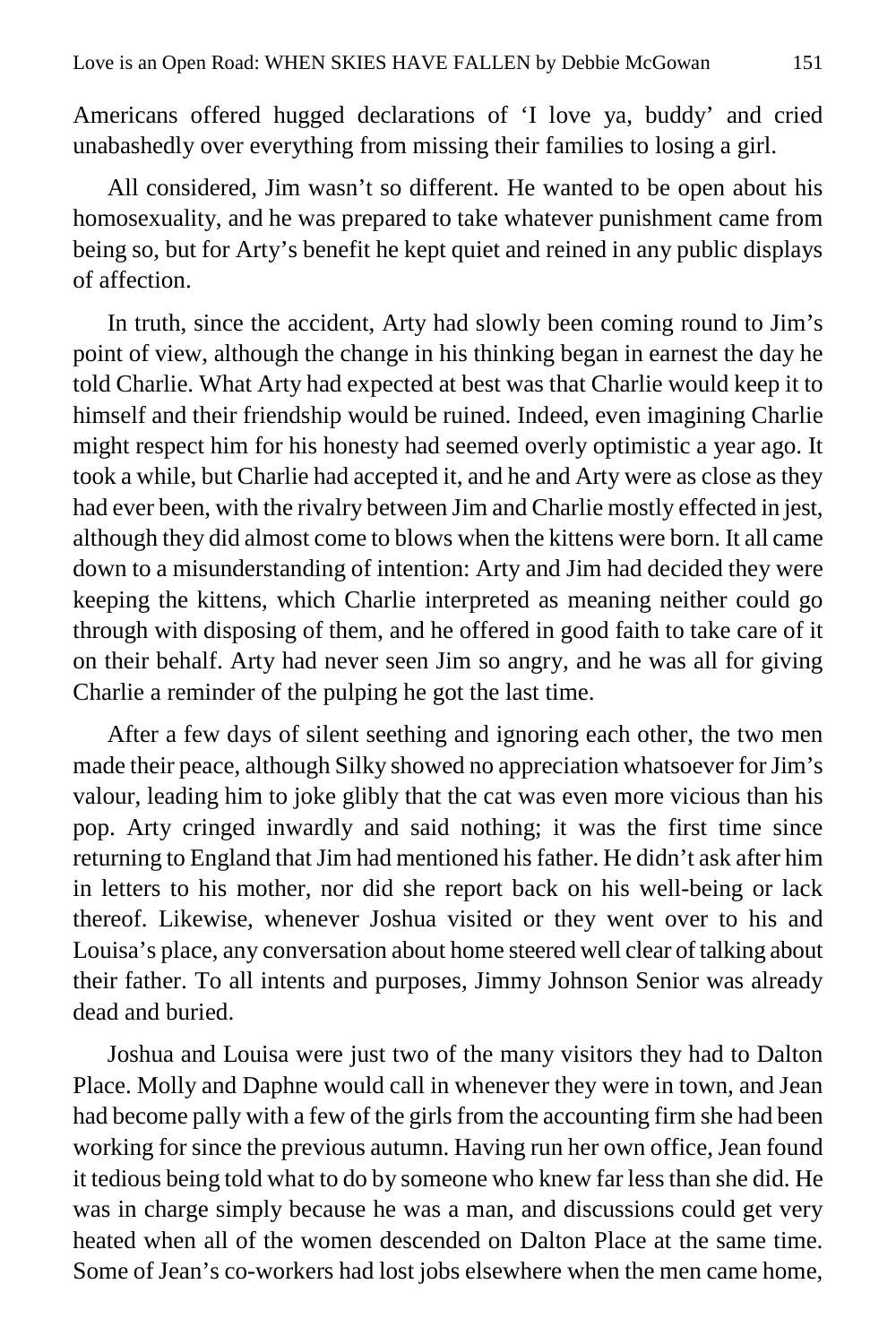and their present employer was under pressure to sack them, but he couldn't afford to pay men, so for the time being their jobs were safe.

The end of the war had brought to the forefront many aspects of life that had previously gone unquestioned, and the conversations at Dalton Place would often carry on late into the night, covering everything from the appalling treatment of black GIs in the USA, a lot of whom were served blue papers for no other reason than the colour of their skin, to the expectation that women on both sides of the Atlantic would readily return to their home-making duties now their husbands were home. If Molly and Daphne were involved, the discussion would veer towards the treatment of homosexuals, during which Jim listened quietly rather than risk breaking his promise to Arty, but it couldn't go on. Before the war, Jim had been a union man, and it was not in his nature to sit back and quietly accept injustice. He was used to fighting on other men's behalf for better treatment, fairer pay. Now he wanted to fight for himself, and he was left prostrate by his duty to protect Arty.

After one particularly late night, when Molly and Daphne had finally gone home, Arty sat on the end of the bed and leaned down to take his socks off, all the while aware of Jim's restless pacing. The evening had involved a rather distressing discussion of homosexual POWs being made to serve their full prison sentences, with no reduction for their time as Hitler's guests, and even Arty was outraged.

"I'm gonna make cocoa," Jim said, heading for the door. "I ain't gonna sleep well tonight. You want some?"

"Please," Arty confirmed to Jim's disappearing form, and as he listened to him banging around the kitchen, he realised he had about five minutes to reach the biggest decision of his life: stay silent, or stand up and be counted.

As things stood, no one batted so much as an eyelid at the pair of them sharing an apartment. It was quite ordinary for men to share the cost of rent and no doubt many shared a bed simply because needs must. And whilst Arty had vowed never to deny what he and Jim had, no one had asked the question. However, the second Jim spoke out, or became involved in any kind of political activity, the rumours would abound and everyone would know the truth. If Jim was *that way*, then so was Arty, but he didn't care what people thought. He loved Jim with all his heart. He admired him, and he was proud of him—how patiently he cared, how hard he worked to turn his ambitions into reality, how handsome, and kind, and honest—to Arty, Jim was perfection itself. Jim was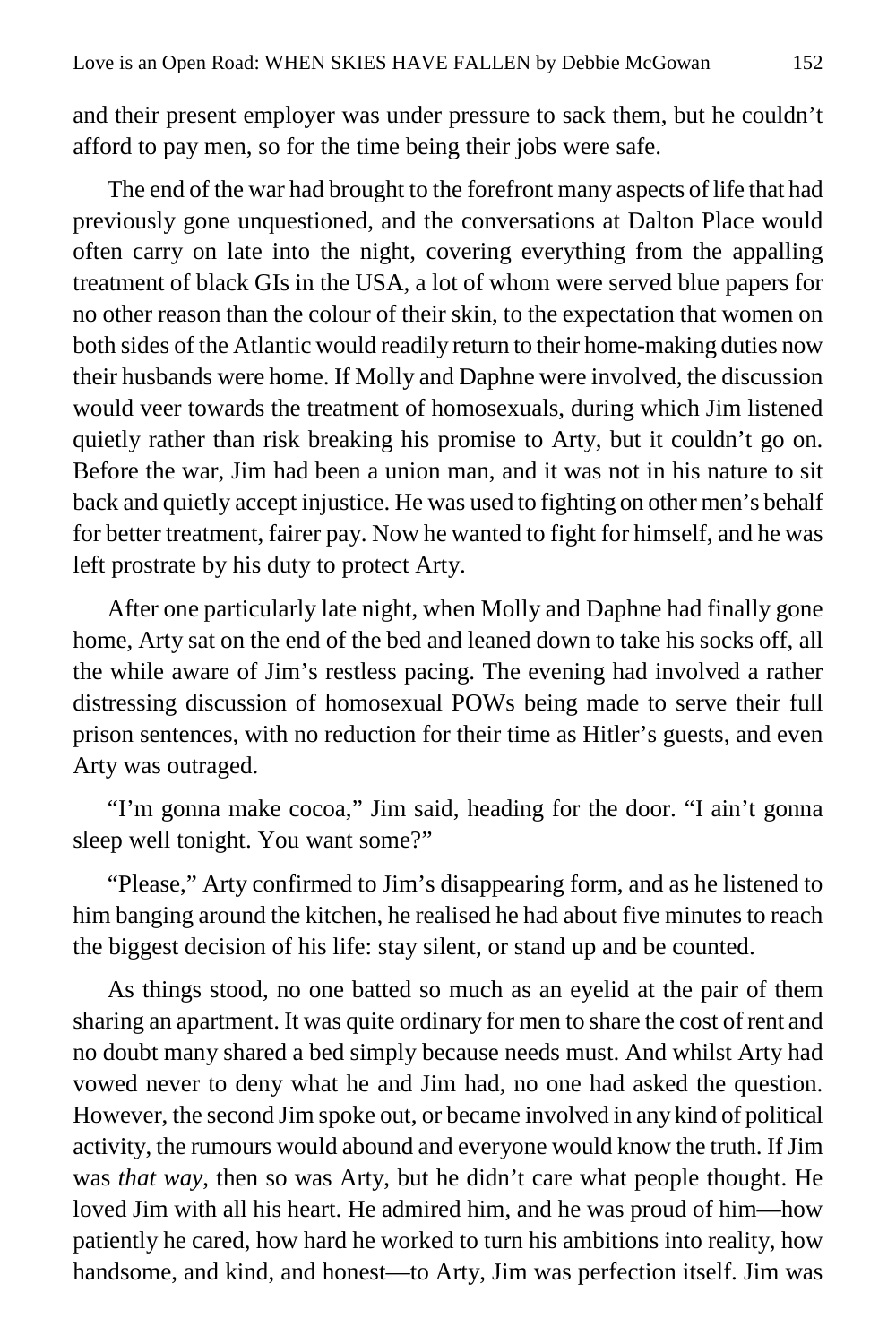prepared to sacrifice his freedom to fight for what was right: to start another war. *Yet we are already among the ruins. How many more skies must fall?*

Arty had barely survived the last war, and he was terrified—not of losing his liberty, but of losing Jim. It was a no-win situation: force Jim to suffer a life of silence and watch as he slowly lost his spirit, or release him from his promise and risk incarceration and a life apart.

"Are you praying, darlin'?"

Arty startled and opened his eyes. He laughed quietly. With his palms pressed together and eyes closed in deep contemplation he could see how it would have looked like he was praying. "I've been thinking," he said.

"About?" Jim left a cup of cocoa on Arty's bedside table and walked around to his own side of the bed. Once again, he was avoiding Arty's gaze.

"I'll stand by you," Arty said. Silence followed, and Arty swivelled to face Jim. "If you want to fight, I will be there, at your side."

"I promised you."

"And I promised I'd never deny us. But that's exactly what I've been doing."

"We're partners, Arty."

"We are," Arty agreed, "and yet it's always you making the compromises. I think it's about time I met you halfway, don't you?"

Jim ran his hand through his hair and studied Arty for a moment. "You realise if people know about me, they'll know about you?"

"I don't care about that. I love you, Jim. I'm honoured that you want to share your life with me, especially after the accident. I wouldn't have blamed you for walking away, but you didn't. And you ask for so little in return. I'm scared, I'll admit it, but not so scared that it gives me the right to stand in your way."

"I can try to—" Jim began, but Arty glared at him. Jim shrugged. "I'm just trying to keep you safe."

"I know." Arty smiled, grateful for Jim's continued attempts to protect him, although not so much for his stubbornness. It was hard enough to see this through without being given a dozen escape routes. "What better way is there to keep me safe than by changing the world?"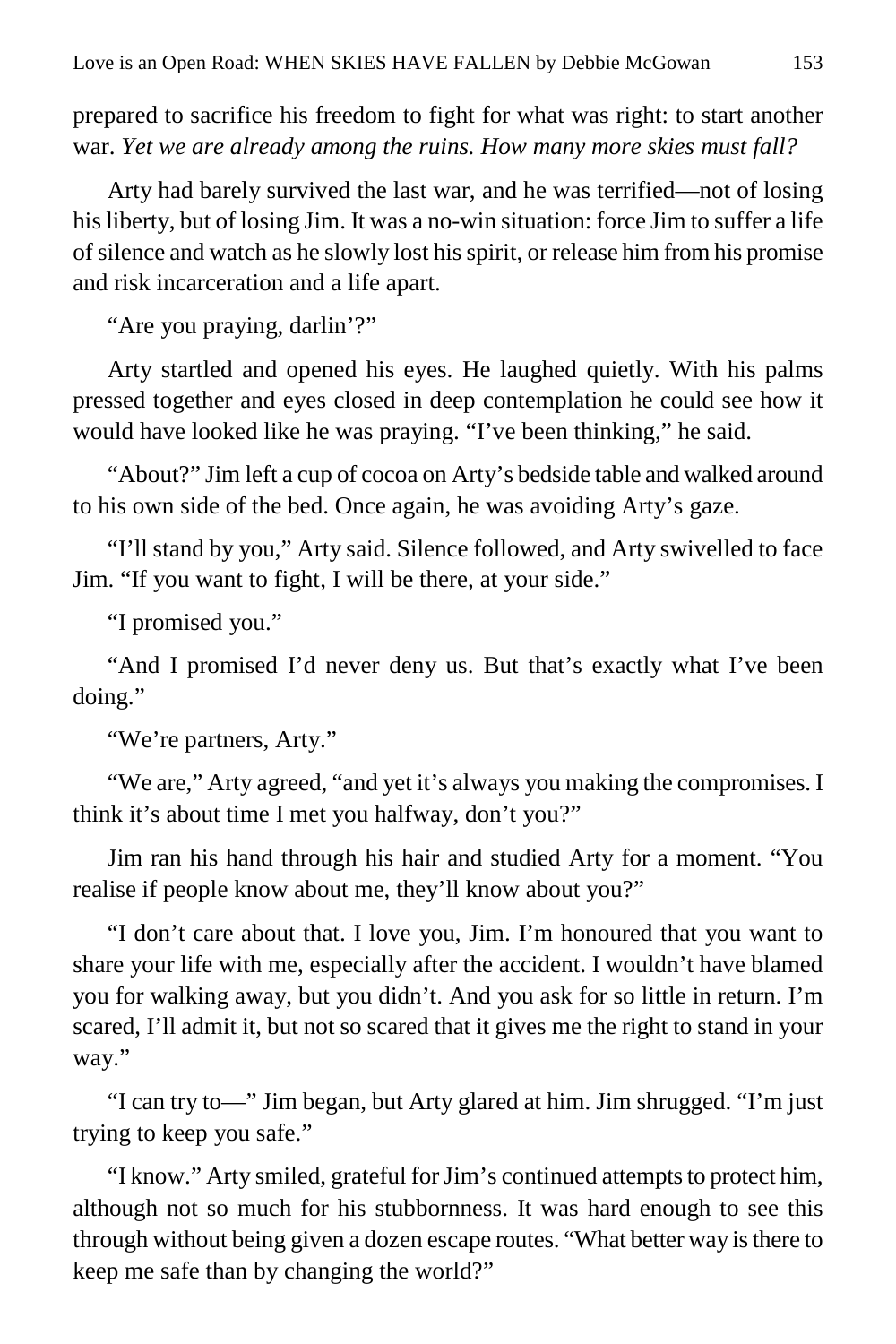"Jeez, Arty. When you say it like that it sounds impossible."

Arty laughed. "Not for you, love."

"I appreciate your vote of confidence," Jim said. He chewed his lip pensively for a moment and then sat down on his side of the bed. "I figure there's more folks like me and Mol out there who wanna put their shoulder to the wheel, but how do we find 'em? That's the thing. I guess we start with Molly's contacts, and then? I don't know. Friends of friends, maybe, or people who went to jail, or…" Jim continued to gabble at speed, thinking aloud whilst he untied his shoes, undressed and put on his pyjamas, pausing every so often to ponder on something he was saying. Meanwhile Arty also changed into his pyjamas and climbed into bed. By the time Jim's monologue was winding to a close, Arty's cup was empty.

"…and we're gonna need a place to meet. Could be a problem." Jim got into bed and took Arty's hand. "Are you really all right with this?"

Arty sighed in exasperation. "I wouldn't have said it if I wasn't. And I know somewhere you can meet."

"You do?" Jim looked at Arty doubtfully. Arty nudged him with his elbow.

"Hey! Who found the hangars? And, might I add, in less than a week."

"Yeah, all right. So where'd you have in mind?"

"Upstairs."

"I thought you and Jean were planning to rent it out."

That was true: when Jim was still in America, Jean and Arty had discussed sub-letting the top-floor apartment to bring in a little extra income. However, Jean had suggested it would be better to leave it empty and make it appear that Jim lived there, just in case any trouble came their way. Arty hadn't mentioned it to Jim, knowing he'd be against the idea but would have gone along with it for Arty's sake. The apartment, therefore, was still empty.

"I'll talk to Jean about it after the wedding," Arty said. "I don't think she'll mind." In fact, knowing her as he did, he was confident she'd be all for it, once the wedding was out of the way.

\*\*\*\*

In the final run-up to the day, Jean and Charlie alternated between attending the local church and driving up to Jean's home parish to hear the banns being read. It only took a couple of hours to get there by car, and so Jean drove there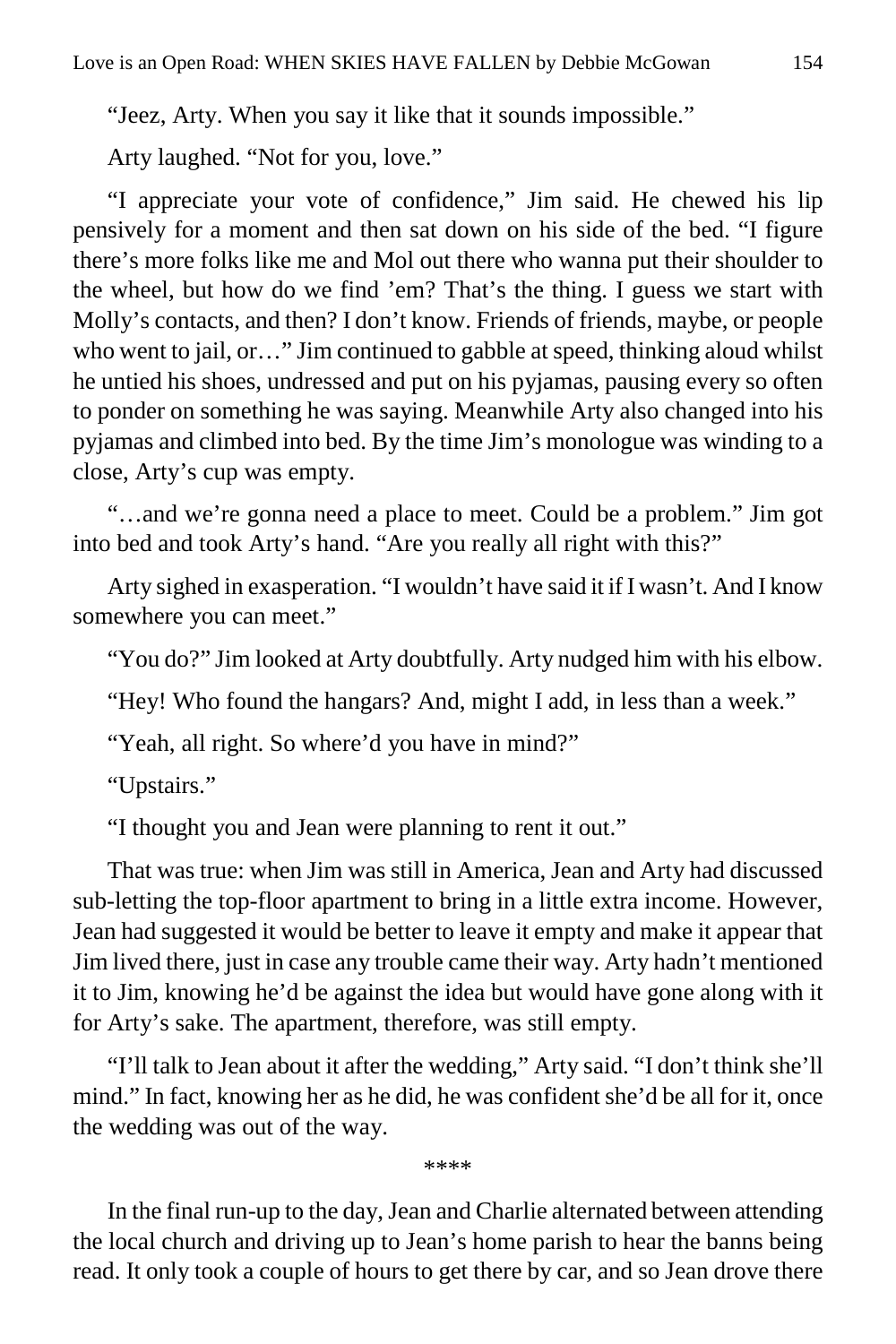and Charlie drove back. When it came to the wedding itself, Jean's mother invited the four of them to stay with her for the weekend, and she could easily accommodate them: the McDowell residence made Dalton Place seem like a tiny hovel. However, the cats were now accustomed to being looked after, and everyone they knew in London was going to the wedding, so they weren't sure what to do, until their next-door neighbour, Mrs. Greene, overheard them discussing it and offered to keep an eye on the cats for them.

"That's very kind of you," Jim said.

"We don't want to put you to any trouble," Arty countered. What he meant was he didn't want Mrs. Greene rooting through the apartment, in case she put two and two together.

"Oh, it's no trouble at all." Mrs. Greene smiled and patted Arty on the arm. Keeping her hand there, she leaned closer and added, "Makes no odds to me what you do in your own home, son." She gave his arm a squeeze and released him. "So there's seven of the little so-and-sos, is there?"

"Er… yes," Arty confirmed, blinking in shock.

"Right. What I'll do is, the day before the wedding, I'll call round. You can show me where everything is and give me a key. Bob's your uncle." With that, she waddled back home, went inside and shut the door.

Arty turned to Jim and stared at him, speechless. Jim laughed and slung his arm around Arty's shoulders. "Guess so long as you ain't causing trouble, folks around here really don't care."

"No," Arty said with a doubtful frown. "I guess not."

\*\*\*\*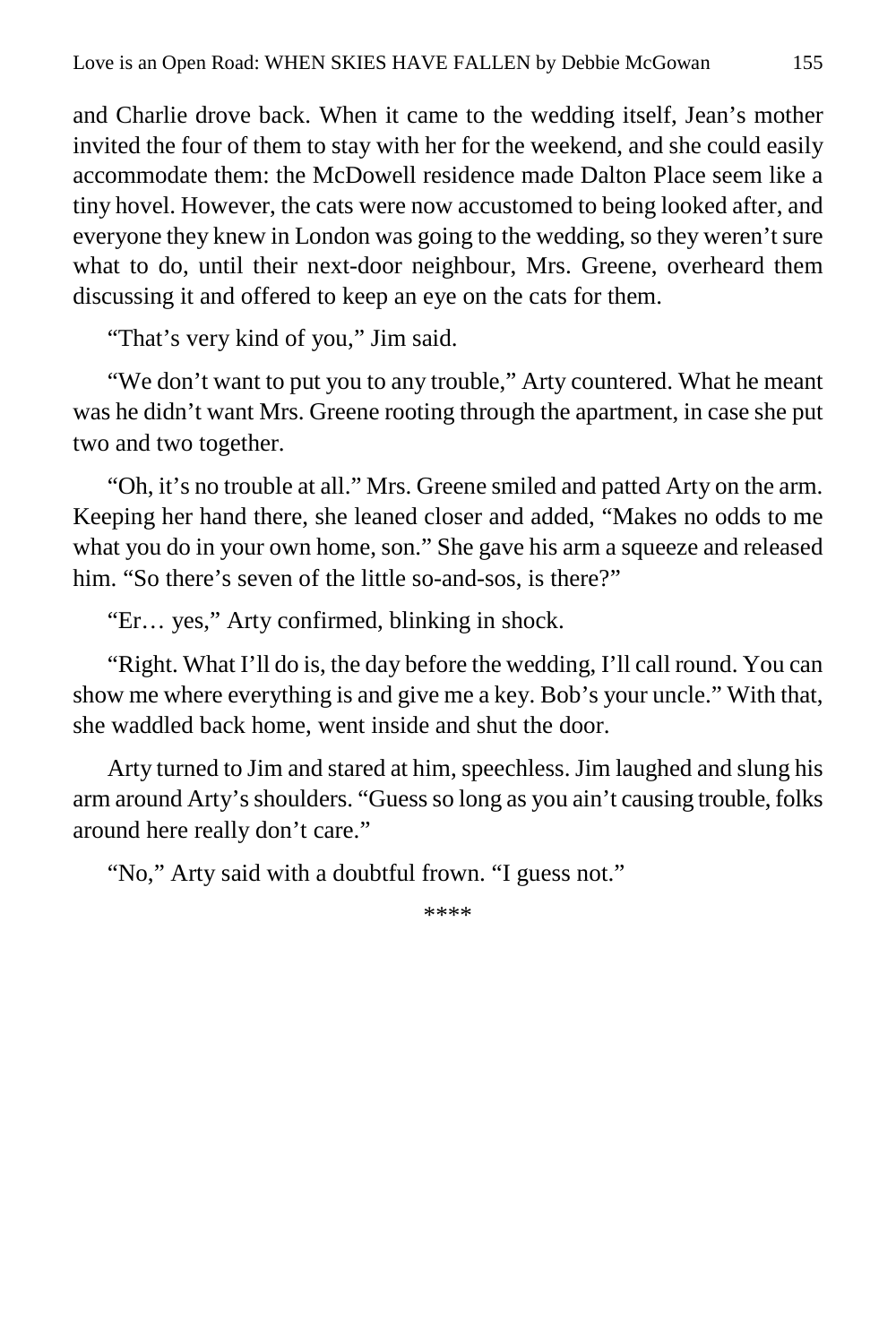## **Chapter Twenty-Two**

## *May, 1946*

Waiting in the atrium of Mrs. McDowell's fine country home, Arty was reminded less of D H Lawrence and more of Jane Austen. The house was splendid, with almost too much sunlight cascading through every window, bleaching every surface to a dazzling pastel hue. Upon the walls were mirrors, so many mirrors, in fact, that there was no direction one could turn in order to avoid one's reflection. Arty caught a glimpse of himself in the ornately etched oval glass to the left of the front door; he straightened his waistcoat and tugged his cuffs down past the sleeves of his morning suit. The grandfather clock chimed a quarter to the hour: bride's prerogative or not, Charlie would soon be having kittens of his own.

"How do I look?"

Arty turned to the sound of Jean's voice, watching in awe as she slowly descended the wide staircase, one hand keeping a tight grip of the banister rail, the other obscured by a swathe of white satin skirt draped over her arm so that she didn't trip, revealing slender legs, the top of one pale stocking top also in view. Not that it mattered: the others had already left for the church, and Arty had seen Jean's legs plenty of times during the past two years.

Reaching the atrium, she stopped a few feet away and adjusted her skirt. The gown was stunning, with a heart-shaped bodice encrusted with small pearls, the V accentuating Jean's narrow waist, although it wouldn't be narrow for much longer.

"You are the most beautiful woman in the world, Jean," Arty said most sincerely, aware of the quiver in his voice that gave away how emotional he was. Jean met his gaze, her eyes shiny with brimming tears, and he smiled. "No tears today, my wonderful friend." He crooked his arm and held it out for her to take, which she did, and they departed, arm in arm, through the wide front door.

"Am I late enough, do you think?" Jean asked as they carefully stepped down from the porch onto the path.

Arty nodded. "I'd say so."

"Good." Jean grinned mischievously.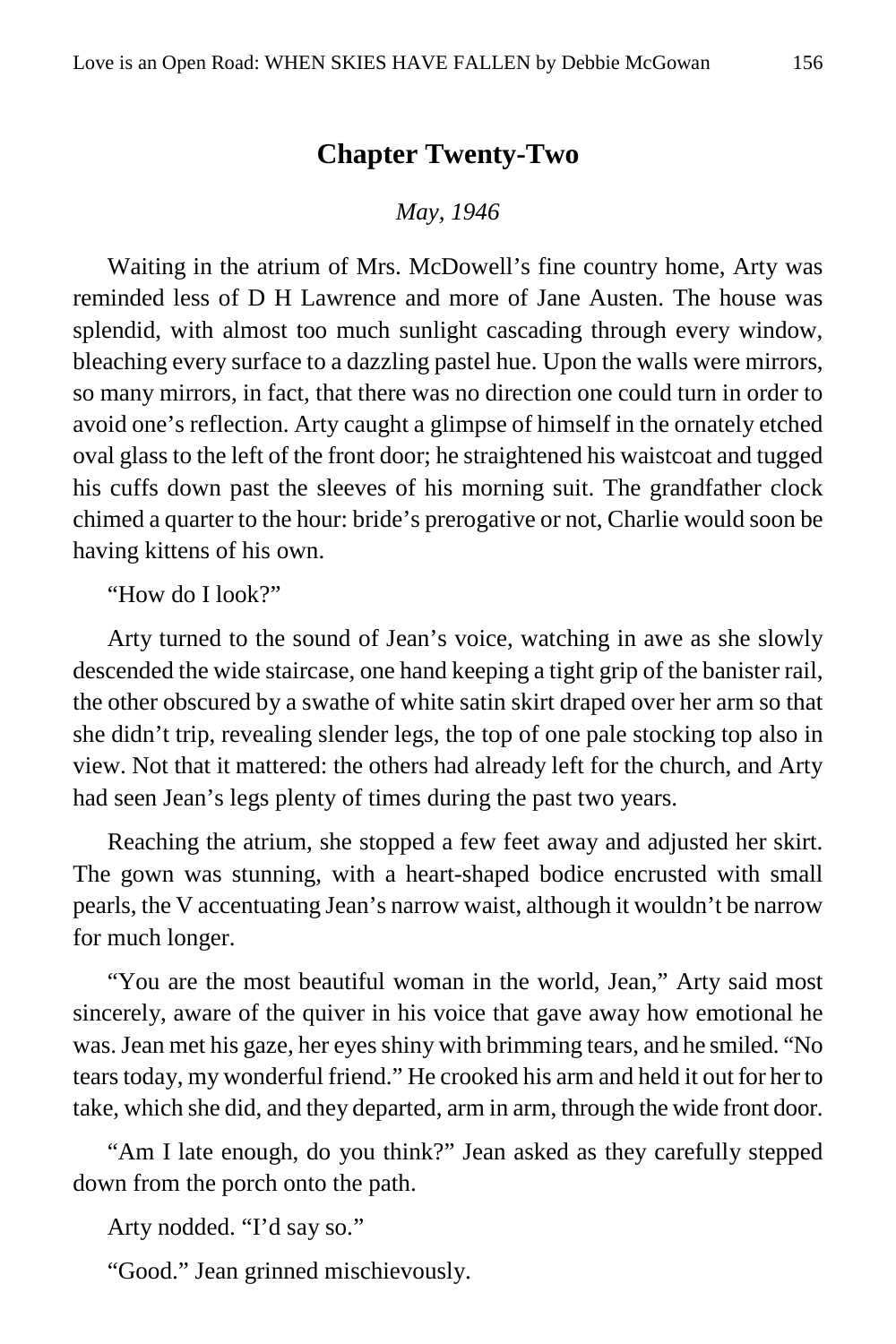The chauffeur was waiting by the open door of the enormous wax-sheened Bentley. He took off his hat and bowed to Jean.

"Thank you," she quietly acknowledged.

Arty held up the train of her wedding gown while she clambered indelicately over the Bentley's high sill and attempted to turn and sit down without creasing her skirt. Once she'd organised the yards of fabric into a heap on her lap, Arty climbed in beside her, trying not to show any indication that he was in pain. It was nothing sinister, just the usual ache in his legs made worse by having been on his feet all morning. The chauffeur closed the door; a moment later he appeared in the driver's seat and glanced over his shoulder.

"All set, Madam?"

"Yes, I think—" Jean gasped. "My bouquet!"

Arty groaned. "Where is it?" he asked, already halfway out of the car.

"On the draining board."

He went back to the house and collected the bouquet, which he had helped Jean to choose because she said she knew nothing about flowers; he'd opted for dusk-pink tea roses nestling against a backdrop of tiny white gypsophila. He lifted the flowers to his nose and inhaled deeply, momentarily intoxicated by the sweet scent of his favourite bloom, his mind filling with memories of summer days long past, chasing butterflies around the garden of his childhood home, while Sissy sheltered in the shade of her parasol, supposedly minding him from behind her book. She'd been invited to the wedding, and she was honoured, but made her apologies; it was only a few months since she had made the arduous trip across Europe to be with Antonio, and she was not keen to make it again.

"Are you sure that's everything?" Arty asked Jean on his return to the car.

"Yes," she confirmed with a smile, taking the posy from him. Once he was seated, she hooked her arm through his, musing aloud, "Let's hope Walter hasn't lost the rings."

"Funny you should say that. I was thinking the same thing about Charlie."

Jean squeezed Arty's arm and gave a tiny squeal of excitement. "I'm so glad we're doing this together," she said.

Arty took her hand in his. "Me too."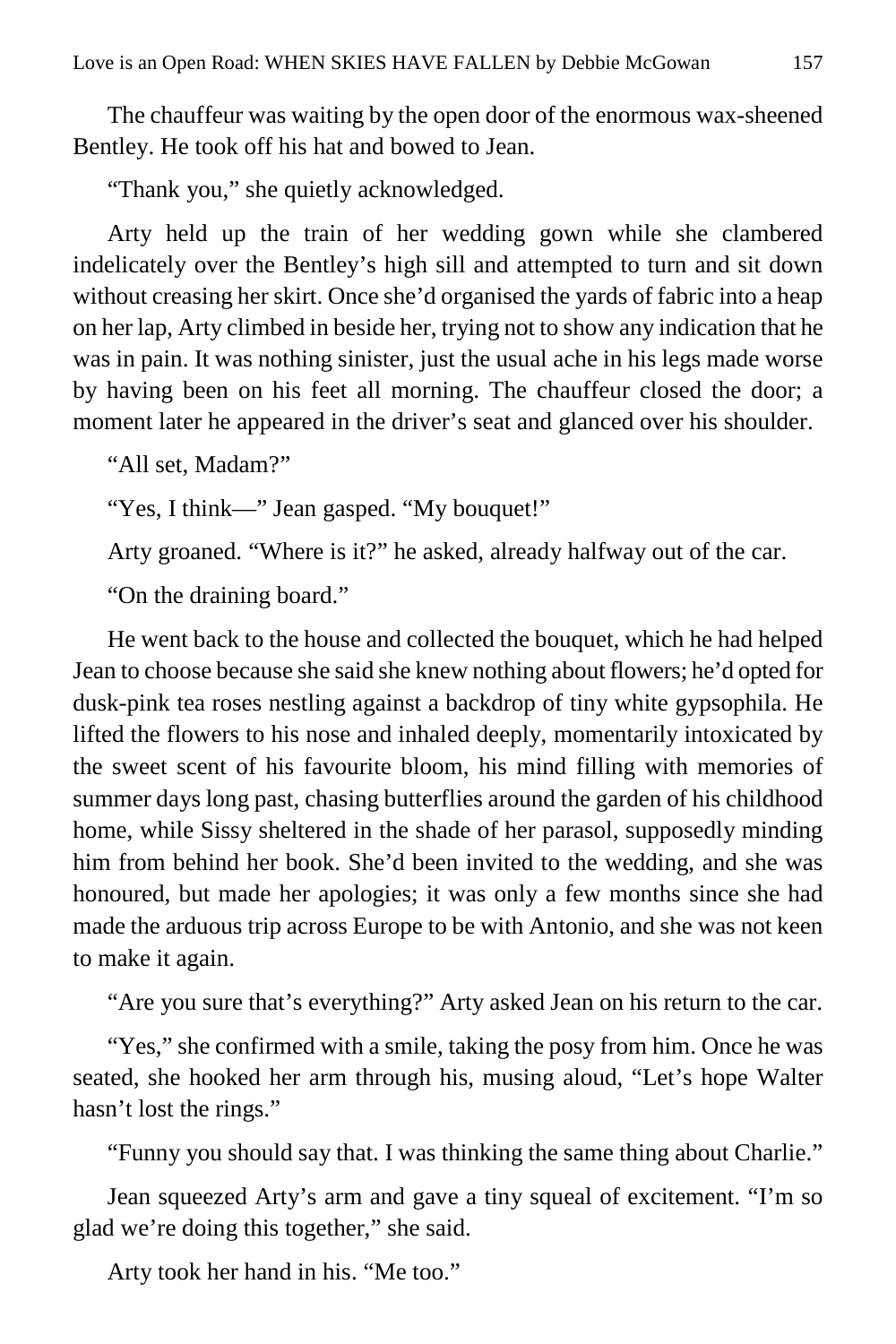For the rest of the short journey to the parish church, they shared memories of their time at Minton, in particular the nights at the Palais, watching the USAAF airmen show off, concurring that Jim was one of the worst offenders. Fortunately for him, he had the moves to pull it off, and he was so charming he rarely offended anyone. In fact, out of all the Minton personnel there was only ever Charlie who disliked him, but that was all water under the bridge now. If business continued to grow at the same rate as it had so far, within the month Jim and Charlie would be working side by side again, and it was apparent that they were both, secretly, looking forward to it. For all of their past antagonism, each knew they could rely on the other and, though neither would admit it, they had a great deal in common.

The Bentley rolled to a smooth stop, and Arty peered through the church gates. "It was a very proper wedding. The bride was elegantly dressed; the two bridesmaids were duly inferior…"

Jean glanced past him and spotted Jim and Betty—her fellow WAAF wages clerk and maid of honour. Jean laughed. "Jane Austen," she identified. "Alas, I only have Betty."

"But her mouth is big enough for two. What do you think they're talking about?"

"No doubt she's telling Jim he had a lucky escape."

"Yes, probably." Arty agreed. "Are you ready, Mrs. Tomkins-to-be?"

"As I'll ever be," Jean said. Arty released her hand for a moment to get out of the car, and took it again, holding steady whilst Jean stepped out onto the pavement. Once she was happy her gown was hanging correctly, she held on to Arty's arm and they walked up the path to the church doors. With a soundless nod, Jim returned inside to let the vicar know the bride had arrived. Jean and Betty embraced quickly, and Arty told Betty how lovely she looked. He meant it too: her maid-of-honour dress was in the same hue of pink as the tea roses and a wonderful complement to her brown-black hair and dark complexion.

The organist began to play. Jean took a deep breath, grabbed Arty's arm once more, and they moved off, with Betty following behind and holding the short train of Jean's wedding gown. Ahead of them, Charlie and his older brother, Walter, were standing in front of the altar, both in matching morning suits and for once looking very much alike. They were dissimilar in looks and stature, with Charlie being the taller and broader of the two, but they shared the same stance and expressions of nervous anticipation. Beyond them, the vicar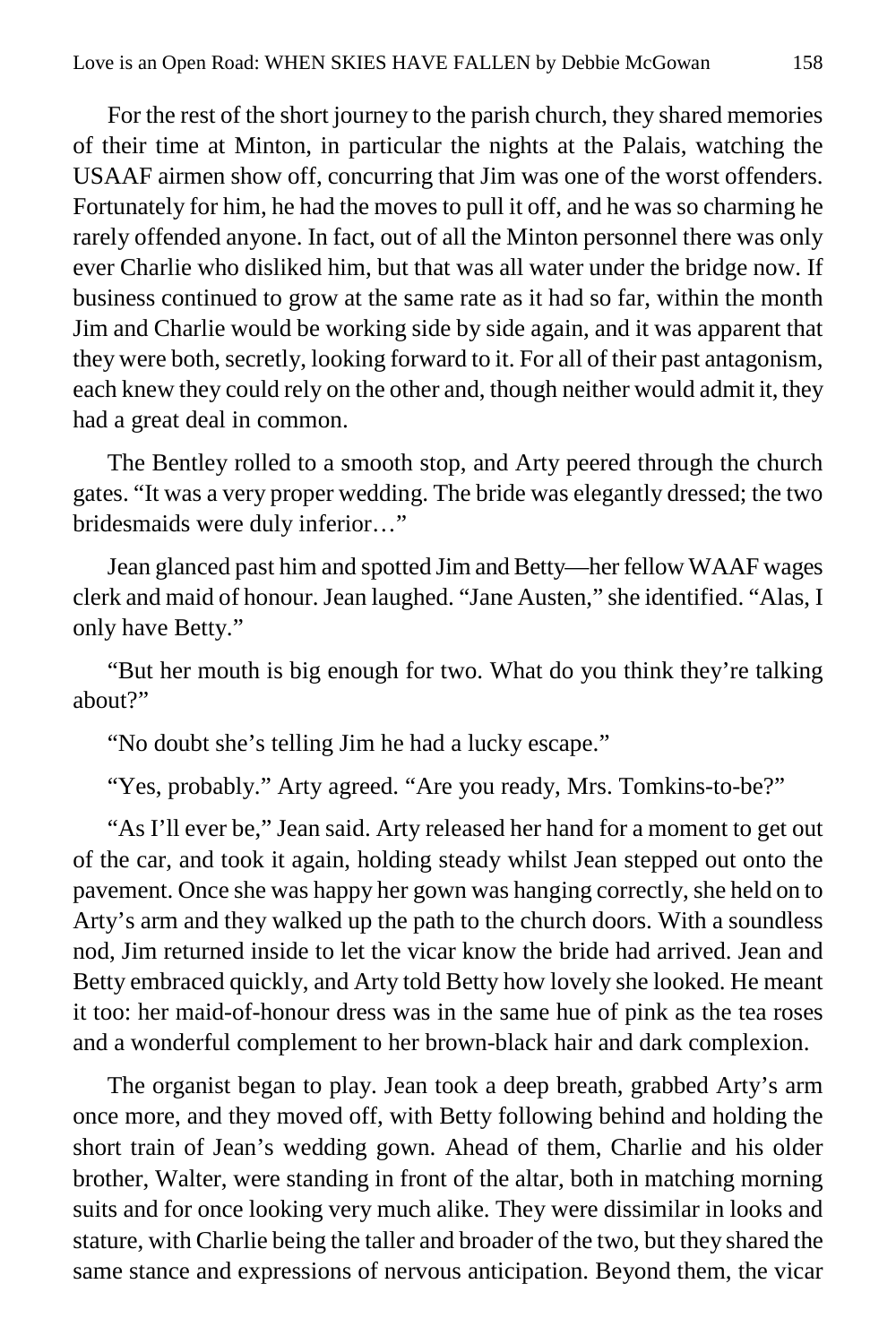was a statue in starched white vestments, a fixed smile on his face as he followed over the rims of his half-moon spectacles the bridal party's slowmarch progress. Naturally, the three of them were in step, taking the mandatory pause as each foot passed the other.

Finally they arrived at the altar and the service began. At the appropriate point, Arty symbolically gave Jean to Charlie and then took his seat between Jean's mother and Jim. Someone lightly squeezed his shoulder; he looked behind him and nearly fell off the pew in surprise.

"Sissy! What are you doing here?" he hissed.

"Attending a wedding," she whispered, flicking her fingers in his direction, just like she used to when he was a little boy rather more interested in the ladies' ridiculous Sunday hats than the vicar's boring drone. Arty turned to face front again, briefly making eye contact with Antonio, sitting to Sissy's left. He didn't seem in the least bit impressed by the Church of England service of holy matrimony Sissy had forced him to attend.

All in all, the ceremony was unremarkable, which was as well; both Jean and Charlie had been fretting about stumbling over their vows, though neither did. The hymns were rousing—'Praise My Soul The King Of Heaven' and 'All Things Bright And Beautiful'—and whilst Arty had heard Jim singing along to some of their records at home, it was nothing compared to the way he sang in church, with an almost opera-like quality to his deep, rich baritone. It left Arty in a glorious daze, wondering how it was possible that he could fall even more in love with the man he already loved so completely.

From the chilly recesses of the church, the wedding party and their many guests spilled out into the sunny grounds, liberated at last from the restrictive silence and able to greet each other properly. Many of those who had served at Minton hadn't seen each other in almost a year, and the reunion was joyous and, in some quarters, raucous. Walter was, on the whole, performing admirably as best man, intervening whenever someone hogged Charlie's attention for too long, and keeping up a cheery banter in between. The Tomkins men's sadness for their lost younger brother was their constant companion, even though they endeavoured to hide it whenever their parents were nearby.

"There's some of your little guys," Jim said, pulling Arty from his observations. Jim nodded to the floral borders of the church gardens. "Holly blues, right?"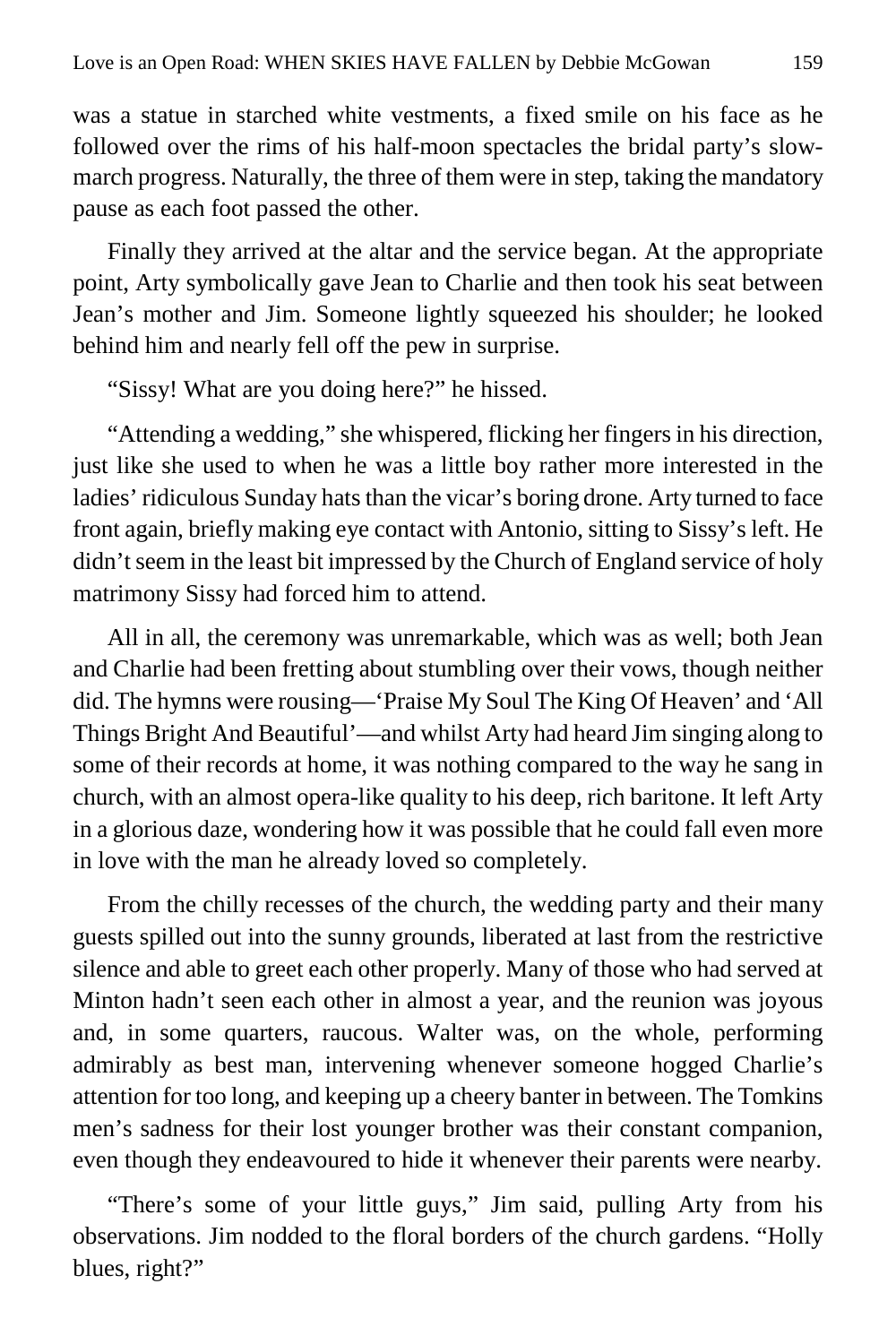Arty smiled. "That's right." He watched the small butterflies flit amongst the forget-me-nots, their pale blue wings affording an effective camouflage, and soon both insects disappeared from sight.

"And small white?" Jim identified, pointing to another.

"Close," Arty said. "See the green colouring to the underside of its wings?"

"Uh huh?"

"The small white doesn't have it, so that one is a green-veined white."

"Green veins. Got it." Jim nodded and frowned thoughtfully. It made Arty chuckle.

"You don't have to pretend any more," he said.

Jim's frown became a grin. "Your legs all right?"

"Just about. I could do with a sit down though." Arty switched his weight from one leg to the other, for what it was worth. Between walking up the aisle and sitting on hard pews, followed by coming up on half an hour of standing around, he was in significant discomfort.

"You got a couple hours to rest before tonight," Jim said.

"True enough," Arty agreed vaguely. They were returning to the house with the newly-weds, along with Joshua and Louisa, to wait out the time between the ceremony and the wedding reception. However, rest was not on Arty's agenda, and he was starting to feel a little anxious, although if it did go terribly wrong he could always blame Jean, even if this time the idea had been his own.

"Arty," Sissy called as she made her way over. She hugged him fondly and moved straight on to Jim, bombarding him with questions and giving him no time whatsoever to answer. Arty was somewhat startled when Antonio also hugged him, particularly when he followed it up with a loud kiss delivered to each cheek. Flustered and with face burning, Arty watched Antonio greet Jim the same way, whilst Sissy laughed loudly. "Oh, dear brother of mine. How much you have yet to learn."

Antonio released Jim and shrugged at Arty. "Ten years in London, I go home and I forget." His dark eyes twinkled with fun, and Arty chuckled. Antonio Adessi was a handsome man, with thick, steel-grey hair and olive skin that was surprisingly smooth, given his age and all he had weathered over the past few years. He was perhaps as much as twenty years older than Sissy, certainly in his mid-fifties, but he had forgotten nothing; he was making it clear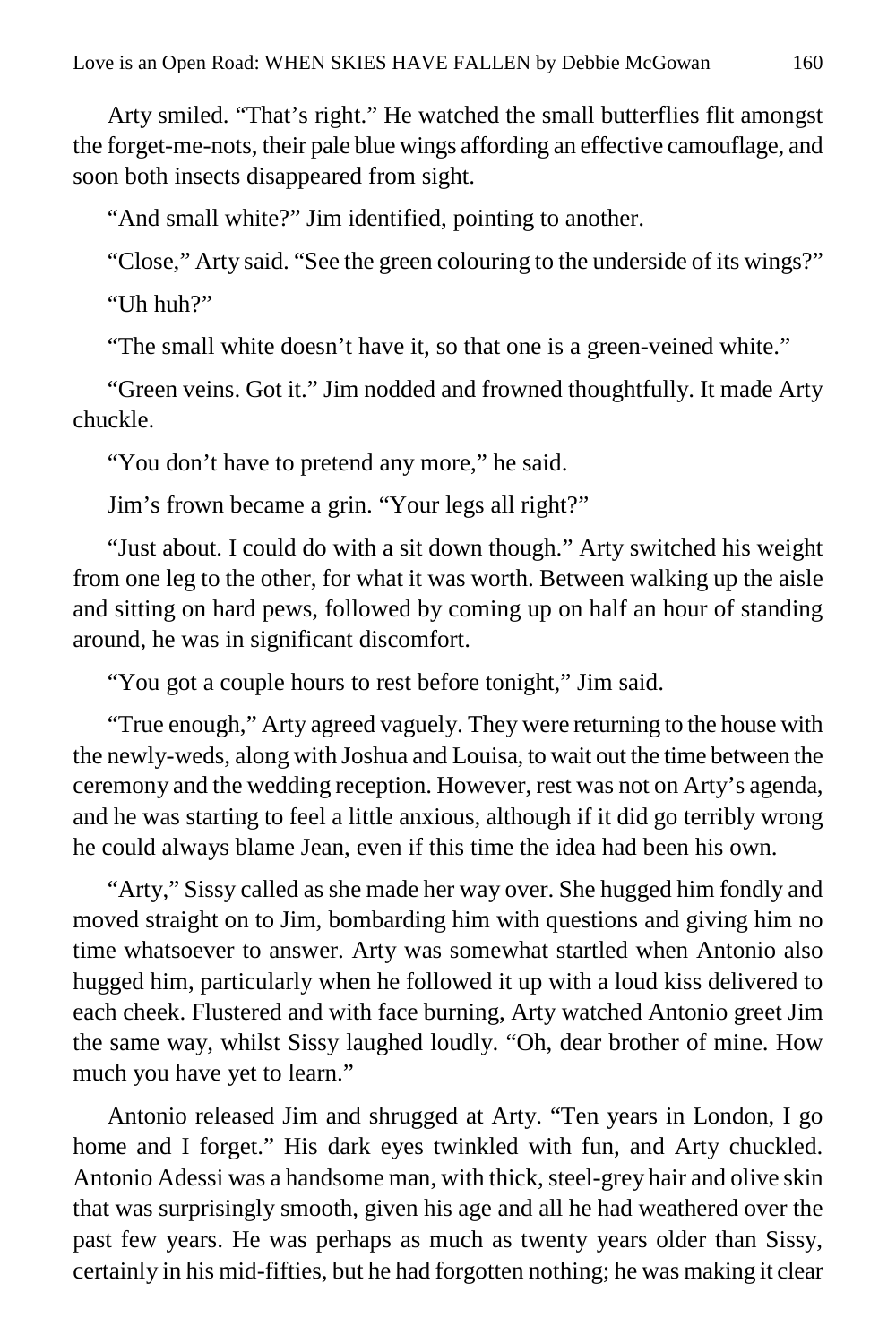he had no issue with Arty and Jim's partnership, which meant Arty could safely invite Sissy and Antonio to join them.

"We're going back to the house for afternoon tea. Will you come?" Arty met and held Sissy's gaze, imploring her to agree.

"We'd love to," she accepted graciously, and with a modicum of suspicion. "But you'd better come with us in the car, or we won't know where we're going. When do you want to leave?"

"Now, ideally. My legs are sore. I'll just let Jean and Charlie know."

"I'll tell them," Jim said. "You go get in the car." He was gone before Arty could draw breath to protest.

"Are they getting no better?" Sissy asked, as she, Arty and Antonio set off along the churchyard path towards the road.

"They're better than they were at Christmas," Arty replied, keeping his eyes on his goal: his sister's pre-war Triumph Dolomite that she had refused to sell, instead renting a garage to store it in until such point as Arty learnt to drive. The truth of it was he never went anywhere that meant he needed to drive. Since the accident he had avoided going to dances, and there was a pub within walking distance of Dalton Place, so if he fancied some company that was where he went.

As much as Arty enjoyed watching others dance, he was afraid that doing so would force him to accept his lot, and he had affected what he thought was a fairly convincing veneer of indifference. On the few occasions that Jean and Charlie had been out dancing, they'd asked if he wanted to join them, and he'd always dismissed the offer with some quip about not wishing to be the fifth wheel. Before Jim came back, telling them *thanks, but no thanks* hadn't been a problem, but no matter his insistence, Jim refused to go out dancing and leave Arty home alone.

Tonight, however, there would be no getting out of it. It was the wedding reception of their two best friends: the end of a long and complicated courtship, and a new beginning. There would be much dancing and Arty refused to spoil anyone's fun. No envy, no bitterness; already he was preparing himself, strengthening his conviction to remain happy, for Jean and Charlie's sake, and for Jim. With so many WAAFs in attendance there would be no shortage of partners to assist Jim in showing off his jitterbug prowess, and Arty was looking forward to watching him in action again. It had been too long. *It will be*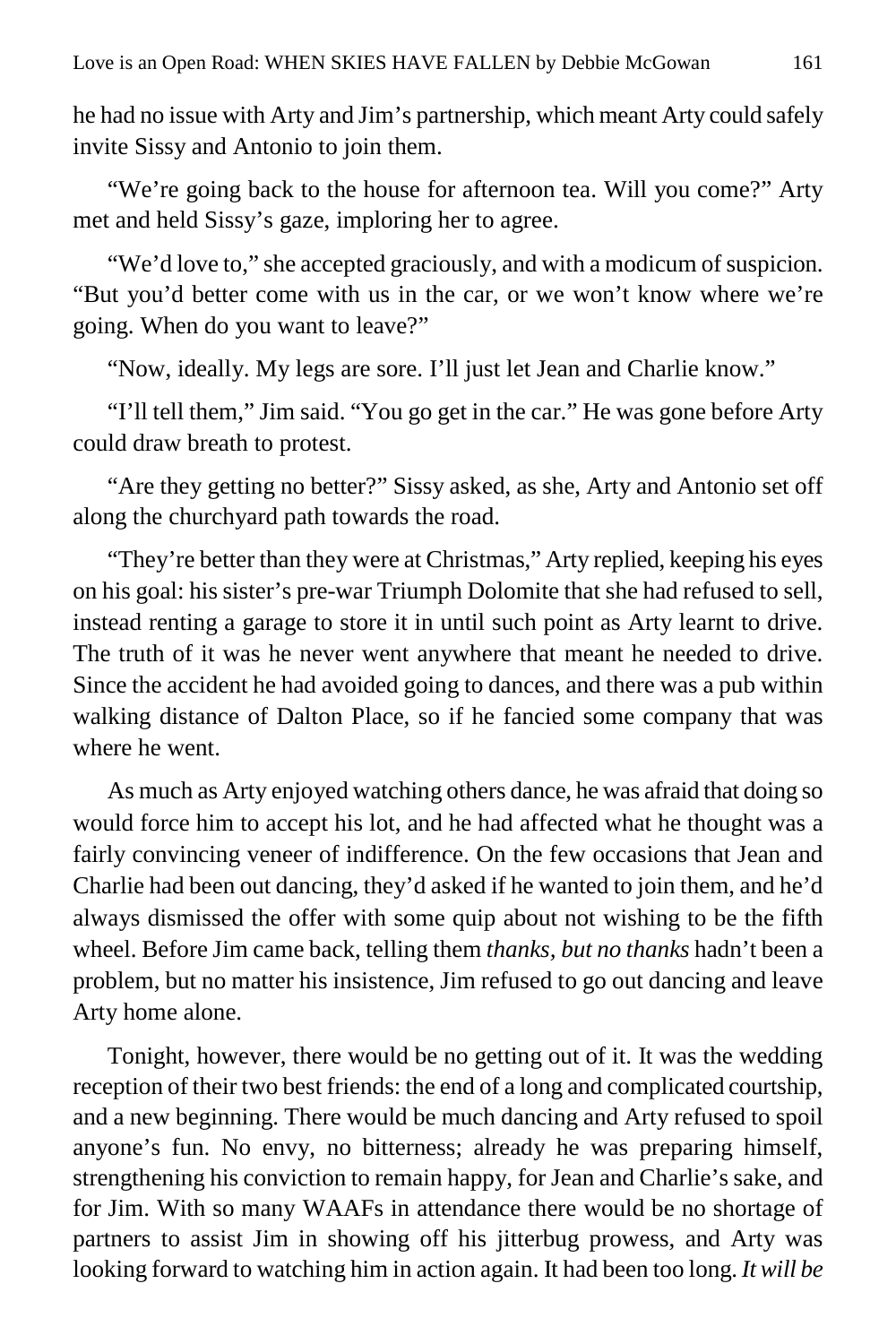*fun*, he repeated to himself, as Jim opened the car door and climbed in beside him.

"Were they all right?" Arty asked.

"Yeah," Jim confirmed. "Are you?"

Arty nodded cheerfully. "Yes. I'm fine."

Jim frowned at him, his disbelief apparent. Sissy started the car and moved off. "What's on your mind?" Jim asked.

"Oh, you know. This and that," Arty said cryptically. He waited for Jim to light his pipe, and put his hand on Jim's knee. Jim smiled away behind the merry little puffs of smoke.

They were first to arrive back at Jean's mother's house, where Jim headed straight for the bathroom, whilst Sissy fussed Arty into a chair and made a pot of tea, lecturing him all the while about talking to his doctor.

"I'm sure he can give you something for the pain."

"I can manage, thank you, Sissy."

"Day to day, maybe, but on a special occasion, like your best friends' wedding?"

"I don't want to depend on medicine for the rest of my life. You know how it muddled my brain in hospital."

"I'm not suggesting you take it all the time, Arty. It's not fair on Jim—"

Arty raised his voice, cutting Sissy short. "It has no bearing on Jim. He worries whether I'm in pain or not."

"And do you tell him?" Sissy demanded. "When the pain is as bad as I know it is today?"

Arty opened his mouth to retort, but Jim was on his way downstairs. "*That* would be unfair to him," he hissed under his breath.

Sissy folded her arms and glowered. Arty shook his head and laughed. "What?" she snapped.

"You look like our mother."

"Attack me, why don't you?" she grumbled jokingly, although Arty could see she had taken offence, and it was only Jim's arrival that stopped her from saying anything further.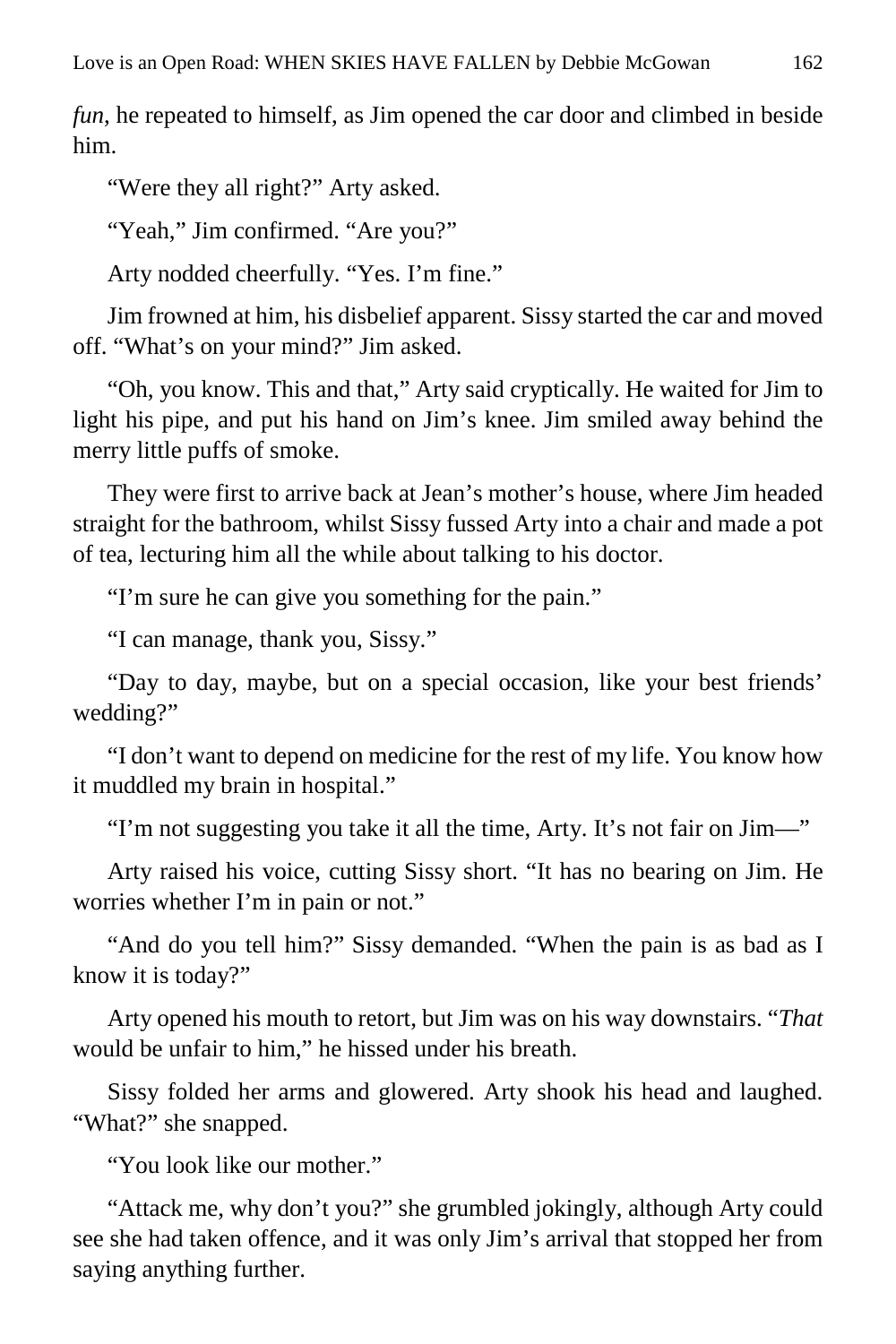"How are we all?" he asked, resting his hands on Arty's shoulders. Arty peered up at him and smiled.

"Sissy says I'm to tell you whenever I'm in a lot of pain."

"You don't need to. I already know."

"I was only telling him to talk to the doctor," Sissy protested. "He could take something when it's at its worst."

Jim nodded, as if he were mulling over her suggestion. "We'd have to make up the couch for when D H Lawrence comes a-visiting."

Arty felt himself turn red and started to laugh.

"What's this?" Sissy asked.

"The morphine they gave me in hospital made me, er… imagine things that weren't real."

"And you imagined D H Lawrence?"

Arty nodded.

"Doing what?"

"Reading his stories to me, of course."

Sissy rolled her eyes. "Of course."

"Look, Sissy, I'm perfectly fine, really I am. With Jim's physical therapy―"

"That's what you're calling it these days, is it?" Sissy's remark sent both men into fits of laughter. She watched them for a moment and then bustled over, hugging them both at the same time, which meant Arty's face was squashed against her midriff; he blew hot air out of his mouth, ruffling the front of her frock. She released them at the same time as the front door opened, and Jean and Charlie burst through it under a rain of rice. Joshua and Louisa were the culprits and followed them in. Jean turned back, holding up her hands to say 'stop', and the pair did as requested, still silently laughing as they came through to join the others in the kitchen. Jean and Charlie continued straight past, out into the gardens.

No more than ten seconds later, the front door opened again, this time to admit Molly and Daphne.

"Lovely day," Molly remarked.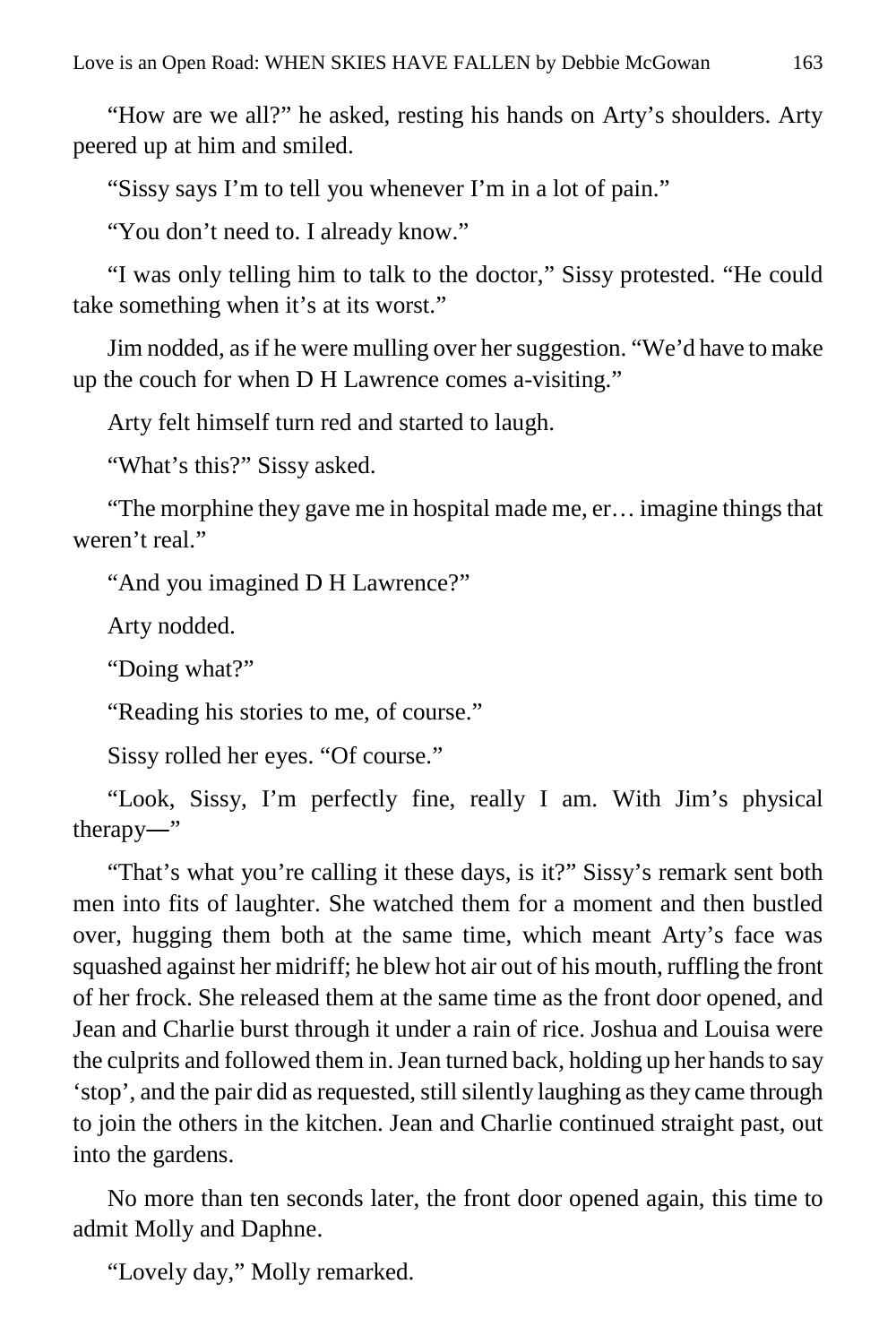"Absolutely glorious," Daphne concurred, as they, too, made a beeline for the gardens. Arty glanced up, catching Jim's bemused frown, and quickly turned away, stifling his laughter.

Joshua met Arty's gaze for a moment before briefly shifting his eyes to Jim, and then in the direction Molly and Daphne had taken. Arty gave him a thumbs up.

"What's going on?" Jim asked, watching his younger brother's gestures to Louisa. Before he met Louisa, Joshua had never used sign language, but he was now fluent. "I wish he wouldn't do that," Jim griped.

"You'll find out soon enough," Arty said.

"You're in on it?"

"More like *they* are in on it," Arty corrected.

With a final nod to Louisa, Joshua started towards the door to the gardens, beckoning the others to follow. Arty rose to his feet and held his hand out to Jim, who narrowed his eyes, but nonetheless took the offered hand and allowed Arty to lead him outside.

"I thought you needed to rest," he said.

"After we're done here."

"What *are* we doing here?"

Arty didn't answer and continued towing Jim by the hand, along the path through the middle of the lawns, past the greenhouses, finally coming to a stop under a rose arch.

"Where did they all go?" Jim asked, his question immediately answered by the reappearance of their closest friends and family: Jean, Charlie, Molly, Daphne, Joshua, Louisa, Sissy and Antonio. Jim looked around the gathering, his mouth hanging open in bewilderment.

Charlie stepped forward and clasped his hands together. Clearing his throat dramatically, he said, "Dearly beloved, we are gathered here together—"

Jim's mouth widened into a huge smile as he looked Arty right in the eyes, trying and failing to glare angrily.

Charlie continued, "We are gathered here together in this company, to witness the union of this man," he pointed at Jim, "and this man," and then at Arty, "in…" Charlie looked to Jean, who shrugged. "In good old-fashioned marriage."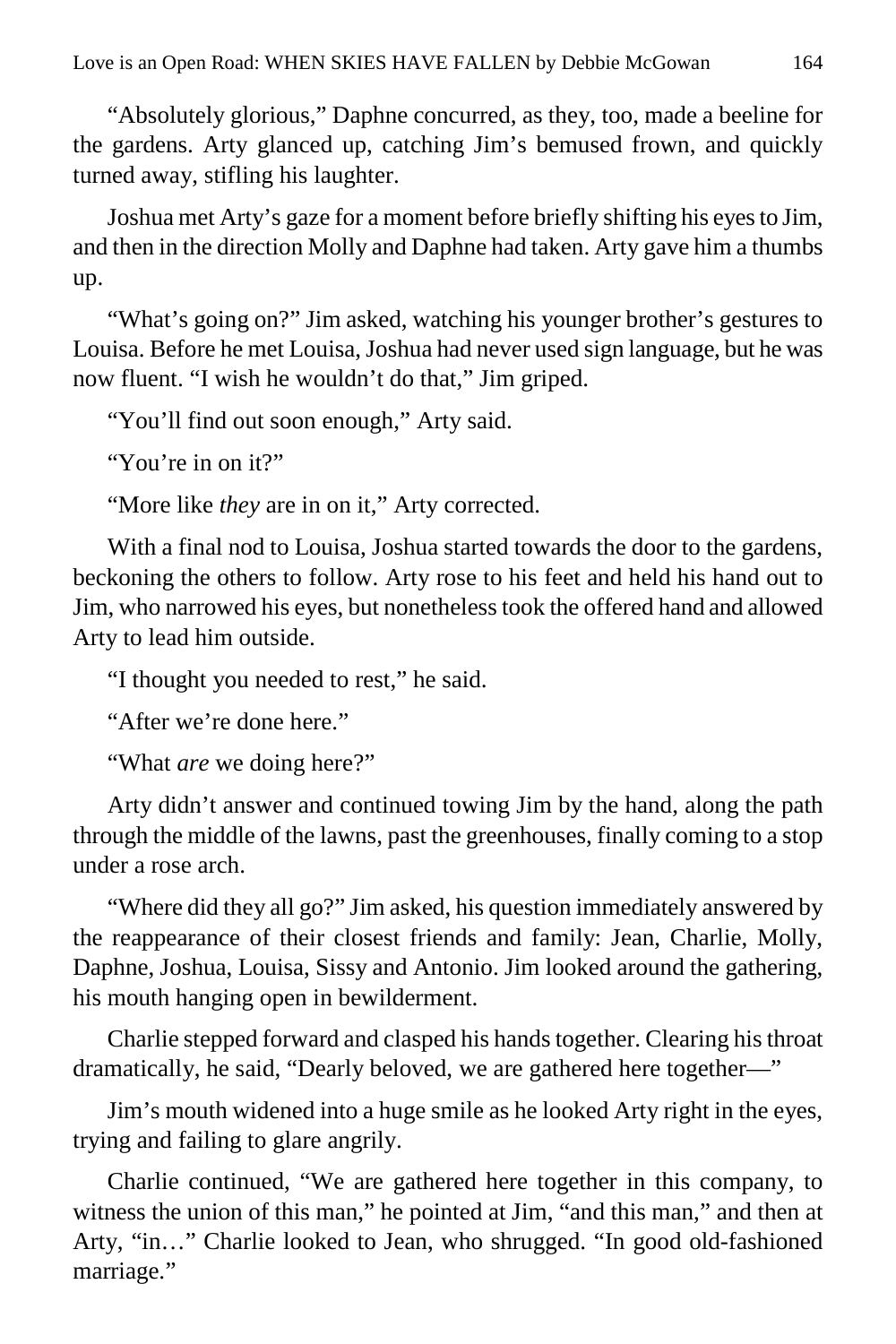Charlie gave a self-satisfied nod, and it dawned on Arty that his friend was a little bit drunk, or emotional, or possibly both.

"Do you, Robert Thomas Clarke, take Jimbo to be your awfully wedded husband?"

Arty tried hard to keep his face straight as he answered, "I do."

"Goodo." Charlie nodded some more. "And do you, James Johnson, take Arty to be your awfully wedded husband?"

"I do," Jim said, working so hard to suppress his laughter that he was grinding his teeth.

"Marvellous," Charlie said. "Now, I have here…" He patted his chest, paused, had a sudden thought, and fished in his inside pocket. "Hold that." He passed Arty a spanner. "Told you I'd bring it back, didn't I?"

Arty stared at the three-quarter-inch spanner in amazement. "You bugger!" he said.

"Ah! Here we are." Charlie held out his hand, palm up, on which there were two gold bands, and all of a sudden Jim became very serious.

"Arty, I… er…"

Arty smiled and took Jim's hand. "When I asked Jean to help me work out the size of ring to buy, she didn't say a word about you having already done exactly the same. I don't know what you were waiting for, Jim. You've had me since… well, that first time I saw you across the Palais Dance Hall." Arty took one of the rings from Charlie's palm and waited for Jim to hold out his left hand. Arty slid the ring onto Jim's third finger and said, "With this ring, I thee wed."

Jim gripped Arty's hand and made a very strange noise, making it difficult to discern if he was crying or laughing. He pinched the corners of his eyes and took a few deep breaths, the last being the deepest. He released it slowly and moved his hand away from his face, offering Arty a tearful smile. "You got me good this time. Gimme the ring."

Without looking, he held out his hand to Charlie, who duly passed over the ring. Jim took Arty's hand in his.

"I guess you already know the rest of it—for better, for worse, in sickness and in health, and so on?"

Arty nodded solemnly.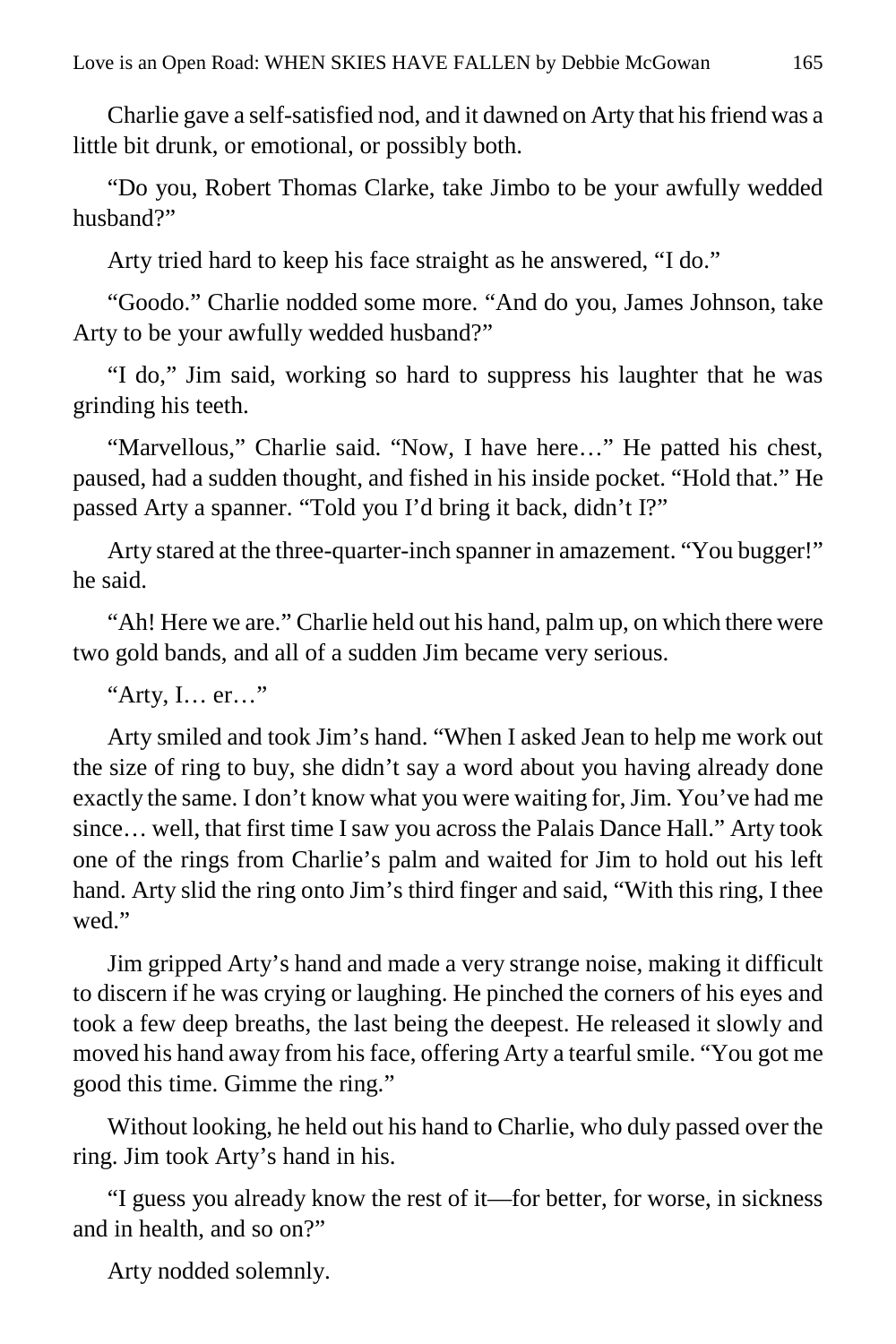"Just checkin'," Jim said, gently sliding the gold band into place with the words, "With this ring, I thee wed."

A brief pause followed, before Charlie decreed, "I now pronounce you husband and husband. You may now kiss the—" he paused as if to check he was right "-groom!"

Arty and Jim both smiled as they leaned in to each other and kissed, no longer aware of their friends and siblings standing nearby, clapping and cheering, nor of the pair of brimstone butterflies and their perfectly timed flypast.

\*\*\*\*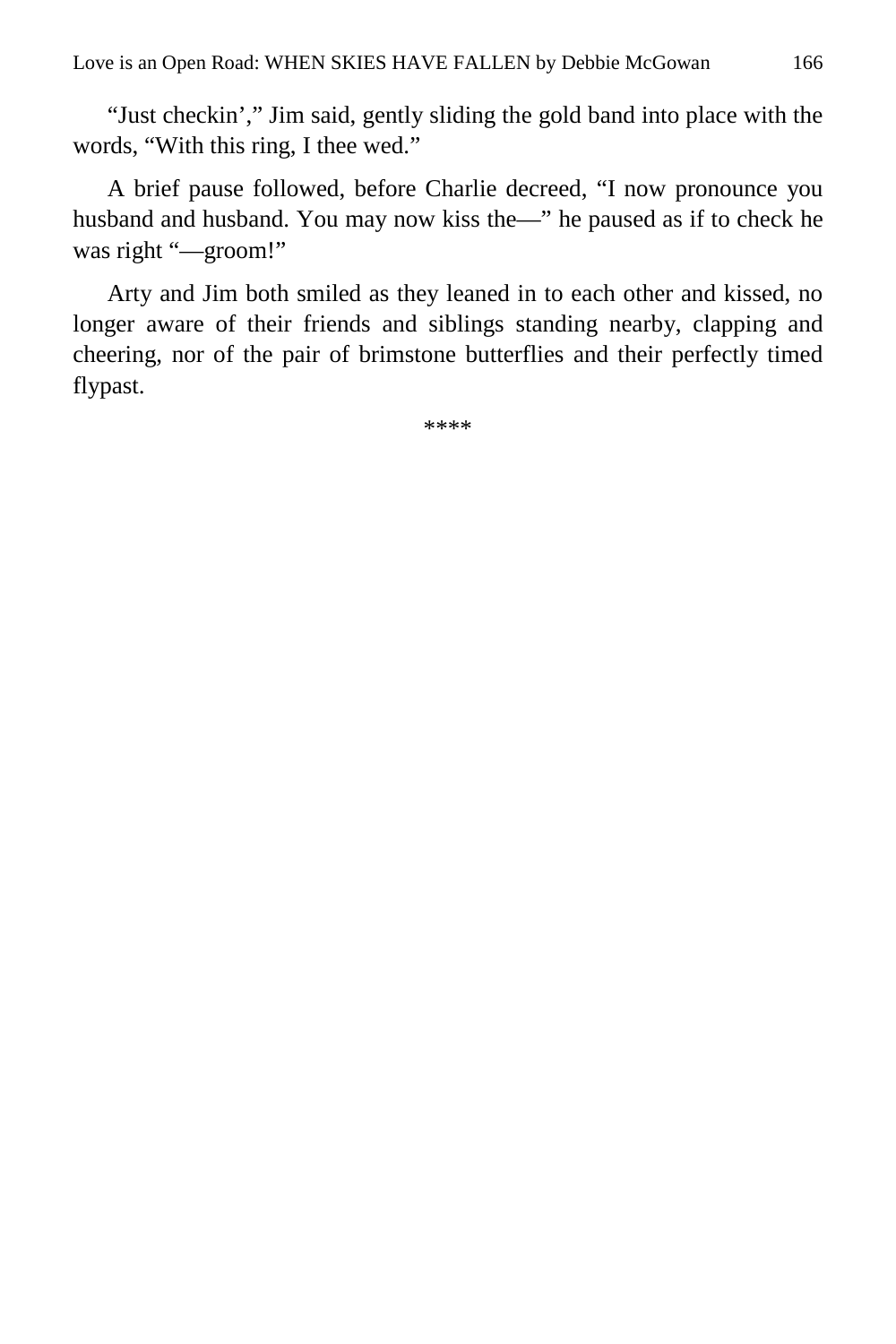# **PART FOUR: 1947–1954**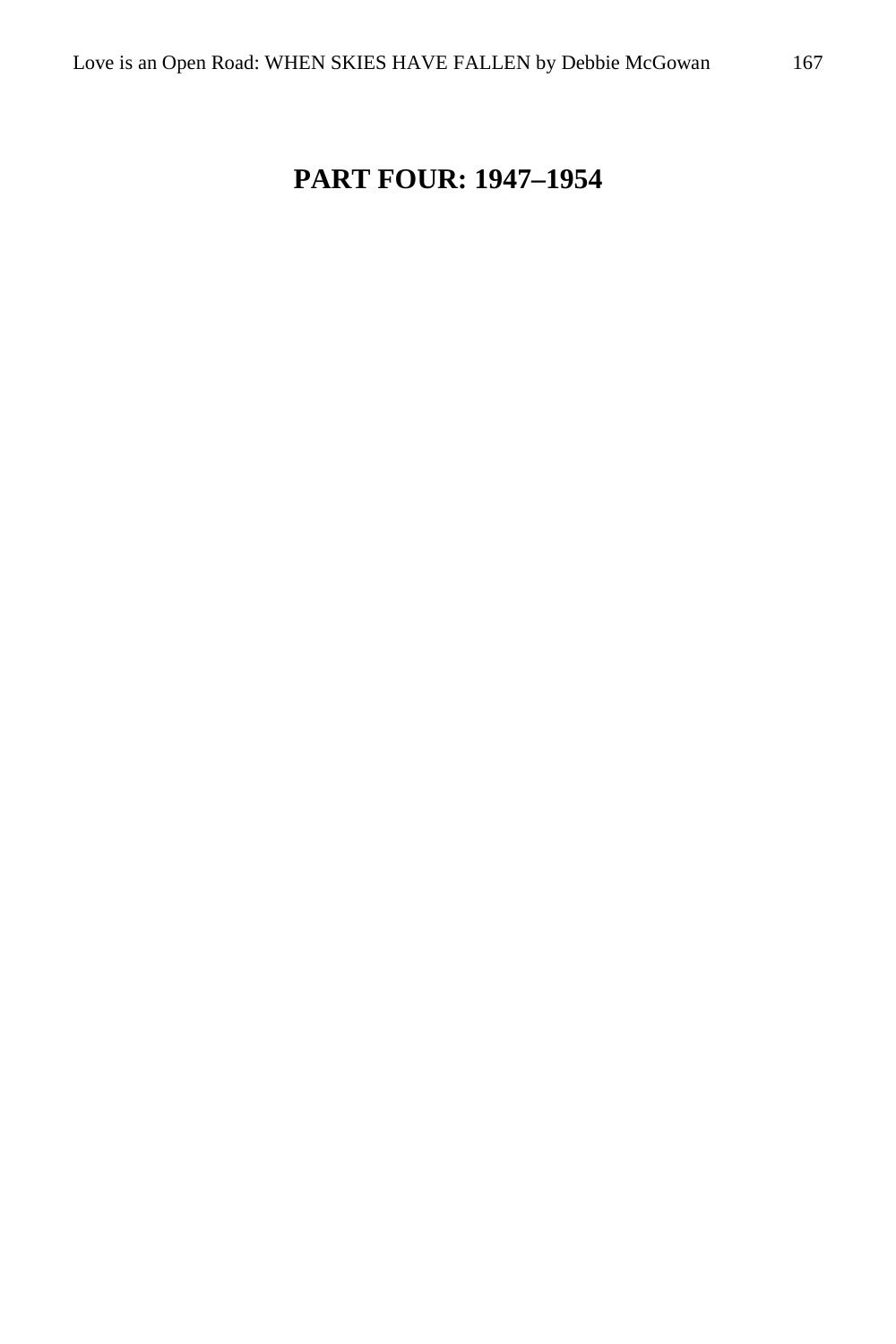## **Chapter Twenty-Three**

#### *1947–1948*

Edward Lucien Tomkins, so named after the two uncles he would never meet, was born January, 1947, on the day after they were snowed in, which turned out to be rather fortuitous, as Molly had been staying with them in between shifts at the hospital, thus she was on hand to deliver the baby. Having stocked up in advance with oil for the central heating, they were largely unaffected by the power cuts, making Dalton Place one of the warmest and brightest homes in the city.

Other than little Eddie's arrival in the blizzards, the year progressed quietly. The business—which the locals had dubbed 'Wingy's Workshop'—steadily grew; Antonio offered them first refusal on Dalton Place, and for a very good price. The trouble, however, was that Jean and Arty were stubborn as mules, for they both felt an obligation to contribute financially to the purchase, but Jean no longer brought in a wage and Arty refused to draw one from the workshop. He tried to build up his strength by attempting increasingly heavy tasks, but it would leave him in so much pain he could barely walk, and it could take days for him to recover. Until he could do his share of the work, Arty could not justify taking the same pay as the other two men, and so he and Jean revisited the possibility of renting out the top-floor apartment, or maybe even selling it, but quickly realised it was no longer an option. One day Eddie would need his own room, as would his younger siblings, not that Jean was planning on having more babies. There again, she hadn't planned on having Eddie.

There was, of course, one other potential solution, but whenever Arty brought it up in conversation, Jean changed the subject. Her dream to run a dance school was the very first thing she had shared with him, and he knew that he was the reason she refused to pursue it. Short of doing to her what she and Jim had done to him—finding and renting a space without her knowledge there didn't seem to be any way of getting her to turn her lifetime ambition into a reality. And so the four of them, plus one, saw in another New Year with some dreams fulfilled whilst others languished.

January of 1948, thankfully, brought no snow, although it rained long and hard enough to flood the workshop inspection pit. Each night, Jim and Charlie squelched home, wrung out their socks and hung them on the radiators to dry in a steamy monochromatic parody of Christmas Eve. Ignoring Arty's terrible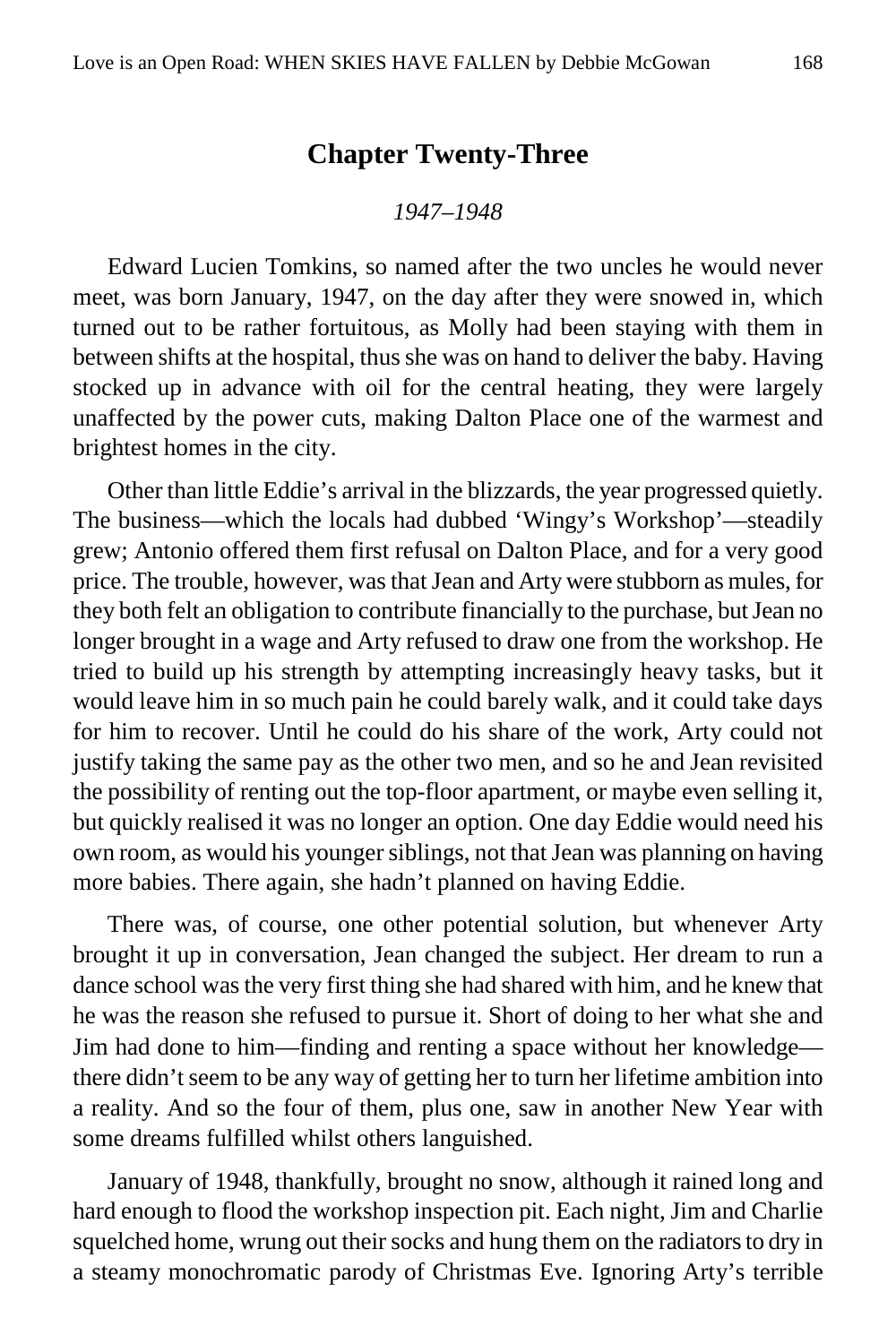warnings of trench foot, the two men trudged to work next morning, returned home in the evening, took off their boots… and so on, and so forth. All in all, it was a damp, dreary month, with only two high points: Eddie's first birthday, and the much-anticipated publication of a book that made Lady Chatterley's lovers seem positively demure.

Alfred Kinsey's tome, entitled *Sexual Behavior in the Human Male*, had already been causing a furore in the USA, and Jim's desperation to read it far surpassed his patience in waiting for it to arrive. Indeed, it was the cause of Arty and Jim's first real argument, which began when Arty jokingly remarked that Jim didn't even like books, to which Jim retorted that he liked books of merit and substance, inferring that Arty's passion for literature was worthless. The storm circled for a couple of days, sucking in all manner of flotsam concerning Jim's continued worries for Arty's health, and Arty's feelings of inadequacy.

Many unkind words were spoken, and the reconciliation reopened wounds that each had believed healed, yet it afforded a necessary, though far from welcome opportunity to talk frankly about their fears, the biggest for Arty being the sense that his disability stopped Jim from living a full life, to which Jim replied simply that Arty was his life.

"I'm hardly knocking on death's door," Arty protested.

"Not yet, you ain't."

"Meaning?"

"You push yourself too damn hard."

"I'm just trying to do my fair share."

"You're trying to prove a point."

"Because you worry over nothing."

"Darlin', if you can't do the one thing you love more than any other, then I ain't worrying over nothing."

Jim's words cut deep, and Arty hated him for them—for reminding him of what he had lost, and for the seven months alone, and for all of the small, inconsequential things that loom vast and ugly when spite and fury rule the senses. But what he hated most of all was that Jim was right. The day Arty could dance again would be the day he was fit enough to work. His rage spent, he fell in defeat, and into Jim's waiting arms.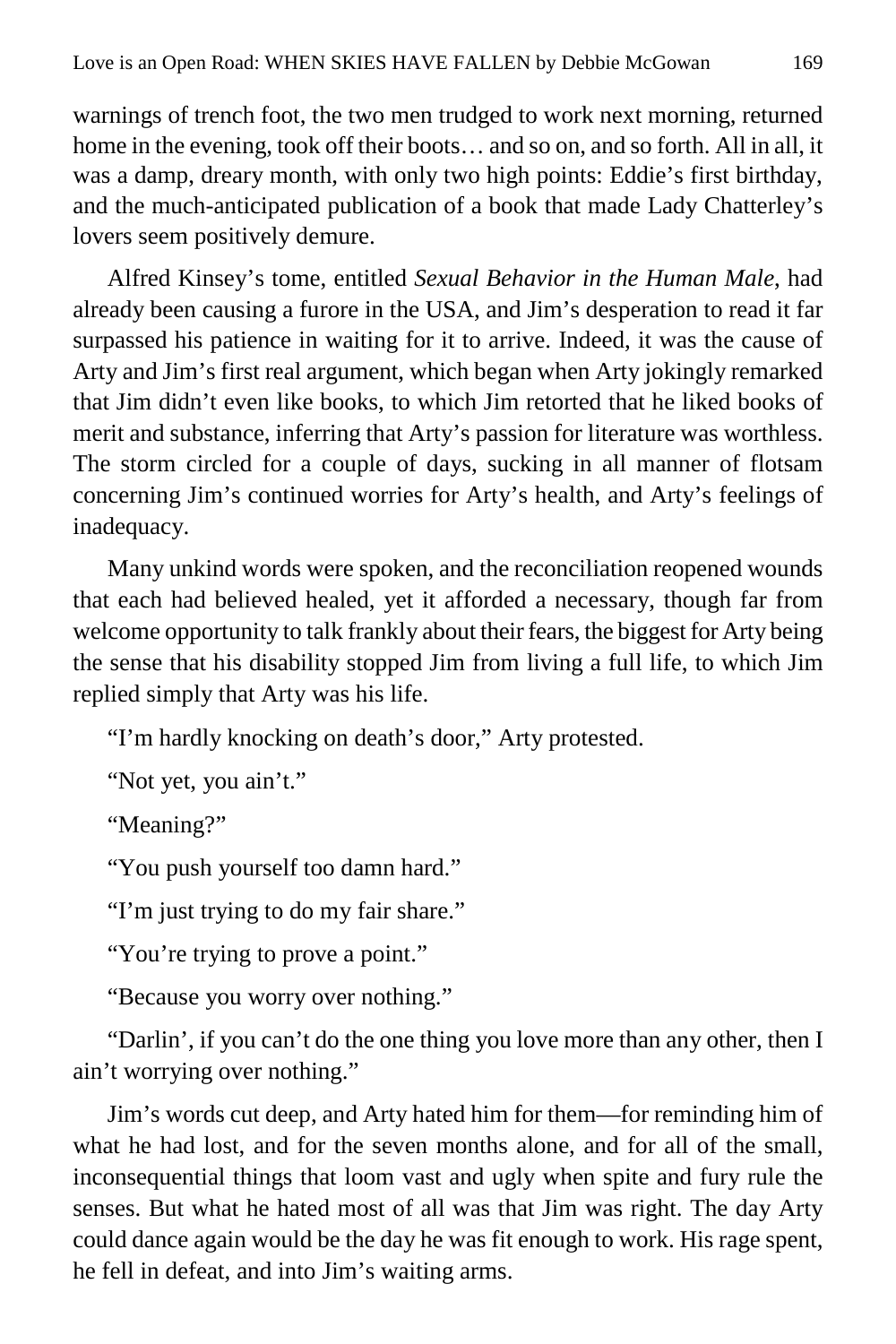"When that book gets here it's going straight back where it came from," Jim said through his all-American tears.

Arty kissed him, and the storm rolled away, leaving in its wake a night of passionate peace making and a new resolve to share their worries rather than attempting to carry the burden alone.

By the time the book that started it all finally arrived, Arty was just as excited as Jim. As soon as the grumbling postman who delivered the exceedingly heavy package was out of sight, Arty went over to the workshop to tell Jim.

At lunchtime, Jim called Molly to let her know and then opened the package, leaving the books on the table while he ate, just so he could look at them. Arty had never seen Jim quite so enthralled and it made him chuckle, watching him flick through the pages, trying not to read because he'd promised Molly he'd wait until the evening.

Evening came, as did Molly, and dinner went uneaten, with the two of them instantly consumed by the eight-hundred-page report on Kinsey's research. They were sharing the same copy, so Arty read the other one, carrying it back and forth to the kitchen whilst he furnished a constant supply of tea. Were it not for Molly leaving to work a night shift, she and Jim would likely have read through till morning—ne'er had a bookmark been so reluctantly inserted.

By the following bedtime, Arty had read Kinsey from cover to cover, whereas Jim and Molly were still only halfway through, not helped by them pausing every few pages to discuss some finding or other, although Arty read quickly under ordinary circumstances, and the subject matter had him sprinting through the pages, desperate to gobble up every last word. It also forced him to concede Jim's point, for now he understood: just as he had once referred to his feelings as an 'abhorrence', so too did fictional stories treat homosexuals as if they were an abomination almost always destined for a tragic demise. There was no hope in that. It was… worthless.

In Alfred Kinsey's work—and this was no work of fiction, but research of some scientific merit—Arty did find hope, if not of the same kind Jim and Molly had for a sexual revolution. Evidence that homosexuality was rife among American men would strike at the heart of the establishment, and fear was a dangerous instinct. However, if governments could be persuaded that homosexuality was an 'inherent physiologic capacity', then surely there was no purpose in their continued attempts to rid men of it?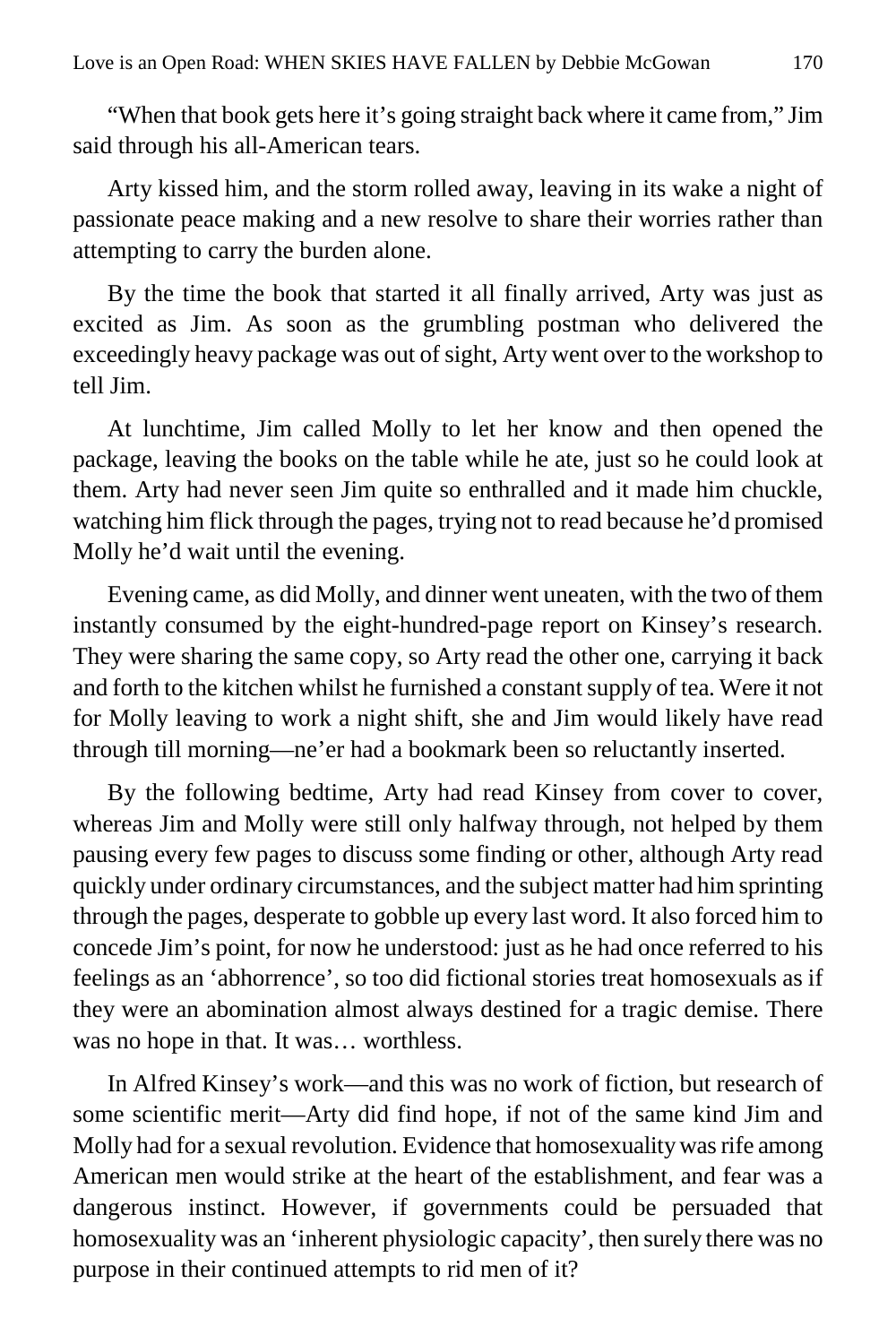To Arty, it seemed like a practical direction for Jim and Molly's group to take, not that he had ever been especially involved. The group met every other Thursday, and had done so for the past eighteen months, and whilst there was much to be said for the sense of belonging it gave to its two dozen or so members, they didn't seem to be making much progress of the kind Jim had anticipated, and he was profoundly frustrated. Jim wanted to take a stand and get out there, fighting for their rights, whereas Molly's approach was far more subtle, and she had achieved what she'd set out to. They now had a small yet strong network of lawyers, doctors, academics, senior policemen and other professionals who were well clued up on the law and on standby if the worst happened.

Arty could see both sides, and in the longer term they would work together in formidable tandem. Jim and Molly were organised, enthusiastic, and each complemented the other wonderfully. Nevertheless, four years with Jim Johnson had transformed Arty's intellectual theorising and daydreaming into a more radical pragmatism, and he had to admit he was guilty of egging Jim on.

When Molly and Jim finally relented on their second night of reading, mostly because neither could see the words any more, Molly went off to work her night shift, and Jim settled on the settee, patting his thighs by way of prompting Arty to lift his legs. At least three times every week, Jim gave Arty's legs a firm massage. Whether it was helping at all Arty couldn't say, but he wasn't about to complain.

"So what'd ya think?" Jim asked, once they were settled.

"Of Kinsey's findings? I think there's hope for the future, but I'm not sure society is ready for it yet."

"All the more reason for us to keep making a noise."

"Maybe." Arty groaned and slid a little further down the settee. "Mind you, I've had it if you end up in prison. Who's going to rub my legs?"

Jim laughed. "It won't come to that. Not with the people we know."

The truth was, for all of Jim's outspokenness, he stopped short of doing anything that would draw attention to them personally, because Arty needed him. Since their argument, Arty had withdrawn from physical labour and instead took care of the administrative side of things—logging work, ordering parts, banking the day's takings, going to the post office for Jim and Charlie's stamps, and so on—but that only kept him occupied for an hour or so at best, and it didn't tax him in the slightest.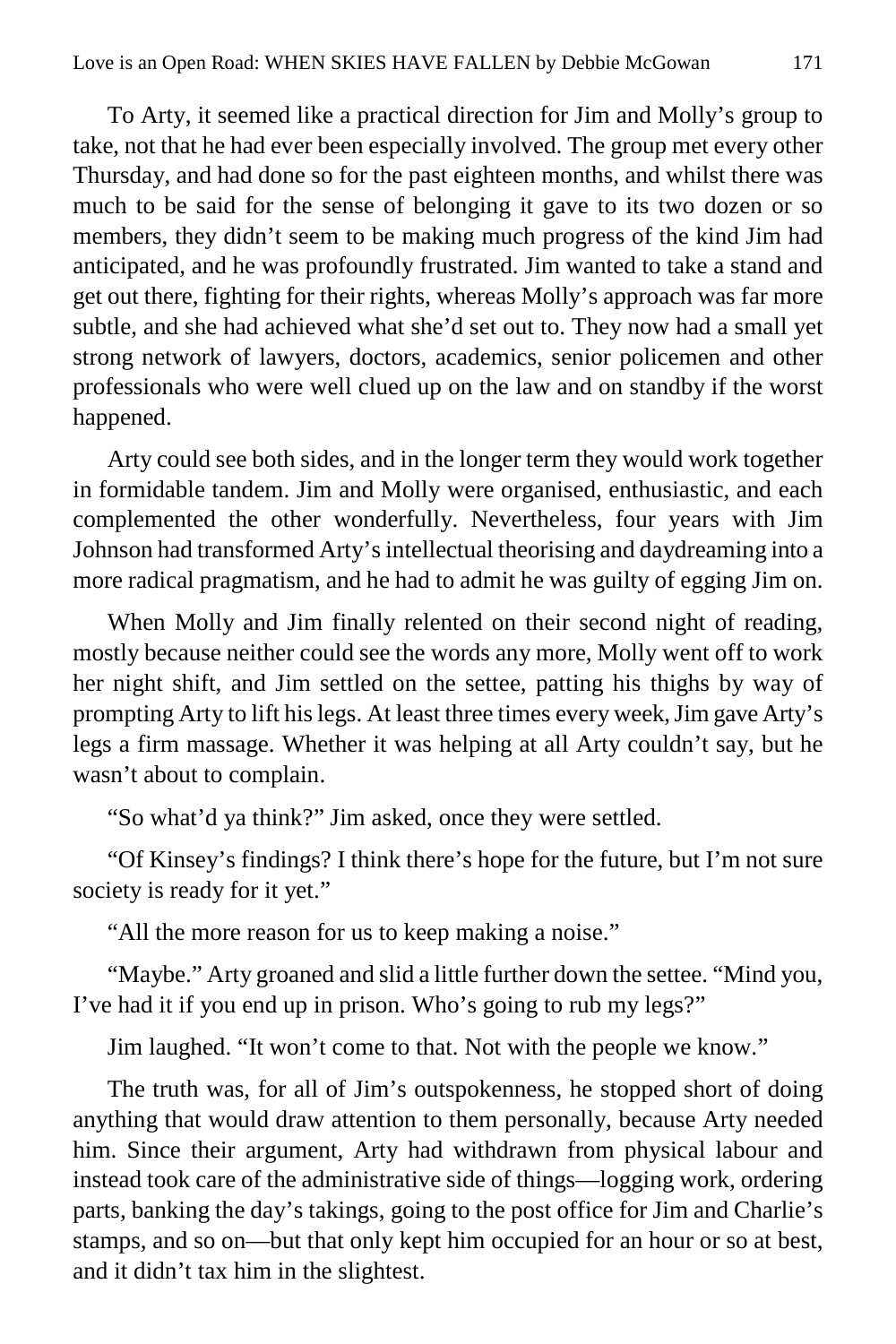It was also damn cold in that workshop, and so Arty had started to spend more time in Dalton Place, keeping Jean company, now she was 'stuck at home' being a housewife and mother. And what a job that was! Between washing nappies and bibs, doing the cleaning and cooking, and then washing the nappies and bibs all over again, poor Jean never had a moment to herself. Coming from a well-to-do family, she had been looked after by a nanny, and now she understood why, although it was just one of her many annoyances with how unequal things were between the haves and the have-nots, and men and women.

The welfare promises were slowly but surely coming to fruition, and derationing had begun, making life more tolerable for those in greatest need, none of which tamed Jean's fury that once she'd married, she lost every last bit of her independence.

"If I'd known, I'd have carried on living over the brush," she complained at an astonishing frequency. "Clearly the man had no regard for women whatsoever."

The man in question was the late John Maynard Keynes—the economist whose ideas had been influential in bringing about the improvements they were seeing all around them: new houses, hospitals and schools, help for the unemployed, state pensions. Arty thought it was a great achievement, which only added to the high esteem in which he already held Keynes, courtesy of Antonio's anecdotes, passed on through Sissy, who went into a period of extended mourning when Keynes passed away.

Keynes had been Sissy's idol; he was everything she admired in a man: a gifted economist, openly homosexual, but he also loved women. She declared that had she met Keynes before Antonio, she would have thrown herself upon him in a spectacularly embarrassing fashion. Curiously, Antonio wasn't in the least bit perturbed by this news.

Jean was not quite so enthralled, for the entire system Keynes had inspired relied on women staying at home and men going out to work. A woman didn't need to earn as much as a man, because she didn't have a family to provide for. Why did a wife need to pay the same national insurance when it was her husband's responsibility to look after her? Charlie, who often arrived home in the midst of one of Jean's rants, kept his head down and his mouth shut. Whether he agreed with her or not, he preferred the quiet life.

The more Arty heard, the more certain he was that their time was yet to come. There were bigger battles to be fought before homosexual rights could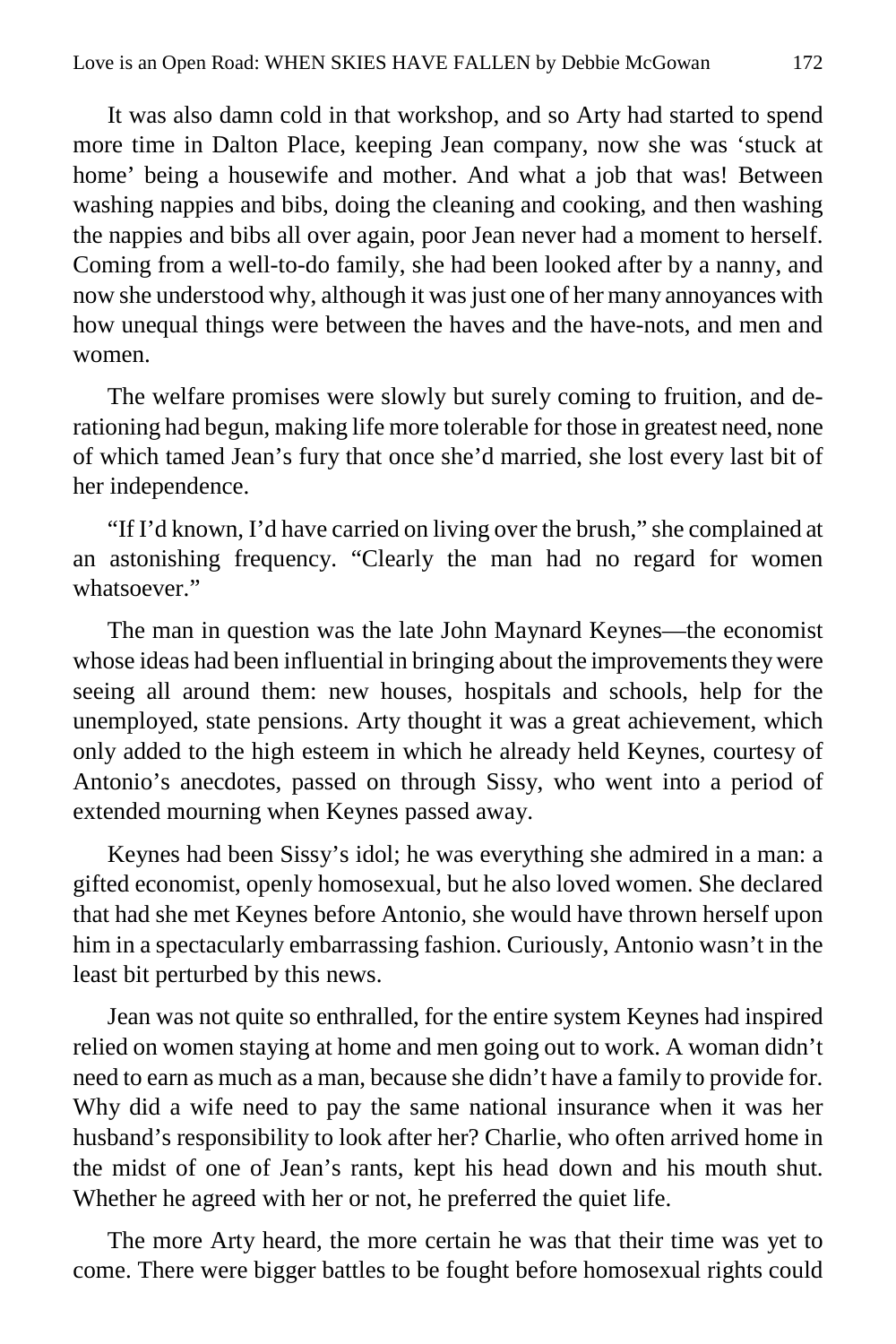have their day and, in spite of the initial excitement about Kinsey's report, nothing happened. There was still a long way to go in recovering from the war, and the destitute cared little for women's laments or men's private proclivities. In time, perhaps things would change, although it was by no means certain that the change would be for the better.

\*\*\*\*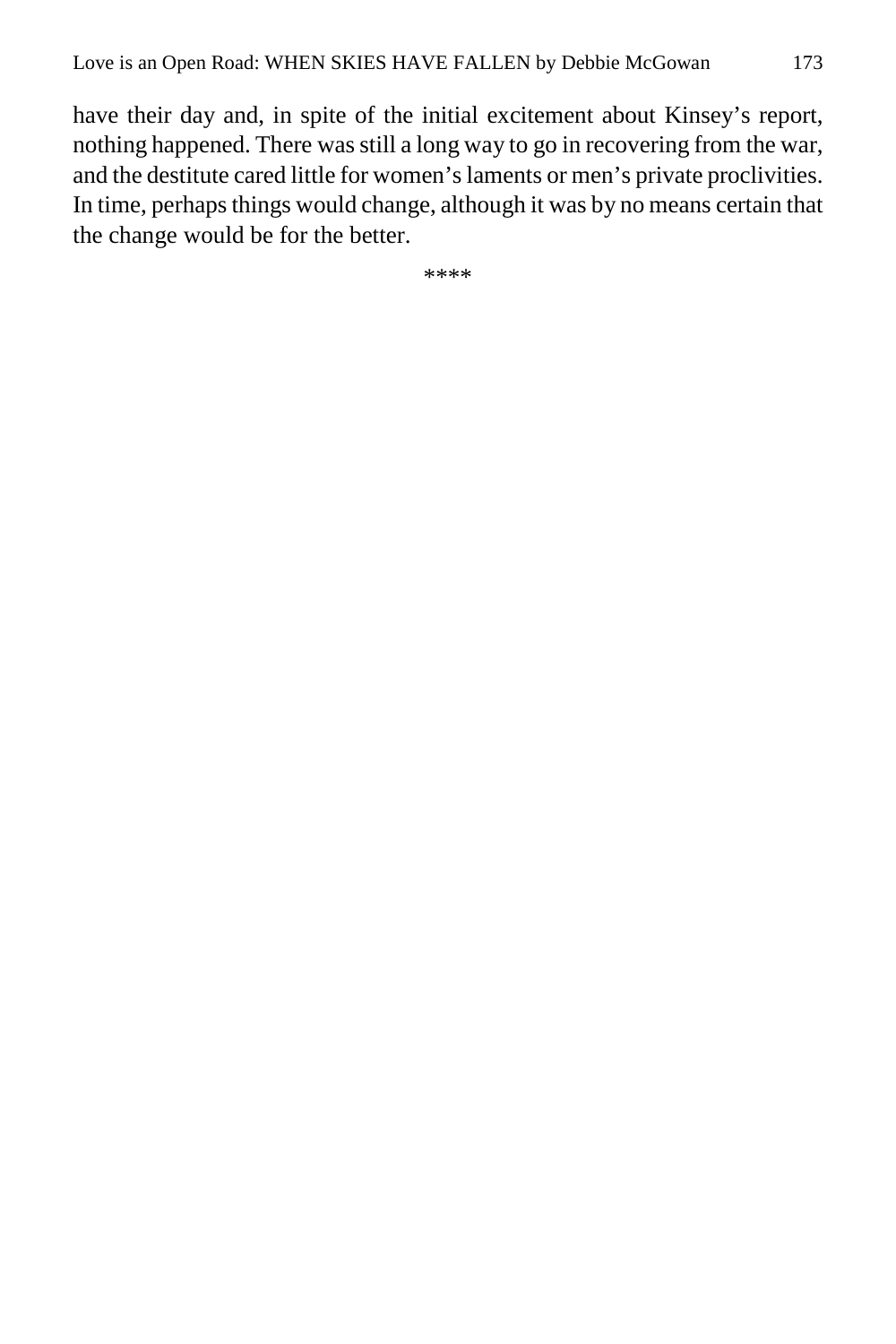## **Chapter Twenty-Four**

*September, 1949*

There was a letter Arty kept writing. It began:

*Dear Mum and Dad,*

*At the grand old age of…*

The first time, he had been twenty-five years old, for he had written it in hospital, when his death had seemed imminent. He'd tried again at twenty-six, when he and Jim married each other under the rose arch on a gloriously sunny day in May, then at twenty-eight, when he'd dared to believe that Kinsey's research would offer irrefutable evidence to sway his father, ever the academic. The first letter he had neither sent nor destroyed, in case its possession was somehow tied to his fate. The second letter he'd shown to Sissy, who talked him out of sending it, and eventually he had thrown it on the fire. The third letter he didn't finish: it would take a better man than him to summarise eight hundred pages into around a hundred words. That, too, went up the chimney.

Now, on the eve of his thirtieth birthday, as the glow of the low autumn sun faded from gold through copper into cherry, becoming one with the mahogany of the bureau beneath the blank page, Arty started the letter once more:

## *Dear Mum and Dad,*

*At the grand old age of thirty, I believe it's time I told you the truth about the kind of man your son grew up to be.*

He stopped writing and read it back. How absurd his words seemed. He hadn't 'grown up to be'; he had always been. He screwed the paper into a ball and threw it at the unlit hearth, where it hit the back of the fireplace and bounced out again. Seemingly leaping from nowhere, Soot pounced on the paper ball, causing it to tumble across the Axminster. Arty put his pen down and watched absently as the cat batted and chased his makeshift prey all around the room.

His birthday had nothing to do with it, or not in any direct sense. It was because of Jim's father. In early spring, Jim's mother had written to both sons, telling them their father was gravely ill, but before either of them could arrange passage back to the States, he made a full recovery. In summer, when it happened a second time, Joshua flew from the new airport in Heathrow to New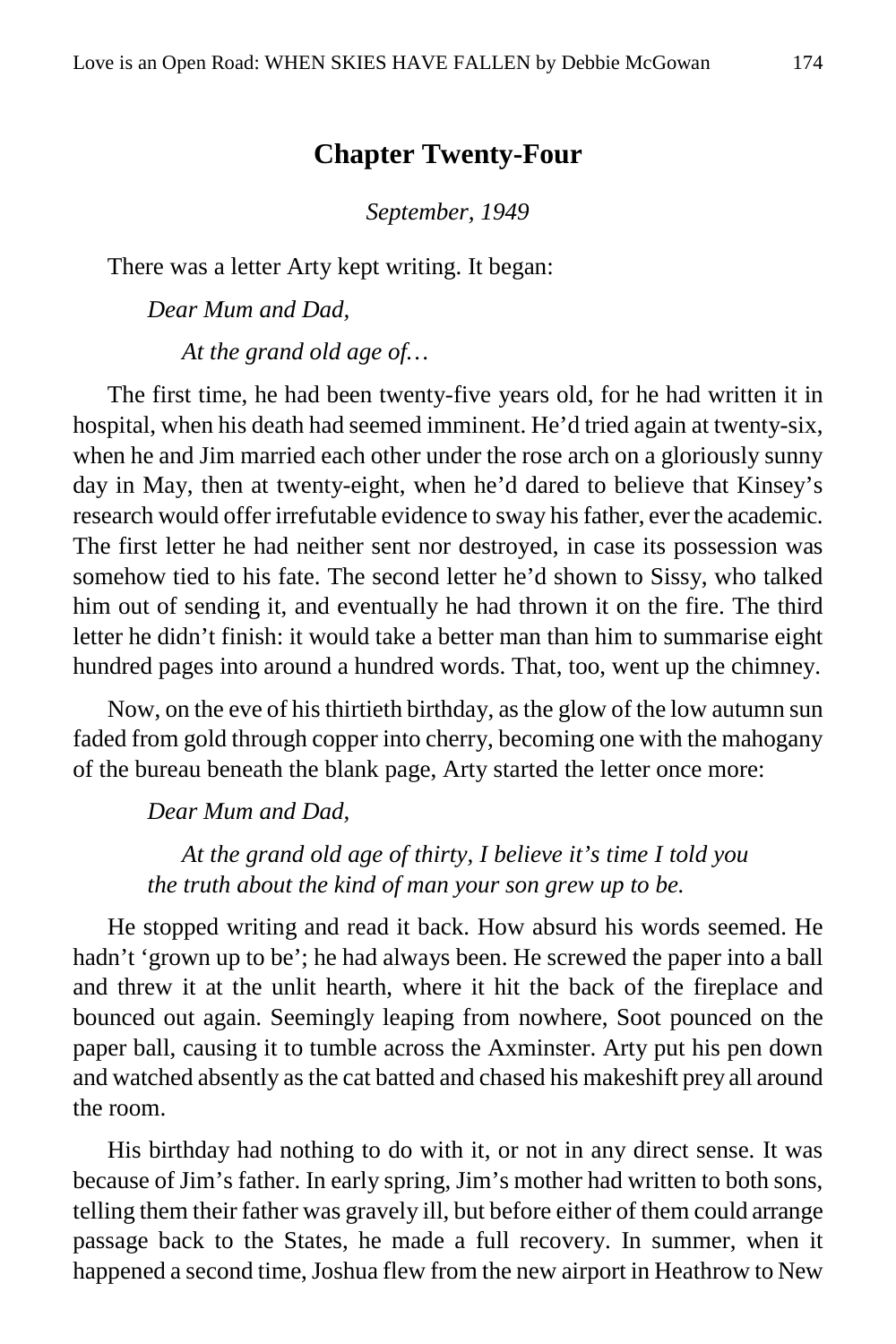York, and from there drove down to West Virginia: a day and a half of travelling to find that once again Jimmy Johnson Senior had pulled through.

"Third time lucky, Mom says," Joshua reported on his return to London a fortnight later. Another fortnight had since passed, during which Arty had been consumed by morbid thoughts, mostly concerning his parents' mortality, but also, at times, his own. It was not that he believed he was nearing the end; far from it. He ate well, he exercised and rested regularly, he and Jim were still deeply in love, and they had a good life together. However, whilst Arty was happier and healthier than he had been in years, his parents were already in their seventh decade; regardless of what Sissy thought, he felt a compulsion to tell them before the sand stopped pouring through their hourglasses.

The whistle of the kettle came into focus, followed by the dainty clink together of china cups on saucers, and Arty smiled to himself, the frustration of his failed letter writing instantly diminished by the mundane reminder that telling his parents was of little real consequence. Nor were his intentions entirely honourable. *I want to shout it from the rooftops—this is the man I love and don't you tell me I can't.* Jim's words, uttered almost five years ago, were on perpetual standby in Arty's mind, a constant reminder that he had entered this partnership, this common-law marriage, with eyes open.

Jim appeared at his side and set two cups down on the desk. "Did you quit?" he asked.

Arty peered up at Jim's gentle, knowing smile. "I did," he confirmed. "Soot is taking care of it."

Jim stooped and wrapped warm, strong arms around Arty, and together they watched the cat at play. Arty nestled closer, rubbing his cheek against Jim's, knowing their thoughts were as one: remembering the two young cats they adopted and raised, hour upon hour spent in silent observation of hunting or play, chasing balls of hay, and the recent loss of Socks, hit by a car a few months ago. They'd lost one of Silky's first brood the same way, another defected next door to Mrs. Greene, and Silky's second litter found new homes—all but one, who was the image of his father, with the same white belly and three white socks, thus was christened accordingly.

Soot tired of his game and slinked off to the bedroom, where his offspring and nephew would be snoozing in their favourite spots. Silky preferred to sleep in the sitting room, and she had taken one of the armchairs as her own. Not even Matron Molly was brave enough to take on the feisty grey tortoiseshell,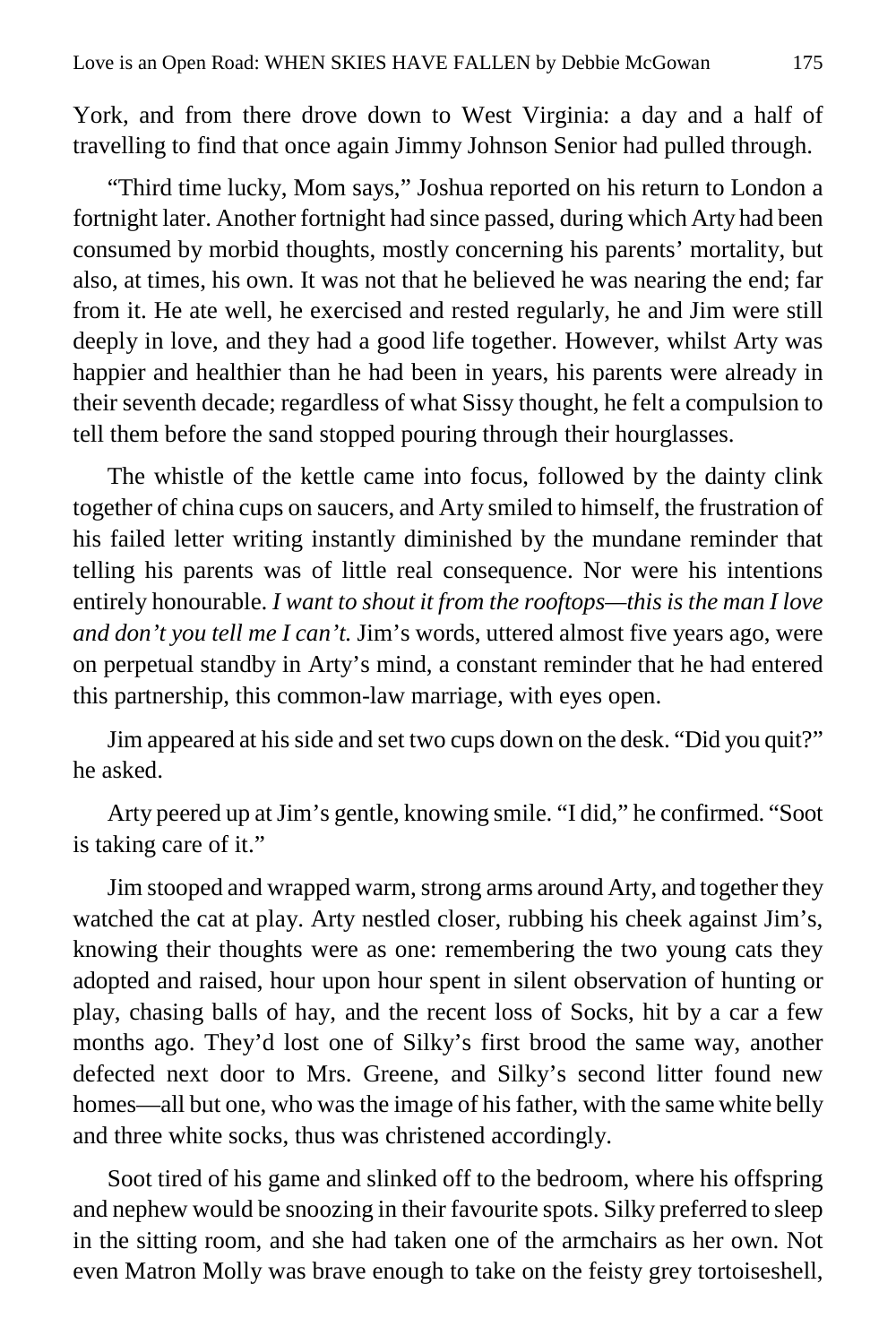who hissed and spat at any human foolish enough to go near, other than Jim, whom she would glare at spitefully but honoured their pact of mutual respect, and Arty, whom she adored and reluctantly shared with Jim.

"Let's go sit," Arty said, slowly rising from the hard-back chair. Jim released him, and they each picked up their cups of tea and retired to the settee.

"Sounds like you got important business on your mind, darlin'."

Arty laughed quietly. "I have. It's about tomorrow night. I know I said I didn't want to celebrate my birthday, but it occurred to me… we could go dancing."

"The four of us?"

"Yes."

Jim frowned and rubbed his chin, deep in thought. He nodded slowly and said, "It's a great idea, and I know you're trying to do the right thing..."

"I have to, for Jean, and for you."

"We been here before, ain't we? You don't have to do this for me."

"When did you last go dancing?"

Jim pretended he had to think about it, but they both knew it was at Jean and Charlie's wedding reception, over three years ago.

Arty continued, "I've been thinking about it for a while now. I might not be able to dance any more, but I haven't forgotten how. I'm going to propose to Jean that we open a dance school together." Arty paused, expecting Jim to argue, and then added, just in case, "Before you say it, this isn't about the money."

Jim laughed and raised his hands in a wide shrug. "Now what makes you think I was gonna mention money?"

Arty rolled his eyes and moved closer so that when Jim lowered his arms, one fell around Arty's shoulders. "It really isn't about the money," he said.

Jim turned and kissed Arty's cheek. "I know," he murmured against the skin. "You're the most incredible, kind, brave man, Arty Clarke, doing this for Jean and for us. Whatever you decide is good by me. I'm with you all the way, d'you hear?" Arty nodded. "And if you wanna dance tomorrow night, then you just go right on ahead, and when you're done I'll sling you over my shoulder, carry you home and take you to bed."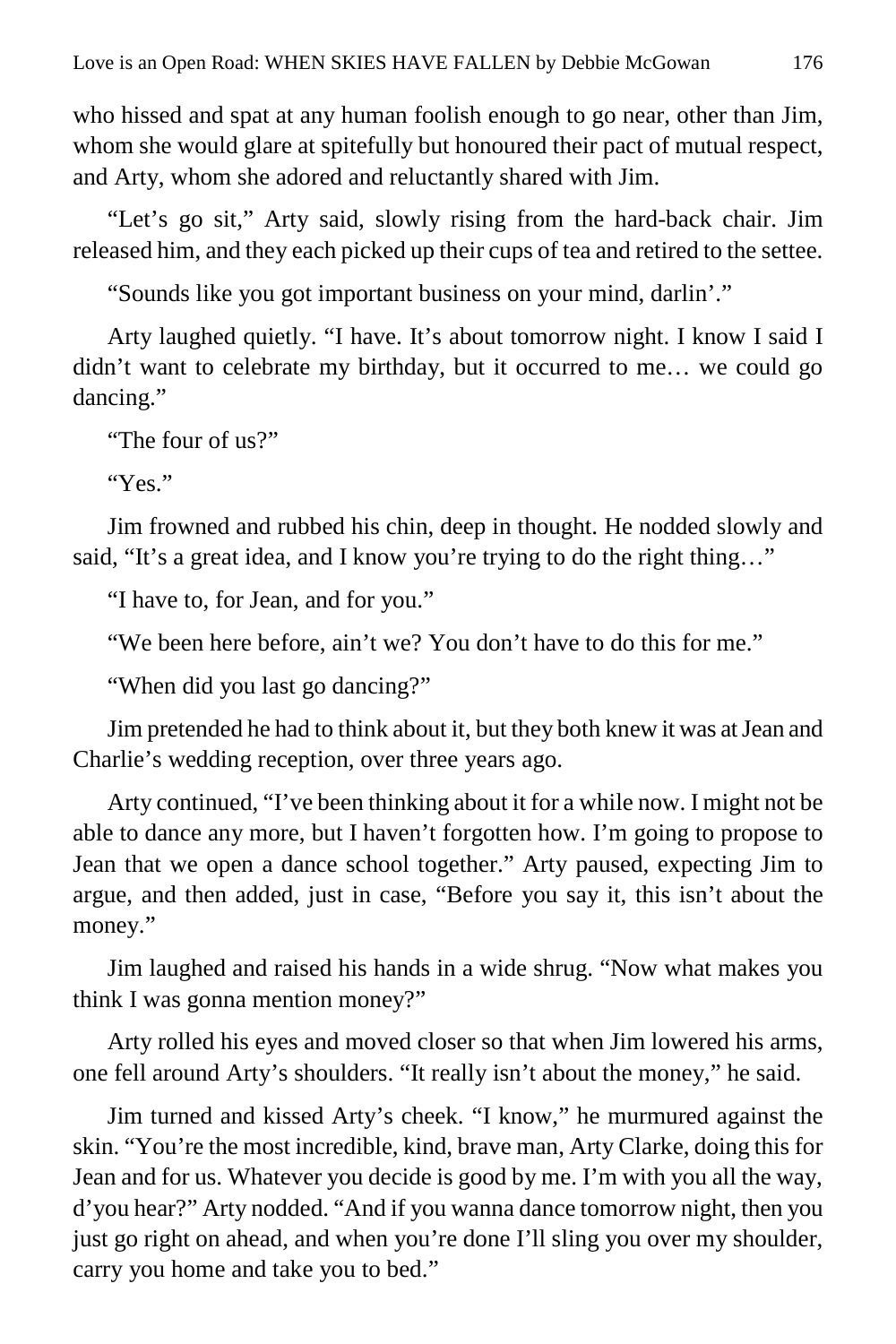Arty laughed. "I'm holding you to that."

"I mean it," Jim said. "'Specially the last part." He gave Arty's thigh a slow squeeze and started working his way up.

With a heavy sigh of both relief and contentment, Arty leaned against Jim and nuzzled into his neck, breathing him in. "Thank you," he whispered.

"Welcome," Jim replied.

\*\*\*\*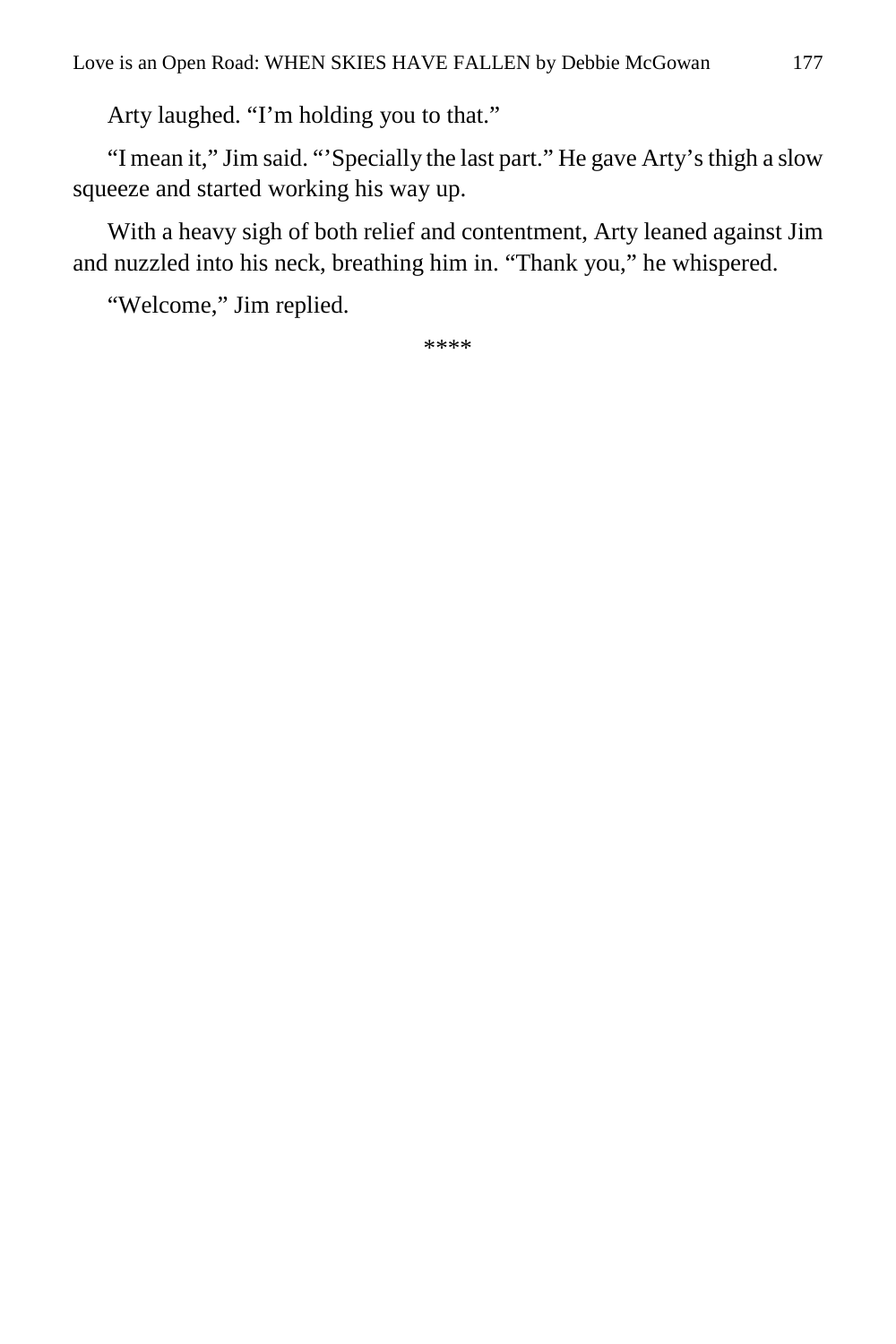## **Chapter Twenty-Five**

### *September, 1949*

During the war, the dancing at Hammersmith Palais was integral to maintaining people's morale across the city. The sirens would be sounding, Jerry would be dropping bombs all around, and still the good people of the Palais danced on. Four years later, the atmosphere inside the grand building was just as spectacular as ever it had been, although, in spite of the faster dancing and a more jazzy feeling to every number the band played, everyone was so much more relaxed. To regular attendees the changes might not even have been noticeable, but Arty and Jean hadn't danced at the Palais since March of 1945, when they had lost out to a London couple in the waltz, yet had won the prize for the quickstep, which they rarely bothered to practise. To them, the difference in the place was remarkable.

Being there again, Arty felt the same rush of nervous excitement he'd always felt, not just prior to a competition, but any time he went dancing. He'd fully expected it to vanish the second he arrived, but he was determined he was going to get out there, even if it was for only one dance and he would suffer for the next week. After so long without dancing he'd be stiff as a board anyway, so what difference would a little muscle fatigue make?

Once they'd found a table with a good view of the dance floor, Jim offered to buy the drinks.

"White wine for me, thanks, Jim," Jean replied.

"All right, a white wine, and… Arty?"

He was thinking about it, so Charlie jumped in first. "The usual for me. I'll come give you a hand."

Jim nodded in acknowledgement. Now he was just waiting on Arty, who shrugged, still not entirely settled on a drink.

"I'll just have a double brandy and ginger," he said. He usually drank beer, but Jim didn't pass comment, instead setting off with Charlie for the bar and soon obscured from view by the swirling dancers. How strange it was to see men in suits rather than uniforms, although the women's ballroom gowns were as stunning as ever.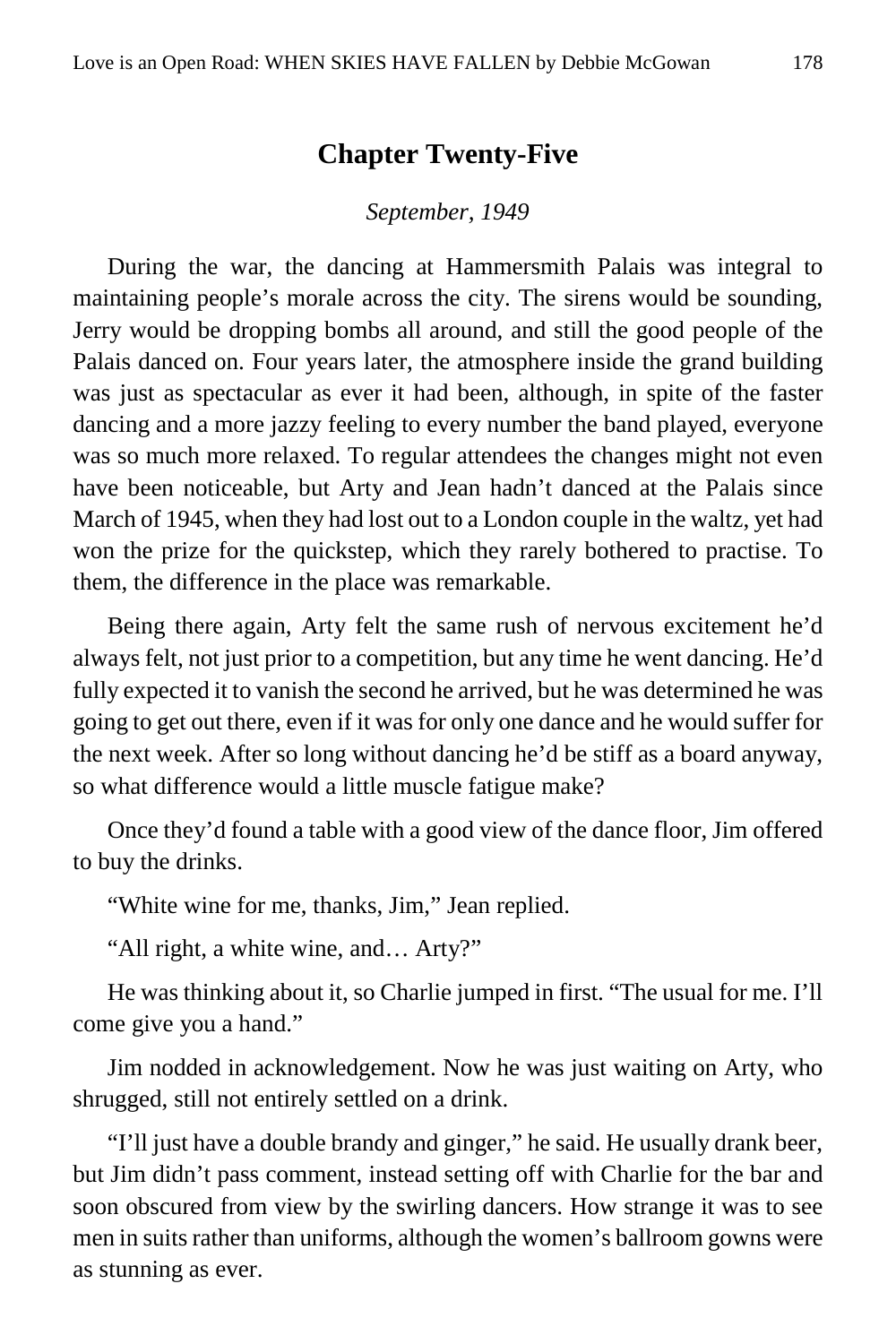Jean lightly tapped Arty's arm to get his attention. "Do you remember 'The Woodchopper's Ball'?"

Arty nodded and laughed as the memory filled his mind of wartime nights at the Palais, when the poor caretaker was sent up onto the roof to keep lookout. If there was a raid, he'd come back down and flash his torch at the bandleader, and all of a sudden the band would start playing something loud, like 'The Woodchopper's Ball', and the drummer would be banging the hell out of his kit, drowning out the sound of the sirens and explosions. The poor caretaker was charged with deciding whether they needed to head for the shelters or they could keep dancing, the safety of hundreds of people in his hands, and he was only young. Then again, they were all young: some of the Lancasters' pilots were barely twenty years old and their crews were younger still.

Jim and Charlie returned with the drinks, and both remained standing with eyes trained on the dancers. Jim rested his hand on Arty's chair, gently stroking with his thumb back and forth across Arty's shoulder. Arty shivered at the touch; what he wouldn't have given to dance with Jim tonight, but at least he'd get to see Jean dance. Maybe she'd even dance with Jim: they did a stunning jive, although Jean preferred the slower dances, particularly the waltz and the rumba.

The next dance was a foxtrot, and Charlie led Jean onto the floor. They had been out together no more than a half-dozen times since Eddie was born, but Joshua and Louisa were minding him for the evening. Louisa doted on Eddie, who, at thirty months old, was able to communicate almost as well in sign language as he did in spoken English. He was bright as a brass button and always smiling, such a happy, well-behaved little lad. Nevertheless, Jean and Charlie were clearly relishing this rare night away from their son, and their dancing was astounding. It was a shame they weren't competing, because the intimacy of their bond as husband and wife spilled over into their movements and their timing: tonight they danced as one.

Jim bent down to talk into Arty's ear. "You know watching those two?" His breath disturbed Arty's hair and he let out an involuntary gasp. Jim chuckled quietly. "Man, I love I can do that to you."

Arty smiled and felt his face heat up. He cleared his throat in a poor attempt to regain control of his impulses. "What were you going to say?"

"Charlie might not have your gracefulness or that neat little sway of the hips you got going on, but they're quite something, ain't they?"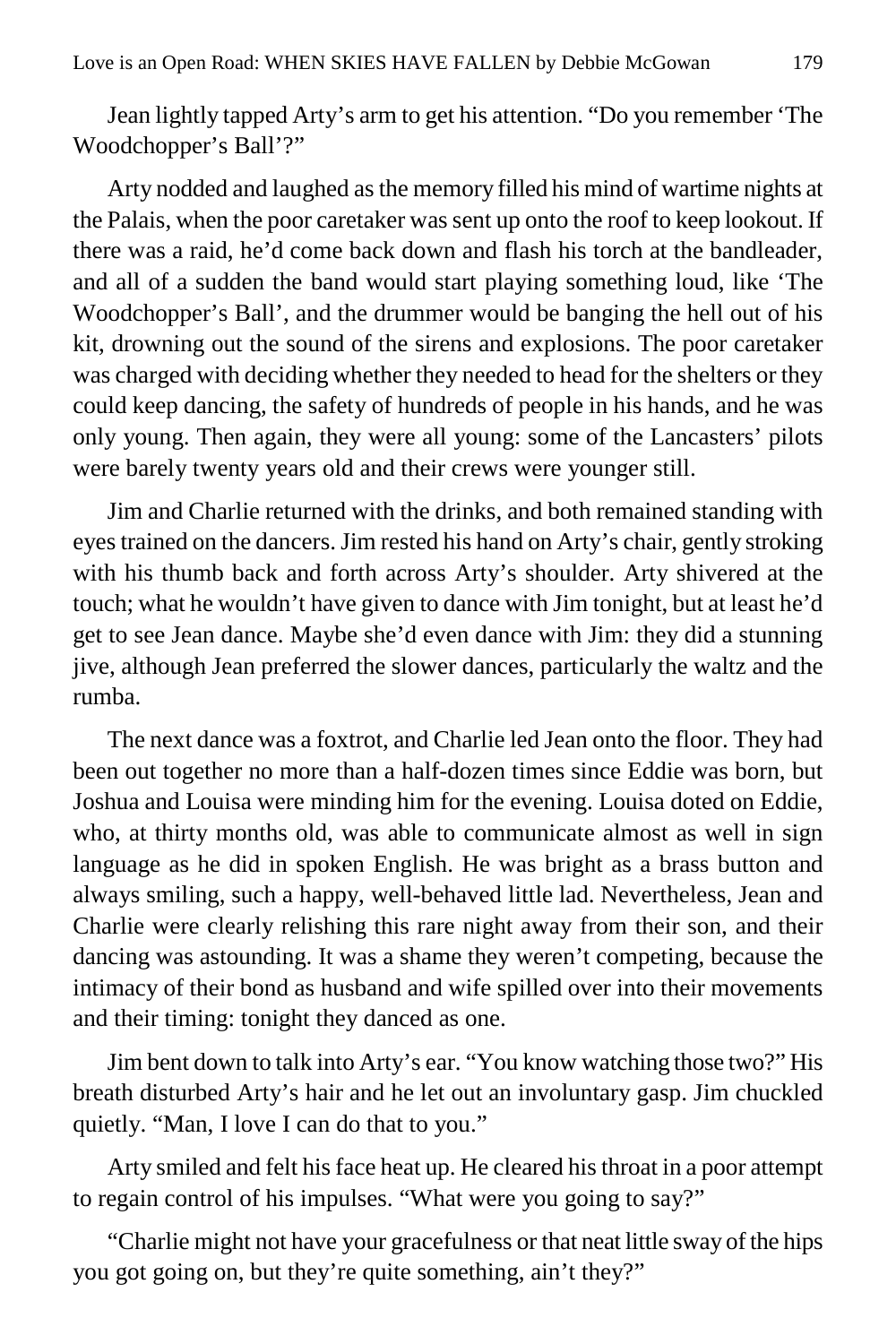"Yes, they are. When they come back, I'm—"

A loud, female voice interrupted Arty mid-sentence: "Jim Johnson? Good God. It's not… surely… It is you! Fancy seeing you here."

A tall, red-haired woman swooped in and flung herself on Jim, leaving a lipstick kiss mark on his cheek.

"Good evening, Dot. Lovely to see you. How are you doing?"

"Better for seeing you, Jimmy boy. I thought you went home to the States."

"Yeah, I did, and then I came back." Jim turned and gestured to Arty. "Dot, this is my friend, Arty. We share an apartment."

"Hello, Arty," Dot said. Arty stood to greet her and was rewarded with a crimson kiss mark to match Jim's.

"Arty, this is Group Officer Dorothy Carter. We worked together at RAF Tillbrook."

"Lovely to meet you, Ma'am," Arty said, briefly eyeing the woman's attire: an ankle-length, emerald-green gown, split on one side to the thigh, and a boned, strapless corset, showing an undignified expanse of milk-white bosom.

"Just Dot these days, Arty," Dot said, offering a pleased smile in acknowledgement of his visual appraisal before she turned her attention back on Jim. "Are you jitterbugging tonight?"

"I could be persuaded," Jim said with a flirtatious wink. Arty raised his eyebrows.

"Then I might just have to stay around and persuade you a little harder," Dot flirted back, fluttering her long eyelashes.

Arty felt his hair bristle and silently chastised himself. He couldn't dance with Jim, so what point was there to being jealous of Dot's request and Jim's agreement to it?

"I'm just going to get a drink," Dot said. "I'll be back shortly." With a quick wave of the fingertips, she left. Arty watched her all the way.

"I can tell her if you like," Jim said.

"Pardon?"

"Dot. I can tell her about you and me. She already knows about me."

"Does she?" Arty was surprised, because she was behaving very suggestively.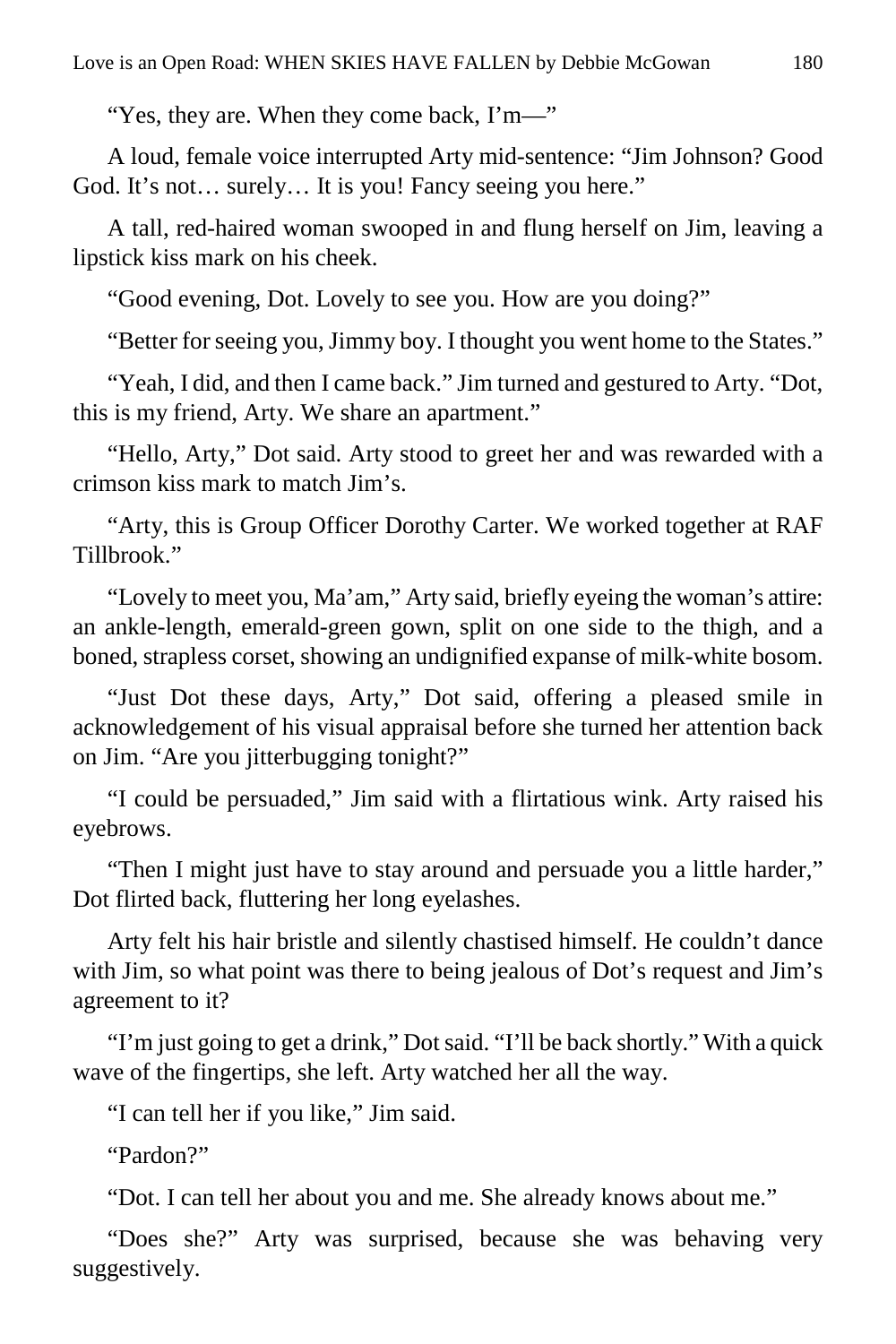"She does. What d'you want me to do?"

Arty shook his head. "Don't worry about me. I'm just being foolish."

"You trust me, right?"

"With my life. And it's not that I think she'll try anything on, especially if, as you say, she knows you're not interested. But…" Arty gazed wistfully at the dancers, kicking and sliding and swirling together, free-flowing and romantic as spring water rippling over smooth pebbles. He turned back to Jim and smiled sadly. "I wish we could join them."

"One day we will."

"High hopes, Jim Johnson."

Jim laughed. "You betcha."

The foxtrot was coming to an end, and those not dancing applauded and cheered for their friends. Ever a cunning move on the part of the Palais, dancers were judged by their peers, so the more friends they brought along the better their chances. Jean and Charlie had only danced for fun, but nonetheless received a few cheers and compliments on their way back to Arty and Jim.

"I'm going to ask her soon," Arty muttered quickly before they arrived. "I desperately need her to agree."

"I'll follow where you lead," Jim said.

"Then I'll need more brandy."

"How did we do, fellas?" Charlie asked.

Arty tilted his head from side to side. "Your turning box needs a bit a work, but not bad for an amateur."

Charlie gave him a playful slap around the head. "My wife taught me everything I know."

"You're not supposed to do the woman's part."

"You may mock, Arty Clarke—" Charlie began, but stopped abruptly and picked up his pint, draining the glass in one go. He gave Arty an apologetic smile, although Arty wasn't entirely sure why.

"My round," Jim offered, but Charlie waved him away.

"You bought the last one," he said, turning to Jean and Arty. "Same again?"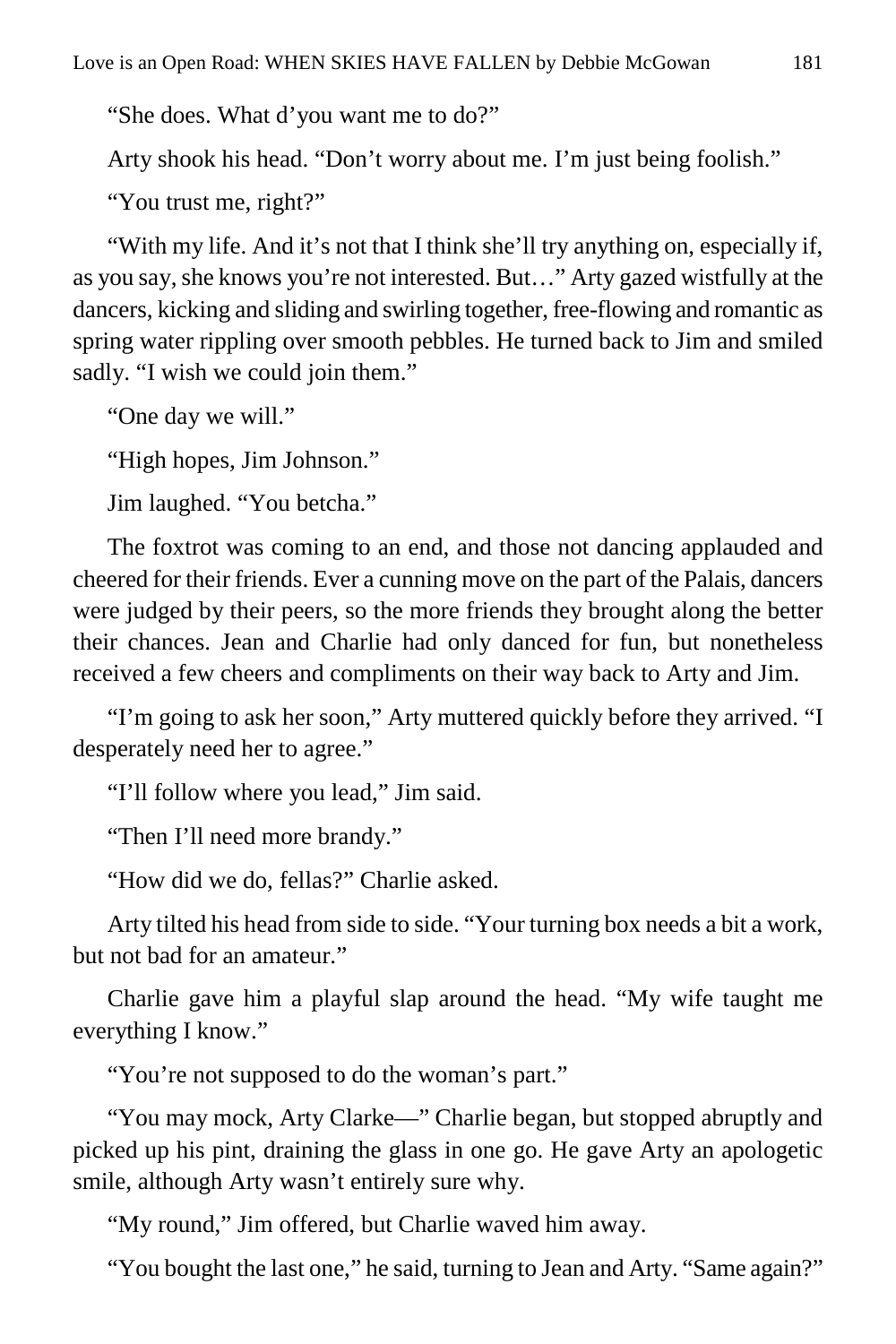Jean and Arty nodded in confirmation, and Jim and Charlie once more set off for the bar, crossing paths with Dot, who laughed loudly at something Jim had just said and then pinched his bottom as he continued on his way.

"Who's that?" Jean asked Arty.

"Group officer from Tillbrook."

Jean continued to watch her. "She's very… confident, isn't she?"

Arty laughed. "You mean she's a flirt?"

"Well, that too," Jean agreed. "How does she expect to dance in that frock?"

"I wondered myself. She's after jiving with Jim."

Jean let out a very loud *Ha!* It was accidental, because she wasn't that sort of woman, and she covered her mouth with her hand. When she had recovered from her astonishment at herself, she confided, "Before I knew Jim properly, I thought he danced with all the gals as a ruse."

"Oh, not at all. He'll dance with anyone."

"Yes," Jean chuckled. "So long as he and I get a dance tonight, I shan't complain."

Arty looked out across the dance floor and said, as if it were of no consequence to him whatsoever, "Interestingly, I was just thinking the same about you and I."

"You…" Jean stopped. Arty glanced back at her. "You want to dance?"

"I don't know if I still can, but I want to try."

Jean's eyebrows arched in worry. "What if—"

"No one ever dropped dead from a gentle waltz."

"But it's all so much faster than it used to be."

"I'll be fine," Arty assured her. She still wasn't convinced, but the bandleader had just announced the waltz was next, so there was little time to dwell on it. Arty carefully pushed up from his chair and stepped around the table, holding his hand out to her. "Will you let me, Jean? Will you allow me to lead you in our dance tonight?"

Jean delayed a moment longer and then placed her hand in Arty's. He led her onto the dance floor, and they turned to face each other on the bandleader's count-in. Jean still looked worried, but Arty just smiled and put his arm around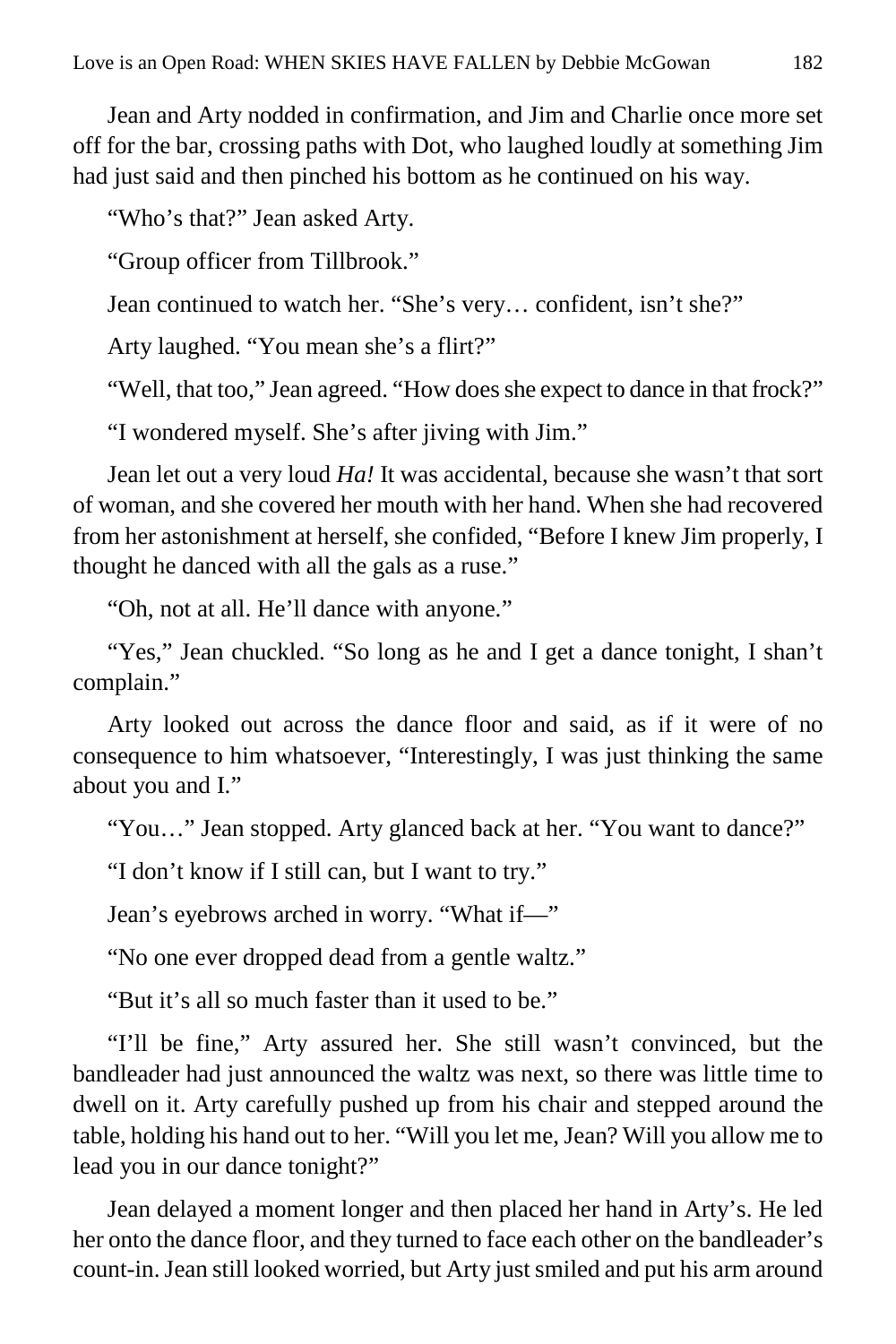her waist, his palm pressed confidently to her lower back as they stepped off together; in an instant, four and a half years were forgotten.

Not everything from those years was gone, of course, for so many incredible things had happened to both of them during that time, not least their commitment to the two men watching them right now; Arty spun Jean as they waltzed past Charlie and Jim, both appearing emotional and doing a shocking job of hiding it. Arty spun again and noticed Jim wiping his eyes.

"He's crying," he said to Jean.

"That doesn't surprise me in the slightest. How does it feel?"

"That my husband is crying?" Arty asked. Jean squeezed his fingers, and he winced and laughed. "It's wonderful."

"No pain?"

"None."

Jean peered sideways at him. He smiled briefly and released her into an underarm turn, signifying the beginning of one of their set pieces, which proceeded faultlessly, drawing the attention of other dancers.

"That's Clarke and McDowell," someone said as they swept by.

"We're famous," Jean gasped excitedly.

"So it would seem," Arty concurred.

"I didn't know we were famous."

"Why wouldn't we be? We're damned good."

"And so modest too," Jean observed with a laugh.

"If you've got it, flaunt it, I say."

"Oh, do you now?"

"I do now, yes." Arty had always been the less confident of the two of them, but his liberation was complete and the timing was perfect. "What do you think of us opening a dance school together?"

"Yes," Jean answered immediately, much to Arty's surprise.

"Oh!" he said.

" $Oh$ ?"

"I thought I'd have to convince you."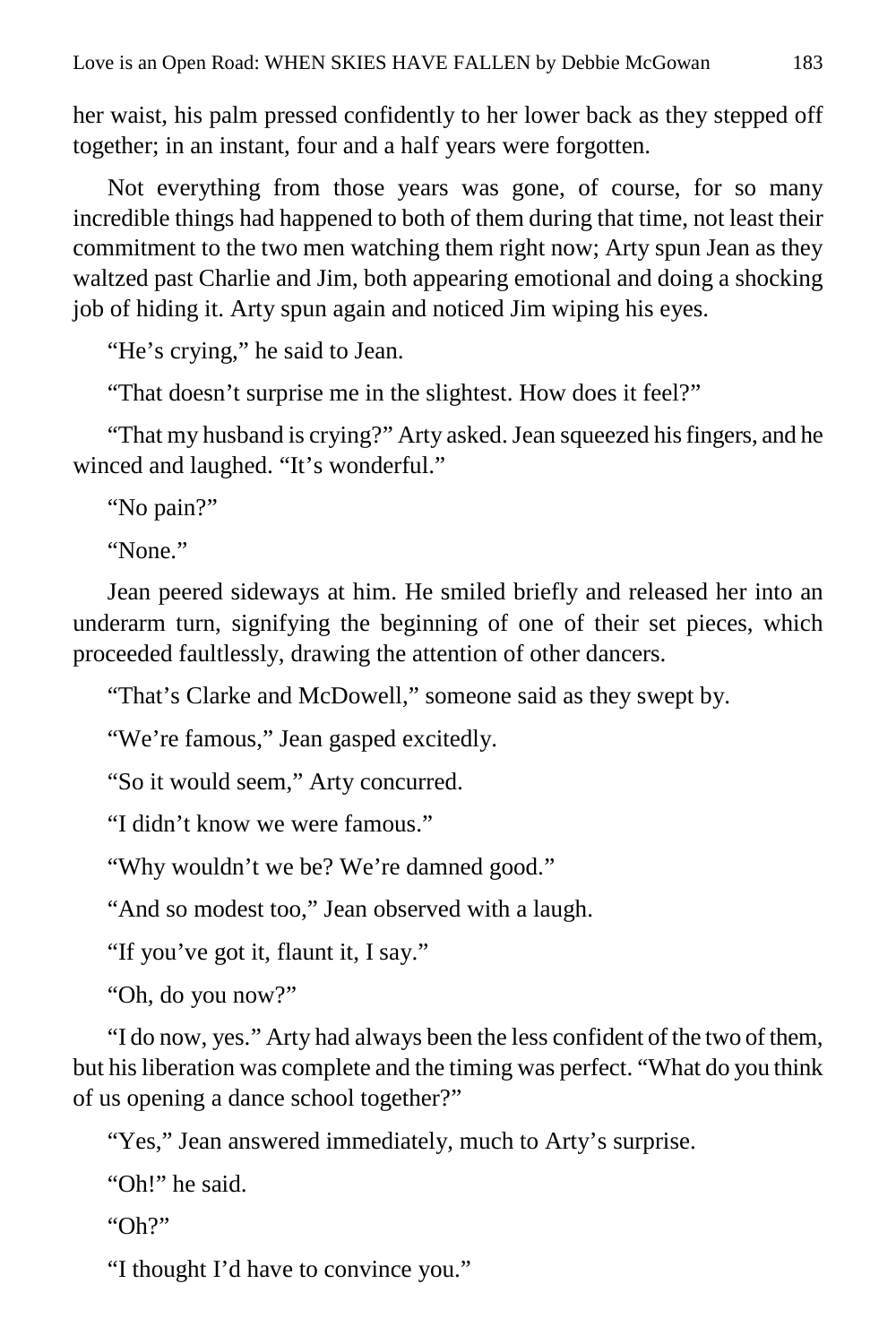Jean threw her head back in breathless, joyful laughter as Arty spun her through three full rotations. "You already did, Arty. We're waltzing together."

"Yes, we are."

\*\*\*\*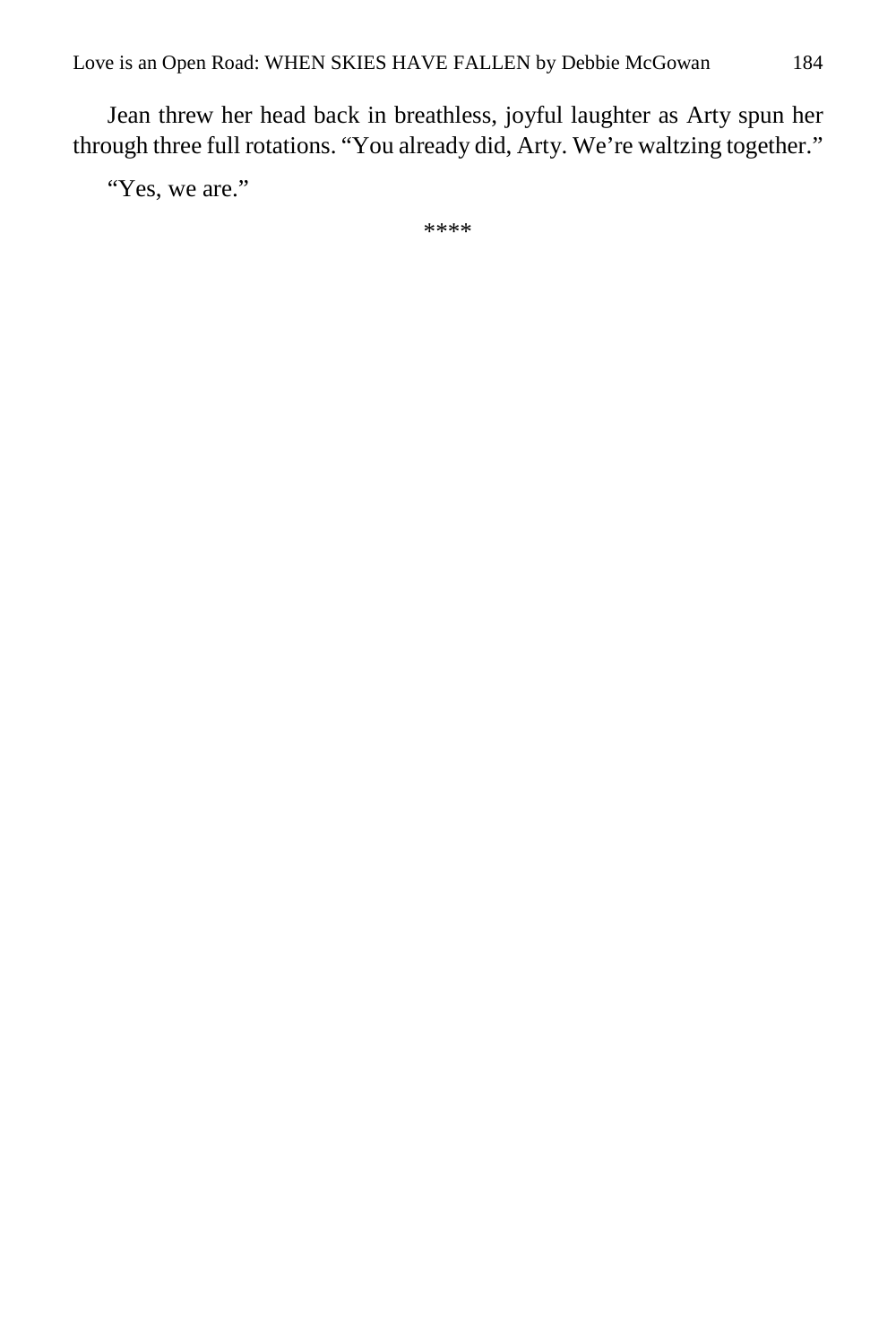# **Chapter Twenty-Six**

*September, 1949*

"After the ball is over, after the break of morn. After the dancers' leaving, after the stars are gone…"

"Arty Clarke, *you* are drunk!" Jim said, laughing and shushing him unsuccessfully. They'd left the Palais to catch the last train home, but Arty had consumed far too much brandy and ginger ale to risk five minutes in a confined space, being jogged from side to side. Jean and Charlie needed to get back for Eddie and took the train, whilst Jim and Arty walked. Or, rather, Jim walked and gave Arty a piggyback.

Arty clung tighter and continued to sing, "Many a heart is aching, if you could read them all—" He nibbled Jim's ear, and Jim sighed in exasperation.

"Just you wait," he threatened.

"You haven't changed your mind then?"

"About…?"

"Taking Dot up on her offer."

Jim chortled. "Jeez. She's a real live wire. I thought Jean was gonna give her a knuckle sandwich."

"Me too," Arty agreed ambiguously, not sure if he meant he'd also wanted to punch the woman, or just thought Jean might. Much as it appalled him to have even thought it, she had thrown herself at Jim and commandeered his attention all evening. Arty's one dance more or less finished him off, and Charlie couldn't jive to save his life, so Jean was left partnerless and, short of knocking Dot out cold, there wasn't a thing anyone could do about it. Still, there was no point dwelling on it. Arty *had* danced with Jean and they were going to start a dance school together. It had been a perfect night and his spirits were high. "I'm not drunk, you know," he said.

"Not even a little?"

"Maybe a little. And I'll be walking like John Wayne for at least a month."

"Are you saying I'm a wide ride, or should I take that as a compliment?"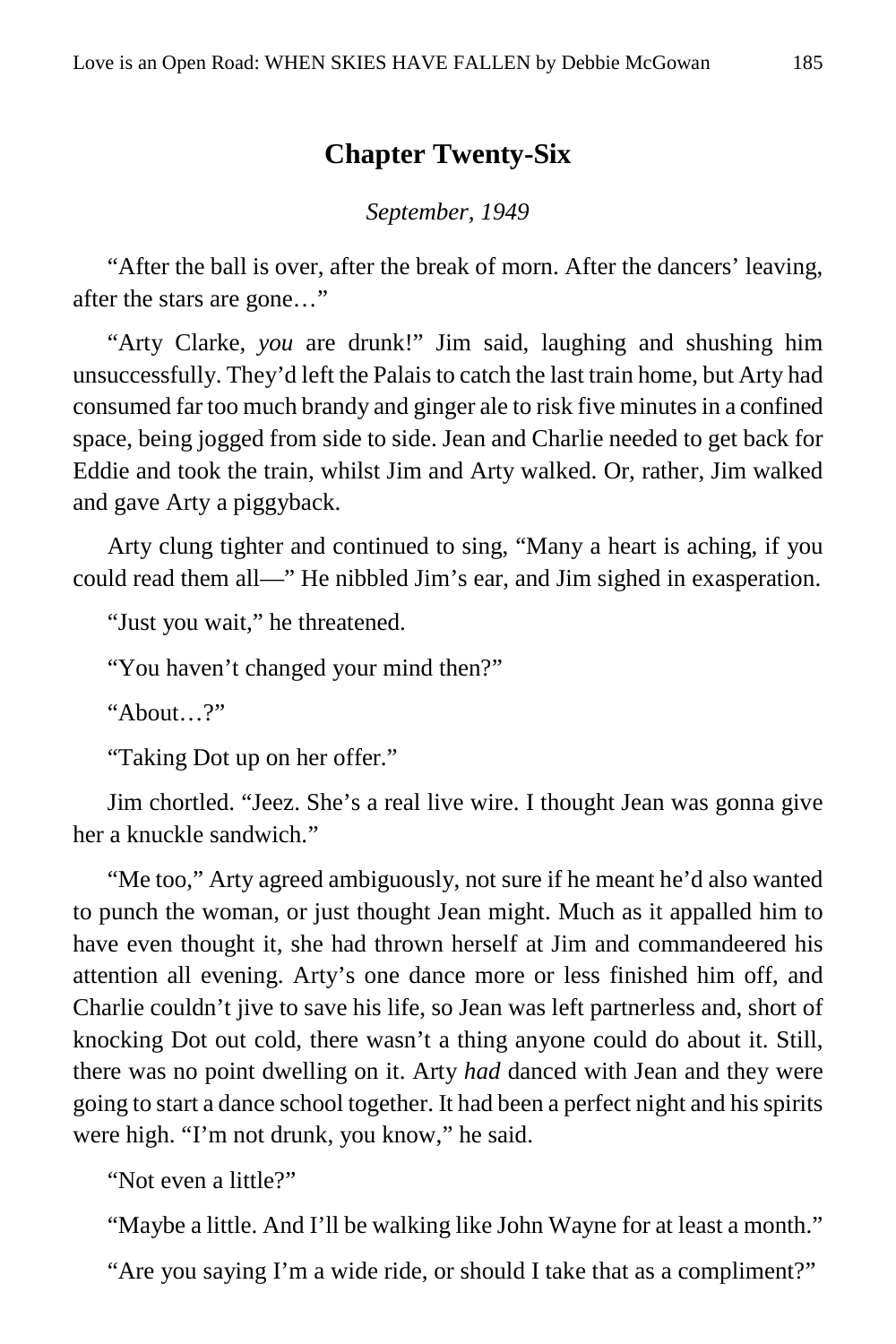Arty didn't answer. They had arrived back at Dalton Place and once they were inside, he responded by giving Jim a long, passionate kiss, making clear his intentions, although his legs were already aching and stiffening.

"Maybe a hot bath before bed?" Jim suggested, as always picking up on Arty's pain, however hard he tried to conceal it, and it worked both ways. Since Jim's father's illness, Jim had been thinking about him a lot, Arty knew, but he stayed true to his word. Maybe one day Jim would want to talk about his father; maybe he wouldn't, but Arty wasn't going to force the issue.

Jim followed Arty into the bathroom and helped him undress while the bath was filling, and not because he needed assistance. Indeed, it took a great deal longer than if he'd left him to it, particularly as the hot steam made Arty's clothes stick to his skin.

"Too warm in here," Jim said, removing his own clothes, whilst Arty climbed into the deep water, ridiculously aroused, and slid beneath the surface. When he came up for breath, Jim was kneeling beside the bath. He leaned over and kissed Arty, at the same time smoothing the cool bar of soap over his chest, stomach, and down, creating circles of fine creamy foam. Jim released him from the kiss and combed through the soapy mess with his fingertips, turning Arty into an erotic portrait of swirls of dark hair and white suds.

"I'm gonna be real gentle with you tonight, darlin'," Jim crooned. "Real gentle."

Arty closed his eyes, too far into his mind to reply. Gentle or rough, he cared not. First, however, he had to get out of the bath, but when he eventually attempted to do so, his legs refused absolutely to comply.

"Whatever you do, don't mention this to Jean," he implored, making one last scrabbled effort before relinquishing control.

"My lips are sealed," Jim promised. Moving to the top end of the bath, he braced his arm so that Arty could grab on and, with some further assistance to make his knees bend, Arty finally got both feet on the floor. A quick rub with a towel and Jim took Arty to bed, where he rolled him onto his side and then lay behind him, moving with slowness and great care.

Arty rocked back onto Jim, revelling in the constant flow of hot kisses to the nape of his neck, the hot palm wrapped around him. It was long past midnight, but beyond the urgency of their desire they were in no hurry to finish. Arty turned his head as far as his position would allow, and sought Jim's lips. It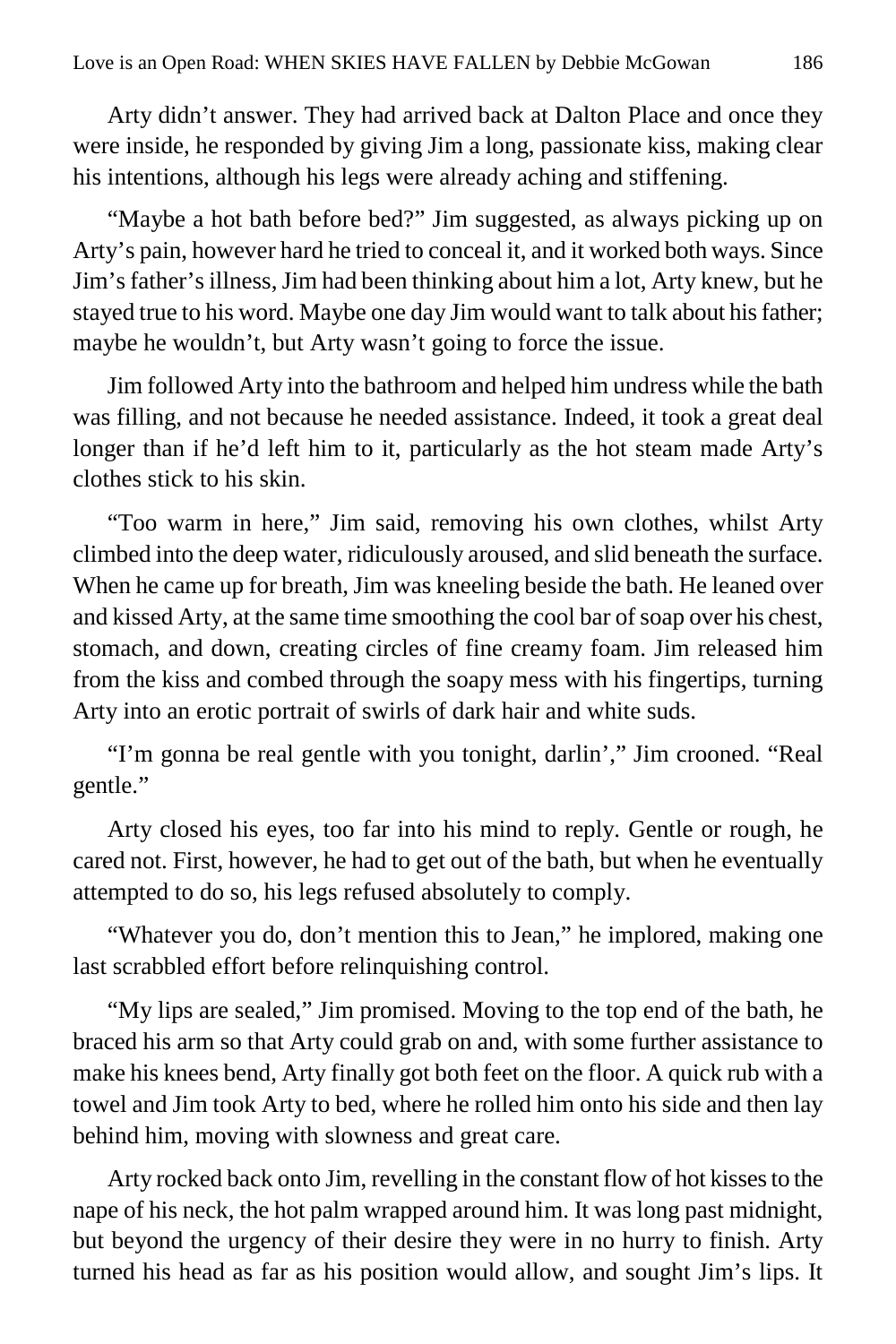proved to be impossible without breaking the connection, and the slow-build was almost too much; Jim sensed it before Arty could muster his plea. Jim tightened his grip and groaned an apology as instinct took over, the gentle swaying lost to the need for release. Arty shoved his face into the pillow to mute his cries, not of pain; of sheer ecstasy.

Drifting back to Earth, he ignored the little voice reminding him that they needed to get into their pyjamas, just in case they were called upon in the night. Jim's breathing had already deepened, his bare chest gently heaving against Arty's naked back, a soothing, hypnotic rhythm teasing him into sleep.

\*\*\*\*

Arty tugged hard on the belt of his dressing gown, took a deep breath, and opened the front door. "Constable."

"Sorry to wake you, sir. We've had a report of a disturbance. May we come in?" The two policemen barely waited for Arty to move aside before they were standing next to him.

"I haven't heard or seen anything," he said curtly, not intentionally to aggravate them. It was hard to squeeze out the words without giving away his pain.

"We'll just take a quick look around and satisfy ourselves."

They strode down the hallway and Arty limped after them as quickly as his stupid broken legs would allow. They glanced into the sitting room, the kitchen, the bathroom and then walked straight into the bedroom, as if it were a public space, not a man's private domain. Arty was incensed by the violation, and there was not a thing he could do about it.

"Are you married, sir?"

"No, Constable. Why do you ask?"

"This is your room, is it?"

"Yes. The apartment only has the one bedroom."

"And you live here alone?"

"I do," Arty confirmed calmly, though his heart was racing and the pressure in his head was tremendous, the only positive aspect being that the combination of anger and fear was seeing off the pain.

"Has anyone else been sleeping in this bed?"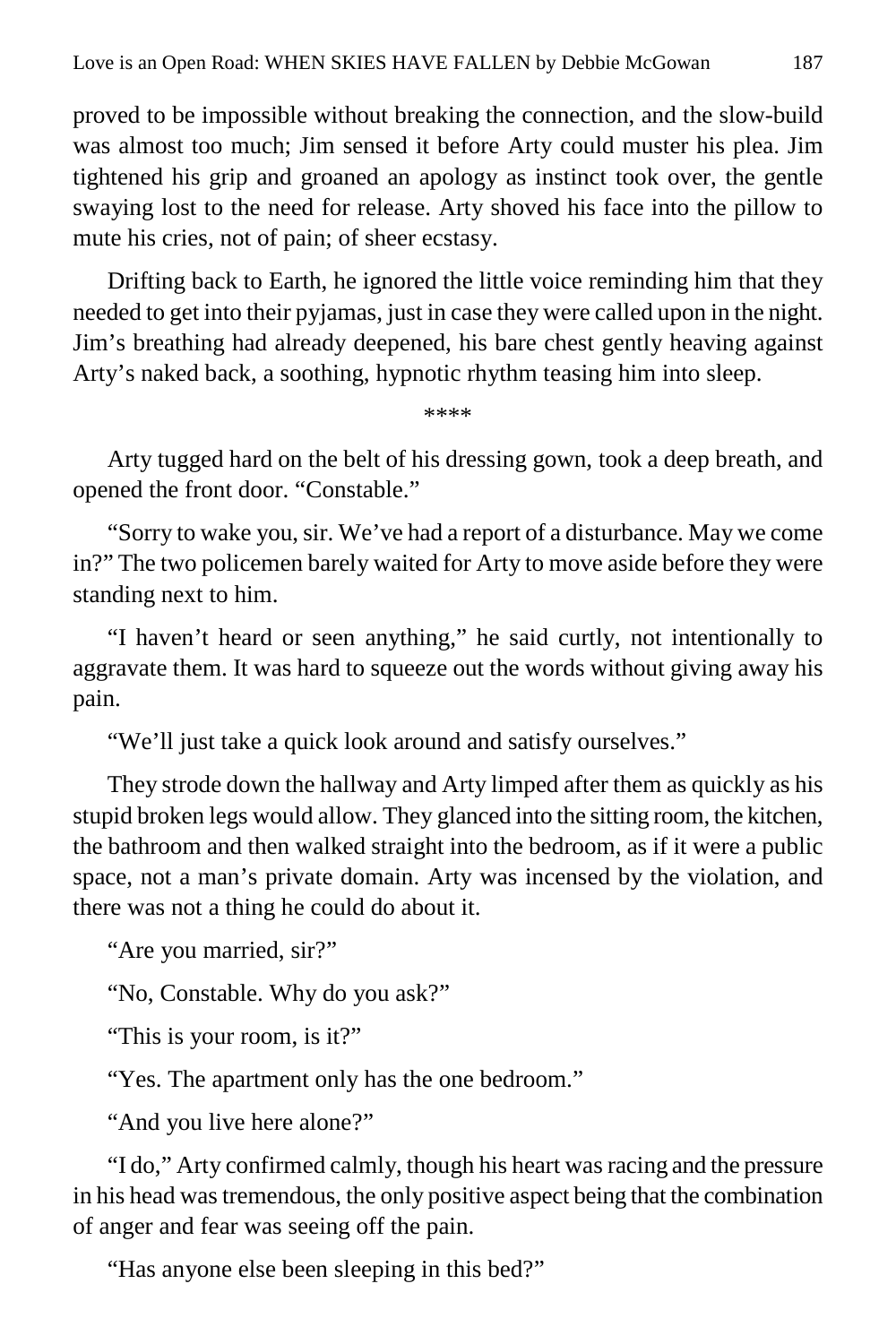Arty bit back the urge to ask if the disturbance was caused by a little girl with long golden hair and a penchant for porridge. "No," he said.

"So you're the only one who sleeps in this *double* bed, sir?"

"My legs are restless at night, Constable. I need the space."

"Restless legs, sir?"

The questions were merely a means to delay their departure, and again, Arty was powerless to protest. "An accident in 1945."

The policeman nodded. "That will be all, sir. Sorry to wake you." As the two officers reached the apartment's front door, the one doing all of the talking turned to his colleague and stated loudly enough for Arty to hear, "We'll check the flats upstairs while we're here."

Arty watched from the communal hallway as they trod heavily up to first floor and banged on Jean and Charlie's door. It was flung wide open, revealing Charlie's angry scowl, Eddie's cries drifting down to where Arty stood.

"What's the meaning of this?" Charlie demanded.

At the same time, Jim descended the stairs from the top floor, stopped a few feet behind the two policemen and asked, "Is everything all right, officers?"

"You check upstairs," one of them said and entered Jean and Charlie's apartment. Arty held his breath, trying to listen to what the other officer was saying to Jim on the way up to the top-floor apartment, but he couldn't hear over the blood banging on his ear drums. He went back inside and shut the door. He wasn't the only one on edge: poor Silky was prowling the hallway like a caged beast. Arty gently scooped her up and went to wait in the bedroom. It was four o'clock in the morning, he was wide awake and he was livid—in part at his own foolishness for dancing and drinking and being so loud in public, because now it had brought them to the attention of the local constabulary.

That was the main source of his anger: after such a perfect night of dancing and intimacy, both he and Jim had been sound asleep when the first knock came at the door. Knowing what was coming, Jim went straight up to the topfloor apartment, where, thankfully, they'd made up the bed and left it in a state of disarray for this eventuality. There were even a few tins of food in the kitchen cupboards and, along with the kettle and teapot Jim and Molly's group used for their meetings, the apartment might just pass as someone's home.

But even before tonight, they'd known this would happen sooner or later, and Arty's previous meekness, his fear of being publicly shamed, was fading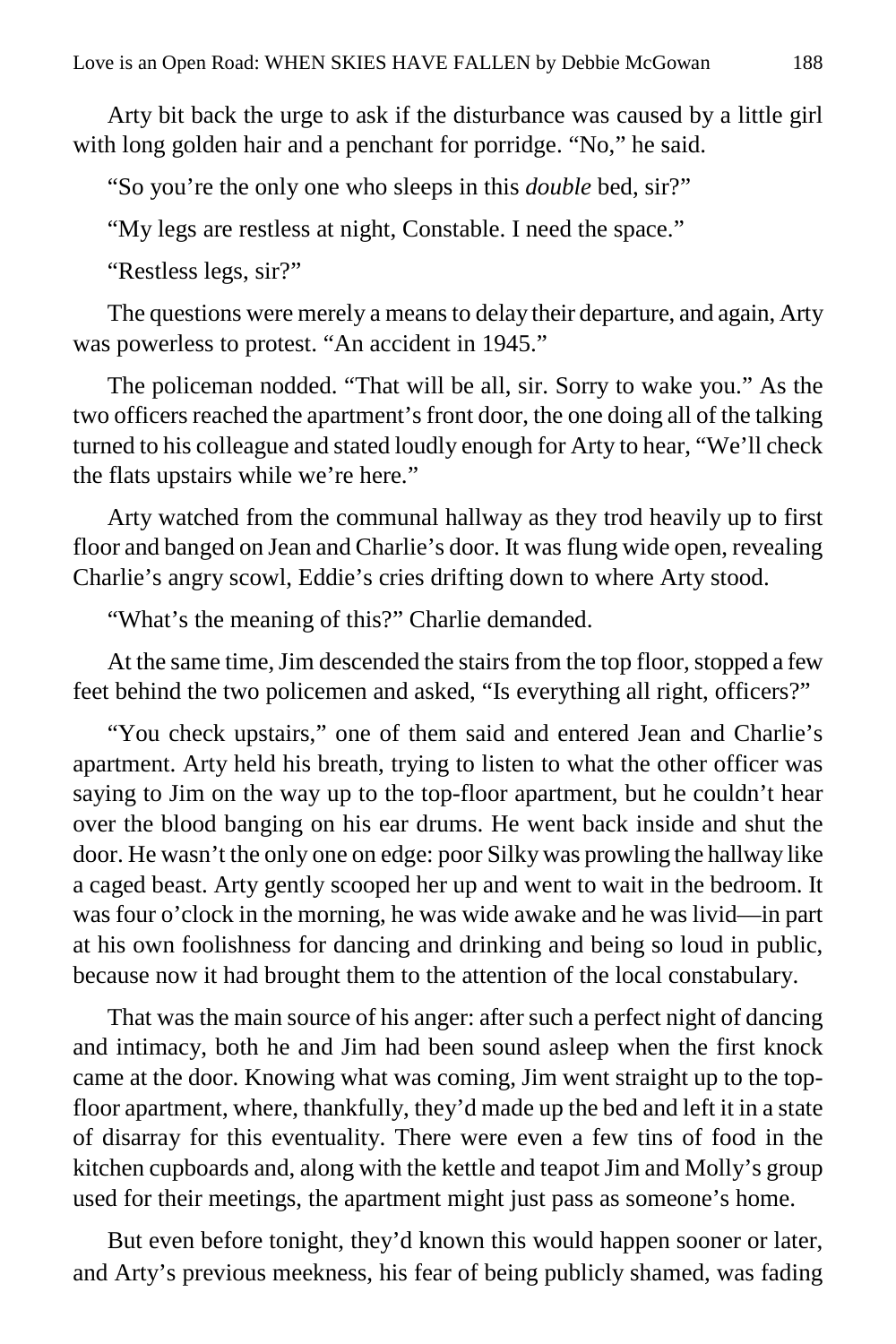fast. If they arrested Jim they might send him back to West Virginia, where the law was just as harsh as in Britain, should he make it alive past the violent mob in his hometown.

Some forty-five minutes later, when the policemen finally left, Jim returned to Arty, utterly broken. He sat next to him on the edge of the bed, his hands covering his face.

"I'm so sorry, darlin'," he whispered hoarsely. "I am so, so sorry."

Arty put an arm around Jim's shoulders, and he toppled helplessly, shaking so violently it made Arty squeeze harder to try and make it stop. "Why are you sorry?"

"I lied to them."

"To protect us."

"I promised I'd never deny my love for you."

"You had no choice."

"All the bullcrap I've been talking, saying we gotta stand tall and proud…" Jim tried to pull away, but Arty refused to let go. As if in cahoots, Silky stretched her front legs over Jim's knees and hooked her claws into the fabric of his dressing gown.

"You were frightened," Arty stated. Jim gave no response, yet Arty knew Jim's self-torture was nothing to do with failing to stand tall and proud, or denying his feelings. There were so many things he wanted to say, to offer comfort, make it all better, but none of them were worth expending the breath. Could they fight this? Unlikely. Now the police were suspicious they'd be back again. They'd need to find somewhere else to hold the meetings. Jim would have to move upstairs for real. But all of that was superficial; they'd find a way to cope, learn to live with it if they had to.

Jim gulped and sniffed, reaching down a shaky hand to stroke Silky's smooth grey fur. She purred her permission. Jim laughed sadly.

"I love you," Arty said.

"I love you," Jim echoed.

"We'll get through this, love, I know we will. Look how much we've already survived." *We've got to live…*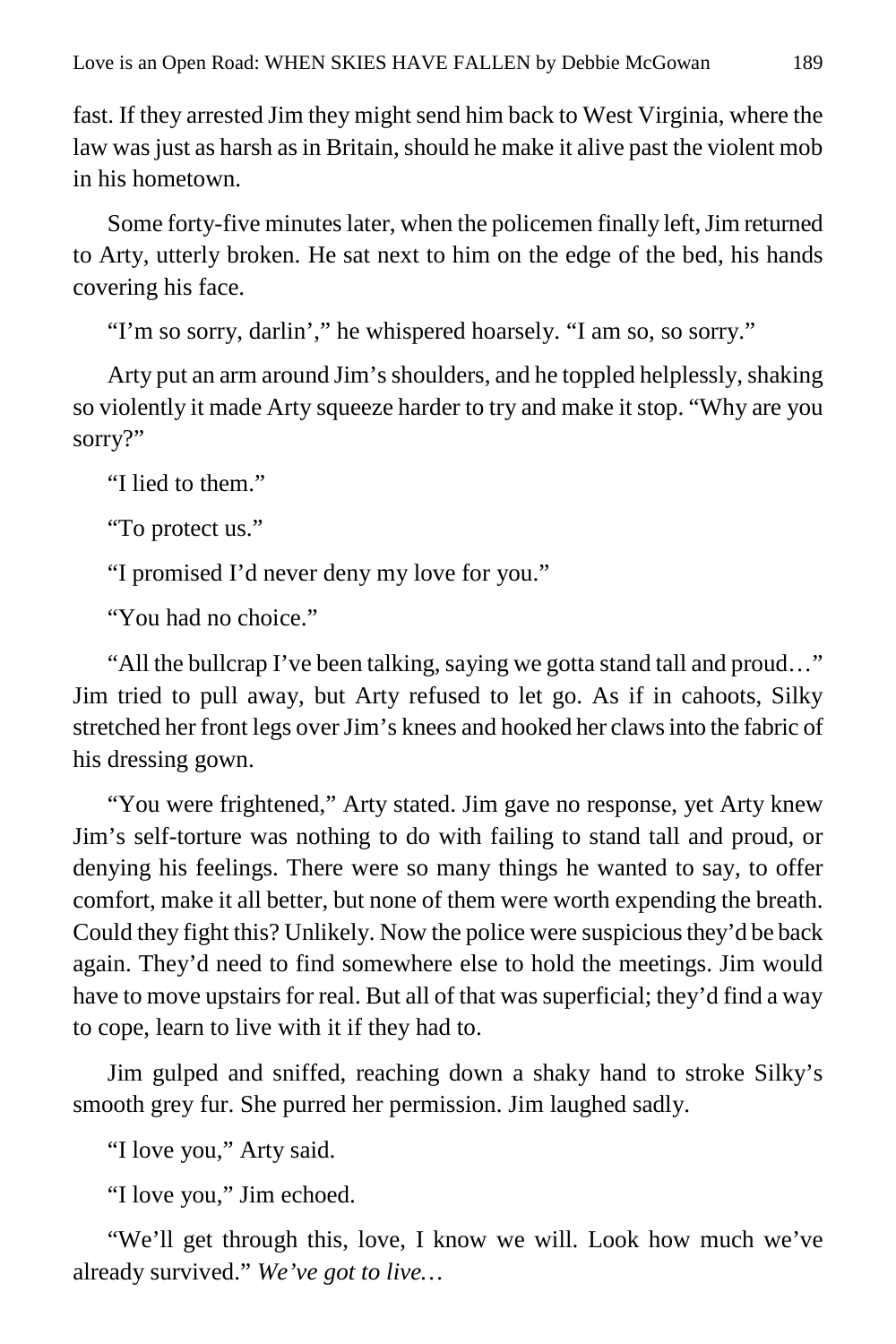"I hear you." Jim took a long, deep breath and slowly released it. "I got to get up for work soon. What will you do with your day? You gonna talk some more with Jean?"

"Yes," Arty said. They were moving on. No more talk of Jim's 'denial', or the reason behind it. That was who Jim was, but it didn't stop Arty from willing him to hear in his heart the words he could not, *would not* say.

*He can't get to you here. I won't let him.*

\*\*\*\*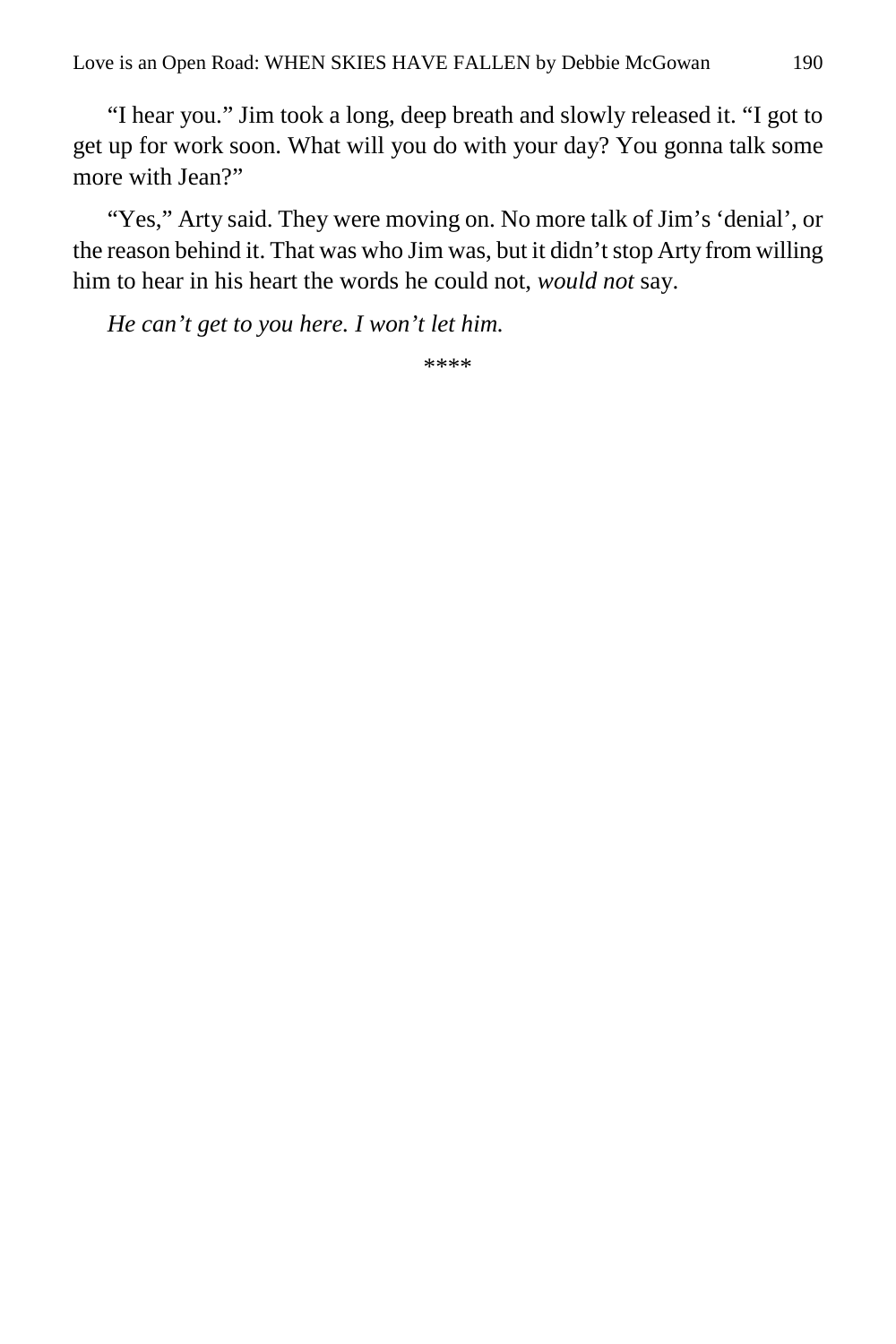## **Chapter Twenty-Seven**

*January–May, 1954*

Little Eddie was without a doubt his mother's son. Every Saturday morning, at the children's ballroom and Latin class, there he would be: seven years old and already in constant demand from the older girls queuing up for him to lead them in the quickstep.

"Look at him, will you?" Jean said with a resigned sigh as her son danced past, arms high above his head in order to reach his eleven-year-old partner.

Arty chuckled. "He's as bad as Jim. Never could refuse a pretty girl."

"Very true," Jean agreed. She rubbed her swollen belly. She wasn't very far on, yet she was already showing, due to her slender dancer's form. "I wonder if this little lady will be a dancer too?"

"Dancer or not, I'm sure *he* will simply adore all those pink dresses you've bought *him*."

Jean glared at Arty and he grinned. He secretly hoped the baby due in four months' time was, as Jean insisted, a girl. He wasn't sure why; whatever it was, he would love him or her just the same as he loved Eddie, who was now striding purposefully across the dance floor in Arty's direction. Jean had gone to change the record.

"One more dance and that's all for this week, children," she forewarned the pupils, who offered a collective grumble of disappointment, although many also came for individual lessons, so they had a few days to wait, at most.

"Uncle Arty, do your legs work today?"

"They're not too bad, Ed."

"Please will you dance with Mummy and show Sylvia?"

It was a request Eddie made often, eager to show off his mother and 'uncle'—the champions—in his attempts to impress the girls.

"Leave it with me," Arty said, "and I'll see if I can persuade your mum."

Eddie dashed off again, calling, "Thanks," over his shoulder as an afterthought.

For the first hour of the children's session, Arty and Jean took half of the room each and taught the boys and girls separately, before providing them all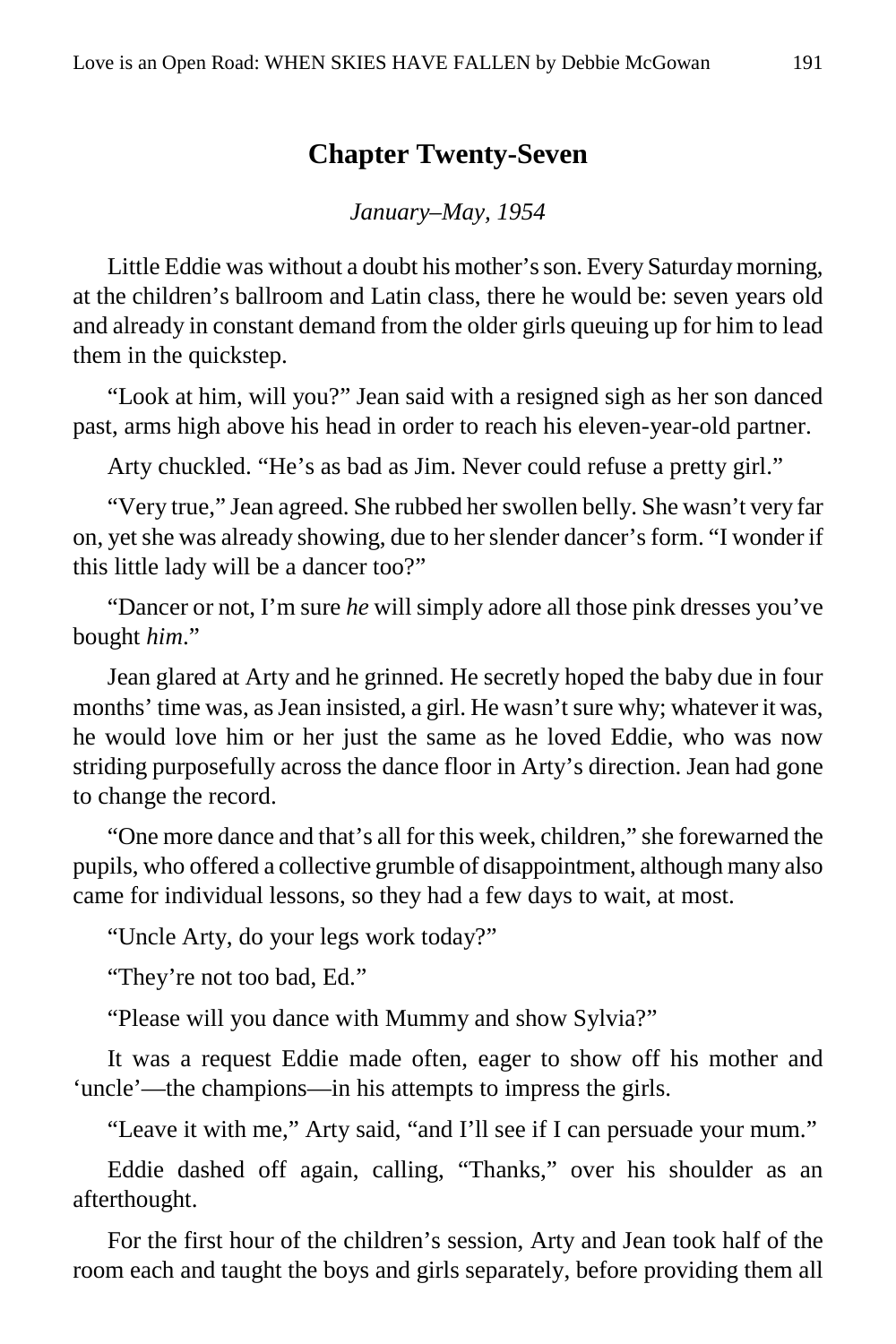with a glass of milk and a biscuit, and then bringing them together for the second hour, at the end of which they could choose their partners for the last dance. Straight after the children's class came the teenagers, followed by Saturday afternoon at the Palais. The fashions were changing and, once again, the Americans were to blame.

Rock 'n' roll was fast and noisy, and the first time Jim played a record, Arty genuinely thought the stylus needed cleaning, which amused Jim to no end. Since then, Arty had become used to it and, whilst he couldn't say he liked it much, he could understand how appealing it was to younger people—in particular the dancing it inspired, which seemed to require only the ability to abandon one's inhibitions. However, for Arty's generation, and the parents of his and Jean's dance pupils, it was about far more than the dancing itself. It was about survival and camaraderie, reliving those moments of light in a long and dark period of their lives.

Jim was delighted that rock 'n' roll was taking off. It was his kind of music, and when they ventured to the Palais in the evenings, he would dance until he was fit to collapse. Alas, it was far too fast and energetic for Arty: he had built up some stamina during the many hours of teaching and demonstrating, but it still drained him. He alternated between work and rest days, finally able to appreciate the importance of the latter, no longer wracked with guilt about being 'lazy' and lounging for hours on the settee, only getting up to make lunch and dinner.

Competitions were held at Hammersmith Palais every Tuesday afternoon, and so the dance school's week ran from Wednesday to Monday, with private lessons during the daytime on Wednesdays, Thursdays and Fridays. The Beginner and Intermediate sessions were held on Wednesday evenings, the Advanced class on Monday, and then the children came in on a Saturday morning, with the option to attend the Palais in the afternoon. The arrangements were flexible enough to ensure Arty could take his rest days and Jean could be home for Eddie after school. When the baby was born, they'd have to make adjustments, but for the time being it suited everyone, particularly as Jim and Charlie were working six-day weeks just trying to keep on top of the jobs coming in.

The city was prospering and as a direct consequence so was the workshop. More ordinary people owned cars and bikes, and whilst most owners were able to tackle the day-to-day maintenance, few had the skills or the equipment needed to deal with specialist jobs. There was also government talk of bringing in a test of roadworthiness, and from Jim's stories about some of the old heaps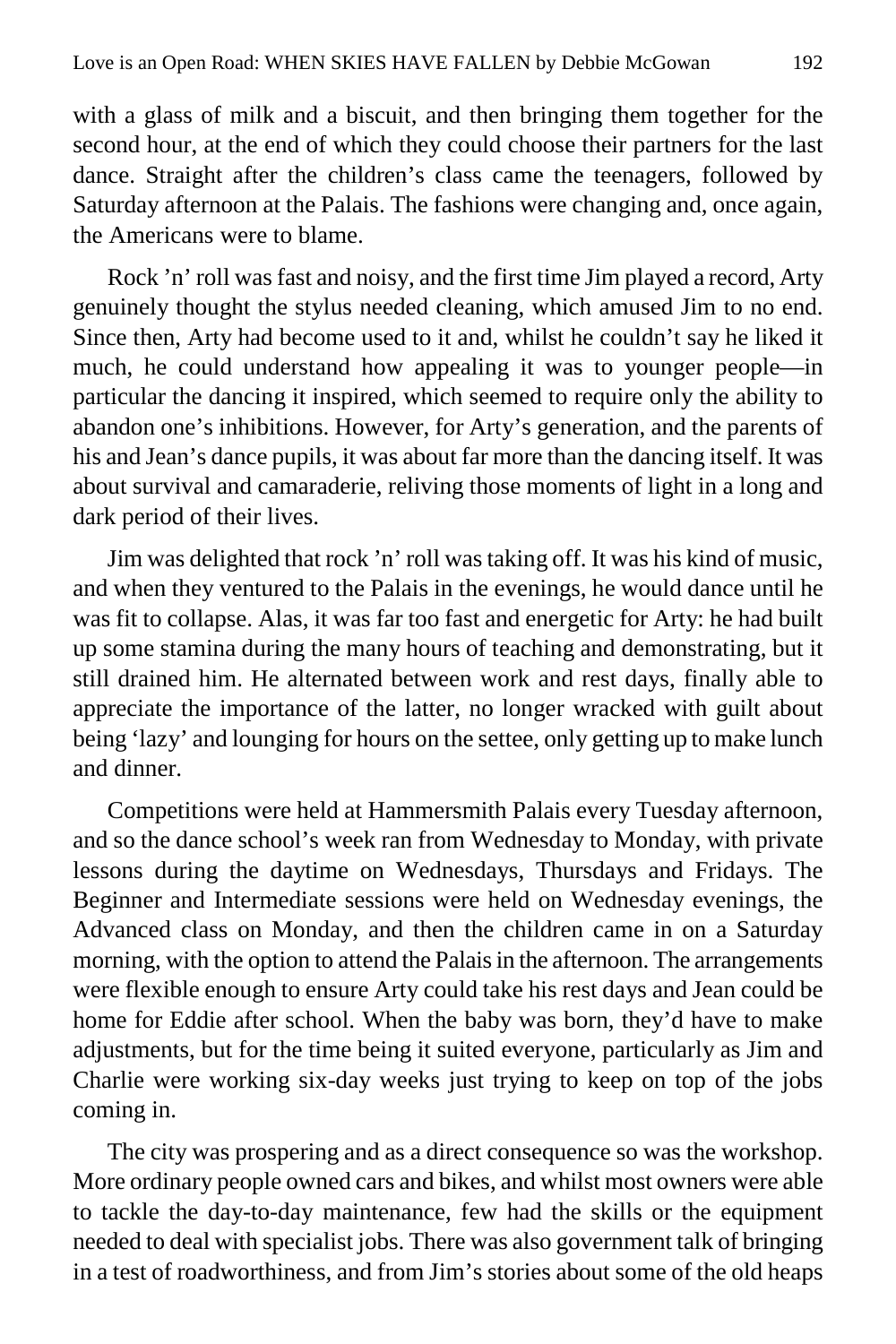he'd had to fix up, it was no bad thing, particularly if it brought more business their way. There were now two apprentice mechanics working with Jim and Charlie, which, in spite of six years' retirement from mechanical work, Arty was still struggling to leave behind. He'd trained so many boys back at Minton, and he missed it more than he cared to admit.

It was remarkable to think back and realise those boys weren't much younger than him, and yet in wartime just a couple of years had felt like a lifetime of experience. Eighteen-year-olds manning gun turrets on bombers what a different breed they were to the eighteen-year-olds they saw at the Palais, all so arrogant and seemingly unaware of the cost of victory. For these boys, the war had been an adventure, an extended holiday out in the countryside. Now they were old enough to understand, and they would soon go off to complete their national service: two years' conscription in peacetime and they returned believing they knew what it was like to fight a war, to lose friends every day, to survive on meagre rations. To live a lie.

After the early morning visit from the police in 1949, life went on, albeit more cautiously. The political group disbanded, Molly and Daphne emigrated to Australia, and Arty and Jim moved up to the top floor, whilst Jean, Charlie and Eddie moved to the ground floor. It gave Eddie direct access to the garden, and most days Arty could take the stairs without too much trouble; however, the main reason was to give Arty and Jim a time buffer, should the boys in blue come calling again. And they did.

For five years, all had been quiet. Of course they knew of the raids and arrests taking place in men's clubs where most dared not even give their name, never mind take another man home with them. Some of their friends knew of men who were arrested in public toilets, having gone there with the express intention of finding other men like them, or, as the police would have it, 'engaging in acts of gross indecency'.

"Why do they refuse to see it?" Jim asked, so angry he almost punched a hole right through the newspaper when he read of the Chief Constable's pompous intention to 'rip the covers off all England's filth spots'. "What the hell's a man supposed to do? How can it be more moral to send in cops as *agents provocateurs* who expose and play with themselves, than it is for guys to get so lonely they're forced to go there in the first place?"

Then came a high-profile case involving a peer and a well-respected journalist. What hurt Arty and Jim the most was that the men who turned Queen's evidence against them were RAF airmen, but they all knew the drill. If the police hauled them in, they'd be interrogated until they cracked and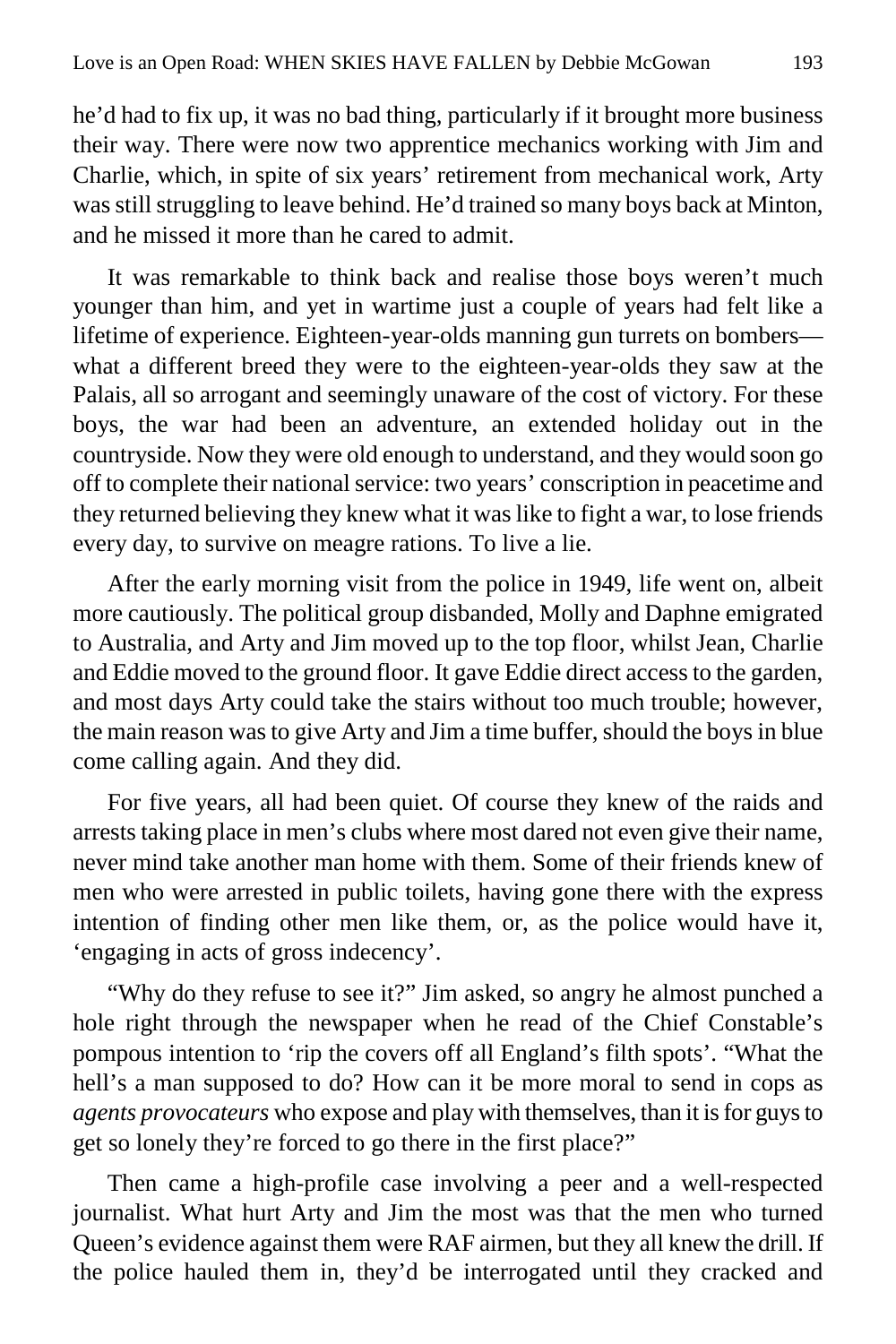confessed to whatever was necessary to avoid imprisonment. Judges claimed leniency when they didn't dole out a life sentence for 'buggery', or agreed to a suspended sentence if the 'offender' underwent treatment—aversion therapy, electric shocks, female hormones—to rid men of the desire to act on something the Chief Constable believed was 'made'. His evidence: an increase in the number of arrests since the war, indicating that British soldiers had 'picked up the disease and brought it home with them', as opposed to the truth. It was a witch hunt of homosexuals, and the Chief Constable was the Witch Finder General.

"If he's a queer, then why haven't I caught it then, eh?" Charlie spat bitterly after the police officers who marched Arty away from Dalton Place. Eddie was screaming in his mother's arms, Jean was crying, and Jim had flown back to West Virginia the day before, with Joshua. Their father was dead.

\*\*\*\*

"Are you a homosexual, Mr. Clarke?"

"No."

"Yet you've never married."

"I prefer to live alone."

"With another single man in the flat below? Convenient that, isn't it, Mr. Clarke?"

"The four of us moved in together after the war. We've been friends for a long time, and it made good financial sense."

"We've arrested Jim Johnson."

Arty said nothing, because he knew it was an outright lie: Jim had telephoned that morning to confirm he and Joshua had arrived safely in New York.

"He's agreed to testify that you committed buggery with each other. However, if you—"

"I want my barrister," Arty said.

"Mr. Clarke, it's almost nine o'clock on a Wednesday evening. I'm quite sure your barrister has better things to do than waste his time on someone like you."

"Like me?"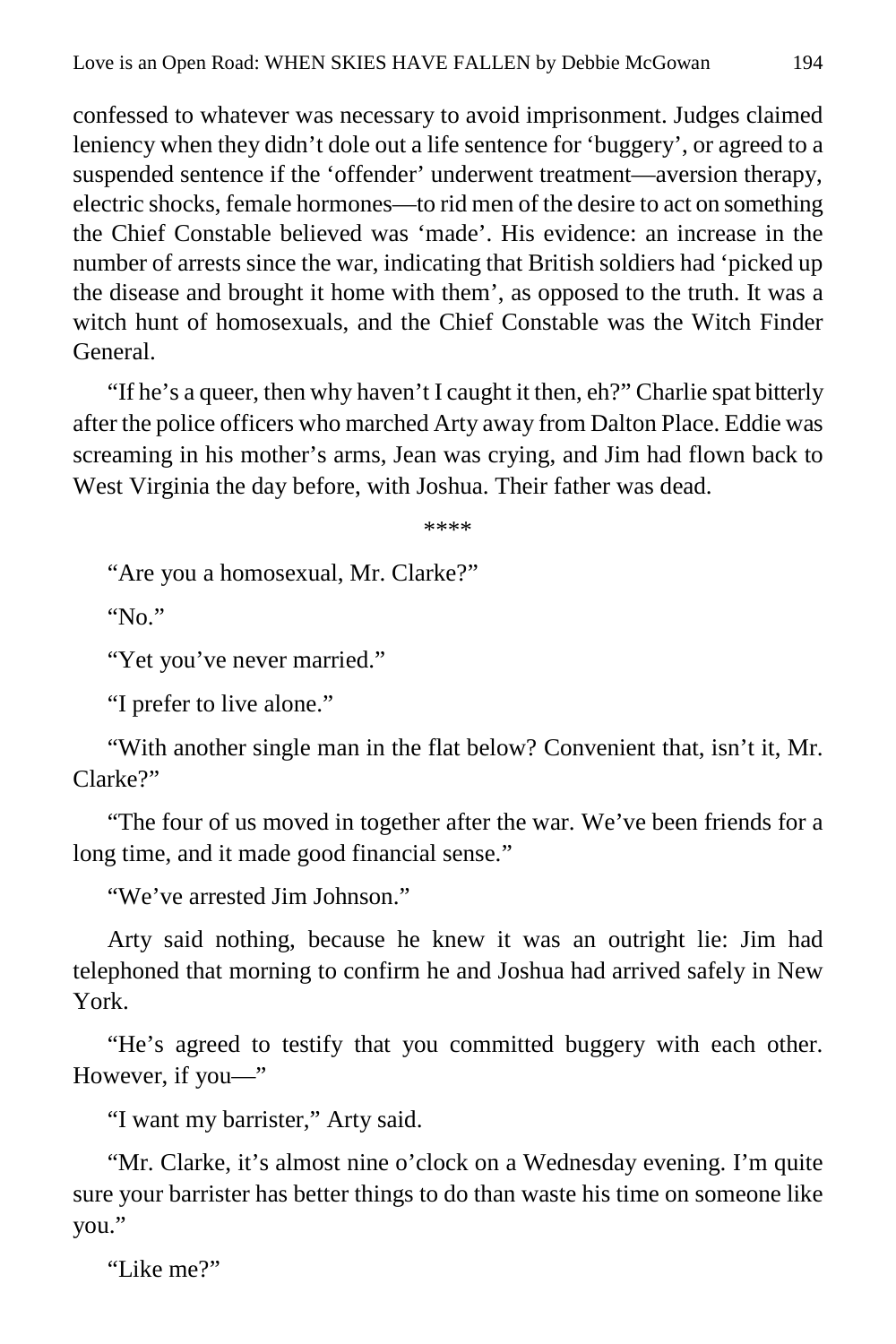"A queer invalid."

"Please get my barrister," Arty repeated, impressed by how calm he sounded, and also grateful Jim was out of the country.

"A war injury, was it?"

Arty clasped his hands together and squeezed, and squeezed.

"You'd have been better off dead. Same goes for all your sort."

And squeezed. The tirade continued, and Arty tuned out, introspecting, reciting stories in his head, listing the butterflies he had seen over the years, trying not to be joyous that Jim's father was dead.

When finally the police officer realised he wasn't going to rile Arty into breaking his silence, he threw him back in his cell. The next morning, Bernard Cohen, QC, caused merry hell with the bigwigs and Arty was released without charge. Such was the benefit of knowing who was in the underground of homosexual London, for they all had their price: freedom.

The harassment continued, with the police hauling Jim away the day he returned from the States. He and Arty hadn't even seen each other. Yet again, Bernard Cohen was called in, but his tactics failed, and Jim was held on remand until the magistrates' court could fit him in, along with the dozens of other men arrested for conspiring to engage in homosexual acts. The magistrates adjourned the case to crown court, and the crown court added Jim to the list of homosexuals awaiting sentencing; to call it a trial would have suggested justice might prevail, and it did not.

Every day Arty waited for the police to come for him. After all, if they had evidence to charge Jim, then surely it must incriminate him too? He was so desperate to see Jim, but as time went by, and Arty was still at liberty, it became apparent that Jim had protected him somehow, and one visit or letter would mean it was all in vain.

The day of the court hearing arrived; Joshua and Charlie sat in the public gallery, whilst Jim admitted his guilt and was sentenced to eighteen months' imprisonment for three counts of gross indecency. Once sentencing was passed, Joshua was allowed to see Jim, who passed on a message for Arty.

"How?" Arty asked, taking the letter from Joshua. "Did they leave you unaccompanied?"

Joshua smiled and pointed at his lips. "Read," he instructed. "I will make a pot of tea."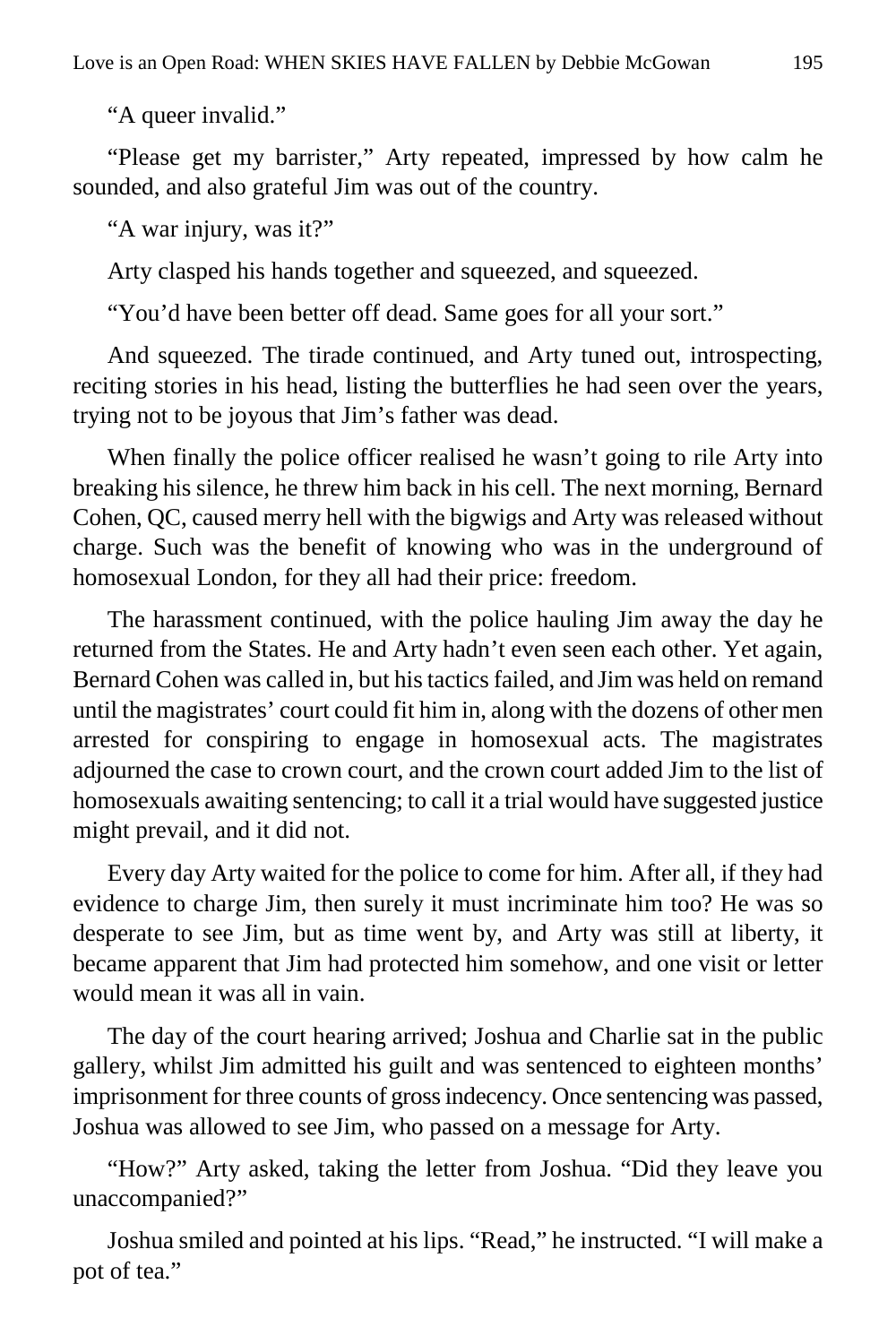Arty took the sheet of paper from the envelope and unfolded it, perpetually amazed by the man who was his brother-in-law. The letter filled both sides of the paper, and it would be Jim's words exactly, remembered by Joshua until he could write them down.

Hey darling,

I don't have long, but I needed to get this message to you before they move me to the jail. First I need to tell you I love you and I miss you. God, I miss you so much, it feels like my insides have been ripped right out of me. You're all I can think of and being apart is killing me. But I've got to stay strong, for you if not for myself. I'm sorry I'm putting you through this. You deserve so much better.

You will read in the papers of how I am guilty of gross indecency with three men whose names I do not know. Please believe me when I tell you none of it is true. You are the only man I have ever loved and the only one I ever will love.

I made you a promise that I would never deny my feelings for you, but when it came to it I had to do it to keep you safe. It's the only thing that matters to me, and I will spend the rest of my life locked away if that's what it takes.

The judge says I've got to have treatment because I refused to admit being homosexual was a sickness. I told them it doesn't work. I was born this way, and I'm going to keep on fighting them.

What it means is I'm not coming home any time soon, but you mustn't feel bad for me. It's worth it to know you are free. Live your life, darling. Go on without me.

I'll never stop loving you, do you know that? Never. But if you can, then please, I beg you. Please stop loving me.

Forever yours,

Jim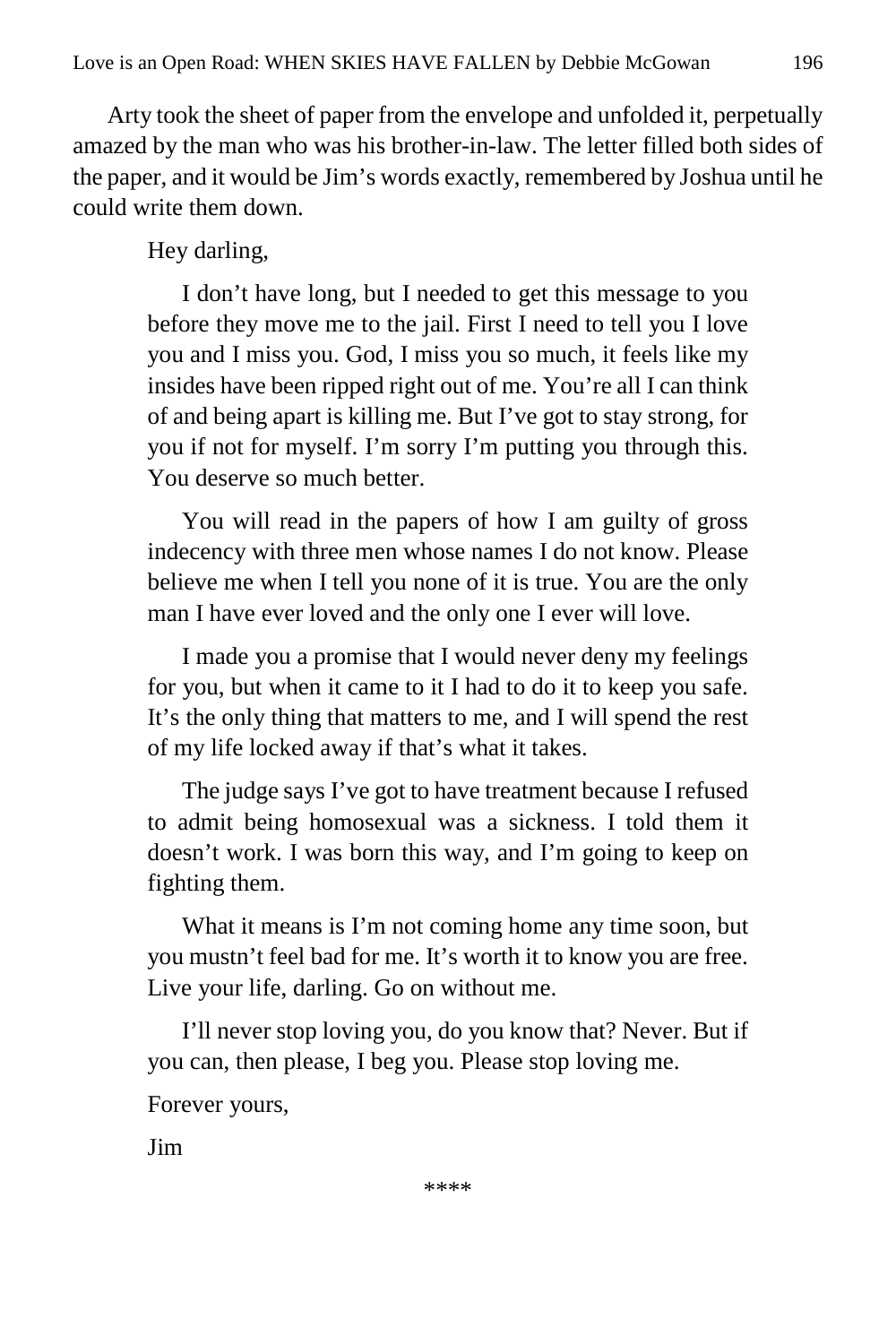# **PART FIVE: 1955**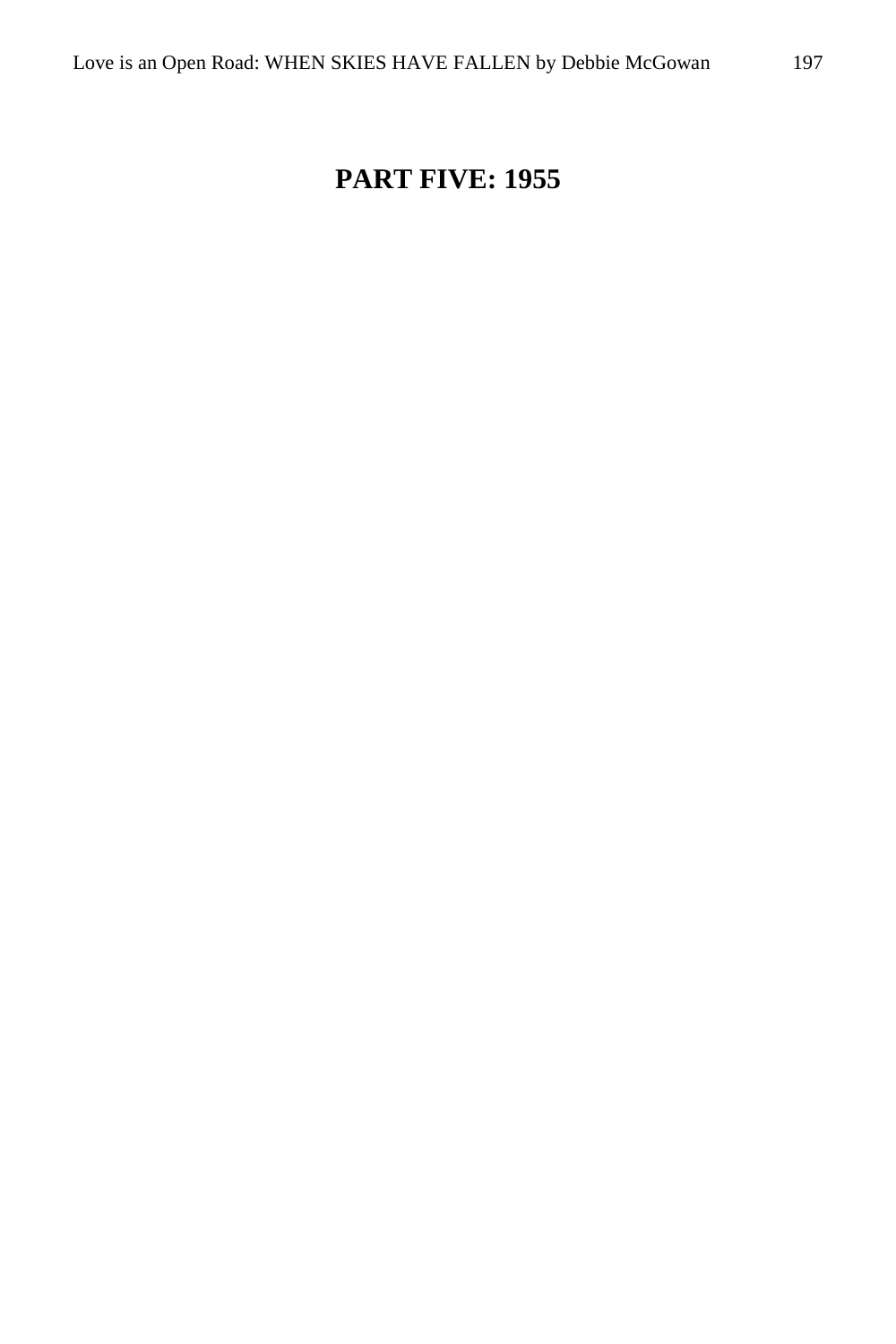## **Chapter Twenty-Eight:**

#### *October, 1955*

"OK?" Joshua asked.

"I'll say yes," Arty replied, holding up his thumb to confirm it. He would be in a few hours' time, when Jim walked through those gates. Joshua affectionately roughed up Arty's hair and gave him a smile that conveyed a thousand feelings and thoughts. It was one of his greatest gifts: the ability to communicate so richly with a simple look or touch.

Eighteen months ago, Arty's life had stalled. He'd read Jim's letter and his world imploded. Other than the pain in his knees, which had lasted for weeks, the day Jim was sentenced was still a gaping hole in Arty's memory, and were it not for Joshua refusing to leave him alone, Arty would have taken his own life, or what was left of it. It was the only way he could do what Jim had asked of him.

His knees—he had apparently fallen to the floor—had recovered quite well, and quickly, whereas his mind shifted to some kind of autopilot, and it seemed nothing could switch him back to manual control. He was glad, in a way, for it had been a tragic time. Jean's baby was stillborn and the doctors had to remove Jean's womb, leaving Eddie an only child. At the strange, quiet funeral, Arty gave the eulogy, and mourners thanked him for his touching words. He graciously accepted their compliments and their sympathy, though he himself remained entirely untouched. He had not known this child; it was not his loss to grieve, thus it was no hardship to be the lynchpin that day, ushering, and welcoming, and nodding sadly as he listened to countless morbid tales of how the same thing had happened to so-and-so's sister, or aunt, or maid of honour.

Death, it seemed once again, was everywhere, for Soot also passed away. At the grand old age of eleven years, he'd had a good innings, Arty reasoned. He pictured the three brothers, reunited in their old hangar in cat heaven, chasing balls of shimmering, golden hay and leaping on unsuspecting angel mice. It was a lovely thought; comforting, even. Yet the mirage was no more meaningful to him than the pointless fairy tales he had once loved so dearly. The loss was a constant itch he could not reach; he was paralysed, alone on the battlefield, and still the skies kept falling.

Joshua and Louisa broke off their engagement, their bond unable to withstand the strain of all that had been put upon it by Jim's incarceration,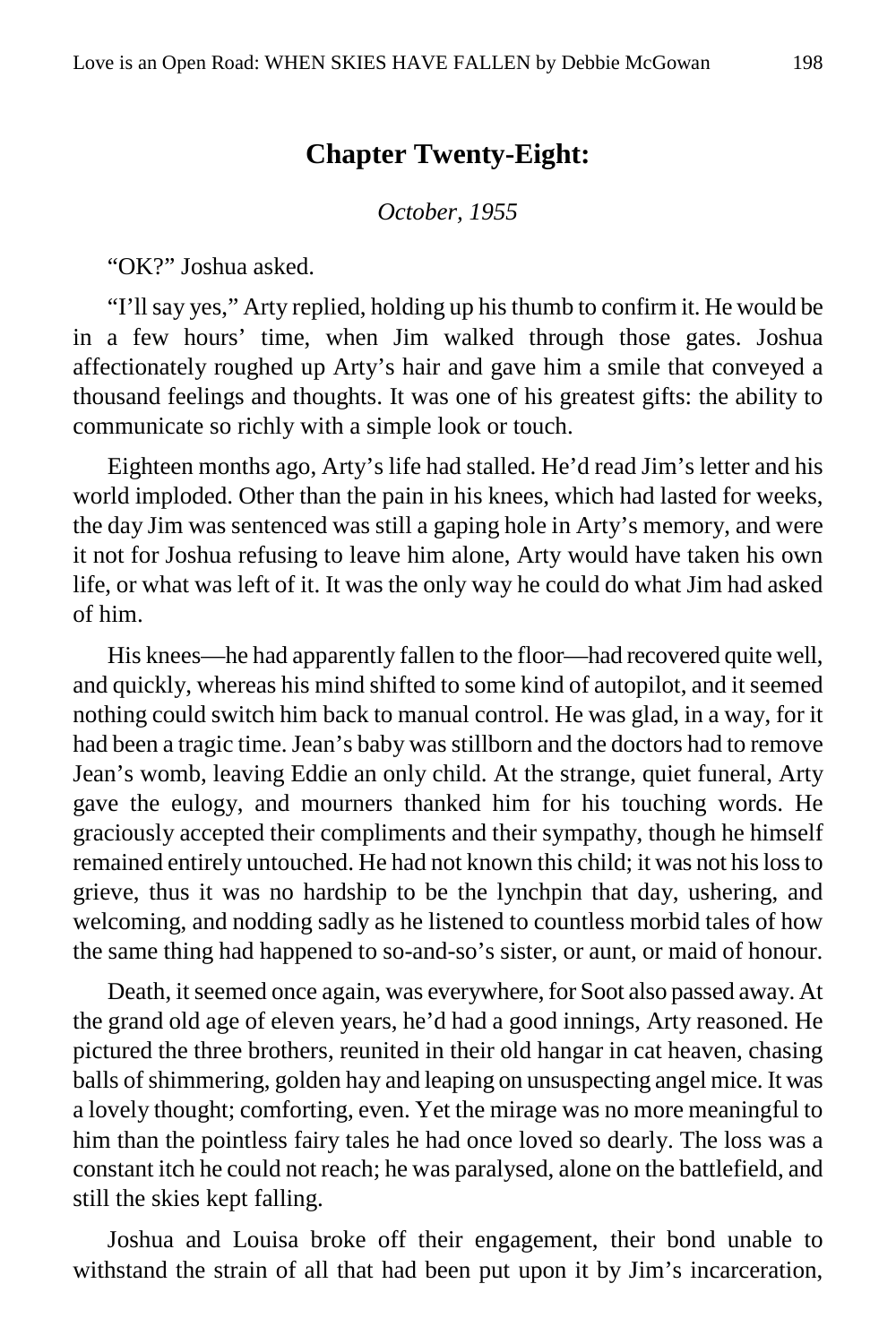coming so soon after Jimmy Johnson Senior's death. In the back of Arty's mind had been the rather callous notion that Joshua's willingness to support him was entirely self-serving, for in that respect the Johnson men were quite alike. Nonetheless, it was a shame to see Joshua and Louisa—two people so extraordinarily well suited—torn asunder, but for the longest time Arty didn't have it in him to care, nor to feel guilty for it.

Then came the horrifying jolt that finally set Arty free, administered by his mother, over the telephone.

*"I'm calling with bad news. Uncle Bill is dead." She said it as if she were telling of the demise of some distant, unfamiliar acquaintance.*

*"Pardon?" Arty asked, his voice rising shrilly; he was convinced he'd misheard.*

*"He had a heart attack yesterday morning, but the hospital—"*

*"Mother, stop!"*

*She stopped. Arty tried to turn what she'd said into something that made sense. "You told me you hadn't heard from Bill since autumn, 1943."*

*"Yes. That's correct."*

*"So… You didn't know he had survived until now?"*

*"That's not quite right, no."*

*"You knew he was alive?"*

*"Yes, we did, but—"*

*"You lied. All these years, you've been lying to Sissy and me. You let us believe he never came home from the war. Why?"*

*"We didn't lie. We decided not to tell you… for your own good. The thing is, Robert, he was… he brought shame on our family."*

*"How so?"*

*"He was captured by the Germans."*

*"And what? Became a double agent?"*

*"Nothing so glamorous, I'm afraid. Your uncle…"*

*She didn't need to say anything further; her reluctance to put it into words said it all, but Arty was not going to make it easy for her. After all he and Jim had been through, enduring what amounted to years apart, and the countless*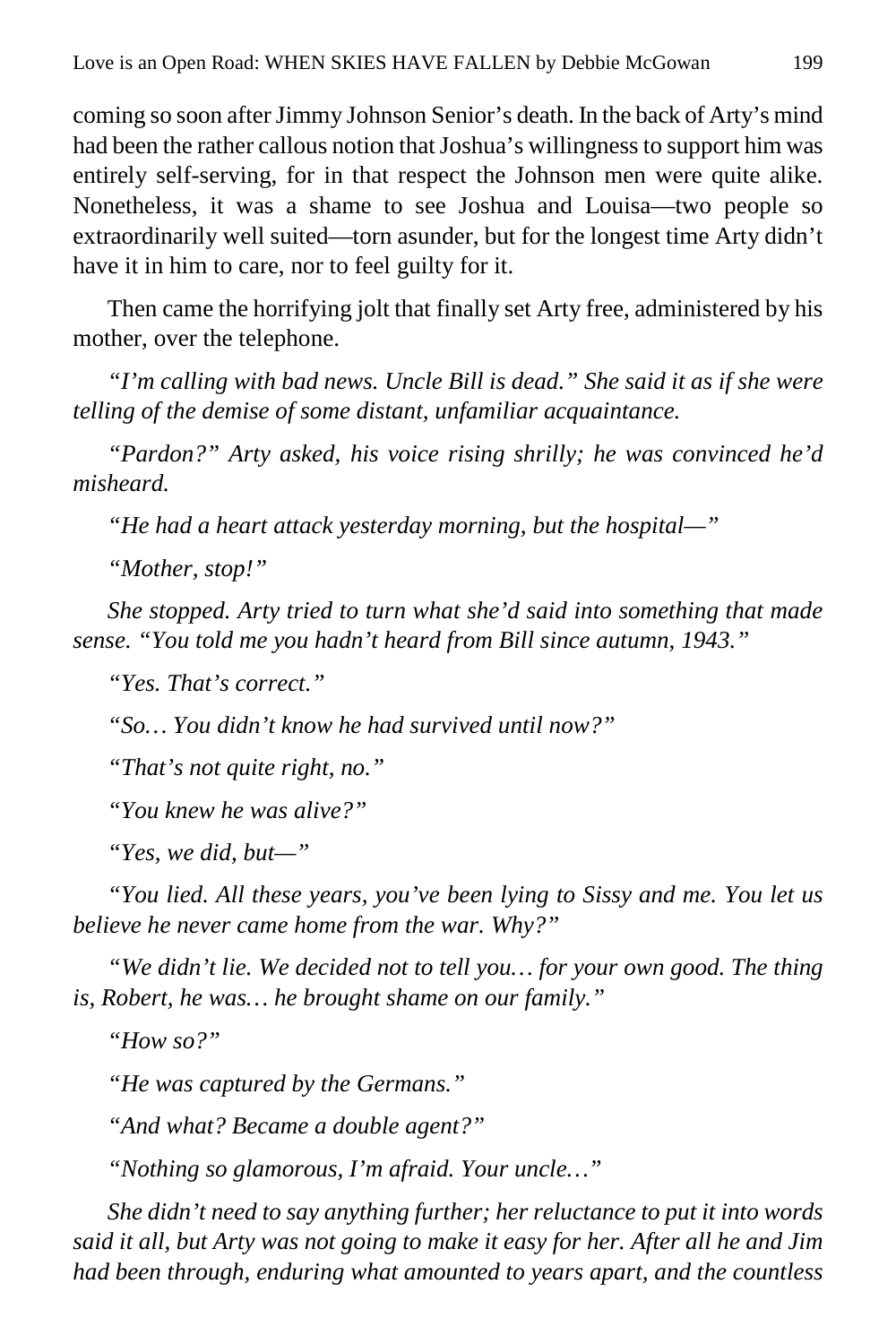*times Arty had tried to write to his parents—a letter that might have led to discovering the truth about Uncle Bill sooner—there would be no gentle reprieve for his mother.*

*"Go on," he prompted coldly. "Say it."*

*"Bill was… a homosexual. He was undergoing treatment—electric shock therapy."*

*"And that's what killed him."*

*"I don't think homosexuality—"*

*"The therapy, Mother," Arty snapped.*

*"Ah. Yes. Apparently his heart gave out."*

*For the second time in as many years, Arty fell to his knees for Jim, this time to give thanks to God that Jim had refused the treatment and chosen to serve his full sentence.*

\*\*\*\*

Arty hadn't spoken to his mother since, and the way he was feeling he never wanted to speak to her again. His desire to tell her he was homosexual was no longer about seeking her acceptance. He would not beg for it, apologise, nor justify his existence. She had discarded her own brother, in death as in life; Arty listened in solitude to the priest's mumblings of ashes and dust as Private William Norris was finally laid to rest: no reversed arms, no salutes and no Last Post for this war hero, because he *had* died in battle, and it was the cruellest and bloodiest of all.

That was three months ago, and Arty had returned to Dalton Place a changed man. All of his life he had been careful, diligent, like the caterpillar that feeds in preparation for what is to come, meticulously builds its cocoon and cautiously crawls inside. Sealed safely away from the world, the metamorphosis begins, and soon all that remains of the caterpillar is its core essence, the fundamental building blocks of the winged creature that will one day emerge and unfurl, patiently waiting those last few moments as its wings dry and begin to flutter. The transformation finally complete, the beauteous beast soars into the air, magnificent, victorious, and splendidly reckless in its singular, instinctive pursuit.

Arty could not stop loving Jim, but he had done everything else Jim had asked. No letters, no visits, nothing but an eternal purgatory, and it was time to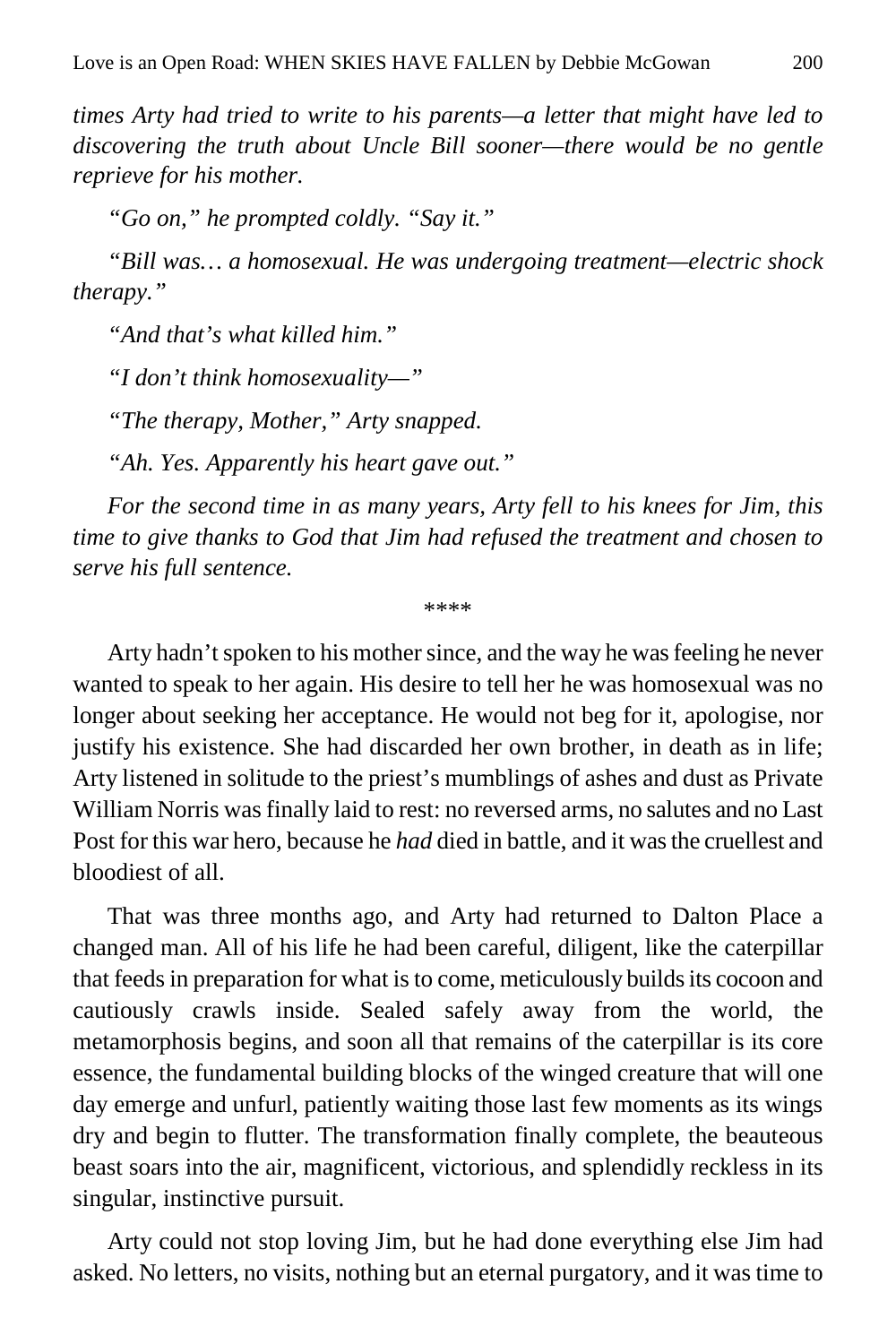break his silence, although he was sensible enough to not throw all caution to the wind.

As Joshua prepared for what would be the last prison visit, Arty made his request: "Please tell your brother I'll be waiting for him."

"I will. But he already knows."

"Tell him anyway."

Joshua nodded and hugged Arty fondly. "I've got a proposal for you both. I'll explain later."

\*\*\*\*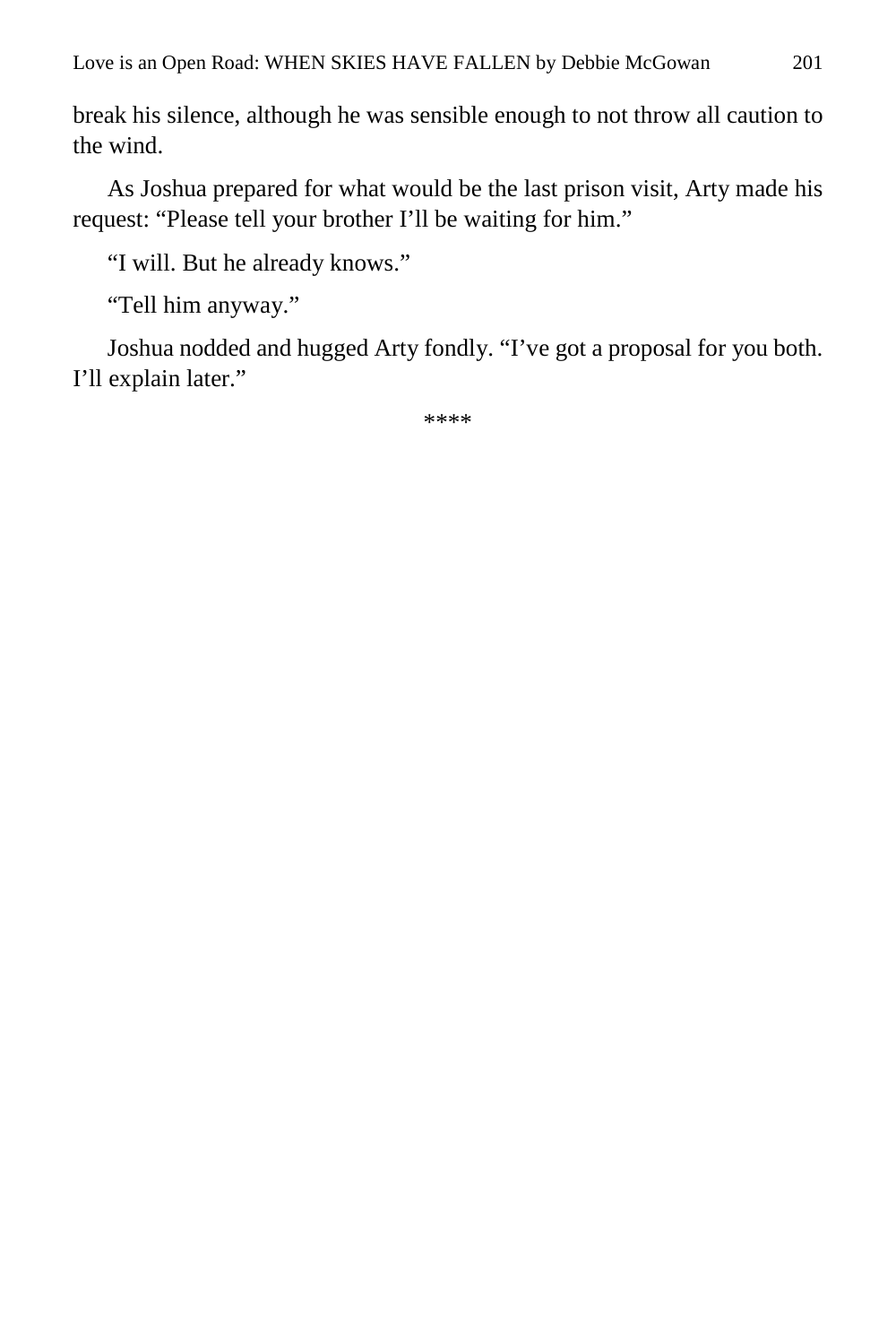## **Chapter Twenty-Nine**

#### *October, 1955*

From across the street, through a slender crack in the blackout paint covering the car's side window, Arty watched Joshua, who, in turn, stood outside the prison gates, watching the vast wooden doors. Arty couldn't see the doors from his location; he could see only the gates and Joshua. The designated hour had arrived; Joshua's stance changed. The gate swung open.

"Jim!" Arty cried, pressing forehead and palm to the cold black glass as the tears began to flow. Joshua and Jim were locked in a tight, silent embrace and stayed so for many minutes, affording Arty time to compose himself, for what it was worth.

At long last, Joshua and Jim released each other, and Joshua led his brother across the road, glancing back so he could read Jim's lips. Arty read them too.

"In the car?"

Joshua nodded and Jim broke into a sprint. Skidding to a stop, he flung the door open so quickly, Arty fell forward, only just managing to grab the back of the seat and not tumble out onto the road. Somehow he shuffled over enough to allow Jim to get into the car, shutting the door behind him, and then he was encapsulated in arms so strong he could not have broken free if he'd fought with all his might. The kisses, at once familiar, left no time to breathe, or speak, and no need for either. A shaft of light illuminated the dark rear compartment of the blacked-out Morris, and Arty and Jim sprang apart, squinting at the source. Joshua grinned at them and the shutter closed again. The engine roared to life. In the darkness, through touch, Arty wiped away Jim's tears and smoothed a hand over his stubbled crown.

"I love you."

"I love you. And I've missed you so much."

"Me too. Oh, Jim. You can't imagine…"

"Shh. All right, darlin'. I'm here now."

Arty sniffed and spluttered and dug the handkerchiefs from his pocket: he'd brought them one each, and he pressed the softer of the two into Jim's hand. "Did Joshua tell you we're going to stay with him?"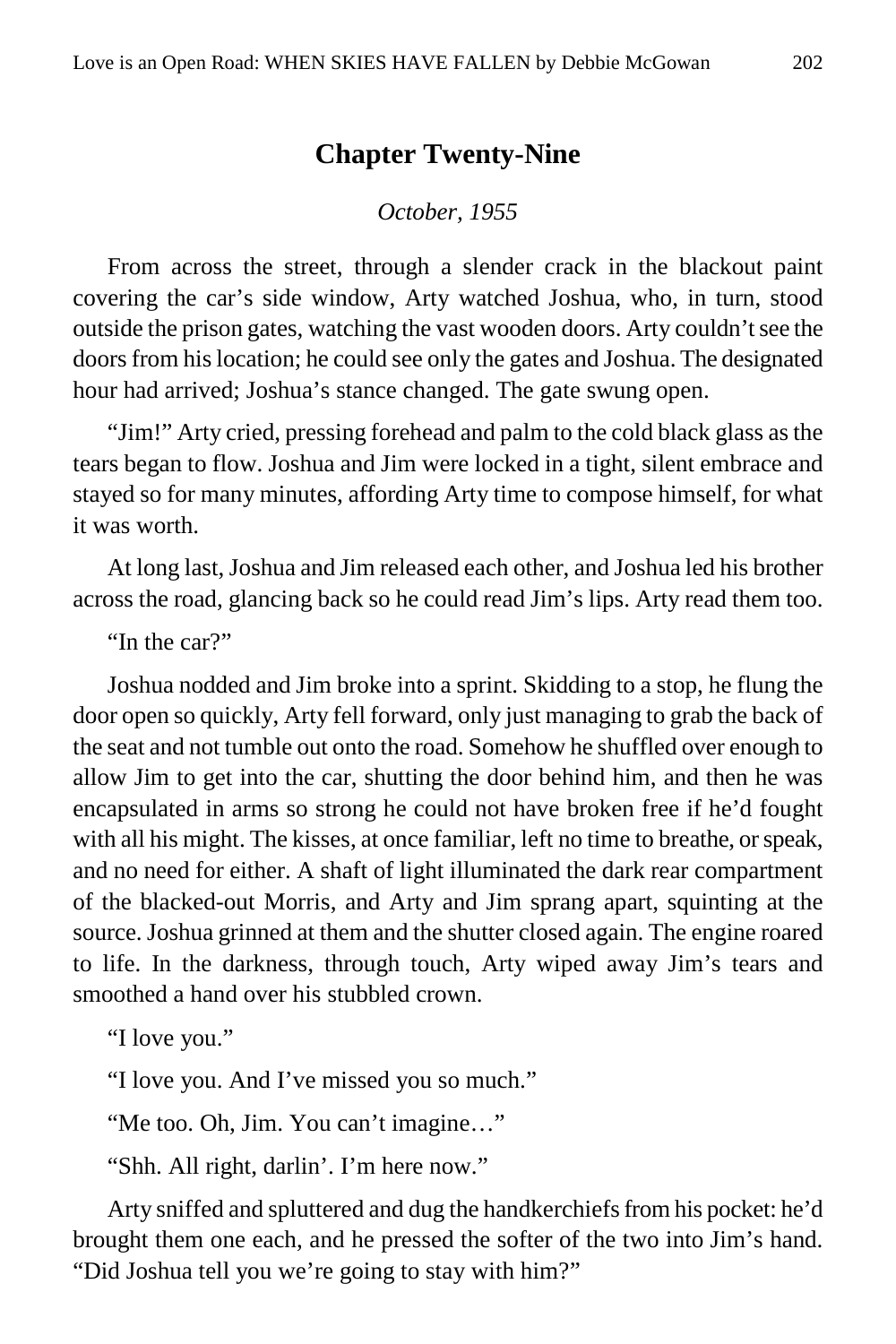"Yeah, he did."

"I know you'd rather go home, but it's safer for us there."

"Hey, don't shoot me for saying this, but home is wherever you are, darlin'."

"Why would I shoot you for saying that?"

Jim laughed quietly, and they kissed again. Arty kept it going for as long as he could, dreading what he needed to tell Jim before they arrived back at the house.

"I've already moved our belongings, and the cats."

"It'll be so good to see them again."

"I can imagine. But… Soot…" Arty inhaled, the gulp of air almost choking him. *Our sons are dead.*

"I know," Jim said gently, cupping Arty's head, cradling him, rocking and shushing him, as the geyser of grief erupted. "Everything's gonna be just fine. I promise."

Whether the promise proved true or false, it was all Arty needed to confirm Jim had come back to him. Prison had not broken him. *His* Jim was home again, even if for the foreseeable future home would not be Dalton Place. But Jim was right: wherever they were *was* home, so long as they were together, and Joshua's suggestion that they move in with him gave them a far better chance of staying that way.

Joshua still worked for the United States government, and as such was afforded diplomatic immunity. Whilst it didn't cover Arty and Jim, it created an extra layer of protection, because the Home Office would avoid acting in any way which might sully international relations. The police wouldn't dare enter Joshua's home without a search warrant, and the courts would likely refuse to grant one. However, with fear of communism rife, the situation in the States was as dire as it was in England, with suspected homosexuals ousted from their jobs in government because they were deemed to pose a security risk. By offering Arty and Jim room in his house, Joshua was putting his neck on the line, and in accepting, Arty and Jim were, essentially, going under self-imposed house arrest.

When they arrived, Joshua's chauffeur drove the car straight into the garage so that Arty and Jim were not seen entering the premises. They had spoken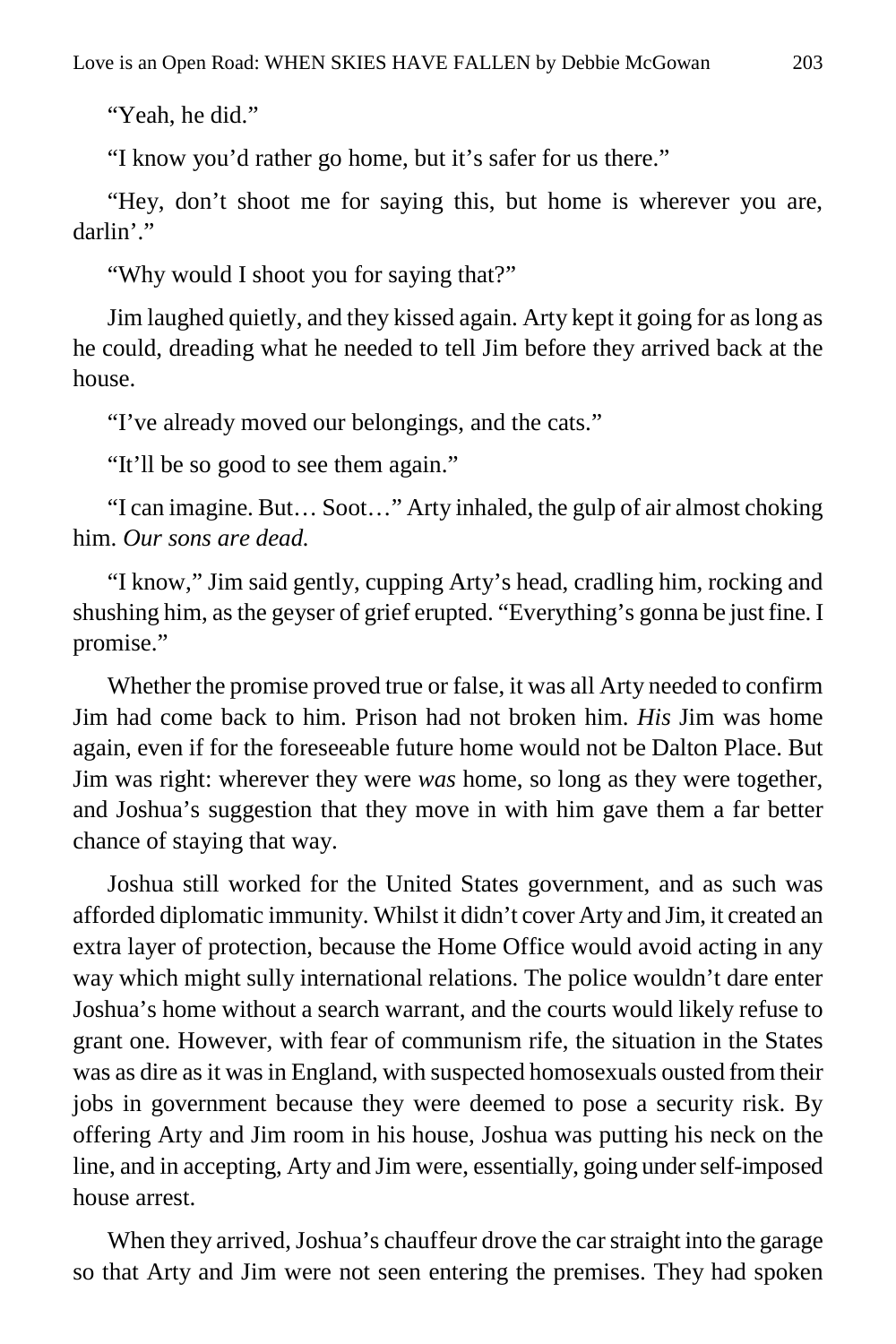little during the thirty-minute journey, content with the physical contact and the comfort it brought. Arty had so much he needed to say, and he sensed the same was true of Jim, but all of that could wait until they had properly reunited.

The silence continued as they followed Joshua up to the rooms that were their accommodation for as long as they needed it.

"See you at eight for dinner," Joshua said on his way out of the bedroom, where Jim had already flopped onto the plush king-size bed and was revelling in the softness of the mattress and the clean, white linen. He raised his arm and offered his brother a thumbs up.

"You're welcome," Joshua replied, wiping away a tear and then adding, with a wink to Arty, "Dumb hoofer."

Arty was too choked with gratitude to use words, but he knew the sign for 'thank you', so he signed it. Joshua smiled and looked Jim's way as he signed it back. The door closed and Arty locked it, taking a moment to get his thoughts in order before he turned around.

"Come on over here," Jim called. "This bed's sweet."

"I imagine an RAF bunk would be just as sweet after what you've been sleeping on."

Arty about-turned to find Jim had prised himself off the mattress and was in the process of getting undressed. He'd lost some of his bulk, but gained a lot of muscle, and he was as glorious a sight to behold as ever. Arty swallowed hard and his legs started to tremble.

"You need to sit down," Jim advised.

Arty cleared his throat self-consciously. "That's not the problem."

Jim, now naked, shrugged and smiled. "At least get undressed?"

"I thought you'd never ask," Arty said, fairly tearing his buttonholes as he ripped his shirt open and threw it to the floor. Trousers unfastened and pushed to his knees, he sat on the side of the bed to remove them, but before he had the chance to do so, Jim scooped him up and lifted him to the centre of the mattress, kissing him all the while. He carefully set him down on his back and finished undressing him.

"You do realise this is the third time we've been through this?" Arty observed from his prone position.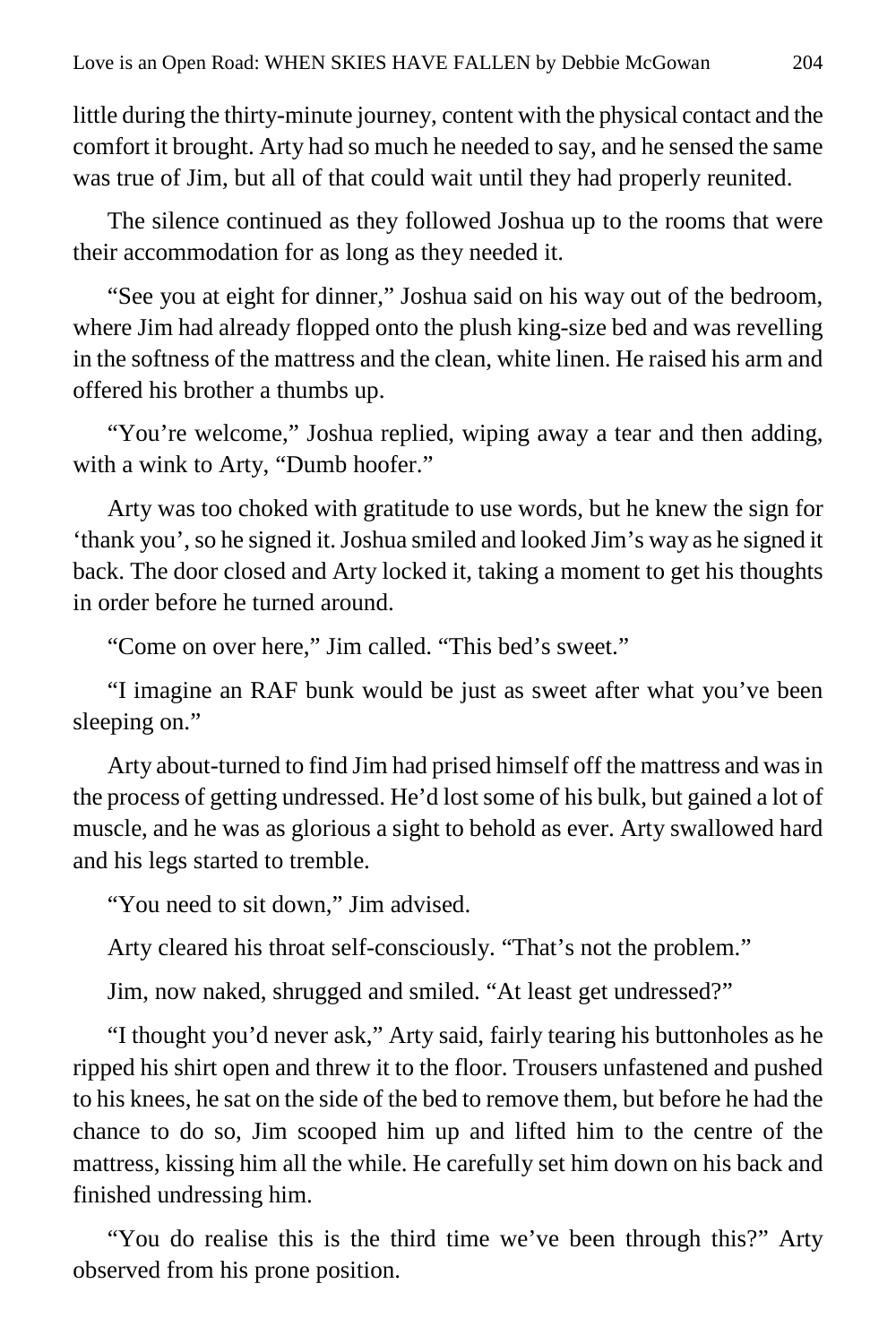"You forgotten how to count while I been inside?" Jim joked. Kneeling on the edge of the bed, he moved Arty's feet apart and shuffled forward into the space between them, running his palms over the skin, from ankles, to shins, to knees, applying the same firm pressure as always, since the early days after Arty's accident.

"I've forgotten about you being *inside*," Arty said, keeping his eyes trained on Jim's erect penis to avoid any potential—though improbable misunderstanding.

Jim chuckled and lifted Arty's legs a little higher, continuing to massage his thighs, slowly, carefully, easing them up and apart. He shuffled closer, using his hips to hold the weight of Arty's legs whilst he worked his way along the insides of his thighs, diverting when he reached the top. He tended to his abdomen, hips, stomach and sternum, but could not reach higher than that from his present position, and so he worked his way down again, with the same slow, deliberate care.

Arty sighed in pleasure. He'd expected, after eighteen months of enforced celibacy, they'd both be so desperate for release they'd have jumped straight to it, but it was more than the physical act—the 'buggering', as the law so crudely referred to it. It was in every touch, every taste, the knowledge they shared of each other's bodies, spots no bigger than a sixpence where the brush of a fingertip was sufficient to ignite every nerve ending. And it was in the connection of their hearts and minds, the trust, faithfulness and sacrifice.

The joining of their bodies was no less erotic on this occasion than any other, but its significance seemed to elevate it to another plane. Three times they had been forced apart; three times they had come back together, and beyond the base carnal act there was a deeper connection sustained by mutual resolve. They would fight to protect their freedom, just as they had once fought to liberate Europe.

Also rather liberating was the realisation that they could not be heard and neither held in their cries of satisfaction, nor the tears that followed their release. They huddled together in the midst of the enormous bed with its thick, giving mattress, the soft linen sheets adding their caresses to the kiss-whispers of love that eased them into sleep. It was not yet past noon.

They napped on and off for the rest of the day, filling the wakeful moments with more intimacy and a lot of talking.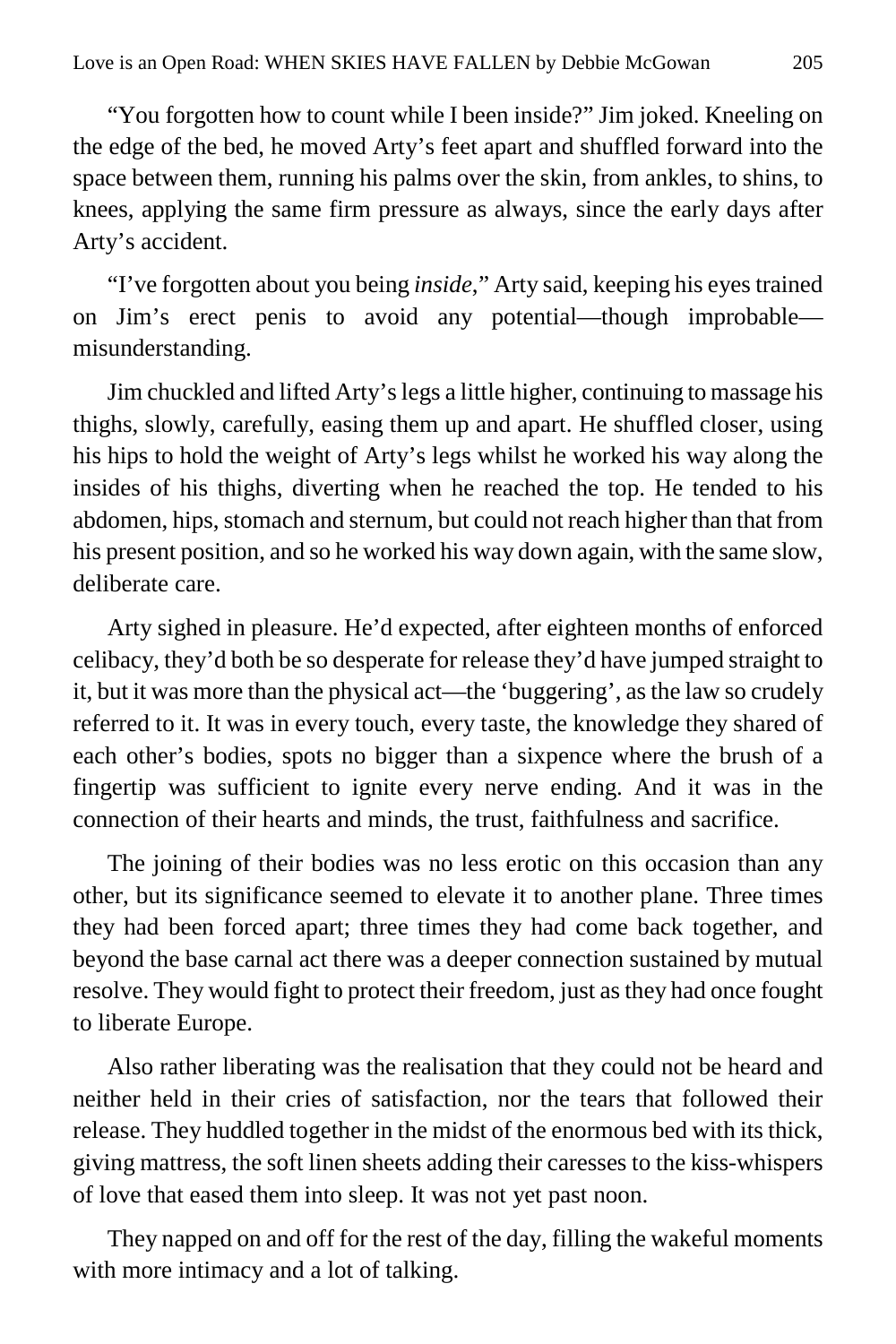"You know they tried again to force me to have the treatment?" Jim said. He sought Arty's hand and laced their fingers tightly together.

"Did they?"

"Yeah. I told 'em if my pop couldn't beat the queer out of me, then their amateur methods weren't worth a dime."

Arty lightly kissed Jim's cheek, both reward for his bravery and encouragement to continue.

"He never let a day go by without telling me how much he hated me. And he wanted me to leave, but I couldn't, not till my papers came through." Jim laughed as a better memory surfaced. "Mom wouldn't let him in the house, made him sleep in the stable for almost a week. Man, he was stinkin', and I don't mean of manure."

Arty joined in with the laughter. There were so many questions he had wanted to ask about Jim's father, born of nothing more than his desire to know everything about the man he loved. But the whole conversation was delicate and precarious, like the skin of a recently closed wound, and Arty couldn't chance it.

Jim unlocked his fingers from Arty's and turned onto his side, so that they were lying face-to-face. "Mom told Joshua she was planning to come visit."

"Joshua mentioned it. I can't wait to meet her."

"I don't know when it'll be. She's sold the land, did he tell you?"

"Yes. He said she's looking after the old couple."

"That's right. They're great guys." Jim's eyes flashed briefly with anger and then determination. "You know the journalist and that other guy ended up in jail with me?"

"I knew they'd gone to prison. It was all over every front page. He admitted to being a homosexual in court."

"Yeah. He's got guts. They beat the crap out of the three of us. But we got to talking. We're gonna do something, darlin'."

"Like what?"

"Same as before, but this time we're gonna get ourselves organised—get all the facts and figures, talk to doctors and politicians, make allies. Peter said the government are putting together a report."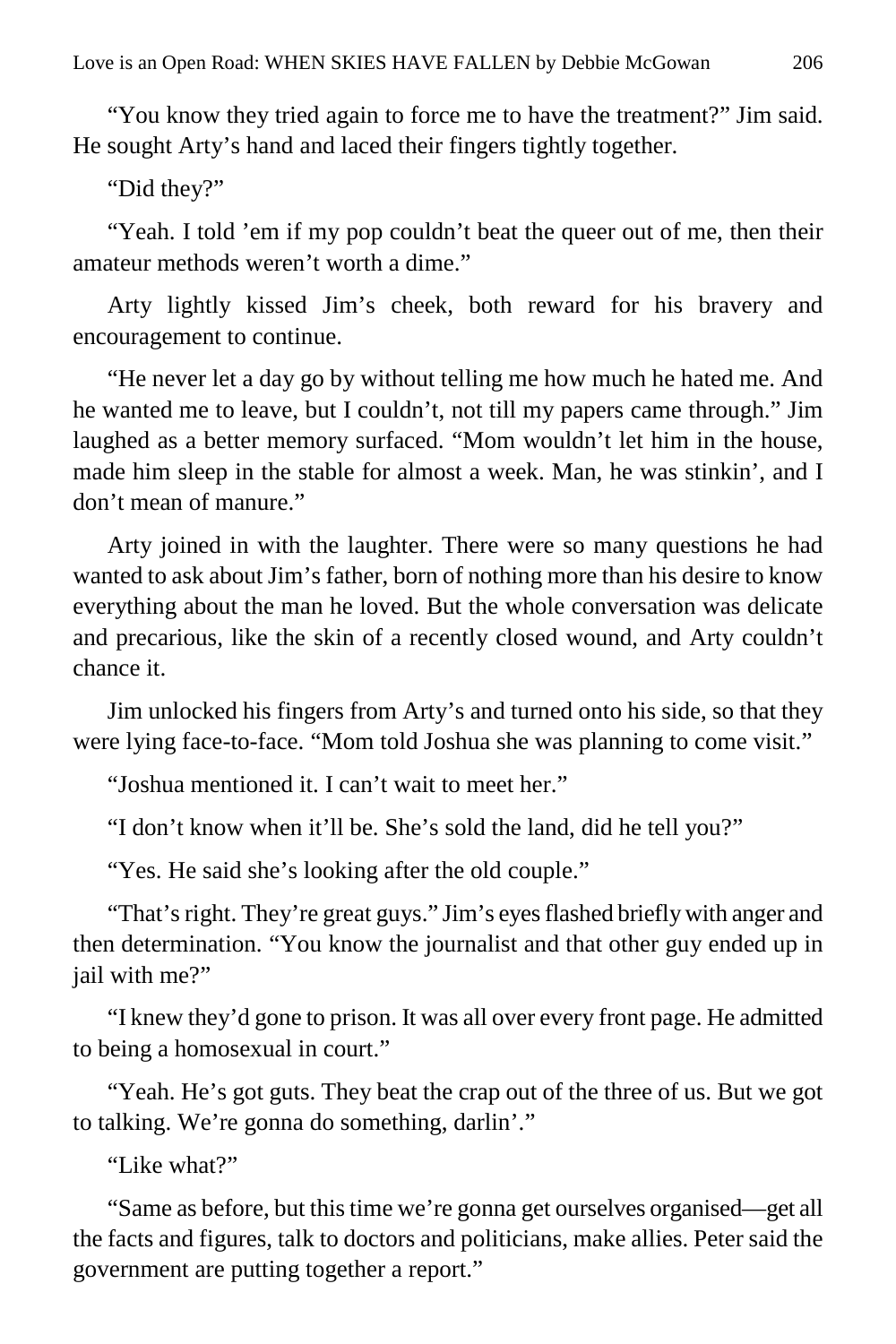"Peter?" Arty queried.

"The journalist. He's got nothing left to lose. He already lost his career, and the man he loved." Jim stared deep into Arty's eyes, the message clear. He was going to war, whatever the cost.

"What's he like?" Arty asked.

"Determined. Bitter. Intelligent. Brave."

"Handsome?"

Jim laughed with the wondrous booming joy of old. He hauled Arty in and kissed him hard on the lips, and again, and again, each time becoming softer and longer. A sigh passed between them.

"Well?" Arty said, poking Jim in the side.

"I don't know if he's handsome. Maybe, I guess. He ain't you, that's all I know."

Arty couldn't imagine a better answer to his question. "You know, D H Lawrence—"

"No way! Only six hours and he's already in the room. How'd he know where to find us?"

"It's relevant," Arty promised. Jim smirked. Arty ignored him and continued, "He wrote *Lady Chatterley's Lover* after the Great War. The copy Antonio owns was published when I was nine years old—"

"A hundred years ago?" Jim teased.

"It's felt like it at times, that's for sure." Arty paused so he could get the anger in check. It had simmered for three months, threatening to boil over when he and Sissy argued and she defended their parents' decision. It left Arty feeling bruised and betrayed—they'd never argued before—but it wasn't Sissy's fault, not really. The gentle touch of Jim's fingers on his cheek soothed and calmed him, but he needed a prompt to force the words out. Jim gave it.

"What happened?"

"My Uncle Bill came back from the war. I don't know how long ago, my mother didn't say. She only called to tell me he was dead, and when I pushed her for details…" Arty closed his eyes and clamped his teeth tightly together to suppress the yell of rage and frustration. Three months had not quelled his hatred in the slightest.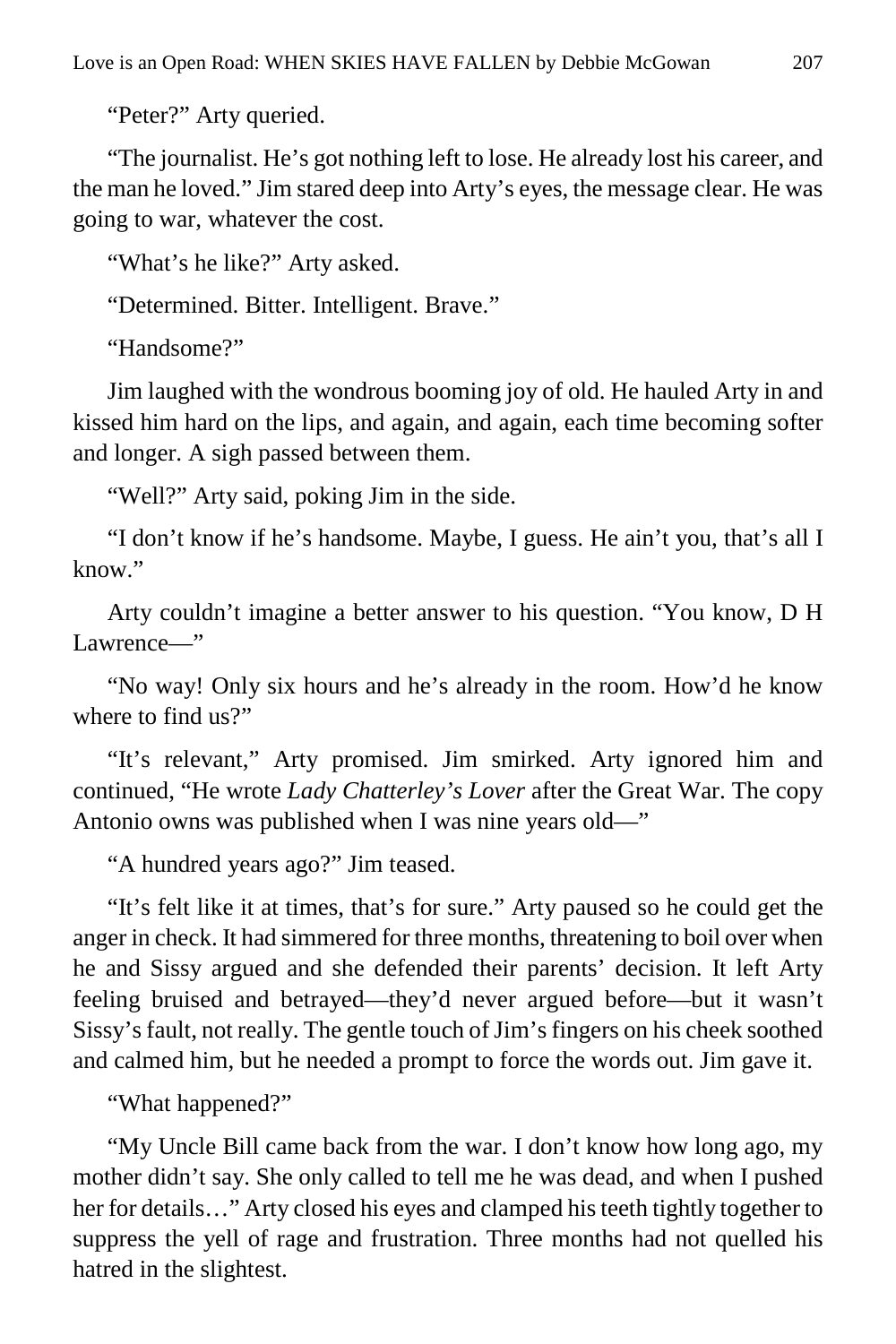"Was he homosexual?" Jim asked.

Arty nodded. "Yes. The treatment killed him, and then they buried him in a pauper's grave."

"Oh, darlin', I'm so sorry."

"I have to hold my hands up, Jim. I'm complicit."

"You didn't know."

"If I could just have written that blasted letter—"

"You couldn't have saved him."

"But he wouldn't have died alone. I'm so afraid, Jim. So terribly afraid, because I can't live without you. I know, because I tried, and I can survive, exist, but not live. I know you've got to do this. It's who you are, and it's one of the many things I love you for."

"If you don't want me to, just say the word."

"No. That would be asking the impossible."

"That ain't never stopped you before."

Arty laughed. "You make a very good case. However, that wasn't what I meant. As D H Lawrence wrote—don't mock—" Arty pre-empted, but Jim's expression was most sincere.

"You know, you always said it so much better than he did."

"He wrote—" Arty stopped again, as what Jim had said registered. Whenever he tried to explain he felt so inarticulate, but perhaps Jim was right, and his own words would suffice. "What I'm trying to say is this. I don't imagine for one minute that the fight will be quickly won. Indeed, Hitler was a far less complex adversary than the one we face. But I've stayed silent far too long, Jim. We're in this together—you, me, Peter, Uncle Bill, those old guys in the mountains—all of us. We've got to live, no matter how many skies have fallen." He grimaced. "That last part was D H Lawrence."

"Yeah." Jim laughed. "I figured. So we're really doing this together?"

"Yes. Together."

"All right! Let's bring down the sky!"

"You know you're asking the impossible?"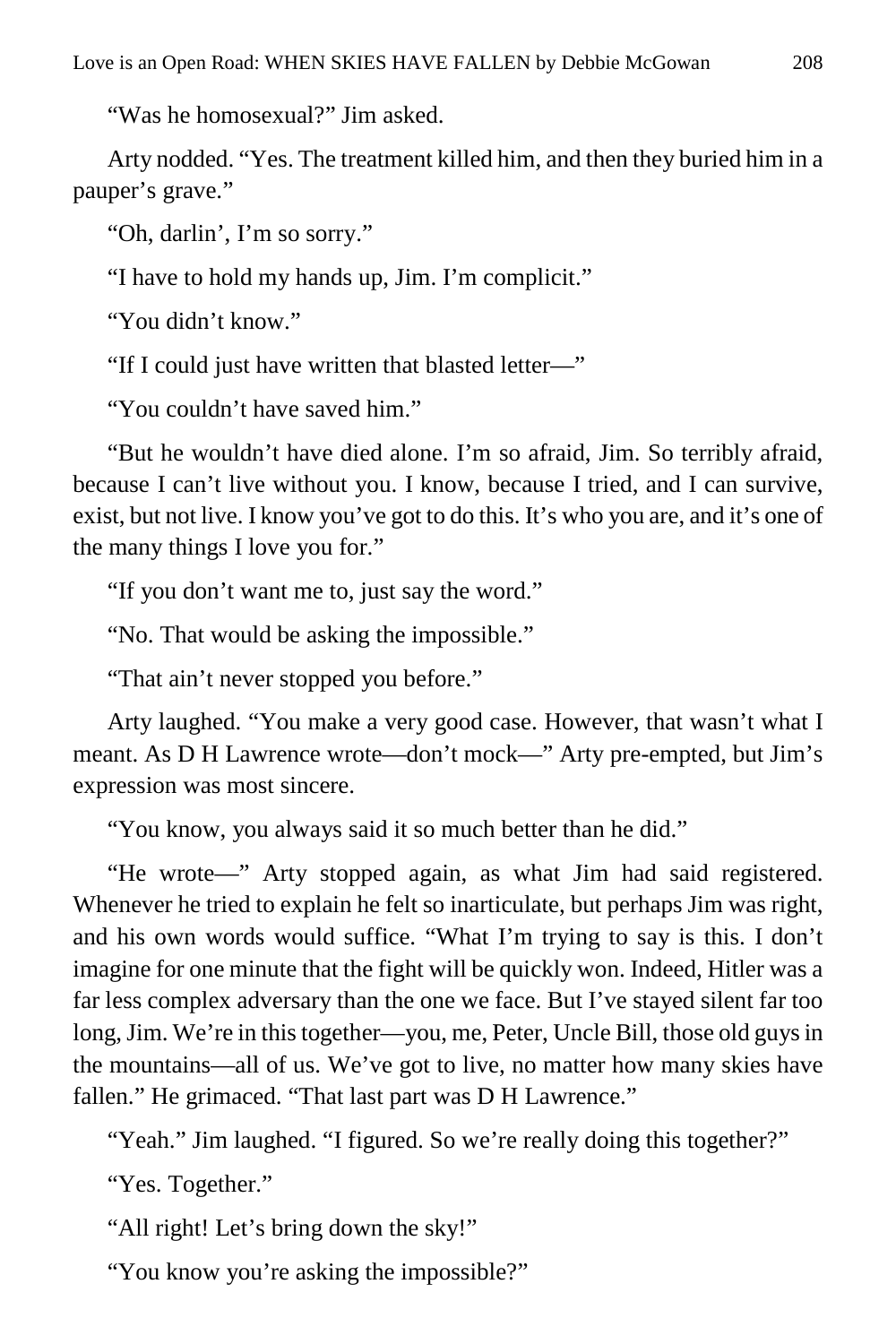Jim smiled and smoothed Arty's hair back from his brow, leaving a light kiss in its place. "With you at my side, darlin', nothing is impossible."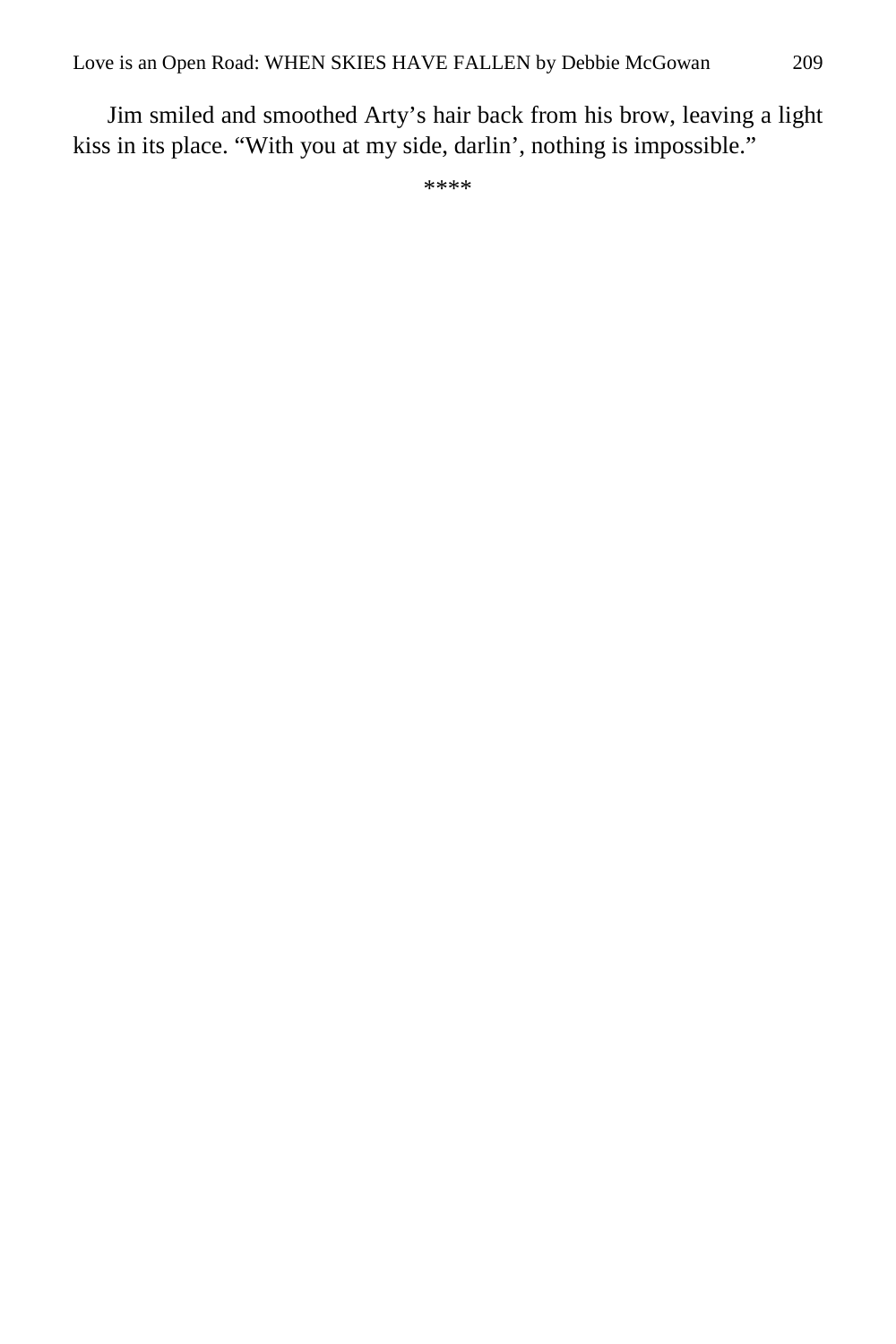## **Epilogue**

*Saturday, 29th July, 1967*

Dear Mum and Dad,

It's been quite some time since I last put pen to paper and wrote you a letter. How strange to think that not so long ago all we possessed was the written word. How impoverished our communication used to be, and yet there is a permanence to this mode of correspondence that a telephone conversation lacks. Imagine if I were calling you now: you would listen, respond, the call would end, and you would promptly forget most of what was said.

I doubt you will ever forget what I am about to tell you, and it might at first seem as if I am a coward to inform you by this means, but how easy it would be for you to simply pass it off as a figment of your combined imagination. Better that, no doubt, than to believe it is the truth, for you have made your thoughts on this matter quite clear.

Today is a very special day for me. I'll bet you're looking at each other right now, utterly perplexed. After all, my birthday is still two months away, and it's not my wedding anniversary—May  $25<sup>th</sup>$ , 1946, in case you're wondering, and yes, I married in secret. Not officially, you understand. Well, you don't understand, not yet.

You see, Mum, Dad, today is the first day of my life that I am not a criminal. You may already have heard the news. After all, you've always kept up with current affairs, but in your sleepy hamlet, where the worst that ever happens is apple scrumping, and even then only if the season is right for it, perhaps the passing yesterday of a bill concerning prostitution and homosexuality is of no consequence.

Lest there be any confusion, I am not a prostitute. Indeed, I have lived virtuously, for there has only ever been "The One" for me. We met, we courted, we fell in love, and we committed to each other in common law, till death us do part.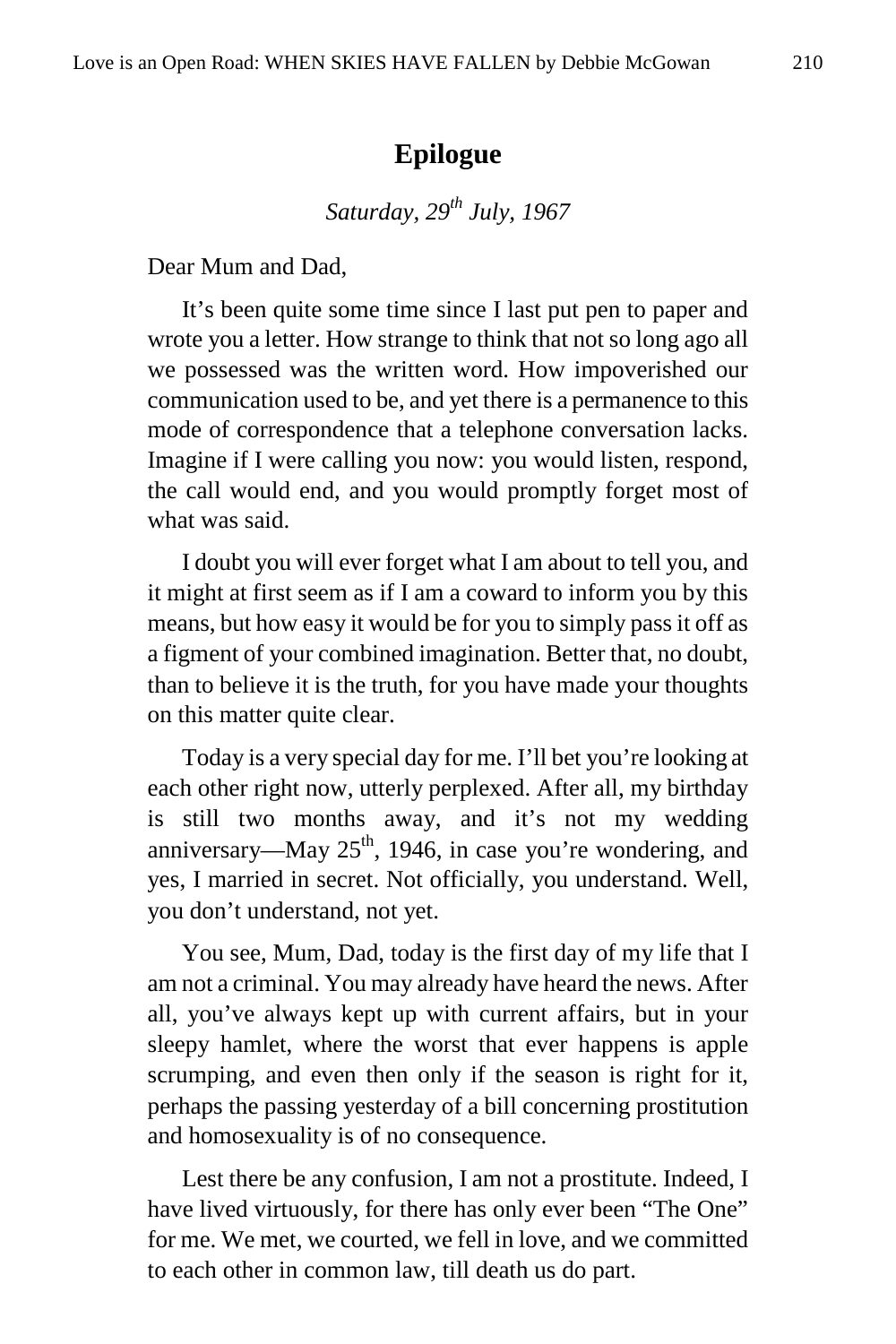You know Jim as my friend, my flatmate, the man who, after my accident, had "nothing better to do" than sit at my bedside, day after day, and has taken care of me ever since, though you never could quite understand why. This, Mum and Dad, is why.

Jim and I have been together for twenty-three years. We first set eyes on each other at the Palais Dance Hall in Minton, began courting, and soon after, we fell in love. We are some of the more fortunate ones, inasmuch as we have each other. Our love is not a sickness, nor is it a crime we "choose" to commit. If that were so, then the eighteen months Jim spent in prison would have deterred us. The barbaric "treatment" Uncle Bill was forced to endure would have cured rather than killed him.

We have lived in constant fear and, for the past twelve years, in reclusivity. Now that the state has decreed us innocent, we can finally come out into the open, but there is still so much more to be done. We are not sick. We are not predators. We were not "turned this way" by inadequate mothers, or perverts who took our innocence. We were born this way, and the love Jim and I share is as sacred and real as your love for each other.

There is still so much more to be done. For now, we celebrate our victory. After the way things were left with Uncle Bill, I don't expect that you will consider it a victory, nor would I dare to ask that you try and be pleased for us. I just felt that it was time you knew the truth about the kind of man your son is: happy, healthy, and loved.

Love,

Robert

\*\*\*\*

Arty ushered the gaggle of pupils into the first two rows of seats along the side of the dance floor. It was Saturday afternoon at Hammersmith Palais, and as always the chance to be 'real' dancers for a couple of hours had the children overexcited.

"OK, chaps, get your shoes on," Arty instructed.

"Oy, Mister. Can you do my laces?" A scruffy little boy with tie askew and blinking round green eyes peered up at Jim.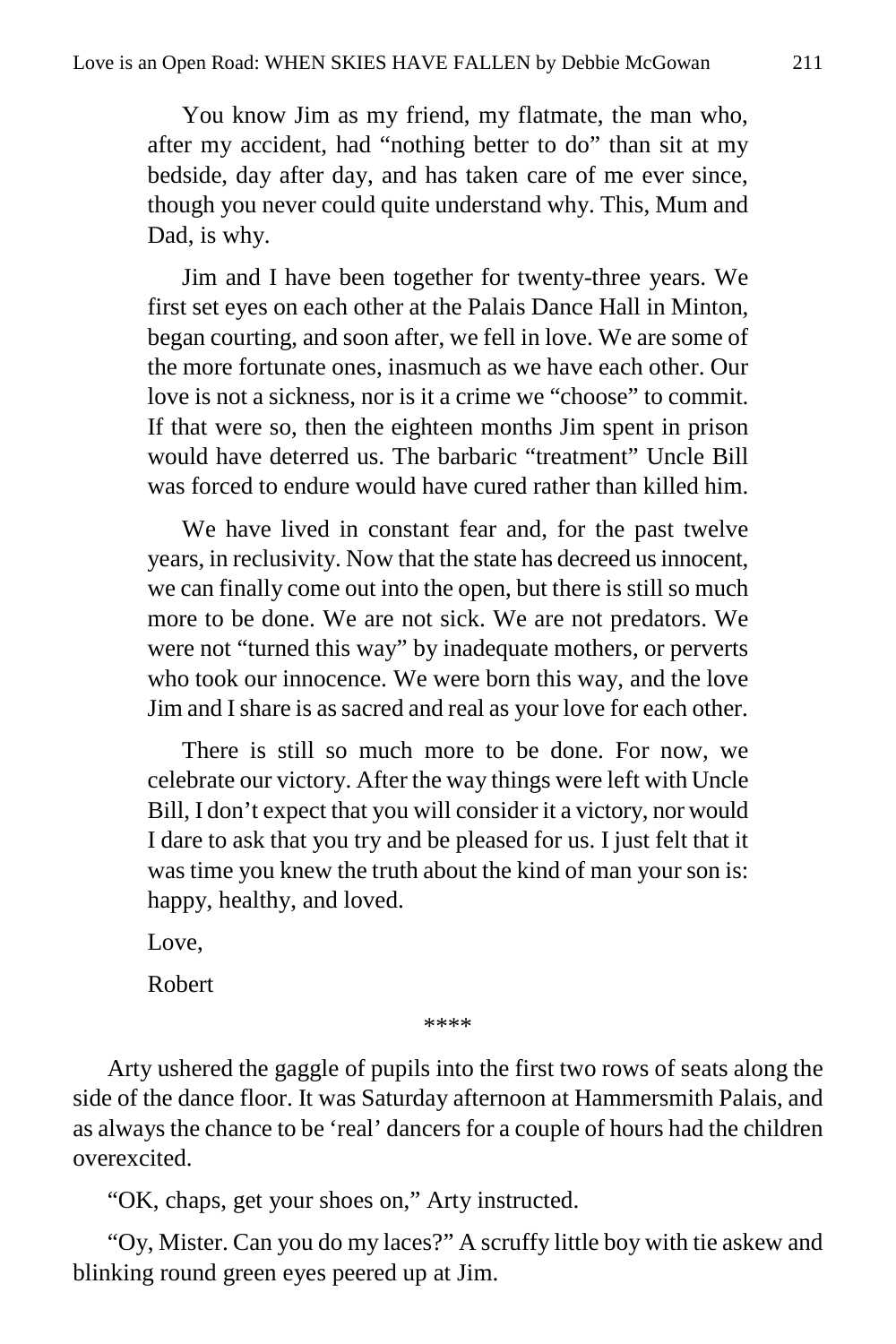"Magic word?" Jim prompted.

"Pleeeeaaase?"

"All right." Jim beckoned with his hand. "Gimme the shoes."

The boy handed over a pair of tiny and heavily scuffed patent dance shoes.

"You like spaghetti, huh?" Jim tormented, picking apart the tangled mess of laces. The little boy giggled.

"Where's Mrs. Tomkins?" one of the girls asked. "She promised she'd be here to watch me and Lucy do the rumba today."

"She had a very special delivery this morning, Alice," Arty said.

The little girl's eyes widened. She spun to face her friends. For several seconds a hiss of whispers behind cupped hands passed around the group, ending at a tall, pigtailed girl, who announced knowledgeably, "Mrs. Tomkins is going to be a grandma." She stared at Arty, daring him to deny it. He fought back a smile.

"No, Sharon," he said. "Mrs. Tomkins *is* a grandma. Eddie's wife had a little girl this morning."

"What's she called?"

"What's her name?"

"Shush!" Arty raised his hands. "She hasn't got a name yet."

The girls gasped en masse and the whispering began anew.

Arty shook his head, exasperated. "Are those shoes on?" he asked sternly, and the entire row of children bent over to reach their feet. Arty glanced Jim's way, and they shared a smile. It was good to be out in the open together again. The dance hall band began to play and Arty clapped his hands twice. "Off you go then, everyone."

The children filed out of their seats and onto the dance floor, where couples of all ages were already quickstepping. Arty watched his boys and girls pair up and join the circle—all except one little girl, who stood pigeon-toed and forlorn.

"Oh, Mary," Arty said to himself. "Why's it always you?"

The little girl turned away from the dancers and walked, with downturned face, back to Arty and Jim. Tears ran down the shiny streaks on her cheeks, and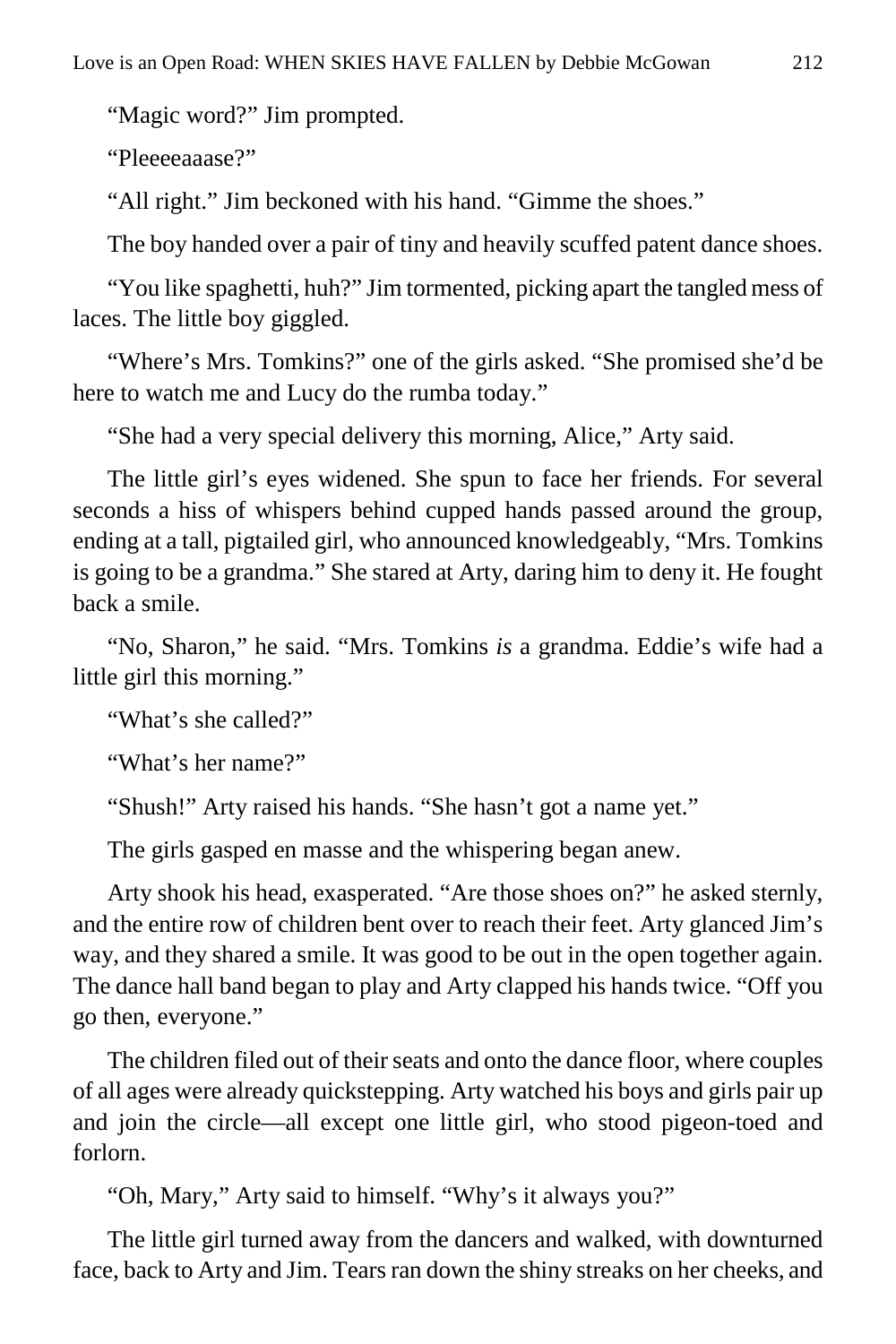she tried to step past without being seen, but Jim caught hold of her and scooped her up into his arms.

"Hey, sweetness. What you crying for?"

She lifted her shoulders in a small dejected shrug.

"Is it because… your shoes are pinching?"

She shook her head, her eyes never leaving Jim's face.

"Your plaits are too tight?"

She shook her head again.

"Oh, wait. I got it. You're sad for the other girls, because they're not as beautiful as you."

The girl frowned at Jim. He raised an eyebrow and nodded.

"Am I right?"

She gave him another shrug and rested her head against his shoulder, still gazing at him intently.

"All right. I got an easier question. Which dance do you like the best?"

"Cha-cha," she replied, her voice so quiet the words barely sounded at all.

"The cha-cha," Jim repeated, nodding sagely. "That's a great dance."

The quickstep came to an end, and the dancers paused whilst the band changed their music over. A foxtrot followed.

"What's your name, sweetness?" Jim asked, even though he'd heard Arty say her name before.

"Mary," she replied.

"Mary. A pretty name for a pretty lady. My name's Jim." He shifted her onto his hip so he could offer his hand. She put her dainty hand in his and they shook. "I'm very pleased to meet you, Mary," Jim said. She gave him the tiniest of smiles.

Arty had been watching Jim and Mary in awe. She was the shiest pupil in the junior dance class and if, like today, there was an odd number of children, she was always the one left out. Quite a few of the dance school pupils came from poorer families, and Jean and Arty helped out as much as they could, by keeping a stock of shoes, as well as dresses and suits, bought from older pupils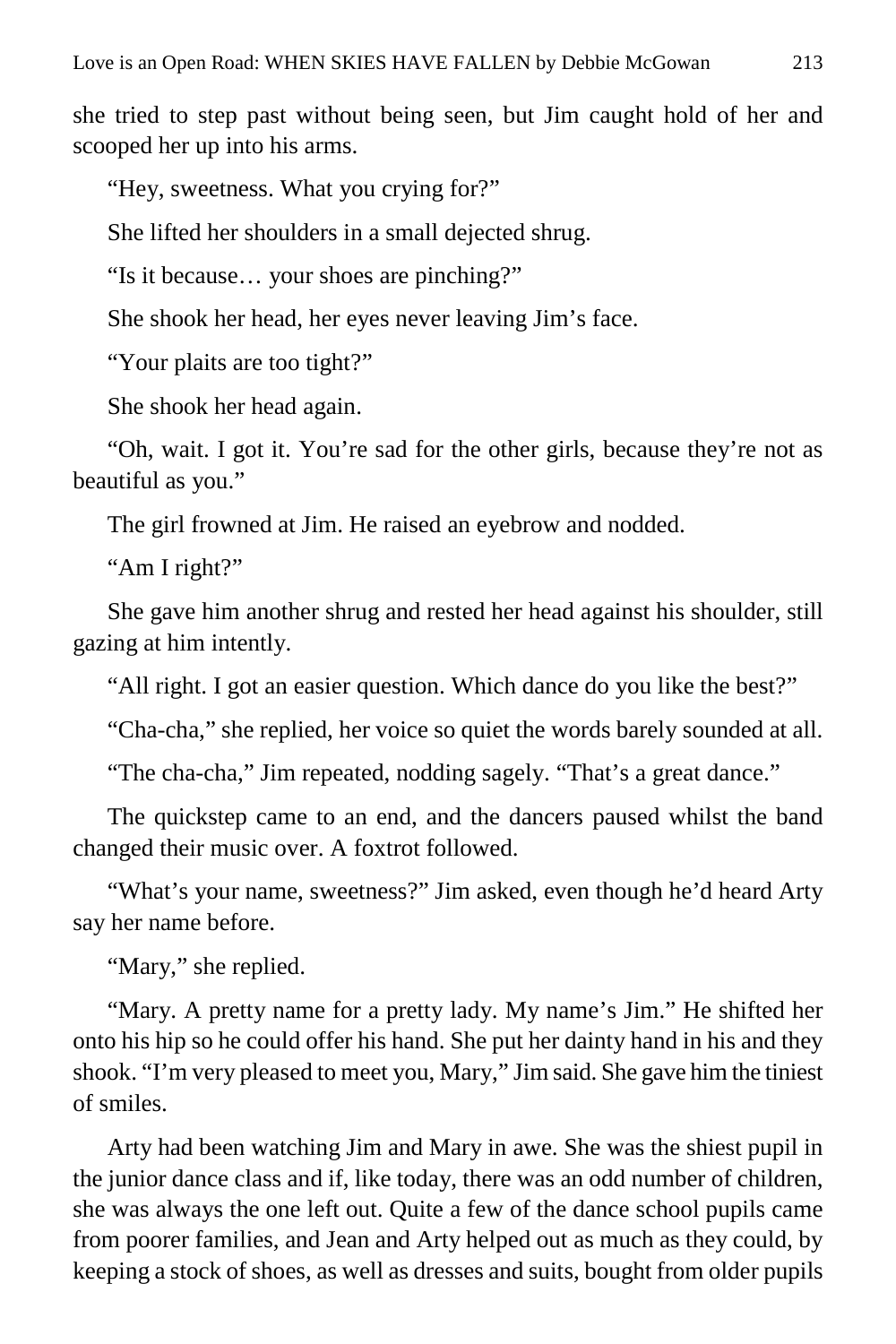as they grew out of them. But for all of that, the quieter children, like Mary, still stuck out like sore thumbs. She was always clean and well turned out, and she learned quickly, but she hardly ever spoke to the other children, and they made very little effort to include her if it wasn't forced upon them.

Jim didn't know any of this, for he'd had no involvement with the dance school before today. Since he'd come out of prison, he and Arty had lived an undercover life. In public, they were the business partners of Jean and Charlie Tomkins, so if they did happen to be seen together they had good reason, which was just as well. Their involvement in the Campaign for Homosexual Equality had kept them in the sights of both local law enforcement and the press, and the invasion of privacy would have been absolute, were it not for some rather cunning commuting on Arty's part. His official residence had always been Dalton Place, and he would return there after work each night, later catching trains and buses across London, to a designated tube station, where Joshua's chauffeur would collect him and take him back to the house.

After twelve years of living like a Cold War spy, Arty knew the London Underground better than most of its staff, and many of the staff also knew him. He was 'one of those queers in the papers', and, of course, they could all tell he was a homosexual. After all, what kind of man reads romance, is fascinated by butterflies and earns his living teaching children how to dance? The previous evening, for the first time in his life, he had the power to answer back: *Ah yes, but my common-law husband reads medical papers, enjoys boxing and fixes cars for a living. Now hop it, before I get him to fix you!*

He didn't say it out loud. Indeed, he thought it ludicrous that his pursuits should make him any less of a man. But that was a fight for another time. Tomorrow they were moving back to Dalton Place: no more fear of prosecution for daring to love each other, so long as no one stayed the night, incumbent feline company excepted.

"…is a thinker and a dreamer."

Jim's singsong teasing snapped Arty out of his trance.

"This fine young woman has agreed to dance with me. What d'you think of that?"

"That's very kind of you, Mary. He has a lot to learn."

Jim waved away Arty's words, and Mary beamed as Jim led her by the hand across the dance floor to a spot directly in front of the band. The music began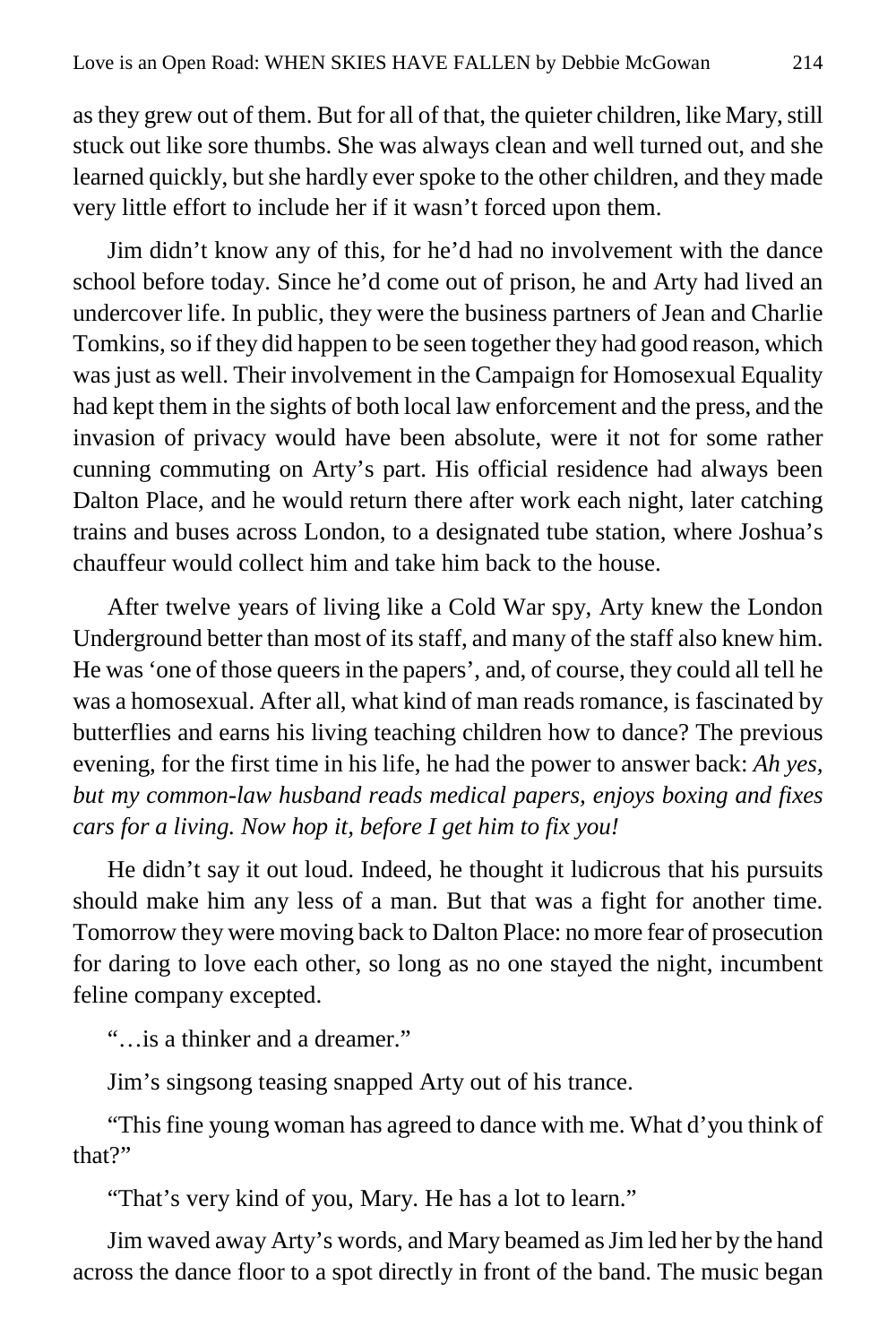and the two stepped off, chassis right, chassis left, moving on to short simple steps, because Mary was only eight years old and barely reached Jim's chest, but she was quickly finding her rhythm, and Jim was an exceptional lead, which was why all of the women wanted to dance with him. He could make the clumsiest, two-left-footed girl in the world float around the floor like a fairy princess.

More impressive still, on this occasion, was that Mary had been attending lessons for four years and had never shown any dancing ability, until now. Jim slid her down to the floor, threaded her between his legs, spun on the spot, swept her high into the air, and on they went, Mary's huge smile lighting up the room, whilst her classmates missed steps and tripped over each other, staring in shock and envy.

As the dance came to an end, Jim bent down to kiss Mary's cheek, and she threw her arms around him in a big hug. He reciprocated, staying crouched beside her for a moment, a conversation taking place between them that Arty couldn't hear from his location, but now he could see what Jim had already seen, hence he had taken her to dance in front of the band.

"Arty Clarke, you are a fool," he admonished himself, for it all made perfect sense now. In the four years he had known Mary, not once did it occur to him that she might be hard of hearing.

One of the other pupils—a boy named Eric—approached Mary and Jim, and tentatively held out his hand to Mary. She glanced at Jim, who nodded and rose to his feet. Jilted by his jive partner, he started making his way back to Arty, only to be waylaid by another girl, and another, and on it went, right through to the time when parents came to collect their offspring.

When Mary's mum arrived, Jim volunteered to talk to her about her daughter. At first the poor woman was mortified: her perfect child was no more, but Jim continued, the deep, soothing tone of his voice calming and reassuring Mary's mother, as he told her about Joshua and all he had achieved in spite of having no hearing at all, and whilst Jim talked, Mary watched, lipreading and hanging on to his every word.

"Does that mean she can't come dancing any more, Mr. Clarke?" Mary's mother asked, her mouth made small and brows drawn high in worry.

"Of course she can come dancing, Mrs. Jones," Arty assured her. "She's a wonderful dancer." He looked Mary in the eye and repeated, "You're a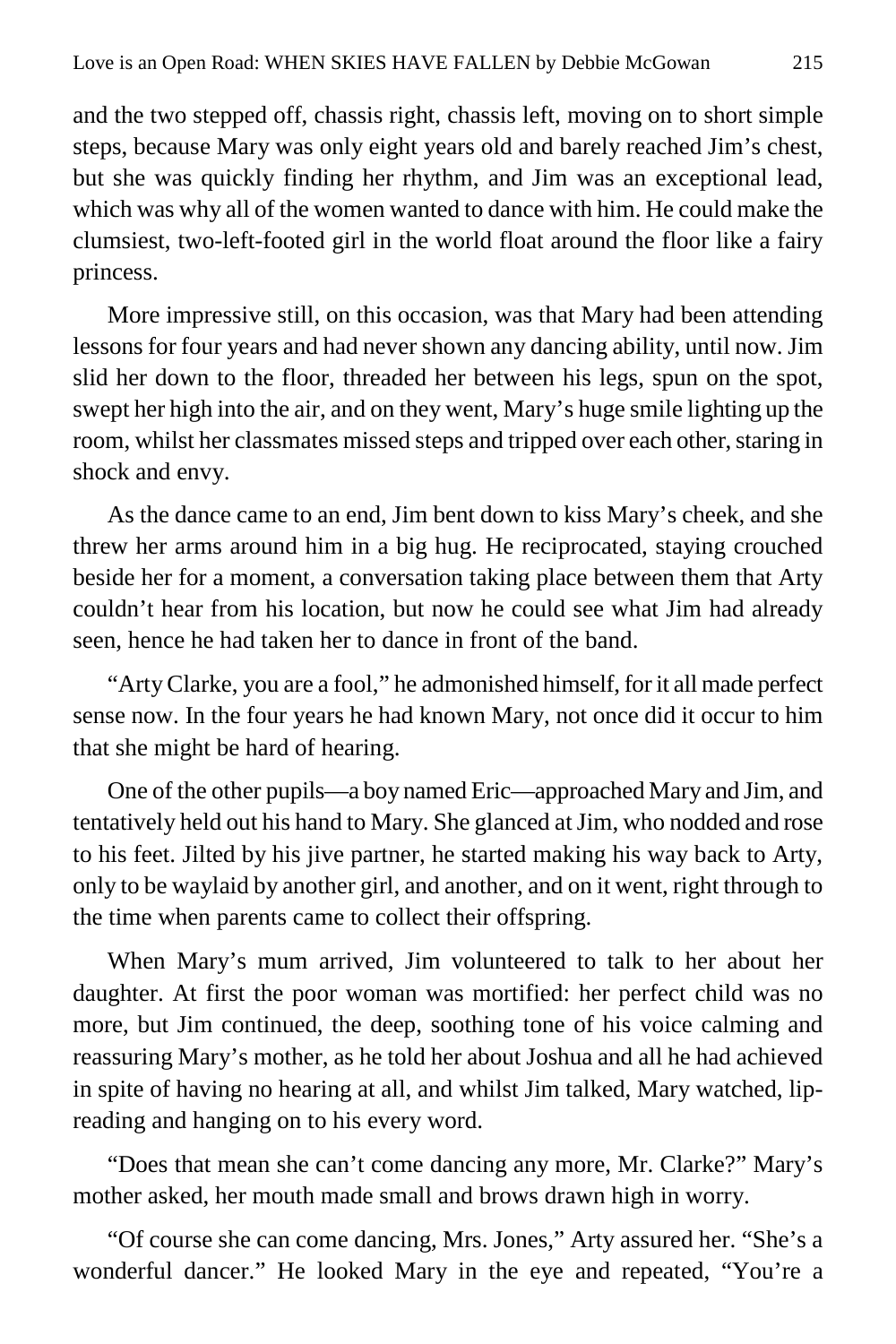wonderful dancer, Mary." He gave her a thumbs up, and she responded with a big grin.

"Thank you," Mary's mother said. "Thank you, both." She gave Jim's hand a tight squeeze with both of hers.

"Same time next week?" Jim said to Mary, who nodded enthusiastically and waved as she followed her mother towards the exit.

Mary and Mrs. Jones were the last to leave, and Arty sighed in relief. He loved teaching the little ones—he especially enjoyed bringing them to the Palais—but it was exhausting to keep an eye on them all, even with Jim's very welcome assistance. Now it was just the two of them, he flopped into the closest chair to watch the dancing. The afternoon free-for-all had ended and the competitive dancers had taken to the floor, currently practising the rumba in preparation for the coming week's contests. Arty shook his head in weary wonder.

"Do you know, love? At some point, Jean and I have taught all of those dancers."

Jim shrugged. "Doesn't surprise me in the least. You got yourselves quite a reputation."

Arty continued to watch the couples lilt and sway, his gaze slowly losing focus as his mind drifted. Eighteen years had passed since he had convinced Jean to follow her dream and open a dance school, and so many hopeful young dancers had come through their doors. Some had stayed for just the one session and decided ballroom and Latin wasn't for them. Others had hung around until the allure of rock 'n' roll proved too strong to resist. Then there were the fine young people out there on the dance floor who had stayed the distance, perfected their style, taken exams; turned professional. Arty was proud of all of them, and himself. And to think, he'd once been convinced he'd never dance again.

How easy it was now to let go of the bad memories, almost as if they had been swept away and subsumed by the swirling rainbow eddies of the dance's eternal ebb and flow. For Arty it had always been like this: reality paled, lost its ugliness in the face of all that grace and beauty. Even in war, just the simple act of giving oneself over to the music could soothe away every trouble.

"Where's your head at, dreamer?" Jim murmured close to Arty's ear, making him shiver and smile.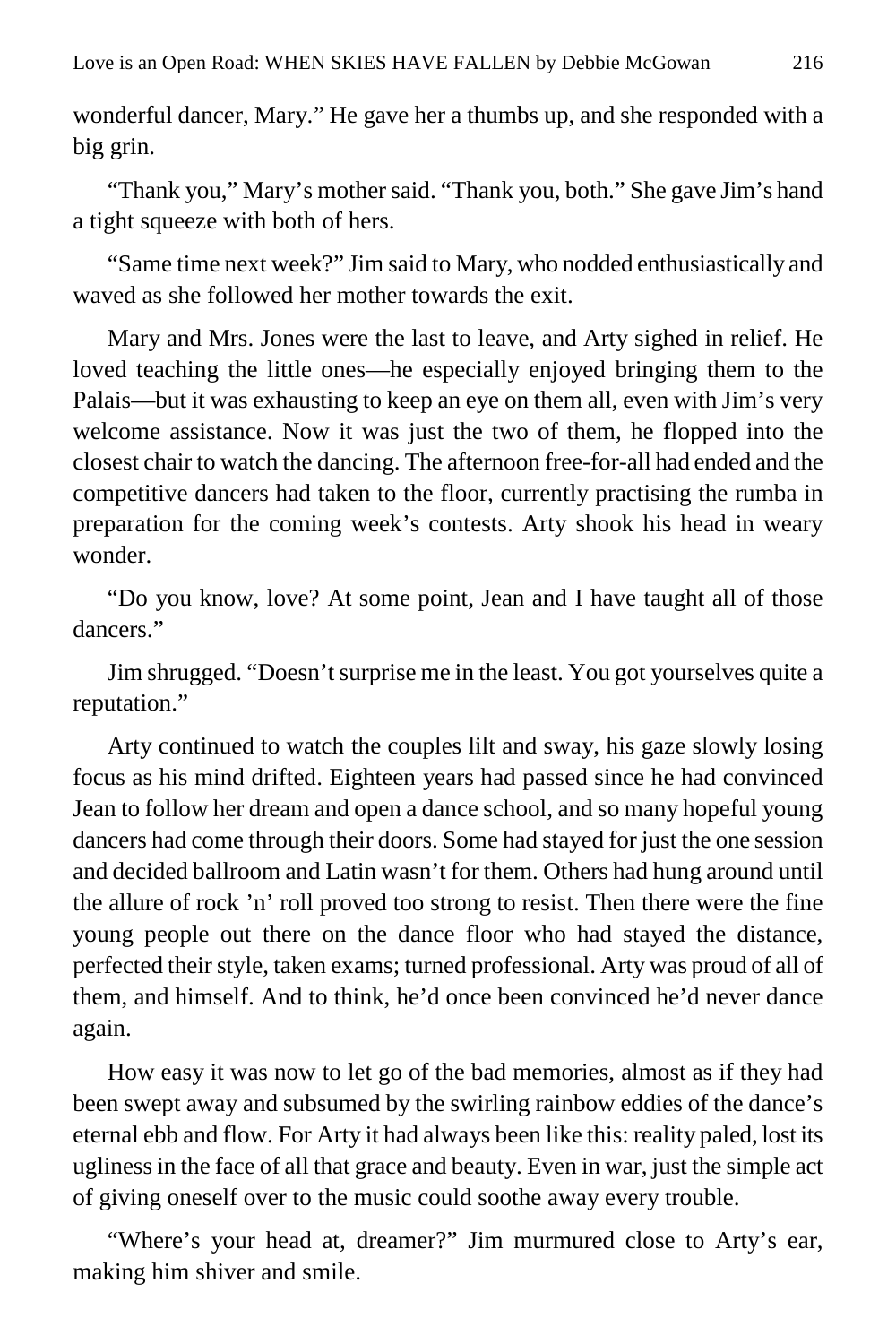"Right here," he confirmed.

"Good to know." Jim brushed his lips lightly over Arty's cheek as he moved around in front of him. "You know, I pride myself on being a man of my word."

"Yes, you do," Arty agreed.

"And sometimes I make rash promises. Don't get me wrong. I mean every single one of 'em, but maybe…" Jim nodded to himself and smiled. "You're not the only dreamer around here, darlin'. So, I think, when it comes down to it, what I'm trying to say is, would you care to dance?"

For a moment, Arty stared at Jim's outstretched hand, completely dumbfounded—no power of speech, no muscle control—but only for a moment. With a deep breath for courage, he accepted Jim's hand and allowed him to lead the way, arriving in the centre of the dance floor at the exact same time as the bandleader gave a count-in of three. Arty started to laugh.

"You planned this, didn't you?"

Jim just grinned and put his arm around Arty's side, his large, warm palm against Arty's back.

"Lucky I know both steps, really," Arty grumbled, but it was all an act. With one hand on Jim's broad shoulder and the other gripping Jim's hand, they moved off and lifted, and sidestepped, and turned, and all around them the dancing stopped as people moved back to watch. No disgust, disapproval, or judgement, just sheer delight and admiration. And then they were clapping, every single one of them; clapping, and whistling, and cheering on the champions.

"This is incredible," Arty said, breathless from exhilaration rather than exhaustion. He was floating, flying free, and he was falling… ever more deeply in love. He wanted it to never end, and was tempted to wish, but fate had been very generous of late, so instead he just relished every moment of waltzing with Jim.

Alas, all too soon the waltz came to an end, and Jim pulled Arty into his arms. "Worth waiting for?" he asked.

"I'd say so," Arty said, glancing over Jim's shoulder. He raised his hand to catch the attention of the bandleader, mouthing *jitterbug* at him and receiving a nod of confirmation. The drummer clicked his sticks together four times in quick succession, and Arty stepped back so he could take in Jim's expression.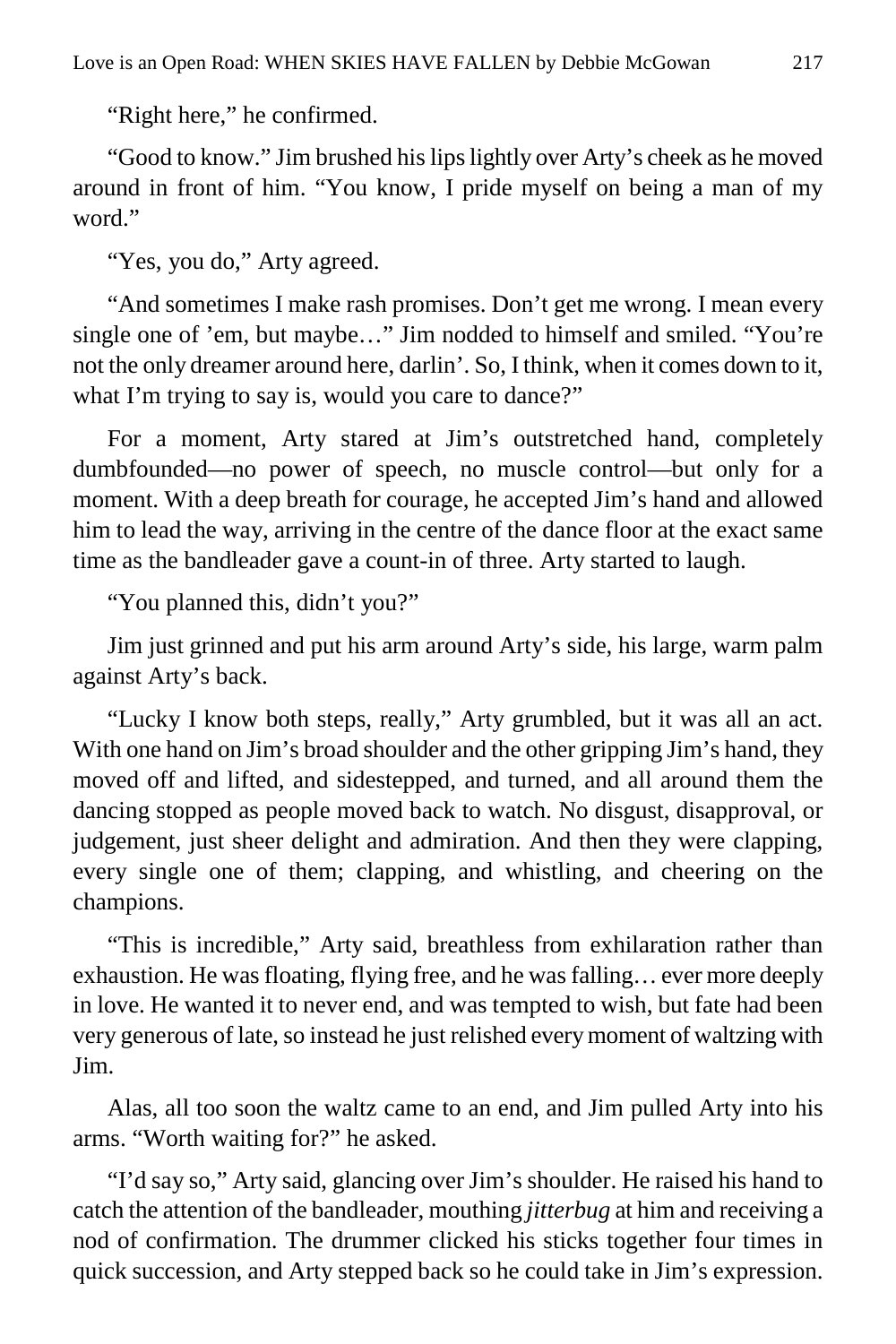- "Are you sure you're up to this?" Jim asked.
- "With you leading me, love, I'm up for anything."

# **The End**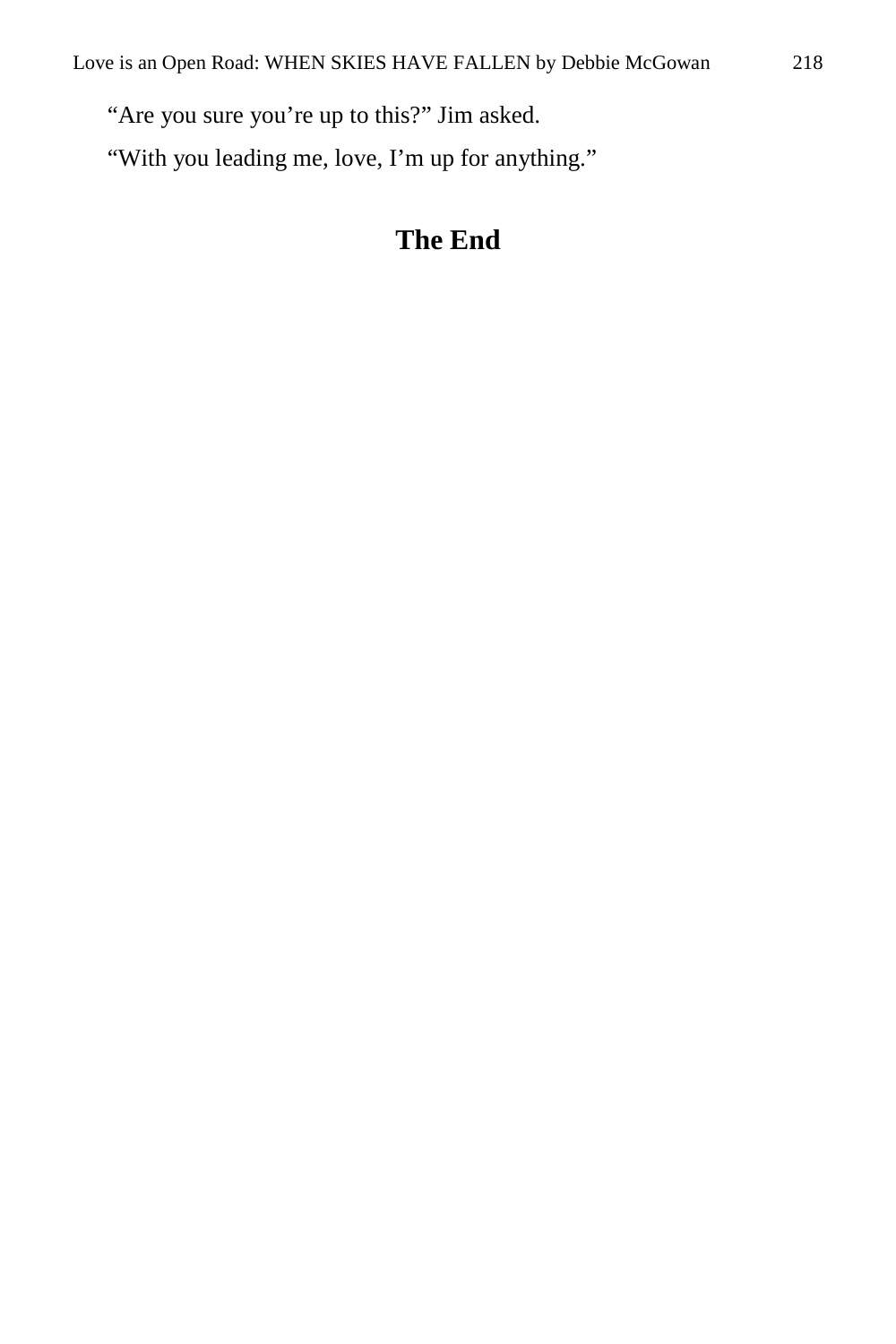## **Glossary**

#### **Armed Services**

RAF: Royal Air Force

WAAF: Women's Auxiliary Air Force

USAAF: United States Army Air Forces

NAAFI: Navy, Army and Air Force Institutes (provide the recreational institutes for the British Armed Forces)

## **Other Abbreviations and Terms**

NCO: non-commissioned officer

CO: commanding officer

POW: prison/prisoner of war

FIDO: Fog Investigation and Dispersal Operation

LMF: lacking moral fibre (stamped on the discharge papers of those who 'lost their minds')

VE Day: Victory Over Europe Day (May  $8<sup>th</sup>$ , 1945)

Jerry: nickname for Germans commonly used by Allied soldiers and civilians during WWII

## **Ranks (1944–45; lowest to highest)**

#### **RAF / WAAF**

## **NCO Ranks**

AC2: Aircraftman/woman  $1<sup>st</sup>$  class

AC1: Aircraftman/woman 2nd class

LAC: Leading Aircraftman

Corporal

Sergeant

#### **Officer Ranks**

Warrant Officer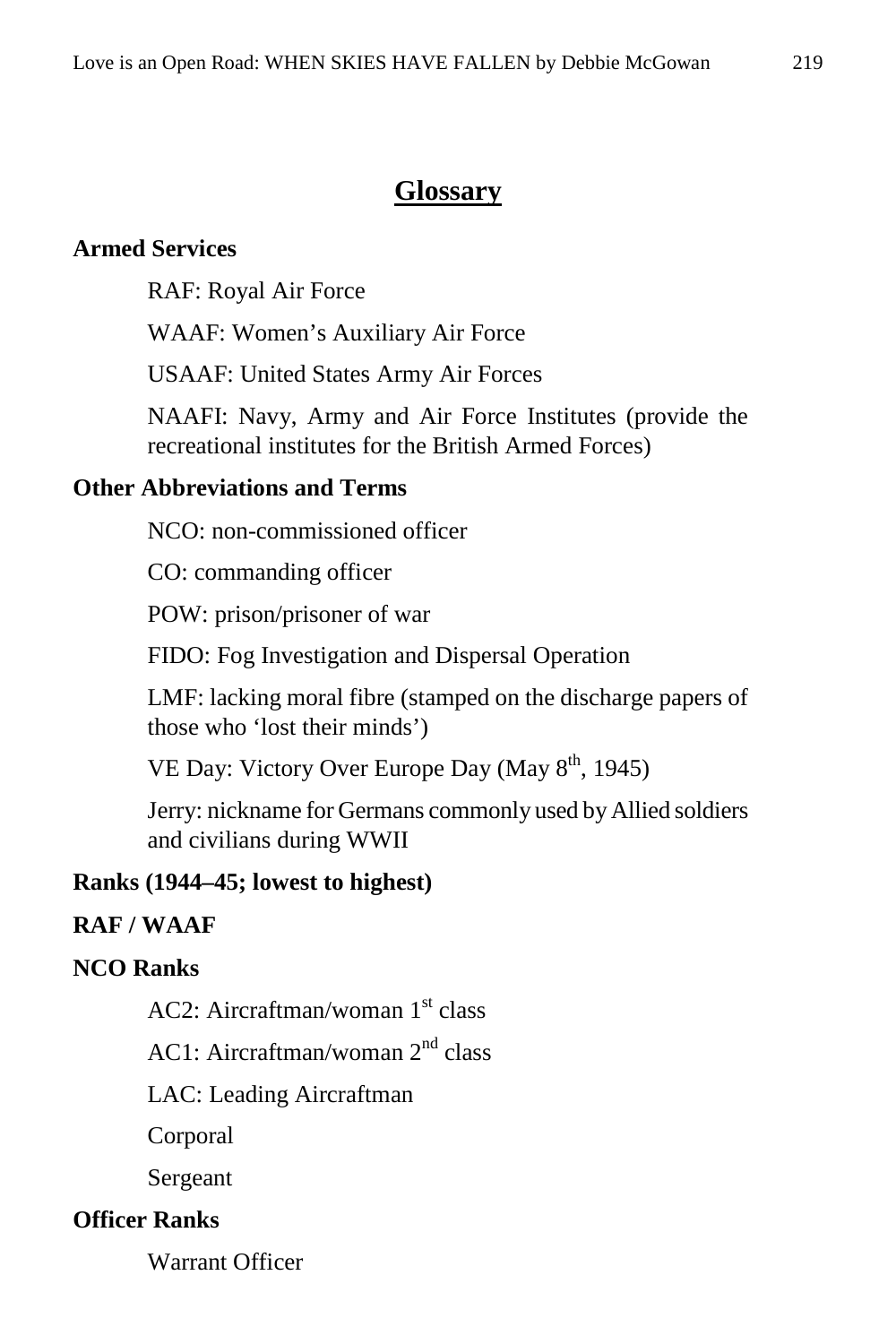Officer Cadet *Higher ranks were differentiated by gender; they are listed as RAF / WAAF equivalent.* Pilot Officer / Assistant Section Officer Flying Officer / Section Officer Flight Lieutenant / Flight Officer Squadron Leader / Squadron Officer Group Captain / Group Officer Air Commodore / Air Commandant Air Vice-Marshal / Air Chief Commandant Air Marshal / no WAAF equivalent Air Chief Marshal / no WAAF equivalent Marshal of the Royal Air Force / no WAAF equivalent

### **USAAF**

#### **NCO Ranks**

Private

Private First Class

Technician Fifth Grade

Corporal

Technician Fourth Grade

Sergeant

Technician Third Grade

Staff Sergeant

Technical Sergeant

First Sergeant

Master Sergeant

## **Officer Ranks**

Second Lieutenant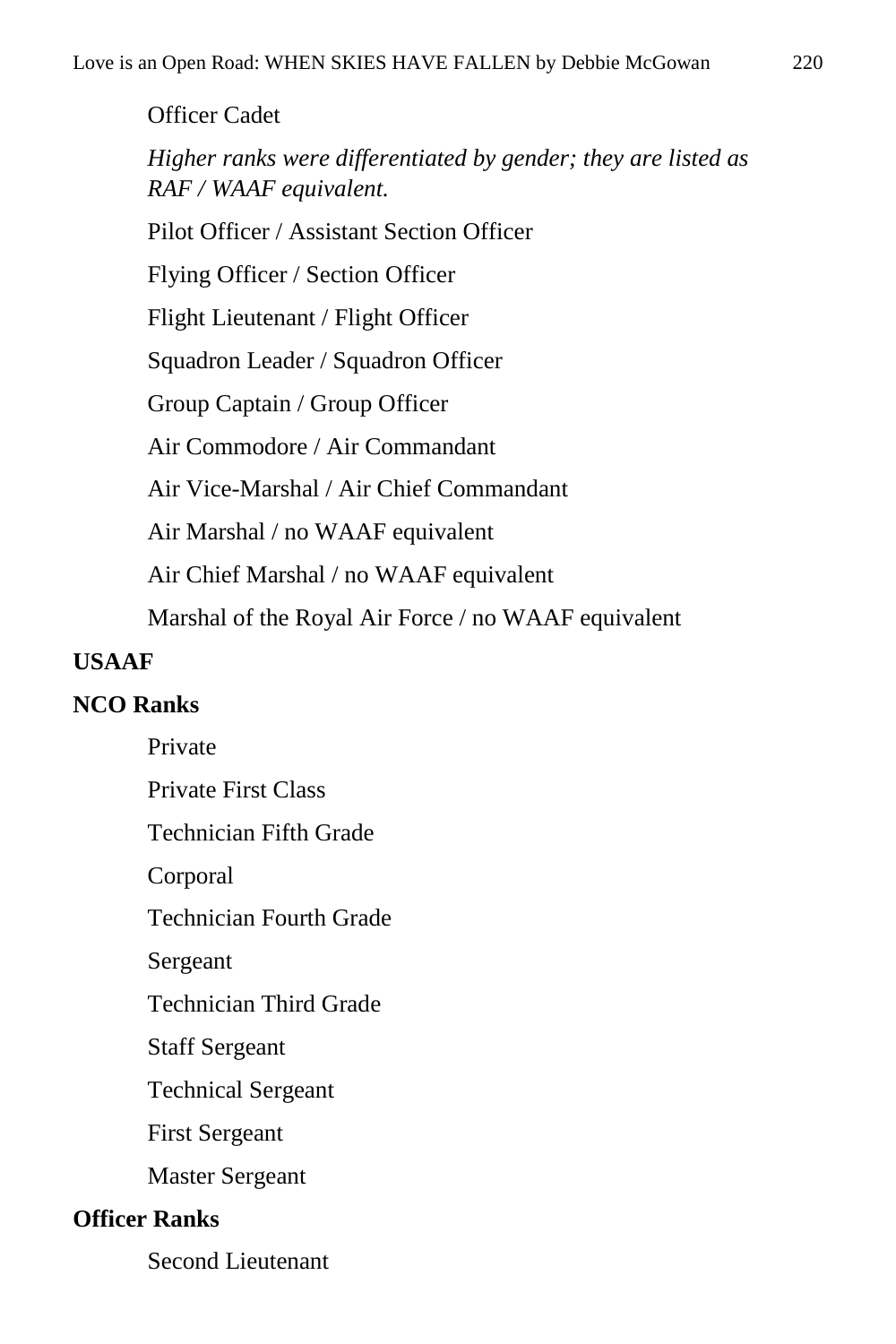| <b>First Lieutenant</b>   |
|---------------------------|
| Captain                   |
| Major                     |
| <b>Lieutenant Colonel</b> |
| Colonel                   |
| <b>Brigadier General</b>  |
| Major General             |
| Lieutenant General        |
| General                   |
| General of the Army       |
|                           |

## **WWII Planes**

Vickers Wellington (RAF): a twin-engined, medium bomber Avro Lancaster (RAF): a four-engined, heavy bomber Handley Page Halifax (RAF): a four-engined, heavy bomber B-17 Flying Fortress (USAAF): a four-engined, heavy bomber Junkers Ju 88 (*Luftwaffe*): a twin-engined, tactical bomber